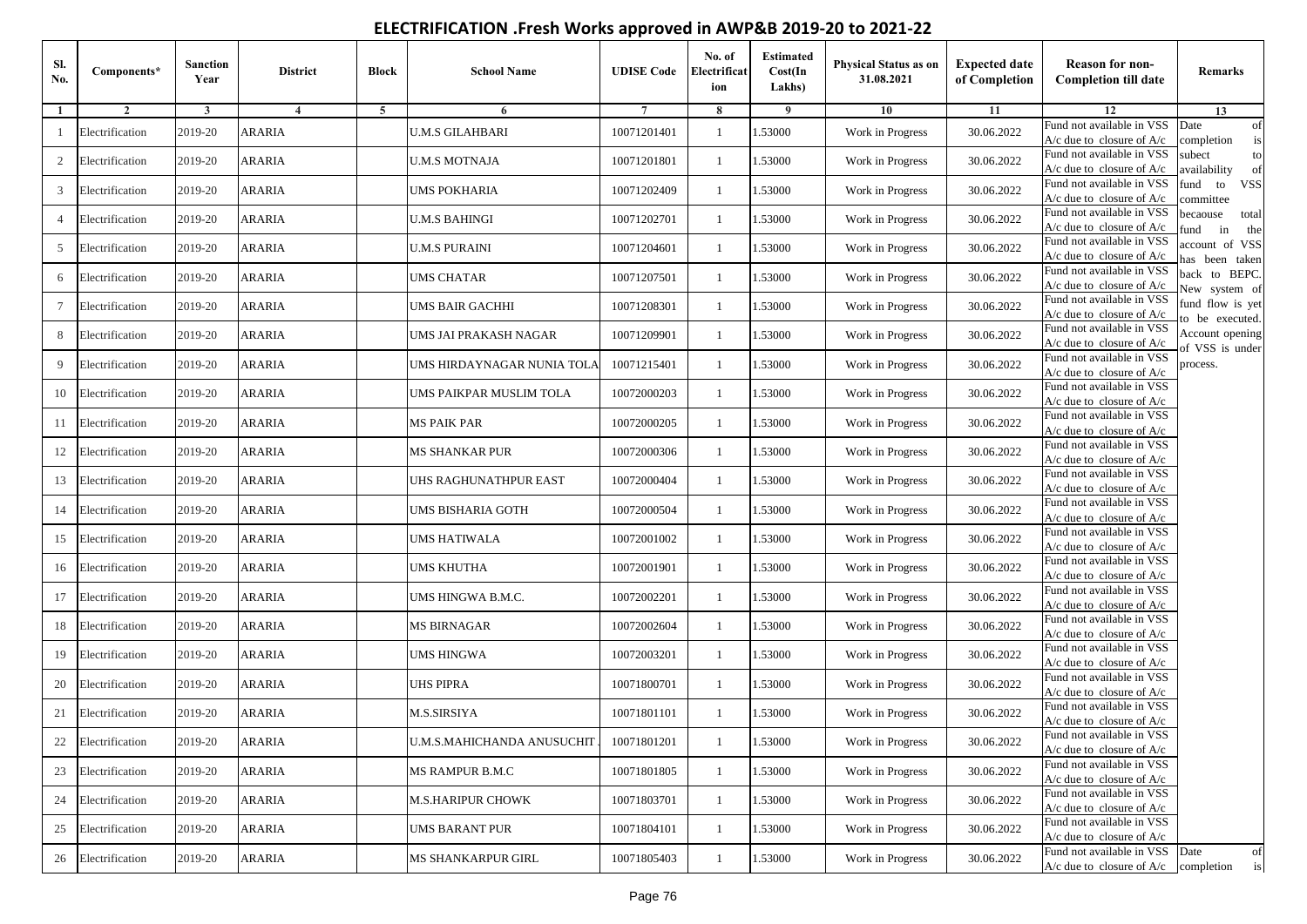| Sl.<br>No. | Components*     | <b>Sanction</b><br>Year | <b>District</b> | <b>Block</b> | <b>School Name</b>         | <b>UDISE Code</b> | No. of<br>Electrificat<br>ion | <b>Estimated</b><br>Cost(In<br>Lakhs) | Physical Status as on<br>31.08.2021 | <b>Expected date</b><br>of Completion | <b>Reason for non-</b><br><b>Completion till date</b>                 | Remarks                               |
|------------|-----------------|-------------------------|-----------------|--------------|----------------------------|-------------------|-------------------------------|---------------------------------------|-------------------------------------|---------------------------------------|-----------------------------------------------------------------------|---------------------------------------|
| 1          | $\overline{2}$  | 3                       | $\overline{4}$  | 5            | 6                          |                   | 8                             | 9                                     | 10                                  | 11                                    | 12                                                                    | 13                                    |
| 27         | Electrification | 2019-20                 | ARARIA          |              | <b>MS FORBISGANJ BOYS</b>  | 10071806101       | $\mathbf{1}$                  | 1.53000                               | Work in Progress                    | 30.06.2022                            | Fund not available in VSS<br>$A/c$ due to closure of $A/c$            | subect<br>to<br>wailability<br>of     |
| 28         | Electrification | 2019-20                 | <b>ARARIA</b>   |              | MS REFEUJE COLONY          | 10071806801       | $\mathbf{1}$                  | 1.53000                               | Work in Progress                    | 30.06.2022                            | Fund not available in VSS<br>A/c due to closure of A/c                | fund to<br><b>VSS</b><br>ommittee     |
| 29         | Electrification | 2019-20                 | ARARIA          |              | <b>M.S.AUSARI</b>          | 10071807901       | 1                             | 1.53000                               | Work in Progress                    | 30.06.2022                            | Fund not available in VSS<br>$A/c$ due to closure of $A/c$            | pecaouse<br>total<br>in<br>und<br>the |
| 30         | Electrification | 2019-20                 | ARARIA          |              | UHS JHIRWA EAST            | 10071809501       | 1                             | .53000                                | Work in Progress                    | 30.06.2022                            | Fund not available in VSS<br>$A/c$ due to closure of $A/c$            | ccount of VSS<br>as been taken        |
| 31         | Electrification | 2019-20                 | ARARIA          |              | <b>M.S KAMTA</b>           | 10071810001       | $\mathbf{1}$                  | .53000                                | Work in Progress                    | 30.06.2022                            | Fund not available in VSS<br>$A/c$ due to closure of $A/c$            | back to BEPC.<br>New system of        |
| 32         | Electrification | 2019-20                 | ARARIA          |              | <b>UMS RAM RAI</b>         | 10071401001       | 1                             | .53000                                | Work in Progress                    | 30.06.2022                            | Fund not available in VSS<br>$A/c$ due to closure of $A/c$            | fund flow is yet<br>o be executed.    |
| 33         | Electrification | 2019-20                 | ARARIA          |              | UMS MAJHWA TARAN           | 10071401201       | 1                             | 1.53000                               | Work in Progress                    | 30.06.2022                            | Fund not available in VSS<br>$A/c$ due to closure of $A/c$            | Account opening<br>of VSS is under    |
| 34         | Electrification | 2019-20                 | ARARIA          |              | <b>UMS RANI</b>            | 10071401401       | 1                             | .53000                                | Work in Progress                    | 30.06.2022                            | Fund not available in VSS<br>$A/c$ due to closure of $A/c$            | process.                              |
| 35         | Electrification | 2019-20                 | ARARIA          |              | UMS KARHOBANA              | 10071401601       | 1                             | 1.53000                               | Work in Progress                    | 30.06.2022                            | Fund not available in VSS<br>$A/c$ due to closure of $A/c$            |                                       |
| 36         | Electrification | 2019-20                 | ARARIA          |              | <b>UMS BHEBHRA</b>         | 10071401801       | $\mathbf{1}$                  | 1.53000                               | Work in Progress                    | 30.06.2022                            | Fund not available in VSS<br>$A/c$ due to closure of $A/c$            |                                       |
| 37         | Electrification | 2019-20                 | ARARIA          |              | <b>UMS BOURIA</b>          | 10071401802       | 1                             | 1.53000                               | Work in Progress                    | 30.06.2022                            | Fund not available in VSS<br>$A/c$ due to closure of $A/c$            |                                       |
| 38         | Electrification | 2019-20                 | ARARIA          |              | <b>UMS KESARRA</b>         | 10071402401       | 1                             | .53000                                | Work in Progress                    | 30.06.2022                            | Fund not available in VSS<br>$A/c$ due to closure of $A/c$            |                                       |
| 39         | Electrification | 2019-20                 | ARARIA          |              | UMS DOMAHNA - 1            | 10071404701       | 1                             | .53000                                | Work in Progress                    | 30.06.2022                            | Fund not available in VSS<br>A/c due to closure of A/c                |                                       |
| 40         | Electrification | 2019-20                 | ARARIA          |              | UMS BALWA SUKHSAINA        | 10071405001       | 1                             | .53000                                | Work in Progress                    | 30.06.2022                            | Fund not available in VSS<br>$A/c$ due to closure of $A/c$            |                                       |
| 41         | Electrification | 2019-20                 | ARARIA          |              | <b>UMS KAJLETA</b>         | 10071405101       | 1                             | 1.53000                               | Work in Progress                    | 30.06.2022                            | Fund not available in VSS<br>$A/c$ due to closure of $A/c$            |                                       |
| 42         | Electrification | 2019-20                 | ARARIA          |              | <b>UMS MAHADEVA</b>        | 10071405201       | 1                             | 1.53000                               | Not Started                         | 30.06.2022                            | Fund not available in VSS<br>$A/c$ due to closure of $A/c$            |                                       |
| 43         | Electrification | 2019-20                 | ARARIA          |              | <b>MS AAM GACHI</b>        | 10071406201       | 1                             | .53000                                | Work in Progress                    | 30.06.2022                            | Fund not available in VSS<br>$A/c$ due to closure of $A/c$            |                                       |
| 44         | Electrification | 2019-20                 | ARARIA          |              | <b>UMS RANITOL</b>         | 10071406202       | $\mathbf{1}$                  | 1.53000                               | Work in Progress                    | 30.06.2022                            | Fund not available in VSS<br>A/c due to closure of A/c                |                                       |
| 45         | Electrification | 2019-20                 | ARARIA          |              | <b>MS CHILHANIA</b>        | 10071406701       | 1                             | 1.53000                               | Work in Progress                    | 30.06.2022                            | Fund not available in VSS<br>$A/c$ due to closure of $A/c$            |                                       |
| 46         | Electrification | 2019-20                 | ARARIA          |              | UMS PHOOLPUR BARA KALKALI  | 10071407301       | 1                             | .53000                                | Not Started                         | 30.06.2022                            | Fund not available in VSS<br>$A/c$ due to closure of $A/c$            |                                       |
| 47         | Electrification | 2019-20                 | ARARIA          |              | UMS SAPA                   | 10071407501       | 1                             | .53000                                | Work in Progress                    | 30.06.2022                            | Fund not available in VSS<br>A/c due to closure of A/c                |                                       |
| 48         | Electrification | 2019-20                 | <b>ARARIA</b>   |              | <b>UMS BANGALA KOL</b>     | 10071407502       | $\mathbf{1}$                  | 1.53000                               | Work in Progress                    | 30.06.2022                            | Fund not available in VSS<br>A/c due to closure of A/c                |                                       |
| 49         | Electrification | 2019-20                 | ARARIA          |              | <b>UMS DHANGAMA</b>        | 10071407701       | $\mathbf{1}$                  | 1.53000                               | Work in Progress                    | 30.06.2022                            | Fund not available in VSS<br>$A/c$ due to closure of $A/c$            |                                       |
| 50         | Electrification | 2019-20                 | <b>ARARIA</b>   |              | UMS TEKNI MACHHAILA        | 10071407801       | 1                             | 1.53000                               | Work in Progress                    | 30.06.2022                            | Fund not available in VSS<br>A/c due to closure of A/c                |                                       |
| 51         | Electrification | 2019-20                 | ARARIA          |              | <b>UMS PHOOLPUR BARA</b>   | 10071407901       | 1                             | 1.53000                               | Work in Progress                    | 30.06.2022                            | Fund not available in VSS<br>A/c due to closure of A/c                |                                       |
| 52         | Electrification | 2019-20                 | ARARIA          |              | UMS SAIFULAH TOLA MALDAHIA | 10071408501       | $\mathbf{1}$                  | 1.53000                               | Work in Progress                    | 30.06.2022                            | Fund not available in VSS<br>$A/c$ due to closure of $A/c$ completion | Date<br>of<br>is                      |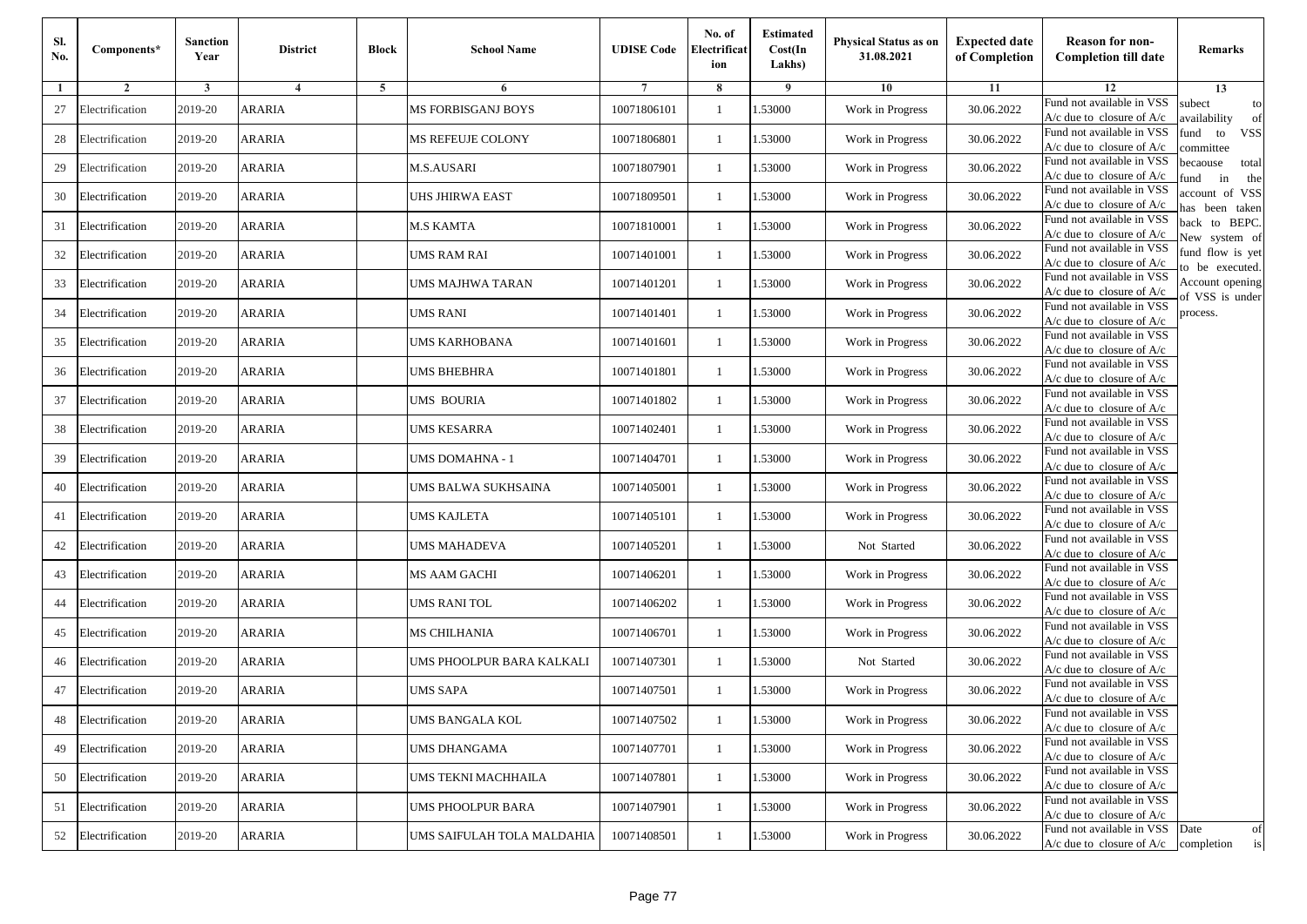| Sl.<br>No.   | Components*     | <b>Sanction</b><br>Year | <b>District</b> | <b>Block</b> | <b>School Name</b>                 | <b>UDISE Code</b> | No. of<br>Electrificat<br>ion | <b>Estimated</b><br>Cost(In<br>Lakhs) | Physical Status as on<br>31.08.2021 | <b>Expected date</b><br>of Completion | <b>Reason for non-</b><br><b>Completion till date</b>                 | Remarks                               |
|--------------|-----------------|-------------------------|-----------------|--------------|------------------------------------|-------------------|-------------------------------|---------------------------------------|-------------------------------------|---------------------------------------|-----------------------------------------------------------------------|---------------------------------------|
| $\mathbf{1}$ | $\overline{2}$  | 3                       | $\overline{4}$  | 5            | 6                                  |                   | 8                             | 9                                     | 10                                  | 11                                    | 12                                                                    | 13                                    |
| 53           | Electrification | 2019-20                 | ARARIA          |              | <b>UMS PACHAILI</b>                | 10071408601       | 1                             | .53000                                | Work in Progress                    | 30.06.2022                            | Fund not available in VSS<br>$A/c$ due to closure of $A/c$            | subect<br>to<br>wailability<br>of     |
| 54           | Electrification | 2019-20                 | <b>ARARIA</b>   |              | <b>UMS GHORMARA</b>                | 10071408801       | $\mathbf{1}$                  | 1.53000                               | Work in Progress                    | 30.06.2022                            | Fund not available in VSS<br>A/c due to closure of A/c                | fund<br>to<br><b>VSS</b><br>ommittee  |
| 55           | Electrification | 2019-20                 | ARARIA          |              | <b>UMS ISARWA</b>                  | 10071408902       | 1                             | 1.53000                               | Work in Progress                    | 30.06.2022                            | Fund not available in VSS<br>A/c due to closure of A/c                | pecaouse<br>total<br>in<br>und<br>the |
| 56           | Electrification | 2019-20                 | ARARIA          |              | <b>UMS YOGENDAR BLACK</b>          | 10071409001       | 1                             | .53000                                | Work in Progress                    | 30.06.2022                            | Fund not available in VSS<br>A/c due to closure of $A/c$              | account of VSS<br>as been taken       |
| 57           | Electrification | 2019-20                 | ARARIA          |              | UMS CHIRAH                         | 10071409701       | 1                             | .53000                                | Work in Progress                    | 30.06.2022                            | Fund not available in VSS<br>$A/c$ due to closure of $A/c$            | back to BEPC.<br>New system of        |
| 58           | Electrification | 2019-20                 | ARARIA          |              | <b>UMS POKHARIYA</b>               | 10071410202       | $\mathbf{1}$                  | 1.53000                               | Work in Progress                    | 30.06.2022                            | Fund not available in VSS<br>$A/c$ due to closure of $A/c$            | fund flow is yet<br>o be executed.    |
| 59           | Electrification | 2019-20                 | ARARIA          |              | <b>UMS SHEKHPURA</b>               | 10071410601       | 1                             | 1.53000                               | Work in Progress                    | 30.06.2022                            | Fund not available in VSS<br>$A/c$ due to closure of $A/c$            | Account opening<br>f VSS is under     |
| 60           | Electrification | 2019-20                 | ARARIA          |              | UMS BALUA KURSAIL                  | 10071410701       | 1                             | 1.53000                               | Work in Progress                    | 30.06.2022                            | Fund not available in VSS<br>$A/c$ due to closure of $A/c$            | process.                              |
| 61           | Electrification | 2019-20                 | <b>ARARIA</b>   |              | UMS KOCHTOLA BALUA                 | 10071410901       | 1                             | .53000                                | Not Started                         | 30.06.2022                            | Fund not available in VSS<br>$A/c$ due to closure of $A/c$            |                                       |
| 62           | Electrification | 2019-20                 | ARARIA          |              | <b>UMS MAJHWA</b>                  | 10071411001       | $\mathbf{1}$                  | 1.53000                               | Work in Progress                    | 30.06.2022                            | Fund not available in VSS<br>A/c due to closure of $A/c$              |                                       |
| 63           | Electrification | 2019-20                 | <b>ARARIA</b>   |              | <b>UMS MAHJALI</b>                 | 10071411102       | $\mathbf{1}$                  | 1.53000                               | Work in Progress                    | 30.06.2022                            | Fund not available in VSS<br>$A/c$ due to closure of $A/c$            |                                       |
| 64           | Electrification | 2019-20                 | ARARIA          |              | UMS KARHARA PURAB TOLA             | 10071412801       | 1                             | 1.53000                               | Work in Progress                    | 30.06.2022                            | Fund not available in VSS<br>$A/c$ due to closure of $A/c$            |                                       |
| 65           | Electrification | 2019-20                 | ARARIA          |              | UMS TAKIYA TOLA                    | 10071700601       | 1                             | .53000                                | Work in Progress                    | 30.06.2022                            | Fund not available in VSS<br>$A/c$ due to closure of $A/c$            |                                       |
| 66           | Electrification | 2019-20                 | <b>ARARIA</b>   |              | <b>UMS CHAITA</b>                  | 10071702701       | 1                             | .53000                                | Work in Progress                    | 30.06.2022                            | Fund not available in VSS<br>$A/c$ due to closure of $A/c$            |                                       |
| 67           | Electrification | 2019-20                 | ARARIA          |              | UMS PAKRI TOLA PARBATTA            | 10071703501       | 1                             | 1.53000                               | Work in Progress                    | 30.06.2022                            | Fund not available in VSS<br>$A/c$ due to closure of $A/c$            |                                       |
| 68           | Electrification | 2019-20                 | ARARIA          |              | <b>U.M.S PAGDERA</b>               | 10071703701       | 1                             | 1.53000                               | Work in Progress                    | 30.06.2022                            | Fund not available in VSS<br>A/c due to closure of A/c                |                                       |
| 69           | Electrification | 2019-20                 | ARARIA          |              | <b>UMS SIKTIYA</b>                 | 10071704302       | 1                             | .53000                                | Work in Progress                    | 30.06.2022                            | Fund not available in VSS<br>$A/c$ due to closure of $A/c$            |                                       |
| 70           | Electrification | 2019-20                 | ARARIA          |              | <b>UHS DORIA</b>                   | 10071704901       | $\mathbf{1}$                  | 1.53000                               | Work in Progress                    | 30.06.2022                            | Fund not available in VSS<br>$A/c$ due to closure of $A/c$            |                                       |
| 71           | Electrification | 2019-20                 | ARARIA          |              | <b>UMS HATTA BAKHRI</b>            | 10071705101       | $\mathbf{1}$                  | 1.53000                               | Not Started                         | 30.06.2022                            | Fund not available in VSS<br>A/c due to closure of A/c                |                                       |
| 72           | Electrification | 2019-20                 | ARARIA          |              | <b>UMS KHESRAIL</b>                | 10071705401       | 1                             | 1.53000                               | Work in Progress                    | 30.06.2022                            | Fund not available in VSS<br>A/c due to closure of A/c                |                                       |
| 73           | Electrification | 2019-20                 | ARARIA          |              | UMS DUMARIA                        | 10071705501       | 1                             | .53000                                | Work in Progress                    | 30.06.2022                            | Fund not available in VSS<br>A/c due to closure of A/c                |                                       |
| 74           | Electrification | 2019-20                 | ARARIA          |              | UMS LAXMI PUR                      | 10071705701       |                               | 1.53000                               | Work in Progress                    | 30.06.2022                            | Fund not available in VSS<br>A/c due to closure of A/c                |                                       |
| 75           | Electrification | 2019-20                 | ARARIA          |              | <b>U.M.S VASUDEV TOLA KHAJURBA</b> | 10071708601       | $\mathbf{1}$                  | 1.53000                               | Work in Progress                    | 30.06.2022                            | Fund not available in VSS<br>$A/c$ due to closure of $A/c$            |                                       |
| 76           | Electrification | 2019-20                 | <b>ARARIA</b>   |              | <b>UMS DHARHARA</b>                | 10071900101       | 1                             | 1.53000                               | Work in Progress                    | 30.06.2022                            | Fund not available in VSS<br>$A/c$ due to closure of $A/c$            |                                       |
| 77           | Electrification | 2019-20                 | ARARIA          |              | <b>UMS KOCHGAMA</b>                | 10071904101       | 1                             | 1.53000                               | Work in Progress                    | 30.06.2022                            | Fund not available in VSS<br>$A/c$ due to closure of $A/c$            |                                       |
| 78           | Electrification | 2019-20                 | <b>ARARIA</b>   |              | <b>UMS KHAIR BANNA</b>             | 10071904401       | 1                             | 1.53000                               | Work in Progress                    | 30.06.2022                            | Fund not available in VSS<br>$A/c$ due to closure of $A/c$ completion | Date<br>of<br>$\mathrm{is}$           |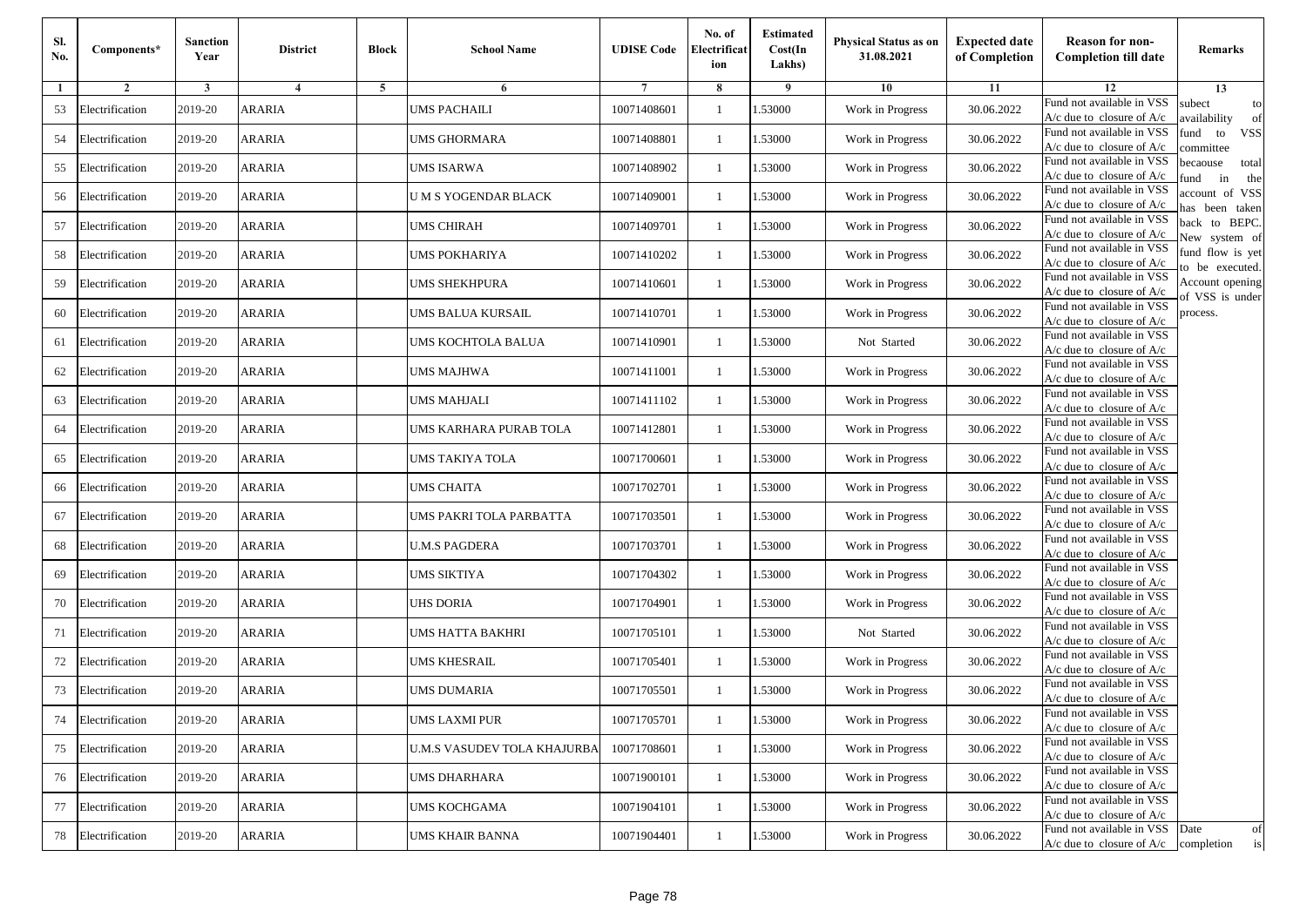| Sl.<br>No. | Components*         | <b>Sanction</b><br>Year | <b>District</b> | <b>Block</b> | <b>School Name</b>         | <b>UDISE Code</b> | No. of<br>Electrificat<br>ion | <b>Estimated</b><br>Cost(In<br>Lakhs) | Physical Status as on<br>31.08.2021 | <b>Expected date</b><br>of Completion | <b>Reason for non-</b><br><b>Completion till date</b>                 | Remarks                               |
|------------|---------------------|-------------------------|-----------------|--------------|----------------------------|-------------------|-------------------------------|---------------------------------------|-------------------------------------|---------------------------------------|-----------------------------------------------------------------------|---------------------------------------|
| 1          | $\overline{2}$      | 3                       | $\overline{4}$  | 5            | 6                          |                   | 8                             | 9                                     | 10                                  | 11                                    | 12                                                                    | 13                                    |
| 79         | Electrification     | 2019-20                 | ARARIA          |              | <b>UMS YOGIPUR WEST</b>    | 10071905401       | 1                             | 1.53000                               | Work in Progress                    | 30.06.2022                            | Fund not available in VSS<br>$A/c$ due to closure of $A/c$            | subect<br>to<br>wailability<br>of     |
| 80         | Electrification     | 2019-20                 | <b>ARARIA</b>   |              | UMS JHANGAR TOLA           | 10071906401       | $\mathbf{1}$                  | 1.53000                               | Work in Progress                    | 30.06.2022                            | Fund not available in VSS<br>A/c due to closure of $A/c$              | fund<br>to<br><b>VSS</b><br>ommittee  |
| 81         | Electrification     | 2019-20                 | ARARIA          |              | <b>UMS KUNDLIPUR</b>       | 10071907701       | 1                             | 1.53000                               | Work in Progress                    | 30.06.2022                            | Fund not available in VSS<br>$A/c$ due to closure of $A/c$            | pecaouse<br>total<br>und<br>in<br>the |
| 82         | Electrification     | 2019-20                 | ARARIA          |              | UMS CHAHAT PUR             | 10071600303       | 1                             | .53000                                | Work in Progress                    | 30.06.2022                            | Fund not available in VSS<br>A/c due to closure of A/c                | ccount of VSS<br>as been taken        |
| 83         | Electrification     | 2019-20                 | ARARIA          |              | U M S J0GJAN BHAG          | 10071600305       | $\mathbf{1}$                  | .53000                                | Not Started                         | 30.06.2022                            | Fund not available in VSS<br>$A/c$ due to closure of $A/c$            | back to BEPC.<br>New system of        |
| 84         | Electrification     | 2019-20                 | ARARIA          |              | <b>MS DEHTI</b>            | 10071600701       | 1                             | .53000                                | Work in Progress                    | 30.06.2022                            | Fund not available in VSS<br>$A/c$ due to closure of $A/c$            | fund flow is yet                      |
| 85         | Electrification     | 2019-20                 | ARARIA          |              | UHS MALDWARPURAB           | 10071600802       | 1                             | 1.53000                               | Work in Progress                    | 30.06.2022                            | Fund not available in VSS<br>$A/c$ due to closure of $A/c$            | o be executed.<br>Account opening     |
| 86         | Electrification     | 2019-20                 | ARARIA          |              | <b>MS BANSAR</b>           | 10071601101       | 1                             | .53000                                | Work in Progress                    | 30.06.2022                            | Fund not available in VSS<br>$A/c$ due to closure of $A/c$            | of VSS is under<br>process.           |
| 87         | Electrification     | 2019-20                 | <b>ARARIA</b>   |              | <b>MS MAJLISH PUR</b>      | 10071601401       | 1                             | 1.53000                               | Work in Progress                    | 30.06.2022                            | Fund not available in VSS<br>$A/c$ due to closure of $A/c$            |                                       |
| 88         | Electrification     | 2019-20                 | ARARIA          |              | <b>UMS BHATTA BARI</b>     | 10071601602       | $\mathbf{1}$                  | 1.53000                               | Work in Progress                    | 30.06.2022                            | Fund not available in VSS<br>$A/c$ due to closure of $A/c$            |                                       |
| 89         | Electrification     | 2019-20                 | ARARIA          |              | UMS KACH MOH               | 10071602201       | 1                             | 1.53000                               | Work in Progress                    | 30.06.2022                            | Fund not available in VSS<br>$A/c$ due to closure of $A/c$            |                                       |
| 90         | Electrification     | 2019-20                 | ARARIA          |              | UMS KASHI BARI             | 10071602601       | 1                             | .53000                                | Work in Progress                    | 30.06.2022                            | Fund not available in VSS<br>$A/c$ due to closure of $A/c$            |                                       |
| 91         | Electrification     | 2019-20                 | ARARIA          |              | UMS GAYAS PUR              | 10071603601       | 1                             | .53000                                | Work in Progress                    | 30.06.2022                            | Fund not available in VSS<br>$A/c$ due to closure of $A/c$            |                                       |
| 92         | Electrification     | 2019-20                 | ARARIA          |              | <b>UMS TARBI</b>           | 10071604201       | 1                             | .53000                                | Work in Progress                    | 30.06.2022                            | Fund not available in VSS<br>$A/c$ due to closure of $A/c$            |                                       |
| 93         | Electrification     | 2019-20                 | ARARIA          |              | <b>UMS DEEP NAGAR</b>      | 10071604501       | 1                             | 1.53000                               | Not Started                         | 30.06.2022                            | Fund not available in VSS<br>$A/c$ due to closure of $A/c$            |                                       |
| 94         | Electrification     | 2019-20                 | ARARIA          |              | <b>UMS KUJARI GIRL</b>     | 10071604701       | 1                             | 1.53000                               | Not Started                         | 30.06.2022                            | Fund not available in VSS<br>$A/c$ due to closure of $A/c$            |                                       |
| 95         | Electrification     | 2019-20                 | ARARIA          |              | <b>UMS GARHARA</b>         | 10071604801       | 1                             | .53000                                | Work in Progress                    | 30.06.2022                            | Fund not available in VSS<br>$A/c$ due to closure of $A/c$            |                                       |
| 96         | Electrification     | 2019-20                 | ARARIA          |              | <b>UMS BHIKHA</b>          | 10071605401       | $\mathbf{1}$                  | 1.53000                               | Work in Progress                    | 30.06.2022                            | Fund not available in VSS<br>A/c due to closure of A/c                |                                       |
| 97         | Electrification     | 2019-20                 | ARARIA          |              | <b>UMS JAHAN PUR</b>       | 10071605501       | 1                             | 1.53000                               | Work in Progress                    | 30.06.2022                            | Fund not available in VSS<br>$A/c$ due to closure of $A/c$            |                                       |
| 98         | Electrification     | 2019-20                 | ARARIA          |              | <b>UMS DHAPARI</b>         | 10071606301       | 1                             | .53000                                | Work in Progress                    | 30.06.2022                            | Fund not available in VSS<br>$A/c$ due to closure of $A/c$            |                                       |
| 99         | Electrification     | 2019-20                 | ARARIA          |              | JMS BHANGORA GIRL          | 10071606901       | 1                             | .53000                                | Work in Progress                    | 30.06.2022                            | Fund not available in VSS<br>A/c due to closure of A/c                |                                       |
|            | 100 Electrification | 2019-20                 | <b>ARARIA</b>   |              | <b>UHS PHULSARA</b>        | 10071607301       | $\mathbf{1}$                  | 1.53000                               | Work in Progress                    | 30.06.2022                            | Fund not available in VSS<br>A/c due to closure of A/c                |                                       |
|            | 101 Electrification | 2019-20                 | ARARIA          |              | <b>MS PAKARI</b>           | 10071607701       | $\mathbf{1}$                  | 1.53000                               | Work in Progress                    | 30.06.2022                            | Fund not available in VSS<br>$A/c$ due to closure of $A/c$            |                                       |
|            | 102 Electrification | 2019-20                 | <b>ARARIA</b>   |              | <b>UMS DIGHLI</b>          | 10071608101       | 1                             | 1.53000                               | Work in Progress                    | 30.06.2022                            | Fund not available in VSS<br>A/c due to closure of A/c                |                                       |
| 103        | Electrification     | 2019-20                 | ARARIA          |              | <b>UMS BELBARI</b>         | 10071613202       | 1                             | 1.53000                               | Work in Progress                    | 30.06.2022                            | Fund not available in VSS<br>A/c due to closure of A/c                |                                       |
| 104        | Electrification     | 2019-20                 | ARARIA          |              | UMS BHATTABARI JAMA MASJID | 10071617601       | $\mathbf{1}$                  | 1.53000                               | Work in Progress                    | 30.06.2022                            | Fund not available in VSS<br>$A/c$ due to closure of $A/c$ completion | Date<br>of<br>is                      |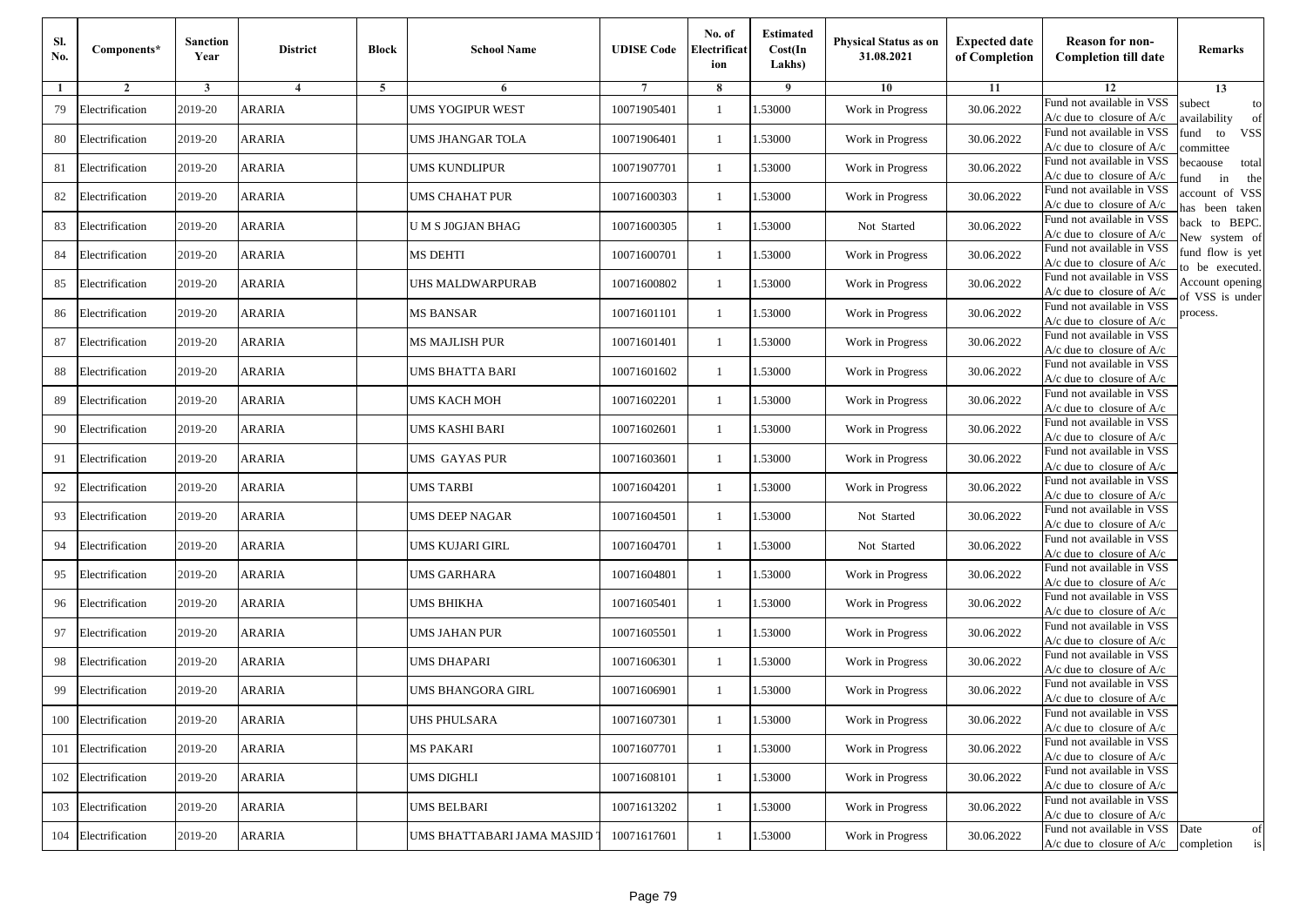| SI.<br>No. | Components*         | <b>Sanction</b><br>Year | <b>District</b> | <b>Block</b> | <b>School Name</b>        | <b>UDISE Code</b> | No. of<br>Electrificat<br>ion | <b>Estimated</b><br>Cost(In<br>Lakhs) | Physical Status as on<br>31.08.2021 | <b>Expected date</b><br>of Completion | <b>Reason for non-</b><br><b>Completion till date</b>                 | Remarks                               |
|------------|---------------------|-------------------------|-----------------|--------------|---------------------------|-------------------|-------------------------------|---------------------------------------|-------------------------------------|---------------------------------------|-----------------------------------------------------------------------|---------------------------------------|
| 1          | $\overline{2}$      | 3                       | 4               | 5            | 6                         |                   | 8                             | 9                                     | 10                                  | 11                                    | 12                                                                    | 13                                    |
| 105        | Electrification     | 2019-20                 | ARARIA          |              | AMS SHYAMLAL TOL          | 10071300101       | $\mathbf{1}$                  | 1.53000                               | Work in Progress                    | 30.06.2022                            | Fund not available in VSS<br>$A/c$ due to closure of $A/c$            | subect<br>to<br>wailability<br>of     |
| 106        | Electrification     | 2019-20                 | <b>ARARIA</b>   |              | UMS SHIV NAGAR DAHRIA     | 10071300301       | 1                             | 1.53000                               | Work in Progress                    | 30.06.2022                            | Fund not available in VSS<br>$A/c$ due to closure of $A/c$            | und<br>to<br><b>VSS</b><br>ommittee   |
| 107        | Electrification     | 2019-20                 | ARARIA          |              | <b>MS RAMPUR</b>          | 10071300402       | $\overline{1}$                | 1.53000                               | Work in Progress                    | 30.06.2022                            | Fund not available in VSS<br>$A/c$ due to closure of $A/c$            | pecaouse<br>total<br>und<br>in<br>the |
| 108        | Electrification     | 2019-20                 | ARARIA          |              | M.S BAIRAKH               | 10071300501       | -1                            | .53000                                | Work in Progress                    | 30.06.2022                            | Fund not available in VSS<br>$A/c$ due to closure of $A/c$            | ccount of VSS<br>as been taken        |
| 109        | Electrification     | 2019-20                 | ARARIA          |              | MS GOPAL PUR              | 10071301001       | 1                             | 1.53000                               | Work in Progress                    | 30.06.2022                            | Fund not available in VSS<br>A/c due to closure of $A/c$              | back to BEPC.<br>New system of        |
| 110        | Electrification     | 2019-20                 | ARARIA          |              | MS PARSA HAT              | 10071301501       | -1                            | 1.53000                               | Not Started                         | 30.06.2022                            | Fund not available in VSS<br>A/c due to closure of $A/c$              | fund flow is yet<br>o be executed.    |
| 111        | Electrification     | 2019-20                 | ARARIA          |              | MS BELSARA                | 10071301801       | -1                            | 1.53000                               | Not Started                         | 30.06.2022                            | Fund not available in VSS<br>$A/c$ due to closure of $A/c$            | Account opening<br>of VSS is under    |
| 112        | Electrification     | 2019-20                 | <b>ARARIA</b>   |              | UHS POTHIA GIRL           | 10071302102       | -1                            | 1.53000                               | Not Started                         | 30.06.2022                            | Fund not available in VSS<br>$A/c$ due to closure of $A/c$            | process.                              |
| 113        | Electrification     | 2019-20                 | <b>ARARIA</b>   |              | M.S LAKUNMA GANGOT TOL    | 10071302301       | $\overline{1}$                | 1.53000                               | Work in Progress                    | 30.06.2022                            | Fund not available in VSS<br>$A/c$ due to closure of $A/c$            |                                       |
| 114        | Electrification     | 2019-20                 | <b>ARARIA</b>   |              | M.S SIMRAHA MUSHARI TOLA  | 10071302503       | $\mathbf{1}$                  | 1.53000                               | Work in Progress                    | 30.06.2022                            | Fund not available in VSS<br>$A/c$ due to closure of $A/c$            |                                       |
| 115        | Electrification     | 2019-20                 | <b>ARARIA</b>   |              | MS BAGULAHA               | 10071302702       | -1                            | 1.53000                               | Work in Progress                    | 30.06.2022                            | Fund not available in VSS<br>$A/c$ due to closure of $A/c$            |                                       |
| 116        | Electrification     | 2019-20                 | ARARIA          |              | UHS MAJHUA                | 10071303802       | $\overline{1}$                | .53000                                | Work in Progress                    | 30.06.2022                            | Fund not available in VSS<br>$A/c$ due to closure of $A/c$            |                                       |
| 117        | Electrification     | 2019-20                 | ARARIA          |              | UMS DEV STHAL             | 10071304001       | -1                            | .53000                                | Work in Progress                    | 30.06.2022                            | Fund not available in VSS<br>A/c due to closure of A/c                |                                       |
| 118        | Electrification     | 2019-20                 | ARARIA          |              | MS NANDANPUR MIRZAPUR     | 10071304103       | 1                             | 1.53000                               | Work in Progress                    | 30.06.2022                            | Fund not available in VSS<br>$A/c$ due to closure of $A/c$            |                                       |
| 119        | Electrification     | 2019-20                 | <b>ARARIA</b>   |              | MS BASAITHI               | 10071304903       | -1                            | 1.53000                               | Work in Progress                    | 30.06.2022                            | Fund not available in VSS<br>$A/c$ due to closure of $A/c$            |                                       |
| 120        | Electrification     | 2019-20                 | <b>ARARIA</b>   |              | UMS MOHANI                | 10071305001       | -1                            | 1.53000                               | Work in Progress                    | 30.06.2022                            | Fund not available in VSS<br>A/c due to closure of A/c                |                                       |
| 121        | Electrification     | 2019-20                 | <b>ARARIA</b>   |              | MS MOHANI MUSLIM TOLA     | 10071305002       | $\overline{1}$                | 1.53000                               | Work in Progress                    | 30.06.2022                            | Fund not available in VSS<br>$A/c$ due to closure of $A/c$            |                                       |
| 122        | Electrification     | 2019-20                 | <b>ARARIA</b>   |              | UMS BASGARA               | 10071305501       | 1                             | 1.53000                               | Work in Progress                    | 30.06.2022                            | Fund not available in VSS<br>$A/c$ due to closure of $A/c$            |                                       |
| 123        | Electrification     | 2019-20                 | <b>ARARIA</b>   |              | UMS HARPUR GIRLS          | 10071306201       | -1                            | 1.53000                               | Work in Progress                    | 30.06.2022                            | Fund not available in VSS<br>$A/c$ due to closure of $A/c$            |                                       |
| 124        | Electrification     | 2019-20                 | <b>ARARIA</b>   |              | MS KABAIYA                | 10071306502       | $\overline{1}$                | .53000                                | Work in Progress                    | 30.06.2022                            | Fund not available in VSS<br>$A/c$ due to closure of $A/c$            |                                       |
| 125        | Electrification     | 2019-20                 | ARARIA          |              | <b>JMS BHITTAH</b>        | 10071307901       | -1                            | .53000                                | Work in Progress                    | 30.06.2022                            | Fund not available in VSS<br>A/c due to closure of A/c                |                                       |
|            | 126 Electrification | 2019-20                 | <b>ARARIA</b>   |              | UMS BALU DHIMA            | 10071308101       | $\mathbf{1}$                  | 1.53000                               | Work in Progress                    | 30.06.2022                            | Fund not available in VSS<br>A/c due to closure of A/c                |                                       |
|            | 127 Electrification | 2019-20                 | <b>ARARIA</b>   |              | AMS HASAN PUR             | 10071308102       | 1                             | 1.53000                               | Work in Progress                    | 30.06.2022                            | Fund not available in VSS<br>$A/c$ due to closure of $A/c$            |                                       |
|            | 128 Electrification | 2019-20                 | <b>ARARIA</b>   |              | UMS KAWILASA SC           | 10071308401       | -1                            | 1.53000                               | Work in Progress                    | 30.06.2022                            | Fund not available in VSS<br>A/c due to closure of A/c                |                                       |
| 129        | Electrification     | 2019-20                 | <b>ARARIA</b>   |              | MS KOSHI SHARAN GHARBANDH | 10071308601       | $\overline{1}$                | 1.53000                               | Not Started                         | 30.06.2022                            | Fund not available in VSS<br>A/c due to closure of A/c                |                                       |
|            | 130 Electrification | 2019-20                 | ARARIA          |              | MS SANGRAM PUR            | 10071309601       | $\mathbf{1}$                  | 1.53000                               | Work in Progress                    | 30.06.2022                            | Fund not available in VSS<br>$A/c$ due to closure of $A/c$ completion | Date<br>of<br>is                      |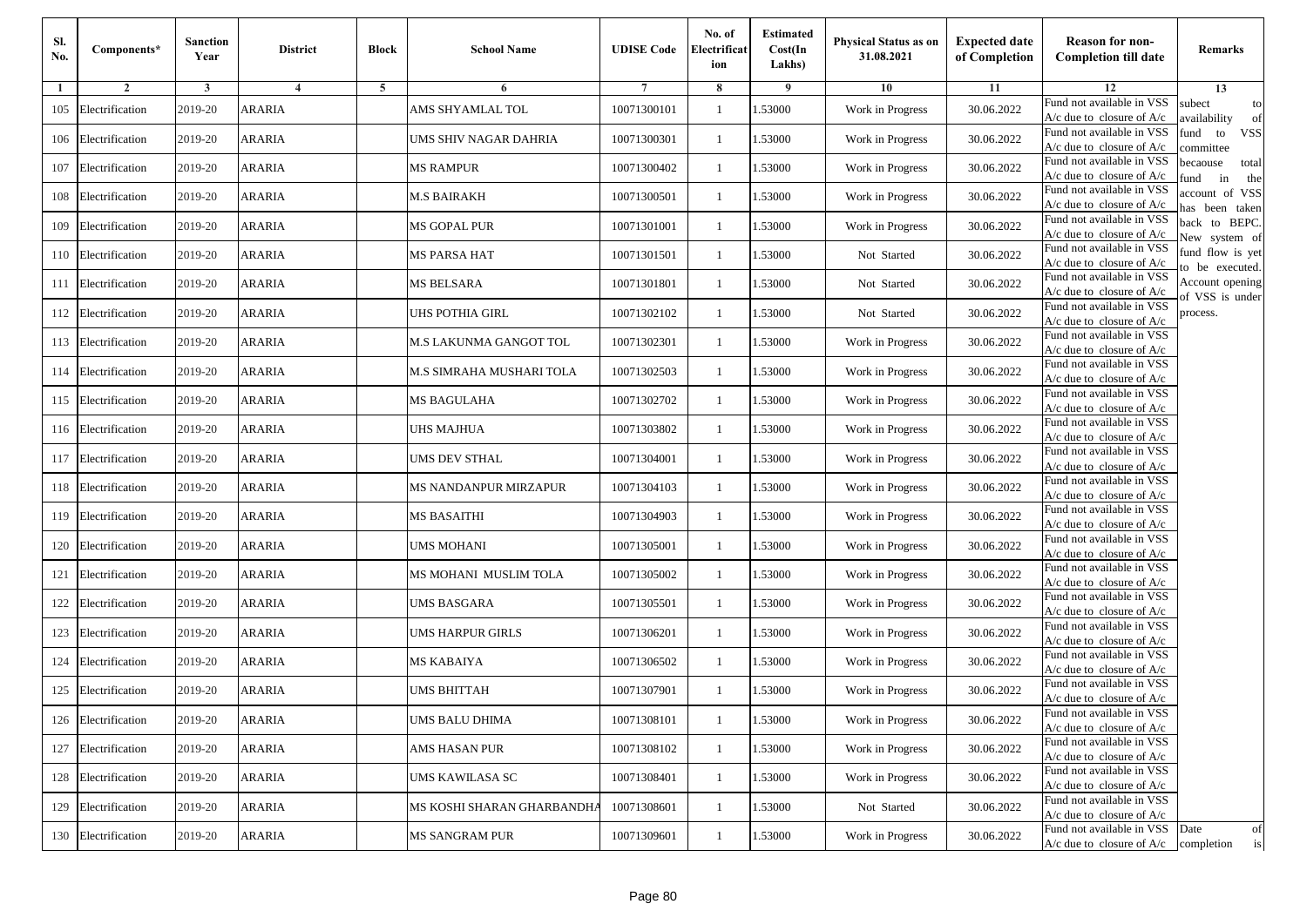| SI.<br>No. | Components*         | <b>Sanction</b><br>Year | <b>District</b>    | <b>Block</b> | <b>School Name</b>              | <b>UDISE Code</b> | No. of<br>Electrificat<br>ion | <b>Estimated</b><br>Cost(In<br>Lakhs) | Physical Status as on<br>31.08.2021 | <b>Expected date</b><br>of Completion | <b>Reason for non-</b><br><b>Completion till date</b>                 | Remarks                               |
|------------|---------------------|-------------------------|--------------------|--------------|---------------------------------|-------------------|-------------------------------|---------------------------------------|-------------------------------------|---------------------------------------|-----------------------------------------------------------------------|---------------------------------------|
| 1          | $\overline{2}$      | 3                       | 4                  | 5            | 6                               |                   | 8                             | 9                                     | 10                                  | 11                                    | 12                                                                    | 13                                    |
| 131        | Electrification     | 2019-20                 | ARARIA             |              | UMS BELSARA GOTH                | 10071309701       | $\mathbf{1}$                  | 1.53000                               | Work in Progress                    | 30.06.2022                            | Fund not available in VSS<br>$A/c$ due to closure of $A/c$            | subect<br>to<br>availability<br>of    |
| 132        | Electrification     | 2019-20                 | <b>ARARIA</b>      |              | UMS RANI KATTA                  | 10071500201       | 1                             | 1.53000                               | Work in Progress                    | 30.06.2022                            | Fund not available in VSS<br>$A/c$ due to closure of $A/c$            | und<br>to<br><b>VSS</b><br>ommittee   |
| 133        | Electrification     | 2019-20                 | ARARIA             |              | UMS PANBHIJUA                   | 10071500602       | $\overline{1}$                | 1.53000                               | Work in Progress                    | 30.06.2022                            | Fund not available in VSS<br>$A/c$ due to closure of $A/c$            | pecaouse<br>total<br>und<br>in<br>the |
| 134        | Electrification     | 2019-20                 | ARARIA             |              | UMS CHARGHARIA                  | 10071500801       | -1                            | .53000                                | Work in Progress                    | 30.06.2022                            | Fund not available in VSS<br>$A/c$ due to closure of $A/c$            | ccount of VSS<br>as been taken        |
| 135        | Electrification     | 2019-20                 | ARARIA             |              | UMS GADAH KATH                  | 10071501101       | 1                             | 1.53000                               | Work in Progress                    | 30.06.2022                            | Fund not available in VSS<br>A/c due to closure of $A/c$              | back to BEPC.<br>New system of        |
| 136        | Electrification     | 2019-20                 | ARARIA             |              | M.S LETI                        | 10071501301       | -1                            | 1.53000                               | Work in Progress                    | 30.06.2022                            | Fund not available in VSS<br>A/c due to closure of $A/c$              | fund flow is yet<br>o be executed.    |
| 137        | Electrification     | 2019-20                 | ARARIA             |              | U.M.S. SIMAL MANI               | 10071501601       | -1                            | 1.53000                               | Work in Progress                    | 30.06.2022                            | Fund not available in VSS<br>$A/c$ due to closure of $A/c$            | Account opening<br>of VSS is under    |
| 138        | Electrification     | 2019-20                 | <b>ARARIA</b>      |              | UMS KUCHAHA DHATA               | 10071501701       | -1                            | 1.53000                               | Work in Progress                    | 30.06.2022                            | Fund not available in VSS<br>$A/c$ due to closure of $A/c$            | process.                              |
| 139        | Electrification     | 2019-20                 | <b>ARARIA</b>      |              | U.M.S JAGIR PIPRA               | 10071501905       | $\overline{1}$                | 1.53000                               | Work in Progress                    | 30.06.2022                            | Fund not available in VSS<br>$A/c$ due to closure of $A/c$            |                                       |
| 140        | Electrification     | 2019-20                 | ARARIA             |              | <b>MS DHENGARI</b>              | 10071502001       | $\mathbf{1}$                  | 1.53000                               | Work in Progress                    | 30.06.2022                            | Fund not available in VSS<br>$A/c$ due to closure of $A/c$            |                                       |
| 141        | Electrification     | 2019-20                 | <b>ARARIA</b>      |              | UHS DIMHIA                      | 10071502203       | -1                            | 1.53000                               | Work in Progress                    | 30.06.2022                            | Fund not available in VSS<br>$A/c$ due to closure of $A/c$            |                                       |
| 142        | Electrification     | 2019-20                 | ARARIA             |              | MS BALUA SIMALMANI              | 10071502301       | $\overline{1}$                | .53000                                | Work in Progress                    | 30.06.2022                            | Fund not available in VSS<br>$A/c$ due to closure of $A/c$            |                                       |
| 143        | Electrification     | 2019-20                 | ARARIA             |              | UHS KACHNA                      | 10071503501       | -1                            | .53000                                | Work in Progress                    | 30.06.2022                            | Fund not available in VSS<br>A/c due to closure of A/c                |                                       |
| 144        | Electrification     | 2019-20                 | ARARIA             |              | <b>M.S SINGHIA</b>              | 10071504701       | 1                             | 1.53000                               | Work in Progress                    | 30.06.2022                            | Fund not available in VSS<br>$A/c$ due to closure of $A/c$            |                                       |
| 145        | Electrification     | 2019-20                 | <b>ARARIA</b>      |              | M.S. SALGORI                    | 10071505101       | -1                            | 1.53000                               | Work in Progress                    | 30.06.2022                            | Fund not available in VSS<br>$A/c$ due to closure of $A/c$            |                                       |
| 146        | Electrification     | 2019-20                 | <b>ARWAL</b>       |              | U.M.S.FAKHARPUR                 | 10380101902       | -1                            | 1.53000                               | Work in Progress                    | 30.06.2022                            | Fund not available in VSS<br>A/c due to closure of A/c                |                                       |
| 147        | Electrification     | 2019-20                 | <b>ARWAL</b>       |              | <b>U.M.S.MAHAVIRGANJ</b>        | 10380603606       | $\overline{1}$                | 1.53000                               | Work in Progress                    | 30.06.2022                            | Fund not available in VSS<br>$A/c$ due to closure of $A/c$            |                                       |
| 148        | Electrification     | 2019-20                 | AURANGABAD (BIHAR) |              | MIDDLE SCHOOL SAHEYA            | 10340307602       | 1                             | 1.53000                               | Work in Progress                    | 30.06.2022                            | Fund not available in VSS<br>$A/c$ due to closure of $A/c$            |                                       |
| 149        | Electrification     | 2019-20                 | AURANGABAD (BIHAR) |              | MIDDLE SCHOOL DARIAPUR          | 10340308601       | $\overline{1}$                | 1.53000                               | Work in Progress                    | 30.06.2022                            | Fund not available in VSS<br>$A/c$ due to closure of $A/c$            |                                       |
| 150        | Electrification     | 2019-20                 | AURANGABAD (BIHAR) |              | MIDDLE SCHOOL PADRAWAN          | 10340311601       | $\overline{1}$                | .53000                                | Work in Progress                    | 30.06.2022                            | Fund not available in VSS<br>$A/c$ due to closure of $A/c$            |                                       |
| 151        | Electrification     | 2019-20                 | AURANGABAD (BIHAR) |              | U.M.S SIRIS                     | 10341407203       | -1                            | .53000                                | Work in Progress                    | 30.06.2022                            | Fund not available in VSS<br>A/c due to closure of A/c                |                                       |
|            | 152 Electrification | 2019-20                 | AURANGABAD (BIHAR) |              | <b>U.M.S CHANDOULI</b>          | 10341409201       | $\mathbf{1}$                  | 1.53000                               | Work in Progress                    | 30.06.2022                            | Fund not available in VSS<br>A/c due to closure of A/c                |                                       |
|            | 153 Electrification | 2019-20                 | AURANGABAD (BIHAR) |              | MIDDLE SCHOOL KATARIA           | 10340104601       | $\overline{1}$                | 1.53000                               | Work in Progress                    | 30.06.2022                            | Fund not available in VSS<br>$A/c$ due to closure of $A/c$            |                                       |
|            | 154 Electrification | 2019-20                 | AURANGABAD (BIHAR) |              | MIDDLE SCHOOL MANAR             | 10340105301       | -1                            | 1.53000                               | Work in Progress                    | 30.06.2022                            | Fund not available in VSS<br>$A/c$ due to closure of $A/c$            |                                       |
| 155        | Electrification     | 2019-20                 | AURANGABAD (BIHAR) |              | <b>U.MIDDLE SCHOOL IMAMGANJ</b> | 10340105901       | -1                            | 1.53000                               | Work in Progress                    | 30.06.2022                            | Fund not available in VSS<br>$A/c$ due to closure of $A/c$            |                                       |
|            | 156 Electrification | 2019-20                 | AURANGABAD (BIHAR) |              | <b>U.M.S SONHATHU</b>           | 10341202801       | $\mathbf{1}$                  | 1.53000                               | Work in Progress                    | 30.06.2022                            | Fund not available in VSS<br>$A/c$ due to closure of $A/c$ completion | Date<br>of<br>is                      |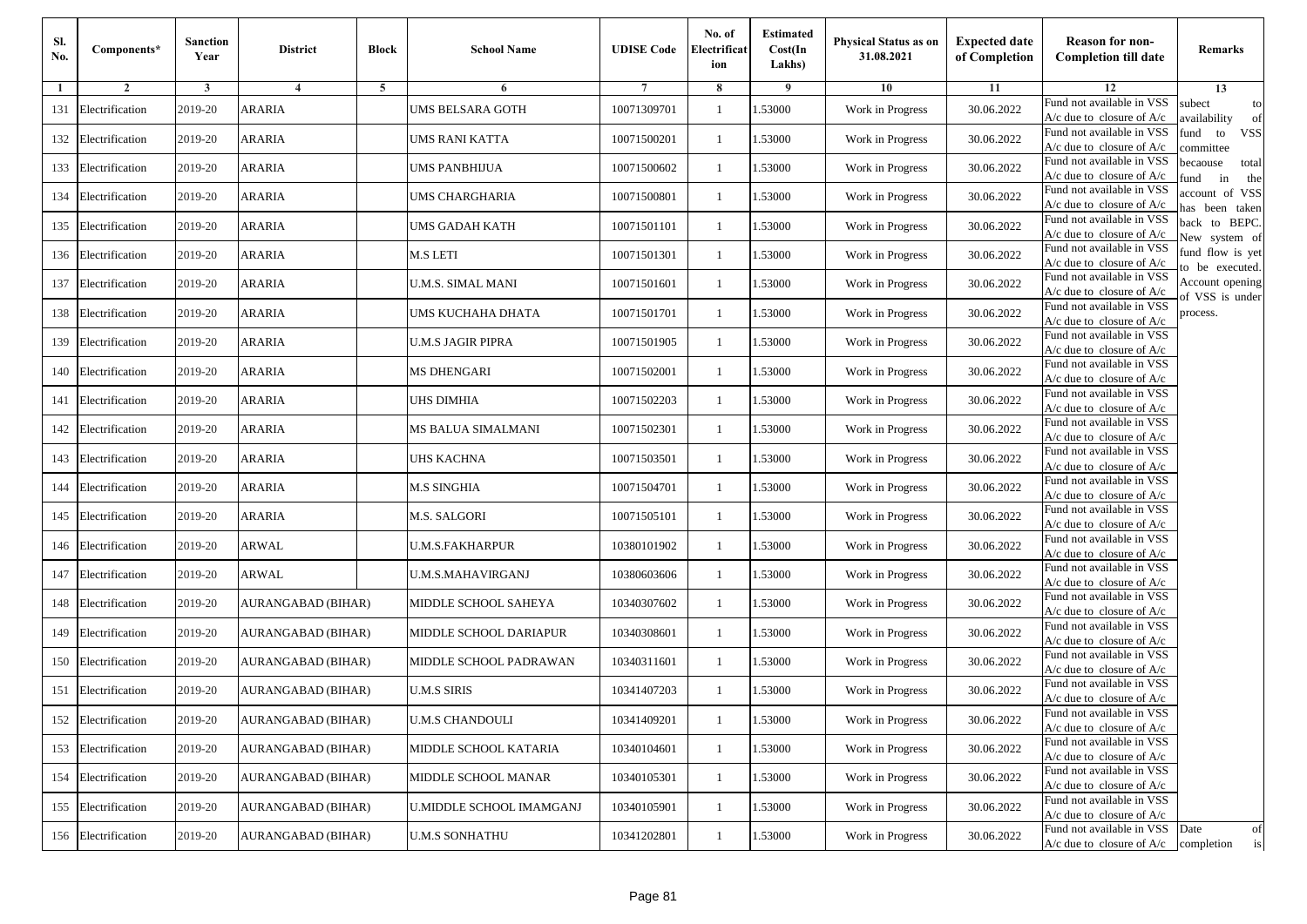| Sl.<br>No. | Components*         | <b>Sanction</b><br>Year | <b>District</b>       | <b>Block</b> | <b>School Name</b>           | <b>UDISE Code</b> | No. of<br>Electrificat<br>ion | <b>Estimated</b><br>Cost(In<br>Lakhs) | Physical Status as on<br>31.08.2021 | <b>Expected date</b><br>of Completion | <b>Reason for non-</b><br><b>Completion till date</b>                 | Remarks                               |
|------------|---------------------|-------------------------|-----------------------|--------------|------------------------------|-------------------|-------------------------------|---------------------------------------|-------------------------------------|---------------------------------------|-----------------------------------------------------------------------|---------------------------------------|
| 1          | $\overline{2}$      | 3                       | $\overline{4}$        | 5            | 6                            |                   | 8                             | 9                                     | 10                                  | 11                                    | 12                                                                    | 13                                    |
| 157        | Electrification     | 2019-20                 | AURANGABAD (BIHAR)    |              | <b>U.M.S GONGARA</b>         | 10341300101       | -1                            | 1.53000                               | Work in Progress                    | 30.06.2022                            | Fund not available in VSS<br>$A/c$ due to closure of $A/c$            | subect<br>to<br>wailability<br>of     |
| 158        | Electrification     | 2019-20                 | AURANGABAD (BIHAR)    |              | MS JOGARI                    | 10341311901       | $\mathbf{1}$                  | 1.53000                               | Work in Progress                    | 30.06.2022                            | Fund not available in VSS<br>$A/c$ due to closure of $A/c$            | fund<br>to<br><b>VSS</b><br>ommittee  |
| 159        | Electrification     | 2019-20                 | AURANGABAD (BIHAR)    |              | GOVT. U.M.S SHIVANPUR        | 10340902001       | $\mathbf{1}$                  | 1.53000                               | Work in Progress                    | 30.06.2022                            | Fund not available in VSS<br>$A/c$ due to closure of $A/c$            | pecaouse<br>total<br>und<br>in<br>the |
| 160        | Electrification     | 2019-20                 | AURANGABAD (BIHAR)    |              | GOVT. U.M.S KHIRIDAYAL       | 10340903401       | -1                            | 1.53000                               | Work in Progress                    | 30.06.2022                            | Fund not available in VSS<br>$A/c$ due to closure of $A/c$            | ccount of VSS<br>as been taken        |
| 161        | Electrification     | 2019-20                 | AURANGABAD (BIHAR)    |              | <b>GOVT. U.M.S DHUNDHUAN</b> | 10340908201       | $\mathbf{1}$                  | 1.53000                               | Work in Progress                    | 30.06.2022                            | Fund not available in VSS<br>A/c due to closure of $A/c$              | back to BEPC.<br>New system of        |
| 162        | Electrification     | 2019-20                 | AURANGABAD (BIHAR)    |              | MIDDLE SCHOOL CHANDRAGARH    | 10340910901       | -1                            | 1.53000                               | Work in Progress                    | 30.06.2022                            | Fund not available in VSS<br>A/c due to closure of $A/c$              | fund flow is yet<br>o be executed.    |
| 163        | Electrification     | 2019-20                 | AURANGABAD (BIHAR)    |              | <b>GOVT. MS NARAYANPUR 1</b> | 10340710201       | -1                            | 1.53000                               | Work in Progress                    | 30.06.2022                            | Fund not available in VSS<br>$A/c$ due to closure of $A/c$            | Account opening<br>of VSS is under    |
| 164        | Electrification     | 2019-20                 | AURANGABAD (BIHAR)    |              | URDU GOVT. P.S. BABHANDIHA   | 10340711501       | -1                            | 1.53000                               | Work in Progress                    | 30.06.2022                            | Fund not available in VSS<br>$A/c$ due to closure of $A/c$            | process.                              |
| 165        | Electrification     | 2019-20                 | AURANGABAD (BIHAR)    |              | MIDDLE SCHOOL CHARKAWA HAJ   | 10340606701       | -1                            | 1.53000                               | Work in Progress                    | 30.06.2022                            | Fund not available in VSS<br>$A/c$ due to closure of $A/c$            |                                       |
| 166        | Electrification     | 2021-22                 | AURANGABAD<br>(BIHAR) |              | <b>N.P.S KANDI</b>           | 10340626101       | $\mathbf{1}$                  | 1.53000                               | Not Started                         | 30.06.2022                            | Fund not available in VSS<br>$A/c$ due to closure of $A/c$            |                                       |
| 167        | Electrification     | 2019-20                 | <b>BANKA</b>          |              | U.M.S. PAWAI                 | 10231704106       | -1                            | 1.53000                               | Not Started                         | 30.06.2022                            | Fund not available in VSS<br>$A/c$ due to closure of $A/c$            |                                       |
| 168        | Electrification     | 2019-20                 | <b>BANKA</b>          |              | M.S. MAHADEOPUR              | 10231706501       | -1                            | 1.53000                               | Work in Progress                    | 30.06.2022                            | Fund not available in VSS<br>$A/c$ due to closure of $A/c$            |                                       |
| 169        | Electrification     | 2019-20                 | <b>BANKA</b>          |              | R.M.S. SHAHPUR               | 10231707607       | -1                            | 1.53000                               | Not Started                         | 30.06.2022                            | Fund not available in VSS<br>$A/c$ due to closure of $A/c$            |                                       |
| 170        | Electrification     | 2019-20                 | <b>BANKA</b>          |              | U.M.S.SHOBHANPUR             | 10231708002       | $\mathbf{1}$                  | 1.53000                               | Not Started                         | 30.06.2022                            | Fund not available in VSS<br>$A/c$ due to closure of $A/c$            |                                       |
| 171        | Electrification     | 2019-20                 | <b>BANKA</b>          |              | U.M.S. BALIYA                | 10231709001       | -1                            | 1.53000                               | Not Started                         | 30.06.2022                            | Fund not available in VSS<br>$A/c$ due to closure of $A/c$            |                                       |
| 172        | Electrification     | 2019-20                 | <b>BANKA</b>          |              | M.S. CHAPRI                  | 10231716402       | -1                            | 1.53000                               | Not Started                         | 30.06.2022                            | Fund not available in VSS<br>A/c due to closure of A/c                |                                       |
| 173        | Electrification     | 2019-20                 | <b>BANKA</b>          |              | U.M.S BINDI GIRL             | 10232506101       | $\mathbf{1}$                  | 1.53000                               | Not Started                         | 30.06.2022                            | Fund not available in VSS<br>$A/c$ due to closure of $A/c$            |                                       |
| 174        | Electrification     | 2019-20                 | <b>BANKA</b>          |              | U.M.S. SADPUR                | 10232510202       | $\mathbf{1}$                  | 1.53000                               | Work in Progress                    | 30.06.2022                            | Fund not available in VSS<br>$A/c$ due to closure of $A/c$            |                                       |
| 175        | Electrification     | 2019-20                 | <b>BANKA</b>          |              | <b>GIRL M.S. DESHARIYA</b>   | 10232514302       | -1                            | 1.53000                               | Not Started                         | 30.06.2022                            | Fund not available in VSS<br>$A/c$ due to closure of $A/c$            |                                       |
| 176        | Electrification     | 2019-20                 | <b>BANKA</b>          |              | U.M.S. MANJIRA               | 10232514303       | -1                            | 1.53000                               | Work in Progress                    | 30.06.2022                            | Fund not available in VSS<br>$A/c$ due to closure of $A/c$            |                                       |
| 177        | Electrification     | 2019-20                 | <b>BANKA</b>          |              | M.S. DOUNA                   | 10232518602       | -1                            | 1.53000                               | Not Started                         | 30.06.2022                            | Fund not available in VSS<br>A/c due to closure of A/c                |                                       |
|            | 178 Electrification | 2019-20                 | <b>BANKA</b>          |              | U.M.S.KAJIAGHORA             | 10232518901       | $\mathbf{1}$                  | 1.53000                               | Work in Progress                    | 30.06.2022                            | Fund not available in VSS<br>A/c due to closure of A/c                |                                       |
|            | 179 Electrification | 2019-20                 | <b>BANKA</b>          |              | <b>U.M.S. POKHARIYA</b>      | 10232518907       | $\mathbf{1}$                  | 1.53000                               | Not Started                         | 30.06.2022                            | Fund not available in VSS<br>$A/c$ due to closure of $A/c$            |                                       |
|            | 180 Electrification | 2019-20                 | <b>BANKA</b>          |              | M.S. DUDHIYATARI             | 10232519101       | -1                            | 1.53000                               | Work in Progress                    | 30.06.2022                            | Fund not available in VSS<br>A/c due to closure of $A/c$              |                                       |
| 181        | Electrification     | 2019-20                 | <b>BANKA</b>          |              | M.S. BHURNA                  | 10231000406       | -1                            | 1.53000                               | Not Started                         | 30.06.2022                            | Fund not available in VSS<br>A/c due to closure of A/c                |                                       |
| 182        | Electrification     | 2019-20                 | <b>BANKA</b>          |              | U.M.S. CHARUA (GIRL)         | 10231002301       | $\mathbf{1}$                  | 1.53000                               | Not Started                         | 30.06.2022                            | Fund not available in VSS<br>$A/c$ due to closure of $A/c$ completion | Date<br>of<br>is                      |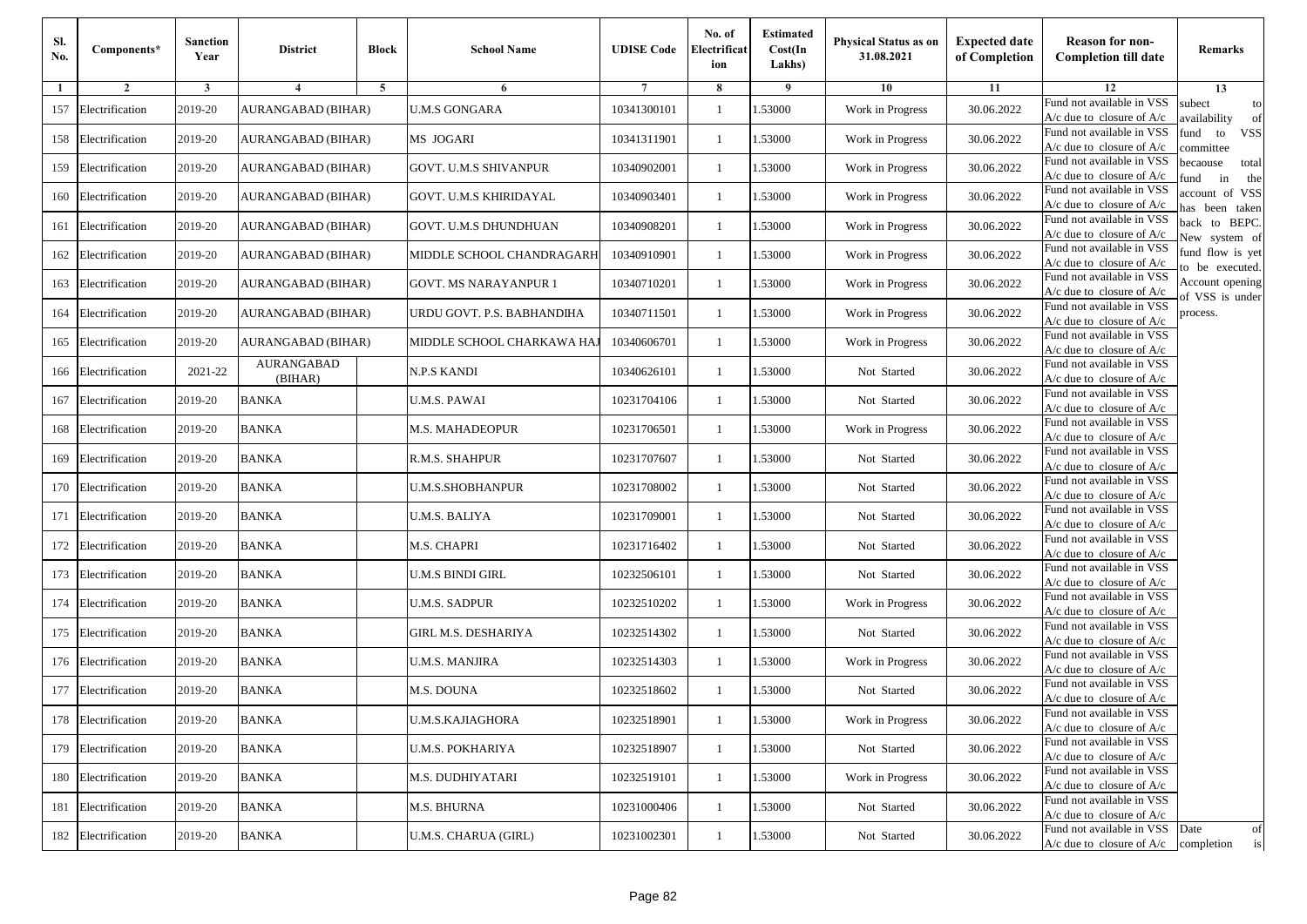| SI.<br>No. | Components*         | <b>Sanction</b><br>Year | <b>District</b> | <b>Block</b> | <b>School Name</b>              | <b>UDISE Code</b> | No. of<br>Electrificat<br>ion | <b>Estimated</b><br>Cost(In<br>Lakhs) | Physical Status as on<br>31.08.2021 | <b>Expected date</b><br>of Completion | <b>Reason for non-</b><br><b>Completion till date</b>                 | Remarks                               |
|------------|---------------------|-------------------------|-----------------|--------------|---------------------------------|-------------------|-------------------------------|---------------------------------------|-------------------------------------|---------------------------------------|-----------------------------------------------------------------------|---------------------------------------|
| 1          | $\overline{2}$      | 3                       | $\overline{4}$  | 5            | 6                               |                   | 8                             | 9                                     | 10                                  | 11                                    | 12                                                                    | 13                                    |
| 183        | Electrification     | 2019-20                 | <b>BANKA</b>    |              | <b>U.M.S. BALARPUR</b>          | 10231006802       | $\mathbf{1}$                  | 1.53000                               | Not Started                         | 30.06.2022                            | Fund not available in VSS<br>$A/c$ due to closure of $A/c$            | subect<br>to<br>wailability<br>of     |
| 184        | Electrification     | 2019-20                 | <b>BANKA</b>    |              | U.M.S LAKHNOUDIH                | 10231009101       | 1                             | 1.53000                               | Not Started                         | 30.06.2022                            | Fund not available in VSS<br>$A/c$ due to closure of $A/c$            | fund<br>to<br><b>VSS</b><br>ommittee  |
| 185        | Electrification     | 2019-20                 | <b>BANKA</b>    |              | GIRL M.S. RAJPUR                | 10232805701       | $\overline{1}$                | 1.53000                               | Work in Progress                    | 30.06.2022                            | Fund not available in VSS<br>$A/c$ due to closure of $A/c$            | pecaouse<br>total<br>und<br>in<br>the |
| 186        | Electrification     | 2019-20                 | <b>BANKA</b>    |              | M.S. RAJPUR BALAK               | 10232805702       | -1                            | .53000                                | Work in Progress                    | 30.06.2022                            | Fund not available in VSS<br>$A/c$ due to closure of $A/c$            | ccount of VSS<br>as been taken        |
| 187        | Electrification     | 2019-20                 | <b>BANKA</b>    |              | U.M.S. MADHUKARPUR              | 10232806501       | $\mathbf{1}$                  | 1.53000                               | Not Started                         | 30.06.2022                            | Fund not available in VSS<br>A/c due to closure of $A/c$              | back to BEPC.<br>New system of        |
| 188        | Electrification     | 2019-20                 | <b>BANKA</b>    |              | U.M.S. NAWADIH BANHEITI         | 10232807301       | -1                            | 1.53000                               | Not Started                         | 30.06.2022                            | Fund not available in VSS<br>A/c due to closure of $A/c$              | fund flow is yet<br>o be executed.    |
| 189        | Electrification     | 2019-20                 | <b>BANKA</b>    |              | U.M.S. KENDUA JHARNA            | 10232808401       | -1                            | 1.53000                               | Work in Progress                    | 30.06.2022                            | Fund not available in VSS<br>$A/c$ due to closure of $A/c$            | Account opening<br>of VSS is under    |
| 190        | Electrification     | 2019-20                 | <b>BANKA</b>    |              | <b>U.M.S NAVIBANDH</b>          | 10232810601       | -1                            | 1.53000                               | Work in Progress                    | 30.06.2022                            | Fund not available in VSS<br>$A/c$ due to closure of $A/c$            | process.                              |
| 191        | Electrification     | 2019-20                 | <b>BANKA</b>    |              | <b>U.M.S.TAROUNA</b>            | 10232817503       | -1                            | 1.53000                               | Work in Progress                    | 30.06.2022                            | Fund not available in VSS<br>$A/c$ due to closure of $A/c$            |                                       |
| 192        | Electrification     | 2019-20                 | <b>BANKA</b>    |              | <b>U.M.S. DOLBANDH</b>          | 10232824101       | $\mathbf{1}$                  | 1.53000                               | Work in Progress                    | 30.06.2022                            | Fund not available in VSS<br>$A/c$ due to closure of $A/c$            |                                       |
| 193        | Electrification     | 2019-20                 | <b>BANKA</b>    |              | U.M.S. KHASIYA                  | 10232824301       | -1                            | 1.53000                               | Work in Progress                    | 30.06.2022                            | Fund not available in VSS<br>$A/c$ due to closure of $A/c$            |                                       |
| 194        | Electrification     | 2019-20                 | <b>BANKA</b>    |              | U.M.S. BAGDHASWA                | 10232824501       | $\overline{1}$                | .53000                                | Not Started                         | 30.06.2022                            | Fund not available in VSS<br>$A/c$ due to closure of $A/c$            |                                       |
| 195        | Electrification     | 2019-20                 | <b>BANKA</b>    |              | U.M.S. GHUTHIYA                 | 10232824901       | -1                            | .53000                                | Work in Progress                    | 30.06.2022                            | Fund not available in VSS<br>A/c due to closure of A/c                |                                       |
| 196        | Electrification     | 2019-20                 | <b>BANKA</b>    |              | <b>U.M.S. NIMATAND</b>          | 10232829302       | 1                             | 1.53000                               | Work in Progress                    | 30.06.2022                            | Fund not available in VSS<br>$A/c$ due to closure of $A/c$            |                                       |
| 197        | Electrification     | 2019-20                 | <b>BANKA</b>    |              | U.M.S SIKCHULIYA                | 10230602601       | -1                            | 1.53000                               | Work in Progress                    | 30.06.2022                            | Fund not available in VSS<br>$A/c$ due to closure of $A/c$            |                                       |
| 198        | Electrification     | 2019-20                 | <b>BANKA</b>    |              | U.M.S. SINGHESHWARI             | 10230602802       | -1                            | 1.53000                               | Work in Progress                    | 30.06.2022                            | Fund not available in VSS<br>A/c due to closure of A/c                |                                       |
| 199        | Electrification     | 2019-20                 | <b>BANKA</b>    |              | U.M.S. KUSHIYARI                | 10230605701       | $\overline{1}$                | 1.53000                               | Not Started                         | 30.06.2022                            | Fund not available in VSS<br>$A/c$ due to closure of $A/c$            |                                       |
| 200        | Electrification     | 2019-20                 | <b>BANKA</b>    |              | <b>U.M.S JHARNA</b>             | 10230607003       | 1                             | 1.53000                               | Work in Progress                    | 30.06.2022                            | Fund not available in VSS<br>$A/c$ due to closure of $A/c$            |                                       |
| 201        | Electrification     | 2019-20                 | <b>BANKA</b>    |              | M.S. HARNA                      | 10230610002       | -1                            | 1.53000                               | Work in Progress                    | 30.06.2022                            | Fund not available in VSS<br>$A/c$ due to closure of $A/c$            |                                       |
| 202        | Electrification     | 2019-20                 | <b>BANKA</b>    |              | U.M.S. KALHAJOR                 | 10230610104       | $\overline{1}$                | .53000                                | Not Started                         | 30.06.2022                            | Fund not available in VSS<br>$A/c$ due to closure of $A/c$            |                                       |
| 203        | Electrification     | 2019-20                 | <b>BANKA</b>    |              | U.M.S BAGHWA                    | 10230612601       | -1                            | .53000                                | Work in Progress                    | 30.06.2022                            | Fund not available in VSS<br>A/c due to closure of A/c                |                                       |
|            | 204 Electrification | 2019-20                 | <b>BANKA</b>    |              | U.M.S BANDHUWA KURAWA           | 10230618701       | $\mathbf{1}$                  | 1.53000                               | Work in Progress                    | 30.06.2022                            | Fund not available in VSS<br>A/c due to closure of A/c                |                                       |
|            | 205 Electrification | 2019-20                 | <b>BANKA</b>    |              | GIRLS M.S. GOKULA               | 10230625501       | 1                             | 1.53000                               | Not Started                         | 30.06.2022                            | Fund not available in VSS<br>$A/c$ due to closure of $A/c$            |                                       |
|            | 206 Electrification | 2019-20                 | <b>BANKA</b>    |              | A.M.S. CHANDAN                  | 10230800212       | -1                            | 1.53000                               | Work in Progress                    | 30.06.2022                            | Fund not available in VSS<br>A/c due to closure of $A/c$              |                                       |
| 207        | Electrification     | 2019-20                 | <b>BANKA</b>    |              | <b>U.M.S KAUADHA</b>            | 10230806601       | -1                            | 1.53000                               | Not Started                         | 30.06.2022                            | Fund not available in VSS<br>A/c due to closure of A/c                |                                       |
| 208        | Electrification     | 2019-20                 | <b>BANKA</b>    |              | <b>U.M.S. NANANPAIR {HINDI}</b> | 10230900402       | $\mathbf{1}$                  | 1.53000                               | Work in Progress                    | 30.06.2022                            | Fund not available in VSS<br>$A/c$ due to closure of $A/c$ completion | Date<br>of<br>is                      |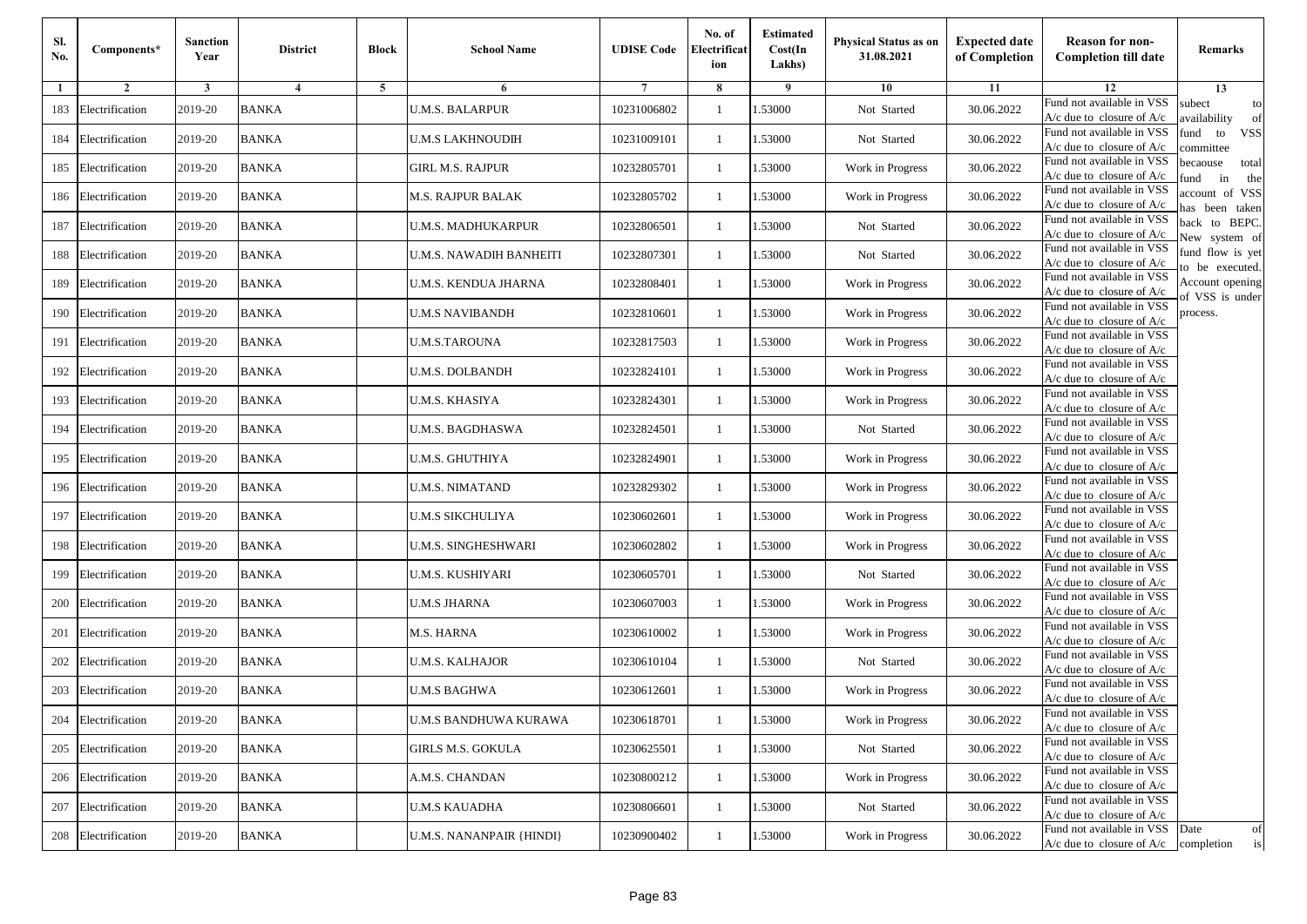| Sl.<br>No. | Components*         | <b>Sanction</b><br>Year | <b>District</b> | <b>Block</b>   | <b>School Name</b>          | <b>UDISE Code</b> | No. of<br>Electrificat<br>ion | <b>Estimated</b><br>Cost(In<br>Lakhs) | <b>Physical Status as on</b><br>31.08.2021 | <b>Expected date</b><br>of Completion | <b>Reason for non-</b><br><b>Completion till date</b>                      | Remarks                               |
|------------|---------------------|-------------------------|-----------------|----------------|-----------------------------|-------------------|-------------------------------|---------------------------------------|--------------------------------------------|---------------------------------------|----------------------------------------------------------------------------|---------------------------------------|
| -1         | $\overline{2}$      | 3                       | $\overline{4}$  | $\overline{5}$ | 6                           |                   | 8                             | 9                                     | 10                                         | 11                                    | 12                                                                         | 13                                    |
| 209        | Electrification     | 2019-20                 | <b>BANKA</b>    |                | <b>U.M.S. BAIJNATHPUR</b>   | 10230901802       | $\mathbf{1}$                  | .53000                                | Work in Progress                           | 30.06.2022                            | Fund not available in VSS<br>$A/c$ due to closure of $A/c$                 | subect<br>to<br>availability<br>of    |
| 210        | Electrification     | 2019-20                 | <b>BANKA</b>    |                | U.M.S GURUDUWAR FULWARIYA   | 10230905602       | 1                             | 1.53000                               | Work in Progress                           | 30.06.2022                            | Fund not available in VSS<br>A/c due to closure of $A/c$                   | fund<br>to<br><b>VSS</b><br>ommittee  |
| 211        | Electrification     | 2019-20                 | <b>BANKA</b>    |                | <b>U.H.S.BHATUACHAK</b>     | 10230906103       | 1                             | 1.53000                               | Work in Progress                           | 30.06.2022                            | Fund not available in VSS<br>$A/c$ due to closure of $A/c$                 | pecaouse<br>total<br>und<br>in<br>the |
| 212        | Electrification     | 2019-20                 | <b>BANKA</b>    |                | U.H.S. ASSI MAKAITA         | 10230906503       | 1                             | .53000                                | Work in Progress                           | 30.06.2022                            | Fund not available in VSS<br>$A/c$ due to closure of $A/c$                 | account of VSS<br>nas been taken      |
| 213        | Electrification     | 2019-20                 | <b>BANKA</b>    |                | GIRL URDU U.M.S. SINGARPUR  | 10230908301       | $\mathbf{1}$                  | .53000                                | Work in Progress                           | 30.06.2022                            | Fund not available in VSS<br>$A/c$ due to closure of $A/c$                 | back to BEPC.<br>New system of        |
| 214        | Electrification     | 2019-20                 | <b>BANKA</b>    |                | M.S. JAGATPUR               | 10230909602       | 1                             | .53000                                | Work in Progress                           | 30.06.2022                            | Fund not available in VSS<br>$A/c$ due to closure of $A/c$                 | fund flow is yet<br>o be executed.    |
| 215        | Electrification     | 2019-20                 | <b>BANKA</b>    |                | U.M.S. JOGDIHA YADAV TOLA   | 10230912203       | 1                             | .53000                                | Work in Progress                           | 30.06.2022                            | Fund not available in VSS<br>$A/c$ due to closure of $A/c$                 | Account opening<br>of VSS is under    |
| 216        | Electrification     | 2019-20                 | <b>BANKA</b>    |                | U.M.S. KENDUAR (GIRL)       | 10231100802       | 1                             | .53000                                | Work in Progress                           | 30.06.2022                            | Fund not available in VSS<br>$A/c$ due to closure of $A/c$                 | process.                              |
| 217        | Electrification     | 2019-20                 | <b>BANKA</b>    |                | <b>U.M.S JHAJA</b>          | 10231100804       | 1                             | .53000                                | Work in Progress                           | 30.06.2022                            | Fund not available in VSS<br>$A/c$ due to closure of $A/c$                 |                                       |
| 218        | Electrification     | 2019-20                 | <b>BANKA</b>    |                | <b>U.M.S., HAJIPUR</b>      | 10231100806       | 1                             | 1.53000                               | Not Started                                | 30.06.2022                            | Fund not available in VSS<br>$A/c$ due to closure of $A/c$                 |                                       |
| 219        | Electrification     | 2019-20                 | <b>BANKA</b>    |                | U.M.S. ANGRAJOR             | 10231102401       | 1                             | 1.53000                               | Not Started                                | 30.06.2022                            | Fund not available in VSS<br>$A/c$ due to closure of $A/c$                 |                                       |
| 220        | Electrification     | 2019-20                 | <b>BANKA</b>    |                | KARU MANDAL R.A.M.S. KHESAR | 10231103107       | $\mathbf{1}$                  | .53000                                | Work in Progress                           | 30.06.2022                            | Fund not available in VSS<br>$A/c$ due to closure of $A/c$                 |                                       |
| 221        | Electrification     | 2019-20                 | <b>BANKA</b>    |                | R.M.S. DOMO KUMARPUR        | 10231105001       | 1                             | .53000                                | Not Started                                | 30.06.2022                            | Fund not available in VSS<br>$A/c$ due to closure of $A/c$                 |                                       |
| 222        | Electrification     | 2019-20                 | <b>BANKA</b>    |                | M.S. DIMAI                  | 10231106101       | $\mathbf{1}$                  | .53000                                | Not Started                                | 30.06.2022                            | Fund not available in VSS<br>$A/c$ due to closure of $A/c$                 |                                       |
| 223        | Electrification     | 2019-20                 | <b>BANKA</b>    |                | U.M.S. RAGHUCHAK            | 10231106901       | 1                             | 1.53000                               | Not Started                                | 30.06.2022                            | Fund not available in VSS<br>$A/c$ due to closure of $A/c$                 |                                       |
| 224        | Electrification     | 2019-20                 | <b>BANKA</b>    |                | <b>U.M.S TAKKIPUR</b>       | 10231107102       | 1                             | .53000                                | Work in Progress                           | 30.06.2022                            | Fund not available in VSS<br>$A/c$ due to closure of $A/c$                 |                                       |
| 225        | Electrification     | 2019-20                 | <b>BANKA</b>    |                | U.M.S. KAITHA               | 10231107205       | 1                             | .53000                                | Work in Progress                           | 30.06.2022                            | Fund not available in VSS<br>$A/c$ due to closure of $A/c$                 |                                       |
| 226        | Electrification     | 2019-20                 | <b>BANKA</b>    |                | U.M.S. LETAVARAN            | 10231107501       | 1                             | 1.53000                               | Work in Progress                           | 30.06.2022                            | Fund not available in VSS<br>A/c due to closure of A/c                     |                                       |
| 227        | Electrification     | 2019-20                 | <b>BANKA</b>    |                | U.M.S. MALIKBATHAN          | 10231108601       | 1                             | 1.53000                               | Work in Progress                           | 30.06.2022                            | Fund not available in VSS<br>$A/c$ due to closure of $A/c$                 |                                       |
| 228        | Electrification     | 2019-20                 | <b>BANKA</b>    |                | U.M.S NARKTTA               | 10231111401       | $\mathbf{1}$                  | .53000                                | Work in Progress                           | 30.06.2022                            | Fund not available in VSS<br>$A/c$ due to closure of $A/c$                 |                                       |
| 229        | Electrification     | 2019-20                 | <b>BANKA</b>    |                | U.M.S.MANIK PATHDDA         | 10231115602       | 1                             | .53000                                | Not Started                                | 30.06.2022                            | Fund not available in VSS<br>A/c due to closure of A/c                     |                                       |
|            | 230 Electrification | 2019-20                 | <b>BANKA</b>    |                | U.MS. TENGPAJA              | 10231115901       |                               | 1.53000                               | Work in Progress                           | 30.06.2022                            | Fund not available in VSS<br>A/c due to closure of A/c                     |                                       |
|            | 231 Electrification | 2019-20                 | <b>BANKA</b>    |                | <b>U.M.S. BANGBARIYA</b>    | 10231116401       | $\mathbf{1}$                  | 1.53000                               | Not Started                                | 30.06.2022                            | Fund not available in VSS<br>$A/c$ due to closure of $A/c$                 |                                       |
|            | 232 Electrification | 2019-20                 | <b>BANKA</b>    |                | <b>U.M.S. ITAHARI</b>       | 10231116501       | 1                             | 1.53000                               | Not Started                                | 30.06.2022                            | Fund not available in VSS<br>$A/c$ due to closure of $A/c$                 |                                       |
| 233        | Electrification     | 2019-20                 | <b>BANKA</b>    |                | U.M.S. LIKHNI KOJHI         | 10231116601       | 1                             | 1.53000                               | Work in Progress                           | 30.06.2022                            | Fund not available in VSS<br>$A/c$ due to closure of $A/c$                 |                                       |
|            | 234 Electrification | 2019-20                 | <b>BANKA</b>    |                | U.M.S. MANJHLI KUSHAHA      | 10231116801       | $\mathbf{1}$                  | 1.53000                               | Work in Progress                           | 30.06.2022                            | Fund not available in VSS Date<br>$A/c$ due to closure of $A/c$ completion | of<br>is                              |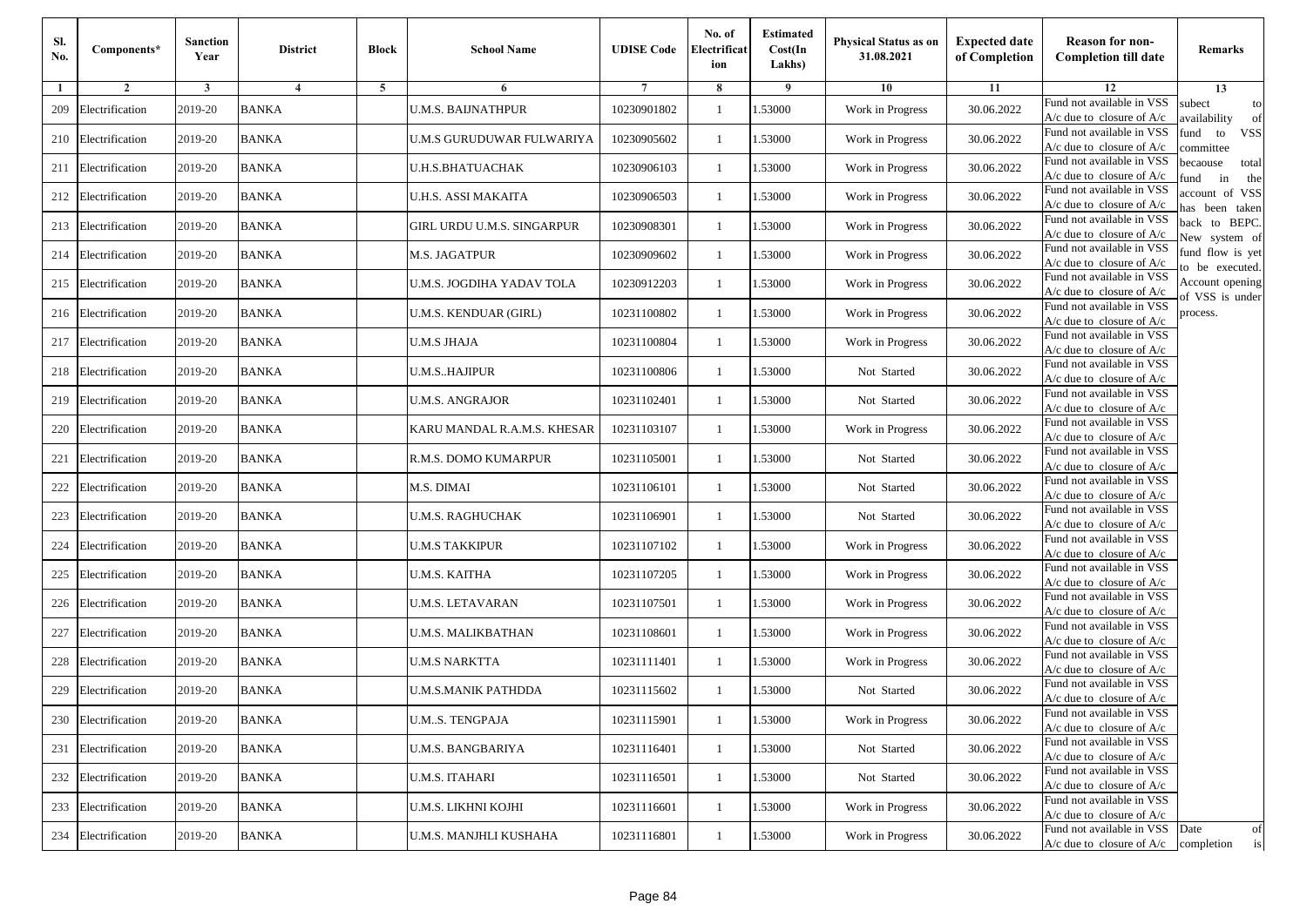| Sl.<br>No. | Components*         | <b>Sanction</b><br>Year | <b>District</b>  | <b>Block</b> | <b>School Name</b>        | <b>UDISE Code</b> | No. of<br>Electrificat<br>ion | <b>Estimated</b><br>Cost(In<br>Lakhs) | Physical Status as on<br>31.08.2021 | <b>Expected date</b><br>of Completion | <b>Reason for non-</b><br><b>Completion till date</b>                 | Remarks                               |
|------------|---------------------|-------------------------|------------------|--------------|---------------------------|-------------------|-------------------------------|---------------------------------------|-------------------------------------|---------------------------------------|-----------------------------------------------------------------------|---------------------------------------|
| 1          | $\overline{2}$      | 3                       | $\overline{4}$   | 5            | 6                         | 7                 | 8                             | 9                                     | 10                                  | 11                                    | 12                                                                    | 13                                    |
| 235        | Electrification     | 2019-20                 | <b>BANKA</b>     |              | <b>U.M.S. GORA</b>        | 10231117001       | -1                            | 1.53000                               | Work in Progress                    | 30.06.2022                            | Fund not available in VSS<br>$A/c$ due to closure of $A/c$            | subect<br>to<br>wailability<br>of     |
| 236        | Electrification     | 2019-20                 | <b>BANKA</b>     |              | U.M.S. OLHANI             | 10231117201       | $\mathbf{1}$                  | 1.53000                               | Work in Progress                    | 30.06.2022                            | Fund not available in VSS<br>$A/c$ due to closure of $A/c$            | fund<br>to<br><b>VSS</b><br>ommittee  |
| 237        | Electrification     | 2019-20                 | <b>BANKA</b>     |              | M.S TELIYA LAUGAIN        | 10231117301       | $\mathbf{1}$                  | 1.53000                               | Not Started                         | 30.06.2022                            | Fund not available in VSS<br>$A/c$ due to closure of $A/c$            | pecaouse<br>total<br>und<br>in<br>the |
| 238        | Electrification     | 2019-20                 | <b>BANKA</b>     |              | U.M.S KAITHA              | 10230500209       | -1                            | 1.53000                               | Work in Progress                    | 30.06.2022                            | Fund not available in VSS<br>$A/c$ due to closure of $A/c$            | ccount of VSS<br>as been taken        |
| 239        | Electrification     | 2019-20                 | <b>BANKA</b>     |              | U.M.S KARSANI             | 10230501603       | $\mathbf{1}$                  | 1.53000                               | Work in Progress                    | 30.06.2022                            | Fund not available in VSS<br>A/c due to closure of $A/c$              | back to BEPC.<br>New system of        |
| 240        | Electrification     | 2019-20                 | <b>BANKA</b>     |              | U.M.S. RAJAWAR            | 10230505101       | -1                            | 1.53000                               | Work in Progress                    | 30.06.2022                            | Fund not available in VSS<br>A/c due to closure of $A/c$              | fund flow is yet<br>o be executed.    |
| 241        | Electrification     | 2019-20                 | <b>BANKA</b>     |              | M.S. HARCHANDI            | 10230507201       | -1                            | 1.53000                               | Work in Progress                    | 30.06.2022                            | Fund not available in VSS<br>A/c due to closure of A/c                | Account opening<br>of VSS is under    |
| 242        | Electrification     | 2019-20                 | <b>BANKA</b>     |              | GIRL M.S. ORHARA          | 10230507901       | -1                            | 1.53000                               | Work in Progress                    | 30.06.2022                            | Fund not available in VSS<br>$A/c$ due to closure of $A/c$            | process.                              |
| 243        | Electrification     | 2019-20                 | <b>BANKA</b>     |              | U.M.S. LAKRA              | 10230508301       | -1                            | 1.53000                               | Work in Progress                    | 30.06.2022                            | Fund not available in VSS<br>$A/c$ due to closure of $A/c$            |                                       |
| 244        | Electrification     | 2019-20                 | <b>BANKA</b>     |              | U.M.S. AMHARA             | 10230508901       | $\mathbf{1}$                  | 1.53000                               | Work in Progress                    | 30.06.2022                            | Fund not available in VSS<br>$A/c$ due to closure of $A/c$            |                                       |
| 245        | Electrification     | 2019-20                 | <b>BANKA</b>     |              | U.M.S KATIYAMA URDU       | 10230510501       | -1                            | 1.53000                               | Work in Progress                    | 30.06.2022                            | Fund not available in VSS<br>$A/c$ due to closure of $A/c$            |                                       |
| 246        | Electrification     | 2019-20                 | <b>BANKA</b>     |              | BUNIYADI SCHOOL CHILKAWAR | 10230518301       | -1                            | 1.53000                               | Not Started                         | 30.06.2022                            | Fund not available in VSS<br>$A/c$ due to closure of $A/c$            |                                       |
| 247        | Electrification     | 2019-20                 | <b>BANKA</b>     |              | U.M.S. ASOUTA (NAGEL)     | 10232410603       | -1                            | 1.53000                               | Work in Progress                    | 30.06.2022                            | Fund not available in VSS<br>$A/c$ due to closure of $A/c$            |                                       |
| 248        | Electrification     | 2019-20                 | <b>BANKA</b>     |              | U.M.S YOGNI URDU          | 10232419901       | $\mathbf{1}$                  | 1.53000                               | Not Started                         | 30.06.2022                            | Fund not available in VSS<br>$A/c$ due to closure of $A/c$            |                                       |
| 249        | Electrification     | 2019-20                 | <b>BEGUSARAI</b> |              | UMS BHAGWANPUR DIYARA     | 10200202201       | -1                            | 1.53000                               | Work in Progress                    | 30.06.2022                            | Fund not available in VSS<br>$A/c$ due to closure of $A/c$            |                                       |
| 250        | Electrification     | 2019-20                 | <b>BEGUSARAI</b> |              | UMS RANI PASCHIM          | 10200205301       | -1                            | 1.53000                               | Work in Progress                    | 30.06.2022                            | Fund not available in VSS<br>$A/c$ due to closure of $A/c$            |                                       |
| 251        | Electrification     | 2019-20                 | <b>BEGUSARAI</b> |              | UMS RANI PURVI            | 10200205401       | $\mathbf{1}$                  | 1.53000                               | Work in Progress                    | 30.06.2022                            | Fund not available in VSS<br>$A/c$ due to closure of $A/c$            |                                       |
| 252        | Electrification     | 2019-20                 | <b>BEGUSARAI</b> |              | UMS CHIRAIYAANTOK SOUTH   | 10200206301       | $\mathbf{1}$                  | 1.53000                               | Work in Progress                    | 30.06.2022                            | Fund not available in VSS<br>$A/c$ due to closure of $A/c$            |                                       |
| 253        | Electrification     | 2019-20                 | <b>BEGUSARAI</b> |              | UMS GODHANA ANUSUCHIT     | 10200206702       | -1                            | 1.53000                               | Work in Progress                    | 30.06.2022                            | Fund not available in VSS<br>$A/c$ due to closure of $A/c$            |                                       |
| 254        | Electrification     | 2019-20                 | <b>BEGUSARAI</b> |              | UMS GODHIIYARI            | 10201103101       | -1                            | 1.53000                               | Work in Progress                    | 30.06.2022                            | Fund not available in VSS<br>$A/c$ due to closure of $A/c$            |                                       |
| 255        | Electrification     | 2019-20                 | <b>BEGUSARAI</b> |              | GMS PARIHARA              | 10201103801       | -1                            | .53000                                | Work in Progress                    | 30.06.2022                            | Fund not available in VSS<br>A/c due to closure of A/c                |                                       |
|            | 256 Electrification | 2019-20                 | <b>BEGUSARAI</b> |              | <b>GMS TAJPUR</b>         | 10201604401       | $\mathbf{1}$                  | 1.53000                               | Work in Progress                    | 30.06.2022                            | Fund not available in VSS<br>A/c due to closure of A/c                |                                       |
|            | 257 Electrification | 2019-20                 | <b>BEGUSARAI</b> |              | <b>GMS RAJWADA</b>        | 10200800601       | $\mathbf{1}$                  | 1.53000                               | Work in Progress                    | 30.06.2022                            | Fund not available in VSS<br>$A/c$ due to closure of $A/c$            |                                       |
| 258        | Electrification     | 2019-20                 | <b>BEGUSARAI</b> |              | U.U.M.S.DEVNA             | 10200801601       | -1                            | 1.53000                               | Work in Progress                    | 30.06.2022                            | Fund not available in VSS<br>A/c due to closure of $A/c$              |                                       |
| 259        | Electrification     | 2019-20                 | <b>BEGUSARAI</b> |              | UMS PREMCHAND NAGAR       | 10200802201       | $\mathbf{1}$                  | 1.53000                               | Work in Progress                    | 30.06.2022                            | Fund not available in VSS<br>A/c due to closure of A/c                |                                       |
| 260        | Electrification     | 2019-20                 | <b>BEGUSARAI</b> |              | <b>GMS MAHNA</b>          | 10200805403       | $\mathbf{1}$                  | 1.53000                               | Work in Progress                    | 30.06.2022                            | Fund not available in VSS<br>$A/c$ due to closure of $A/c$ completion | Date<br>of<br>is                      |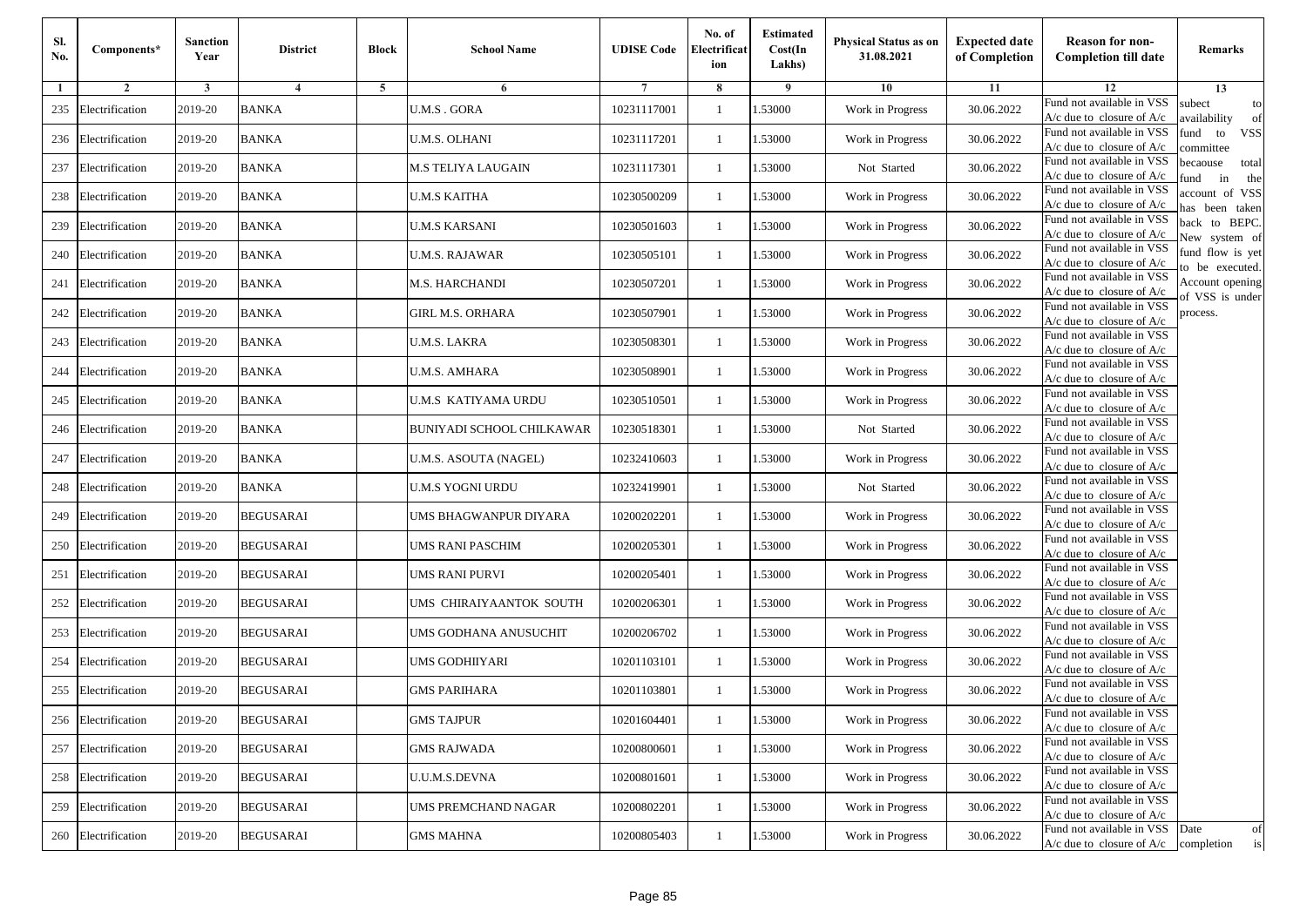| Sl.<br>No. | Components*         | <b>Sanction</b><br>Year | <b>District</b>  | <b>Block</b> | <b>School Name</b>        | <b>UDISE Code</b> | No. of<br>Electrificat<br>ion | <b>Estimated</b><br>Cost(In<br>Lakhs) | <b>Physical Status as on</b><br>31.08.2021 | <b>Expected date</b><br>of Completion | <b>Reason for non-</b><br><b>Completion till date</b>      | Remarks                               |
|------------|---------------------|-------------------------|------------------|--------------|---------------------------|-------------------|-------------------------------|---------------------------------------|--------------------------------------------|---------------------------------------|------------------------------------------------------------|---------------------------------------|
| -1         | $\overline{2}$      | 3                       | $\overline{4}$   | 5            | 6                         |                   | 8                             | 9                                     | 10                                         | 11                                    | 12                                                         | 13                                    |
| 261        | Electrification     | 2019-20                 | <b>BEGUSARAI</b> |              | <b>UMS KANKAUL</b>        | 10201002301       | $\mathbf{1}$                  | .53000                                | Work in Progress                           | 30.06.2022                            | Fund not available in VSS<br>$A/c$ due to closure of $A/c$ | subect<br>to<br>availability<br>of    |
| 262        | Electrification     | 2019-20                 | <b>BEGUSARAI</b> |              | <b>GMS AKHITIYARPUR</b>   | 10201003101       | 1                             | 1.53000                               | Not Started                                | 30.06.2022                            | Fund not available in VSS<br>$A/c$ due to closure of $A/c$ | fund<br>to<br><b>VSS</b><br>committee |
| 263        | Electrification     | 2019-20                 | <b>BEGUSARAI</b> |              | UMS KARICHAK URDU         | 10201004502       | 1                             | 1.53000                               | Not Started                                | 30.06.2022                            | Fund not available in VSS<br>$A/c$ due to closure of $A/c$ | becaouse<br>total<br>und<br>in<br>the |
| 264        | Electrification     | 2019-20                 | <b>BEGUSARAI</b> |              | UMS KALIGARH AYODHYA BARI | 10201004701       | $\mathbf{1}$                  | .53000                                | Not Started                                | 30.06.2022                            | Fund not available in VSS<br>A/c due to closure of A/c     | account of VSS<br>as been taken       |
| 265        | Electrification     | 2019-20                 | <b>BEGUSARAI</b> |              | UHS BANDWAR               | 10201008401       | $\mathbf{1}$                  | .53000                                | Work in Progress                           | 30.06.2022                            | Fund not available in VSS<br>A/c due to closure of $A/c$   | back to BEPC.<br>New system of        |
| 266        | Electrification     | 2019-20                 | <b>BEGUSARAI</b> |              | GMS RAGHUWAR NAGAR        | 10201011301       | $\mathbf{1}$                  | .53000                                | Work in Progress                           | 30.06.2022                            | Fund not available in VSS<br>A/c due to closure of $A/c$   | fund flow is yet<br>o be executed.    |
| 267        | Electrification     | 2019-20                 | <b>BEGUSARAI</b> |              | <b>GMS KANTAH TOLI</b>    | 10201011501       | $\mathbf{1}$                  | 1.53000                               | Not Started                                | 30.06.2022                            | Fund not available in VSS<br>$A/c$ due to closure of $A/c$ | Account opening<br>of VSS is under    |
| 268        | Electrification     | 2019-20                 | <b>BEGUSARAI</b> |              | <b>GMS COLLEGIATE</b>     | 10201012302       | $\mathbf{1}$                  | .53000                                | Work in Progress                           | 30.06.2022                            | Fund not available in VSS<br>$A/c$ due to closure of $A/c$ | process.                              |
| 269        | Electrification     | 2019-20                 | <b>BEGUSARAI</b> |              | <b>UMS SHIRNIEA</b>       | 10201014401       | 1                             | .53000                                | Work in Progress                           | 30.06.2022                            | Fund not available in VSS<br>$A/c$ due to closure of $A/c$ |                                       |
| 270        | Electrification     | 2019-20                 | <b>BEGUSARAI</b> |              | <b>UMS AUGAAN</b>         | 10201800401       | $\mathbf{1}$                  | .53000                                | Work in Progress                           | 30.06.2022                            | Fund not available in VSS<br>$A/c$ due to closure of $A/c$ |                                       |
| 271        | Electrification     | 2019-20                 | <b>BEGUSARAI</b> |              | UMS AMBEDKARNAGAR MOKHTI  | 10201800603       | 1                             | 1.53000                               | Work in Progress                           | 30.06.2022                            | Fund not available in VSS<br>$A/c$ due to closure of $A/c$ |                                       |
| 272        | Electrification     | 2019-20                 | <b>BEGUSARAI</b> |              | <b>UMS DOHATTA</b>        | 10201801001       | 1                             | .53000                                | Work in Progress                           | 30.06.2022                            | Fund not available in VSS<br>$A/c$ due to closure of $A/c$ |                                       |
| 273        | Electrification     | 2019-20                 | <b>BEGUSARAI</b> |              | UMS KHAKHNA               | 10201801501       | $\mathbf{1}$                  | .53000                                | Work in Progress                           | 30.06.2022                            | Fund not available in VSS<br>$A/c$ due to closure of $A/c$ |                                       |
| 274        | Electrification     | 2019-20                 | <b>BEGUSARAI</b> |              | <b>UMS ISHAPUR</b>        | 10201802301       | $\mathbf{1}$                  | .53000                                | Work in Progress                           | 30.06.2022                            | Fund not available in VSS<br>$A/c$ due to closure of $A/c$ |                                       |
| 275        | Electrification     | 2019-20                 | <b>BEGUSARAI</b> |              | UMS KANYA SAHILORI        | 10201802503       | 1                             | 1.53000                               | Work in Progress                           | 30.06.2022                            | Fund not available in VSS<br>$A/c$ due to closure of $A/c$ |                                       |
| 276        | Electrification     | 2019-20                 | <b>BEGUSARAI</b> |              | UMS CHAKKANAYA            | 10201802601       | $\mathbf{1}$                  | .53000                                | Work in Progress                           | 30.06.2022                            | Fund not available in VSS<br>$A/c$ due to closure of $A/c$ |                                       |
| 277        | Electrification     | 2019-20                 | <b>BEGUSARAI</b> |              | <b>UMS ATARUA</b>         | 10201803001       | 1                             | .53000                                | Work in Progress                           | 30.06.2022                            | Fund not available in VSS<br>$A/c$ due to closure of $A/c$ |                                       |
| 278        | Electrification     | 2019-20                 | <b>BEGUSARAI</b> |              | <b>GMS TEYAI</b>          | 10201803401       | $\mathbf{1}$                  | 1.53000                               | Work in Progress                           | 30.06.2022                            | Fund not available in VSS<br>$A/c$ due to closure of $A/c$ |                                       |
| 279        | Electrification     | 2019-20                 | <b>BEGUSARAI</b> |              | <b>GMS MEHDAULI</b>       | 10201803901       | 1                             | 1.53000                               | Work in Progress                           | 30.06.2022                            | Fund not available in VSS<br>$A/c$ due to closure of $A/c$ |                                       |
| 280        | Electrification     | 2019-20                 | <b>BEGUSARAI</b> |              | UMS BHARDIHA              | 10201804101       | 1                             | .53000                                | Work in Progress                           | 30.06.2022                            | Fund not available in VSS<br>$A/c$ due to closure of $A/c$ |                                       |
| 281        | Electrification     | 2019-20                 | BEGUSARAI        |              | UMS SURYAPURA KANYA       | 10201804502       | 1                             | .53000                                | Work in Progress                           | 30.06.2022                            | Fund not available in VSS<br>A/c due to closure of A/c     |                                       |
|            | 282 Electrification | 2019-20                 | <b>BEGUSARAI</b> |              | <b>UMS CHAKSADAT</b>      | 10201804801       |                               | 1.53000                               | Work in Progress                           | 30.06.2022                            | Fund not available in VSS<br>A/c due to closure of A/c     |                                       |
|            | 283 Electrification | 2019-20                 | <b>BEGUSARAI</b> |              | <b>UMS KAJIRA SALPUR</b>  | 10201805201       | $\mathbf{1}$                  | 1.53000                               | Work in Progress                           | 30.06.2022                            | Fund not available in VSS<br>$A/c$ due to closure of $A/c$ |                                       |
| 284        | Electrification     | 2019-20                 | <b>BEGUSARAI</b> |              | UMS CHAKYADUPATI          | 10201805501       | $\mathbf{1}$                  | 1.53000                               | Work in Progress                           | 30.06.2022                            | Fund not available in VSS<br>$A/c$ due to closure of $A/c$ |                                       |
| 285        | Electrification     | 2019-20                 | <b>BEGUSARAI</b> |              | <b>GMS HARICHAK</b>       | 10201806401       | 1                             | 1.53000                               | Work in Progress                           | 30.06.2022                            | Fund not available in VSS<br>A/c due to closure of $A/c$   |                                       |
|            | 286 Electrification | 2019-20                 | <b>BEGUSARAI</b> |              | <b>UMS USICHAK</b>        | 10201806501       | $\mathbf{1}$                  | 1.53000                               | Work in Progress                           | 30.06.2022                            | Fund not available in VSS<br>$A/c$ due to closure of $A/c$ | Date<br>of<br>completion<br>is        |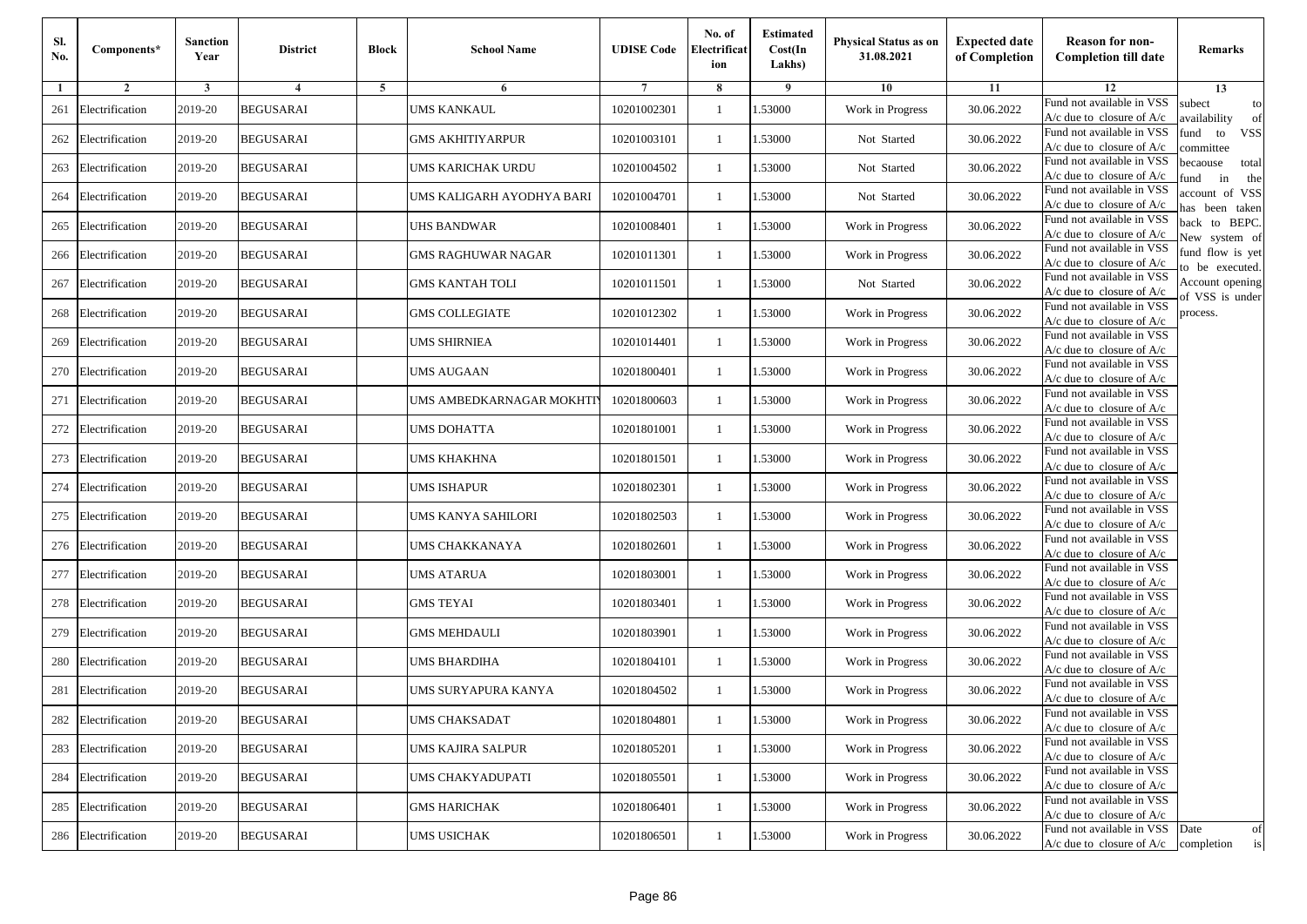| Sl.<br>No. | Components*         | <b>Sanction</b><br>Year | <b>District</b>  | <b>Block</b> | <b>School Name</b>        | <b>UDISE Code</b> | No. of<br>Electrificat<br>ion | <b>Estimated</b><br>Cost(In<br>Lakhs) | <b>Physical Status as on</b><br>31.08.2021 | <b>Expected date</b><br>of Completion | <b>Reason for non-</b><br><b>Completion till date</b>                 | Remarks                               |
|------------|---------------------|-------------------------|------------------|--------------|---------------------------|-------------------|-------------------------------|---------------------------------------|--------------------------------------------|---------------------------------------|-----------------------------------------------------------------------|---------------------------------------|
| -1         | $\overline{2}$      | 3                       | $\overline{4}$   | 5            | 6                         |                   | 8                             | 9                                     | 10                                         | 11                                    | 12                                                                    | 13                                    |
| 287        | Electrification     | 2019-20                 | <b>BEGUSARAI</b> |              | UMS AMBEDKAR NAGAR SANJAT | 10201806601       | $\mathbf{1}$                  | .53000                                | Work in Progress                           | 30.06.2022                            | Fund not available in VSS<br>$A/c$ due to closure of $A/c$            | subect<br>to<br>availability<br>of    |
| 288        | Electrification     | 2019-20                 | <b>BEGUSARAI</b> |              | UMS NARHARIPUR            | 10201806801       | 1                             | 1.53000                               | Work in Progress                           | 30.06.2022                            | Fund not available in VSS<br>$A/c$ due to closure of $A/c$            | fund<br>to<br><b>VSS</b><br>committee |
| 289        | Electrification     | 2019-20                 | <b>BEGUSARAI</b> |              | <b>GMS BASHI</b>          | 10201807301       | 1                             | .53000                                | Work in Progress                           | 30.06.2022                            | Fund not available in VSS<br>$A/c$ due to closure of $A/c$            | becaouse<br>total<br>in<br>und<br>the |
| 290        | Electrification     | 2019-20                 | <b>BEGUSARAI</b> |              | UMS HINDI DAMODARPUR      | 10201807401       | $\mathbf{1}$                  | .53000                                | Work in Progress                           | 30.06.2022                            | Fund not available in VSS<br>A/c due to closure of A/c                | account of VSS<br>as been taken       |
| 291        | Electrification     | 2019-20                 | <b>BEGUSARAI</b> |              | <b>UMS URDU BANHARA</b>   | 10201807601       | $\mathbf{1}$                  | .53000                                | Not Started                                | 30.06.2022                            | Fund not available in VSS<br>$A/c$ due to closure of $A/c$            | back to BEPC.<br>New system of        |
| 292        | Electrification     | 2019-20                 | <b>BEGUSARAI</b> |              | UMS PAKRIMUNICHAK         | 10200700301       | 1                             | .53000                                | Work in Progress                           | 30.06.2022                            | Fund not available in VSS<br>A/c due to closure of $A/c$              | fund flow is yet<br>o be executed.    |
| 293        | Electrification     | 2019-20                 | <b>BEGUSARAI</b> |              | <b>GMS MUZAFFARADIH</b>   | 10200700801       | 1                             | .53000                                | Work in Progress                           | 30.06.2022                            | Fund not available in VSS<br>$A/c$ due to closure of $A/c$            | Account opening<br>of VSS is under    |
| 294        | Electrification     | 2019-20                 | <b>BEGUSARAI</b> |              | <b>GMS PANAPUR</b>        | 10200701101       | $\mathbf{1}$                  | .53000                                | Work in Progress                           | 30.06.2022                            | Fund not available in VSS<br>$A/c$ due to closure of $A/c$            | process.                              |
| 295        | Electrification     | 2019-20                 | <b>BEGUSARAI</b> |              | UMS AMBEDKARNAGAR         | 10200300301       | 1                             | .53000                                | Work in Progress                           | 30.06.2022                            | Fund not available in VSS<br>$A/c$ due to closure of $A/c$            |                                       |
| 296        | Electrification     | 2019-20                 | <b>BEGUSARAI</b> |              | <b>UMS URDU PABRA</b>     | 10200300502       | $\mathbf{1}$                  | .53000                                | Work in Progress                           | 30.06.2022                            | Fund not available in VSS<br>$A/c$ due to closure of $A/c$            |                                       |
| 297        | Electrification     | 2019-20                 | <b>BEGUSARAI</b> |              | UMS KUMBHIDERA            | 10200300602       | 1                             | 1.53000                               | Work in Progress                           | 30.06.2022                            | Fund not available in VSS<br>$A/c$ due to closure of $A/c$            |                                       |
| 298        | Electrification     | 2019-20                 | <b>BEGUSARAI</b> |              | UMS MADHUBAN MANJHAUL     | 10200300903       | 1                             | .53000                                | Work in Progress                           | 30.06.2022                            | Fund not available in VSS<br>$A/c$ due to closure of $A/c$            |                                       |
| 299        | Electrification     | 2019-20                 | <b>BEGUSARAI</b> |              | GMS CHARIYA BARIYARPUR    | 10200301402       | $\mathbf{1}$                  | .53000                                | Work in Progress                           | 30.06.2022                            | Fund not available in VSS<br>$A/c$ due to closure of $A/c$            |                                       |
| 300        | Electrification     | 2019-20                 | <b>BEGUSARAI</b> |              | UMS GACHI TOLA            | 10200301410       | $\mathbf{1}$                  | .53000                                | Work in Progress                           | 30.06.2022                            | Fund not available in VSS<br>$A/c$ due to closure of $A/c$            |                                       |
| 301        | Electrification     | 2019-20                 | <b>BEGUSARAI</b> |              | UMS SIURI URDU            | 10200301902       | 1                             | 1.53000                               | Work in Progress                           | 30.06.2022                            | Fund not available in VSS<br>$A/c$ due to closure of $A/c$            |                                       |
| 302        | Electrification     | 2019-20                 | <b>BEGUSARAI</b> |              | <b>UMS AURE</b>           | 10200302201       | 1                             | .53000                                | Work in Progress                           | 30.06.2022                            | Fund not available in VSS<br>$A/c$ due to closure of $A/c$            |                                       |
| 303        | Electrification     | 2019-20                 | <b>BEGUSARAI</b> |              | UMS TARA AAKOPUR          | 10200302501       | 1                             | .53000                                | Work in Progress                           | 30.06.2022                            | Fund not available in VSS<br>$A/c$ due to closure of $A/c$            |                                       |
| 304        | Electrification     | 2019-20                 | <b>BEGUSARAI</b> |              | UMS CHHAURAHI             | 10201500201       | 1                             | 1.53000                               | Work in Progress                           | 30.06.2022                            | Fund not available in VSS<br>$A/c$ due to closure of $A/c$            |                                       |
| 305        | Electrification     | 2019-20                 | <b>BEGUSARAI</b> |              | UMS BAD BAKHADDA PURVI    | 10201500501       | 1                             | 1.53000                               | Work in Progress                           | 30.06.2022                            | Fund not available in VSS<br>$A/c$ due to closure of $A/c$            |                                       |
|            | 306 Electrification | 2019-20                 | <b>BEGUSARAI</b> |              | UMS KALI MANDIR DHANNUTOL | 10201500803       | 1                             | .53000                                | Work in Progress                           | 30.06.2022                            | Fund not available in VSS<br>$A/c$ due to closure of $A/c$            |                                       |
| 307        | Electrification     | 2019-20                 | BEGUSARAI        |              | UMS PIRNAGAR              | 10201500808       | 1                             | .53000                                | Work in Progress                           | 30.06.2022                            | Fund not available in VSS<br>A/c due to closure of A/c                |                                       |
|            | 308 Electrification | 2019-20                 | <b>BEGUSARAI</b> |              | <b>UMS BARDAHA</b>        | 10201501001       |                               | 1.53000                               | Work in Progress                           | 30.06.2022                            | Fund not available in VSS<br>A/c due to closure of A/c                |                                       |
|            | 309 Electrification | 2019-20                 | <b>BEGUSARAI</b> |              | UMS GAURIDIH NAVIN        | 10201502002       | $\mathbf{1}$                  | 1.53000                               | Work in Progress                           | 30.06.2022                            | Fund not available in VSS<br>$A/c$ due to closure of $A/c$            |                                       |
|            | 310 Electrification | 2019-20                 | <b>BEGUSARAI</b> |              | UMS PURPATHAR KANYA       | 10201502302       | $\mathbf{1}$                  | 1.53000                               | Work in Progress                           | 30.06.2022                            | Fund not available in VSS<br>$A/c$ due to closure of $A/c$            |                                       |
| 311        | Electrification     | 2019-20                 | <b>BEGUSARAI</b> |              | <b>UMS SAHURI</b>         | 10201502401       | 1                             | 1.53000                               | Work in Progress                           | 30.06.2022                            | Fund not available in VSS<br>A/c due to closure of $A/c$              |                                       |
|            | 312 Electrification | 2019-20                 | <b>BEGUSARAI</b> |              | <b>UMS HARERAMPUR</b>     | 10201502801       | $\mathbf{1}$                  | 1.53000                               | Work in Progress                           | 30.06.2022                            | Fund not available in VSS<br>$A/c$ due to closure of $A/c$ completion | Date<br>of<br>is                      |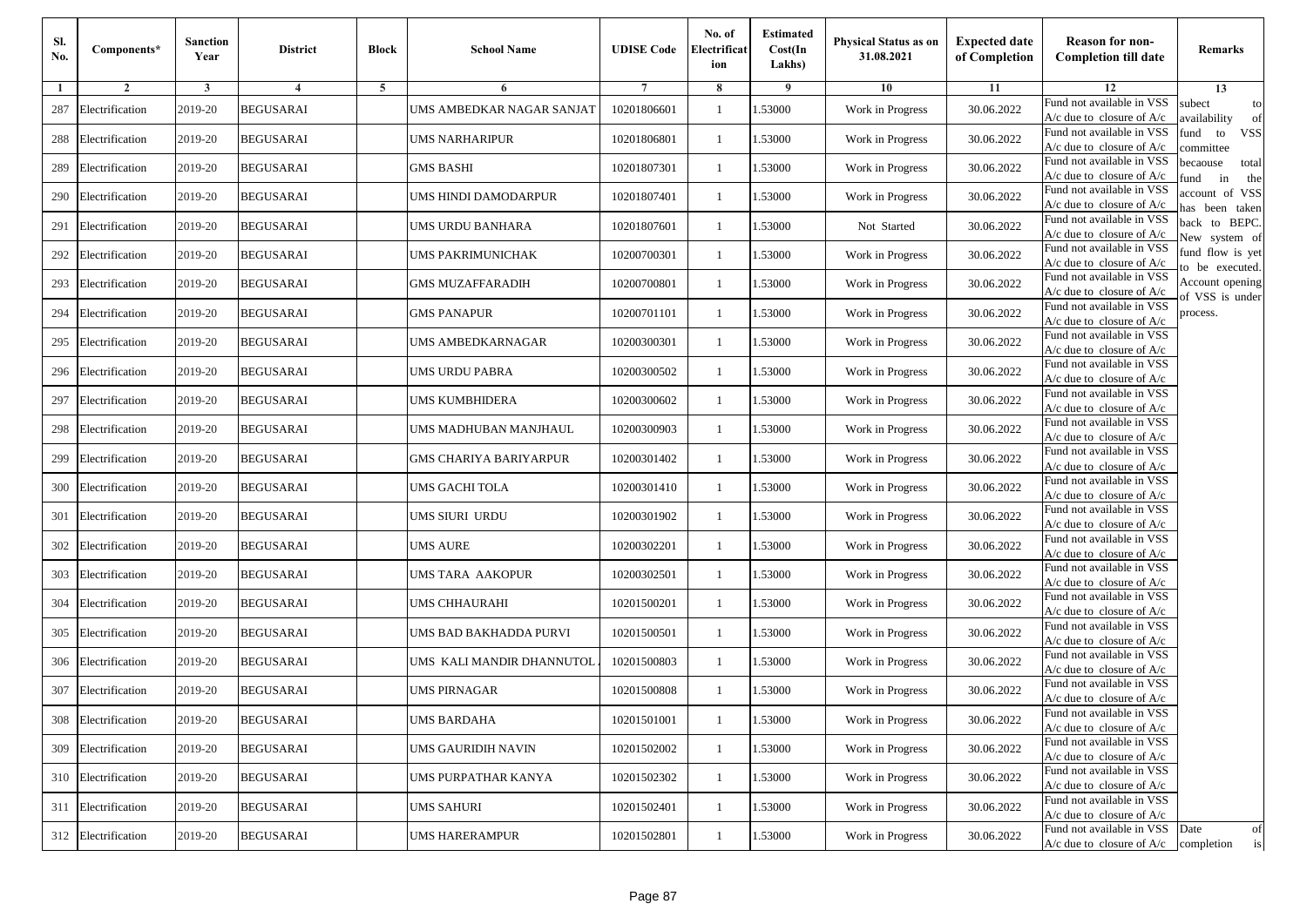| Sl.<br>No. | Components*         | <b>Sanction</b><br>Year | <b>District</b>  | <b>Block</b> | <b>School Name</b>        | <b>UDISE Code</b> | No. of<br>Electrificat<br>ion | <b>Estimated</b><br>Cost(In<br>Lakhs) | <b>Physical Status as on</b><br>31.08.2021 | <b>Expected date</b><br>of Completion | <b>Reason for non-</b><br><b>Completion till date</b>      | Remarks                               |
|------------|---------------------|-------------------------|------------------|--------------|---------------------------|-------------------|-------------------------------|---------------------------------------|--------------------------------------------|---------------------------------------|------------------------------------------------------------|---------------------------------------|
| -1         | $\overline{2}$      | 3                       | $\overline{4}$   | 5            | 6                         |                   | 8                             | 9                                     | 10                                         | 11                                    | 12                                                         | 13                                    |
| 313        | Electrification     | 2019-20                 | <b>BEGUSARAI</b> |              | <b>UMS IBRAHIMPUR</b>     | 10201503601       | $\mathbf{1}$                  | .53000                                | Work in Progress                           | 30.06.2022                            | Fund not available in VSS<br>$A/c$ due to closure of $A/c$ | subect<br>to<br>availability<br>of    |
| 314        | Electrification     | 2019-20                 | <b>BEGUSARAI</b> |              | UHS PANSALLA              | 10201504301       | 1                             | 1.53000                               | Work in Progress                           | 30.06.2022                            | Fund not available in VSS<br>$A/c$ due to closure of $A/c$ | fund<br>to<br><b>VSS</b><br>ommittee  |
|            | 315 Electrification | 2019-20                 | <b>BEGUSARAI</b> |              | UMS CHHOTI JANA           | 10201504501       | 1                             | .53000                                | Work in Progress                           | 30.06.2022                            | Fund not available in VSS<br>$A/c$ due to closure of $A/c$ | becaouse<br>total<br>in<br>und<br>the |
|            | 316 Electrification | 2019-20                 | <b>BEGUSARAI</b> |              | <b>UMS MANIKPUR</b>       | 10201900301       | $\mathbf{1}$                  | .53000                                | Work in Progress                           | 30.06.2022                            | Fund not available in VSS<br>A/c due to closure of A/c     | account of VSS<br>as been taken       |
| 317        | Electrification     | 2019-20                 | <b>BEGUSARAI</b> |              | <b>UMS PRANPUR URDU</b>   | 10201902702       | $\mathbf{1}$                  | .53000                                | Work in Progress                           | 30.06.2022                            | Fund not available in VSS<br>$A/c$ due to closure of $A/c$ | back to BEPC.<br>New system of        |
| 318        | Electrification     | 2019-20                 | <b>BEGUSARAI</b> |              | UMS LAXMIPUR              | 10201903701       | 1                             | .53000                                | Not Started                                | 30.06.2022                            | Fund not available in VSS<br>A/c due to closure of $A/c$   | fund flow is yet<br>o be executed.    |
| 319        | Electrification     | 2019-20                 | <b>BEGUSARAI</b> |              | <b>GMS TARABARIYARPUR</b> | 10200400101       | $\mathbf{1}$                  | .53000                                | Work in Progress                           | 30.06.2022                            | Fund not available in VSS<br>$A/c$ due to closure of $A/c$ | Account opening<br>of VSS is under    |
| 320        | Electrification     | 2019-20                 | <b>BEGUSARAI</b> |              | UMS SADAR BAZAR B PASCHIM | 10200400104       | $\mathbf{1}$                  | .53000                                | Work in Progress                           | 30.06.2022                            | Fund not available in VSS<br>$A/c$ due to closure of $A/c$ | process.                              |
| 321        | Electrification     | 2019-20                 | <b>BEGUSARAI</b> |              | <b>UMS TETRAHEE</b>       | 10200400401       | 1                             | .53000                                | Work in Progress                           | 30.06.2022                            | Fund not available in VSS<br>$A/c$ due to closure of $A/c$ |                                       |
| 322        | Electrification     | 2019-20                 | <b>BEGUSARAI</b> |              | <b>UMS CHAKWA</b>         | 10200400901       | $\mathbf{1}$                  | .53000                                | Work in Progress                           | 30.06.2022                            | Fund not available in VSS<br>$A/c$ due to closure of $A/c$ |                                       |
| 323        | Electrification     | 2019-20                 | <b>BEGUSARAI</b> |              | UMS SAGEE URDU            | 10200401201       | 1                             | 1.53000                               | Work in Progress                           | 30.06.2022                            | Fund not available in VSS<br>$A/c$ due to closure of $A/c$ |                                       |
| 324        | Electrification     | 2019-20                 | <b>BEGUSARAI</b> |              | UMS SAGEE HINDI           | 10200401203       | 1                             | .53000                                | Work in Progress                           | 30.06.2022                            | Fund not available in VSS<br>$A/c$ due to closure of $A/c$ |                                       |
| 325        | Electrification     | 2019-20                 | <b>BEGUSARAI</b> |              | UMS SAGEE DIH             | 10200401207       | $\mathbf{1}$                  | .53000                                | Work in Progress                           | 30.06.2022                            | Fund not available in VSS<br>$A/c$ due to closure of $A/c$ |                                       |
| 326        | Electrification     | 2019-20                 | <b>BEGUSARAI</b> |              | UMS DAULATPUR NAVTOLIA    | 10200401402       | $\mathbf{1}$                  | .53000                                | Work in Progress                           | 30.06.2022                            | Fund not available in VSS<br>$A/c$ due to closure of $A/c$ |                                       |
| 327        | Electrification     | 2019-20                 | <b>BEGUSARAI</b> |              | UMS MEGHAUL KANYA         | 10200401602       | 1                             | 1.53000                               | Not Started                                | 30.06.2022                            | Fund not available in VSS<br>$A/c$ due to closure of $A/c$ |                                       |
| 328        | Electrification     | 2019-20                 | <b>BEGUSARAI</b> |              | UMS BARIYARPUR PURVEE     | 10200401901       | $\mathbf{1}$                  | .53000                                | Work in Progress                           | 30.06.2022                            | Fund not available in VSS<br>$A/c$ due to closure of $A/c$ |                                       |
| 329        | Electrification     | 2019-20                 | <b>BEGUSARAI</b> |              | UMS SIRSI URDU            | 10200402002       | 1                             | .53000                                | Work in Progress                           | 30.06.2022                            | Fund not available in VSS<br>$A/c$ due to closure of $A/c$ |                                       |
| 330        | Electrification     | 2019-20                 | <b>BEGUSARAI</b> |              | UMS SIRSI NAVEEN          | 10200402003       | $\mathbf{1}$                  | 1.53000                               | Work in Progress                           | 30.06.2022                            | Fund not available in VSS<br>$A/c$ due to closure of $A/c$ |                                       |
| 331        | Electrification     | 2019-20                 | <b>BEGUSARAI</b> |              | <b>UMS YOGIDIH</b>        | 10200402101       | 1                             | 1.53000                               | Work in Progress                           | 30.06.2022                            | Fund not available in VSS<br>$A/c$ due to closure of $A/c$ |                                       |
|            | 332 Electrification | 2019-20                 | <b>BEGUSARAI</b> |              | UHS MASURAAZ              | 10200402201       | 1                             | .53000                                | Work in Progress                           | 30.06.2022                            | Fund not available in VSS<br>$A/c$ due to closure of $A/c$ |                                       |
| 333        | Electrification     | 2019-20                 | BEGUSARAI        |              | GMS KHODAWANDPUR          | 10200402301       | 1                             | .53000                                | Work in Progress                           | 30.06.2022                            | Fund not available in VSS<br>A/c due to closure of A/c     |                                       |
|            | 334 Electrification | 2019-20                 | <b>BEGUSARAI</b> |              | <b>UMS MILKY</b>          | 10200100201       |                               | 1.53000                               | Work in Progress                           | 30.06.2022                            | Fund not available in VSS<br>A/c due to closure of A/c     |                                       |
|            | 335 Electrification | 2019-20                 | <b>BEGUSARAI</b> |              | UMS MAHMADPUR MAHESH      | 10200100501       | $\mathbf{1}$                  | 1.53000                               | Work in Progress                           | 30.06.2022                            | Fund not available in VSS<br>$A/c$ due to closure of $A/c$ |                                       |
|            | 336 Electrification | 2019-20                 | <b>BEGUSARAI</b> |              | UMS TEMUHA URDU           | 10200100604       | $\mathbf{1}$                  | 1.53000                               | Work in Progress                           | 30.06.2022                            | Fund not available in VSS<br>$A/c$ due to closure of $A/c$ |                                       |
| 337        | Electrification     | 2019-20                 | <b>BEGUSARAI</b> |              | <b>GMS AHIYAPUR</b>       | 10200100901       | 1                             | 1.53000                               | Work in Progress                           | 30.06.2022                            | Fund not available in VSS<br>A/c due to closure of $A/c$   |                                       |
|            | 338 Electrification | 2019-20                 | <b>BEGUSARAI</b> |              | UMS PHARCHHIWAN           | 10200101101       | $\mathbf{1}$                  | 1.53000                               | Work in Progress                           | 30.06.2022                            | Fund not available in VSS<br>$A/c$ due to closure of $A/c$ | Date<br>of<br>is<br>completion        |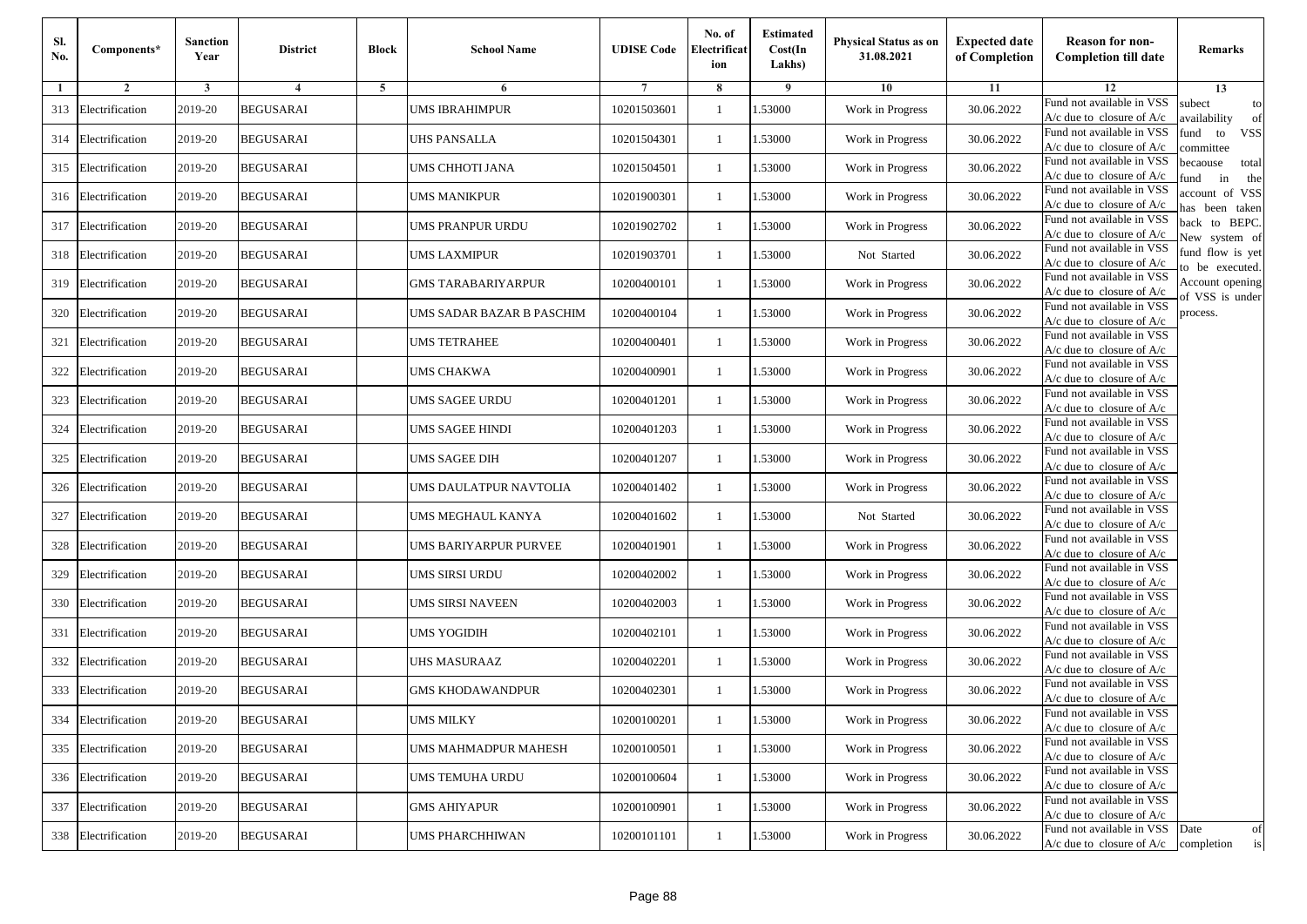| Sl.<br>No. | Components*         | <b>Sanction</b><br>Year | <b>District</b>  | <b>Block</b> | <b>School Name</b>           | <b>UDISE Code</b> | No. of<br>Electrificat<br>ion | <b>Estimated</b><br>Cost(In<br>Lakhs) | <b>Physical Status as on</b><br>31.08.2021 | <b>Expected date</b><br>of Completion | <b>Reason for non-</b><br><b>Completion till date</b>      | Remarks                               |
|------------|---------------------|-------------------------|------------------|--------------|------------------------------|-------------------|-------------------------------|---------------------------------------|--------------------------------------------|---------------------------------------|------------------------------------------------------------|---------------------------------------|
| -1         | $\overline{2}$      | 3                       | $\overline{4}$   | 5            | 6                            |                   | 8                             | 9                                     | 10                                         | 11                                    | 12                                                         | 13                                    |
| 339        | Electrification     | 2019-20                 | <b>BEGUSARAI</b> |              | <b>GMS MANSOORCHAK</b>       | 10200101201       | $\mathbf{1}$                  | .53000                                | Work in Progress                           | 30.06.2022                            | Fund not available in VSS<br>$A/c$ due to closure of $A/c$ | subect<br>to<br>availability<br>of    |
| 340        | Electrification     | 2019-20                 | <b>BEGUSARAI</b> |              | UMS KANYA MANSOORCHAK        | 10200101205       | 1                             | 1.53000                               | Work in Progress                           | 30.06.2022                            | Fund not available in VSS<br>$A/c$ due to closure of $A/c$ | fund<br>to<br><b>VSS</b><br>committee |
| 341        | Electrification     | 2019-20                 | <b>BEGUSARAI</b> |              | UMS GACHHITOLA BHABANIPUR    | 10200101206       | 1                             | .53000                                | Work in Progress                           | 30.06.2022                            | Fund not available in VSS<br>$A/c$ due to closure of $A/c$ | becaouse<br>total<br>in<br>und<br>the |
| 342        | Electrification     | 2019-20                 | <b>BEGUSARAI</b> |              | UMS BHAVANIPUR               | 10200101401       | $\mathbf{1}$                  | .53000                                | Work in Progress                           | 30.06.2022                            | Fund not available in VSS<br>A/c due to closure of A/c     | account of VSS<br>as been taken       |
| 343        | Electrification     | 2019-20                 | <b>BEGUSARAI</b> |              | <b>UMS SRIRAMPUR</b>         | 10200101601       | $\mathbf{1}$                  | .53000                                | Work in Progress                           | 30.06.2022                            | Fund not available in VSS<br>$A/c$ due to closure of $A/c$ | back to BEPC.<br>New system of        |
| 344        | Electrification     | 2019-20                 | <b>BEGUSARAI</b> |              | UMS SAMSA EAST               | 10200102401       | $\mathbf{1}$                  | .53000                                | Work in Progress                           | 30.06.2022                            | Fund not available in VSS<br>A/c due to closure of $A/c$   | fund flow is yet<br>o be executed.    |
| 345        | Electrification     | 2019-20                 | <b>BEGUSARAI</b> |              | UMS PURANICHAK               | 10200102601       | $\mathbf{1}$                  | 1.53000                               | Work in Progress                           | 30.06.2022                            | Fund not available in VSS<br>$A/c$ due to closure of $A/c$ | Account opening<br>of VSS is under    |
| 346        | Electrification     | 2019-20                 | <b>BEGUSARAI</b> |              | <b>GMS AGAPUR</b>            | 10200102801       | 1                             | .53000                                | Work in Progress                           | 30.06.2022                            | Fund not available in VSS<br>$A/c$ due to closure of $A/c$ | process.                              |
| 347        | Electrification     | 2019-20                 | <b>BEGUSARAI</b> |              | UMS KASTOLI                  | 10200103001       | 1                             | .53000                                | Work in Progress                           | 30.06.2022                            | Fund not available in VSS<br>$A/c$ due to closure of $A/c$ |                                       |
| 348        | Electrification     | 2019-20                 | <b>BEGUSARAI</b> |              | <b>UMS RAKHAUT PASWANTOL</b> | 10200103101       | $\mathbf{1}$                  | .53000                                | Work in Progress                           | 30.06.2022                            | Fund not available in VSS<br>$A/c$ due to closure of $A/c$ |                                       |
| 349        | Electrification     | 2019-20                 | <b>BEGUSARAI</b> |              | UMS NAYATOLA MANSOORCHAK     | 10200103301       | 1                             | 1.53000                               | Work in Progress                           | 30.06.2022                            | Fund not available in VSS<br>$A/c$ due to closure of $A/c$ |                                       |
| 350        | Electrification     | 2019-20                 | <b>BEGUSARAI</b> |              | <b>UMS BAHRAMPUR</b>         | 10200103501       | 1                             | .53000                                | Work in Progress                           | 30.06.2022                            | Fund not available in VSS<br>$A/c$ due to closure of $A/c$ |                                       |
| 351        | Electrification     | 2019-20                 | <b>BEGUSARAI</b> |              | UMS SHARDA DHANCHI GANPATA   | 10200103801       | $\mathbf{1}$                  | .53000                                | Work in Progress                           | 30.06.2022                            | Fund not available in VSS<br>$A/c$ due to closure of $A/c$ |                                       |
| 352        | Electrification     | 2019-20                 | <b>BEGUSARAI</b> |              | <b>GMS CHHITRAUD</b>         | 10200604501       | $\mathbf{1}$                  | .53000                                | Work in Progress                           | 30.06.2022                            | Fund not available in VSS<br>$A/c$ due to closure of $A/c$ |                                       |
| 353        | Electrification     | 2019-20                 | <b>BEGUSARAI</b> |              | <b>UMS MAJNUPUR</b>          | 10201700306       | 1                             | 1.53000                               | Work in Progress                           | 30.06.2022                            | Fund not available in VSS<br>$A/c$ due to closure of $A/c$ |                                       |
| 354        | Electrification     | 2019-20                 | <b>BEGUSARAI</b> |              | UMS GAMHARIYA                | 10201700501       | $\mathbf{1}$                  | .53000                                | Work in Progress                           | 30.06.2022                            | Fund not available in VSS<br>$A/c$ due to closure of $A/c$ |                                       |
| 355        | Electrification     | 2019-20                 | <b>BEGUSARAI</b> |              | <b>GMS FULMALLIK</b>         | 10200500101       | 1                             | .53000                                | Work in Progress                           | 30.06.2022                            | Fund not available in VSS<br>$A/c$ due to closure of $A/c$ |                                       |
| 356        | Electrification     | 2019-20                 | <b>BEGUSARAI</b> |              | <b>UMS KHARHAT</b>           | 10200500103       | 1                             | 1.53000                               | Work in Progress                           | 30.06.2022                            | Fund not available in VSS<br>$A/c$ due to closure of $A/c$ |                                       |
| 357        | Electrification     | 2019-20                 | <b>BEGUSARAI</b> |              | UMS SRI NAGAR CHAHARPATTEE   | 10200503601       | 1                             | 1.53000                               | Work in Progress                           | 30.06.2022                            | Fund not available in VSS<br>$A/c$ due to closure of $A/c$ |                                       |
| 358        | Electrification     | 2019-20                 | <b>BEGUSARAI</b> |              | <b>GMS DINDYALPUR</b>        | 10201201603       | 1                             | .53000                                | Work in Progress                           | 30.06.2022                            | Fund not available in VSS<br>$A/c$ due to closure of $A/c$ |                                       |
| 359        | Electrification     | 2019-20                 | BEGUSARAI        |              | UMS MUSAHRI                  | 10201202401       | 1                             | .53000                                | Work in Progress                           | 30.06.2022                            | Fund not available in VSS<br>A/c due to closure of A/c     |                                       |
|            | 360 Electrification | 2019-20                 | <b>BHAGALPUR</b> |              | R.BUNIYADI BIHPUR            | 10221800305       |                               | 1.53000                               | Not Started                                | 30.06.2022                            | Fund not available in VSS<br>A/c due to closure of A/c     |                                       |
| 361        | Electrification     | 2019-20                 | <b>BHAGALPUR</b> |              | M.S. BANGDIHA                | 10221605401       | $\mathbf{1}$                  | 1.53000                               | Work in Progress                           | 30.06.2022                            | Fund not available in VSS<br>$A/c$ due to closure of $A/c$ |                                       |
|            | 362 Electrification | 2019-20                 | <b>BHAGALPUR</b> |              | M.S. HARNA                   | 10221605702       | $\mathbf{1}$                  | 1.53000                               | Work in Progress                           | 30.06.2022                            | Fund not available in VSS<br>$A/c$ due to closure of $A/c$ |                                       |
| 363        | Electrification     | 2019-20                 | <b>BHAGALPUR</b> |              | <b>M.S. USMANPUR</b>         | 10222200502       | 1                             | 1.53000                               | Work in Progress                           | 30.06.2022                            | Fund not available in VSS<br>A/c due to closure of $A/c$   |                                       |
| 364        | Electrification     | 2019-20                 | <b>BHAGALPUR</b> |              | R.M.S. SIHKUND               | 10222202201       | $\mathbf{1}$                  | 1.53000                               | Work in Progress                           | 30.06.2022                            | Fund not available in VSS<br>$A/c$ due to closure of $A/c$ | Date<br>of<br>is<br>completion        |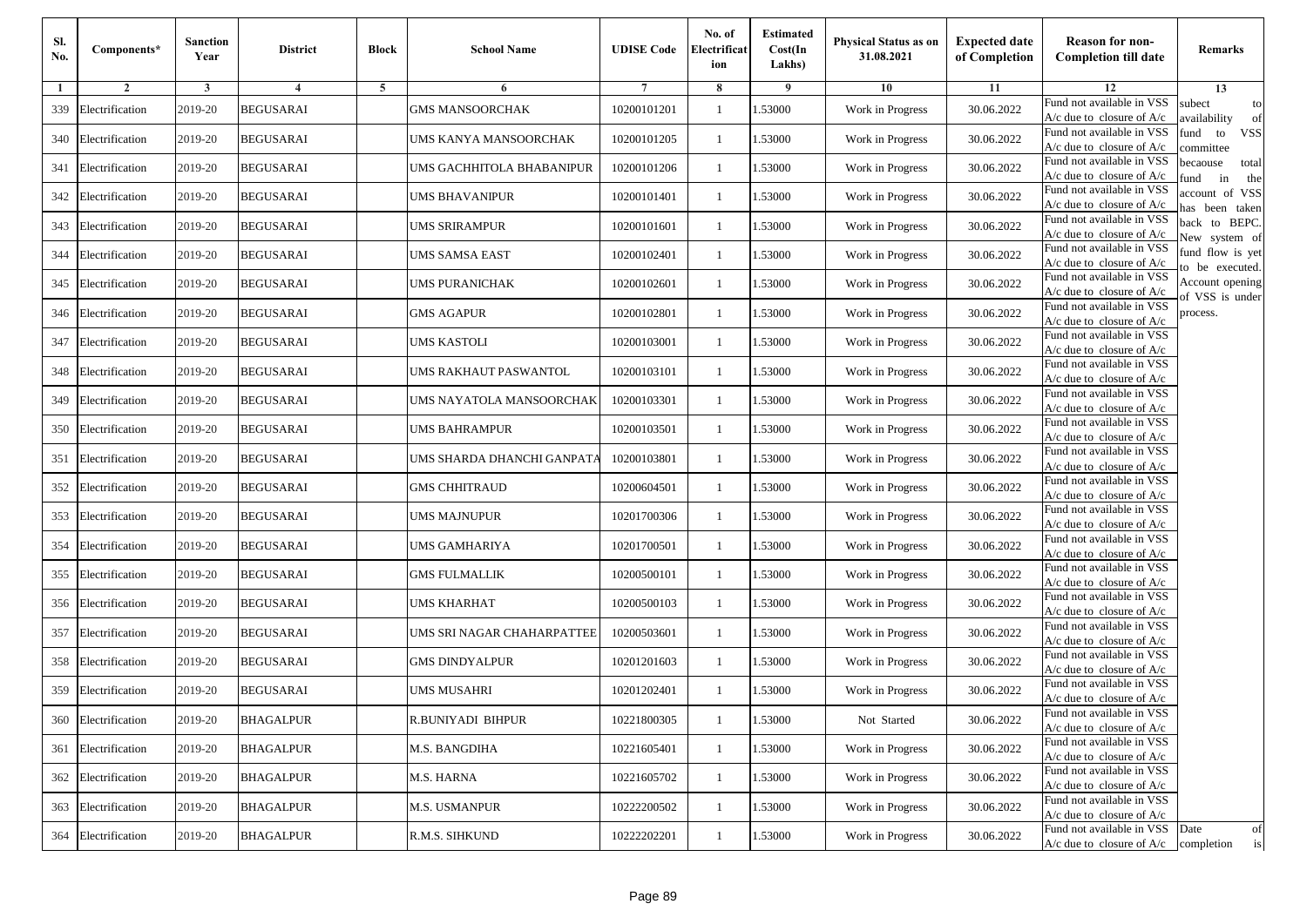| Sl.<br>No. | Components*         | <b>Sanction</b><br>Year | <b>District</b>  | <b>Block</b> | <b>School Name</b>          | <b>UDISE Code</b> | No. of<br>Electrificat<br>ion | <b>Estimated</b><br>Cost(In<br>Lakhs) | <b>Physical Status as on</b><br>31.08.2021 | <b>Expected date</b><br>of Completion | <b>Reason for non-</b><br><b>Completion till date</b>      | Remarks                               |
|------------|---------------------|-------------------------|------------------|--------------|-----------------------------|-------------------|-------------------------------|---------------------------------------|--------------------------------------------|---------------------------------------|------------------------------------------------------------|---------------------------------------|
| -1         | $\overline{2}$      | 3                       | 4                | 5            | 6                           |                   | 8                             | 9                                     | 10                                         | 11                                    | 12                                                         | 13                                    |
| 365        | Electrification     | 2019-20                 | <b>BHAGALPUR</b> |              | R.M.S.MAYAGANJ              | 10220700601       | $\mathbf{1}$                  | .53000                                | Work in Progress                           | 30.06.2022                            | Fund not available in VSS<br>$A/c$ due to closure of $A/c$ | subect<br>to<br>availability<br>of    |
| 366        | Electrification     | 2019-20                 | <b>BHAGALPUR</b> |              | <b>GIRL M.S TILKAMANJHI</b> | 10220702601       | 1                             | 1.53000                               | Work in Progress                           | 30.06.2022                            | Fund not available in VSS<br>$A/c$ due to closure of $A/c$ | fund<br>to<br><b>VSS</b><br>committee |
| 367        | Electrification     | 2019-20                 | <b>BHAGALPUR</b> |              | M.M.S. TILKAMANJHI          | 10220709901       | 1                             | 1.53000                               | Work in Progress                           | 30.06.2022                            | Fund not available in VSS<br>$A/c$ due to closure of $A/c$ | becaouse<br>total<br>in<br>und<br>the |
| 368        | Electrification     | 2019-20                 | <b>BHAGALPUR</b> |              | M.S BALHA,PURAB             | 10221500102       | $\mathbf{1}$                  | .53000                                | Work in Progress                           | 30.06.2022                            | Fund not available in VSS<br>A/c due to closure of A/c     | account of VSS<br>as been taken       |
| 369        | Electrification     | 2019-20                 | <b>BHAGALPUR</b> |              | <b>M.S DUDHAILA-2</b>       | 10221500801       | $\mathbf{1}$                  | .53000                                | Work in Progress                           | 30.06.2022                            | Fund not available in VSS<br>$A/c$ due to closure of $A/c$ | back to BEPC.<br>New system of        |
| 370        | Electrification     | 2019-20                 | <b>BHAGALPUR</b> |              | M.S. DUDHAILA               | 10221502301       | $\mathbf{1}$                  | .53000                                | Work in Progress                           | 30.06.2022                            | Fund not available in VSS<br>A/c due to closure of $A/c$   | fund flow is yet<br>o be executed.    |
| 371        | Electrification     | 2019-20                 | <b>BHAGALPUR</b> |              | M.S. BAIKATPUR DIYARA       | 10221503301       | $\mathbf{1}$                  | 1.53000                               | Work in Progress                           | 30.06.2022                            | Fund not available in VSS<br>A/c due to closure of $A/c$   | Account opening<br>of VSS is under    |
| 372        | Electrification     | 2019-20                 | <b>BHAGALPUR</b> |              | M.S. GANOURA BADARPUR       | 10222301303       | $\mathbf{1}$                  | .53000                                | Work in Progress                           | 30.06.2022                            | Fund not available in VSS<br>$A/c$ due to closure of $A/c$ | process.                              |
| 373        | Electrification     | 2019-20                 | <b>BHAGALPUR</b> |              | <b>M.S JAMALPUR</b>         | 10222102003       | 1                             | .53000                                | Work in Progress                           | 30.06.2022                            | Fund not available in VSS<br>$A/c$ due to closure of $A/c$ |                                       |
| 374        | Electrification     | 2019-20                 | <b>BHAGALPUR</b> |              | UPGRADED H.S.BABUPUR        | 10222600201       | $\mathbf{1}$                  | .53000                                | Work in Progress                           | 30.06.2022                            | Fund not available in VSS<br>$A/c$ due to closure of $A/c$ |                                       |
| 375        | Electrification     | 2019-20                 | <b>BHAGALPUR</b> |              | M.S. BABUPUR                | 10222600202       | 1                             | 1.53000                               | Work in Progress                           | 30.06.2022                            | Fund not available in VSS<br>$A/c$ due to closure of $A/c$ |                                       |
|            | 376 Electrification | 2019-20                 | <b>BHAGALPUR</b> |              | R.N.DUBE M.S. DUBOULI       | 10222600301       | 1                             | .53000                                | Work in Progress                           | 30.06.2022                            | Fund not available in VSS<br>$A/c$ due to closure of $A/c$ |                                       |
| 377        | Electrification     | 2019-20                 | <b>BHAGALPUR</b> |              | M.S. MADHUVANTOLA           | 10222600701       | $\mathbf{1}$                  | .53000                                | Work in Progress                           | 30.06.2022                            | Fund not available in VSS<br>$A/c$ due to closure of $A/c$ |                                       |
| 378        | Electrification     | 2019-20                 | <b>BHAGALPUR</b> |              | M.S. GOURIPUR               | 10222601201       | $\mathbf{1}$                  | .53000                                | Work in Progress                           | 30.06.2022                            | Fund not available in VSS<br>$A/c$ due to closure of $A/c$ |                                       |
| 379        | Electrification     | 2019-20                 | <b>BHAGALPUR</b> |              | M.S. SATHO                  | 10222601301       | 1                             | 1.53000                               | Work in Progress                           | 30.06.2022                            | Fund not available in VSS<br>$A/c$ due to closure of $A/c$ |                                       |
| 380        | Electrification     | 2019-20                 | <b>BHAGALPUR</b> |              | <b>M.S. KIRTANIYAN</b>      | 10222601501       | $\mathbf{1}$                  | .53000                                | Work in Progress                           | 30.06.2022                            | Fund not available in VSS<br>$A/c$ due to closure of $A/c$ |                                       |
| 381        | Electrification     | 2019-20                 | <b>BHAGALPUR</b> |              | M.S. JAGDISHPUR             | 10222601901       | 1                             | .53000                                | Work in Progress                           | 30.06.2022                            | Fund not available in VSS<br>A/c due to closure of A/c     |                                       |
| 382        | Electrification     | 2019-20                 | <b>BHAGALPUR</b> |              | M.S. MASURIYA               | 10222602301       | 1                             | 1.53000                               | Work in Progress                           | 30.06.2022                            | Fund not available in VSS<br>$A/c$ due to closure of $A/c$ |                                       |
| 383        | Electrification     | 2019-20                 | <b>BHAGALPUR</b> |              | UPGRADED H.S PARSHURAMPUR   | 10222602601       | 1                             | 1.53000                               | Work in Progress                           | 30.06.2022                            | Fund not available in VSS<br>$A/c$ due to closure of $A/c$ |                                       |
| 384        | Electrification     | 2019-20                 | <b>BHAGALPUR</b> |              | <b>M.S. DURGAPUR</b>        | 10222603401       | 1                             | .53000                                | Work in Progress                           | 30.06.2022                            | Fund not available in VSS<br>$A/c$ due to closure of $A/c$ |                                       |
| 385        | Electrification     | 2019-20                 | BHAGALPUR        |              | M.S. RANI DIARA             | 10222604501       | 1                             | .53000                                | Work in Progress                           | 30.06.2022                            | Fund not available in VSS<br>A/c due to closure of A/c     |                                       |
|            | 386 Electrification | 2019-20                 | <b>BHAGALPUR</b> |              | M.S. FEINKU TOLA            | 10222604702       |                               | 1.53000                               | Work in Progress                           | 30.06.2022                            | Fund not available in VSS<br>A/c due to closure of A/c     |                                       |
| 387        | Electrification     | 2019-20                 | <b>BHAGALPUR</b> |              | R.M.S. CHANDPUR             | 10222606201       | $\mathbf{1}$                  | 1.53000                               | Work in Progress                           | 30.06.2022                            | Fund not available in VSS<br>$A/c$ due to closure of $A/c$ |                                       |
|            | 388 Electrification | 2019-20                 | <b>BHAGALPUR</b> |              | M S LAKRA KOL               | 10222606501       | $\mathbf{1}$                  | 1.53000                               | Work in Progress                           | 30.06.2022                            | Fund not available in VSS<br>$A/c$ due to closure of $A/c$ |                                       |
| 389        | Electrification     | 2019-20                 | <b>BHAGALPUR</b> |              | M.S. RAJGANJ (URDU)         | 10222607301       | 1                             | 1.53000                               | Work in Progress                           | 30.06.2022                            | Fund not available in VSS<br>A/c due to closure of A/c     |                                       |
| 390        | Electrification     | 2019-20                 | <b>BHAGALPUR</b> |              | M.S. NAVADA                 | 10222608901       | $\mathbf{1}$                  | 1.53000                               | Work in Progress                           | 30.06.2022                            | Fund not available in VSS<br>$A/c$ due to closure of $A/c$ | Date<br>of<br>$\,$ is<br>completion   |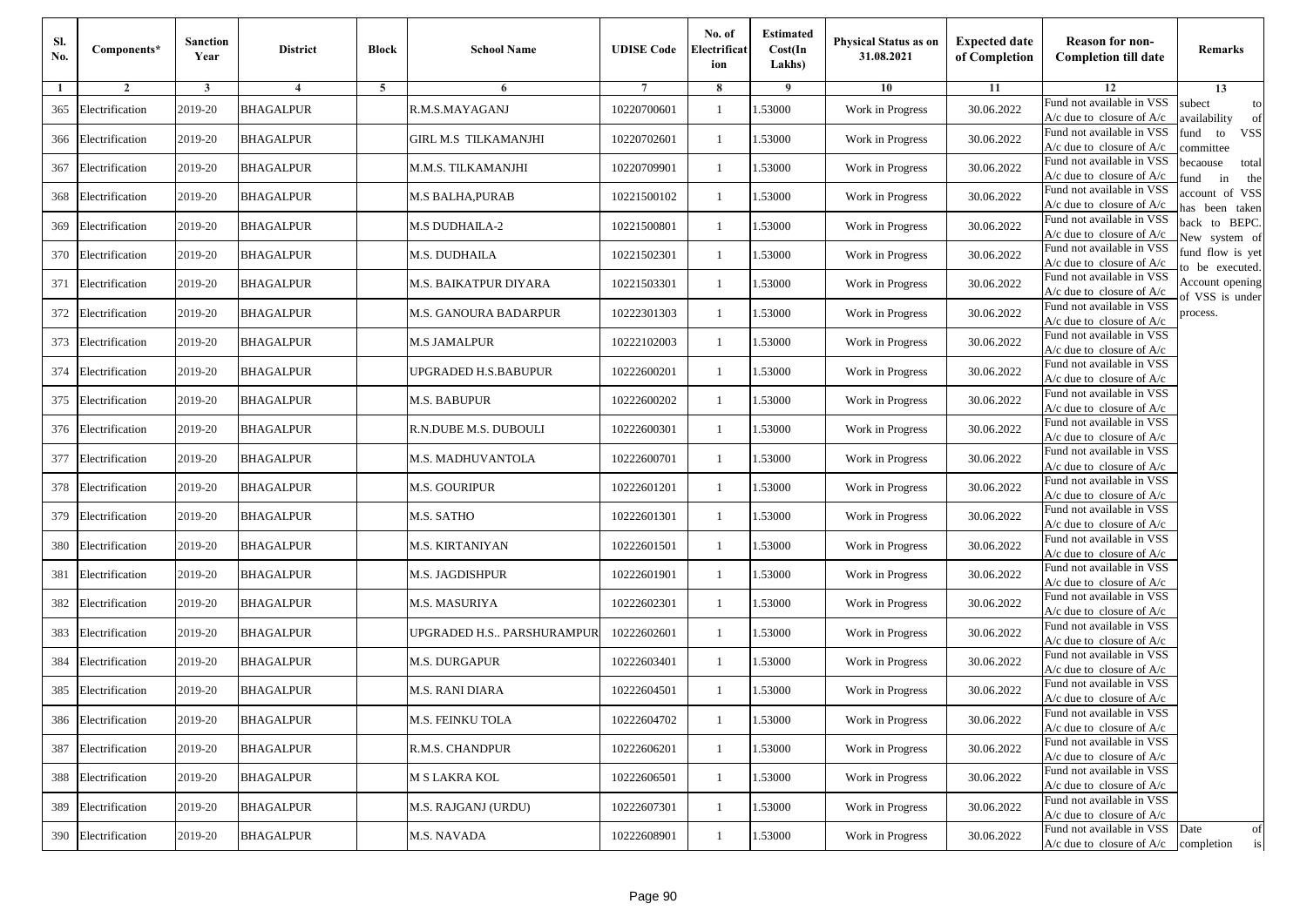| Sl.<br>No. | Components*         | <b>Sanction</b><br>Year | <b>District</b>  | <b>Block</b> | <b>School Name</b>          | <b>UDISE Code</b> | No. of<br>Electrificat<br>ion | <b>Estimated</b><br>Cost(In<br>Lakhs) | <b>Physical Status as on</b><br>31.08.2021 | <b>Expected date</b><br>of Completion | <b>Reason for non-</b><br><b>Completion till date</b>                 | Remarks                               |
|------------|---------------------|-------------------------|------------------|--------------|-----------------------------|-------------------|-------------------------------|---------------------------------------|--------------------------------------------|---------------------------------------|-----------------------------------------------------------------------|---------------------------------------|
| -1         | $\overline{2}$      | 3                       | 4                | 5            | 6                           |                   | 8                             | 9                                     | 10                                         | 11                                    | 12                                                                    | 13                                    |
| 391        | Electrification     | 2019-20                 | <b>BHAGALPUR</b> |              | R.B.S. GYANBATI TAPUA       | 10222610301       | $\mathbf{1}$                  | .53000                                | Work in Progress                           | 30.06.2022                            | Fund not available in VSS<br>$A/c$ due to closure of $A/c$            | subect<br>to<br>availability<br>of    |
| 392        | Electrification     | 2019-20                 | <b>BHAGALPUR</b> |              | M S MALIKPUR PURB TOLA      | 10222610403       | 1                             | 1.53000                               | Work in Progress                           | 30.06.2022                            | Fund not available in VSS<br>$A/c$ due to closure of $A/c$            | fund<br>to<br><b>VSS</b><br>committee |
| 393        | Electrification     | 2019-20                 | <b>BHAGALPUR</b> |              | M.S. TINTANGA DIARA         | 10221900301       | 1                             | 1.53000                               | Work in Progress                           | 30.06.2022                            | Fund not available in VSS<br>$A/c$ due to closure of $A/c$            | becaouse<br>total<br>und<br>in<br>the |
| 394        | Electrification     | 2019-20                 | <b>BHAGALPUR</b> |              | M.S. RANGRA                 | 10221900401       | $\mathbf{1}$                  | .53000                                | Work in Progress                           | 30.06.2022                            | Fund not available in VSS<br>A/c due to closure of A/c                | account of VSS<br>as been taken       |
| 395        | Electrification     | 2019-20                 | <b>BHAGALPUR</b> |              | UTKRAMIT UCHCHA MADHYAMIC   | 10221901101       | $\mathbf{1}$                  | .53000                                | Work in Progress                           | 30.06.2022                            | Fund not available in VSS<br>A/c due to closure of $A/c$              | back to BEPC.<br>New system of        |
| 396        | Electrification     | 2019-20                 | <b>BHAGALPUR</b> |              | M.S. SADHUA CHAPAR          | 10221901901       | $\mathbf{1}$                  | .53000                                | Work in Progress                           | 30.06.2022                            | Fund not available in VSS<br>A/c due to closure of $A/c$              | fund flow is yet<br>o be executed.    |
| 397        | Electrification     | 2019-20                 | <b>BHAGALPUR</b> |              | M.S.PYARE LAL DAS TOLA      | 10221902701       | $\mathbf{1}$                  | 1.53000                               | Work in Progress                           | 30.06.2022                            | Fund not available in VSS<br>$A/c$ due to closure of $A/c$            | Account opening<br>of VSS is under    |
| 398        | Electrification     | 2019-20                 | <b>BHAGALPUR</b> |              | URDU.M.S. AMDAR             | 10221400901       | $\mathbf{1}$                  | .53000                                | Work in Progress                           | 30.06.2022                            | Fund not available in VSS<br>$A/c$ due to closure of $A/c$            | process.                              |
| 399        | Electrification     | 2019-20                 | <b>BHAGALPUR</b> |              | R.M.S. GHOSHPUR FARKA       | 10221401201       | 1                             | .53000                                | Work in Progress                           | 30.06.2022                            | Fund not available in VSS<br>$A/c$ due to closure of $A/c$            |                                       |
| 400        | Electrification     | 2019-20                 | <b>BHAGALPUR</b> |              | M.S. HARIDASPUR             | 10221402001       | $\mathbf{1}$                  | .53000                                | Work in Progress                           | 30.06.2022                            | Fund not available in VSS<br>$A/c$ due to closure of $A/c$            |                                       |
| 401        | Electrification     | 2019-20                 | <b>BHAGALPUR</b> |              | R.M.S. BAHADURPUR           | 10221402302       | 1                             | 1.53000                               | Work in Progress                           | 30.06.2022                            | Fund not available in VSS<br>$A/c$ due to closure of $A/c$            |                                       |
| 402        | Electrification     | 2019-20                 | <b>BHAGALPUR</b> |              | <b>M.S BELDIHA</b>          | 10220201201       | 1                             | .53000                                | Work in Progress                           | 30.06.2022                            | Fund not available in VSS<br>$A/c$ due to closure of $A/c$            |                                       |
| 403        | Electrification     | 2019-20                 | <b>BHAGALPUR</b> |              | M.S MAHESHPUR               | 10220202801       | $\mathbf{1}$                  | .53000                                | Work in Progress                           | 30.06.2022                            | Fund not available in VSS<br>$A/c$ due to closure of $A/c$            |                                       |
| 404        | Electrification     | 2019-20                 | <b>BHAGALPUR</b> |              | <b>G.M.S SANHAULA</b>       | 10220203301       | $\mathbf{1}$                  | .53000                                | Work in Progress                           | 30.06.2022                            | Fund not available in VSS<br>$A/c$ due to closure of $A/c$            |                                       |
| 405        | Electrification     | 2019-20                 | <b>BHAGALPUR</b> |              | M,S. MARDA                  | 10220206101       | 1                             | 1.53000                               | Work in Progress                           | 30.06.2022                            | Fund not available in VSS<br>$A/c$ due to closure of $A/c$            |                                       |
| 406        | Electrification     | 2019-20                 | <b>BHAGALPUR</b> |              | <b>M.S. SONUDIH</b>         | 10220207601       | $\mathbf{1}$                  | .53000                                | Work in Progress                           | 30.06.2022                            | Fund not available in VSS<br>$A/c$ due to closure of $A/c$            |                                       |
| 407        | Electrification     | 2019-20                 | <b>BHAGALPUR</b> |              | M.S. KAMALPUR               | 10220209001       | 1                             | .53000                                | Work in Progress                           | 30.06.2022                            | Fund not available in VSS<br>A/c due to closure of A/c                |                                       |
| 408        | Electrification     | 2019-20                 | <b>BHAGALPUR</b> |              | R.M.S. SINGHPUR             | 10222702901       | $\mathbf{1}$                  | 1.53000                               | Work in Progress                           | 30.06.2022                            | Fund not available in VSS<br>$A/c$ due to closure of $A/c$            |                                       |
| 409        | Electrification     | 2019-20                 | <b>BHAGALPUR</b> |              | M.S. RAMPURDIH              | 10222704402       | 1                             | 1.53000                               | Work in Progress                           | 30.06.2022                            | Fund not available in VSS<br>$A/c$ due to closure of $A/c$            |                                       |
|            | 410 Electrification | 2019-20                 | <b>BHAGALPUR</b> |              | M.S. HASANCHAK DARIYAPUR    | 10222708501       | 1                             | .53000                                | Work in Progress                           | 30.06.2022                            | Fund not available in VSS<br>$A/c$ due to closure of $A/c$            |                                       |
| 411        | Electrification     | 2019-20                 | BHAGALPUR        |              | M.S. RAJANPUR               | 10222710001       | 1                             | .53000                                | Work in Progress                           | 30.06.2022                            | Fund not available in VSS<br>A/c due to closure of A/c                |                                       |
|            | 412 Electrification | 2019-20                 | <b>BHAGALPUR</b> |              | M.S MAHESHI ANUSUCHIT JATI  | 10220400703       |                               | 1.53000                               | Work in Progress                           | 30.06.2022                            | Fund not available in VSS<br>A/c due to closure of A/c                |                                       |
|            | 413 Electrification | 2019-20                 | <b>BHAGALPUR</b> |              | M.S. PRAKHAND COLONY SULTAN | 10220401007       | $\mathbf{1}$                  | 1.53000                               | Work in Progress                           | 30.06.2022                            | Fund not available in VSS<br>$A/c$ due to closure of $A/c$            |                                       |
|            | 414 Electrification | 2019-20                 | <b>BHAGALPUR</b> |              | M.S MASDI (EAST)            | 10220401201       | $\mathbf{1}$                  | 1.53000                               | Work in Progress                           | 30.06.2022                            | Fund not available in VSS<br>$A/c$ due to closure of $A/c$            |                                       |
|            | 415 Electrification | 2019-20                 | <b>BHAGALPUR</b> |              | M.S.YADAV TOLA MIRHATTI     | 10220402803       | 1                             | 1.53000                               | Work in Progress                           | 30.06.2022                            | Fund not available in VSS<br>A/c due to closure of A/c                |                                       |
|            | 416 Electrification | 2019-20                 | <b>BHAGALPUR</b> |              | <b>M.S VASANTPUR</b>        | 10220403601       | $\mathbf{1}$                  | 1.53000                               | Work in Progress                           | 30.06.2022                            | Fund not available in VSS<br>$A/c$ due to closure of $A/c$ completion | Date<br>of<br>is                      |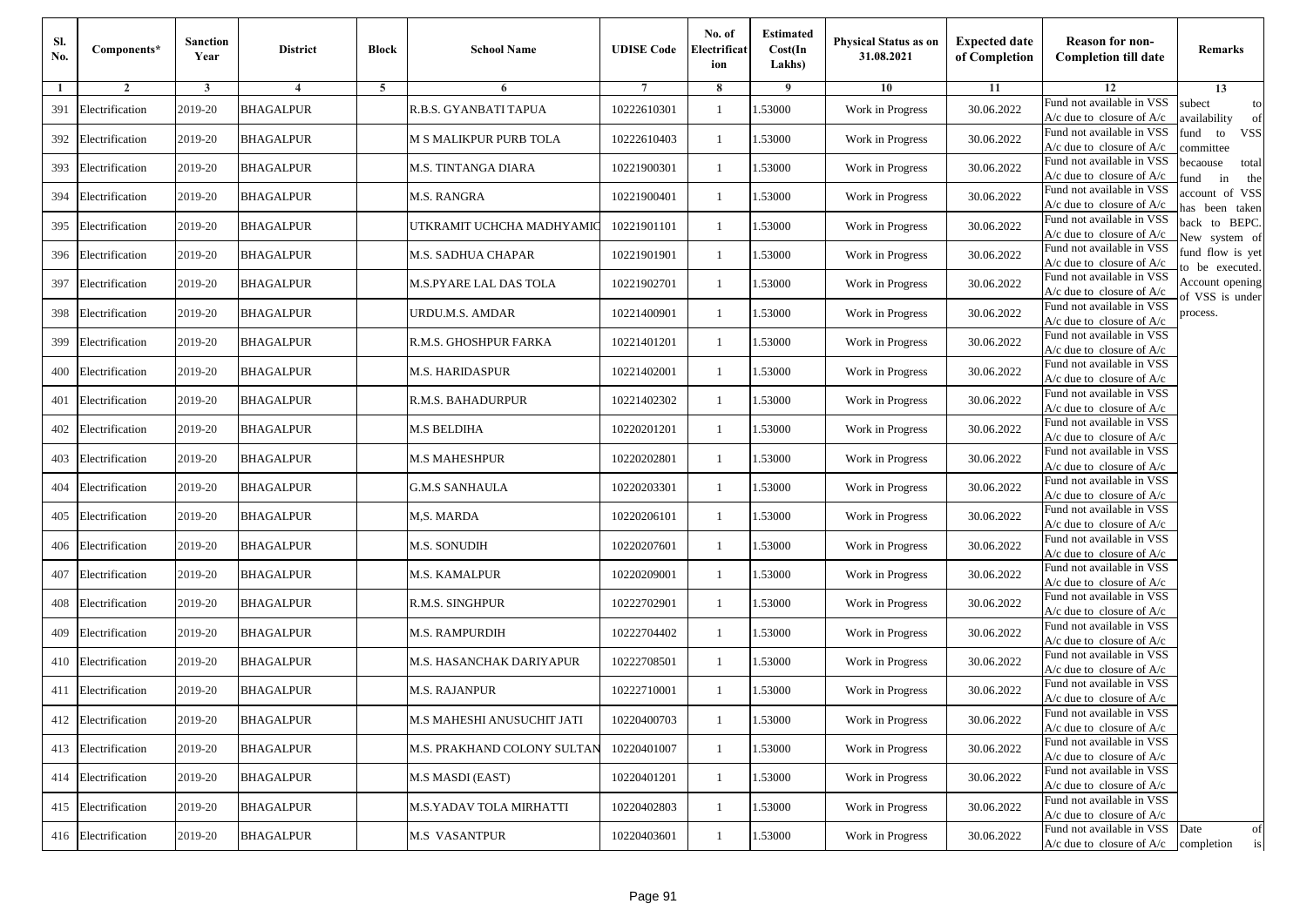| Sl.<br>No. | Components*         | <b>Sanction</b><br>Year | <b>District</b>  | <b>Block</b> | <b>School Name</b>           | <b>UDISE Code</b> | No. of<br>Electrificat<br>ion | <b>Estimated</b><br>Cost(In<br>Lakhs) | <b>Physical Status as on</b><br>31.08.2021 | <b>Expected date</b><br>of Completion | <b>Reason for non-</b><br><b>Completion till date</b>      | Remarks                               |
|------------|---------------------|-------------------------|------------------|--------------|------------------------------|-------------------|-------------------------------|---------------------------------------|--------------------------------------------|---------------------------------------|------------------------------------------------------------|---------------------------------------|
| -1         | $\overline{2}$      | 3                       | 4                | 5            | 6                            |                   | 8                             | 9                                     | 10                                         | 11                                    | 12                                                         | 13                                    |
| 417        | Electrification     | 2019-20                 | <b>BHAGALPUR</b> |              | M.S. DUDHAILA                | 10220405501       | $\mathbf{1}$                  | .53000                                | Work in Progress                           | 30.06.2022                            | Fund not available in VSS<br>$A/c$ due to closure of $A/c$ | subect<br>to<br>availability<br>of    |
| 418        | Electrification     | 2019-20                 | <b>BHAGALPUR</b> |              | M. S BARHARA                 | 10220406301       | 1                             | 1.53000                               | Work in Progress                           | 30.06.2022                            | Fund not available in VSS<br>$A/c$ due to closure of $A/c$ | fund<br>to<br><b>VSS</b><br>committee |
| 419        | Electrification     | 2019-20                 | <b>BHAGALPUR</b> |              | M.S. KAHAR TOLA ENG.RATANPUI | 10220408502       | 1                             | 1.53000                               | Work in Progress                           | 30.06.2022                            | Fund not available in VSS<br>$A/c$ due to closure of $A/c$ | becaouse<br>total<br>und<br>in<br>the |
|            | 420 Electrification | 2019-20                 | <b>BHOJPUR</b>   |              | GIRLS U.M.S. AGIAON          | 10291400110       | $\mathbf{1}$                  | .53000                                | Work in Progress                           | 30.06.2022                            | Fund not available in VSS<br>A/c due to closure of A/c     | account of VSS<br>as been taken       |
| 421        | Electrification     | 2019-20                 | <b>BHOJPUR</b>   |              | U.M.S. KAMARIYAN             | 10291403601       | $\mathbf{1}$                  | .53000                                | Work in Progress                           | 30.06.2022                            | Fund not available in VSS<br>$A/c$ due to closure of $A/c$ | back to BEPC.<br>New system of        |
| 422        | Electrification     | 2019-20                 | <b>BHOJPUR</b>   |              | U.M.S. LAHARPA               | 10291404601       | $\mathbf{1}$                  | 1.53000                               | Work in Progress                           | 30.06.2022                            | Fund not available in VSS<br>A/c due to closure of $A/c$   | fund flow is yet<br>o be executed.    |
| 423        | Electrification     | 2019-20                 | <b>BHOJPUR</b>   |              | <b>U.M.S. PAWAR</b>          | 10291406202       | $\mathbf{1}$                  | 1.53000                               | Work in Progress                           | 30.06.2022                            | Fund not available in VSS<br>$A/c$ due to closure of $A/c$ | Account opening<br>of VSS is under    |
| 424        | Electrification     | 2019-20                 | <b>BHOJPUR</b>   |              | M.S. PAWNA                   | 10291406402       | $\mathbf{1}$                  | .53000                                | Work in Progress                           | 30.06.2022                            | Fund not available in VSS<br>$A/c$ due to closure of $A/c$ | process.                              |
| 425        | Electrification     | 2019-20                 | <b>BHOJPUR</b>   |              | <b>U.M.S. BHAGWANPUR</b>     | 10291407801       | 1                             | .53000                                | Work in Progress                           | 30.06.2022                            | Fund not available in VSS<br>$A/c$ due to closure of $A/c$ |                                       |
| 426        | Electrification     | 2019-20                 | <b>BHOJPUR</b>   |              | M.S. BHADEYAN                | 10290104401       | $\mathbf{1}$                  | .53000                                | Work in Progress                           | 30.06.2022                            | Fund not available in VSS<br>$A/c$ due to closure of $A/c$ |                                       |
| 427        | Electrification     | 2019-20                 | <b>BHOJPUR</b>   |              | U.M.S. BELA                  | 10290105101       | 1                             | 1.53000                               | Work in Progress                           | 30.06.2022                            | Fund not available in VSS<br>$A/c$ due to closure of $A/c$ |                                       |
| 428        | Electrification     | 2019-20                 | <b>BHOJPUR</b>   |              | <b>U.M.S. BAKHARIYA</b>      | 10290105201       | 1                             | .53000                                | Work in Progress                           | 30.06.2022                            | Fund not available in VSS<br>$A/c$ due to closure of $A/c$ |                                       |
| 429        | Electrification     | 2019-20                 | <b>BHOJPUR</b>   |              | U.M.S. PIPRA JAIPAL          | 10290106201       | $\mathbf{1}$                  | .53000                                | Work in Progress                           | 30.06.2022                            | Fund not available in VSS<br>$A/c$ due to closure of $A/c$ |                                       |
| 430        | Electrification     | 2019-20                 | <b>BHOJPUR</b>   |              | R.B.M.S. PIRAUTA             | 10290106501       | $\mathbf{1}$                  | .53000                                | Work in Progress                           | 30.06.2022                            | Fund not available in VSS<br>$A/c$ due to closure of $A/c$ |                                       |
| 431        | Electrification     | 2019-20                 | <b>BHOJPUR</b>   |              | U.M.S. BHEL DUMRA            | 10290106701       | 1                             | 1.53000                               | Work in Progress                           | 30.06.2022                            | Fund not available in VSS<br>$A/c$ due to closure of $A/c$ |                                       |
| 432        | Electrification     | 2019-20                 | <b>BHOJPUR</b>   |              | U.M.S. MAKHDUMPUR DUMRA      | 10290106802       | $\mathbf{1}$                  | .53000                                | Work in Progress                           | 30.06.2022                            | Fund not available in VSS<br>$A/c$ due to closure of $A/c$ |                                       |
| 433        | Electrification     | 2019-20                 | <b>BHOJPUR</b>   |              | M.S. DHUDHUAN                | 10290107201       | 1                             | .53000                                | Work in Progress                           | 30.06.2022                            | Fund not available in VSS<br>A/c due to closure of A/c     |                                       |
| 434        | Electrification     | 2019-20                 | <b>BHOJPUR</b>   |              | <b>U.M.S. CHANDA</b>         | 10290109101       | $\mathbf{1}$                  | 1.53000                               | Work in Progress                           | 30.06.2022                            | Fund not available in VSS<br>$A/c$ due to closure of $A/c$ |                                       |
| 435        | Electrification     | 2019-20                 | <b>BHOJPUR</b>   |              | <b>U.M.S. TENUA</b>          | 10290110301       | 1                             | 1.53000                               | Work in Progress                           | 30.06.2022                            | Fund not available in VSS<br>$A/c$ due to closure of $A/c$ |                                       |
|            | 436 Electrification | 2019-20                 | <b>BHOJPUR</b>   |              | U.M.S. JURA                  | 10290111101       | $\mathbf{1}$                  | .53000                                | Work in Progress                           | 30.06.2022                            | Fund not available in VSS<br>$A/c$ due to closure of $A/c$ |                                       |
| 437        | Electrification     | 2019-20                 | <b>BHOJPUR</b>   |              | U.M.S. PIPARAHIYA - SOUTH    | 10290112401       | 1                             | .53000                                | Work in Progress                           | 30.06.2022                            | Fund not available in VSS<br>A/c due to closure of A/c     |                                       |
|            | 438 Electrification | 2019-20                 | <b>BHOJPUR</b>   |              | M.S. DHARAHARA               | 10290112610       | $\mathbf{1}$                  | 1.53000                               | Work in Progress                           | 30.06.2022                            | Fund not available in VSS<br>A/c due to closure of A/c     |                                       |
|            | 439 Electrification | 2019-20                 | <b>BHOJPUR</b>   |              | RAMNAGINA PANDEY M.S. MAHA   | 10290112639       | $\mathbf{1}$                  | 1.53000                               | Work in Progress                           | 30.06.2022                            | Fund not available in VSS<br>$A/c$ due to closure of $A/c$ |                                       |
|            | 440 Electrification | 2019-20                 | <b>BHOJPUR</b>   |              | GOVT. BASIC SCHOOL BABHANGA  | 10290201603       | $\mathbf{1}$                  | 1.53000                               | Work in Progress                           | 30.06.2022                            | Fund not available in VSS<br>$A/c$ due to closure of $A/c$ |                                       |
| 441        | Electrification     | 2019-20                 | <b>BHOJPUR</b>   |              | U.M.S. CHARWAHA BARAHARA     | 10290201803       | $\mathbf{1}$                  | 1.53000                               | Not Started                                | 30.06.2022                            | Fund not available in VSS<br>A/c due to closure of A/c     |                                       |
|            | 442 Electrification | 2019-20                 | <b>BHOJPUR</b>   |              | <b>U.M.S. GHANGHAR</b>       | 10290205201       | $\mathbf{1}$                  | 1.53000                               | Work in Progress                           | 30.06.2022                            | Fund not available in VSS<br>$A/c$ due to closure of $A/c$ | Date<br>of<br>completion<br>is        |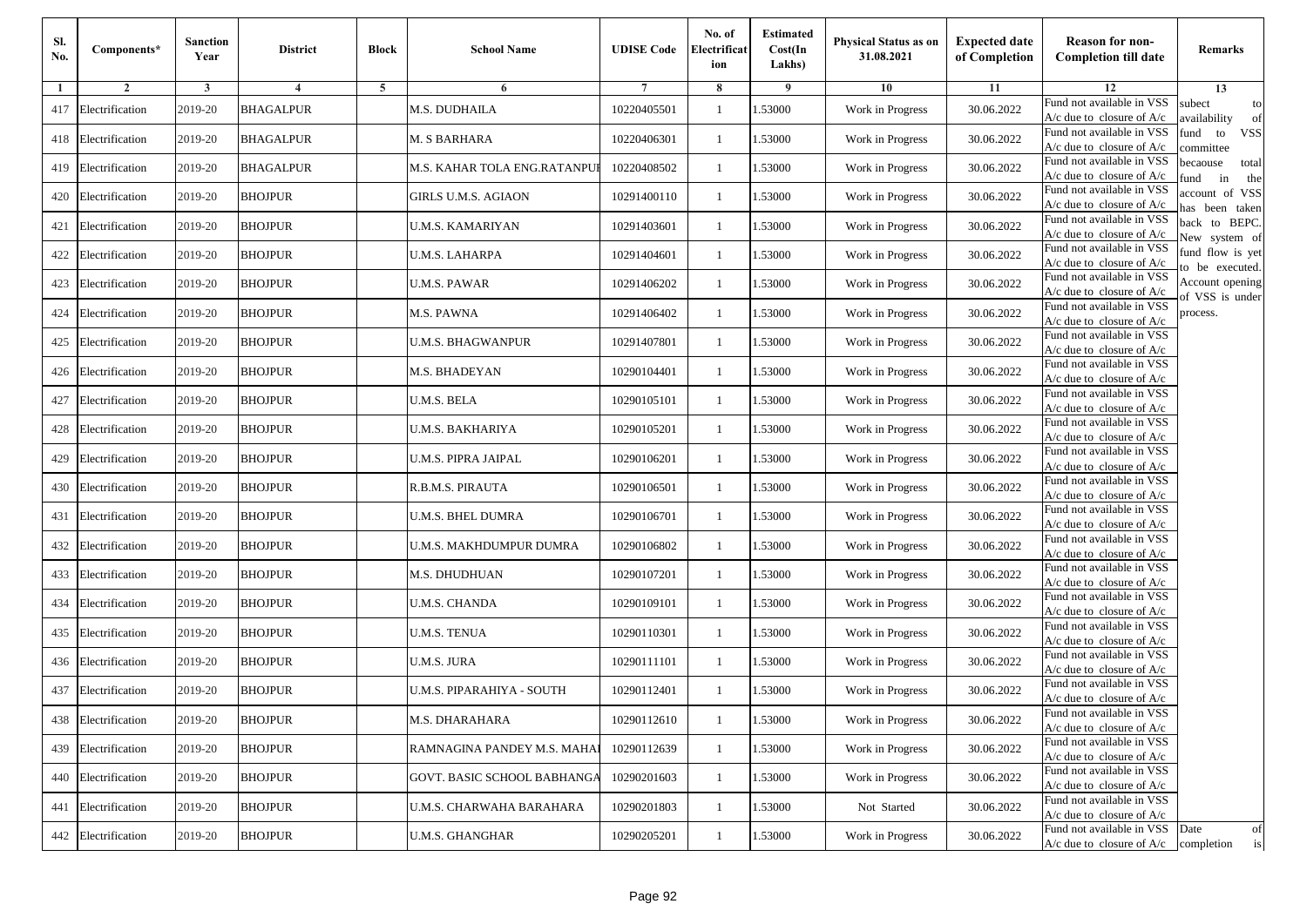| Sl.<br>No. | Components*         | <b>Sanction</b><br>Year | <b>District</b> | <b>Block</b> | <b>School Name</b>          | <b>UDISE Code</b> | No. of<br>Electrificat<br>ion | <b>Estimated</b><br>Cost(In<br>Lakhs) | Physical Status as on<br>31.08.2021 | <b>Expected date</b><br>of Completion | <b>Reason for non-</b><br><b>Completion till date</b>                 | Remarks                               |
|------------|---------------------|-------------------------|-----------------|--------------|-----------------------------|-------------------|-------------------------------|---------------------------------------|-------------------------------------|---------------------------------------|-----------------------------------------------------------------------|---------------------------------------|
| 1          | $\overline{2}$      | 3                       | $\overline{4}$  | 5            | 6                           |                   | 8                             | 9                                     | 10                                  | 11                                    | 12                                                                    | 13                                    |
| 443        | Electrification     | 2019-20                 | <b>BHOJPUR</b>  |              | <b>U.M.S. LAXMIPUR</b>      | 10290207101       | -1                            | 1.53000                               | Work in Progress                    | 30.06.2022                            | Fund not available in VSS<br>$A/c$ due to closure of $A/c$            | subect<br>to<br>wailability<br>of     |
| 444        | Electrification     | 2019-20                 | <b>BHOJPUR</b>  |              | U.M.S. UDAYABHANPUR         | 10290209201       | $\mathbf{1}$                  | 1.53000                               | Work in Progress                    | 30.06.2022                            | Fund not available in VSS<br>$A/c$ due to closure of $A/c$            | fund<br>to<br><b>VSS</b><br>ommittee  |
| 445        | Electrification     | 2019-20                 | <b>BHOJPUR</b>  |              | U.M.S. ITAHNA               | 10290209401       | $\mathbf{1}$                  | 1.53000                               | Work in Progress                    | 30.06.2022                            | Fund not available in VSS<br>$A/c$ due to closure of $A/c$            | pecaouse<br>total<br>und<br>in<br>the |
| 446        | Electrification     | 2019-20                 | <b>BHOJPUR</b>  |              | U.M.S. TIPURA               | 10290300201       | -1                            | 1.53000                               | Work in Progress                    | 30.06.2022                            | Fund not available in VSS<br>$A/c$ due to closure of $A/c$            | ccount of VSS<br>as been taken        |
| 447        | Electrification     | 2019-20                 | <b>BHOJPUR</b>  |              | JPGRDED HIGH SCHOOL KAURIY. | 10290300403       | $\mathbf{1}$                  | 1.53000                               | Work in Progress                    | 30.06.2022                            | Fund not available in VSS<br>A/c due to closure of $A/c$              | back to BEPC.<br>New system of        |
| 448        | Electrification     | 2019-20                 | <b>BHOJPUR</b>  |              | UPGRADED HIGH SCHOOL RANISA | 10290300701       | -1                            | 1.53000                               | Work in Progress                    | 30.06.2022                            | Fund not available in VSS<br>A/c due to closure of $A/c$              | fund flow is yet<br>o be executed.    |
| 449        | Electrification     | 2019-20                 | <b>BHOJPUR</b>  |              | M.S. OSAI                   | 10290301101       | -1                            | 1.53000                               | Work in Progress                    | 30.06.2022                            | Fund not available in VSS<br>A/c due to closure of A/c                | Account opening<br>of VSS is under    |
| 450        | Electrification     | 2019-20                 | <b>BHOJPUR</b>  |              | U.M. S. GHAGHA              | 10290302901       | -1                            | 1.53000                               | Work in Progress                    | 30.06.2022                            | Fund not available in VSS<br>$A/c$ due to closure of $A/c$            | process.                              |
| 451        | Electrification     | 2019-20                 | <b>BHOJPUR</b>  |              | U.M.S. BHARSARA (MANGIT)    | 10290303003       | -1                            | 1.53000                               | Work in Progress                    | 30.06.2022                            | Fund not available in VSS<br>$A/c$ due to closure of $A/c$            |                                       |
| 452        | Electrification     | 2019-20                 | <b>BHOJPUR</b>  |              | U.M.S. KARAKHIYA            | 10290303101       | $\mathbf{1}$                  | 1.53000                               | Work in Progress                    | 30.06.2022                            | Fund not available in VSS<br>$A/c$ due to closure of $A/c$            |                                       |
| 453        | Electrification     | 2019-20                 | <b>BHOJPUR</b>  |              | U.M.S. BANKAT               | 10290303601       | -1                            | 1.53000                               | Work in Progress                    | 30.06.2022                            | Fund not available in VSS<br>$A/c$ due to closure of $A/c$            |                                       |
| 454        | Electrification     | 2019-20                 | <b>BHOJPUR</b>  |              | U.M.S. NAWADIH              | 10290303701       | $\mathbf{1}$                  | 1.53000                               | Work in Progress                    | 30.06.2022                            | Fund not available in VSS<br>$A/c$ due to closure of $A/c$            |                                       |
| 455        | Electrification     | 2019-20                 | <b>BHOJPUR</b>  |              | U.M.S. YADOPUR              | 10290304201       | -1                            | 1.53000                               | Work in Progress                    | 30.06.2022                            | Fund not available in VSS<br>$A/c$ due to closure of $A/c$            |                                       |
| 456        | Electrification     | 2019-20                 | <b>BHOJPUR</b>  |              | U.H.S. SHEOPUR              | 10290304401       | $\mathbf{1}$                  | 1.53000                               | Work in Progress                    | 30.06.2022                            | Fund not available in VSS<br>$A/c$ due to closure of $A/c$            |                                       |
| 457        | Electrification     | 2019-20                 | <b>BHOJPUR</b>  |              | U.M.S. SEMARAON             | 10290902001       | -1                            | 1.53000                               | Work in Progress                    | 30.06.2022                            | Fund not available in VSS<br>$A/c$ due to closure of $A/c$            |                                       |
| 458        | Electrification     | 2019-20                 | <b>BHOJPUR</b>  |              | M.S. MADRIHAN               | 10290902501       | -1                            | 1.53000                               | Work in Progress                    | 30.06.2022                            | Fund not available in VSS<br>$A/c$ due to closure of $A/c$            |                                       |
| 459        | Electrification     | 2019-20                 | <b>BHOJPUR</b>  |              | R.B.M.S. BIMWAN             | 10291100101       | -1                            | 1.53000                               | Work in Progress                    | 30.06.2022                            | Fund not available in VSS<br>$A/c$ due to closure of $A/c$            |                                       |
| 460        | Electrification     | 2019-20                 | <b>BHOJPUR</b>  |              | GIRLS U.H.S. BAIRAHI        | 10291102001       | $\mathbf{1}$                  | 1.53000                               | Work in Progress                    | 30.06.2022                            | Fund not available in VSS<br>$A/c$ due to closure of $A/c$            |                                       |
| 461        | Electrification     | 2019-20                 | <b>BHOJPUR</b>  |              | U.M.S. HARNAHI              | 10291103001       | -1                            | 1.53000                               | Work in Progress                    | 30.06.2022                            | Fund not available in VSS<br>$A/c$ due to closure of $A/c$            |                                       |
| 462        | Electrification     | 2019-20                 | <b>BHOJPUR</b>  |              | U.M.S. RUPBANDH             | 10291108801       | $\mathbf{1}$                  | 1.53000                               | Work in Progress                    | 30.06.2022                            | Fund not available in VSS<br>$A/c$ due to closure of $A/c$            |                                       |
| 463        | Electrification     | 2019-20                 | <b>BHOJPUR</b>  |              | U.M.S. GANGADHAR DIHRI      | 10291108901       | -1                            | .53000                                | Work in Progress                    | 30.06.2022                            | Fund not available in VSS<br>A/c due to closure of A/c                |                                       |
|            | 464 Electrification | 2019-20                 | <b>BHOJPUR</b>  |              | <b>U.M.S. KHADRA</b>        | 10291109101       | $\mathbf{1}$                  | 1.53000                               | Work in Progress                    | 30.06.2022                            | Fund not available in VSS<br>A/c due to closure of A/c                |                                       |
|            | 465 Electrification | 2019-20                 | <b>BHOJPUR</b>  |              | U.M.S. BABHANAULI           | 10290400801       | $\mathbf{1}$                  | 1.53000                               | Work in Progress                    | 30.06.2022                            | Fund not available in VSS<br>$A/c$ due to closure of $A/c$            |                                       |
| 466        | Electrification     | 2019-20                 | <b>BHOJPUR</b>  |              | <b>U.M.S. BOYS KOILWAR</b>  | 10290401207       | -1                            | 1.53000                               | Work in Progress                    | 30.06.2022                            | Fund not available in VSS<br>$A/c$ due to closure of $A/c$            |                                       |
| 467        | Electrification     | 2019-20                 | <b>BHOJPUR</b>  |              | <b>U.M.S. DEORIYA</b>       | 10290401501       | $\mathbf{1}$                  | 1.53000                               | Work in Progress                    | 30.06.2022                            | Fund not available in VSS<br>A/c due to closure of A/c                |                                       |
| 468        | Electrification     | 2019-20                 | <b>BHOJPUR</b>  |              | U.M.S. BAGMAJHUAN           | 10290402501       | $\mathbf{1}$                  | 1.53000                               | Work in Progress                    | 30.06.2022                            | Fund not available in VSS<br>$A/c$ due to closure of $A/c$ completion | Date<br>of<br>is                      |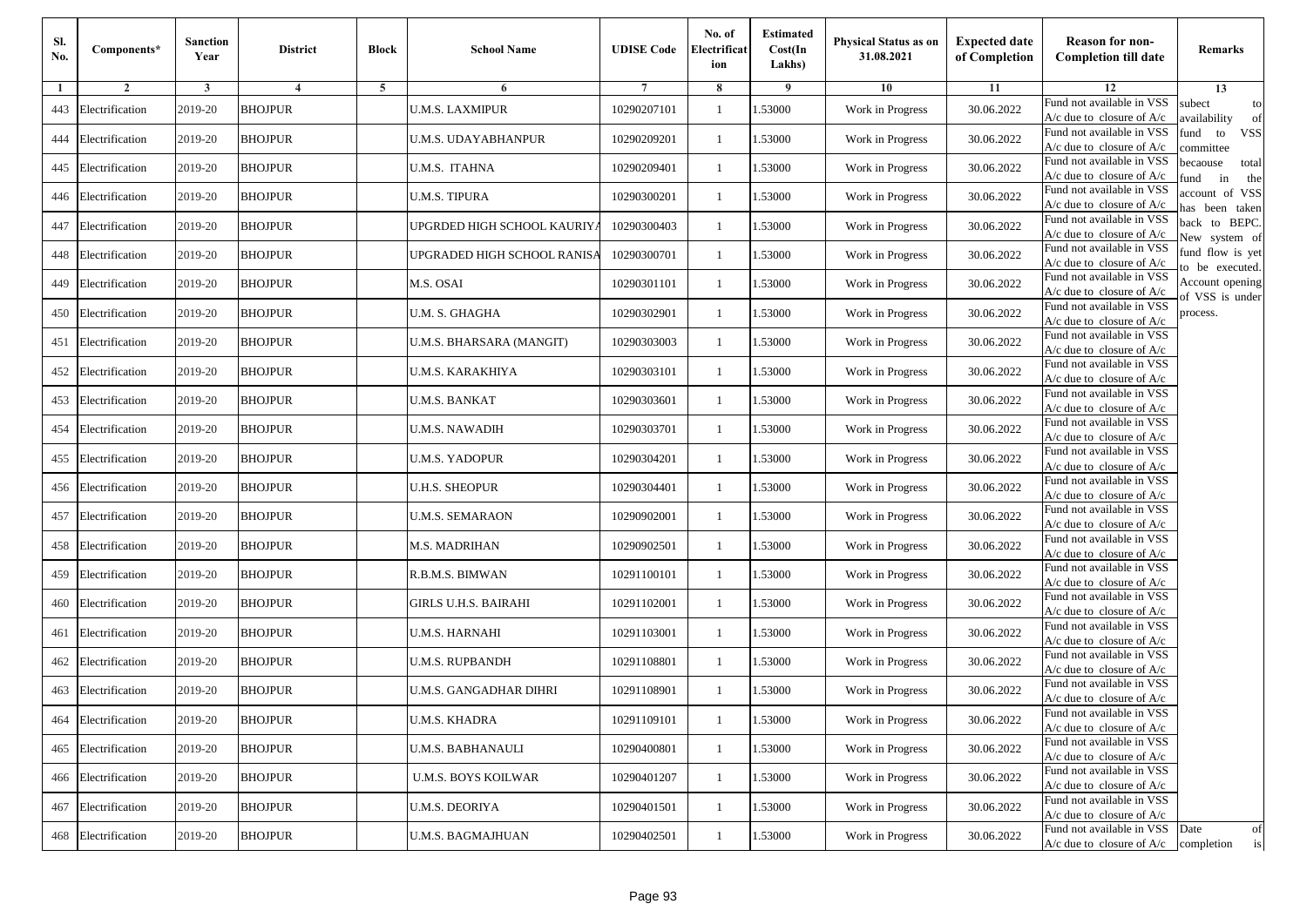| Sl.<br>No. | Components*         | <b>Sanction</b><br>Year | <b>District</b> | <b>Block</b> | <b>School Name</b>              | <b>UDISE Code</b> | No. of<br>Electrificat<br>ion | <b>Estimated</b><br>Cost(In<br>Lakhs) | <b>Physical Status as on</b><br>31.08.2021 | <b>Expected date</b><br>of Completion | <b>Reason for non-</b><br><b>Completion till date</b>      | Remarks                               |
|------------|---------------------|-------------------------|-----------------|--------------|---------------------------------|-------------------|-------------------------------|---------------------------------------|--------------------------------------------|---------------------------------------|------------------------------------------------------------|---------------------------------------|
| -1         | $\overline{2}$      | 3                       | $\overline{4}$  | 5            | 6                               |                   | 8                             | 9                                     | 10                                         | 11                                    | 12                                                         | 13                                    |
| 469        | Electrification     | 2019-20                 | <b>BHOJPUR</b>  |              | <b>BOYS U.M.S. FARHANGPUR</b>   | 10290405101       | $\mathbf{1}$                  | .53000                                | Work in Progress                           | 30.06.2022                            | Fund not available in VSS<br>$A/c$ due to closure of $A/c$ | subect<br>to<br>availability<br>of    |
| 470        | Electrification     | 2019-20                 | <b>BHOJPUR</b>  |              | U.M.S. MOTI DIH                 | 10290704301       | 1                             | 1.53000                               | Work in Progress                           | 30.06.2022                            | Fund not available in VSS<br>$A/c$ due to closure of $A/c$ | fund<br>to<br><b>VSS</b><br>committee |
| 471        | Electrification     | 2019-20                 | <b>BHOJPUR</b>  |              | <b>U.M.S. VIRPUR</b>            | 10290704901       | 1                             | .53000                                | Work in Progress                           | 30.06.2022                            | Fund not available in VSS<br>$A/c$ due to closure of $A/c$ | becaouse<br>total<br>in<br>und<br>the |
|            | 472 Electrification | 2019-20                 | <b>BHOJPUR</b>  |              | UPGRADED HIGH SCHOOL  PURHA     | 10290800102       | $\mathbf{1}$                  | .53000                                | Work in Progress                           | 30.06.2022                            | Fund not available in VSS<br>A/c due to closure of A/c     | account of VSS<br>as been taken       |
| 473        | Electrification     | 2019-20                 | <b>BHOJPUR</b>  |              | U.M.S. BAHUARA                  | 10290800401       | $\mathbf{1}$                  | .53000                                | Work in Progress                           | 30.06.2022                            | Fund not available in VSS<br>$A/c$ due to closure of $A/c$ | back to BEPC.<br>New system of        |
| 474        | Electrification     | 2019-20                 | <b>BHOJPUR</b>  |              | U.M.S. KONI                     | 10290800501       | 1                             | .53000                                | Work in Progress                           | 30.06.2022                            | Fund not available in VSS<br>A/c due to closure of $A/c$   | fund flow is yet<br>o be executed.    |
| 475        | Electrification     | 2019-20                 | <b>BHOJPUR</b>  |              | U.M.S. MUSLIM TOLA PERHAP       | 10290801407       | $\mathbf{1}$                  | 1.53000                               | Work in Progress                           | 30.06.2022                            | Fund not available in VSS<br>A/c due to closure of $A/c$   | Account opening<br>of VSS is under    |
|            | 476 Electrification | 2019-20                 | <b>BHOJPUR</b>  |              | <b>GIRLS U.M.S. EKWARI - 1</b>  | 10290801703       | $\mathbf{1}$                  | .53000                                | Work in Progress                           | 30.06.2022                            | Fund not available in VSS<br>$A/c$ due to closure of $A/c$ | process.                              |
| 477        | Electrification     | 2019-20                 | <b>BHOJPUR</b>  |              | U.M.S. INURUKHI                 | 10290801801       | 1                             | .53000                                | Work in Progress                           | 30.06.2022                            | Fund not available in VSS<br>$A/c$ due to closure of $A/c$ |                                       |
| 478        | Electrification     | 2019-20                 | <b>BHOJPUR</b>  |              | <b>GIRLS URDU U.M.S. KHAIRA</b> | 10290803402       | $\mathbf{1}$                  | .53000                                | Work in Progress                           | 30.06.2022                            | Fund not available in VSS<br>$A/c$ due to closure of $A/c$ |                                       |
| 479        | Electrification     | 2019-20                 | <b>BHOJPUR</b>  |              | U.M.S. MISRICHAK HINDI          | 10290804001       | 1                             | 1.53000                               | Work in Progress                           | 30.06.2022                            | Fund not available in VSS<br>$A/c$ due to closure of $A/c$ |                                       |
| 480        | Electrification     | 2019-20                 | <b>BHOJPUR</b>  |              | <b>U.M.S. KURWAN TOLA</b>       | 10290804501       | 1                             | .53000                                | Work in Progress                           | 30.06.2022                            | Fund not available in VSS<br>$A/c$ due to closure of $A/c$ |                                       |
| 481        | Electrification     | 2019-20                 | <b>BHOJPUR</b>  |              | GIRLS M.S. SAHAR                | 10290805001       | $\mathbf{1}$                  | .53000                                | Work in Progress                           | 30.06.2022                            | Fund not available in VSS<br>$A/c$ due to closure of $A/c$ |                                       |
| 482        | Electrification     | 2019-20                 | <b>BHOJPUR</b>  |              | GIRLS U.M.S KAILODIHRI          | 10290806303       | $\mathbf{1}$                  | .53000                                | Work in Progress                           | 30.06.2022                            | Fund not available in VSS<br>$A/c$ due to closure of $A/c$ |                                       |
| 483        | Electrification     | 2019-20                 | <b>BHOJPUR</b>  |              | U.M.S. KUSHWAHA TOLA BARUHI     | 10290808001       | 1                             | 1.53000                               | Work in Progress                           | 30.06.2022                            | Fund not available in VSS<br>$A/c$ due to closure of $A/c$ |                                       |
| 484        | Electrification     | 2019-20                 | <b>BHOJPUR</b>  |              | <b>U.M.S. BHATAULI</b>          | 10291202301       | $\mathbf{1}$                  | .53000                                | Work in Progress                           | 30.06.2022                            | Fund not available in VSS<br>$A/c$ due to closure of $A/c$ |                                       |
| 485        | Electrification     | 2019-20                 | <b>BHOJPUR</b>  |              | <b>U.M.S. DEUAR</b>             | 10291203201       | 1                             | .53000                                | Work in Progress                           | 30.06.2022                            | Fund not available in VSS<br>A/c due to closure of A/c     |                                       |
| 486        | Electrification     | 2019-20                 | <b>BHOJPUR</b>  |              | <b>GIRLS M.S. BILAUTI</b>       | 10290603202       | $\mathbf{1}$                  | 1.53000                               | Work in Progress                           | 30.06.2022                            | Fund not available in VSS<br>$A/c$ due to closure of $A/c$ |                                       |
| 487        | Electrification     | 2019-20                 | <b>BHOJPUR</b>  |              | U.M.S. KHARAUNI                 | 10290605501       | 1                             | 1.53000                               | Work in Progress                           | 30.06.2022                            | Fund not available in VSS<br>$A/c$ due to closure of $A/c$ |                                       |
| 488        | Electrification     | 2019-20                 | <b>BHOJPUR</b>  |              | <b>U.M.S. PAKRI</b>             | 10290606601       | 1                             | .53000                                | Work in Progress                           | 30.06.2022                            | Fund not available in VSS<br>$A/c$ due to closure of $A/c$ |                                       |
| 489        | Electrification     | 2019-20                 | <b>BHOJPUR</b>  |              | U.M.S. INDRAPURA                | 10290505001       | 1                             | .53000                                | Work in Progress                           | 30.06.2022                            | Fund not available in VSS<br>A/c due to closure of A/c     |                                       |
|            | 490 Electrification | 2019-20                 | <b>BHOJPUR</b>  |              | <b>U.M.S. GHORPOKHAR</b>        | 10290507501       |                               | 1.53000                               | Work in Progress                           | 30.06.2022                            | Fund not available in VSS<br>A/c due to closure of A/c     |                                       |
| 491        | Electrification     | 2019-20                 | <b>BHOJPUR</b>  |              | U.M.S. AMMA MOHAMADPUR          | 10290507901       | $\mathbf{1}$                  | 1.53000                               | Work in Progress                           | 30.06.2022                            | Fund not available in VSS<br>$A/c$ due to closure of $A/c$ |                                       |
|            | 492 Electrification | 2019-20                 | <b>BHOJPUR</b>  |              | <b>U.M.S. SARFAFAR</b>          | 10290508001       | $\mathbf{1}$                  | 1.53000                               | Work in Progress                           | 30.06.2022                            | Fund not available in VSS<br>$A/c$ due to closure of $A/c$ |                                       |
| 493        | Electrification     | 2019-20                 | <b>BUXAR</b>    |              | <b>GIRLS M.S. BAGEN</b>         | 10302000102       | 1                             | 1.53000                               | Work in Progress                           | 30.06.2022                            | Fund not available in VSS<br>A/c due to closure of A/c     |                                       |
| 494        | Electrification     | 2019-20                 | <b>BUXAR</b>    |              | UPGRADE SC HIGH SCHOOL RAGH     | 10302001303       | $\mathbf{1}$                  | 1.53000                               | Work in Progress                           | 30.06.2022                            | Fund not available in VSS<br>$A/c$ due to closure of $A/c$ | Date<br>of<br>is<br>completion        |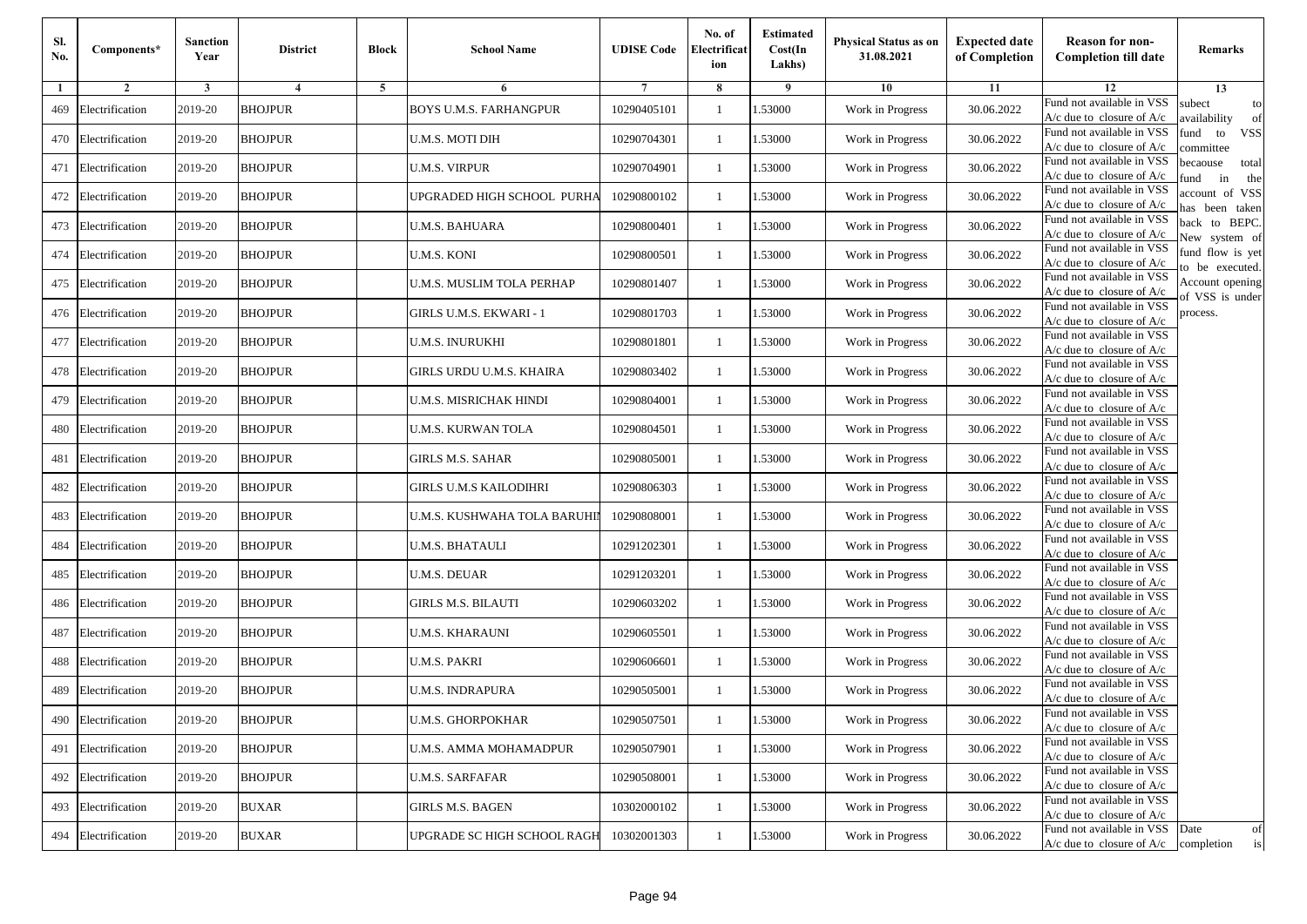| Sl.<br>No. | Components*         | <b>Sanction</b><br>Year | <b>District</b>         | <b>Block</b> | <b>School Name</b>            | <b>UDISE Code</b> | No. of<br>Electrificat<br>ion | <b>Estimated</b><br>Cost(In<br>Lakhs) | Physical Status as on<br>31.08.2021 | <b>Expected date</b><br>of Completion | <b>Reason for non-</b><br><b>Completion till date</b>                 | Remarks                               |
|------------|---------------------|-------------------------|-------------------------|--------------|-------------------------------|-------------------|-------------------------------|---------------------------------------|-------------------------------------|---------------------------------------|-----------------------------------------------------------------------|---------------------------------------|
| 1          | $\overline{2}$      | 3                       | $\overline{\mathbf{4}}$ | 5            | 6                             |                   | 8                             | 9                                     | 10                                  | 11                                    | 12                                                                    | 13                                    |
| 495        | Electrification     | 2019-20                 | <b>BUXAR</b>            |              | <b>GIRLS M.S. KHOCHARIYAW</b> | 10302005901       | -1                            | 1.53000                               | Work in Progress                    | 30.06.2022                            | Fund not available in VSS<br>$A/c$ due to closure of $A/c$            | subect<br>to<br>wailability<br>of     |
| 496        | Electrification     | 2019-20                 | <b>BUXAR</b>            |              | M. S.  GRAHATHA KHURD         | 10302006201       | $\mathbf{1}$                  | 1.53000                               | Work in Progress                    | 30.06.2022                            | Fund not available in VSS<br>$A/c$ due to closure of $A/c$            | fund<br>to<br><b>VSS</b><br>ommittee  |
| 497        | Electrification     | 2019-20                 | <b>BUXAR</b>            |              | M. S. CHURAMANPUR             | 10302102001       | $\mathbf{1}$                  | 1.53000                               | Work in Progress                    | 30.06.2022                            | Fund not available in VSS<br>$A/c$ due to closure of $A/c$            | pecaouse<br>total<br>und<br>in<br>the |
| 498        | Electrification     | 2019-20                 | <b>BUXAR</b>            |              | U.H.S. MAJHARIA               | 10302104102       | -1                            | 1.53000                               | Work in Progress                    | 30.06.2022                            | Fund not available in VSS<br>A/c due to closure of A/c                | ccount of VSS<br>as been taken        |
| 499        | Electrification     | 2019-20                 | <b>BUXAR</b>            |              | URDU M.S. PARASIYA            | 10302301003       | $\mathbf{1}$                  | 1.53000                               | Work in Progress                    | 30.06.2022                            | Fund not available in VSS<br>A/c due to closure of $A/c$              | back to BEPC.<br>New system of        |
| 500        | Electrification     | 2019-20                 | <b>BUXAR</b>            |              | M.S. SIKTHA                   | 10301502601       | -1                            | 1.53000                               | Work in Progress                    | 30.06.2022                            | Fund not available in VSS<br>A/c due to closure of $A/c$              | fund flow is yet<br>o be executed.    |
| 501        | Electrification     | 2019-20                 | <b>BUXAR</b>            |              | M.S. NONIYADIH                | 10301505801       | -1                            | 1.53000                               | Work in Progress                    | 30.06.2022                            | Fund not available in VSS<br>A/c due to closure of A/c                | Account opening<br>of VSS is under    |
| 502        | Electrification     | 2019-20                 | <b>BUXAR</b>            |              | R.B.M.V. UNWAS                | 10301606301       | -1                            | 1.53000                               | Work in Progress                    | 30.06.2022                            | Fund not available in VSS<br>$A/c$ due to closure of $A/c$            | process.                              |
| 503        | Electrification     | 2019-20                 | <b>BUXAR</b>            |              | M.S. DIHRA                    | 10302201501       | -1                            | 1.53000                               | Work in Progress                    | 30.06.2022                            | Fund not available in VSS<br>$A/c$ due to closure of $A/c$            |                                       |
| 504        | Electrification     | 2019-20                 | <b>BUXAR</b>            |              | M.S. TETARHAR (WEST)          | 10301700602       | $\mathbf{1}$                  | 1.53000                               | Work in Progress                    | 30.06.2022                            | Fund not available in VSS<br>$A/c$ due to closure of $A/c$            |                                       |
| 505        | Electrification     | 2019-20                 | <b>BUXAR</b>            |              | M. S.  BELAHARI               | 10301705901       | -1                            | 1.53000                               | Work in Progress                    | 30.06.2022                            | Fund not available in VSS<br>$A/c$ due to closure of $A/c$            |                                       |
| 506        | Electrification     | 2019-20                 | <b>BUXAR</b>            |              | M. S. MANIYAN                 | 10301708901       | $\mathbf{1}$                  | 1.53000                               | Work in Progress                    | 30.06.2022                            | Fund not available in VSS<br>A/c due to closure of A/c                |                                       |
| 507        | Electrification     | 2019-20                 | <b>BUXAR</b>            |              | M.S. DIHRI                    | 10301709001       | -1                            | 1.53000                               | Work in Progress                    | 30.06.2022                            | Fund not available in VSS<br>A/c due to closure of A/c                |                                       |
| 508        | Electrification     | 2019-20                 | <b>BUXAR</b>            |              | M. S. BHAROULI                | 10301711001       | $\mathbf{1}$                  | 1.53000                               | Work in Progress                    | 30.06.2022                            | Fund not available in VSS<br>$A/c$ due to closure of $A/c$            |                                       |
| 509        | Electrification     | 2019-20                 | <b>BUXAR</b>            |              | M. S. JAMAULI                 | 10301801501       | -1                            | 1.53000                               | Work in Progress                    | 30.06.2022                            | Fund not available in VSS<br>$A/c$ due to closure of $A/c$            |                                       |
| 510        | Electrification     | 2019-20                 | <b>BUXAR</b>            |              | M.S. DHOBAHI                  | 10301810201       | -1                            | 1.53000                               | Work in Progress                    | 30.06.2022                            | Fund not available in VSS<br>$A/c$ due to closure of $A/c$            |                                       |
| 511        | Electrification     | 2019-20                 | <b>BUXAR</b>            |              | M. S. NIYAJIPUR               | 10301901102       | $\mathbf{1}$                  | 1.53000                               | Work in Progress                    | 30.06.2022                            | Fund not available in VSS<br>A/c due to closure of A/c                |                                       |
| 512        | Electrification     | 2019-20                 | <b>BUXAR</b>            |              | M. S. SIMRI KHIRAPATTI        | 10301902907       | $\mathbf{1}$                  | 1.53000                               | Work in Progress                    | 30.06.2022                            | Fund not available in VSS<br>$A/c$ due to closure of $A/c$            |                                       |
| 513        | Electrification     | 2019-20                 | <b>BUXAR</b>            |              | GIRLS M.S. BALIHAR            | 10301903104       | -1                            | 1.53000                               | Work in Progress                    | 30.06.2022                            | Fund not available in VSS<br>$A/c$ due to closure of $A/c$            |                                       |
| 514        | Electrification     | 2019-20                 | <b>BUXAR</b>            |              | M.S. MAJHWARI GOUTAM          | 10301904201       | $\mathbf{1}$                  | 1.53000                               | Work in Progress                    | 30.06.2022                            | Fund not available in VSS<br>$A/c$ due to closure of $A/c$            |                                       |
| 515        | Electrification     | 2019-20                 | <b>BUXAR</b>            |              | M.S. GAYGHAT                  | 10301904701       | -1                            | .53000                                | Work in Progress                    | 30.06.2022                            | Fund not available in VSS<br>A/c due to closure of $A/c$              |                                       |
|            | 516 Electrification | 2019-20                 | <b>BUXAR</b>            |              | M.S. CHHOTKA DHAKAICH         | 10301905103       | $\mathbf{1}$                  | 1.53000                               | Work in Progress                    | 30.06.2022                            | Fund not available in VSS<br>A/c due to closure of A/c                |                                       |
|            | 517 Electrification | 2019-20                 | <b>DARBHANGA</b>        |              | UMS DHAMSAIN KHATBE TOLE      | 10131501804       | $\mathbf{1}$                  | 1.53000                               | Work in Progress                    | 30.06.2022                            | Fund not available in VSS<br>$A/c$ due to closure of $A/c$            |                                       |
|            | 518 Electrification | 2019-20                 | <b>DARBHANGA</b>        |              | MS DHAMUARA URDU              | 10131501903       | -1                            | 1.53000                               | Work in Progress                    | 30.06.2022                            | Fund not available in VSS<br>$A/c$ due to closure of $A/c$            |                                       |
| 519        | Electrification     | 2019-20                 | <b>DARBHANGA</b>        |              | <b>MS RUPASPUR</b>            | 10131502001       | -1                            | 1.53000                               | Work in Progress                    | 30.06.2022                            | Fund not available in VSS<br>A/c due to closure of A/c                |                                       |
|            | 520 Electrification | 2019-20                 | DARBHANGA               |              | MS GOSWA                      | 10131502701       | $\mathbf{1}$                  | 1.53000                               | Work in Progress                    | 30.06.2022                            | Fund not available in VSS<br>$A/c$ due to closure of $A/c$ completion | Date<br>of<br>is                      |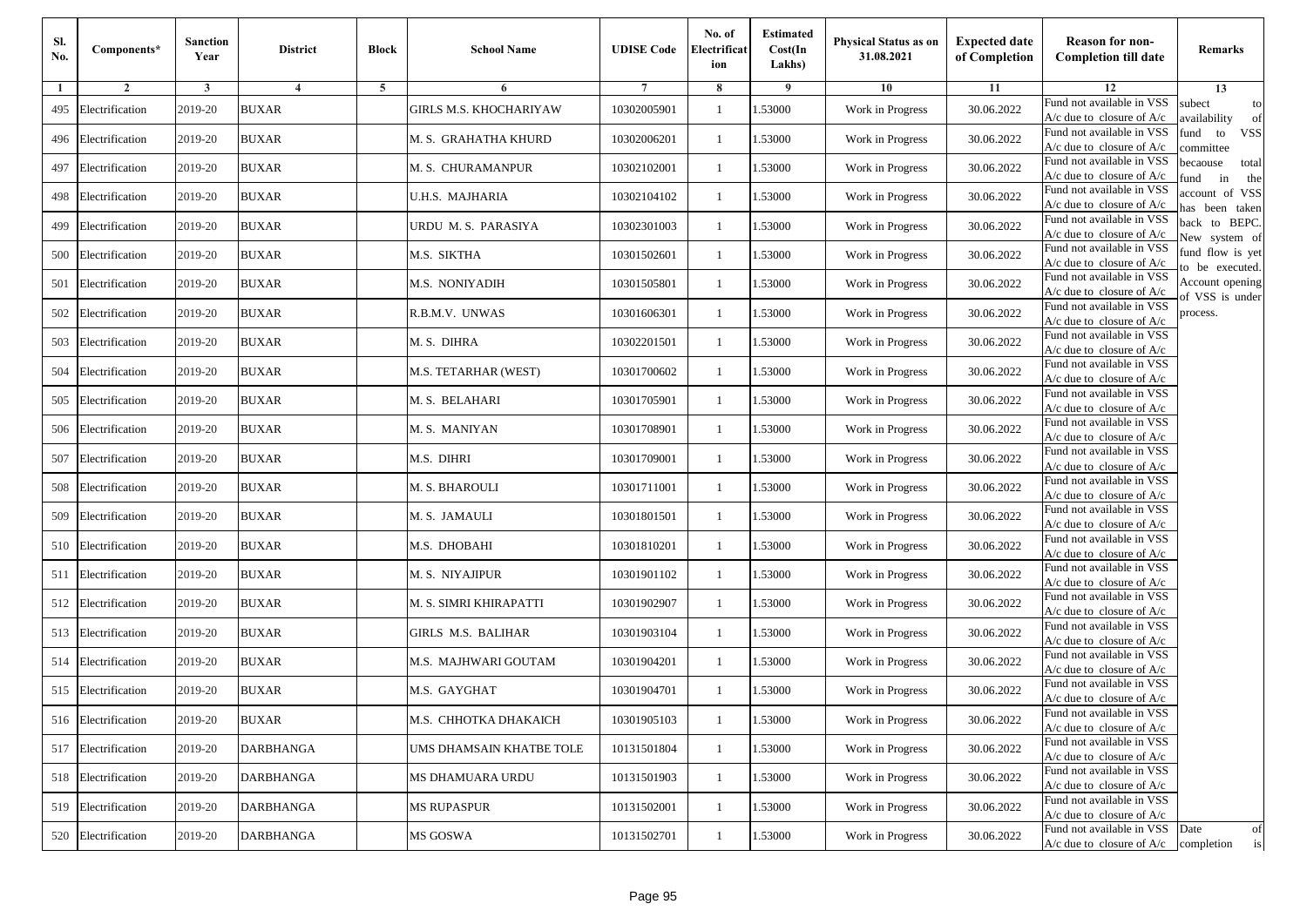| Sl.<br>No. | Components*         | <b>Sanction</b><br>Year | <b>District</b>  | <b>Block</b> | <b>School Name</b>          | <b>UDISE Code</b> | No. of<br>Electrificat<br>ion | <b>Estimated</b><br>Cost(In<br>Lakhs) | <b>Physical Status as on</b><br>31.08.2021 | <b>Expected date</b><br>of Completion | <b>Reason for non-</b><br><b>Completion till date</b>      | Remarks                               |
|------------|---------------------|-------------------------|------------------|--------------|-----------------------------|-------------------|-------------------------------|---------------------------------------|--------------------------------------------|---------------------------------------|------------------------------------------------------------|---------------------------------------|
| -1         | $\overline{2}$      | 3                       | $\overline{4}$   | 5            | 6                           |                   | 8                             | 9                                     | 10                                         | 11                                    | 12                                                         | 13                                    |
| 521        | Electrification     | 2019-20                 | <b>DARBHANGA</b> |              | UMS KATHA MILKI             | 10131502801       | $\mathbf{1}$                  | .53000                                | Work in Progress                           | 30.06.2022                            | Fund not available in VSS<br>$A/c$ due to closure of $A/c$ | subect<br>to<br>availability<br>of    |
| 522        | Electrification     | 2019-20                 | <b>DARBHANGA</b> |              | <b>MS ANDAMA</b>            | 10130602502       | 1                             | 1.53000                               | Not Started                                | 30.06.2022                            | Fund not available in VSS<br>$A/c$ due to closure of $A/c$ | fund<br>to<br><b>VSS</b><br>ommittee  |
| 523        | Electrification     | 2019-20                 | <b>DARBHANGA</b> |              | <b>MS DARHAR GIRLS</b>      | 10130603403       | 1                             | .53000                                | Work in Progress                           | 30.06.2022                            | Fund not available in VSS<br>$A/c$ due to closure of $A/c$ | becaouse<br>total<br>und<br>in<br>the |
| 524        | Electrification     | 2019-20                 | <b>DARBHANGA</b> |              | <b>UMS JALOKHAR</b>         | 10130606501       | $\mathbf{1}$                  | .53000                                | Work in Progress                           | 30.06.2022                            | Fund not available in VSS<br>A/c due to closure of A/c     | account of VSS<br>as been taken       |
| 525        | Electrification     | 2019-20                 | <b>DARBHANGA</b> |              | <b>MS GANAULI</b>           | 10130607801       | $\mathbf{1}$                  | .53000                                | Work in Progress                           | 30.06.2022                            | Fund not available in VSS<br>A/c due to closure of $A/c$   | back to BEPC.<br>New system of        |
| 526        | Electrification     | 2019-20                 | <b>DARBHANGA</b> |              | MS BALUAHI                  | 10130609401       | 1                             | .53000                                | Work in Progress                           | 30.06.2022                            | Fund not available in VSS<br>A/c due to closure of $A/c$   | fund flow is yet<br>o be executed.    |
| 527        | Electrification     | 2019-20                 | <b>DARBHANGA</b> |              | MS GIDARGANJ                | 10130610102       | $\mathbf{1}$                  | 1.53000                               | Work in Progress                           | 30.06.2022                            | Fund not available in VSS<br>$A/c$ due to closure of $A/c$ | Account opening<br>of VSS is under    |
| 528        | Electrification     | 2019-20                 | <b>DARBHANGA</b> |              | <b>MS PREM JIWAR</b>        | 10130611301       | $\mathbf{1}$                  | .53000                                | Work in Progress                           | 30.06.2022                            | Fund not available in VSS<br>$A/c$ due to closure of $A/c$ | process.                              |
| 529        | Electrification     | 2019-20                 | DARBHANGA        |              | MS CHATARIYA                | 10130612301       | 1                             | .53000                                | Not Started                                | 30.06.2022                            | Fund not available in VSS<br>$A/c$ due to closure of $A/c$ |                                       |
| 530        | Electrification     | 2019-20                 | <b>DARBHANGA</b> |              | MS SIMRA                    | 10130612701       | $\mathbf{1}$                  | .53000                                | Work in Progress                           | 30.06.2022                            | Fund not available in VSS<br>$A/c$ due to closure of $A/c$ |                                       |
| 531        | Electrification     | 2019-20                 | <b>DARBHANGA</b> |              | MS GAYGHATTI                | 10130614604       | 1                             | 1.53000                               | Work in Progress                           | 30.06.2022                            | Fund not available in VSS<br>$A/c$ due to closure of $A/c$ |                                       |
| 532        | Electrification     | 2019-20                 | <b>DARBHANGA</b> |              | MS ATHAR GOTS               | 10130500103       | 1                             | .53000                                | Work in Progress                           | 30.06.2022                            | Fund not available in VSS<br>$A/c$ due to closure of $A/c$ |                                       |
| 533        | Electrification     | 2019-20                 | DARBHANGA        |              | UMS BAHERI GIRLS            | 10130500505       | $\mathbf{1}$                  | .53000                                | Work in Progress                           | 30.06.2022                            | Fund not available in VSS<br>$A/c$ due to closure of $A/c$ |                                       |
| 534        | Electrification     | 2019-20                 | <b>DARBHANGA</b> |              | <b>BS BHACHHI</b>           | 10130501001       | $\mathbf{1}$                  | .53000                                | Work in Progress                           | 30.06.2022                            | Fund not available in VSS<br>$A/c$ due to closure of $A/c$ |                                       |
| 535        | Electrification     | 2019-20                 | <b>DARBHANGA</b> |              | MS AMTA                     | 10130502401       | 1                             | 1.53000                               | Work in Progress                           | 30.06.2022                            | Fund not available in VSS<br>$A/c$ due to closure of $A/c$ |                                       |
| 536        | Electrification     | 2019-20                 | <b>DARBHANGA</b> |              | <b>MS SADHOPUR</b>          | 10130503003       | $\mathbf{1}$                  | .53000                                | Work in Progress                           | 30.06.2022                            | Fund not available in VSS<br>$A/c$ due to closure of $A/c$ |                                       |
| 537        | Electrification     | 2019-20                 | DARBHANGA        |              | UMS SIHULIYAHI              | 10130503902       | 1                             | .53000                                | Work in Progress                           | 30.06.2022                            | Fund not available in VSS<br>A/c due to closure of A/c     |                                       |
| 538        | Electrification     | 2019-20                 | <b>DARBHANGA</b> |              | MS KHARARI BOYS             | 10130504202       | $\mathbf{1}$                  | 1.53000                               | Work in Progress                           | 30.06.2022                            | Fund not available in VSS<br>$A/c$ due to closure of $A/c$ |                                       |
| 539        | Electrification     | 2019-20                 | DARBHANGA        |              | MS KAMARPOKHAR              | 10130504602       | 1                             | 1.53000                               | Work in Progress                           | 30.06.2022                            | Fund not available in VSS<br>$A/c$ due to closure of $A/c$ |                                       |
|            | 540 Electrification | 2019-20                 | <b>DARBHANGA</b> |              | MS KATWASA KAMALPUR         | 10130504604       | 1                             | .53000                                | Work in Progress                           | 30.06.2022                            | Fund not available in VSS<br>$A/c$ due to closure of $A/c$ |                                       |
| 541        | Electrification     | 2019-20                 | DARBHANGA        |              | MS BAIDYANATHPUR            | 10130504903       | 1                             | .53000                                | Work in Progress                           | 30.06.2022                            | Fund not available in VSS<br>A/c due to closure of A/c     |                                       |
|            | 542 Electrification | 2019-20                 | <b>DARBHANGA</b> |              | <b>UMS RAJKHA MAKTAB</b>    | 10130505303       |                               | 1.53000                               | Work in Progress                           | 30.06.2022                            | Fund not available in VSS<br>A/c due to closure of A/c     |                                       |
|            | 543 Electrification | 2019-20                 | <b>DARBHANGA</b> |              | <b>MS MITUNIAN</b>          | 10130505701       | $\mathbf{1}$                  | 1.53000                               | Work in Progress                           | 30.06.2022                            | Fund not available in VSS<br>$A/c$ due to closure of $A/c$ |                                       |
| 544        | Electrification     | 2019-20                 | <b>DARBHANGA</b> |              | UMS BHAWANIPUR NIMAITHI MAI | 10130506503       | $\mathbf{1}$                  | 1.53000                               | Work in Progress                           | 30.06.2022                            | Fund not available in VSS<br>$A/c$ due to closure of $A/c$ |                                       |
| 545        | Electrification     | 2019-20                 | <b>DARBHANGA</b> |              | <b>MS KHANGRAITHA</b>       | 10130508504       | 1                             | 1.53000                               | Work in Progress                           | 30.06.2022                            | Fund not available in VSS<br>A/c due to closure of A/c     |                                       |
|            | 546 Electrification | 2019-20                 | <b>DARBHANGA</b> |              | <b>MS MATHARAHI</b>         | 10130508601       | $\mathbf{1}$                  | 1.53000                               | Work in Progress                           | 30.06.2022                            | Fund not available in VSS<br>$A/c$ due to closure of $A/c$ | Date<br>of<br>completion<br>is        |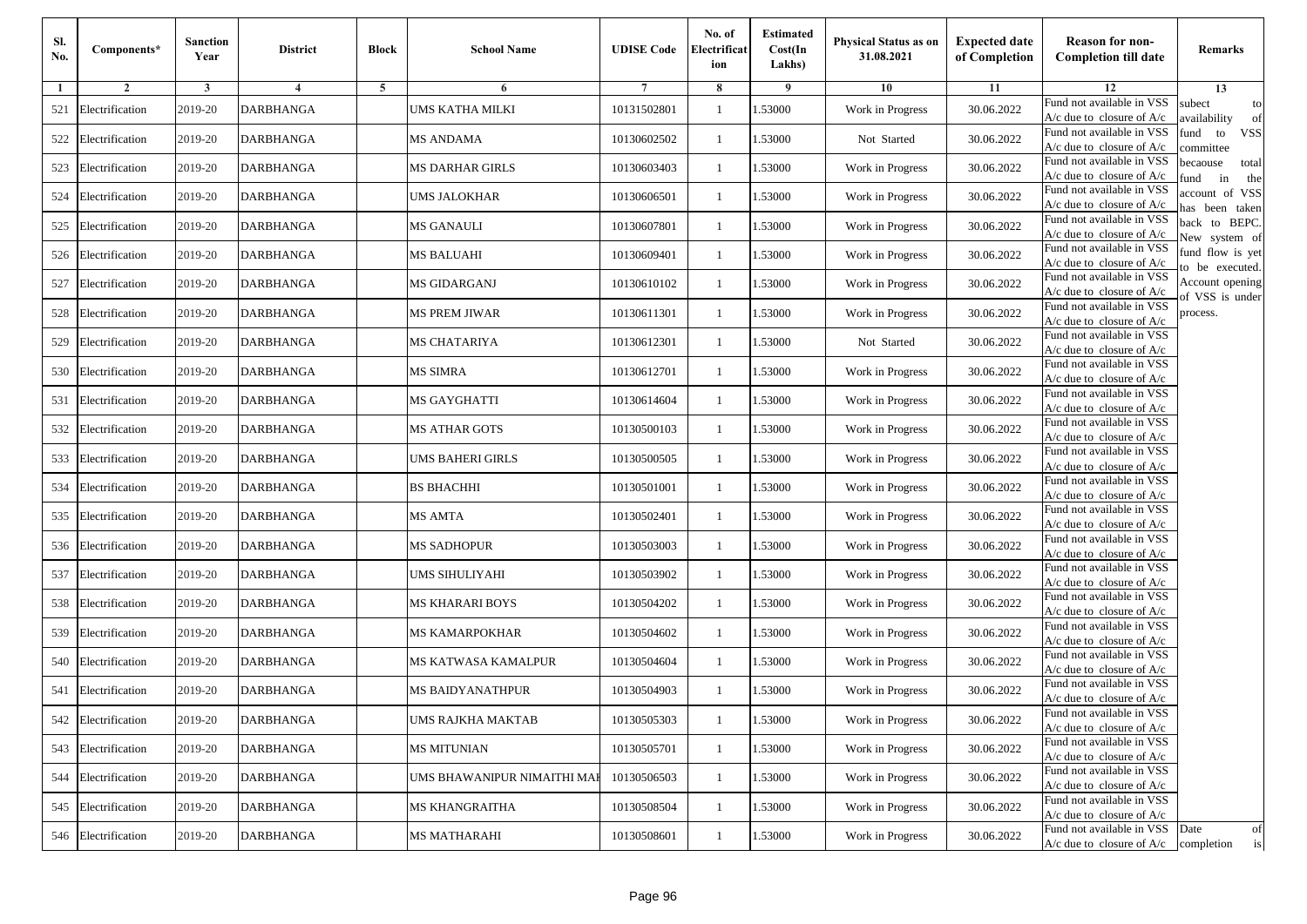| Sl.<br>No. | Components*         | <b>Sanction</b><br>Year | <b>District</b>  | <b>Block</b> | <b>School Name</b>        | <b>UDISE Code</b> | No. of<br>Electrificat<br>ion | <b>Estimated</b><br>Cost(In<br>Lakhs) | <b>Physical Status as on</b><br>31.08.2021 | <b>Expected date</b><br>of Completion | <b>Reason for non-</b><br><b>Completion till date</b>      | Remarks                               |
|------------|---------------------|-------------------------|------------------|--------------|---------------------------|-------------------|-------------------------------|---------------------------------------|--------------------------------------------|---------------------------------------|------------------------------------------------------------|---------------------------------------|
| -1         | $\overline{2}$      | 3                       | $\overline{4}$   | 5            | 6                         |                   | 8                             | 9                                     | 10                                         | 11                                    | 12                                                         | 13                                    |
| 547        | Electrification     | 2019-20                 | <b>DARBHANGA</b> |              | <b>UMS MAHULI</b>         | 10130509401       | $\mathbf{1}$                  | .53000                                | Work in Progress                           | 30.06.2022                            | Fund not available in VSS<br>$A/c$ due to closure of $A/c$ | subect<br>to<br>availability<br>of    |
| 548        | Electrification     | 2019-20                 | <b>DARBHANGA</b> |              | <b>MS DEVRAM</b>          | 10130900901       | 1                             | 1.53000                               | Work in Progress                           | 30.06.2022                            | Fund not available in VSS<br>$A/c$ due to closure of $A/c$ | fund<br>to<br><b>VSS</b><br>ommittee  |
| 549        | Electrification     | 2019-20                 | <b>DARBHANGA</b> |              | MS RADHIYAM BHASAUR       | 10130901002       | 1                             | 1.53000                               | Work in Progress                           | 30.06.2022                            | Fund not available in VSS<br>$A/c$ due to closure of $A/c$ | becaouse<br>total<br>in<br>und<br>the |
| 550        | Electrification     | 2019-20                 | <b>DARBHANGA</b> |              | MS DHOBIYAHI              | 10130901003       | $\mathbf{1}$                  | .53000                                | Work in Progress                           | 30.06.2022                            | Fund not available in VSS<br>A/c due to closure of A/c     | account of VSS<br>as been taken       |
| 551        | Electrification     | 2019-20                 | <b>DARBHANGA</b> |              | MS HABI BHAUAR GIRLS      | 10130901201       | $\mathbf{1}$                  | .53000                                | Work in Progress                           | 30.06.2022                            | Fund not available in VSS<br>$A/c$ due to closure of $A/c$ | back to BEPC.<br>New system of        |
| 552        | Electrification     | 2019-20                 | <b>DARBHANGA</b> |              | <b>MS ACHALPUR</b>        | 10130901901       | 1                             | .53000                                | Work in Progress                           | 30.06.2022                            | Fund not available in VSS<br>A/c due to closure of $A/c$   | fund flow is yet<br>o be executed.    |
| 553        | Electrification     | 2019-20                 | <b>DARBHANGA</b> |              | <b>MS BIKUPATTI</b>       | 10130902001       | $\mathbf{1}$                  | 1.53000                               | Work in Progress                           | 30.06.2022                            | Fund not available in VSS<br>$A/c$ due to closure of $A/c$ | Account opening<br>of VSS is under    |
| 554        | Electrification     | 2019-20                 | <b>DARBHANGA</b> |              | MS GHONGHIYA              | 10130902702       | $\mathbf{1}$                  | .53000                                | Work in Progress                           | 30.06.2022                            | Fund not available in VSS<br>$A/c$ due to closure of $A/c$ | process.                              |
| 555        | Electrification     | 2019-20                 | DARBHANGA        |              | MS DHARAURA               | 10130903201       | 1                             | .53000                                | Work in Progress                           | 30.06.2022                            | Fund not available in VSS<br>$A/c$ due to closure of $A/c$ |                                       |
| 556        | Electrification     | 2019-20                 | <b>DARBHANGA</b> |              | <b>MS KOTWALIYA</b>       | 10130903401       | $\mathbf{1}$                  | .53000                                | Not Started                                | 30.06.2022                            | Fund not available in VSS<br>$A/c$ due to closure of $A/c$ |                                       |
| 557        | Electrification     | 2019-20                 | <b>DARBHANGA</b> |              | MS BENIPUR HATIYA         | 10130905302       | 1                             | 1.53000                               | Work in Progress                           | 30.06.2022                            | Fund not available in VSS<br>$A/c$ due to closure of $A/c$ |                                       |
| 558        | Electrification     | 2019-20                 | <b>DARBHANGA</b> |              | UMS DHERUKH               | 10130905501       | 1                             | .53000                                | Work in Progress                           | 30.06.2022                            | Fund not available in VSS<br>$A/c$ due to closure of $A/c$ |                                       |
| 559        | Electrification     | 2019-20                 | DARBHANGA        |              | MS KANHAULI               | 10130906504       | $\mathbf{1}$                  | .53000                                | Work in Progress                           | 30.06.2022                            | Fund not available in VSS<br>$A/c$ due to closure of $A/c$ |                                       |
| 560        | Electrification     | 2019-20                 | <b>DARBHANGA</b> |              | MS AFZALA URDU            | 10131100402       | $\mathbf{1}$                  | .53000                                | Work in Progress                           | 30.06.2022                            | Fund not available in VSS<br>$A/c$ due to closure of $A/c$ |                                       |
| 561        | Electrification     | 2019-20                 | DARBHANGA        |              | <b>MS ROOPNAGAR</b>       | 10131103105       | 1                             | 1.53000                               | Work in Progress                           | 30.06.2022                            | Fund not available in VSS<br>$A/c$ due to closure of $A/c$ |                                       |
| 562        | Electrification     | 2019-20                 | <b>DARBHANGA</b> |              | MS SIHAUL                 | 10131104301       | $\mathbf{1}$                  | .53000                                | Work in Progress                           | 30.06.2022                            | Fund not available in VSS<br>$A/c$ due to closure of $A/c$ |                                       |
| 563        | Electrification     | 2019-20                 | DARBHANGA        |              | MS NAVBHARAN              | 10131105001       | 1                             | .53000                                | Work in Progress                           | 30.06.2022                            | Fund not available in VSS<br>A/c due to closure of A/c     |                                       |
| 564        | Electrification     | 2019-20                 | <b>DARBHANGA</b> |              | MS LOHANI                 | 10131105501       | $\mathbf{1}$                  | 1.53000                               | Work in Progress                           | 30.06.2022                            | Fund not available in VSS<br>$A/c$ due to closure of $A/c$ |                                       |
| 565        | Electrification     | 2019-20                 | DARBHANGA        |              | MS SAUNAA                 | 10131105701       | 1                             | 1.53000                               | Work in Progress                           | 30.06.2022                            | Fund not available in VSS<br>$A/c$ due to closure of $A/c$ |                                       |
|            | 566 Electrification | 2019-20                 | <b>DARBHANGA</b> |              | MS ARGA                   | 10131106402       | 1                             | .53000                                | Work in Progress                           | 30.06.2022                            | Fund not available in VSS<br>$A/c$ due to closure of $A/c$ |                                       |
| 567        | Electrification     | 2019-20                 | DARBHANGA        |              | MS DEOKULIDHAM            | 10131107101       | 1                             | .53000                                | Work in Progress                           | 30.06.2022                            | Fund not available in VSS<br>A/c due to closure of A/c     |                                       |
|            | 568 Electrification | 2019-20                 | <b>DARBHANGA</b> |              | MS CHAMUGHARARI URDU      | 10131107803       |                               | 1.53000                               | Work in Progress                           | 30.06.2022                            | Fund not available in VSS<br>A/c due to closure of A/c     |                                       |
|            | 569 Electrification | 2019-20                 | <b>DARBHANGA</b> |              | MS RAJBANNI               | 10131108601       | $\mathbf{1}$                  | 1.53000                               | Work in Progress                           | 30.06.2022                            | Fund not available in VSS<br>$A/c$ due to closure of $A/c$ |                                       |
|            | 570 Electrification | 2019-20                 | <b>DARBHANGA</b> |              | MS PAHOPATTI PARASARAMA   | 10131109402       | $\mathbf{1}$                  | 1.53000                               | Work in Progress                           | 30.06.2022                            | Fund not available in VSS<br>$A/c$ due to closure of $A/c$ |                                       |
| 571        | Electrification     | 2019-20                 | <b>DARBHANGA</b> |              | MS KAMLABARI              | 10131111601       | 1                             | 1.53000                               | Work in Progress                           | 30.06.2022                            | Fund not available in VSS<br>A/c due to closure of A/c     |                                       |
|            | 572 Electrification | 2019-20                 | <b>DARBHANGA</b> |              | <b>MS RUHELAGANJ BOYS</b> | 10131900103       | $\mathbf{1}$                  | 1.53000                               | Work in Progress                           | 30.06.2022                            | Fund not available in VSS<br>$A/c$ due to closure of $A/c$ | Date<br>of<br>is<br>completion        |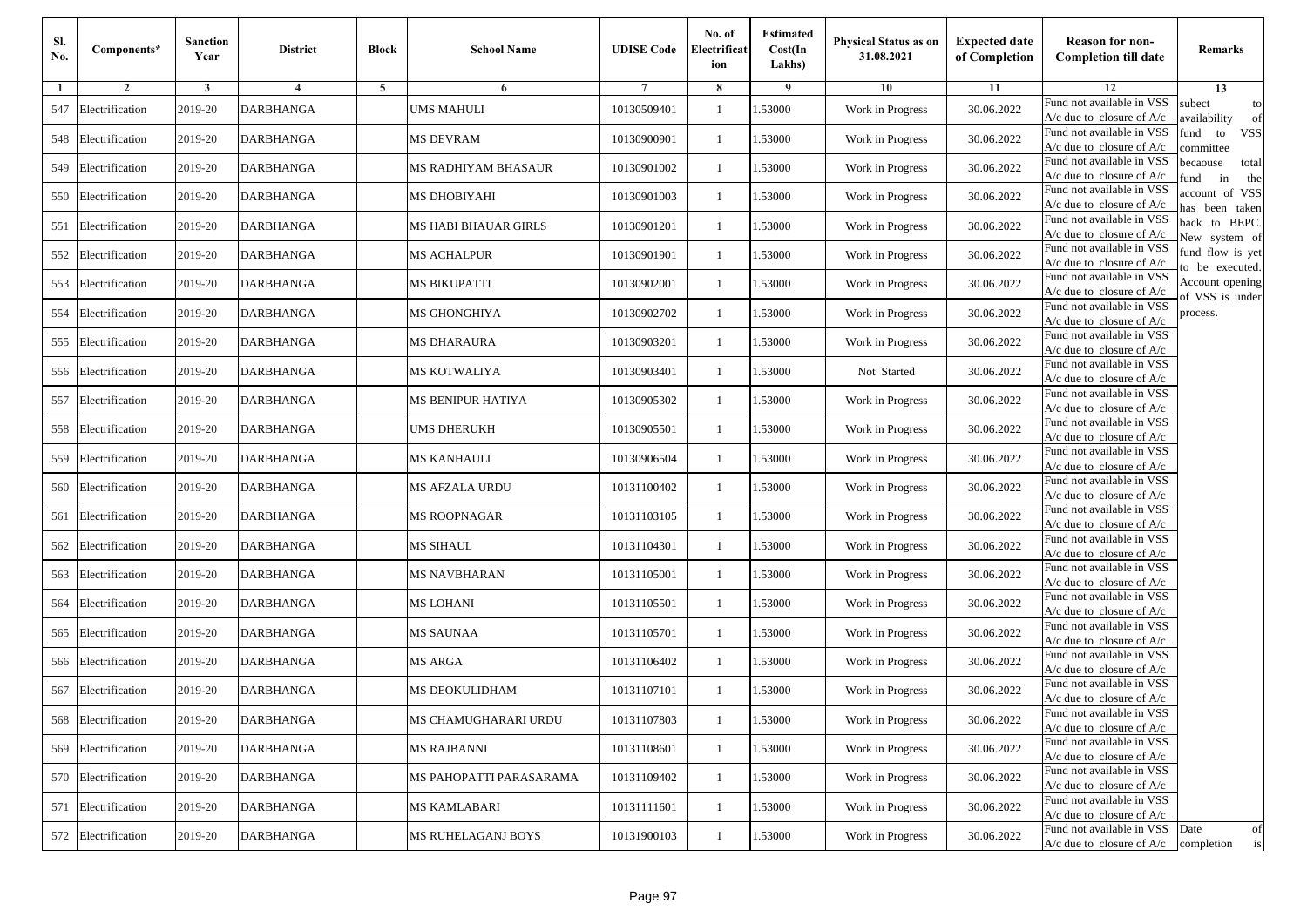| Sl.<br>No. | Components*         | <b>Sanction</b><br>Year | <b>District</b>  | <b>Block</b> | <b>School Name</b>     | <b>UDISE Code</b> | No. of<br>Electrificat<br>ion | <b>Estimated</b><br>Cost(In<br>Lakhs) | <b>Physical Status as on</b><br>31.08.2021 | <b>Expected date</b><br>of Completion | <b>Reason for non-</b><br><b>Completion till date</b>      | Remarks                               |
|------------|---------------------|-------------------------|------------------|--------------|------------------------|-------------------|-------------------------------|---------------------------------------|--------------------------------------------|---------------------------------------|------------------------------------------------------------|---------------------------------------|
| -1         | $\overline{2}$      | 3                       | $\overline{4}$   | 5            | 6                      |                   | 8                             | 9                                     | 10                                         | 11                                    | 12                                                         | 13                                    |
| 573        | Electrification     | 2019-20                 | <b>DARBHANGA</b> |              | <b>MS BELA SHANKAR</b> | 10131900203       | $\mathbf{1}$                  | .53000                                | Work in Progress                           | 30.06.2022                            | Fund not available in VSS<br>$A/c$ due to closure of $A/c$ | subect<br>to<br>availability<br>of    |
| 574        | Electrification     | 2019-20                 | <b>DARBHANGA</b> |              | MS EASTERN RAILWAY     | 10131900702       | 1                             | 1.53000                               | Work in Progress                           | 30.06.2022                            | Fund not available in VSS<br>$A/c$ due to closure of $A/c$ | fund<br>to<br><b>VSS</b><br>ommittee  |
|            | 575 Electrification | 2019-20                 | <b>DARBHANGA</b> |              | MS POOR HOME           | 10131901101       | 1                             | 1.53000                               | Work in Progress                           | 30.06.2022                            | Fund not available in VSS<br>$A/c$ due to closure of $A/c$ | becaouse<br>total<br>und<br>in<br>the |
|            | 576 Electrification | 2019-20                 | <b>DARBHANGA</b> |              | MS MANHARAN LAL URDU   | 10131901203       | $\mathbf{1}$                  | .53000                                | Work in Progress                           | 30.06.2022                            | Fund not available in VSS<br>A/c due to closure of A/c     | account of VSS<br>as been taken       |
| 577        | Electrification     | 2019-20                 | <b>DARBHANGA</b> |              | <b>MS LALBAGH URDU</b> | 10131901204       | $\mathbf{1}$                  | .53000                                | Work in Progress                           | 30.06.2022                            | Fund not available in VSS<br>$A/c$ due to closure of $A/c$ | back to BEPC.<br>New system of        |
| 578        | Electrification     | 2019-20                 | <b>DARBHANGA</b> |              | MS JURAWAN SINGH       | 10131901403       | $\mathbf{1}$                  | .53000                                | Work in Progress                           | 30.06.2022                            | Fund not available in VSS<br>A/c due to closure of $A/c$   | fund flow is yet<br>o be executed.    |
| 579        | Electrification     | 2019-20                 | <b>DARBHANGA</b> |              | <b>MS BELWAGANJ</b>    | 10131903103       | $\mathbf{1}$                  | 1.53000                               | Work in Progress                           | 30.06.2022                            | Fund not available in VSS<br>$A/c$ due to closure of $A/c$ | Account opening<br>of VSS is under    |
| 580        | Electrification     | 2019-20                 | <b>DARBHANGA</b> |              | MS GAUSA URDU          | 10130702202       | $\mathbf{1}$                  | .53000                                | Work in Progress                           | 30.06.2022                            | Fund not available in VSS<br>$A/c$ due to closure of $A/c$ | process.                              |
| 581        | Electrification     | 2019-20                 | DARBHANGA        |              | MS CHHOTAIPATTI        | 10130702802       | 1                             | .53000                                | Work in Progress                           | 30.06.2022                            | Fund not available in VSS<br>$A/c$ due to closure of $A/c$ |                                       |
| 582        | Electrification     | 2019-20                 | <b>DARBHANGA</b> |              | UMS KABARIYA           | 10130707801       | $\mathbf{1}$                  | .53000                                | Work in Progress                           | 30.06.2022                            | Fund not available in VSS<br>$A/c$ due to closure of $A/c$ |                                       |
| 583        | Electrification     | 2019-20                 | <b>DARBHANGA</b> |              | UMS MAJHIGAMA          | 10130708901       | 1                             | 1.53000                               | Work in Progress                           | 30.06.2022                            | Fund not available in VSS<br>$A/c$ due to closure of $A/c$ |                                       |
| 584        | Electrification     | 2019-20                 | <b>DARBHANGA</b> |              | MS MAULAGANJ           | 10130714105       | 1                             | .53000                                | Work in Progress                           | 30.06.2022                            | Fund not available in VSS<br>$A/c$ due to closure of $A/c$ |                                       |
| 585        | Electrification     | 2019-20                 | DARBHANGA        |              | MS MANSARA             | 10131702501       | $\mathbf{1}$                  | .53000                                | Work in Progress                           | 30.06.2022                            | Fund not available in VSS<br>$A/c$ due to closure of $A/c$ |                                       |
| 586        | Electrification     | 2019-20                 | <b>DARBHANGA</b> |              | M.S.BAGRASI URDU       | 10131704701       | $\mathbf{1}$                  | .53000                                | Work in Progress                           | 30.06.2022                            | Fund not available in VSS<br>$A/c$ due to closure of $A/c$ |                                       |
| 587        | Electrification     | 2019-20                 | DARBHANGA        |              | MS BAGRASI HINDI       | 10131704702       | 1                             | 1.53000                               | Work in Progress                           | 30.06.2022                            | Fund not available in VSS<br>$A/c$ due to closure of $A/c$ |                                       |
| 588        | Electrification     | 2019-20                 | <b>DARBHANGA</b> |              | <b>MS PANKIPATTI</b>   | 10131000301       | $\mathbf{1}$                  | .53000                                | Not Started                                | 30.06.2022                            | Fund not available in VSS<br>$A/c$ due to closure of $A/c$ |                                       |
| 589        | Electrification     | 2019-20                 | DARBHANGA        |              | <b>MS LALAPATTI</b>    | 10131000401       | 1                             | .53000                                | Work in Progress                           | 30.06.2022                            | Fund not available in VSS<br>A/c due to closure of A/c     |                                       |
| 590        | Electrification     | 2019-20                 | <b>DARBHANGA</b> |              | <b>MS SUPAUL</b>       | 10131000701       | 1                             | 1.53000                               | Work in Progress                           | 30.06.2022                            | Fund not available in VSS<br>$A/c$ due to closure of $A/c$ |                                       |
| 591        | Electrification     | 2019-20                 | DARBHANGA        |              | MS ASMA                | 10131001501       | 1                             | 1.53000                               | Work in Progress                           | 30.06.2022                            | Fund not available in VSS<br>$A/c$ due to closure of $A/c$ |                                       |
| 592        | Electrification     | 2019-20                 | <b>DARBHANGA</b> |              | MS KUMRAUL             | 10131001601       | 1                             | .53000                                | Work in Progress                           | 30.06.2022                            | Fund not available in VSS<br>$A/c$ due to closure of $A/c$ |                                       |
| 593        | Electrification     | 2019-20                 | DARBHANGA        |              | UMS BUDHEV NAVTOLIYA   | 10131001702       | 1                             | .53000                                | Not Started                                | 30.06.2022                            | Fund not available in VSS<br>A/c due to closure of A/c     |                                       |
|            | 594 Electrification | 2019-20                 | <b>DARBHANGA</b> |              | MS MAHATHWAR HINDI     | 10131002101       |                               | 1.53000                               | Work in Progress                           | 30.06.2022                            | Fund not available in VSS<br>A/c due to closure of A/c     |                                       |
|            | 595 Electrification | 2019-20                 | <b>DARBHANGA</b> |              | <b>MS HARDWAR</b>      | 10131002301       | $\mathbf{1}$                  | 1.53000                               | Work in Progress                           | 30.06.2022                            | Fund not available in VSS<br>$A/c$ due to closure of $A/c$ |                                       |
|            | 596 Electrification | 2019-20                 | <b>DARBHANGA</b> |              | <b>UMS GALMA</b>       | 10131003302       | $\mathbf{1}$                  | 1.53000                               | Work in Progress                           | 30.06.2022                            | Fund not available in VSS<br>$A/c$ due to closure of $A/c$ |                                       |
| 597        | Electrification     | 2019-20                 | <b>DARBHANGA</b> |              | MS DETHUA              | 10131004601       | 1                             | 1.53000                               | Work in Progress                           | 30.06.2022                            | Fund not available in VSS<br>A/c due to closure of A/c     |                                       |
| 598        | Electrification     | 2019-20                 | <b>DARBHANGA</b> |              | <b>MS DOHATHA</b>      | 10131005001       | $\mathbf{1}$                  | 1.53000                               | Work in Progress                           | 30.06.2022                            | Fund not available in VSS<br>$A/c$ due to closure of $A/c$ | Date<br>of<br>completion<br>is        |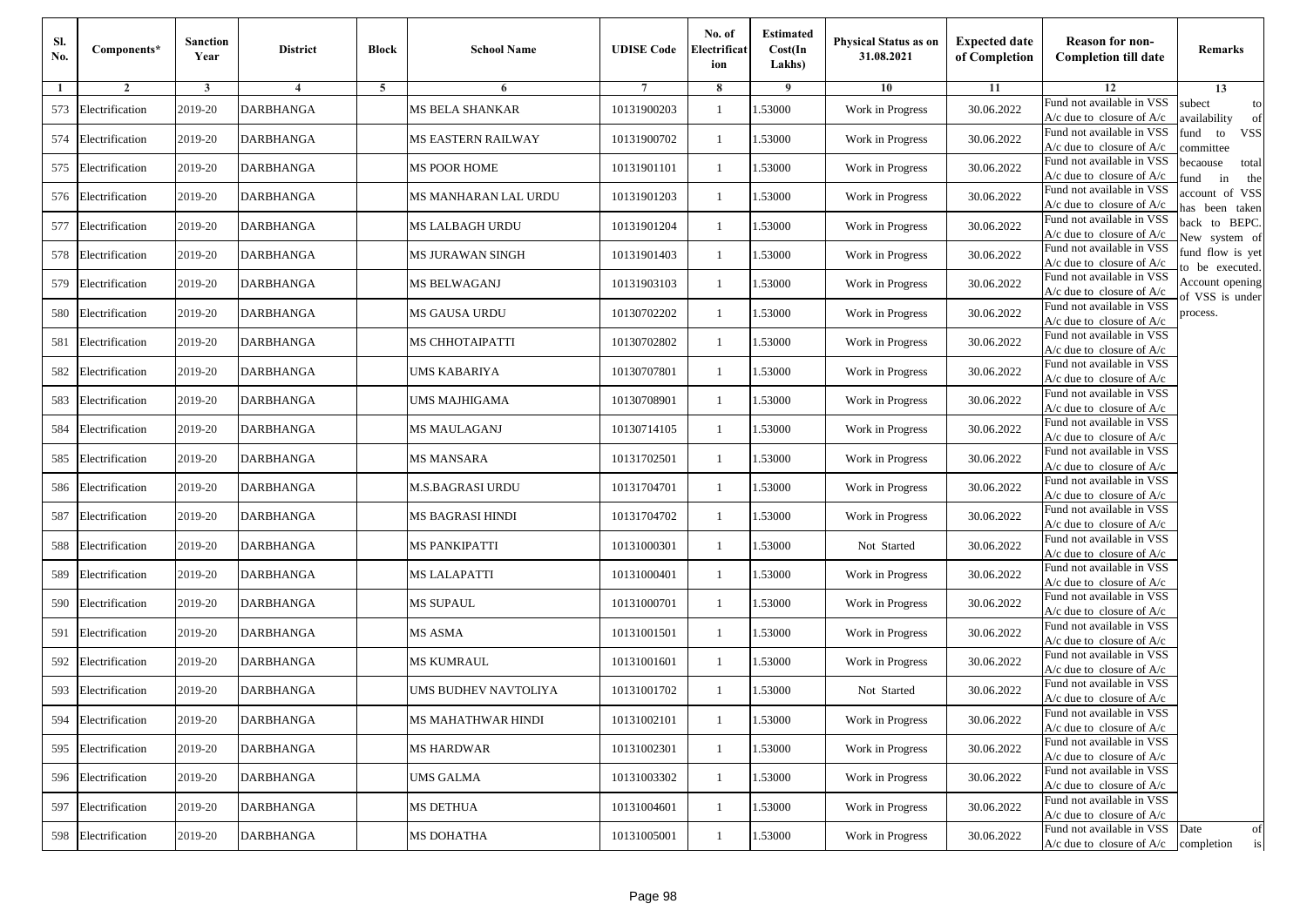| Sl.<br>No. | Components*         | <b>Sanction</b><br>Year | <b>District</b>  | <b>Block</b> | <b>School Name</b>         | <b>UDISE Code</b> | No. of<br>Electrificat<br>ion | <b>Estimated</b><br>Cost(In<br>Lakhs) | <b>Physical Status as on</b><br>31.08.2021 | <b>Expected date</b><br>of Completion | <b>Reason for non-</b><br><b>Completion till date</b>      | Remarks                               |
|------------|---------------------|-------------------------|------------------|--------------|----------------------------|-------------------|-------------------------------|---------------------------------------|--------------------------------------------|---------------------------------------|------------------------------------------------------------|---------------------------------------|
| -1         | $\overline{2}$      | 3                       | 4                | 5            | 6                          |                   | 8                             | 9                                     | 10                                         | 11                                    | 12                                                         | 13                                    |
| 599        | Electrification     | 2019-20                 | <b>DARBHANGA</b> |              | <b>UMS NAYA NAGAR</b>      | 10131300501       | $\mathbf{1}$                  | .53000                                | Work in Progress                           | 30.06.2022                            | Fund not available in VSS<br>$A/c$ due to closure of $A/c$ | subect<br>to<br>availability<br>of    |
| 600        | Electrification     | 2019-20                 | <b>DARBHANGA</b> |              | MS MADHOPUR PANDAUL        | 10131301001       | 1                             | 1.53000                               | Work in Progress                           | 30.06.2022                            | Fund not available in VSS<br>$A/c$ due to closure of $A/c$ | fund<br>to<br><b>VSS</b><br>committee |
| 601        | Electrification     | 2019-20                 | <b>DARBHANGA</b> |              | <b>MS HICHHAUL</b>         | 10131303001       | 1                             | 1.53000                               | Not Started                                | 30.06.2022                            | Fund not available in VSS<br>$A/c$ due to closure of $A/c$ | becaouse<br>total<br>und<br>in<br>the |
| 602        | Electrification     | 2019-20                 | <b>DARBHANGA</b> |              | UMS MAHAMADPUR SINUARA     | 10131303101       | $\mathbf{1}$                  | .53000                                | Work in Progress                           | 30.06.2022                            | Fund not available in VSS<br>A/c due to closure of A/c     | account of VSS<br>as been taken       |
| 603        | Electrification     | 2019-20                 | <b>DARBHANGA</b> |              | UMS RATANPURA URDU GIRLS   | 10131303701       | $\mathbf{1}$                  | .53000                                | Not Started                                | 30.06.2022                            | Fund not available in VSS<br>A/c due to closure of $A/c$   | back to BEPC.<br>New system of        |
| 604        | Electrification     | 2019-20                 | <b>DARBHANGA</b> |              | UMS NARSARA URDU KANYA NOF | 10131304002       | $\mathbf{1}$                  | .53000                                | Work in Progress                           | 30.06.2022                            | Fund not available in VSS<br>A/c due to closure of $A/c$   | fund flow is yet<br>o be executed.    |
| 605        | Electrification     | 2019-20                 | <b>DARBHANGA</b> |              | <b>MS BHAWANIPUR</b>       | 10131304301       | $\mathbf{1}$                  | 1.53000                               | Work in Progress                           | 30.06.2022                            | Fund not available in VSS<br>$A/c$ due to closure of $A/c$ | Account opening<br>of VSS is under    |
| 606        | Electrification     | 2019-20                 | <b>DARBHANGA</b> |              | <b>UMS KALI</b>            | 10131305401       | $\mathbf{1}$                  | .53000                                | Work in Progress                           | 30.06.2022                            | Fund not available in VSS<br>$A/c$ due to closure of $A/c$ | process.                              |
| 607        | Electrification     | 2019-20                 | DARBHANGA        |              | MS MANPUR KHARRA SAJHAUTI  | 10130402802       | 1                             | .53000                                | Work in Progress                           | 30.06.2022                            | Fund not available in VSS<br>$A/c$ due to closure of $A/c$ |                                       |
| 608        | Electrification     | 2019-20                 | <b>DARBHANGA</b> |              | <b>MS PARMAR</b>           | 10130404301       | $\mathbf{1}$                  | .53000                                | Work in Progress                           | 30.06.2022                            | Fund not available in VSS<br>$A/c$ due to closure of $A/c$ |                                       |
| 609        | Electrification     | 2019-20                 | <b>DARBHANGA</b> |              | MS KATAIYA                 | 10130101001       | 1                             | 1.53000                               | Work in Progress                           | 30.06.2022                            | Fund not available in VSS<br>$A/c$ due to closure of $A/c$ |                                       |
|            | 610 Electrification | 2019-20                 | <b>DARBHANGA</b> |              | <b>MS GOPIPATTI BOYS</b>   | 10130101503       | 1                             | .53000                                | Work in Progress                           | 30.06.2022                            | Fund not available in VSS<br>$A/c$ due to closure of $A/c$ |                                       |
| 611        | Electrification     | 2019-20                 | DARBHANGA        |              | MS BHATPOKHARA             | 10130102105       | $\mathbf{1}$                  | .53000                                | Work in Progress                           | 30.06.2022                            | Fund not available in VSS<br>$A/c$ due to closure of $A/c$ |                                       |
| 612        | Electrification     | 2019-20                 | <b>DARBHANGA</b> |              | MS SAMDHINIYA              | 10130102106       | $\mathbf{1}$                  | .53000                                | Work in Progress                           | 30.06.2022                            | Fund not available in VSS<br>$A/c$ due to closure of $A/c$ |                                       |
| 613        | Electrification     | 2019-20                 | DARBHANGA        |              | UMS JOGIYARA               | 10130103004       | 1                             | 1.53000                               | Work in Progress                           | 30.06.2022                            | Fund not available in VSS<br>$A/c$ due to closure of $A/c$ |                                       |
| 614        | Electrification     | 2019-20                 | <b>DARBHANGA</b> |              | MS MALLIKPUR HINDI         | 10130103402       | $\mathbf{1}$                  | .53000                                | Work in Progress                           | 30.06.2022                            | Fund not available in VSS<br>$A/c$ due to closure of $A/c$ |                                       |
| 615        | Electrification     | 2019-20                 | DARBHANGA        |              | MS TARIYANI                | 10130104501       | 1                             | .53000                                | Work in Progress                           | 30.06.2022                            | Fund not available in VSS<br>A/c due to closure of A/c     |                                       |
| 616        | Electrification     | 2019-20                 | <b>DARBHANGA</b> |              | MS DHANKAUL                | 10130105002       | $\mathbf{1}$                  | 1.53000                               | Work in Progress                           | 30.06.2022                            | Fund not available in VSS<br>$A/c$ due to closure of $A/c$ |                                       |
| 617        | Electrification     | 2019-20                 | DARBHANGA        |              | MS MIRZAPUR                | 10130105003       | 1                             | 1.53000                               | Work in Progress                           | 30.06.2022                            | Fund not available in VSS<br>$A/c$ due to closure of $A/c$ |                                       |
|            | 618 Electrification | 2019-20                 | <b>DARBHANGA</b> |              | <b>MS LALPUR</b>           | 10130105501       | 1                             | .53000                                | Work in Progress                           | 30.06.2022                            | Fund not available in VSS<br>$A/c$ due to closure of $A/c$ |                                       |
| 619        | Electrification     | 2019-20                 | DARBHANGA        |              | MS PAKTOLA                 | 10130105602       | 1                             | .53000                                | Work in Progress                           | 30.06.2022                            | Fund not available in VSS<br>A/c due to closure of A/c     |                                       |
|            | 620 Electrification | 2019-20                 | <b>DARBHANGA</b> |              | MS KOTHIYA                 | 10130203602       |                               | 1.53000                               | Work in Progress                           | 30.06.2022                            | Fund not available in VSS<br>A/c due to closure of A/c     |                                       |
|            | 621 Electrification | 2019-20                 | <b>DARBHANGA</b> |              | MS BEHATWARA               | 10130204302       | $\mathbf{1}$                  | 1.53000                               | Work in Progress                           | 30.06.2022                            | Fund not available in VSS<br>$A/c$ due to closure of $A/c$ |                                       |
|            | 622 Electrification | 2019-20                 | <b>DARBHANGA</b> |              | <b>MS KYAMCHAK</b>         | 10130206601       | $\mathbf{1}$                  | 1.53000                               | Work in Progress                           | 30.06.2022                            | Fund not available in VSS<br>$A/c$ due to closure of $A/c$ |                                       |
|            | 623 Electrification | 2019-20                 | <b>DARBHANGA</b> |              | MS PINDARUCH SANSKRIT      | 10130209004       | 1                             | 1.53000                               | Work in Progress                           | 30.06.2022                            | Fund not available in VSS<br>A/c due to closure of $A/c$   |                                       |
| 624        | Electrification     | 2019-20                 | <b>DARBHANGA</b> |              | <b>MS KORIYANI</b>         | 10130210901       | $\mathbf{1}$                  | 1.53000                               | Work in Progress                           | 30.06.2022                            | Fund not available in VSS<br>$A/c$ due to closure of $A/c$ | Date<br>of<br>is<br>completion        |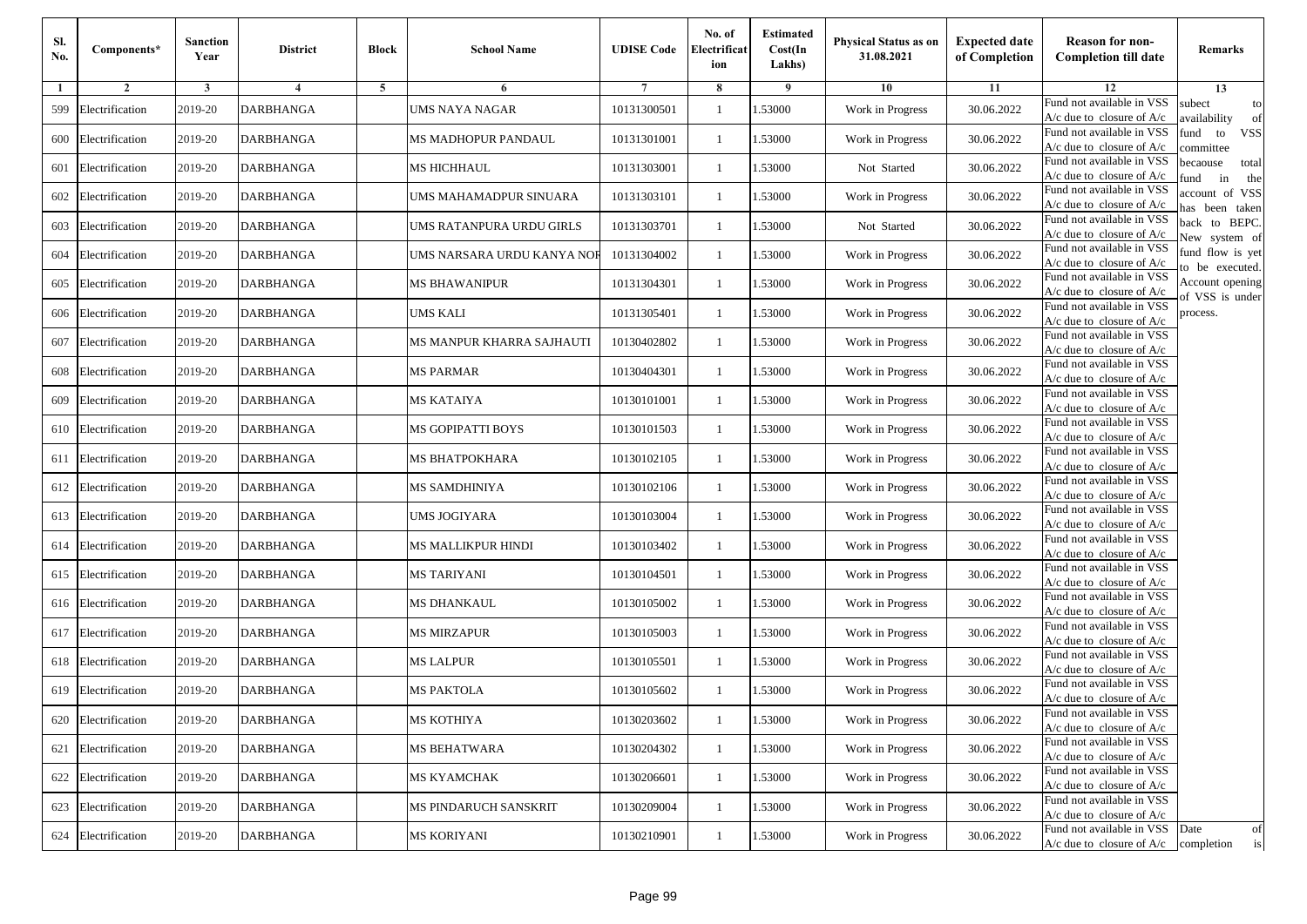| Sl.<br>No. | Components*         | <b>Sanction</b><br>Year | <b>District</b>         | <b>Block</b> | <b>School Name</b>     | <b>UDISE Code</b> | No. of<br>Electrificat<br>ion | <b>Estimated</b><br>Cost(In<br>Lakhs) | <b>Physical Status as on</b><br>31.08.2021 | <b>Expected date</b><br>of Completion | <b>Reason for non-</b><br><b>Completion till date</b>      | Remarks                               |
|------------|---------------------|-------------------------|-------------------------|--------------|------------------------|-------------------|-------------------------------|---------------------------------------|--------------------------------------------|---------------------------------------|------------------------------------------------------------|---------------------------------------|
| -1         | $\overline{2}$      | 3                       | $\overline{\mathbf{4}}$ | 5            | 6                      |                   | 8                             | 9                                     | 10                                         | 11                                    | 12                                                         | 13                                    |
| 625        | Electrification     | 2019-20                 | <b>DARBHANGA</b>        |              | <b>MS RASIYARI</b>     | 10131600101       | $\mathbf{1}$                  | .53000                                | Work in Progress                           | 30.06.2022                            | Fund not available in VSS<br>$A/c$ due to closure of $A/c$ | subect<br>to<br>availability<br>of    |
| 626        | Electrification     | 2019-20                 | <b>DARBHANGA</b>        |              | U.M.S RASIYARI GIRLS   | 10131600103       | 1                             | 1.53000                               | Work in Progress                           | 30.06.2022                            | Fund not available in VSS<br>$A/c$ due to closure of $A/c$ | fund<br>to<br><b>VSS</b><br>ommittee  |
| 627        | Electrification     | 2019-20                 | <b>DARBHANGA</b>        |              | <b>UMS PAUNI</b>       | 10131600201       | 1                             | .53000                                | Work in Progress                           | 30.06.2022                            | Fund not available in VSS<br>$A/c$ due to closure of $A/c$ | becaouse<br>total<br>in<br>und<br>the |
| 628        | Electrification     | 2019-20                 | <b>DARBHANGA</b>        |              | UMS BAGHRAS            | 10131600601       | $\mathbf{1}$                  | .53000                                | Work in Progress                           | 30.06.2022                            | Fund not available in VSS<br>A/c due to closure of A/c     | account of VSS<br>as been taken       |
| 629        | Electrification     | 2019-20                 | <b>DARBHANGA</b>        |              | <b>MS JAMALPUR</b>     | 10131601001       | $\mathbf{1}$                  | .53000                                | Work in Progress                           | 30.06.2022                            | Fund not available in VSS<br>$A/c$ due to closure of $A/c$ | back to BEPC.<br>New system of        |
| 630        | Electrification     | 2019-20                 | <b>DARBHANGA</b>        |              | MS KHAINSA             | 10131601101       | $\mathbf{1}$                  | .53000                                | Work in Progress                           | 30.06.2022                            | Fund not available in VSS<br>A/c due to closure of $A/c$   | fund flow is yet<br>o be executed.    |
| 631        | Electrification     | 2019-20                 | <b>DARBHANGA</b>        |              | <b>MS RAGHUNATHPUR</b> | 10131601201       | $\mathbf{1}$                  | 1.53000                               | Work in Progress                           | 30.06.2022                            | Fund not available in VSS<br>A/c due to closure of $A/c$   | Account opening<br>of VSS is under    |
| 632        | Electrification     | 2019-20                 | <b>DARBHANGA</b>        |              | <b>MS BARDIPUR</b>     | 10131601301       | $\mathbf{1}$                  | .53000                                | Work in Progress                           | 30.06.2022                            | Fund not available in VSS<br>$A/c$ due to closure of $A/c$ | process.                              |
| 633        | Electrification     | 2019-20                 | DARBHANGA               |              | UMS BHALUAHA           | 10131601701       | 1                             | .53000                                | Work in Progress                           | 30.06.2022                            | Fund not available in VSS<br>$A/c$ due to closure of $A/c$ |                                       |
| 634        | Electrification     | 2019-20                 | <b>DARBHANGA</b>        |              | MS SIRNIYA             | 10131602001       | $\mathbf{1}$                  | .53000                                | Work in Progress                           | 30.06.2022                            | Fund not available in VSS<br>$A/c$ due to closure of $A/c$ |                                       |
| 635        | Electrification     | 2019-20                 | <b>DARBHANGA</b>        |              | MS KADWARA             | 10131602701       | 1                             | 1.53000                               | Work in Progress                           | 30.06.2022                            | Fund not available in VSS<br>$A/c$ due to closure of $A/c$ |                                       |
|            | 636 Electrification | 2019-20                 | <b>DARBHANGA</b>        |              | <b>UMS DHANGA</b>      | 10131602801       | 1                             | .53000                                | Work in Progress                           | 30.06.2022                            | Fund not available in VSS<br>$A/c$ due to closure of $A/c$ |                                       |
| 637        | Electrification     | 2019-20                 | DARBHANGA               |              | MS TETARI              | 10131603001       | $\mathbf{1}$                  | .53000                                | Work in Progress                           | 30.06.2022                            | Fund not available in VSS<br>$A/c$ due to closure of $A/c$ |                                       |
| 638        | Electrification     | 2019-20                 | <b>DARBHANGA</b>        |              | MS JHAGARUA            | 10131603301       | $\mathbf{1}$                  | .53000                                | Work in Progress                           | 30.06.2022                            | Fund not available in VSS<br>$A/c$ due to closure of $A/c$ |                                       |
| 639        | Electrification     | 2019-20                 | DARBHANGA               |              | <b>MS BAGHMARA</b>     | 10131803203       | 1                             | 1.53000                               | Work in Progress                           | 30.06.2022                            | Fund not available in VSS<br>$A/c$ due to closure of $A/c$ |                                       |
| 640        | Electrification     | 2019-20                 | <b>DARBHANGA</b>        |              | <b>MS MAHARI</b>       | 10131201901       | $\mathbf{1}$                  | .53000                                | Not Started                                | 30.06.2022                            | Fund not available in VSS<br>$A/c$ due to closure of $A/c$ |                                       |
| 641        | Electrification     | 2019-20                 | DARBHANGA               |              | MS NAROTTAMPUR         | 10130801401       | 1                             | .53000                                | Work in Progress                           | 30.06.2022                            | Fund not available in VSS<br>A/c due to closure of A/c     |                                       |
| 642        | Electrification     | 2019-20                 | <b>DARBHANGA</b>        |              | MS INARTHAR SOUTH      | 10130801609       | $\mathbf{1}$                  | 1.53000                               | Work in Progress                           | 30.06.2022                            | Fund not available in VSS<br>$A/c$ due to closure of $A/c$ |                                       |
| 643        | Electrification     | 2019-20                 | DARBHANGA               |              | MS BAHUARWA            | 10130803001       | 1                             | 1.53000                               | Work in Progress                           | 30.06.2022                            | Fund not available in VSS<br>$A/c$ due to closure of $A/c$ |                                       |
| 644        | Electrification     | 2019-20                 | <b>DARBHANGA</b>        |              | U.M.S MAUNBEHAT URDU   | 10130803302       | 1                             | .53000                                | Work in Progress                           | 30.06.2022                            | Fund not available in VSS<br>$A/c$ due to closure of $A/c$ |                                       |
| 645        | Electrification     | 2019-20                 | DARBHANGA               |              | MS MARWAGHAT URDU      | 10130804801       | 1                             | .53000                                | Work in Progress                           | 30.06.2022                            | Fund not available in VSS<br>A/c due to closure of A/c     |                                       |
|            | 646 Electrification | 2019-20                 | <b>DARBHANGA</b>        |              | <b>MS RAJE</b>         | 10130805401       |                               | 1.53000                               | Not Started                                | 30.06.2022                            | Fund not available in VSS<br>A/c due to closure of A/c     |                                       |
| 647        | Electrification     | 2019-20                 | <b>DARBHANGA</b>        |              | <b>MS LALPUR</b>       | 10130806701       | $\mathbf{1}$                  | 1.53000                               | Work in Progress                           | 30.06.2022                            | Fund not available in VSS<br>$A/c$ due to closure of $A/c$ |                                       |
|            | 648 Electrification | 2019-20                 | <b>DARBHANGA</b>        |              | <b>MS BHATPURA</b>     | 10130807001       | $\mathbf{1}$                  | 1.53000                               | Not Started                                | 30.06.2022                            | Fund not available in VSS<br>$A/c$ due to closure of $A/c$ |                                       |
| 649        | Electrification     | 2019-20                 | <b>DARBHANGA</b>        |              | MS BHARWARA            | 10130302102       | 1                             | .53000                                | Work in Progress                           | 30.06.2022                            | Fund not available in VSS<br>A/c due to closure of A/c     |                                       |
|            | 650 Electrification | 2019-20                 | <b>DARBHANGA</b>        |              | MS KANAUR GIRLS URDU   | 10130302902       | $\mathbf{1}$                  | 1.53000                               | Work in Progress                           | 30.06.2022                            | Fund not available in VSS<br>$A/c$ due to closure of $A/c$ | Date<br>of<br>is<br>completion        |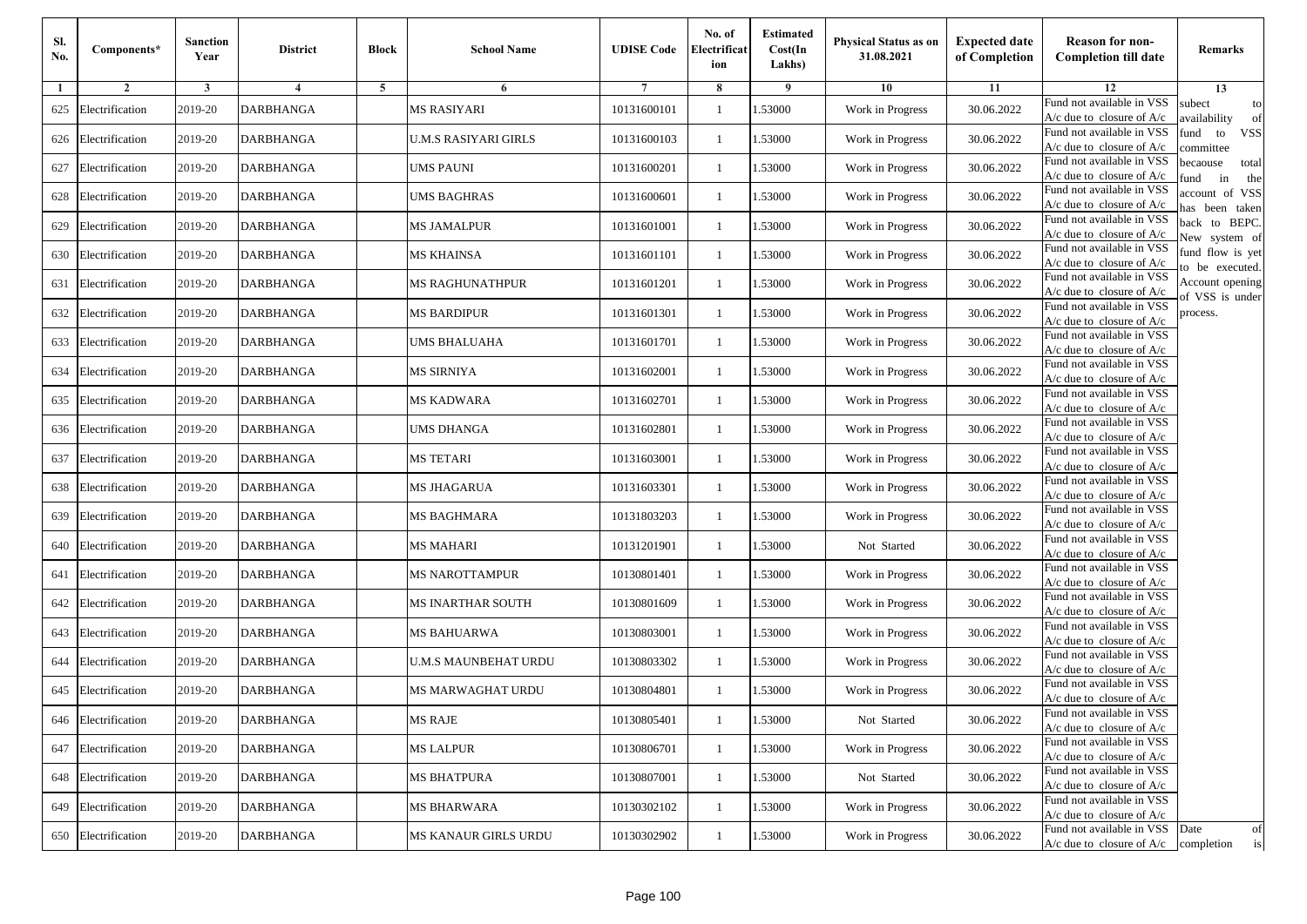| Sl.<br>No. | Components*         | <b>Sanction</b><br>Year | <b>District</b>  | <b>Block</b> | <b>School Name</b>         | <b>UDISE Code</b> | No. of<br>Electrificat<br>ion | <b>Estimated</b><br>Cost(In<br>Lakhs) | <b>Physical Status as on</b><br>31.08.2021 | <b>Expected date</b><br>of Completion | <b>Reason for non-</b><br><b>Completion till date</b>                 | Remarks                               |
|------------|---------------------|-------------------------|------------------|--------------|----------------------------|-------------------|-------------------------------|---------------------------------------|--------------------------------------------|---------------------------------------|-----------------------------------------------------------------------|---------------------------------------|
| -1         | $\overline{2}$      | 3                       | 4                | 5            | 6                          |                   | 8                             | 9                                     | 10                                         | 11                                    | 12                                                                    | 13                                    |
| 651        | Electrification     | 2019-20                 | <b>DARBHANGA</b> |              | MS BALHA SABAUL            | 10130303801       | $\mathbf{1}$                  | .53000                                | Work in Progress                           | 30.06.2022                            | Fund not available in VSS<br>$A/c$ due to closure of $A/c$            | subect<br>to<br>availability<br>of    |
| 652        | Electrification     | 2019-20                 | <b>DARBHANGA</b> |              | MS SARAIYA                 | 10130303901       | 1                             | 1.53000                               | Work in Progress                           | 30.06.2022                            | Fund not available in VSS<br>$A/c$ due to closure of $A/c$            | fund<br>to<br><b>VSS</b><br>committee |
| 653        | Electrification     | 2019-20                 | <b>DARBHANGA</b> |              | <b>MS MOHANPUR</b>         | 10130304701       | 1                             | 1.53000                               | Work in Progress                           | 30.06.2022                            | Fund not available in VSS<br>$A/c$ due to closure of $A/c$            | becaouse<br>total<br>in<br>und<br>the |
| 654        | Electrification     | 2019-20                 | <b>DARBHANGA</b> |              | <b>MS KALIGAON NORTH</b>   | 10130306301       | $\mathbf{1}$                  | .53000                                | Work in Progress                           | 30.06.2022                            | Fund not available in VSS<br>A/c due to closure of A/c                | account of VSS<br>as been taken       |
| 655        | Electrification     | 2019-20                 | <b>DARBHANGA</b> |              | <b>MS SIMRI</b>            | 10130307203       | $\mathbf{1}$                  | .53000                                | Work in Progress                           | 30.06.2022                            | Fund not available in VSS<br>A/c due to closure of $A/c$              | back to BEPC.<br>New system of        |
| 656        | Electrification     | 2019-20                 | <b>DARBHANGA</b> |              | <b>MS PIPRA</b>            | 10130308501       | $\mathbf{1}$                  | 1.53000                               | Not Started                                | 30.06.2022                            | Fund not available in VSS<br>A/c due to closure of $A/c$              | fund flow is yet<br>o be executed.    |
| 657        | Electrification     | 2019-20                 | <b>DARBHANGA</b> |              | MS BISAHATH                | 10131400601       | $\mathbf{1}$                  | 1.53000                               | Work in Progress                           | 30.06.2022                            | Fund not available in VSS<br>$A/c$ due to closure of $A/c$            | Account opening<br>of VSS is under    |
| 658        | Electrification     | 2019-20                 | <b>DARBHANGA</b> |              | <b>UMS BHATOTTAR</b>       | 10131401003       | $\mathbf{1}$                  | .53000                                | Work in Progress                           | 30.06.2022                            | Fund not available in VSS<br>$A/c$ due to closure of $A/c$            | process.                              |
| 659        | Electrification     | 2019-20                 | DARBHANGA        |              | <b>UMS BISHNUPUR</b>       | 10131401201       | 1                             | .53000                                | Work in Progress                           | 30.06.2022                            | Fund not available in VSS<br>$A/c$ due to closure of $A/c$            |                                       |
| 660        | Electrification     | 2019-20                 | <b>DARBHANGA</b> |              | MS KURSON                  | 10131402202       | $\mathbf{1}$                  | .53000                                | Work in Progress                           | 30.06.2022                            | Fund not available in VSS<br>$A/c$ due to closure of $A/c$            |                                       |
| 661        | Electrification     | 2019-20                 | <b>DARBHANGA</b> |              | <b>BS KURSON MACHHAITA</b> | 10131402203       | 1                             | 1.53000                               | Work in Progress                           | 30.06.2022                            | Fund not available in VSS<br>$A/c$ due to closure of $A/c$            |                                       |
| 662        | Electrification     | 2019-20                 | <b>DARBHANGA</b> |              | MS NADIYAMI                | 10131402302       | 1                             | .53000                                | Work in Progress                           | 30.06.2022                            | Fund not available in VSS<br>$A/c$ due to closure of $A/c$            |                                       |
| 663        | Electrification     | 2019-20                 | DARBHANGA        |              | UMS NADIYAMI GHAT          | 10131402306       | $\mathbf{1}$                  | .53000                                | Work in Progress                           | 30.06.2022                            | Fund not available in VSS<br>$A/c$ due to closure of $A/c$            |                                       |
| 664        | Electrification     | 2019-20                 | <b>DARBHANGA</b> |              | <b>BS NARAYANPUR</b>       | 10131403501       | $\mathbf{1}$                  | .53000                                | Work in Progress                           | 30.06.2022                            | Fund not available in VSS<br>$A/c$ due to closure of $A/c$            |                                       |
| 665        | Electrification     | 2021-22                 | <b>DARBHANGA</b> |              | NPS UGHRA NIMHA TOLA       | 10130614209       | 1                             | 1.53000                               | Not Started                                | 30.06.2022                            | Fund not available in VSS<br>$A/c$ due to closure of $A/c$            |                                       |
| 666        | Electrification     | 2021-22                 | <b>DARBHANGA</b> |              | N.P.S. DHANKAUL            | 10130300702       | $\mathbf{1}$                  | .53000                                | Not Started                                | 30.06.2022                            | Fund not available in VSS<br>$A/c$ due to closure of $A/c$            |                                       |
| 667        | Electrification     | 2019-20                 | <b>GAYA</b>      |              | URDU.M.S.SIHULI            | 10351308301       | 1                             | .53000                                | Work in Progress                           | 30.06.2022                            | Fund not available in VSS<br>A/c due to closure of A/c                |                                       |
| 668        | Electrification     | 2019-20                 | <b>GAYA</b>      |              | M.S.MAHUAWAN               | 10351309501       | $\mathbf{1}$                  | 1.53000                               | Work in Progress                           | 30.06.2022                            | Fund not available in VSS<br>$A/c$ due to closure of $A/c$            |                                       |
| 669        | Electrification     | 2019-20                 | <b>GAYA</b>      |              | U.H.S. SHYAMNAGAR NEEMA    | 10351310701       | 1                             | 1.53000                               | Work in Progress                           | 30.06.2022                            | Fund not available in VSS<br>$A/c$ due to closure of $A/c$            |                                       |
|            | 670 Electrification | 2019-20                 | <b>GAYA</b>      |              | M.S.TIKAR-HINDI            | 10350701401       | 1                             | .53000                                | Not Started                                | 30.06.2022                            | Fund not available in VSS<br>$A/c$ due to closure of $A/c$            |                                       |
| 671        | Electrification     | 2019-20                 | GAYA             |              | M.S.PATHRI                 | 10350701601       | 1                             | .53000                                | Not Started                                | 30.06.2022                            | Fund not available in VSS<br>A/c due to closure of A/c                |                                       |
|            | 672 Electrification | 2019-20                 | GAYA             |              | <b>M.S.PUNAR</b>           | 10350702303       |                               | 1.53000                               | Work in Progress                           | 30.06.2022                            | Fund not available in VSS<br>A/c due to closure of A/c                |                                       |
|            | 673 Electrification | 2019-20                 | GAYA             |              | <b>U.H.S. NARAWAT</b>      | 10350702501       | $\mathbf{1}$                  | 1.53000                               | Work in Progress                           | 30.06.2022                            | Fund not available in VSS<br>$A/c$ due to closure of $A/c$            |                                       |
|            | 674 Electrification | 2019-20                 | GAYA             |              | M.S.MALAHI                 | 10350703202       | $\mathbf{1}$                  | 1.53000                               | Not Started                                | 30.06.2022                            | Fund not available in VSS<br>$A/c$ due to closure of $A/c$            |                                       |
|            | 675 Electrification | 2019-20                 | GAYA             |              | M.S.JEHLI BIGHA            | 10350703601       | 1                             | 1.53000                               | Work in Progress                           | 30.06.2022                            | Fund not available in VSS<br>$A/c$ due to closure of $A/c$            |                                       |
|            | 676 Electrification | 2019-20                 | GAYA             |              | M.S.CHANDRASHEKHR NAGAR-II | 10350707003       | $\mathbf{1}$                  | 1.53000                               | Work in Progress                           | 30.06.2022                            | Fund not available in VSS<br>$A/c$ due to closure of $A/c$ completion | Date<br>of<br>is                      |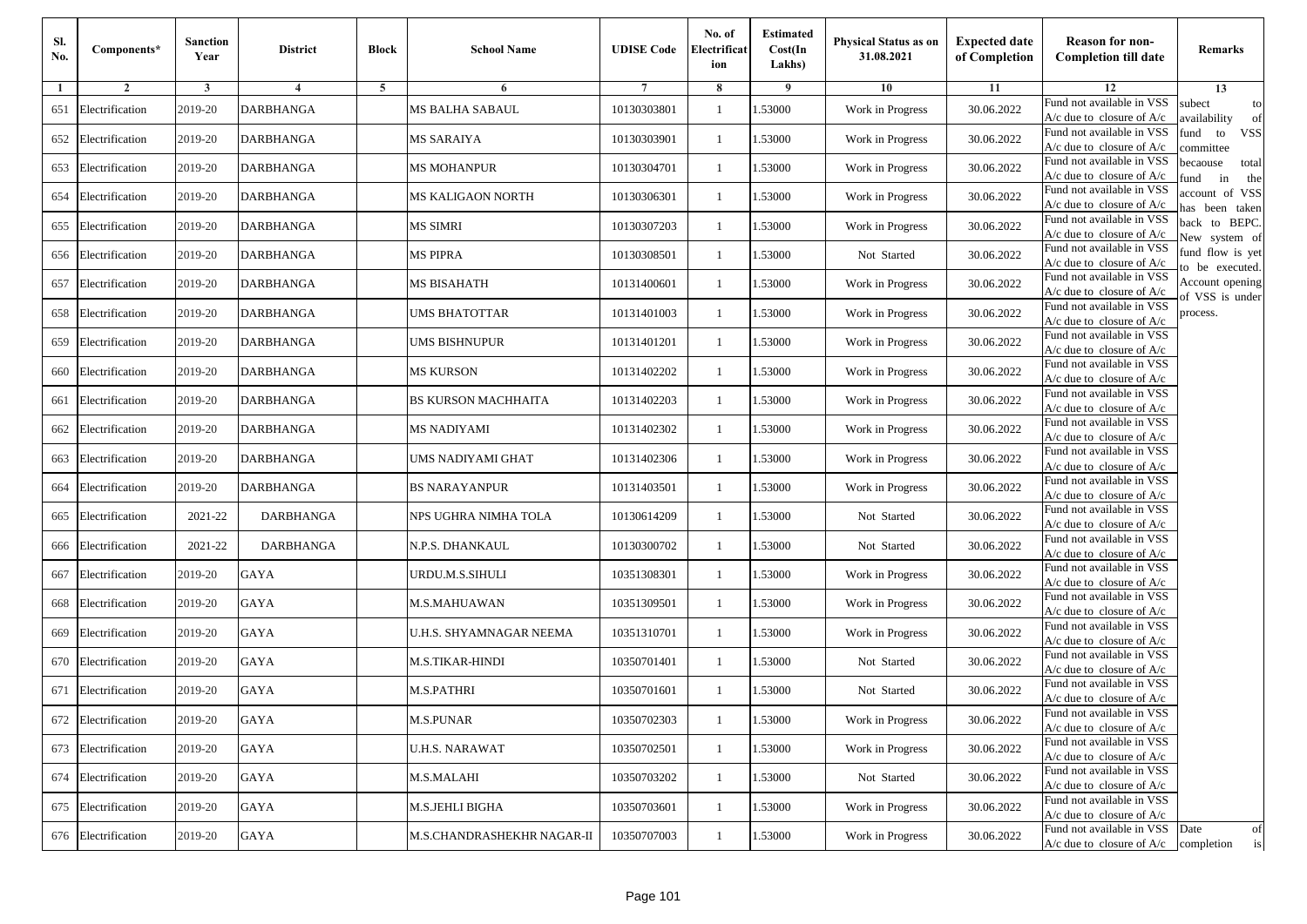| Sl.<br>No. | Components*         | Sanction<br>Year | <b>District</b> | <b>Block</b> | <b>School Name</b>                  | <b>UDISE Code</b> | No. of<br>Electrificat<br>ion | <b>Estimated</b><br>Cost(In<br>Lakhs) | Physical Status as on<br>31.08.2021 | <b>Expected date</b><br>of Completion | <b>Reason for non-</b><br><b>Completion till date</b>                 | Remarks                               |
|------------|---------------------|------------------|-----------------|--------------|-------------------------------------|-------------------|-------------------------------|---------------------------------------|-------------------------------------|---------------------------------------|-----------------------------------------------------------------------|---------------------------------------|
|            | $\overline{2}$      | 3                | $\overline{4}$  | 5            | 6                                   |                   | 8                             | -9                                    | 10                                  | 11                                    | 12                                                                    | 13                                    |
| 677        | Electrification     | 2019-20          | <b>GAYA</b>     |              | M.S.BISHUNPUR-I                     | 10351403801       | $\overline{1}$                | .53000                                | Work in Progress                    | 30.06.2022                            | Fund not available in VSS<br>$A/c$ due to closure of $A/c$            | subect<br>to<br>wailability<br>of     |
| 678        | Electrification     | 2019-20          | <b>GAYA</b>     |              | M.S.BIHARGAIN                       | 10351404301       | 1                             | 1.53000                               | Work in Progress                    | 30.06.2022                            | Fund not available in VSS<br>$A/c$ due to closure of $A/c$            | fund<br><b>VSS</b><br>to<br>ommittee  |
| 679        | Electrification     | 2019-20          | GAYA            |              | U.H.S. BINDA                        | 10352400501       | -1                            | 1.53000                               | Work in Progress                    | 30.06.2022                            | Fund not available in VSS<br>$A/c$ due to closure of $A/c$            | pecaouse<br>total<br>in<br>und<br>the |
| 680        | Electrification     | 2019-20          | <b>GAYA</b>     |              | M.S.SARWAN                          | 10352401501       | $\overline{1}$                | .53000                                | Work in Progress                    | 30.06.2022                            | Fund not available in VSS<br>A/c due to closure of $A/c$              | account of VSS<br>as been taken       |
| 681        | Electrification     | 2019-20          | GAYA            |              | M.S. HAHESARI                       | 10352406501       | -1                            | .53000                                | Work in Progress                    | 30.06.2022                            | Fund not available in VSS<br>A/c due to closure of $A/c$              | back to BEPC.<br>Vew system of        |
| 682        | Electrification     | 2019-20          | <b>GAYA</b>     |              | U.H.S. NAWADIH                      | 10352406901       | 1                             | 1.53000                               | Work in Progress                    | 30.06.2022                            | Fund not available in VSS<br>$A/c$ due to closure of $A/c$            | fund flow is yet<br>o be executed.    |
| 683        | Electrification     | 2019-20          | GAYA            |              | M.S.MAHUGAIN                        | 10352408101       | -1                            | 1.53000                               | Work in Progress                    | 30.06.2022                            | Fund not available in VSS<br>$A/c$ due to closure of $A/c$            | Account opening<br>of VSS is under    |
| 684        | Electrification     | 2019-20          | <b>GAYA</b>     |              | M.S GOSHAIN PESRA H.T               | 10352408901       | -1                            | 1.53000                               | Work in Progress                    | 30.06.2022                            | Fund not available in VSS<br>$A/c$ due to closure of $A/c$            | process.                              |
| 685        | Electrification     | 2019-20          | <b>GAYA</b>     |              | M.S.TILAIYA KHURD                   | 10352409201       | -1                            | .53000                                | Work in Progress                    | 30.06.2022                            | Fund not available in VSS<br>$A/c$ due to closure of $A/c$            |                                       |
| 686        | Electrification     | 2019-20          | <b>GAYA</b>     |              | M.S.PAREYA SC                       | 10352411701       | $\mathbf{1}$                  | 1.53000                               | Not Started                         | 30.06.2022                            | Fund not available in VSS<br>$A/c$ due to closure of $A/c$            |                                       |
| 687        | Electrification     | 2019-20          | <b>GAYA</b>     |              | <b>B.N. HIGH SCHOOL AGANDA SHAF</b> | 10350300107       | 1                             | 1.53000                               | Work in Progress                    | 30.06.2022                            | Fund not available in VSS<br>$A/c$ due to closure of $A/c$            |                                       |
| 688        | Electrification     | 2019-20          | GAYA            |              | M.S.MANJHAR                         | 10350300601       | $\overline{1}$                | 1.53000                               | Not Started                         | 30.06.2022                            | Fund not available in VSS<br>$A/c$ due to closure of $A/c$            |                                       |
| 689        | Electrification     | 2019-20          | <b>GAYA</b>     |              | M.S.SHANKARPUR                      | 10350301501       | $\mathbf{1}$                  | .53000                                | Work in Progress                    | 30.06.2022                            | Fund not available in VSS<br>$A/c$ due to closure of $A/c$            |                                       |
| 690        | Electrification     | 2019-20          | GAYA            |              | M.S.BELHARI                         | 10350301701       | $\mathbf{1}$                  | 1.53000                               | Not Started                         | 30.06.2022                            | Fund not available in VSS<br>$A/c$ due to closure of $A/c$            |                                       |
| 691        | Electrification     | 2019-20          | <b>GAYA</b>     |              | URDU.M.S.AKTHU                      | 10350303301       | 1                             | 1.53000                               | Not Started                         | 30.06.2022                            | Fund not available in VSS<br>$A/c$ due to closure of $A/c$            |                                       |
| 692        | Electrification     | 2019-20          | GAYA            |              | U.M.S.PARWALBIGHA                   | 10350303703       | -1                            | 1.53000                               | Work in Progress                    | 30.06.2022                            | Fund not available in VSS<br>$A/c$ due to closure of $A/c$            |                                       |
| 693        | Electrification     | 2019-20          | <b>GAYA</b>     |              | NAGALAL AGRAWAL M.S.BELAGA          | 10350304802       | $\overline{1}$                | .53000                                | Work in Progress                    | 30.06.2022                            | Fund not available in VSS<br>$A/c$ due to closure of $A/c$            |                                       |
| 694        | Electrification     | 2019-20          | <b>GAYA</b>     |              | M.S.DHANAWAN                        | 10350306301       | 1                             | 1.53000                               | Work in Progress                    | 30.06.2022                            | Fund not available in VSS<br>A/c due to closure of A/c                |                                       |
| 695        | Electrification     | 2019-20          | <b>GAYA</b>     |              | UR.M.S.BHIKHACHAK                   | 10350307204       | $\mathbf{1}$                  | 1.53000                               | Not Started                         | 30.06.2022                            | Fund not available in VSS<br>$A/c$ due to closure of $A/c$            |                                       |
| 696        | Electrification     | 2019-20          | GAYA            |              | M.S.BHAGWANPUR                      | 10350308101       | -1                            | 1.53000                               | Not Started                         | 30.06.2022                            | Fund not available in VSS<br>A/c due to closure of A/c                |                                       |
| 697        | Electrification     | 2019-20          | <b>GAYA</b>     |              | U.M.S.JAFRA                         | 10350308802       | $\overline{1}$                | .53000                                | Not Started                         | 30.06.2022                            | Fund not available in VSS<br>A/c due to closure of A/c                |                                       |
|            | 698 Electrification | 2019-20          | GAYA            |              | M.S.SARAIYA H.T.                    | 10350310402       |                               | 1.53000                               | Not Started                         | 30.06.2022                            | Fund not available in VSS<br>A/c due to closure of A/c                |                                       |
|            | 699 Electrification | 2019-20          | GAYA            |              | M.S.ORE H.T.                        | 10350310702       | 1                             | 1.53000                               | Not Started                         | 30.06.2022                            | Fund not available in VSS<br>$A/c$ due to closure of $A/c$            |                                       |
|            | 700 Electrification | 2019-20          | GAYA            |              | M.S. BIRBAL BIGHA                   | 10350311303       | -1                            | 1.53000                               | Work in Progress                    | 30.06.2022                            | Fund not available in VSS<br>$A/c$ due to closure of $A/c$            |                                       |
|            | 701 Electrification | 2019-20          | <b>GAYA</b>     |              | M.S.BITHRAURA                       | 10350311601       | $\overline{1}$                | 1.53000                               | Work in Progress                    | 30.06.2022                            | Fund not available in VSS<br>A/c due to closure of A/c                |                                       |
| 702        | Electrification     | 2019-20          | GAYA            |              | M.S.HATHIAR                         | 10351910301       | -1                            | 1.53000                               | Work in Progress                    | 30.06.2022                            | Fund not available in VSS<br>$A/c$ due to closure of $A/c$ completion | Date<br>of<br>is                      |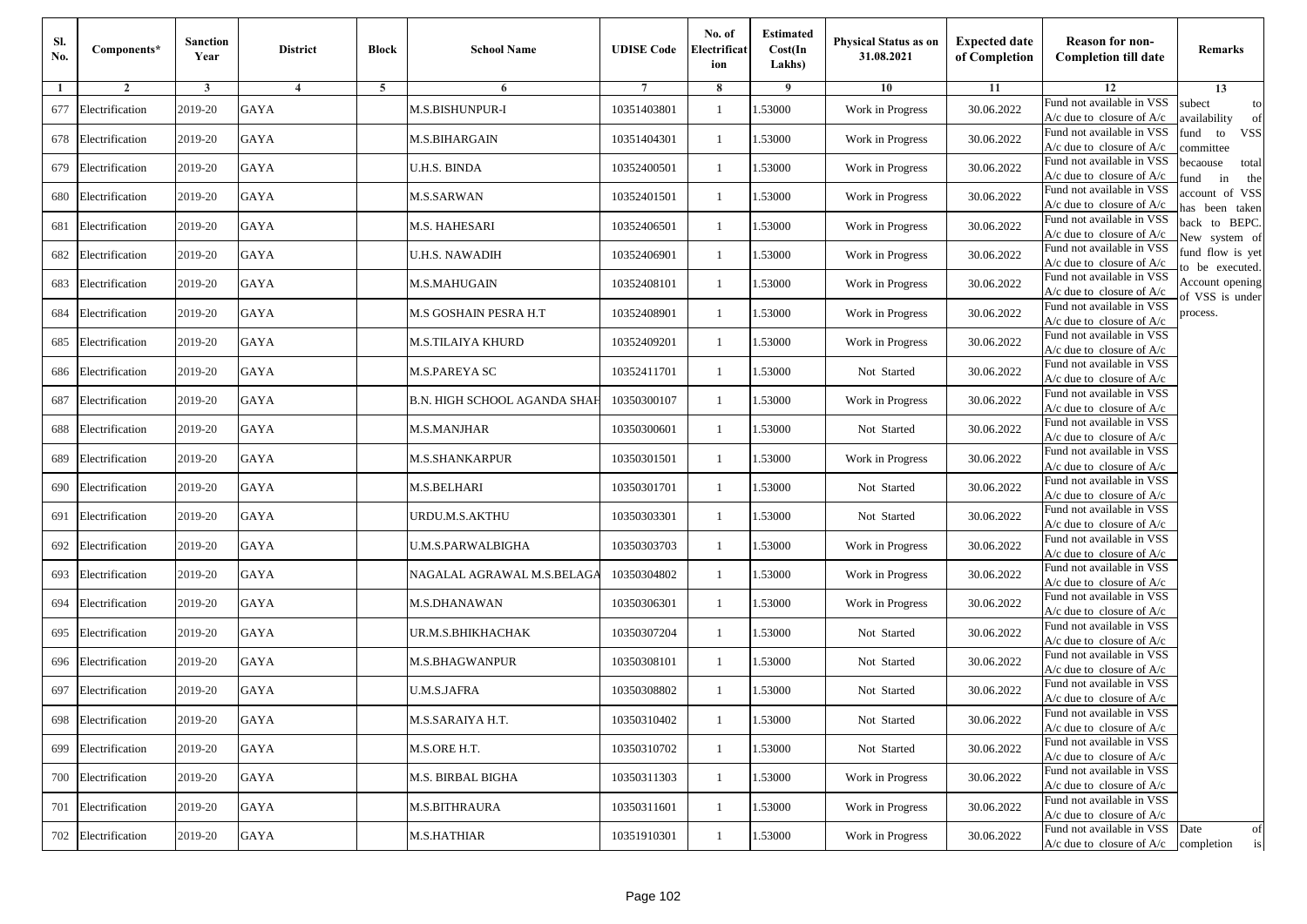| SI.<br>No. | Components*         | <b>Sanction</b><br>Year | <b>District</b> | <b>Block</b> | <b>School Name</b>         | <b>UDISE Code</b> | No. of<br>Electrificat<br>ion | <b>Estimated</b><br>Cost(In<br>Lakhs) | Physical Status as on<br>31.08.2021 | <b>Expected date</b><br>of Completion | <b>Reason for non-</b><br><b>Completion till date</b>                 | Remarks                               |
|------------|---------------------|-------------------------|-----------------|--------------|----------------------------|-------------------|-------------------------------|---------------------------------------|-------------------------------------|---------------------------------------|-----------------------------------------------------------------------|---------------------------------------|
| 1          | $\overline{2}$      | 3                       | $\overline{4}$  | 5            | 6                          |                   | 8                             | 9                                     | 10                                  | 11                                    | 12                                                                    | 13                                    |
| 703        | Electrification     | 2019-20                 | <b>GAYA</b>     |              | M.S.JAI PRAKASH NAGAR H.T. | 10351804902       | $\mathbf{1}$                  | 1.53000                               | Work in Progress                    | 30.06.2022                            | Fund not available in VSS<br>$A/c$ due to closure of $A/c$            | subect<br>to<br>wailability<br>of     |
| 704        | Electrification     | 2019-20                 | <b>GAYA</b>     |              | M.S.KANJIYAR               | 10351806301       | 1                             | 1.53000                               | Work in Progress                    | 30.06.2022                            | Fund not available in VSS<br>$A/c$ due to closure of $A/c$            | fund<br>to<br><b>VSS</b><br>ommittee  |
| 705        | Electrification     | 2019-20                 | <b>GAYA</b>     |              | MS.SURAJMANDAL             | 10351806701       | $\overline{1}$                | 1.53000                               | Not Started                         | 30.06.2022                            | Fund not available in VSS<br>$A/c$ due to closure of $A/c$            | pecaouse<br>total<br>und<br>in<br>the |
| 706        | Electrification     | 2019-20                 | GAYA            |              | GOVT BASIC SCHOOL GHORAGHA | 10351810901       | -1                            | .53000                                | Work in Progress                    | 30.06.2022                            | Fund not available in VSS<br>$A/c$ due to closure of $A/c$            | ccount of VSS<br>as been taken        |
| 707        | Electrification     | 2019-20                 | <b>GAYA</b>     |              | M.S. GOITHAMITHA           | 10351812101       | 1                             | 1.53000                               | Work in Progress                    | 30.06.2022                            | Fund not available in VSS<br>A/c due to closure of $A/c$              | back to BEPC.<br>New system of        |
| 708        | Electrification     | 2019-20                 | <b>GAYA</b>     |              | M.S.DEVCHAND DIH           | 10351611002       | -1                            | 1.53000                               | Work in Progress                    | 30.06.2022                            | Fund not available in VSS<br>A/c due to closure of $A/c$              | fund flow is yet<br>o be executed.    |
| 709        | Electrification     | 2019-20                 | GAYA            |              | M.S CHOTKI DUBBA           | 10352201501       | -1                            | 1.53000                               | Work in Progress                    | 30.06.2022                            | Fund not available in VSS<br>$A/c$ due to closure of $A/c$            | Account opening<br>of VSS is under    |
| 710        | Electrification     | 2019-20                 | <b>GAYA</b>     |              | M.S.MATASO                 | 10352206501       | -1                            | 1.53000                               | Work in Progress                    | 30.06.2022                            | Fund not available in VSS<br>$A/c$ due to closure of $A/c$            | process.                              |
| 711        | Electrification     | 2019-20                 | <b>GAYA</b>     |              | M.S.HALIM CHAK             | 10352206502       | $\overline{1}$                | 1.53000                               | Not Started                         | 30.06.2022                            | Fund not available in VSS<br>$A/c$ due to closure of $A/c$            |                                       |
| 712        | Electrification     | 2019-20                 | <b>GAYA</b>     |              | <b>U.M.S.PARTAPPUR</b>     | 10352206901       | $\mathbf{1}$                  | 1.53000                               | Not Started                         | 30.06.2022                            | Fund not available in VSS<br>$A/c$ due to closure of $A/c$            |                                       |
| 713        | Electrification     | 2019-20                 | GAYA            |              | M.S.BADAUAN                | 10352208401       | -1                            | 1.53000                               | Not Started                         | 30.06.2022                            | Fund not available in VSS<br>$A/c$ due to closure of $A/c$            |                                       |
| 714        | Electrification     | 2019-20                 | <b>GAYA</b>     |              | <b>M.S.CHHIRI</b>          | 10352210601       | $\overline{1}$                | .53000                                | Work in Progress                    | 30.06.2022                            | Fund not available in VSS<br>$A/c$ due to closure of $A/c$            |                                       |
| 715        | Electrification     | 2019-20                 | GAYA            |              | M.S.LODHWE                 | 10352211401       | 1                             | .53000                                | Not Started                         | 30.06.2022                            | Fund not available in VSS<br>$A/c$ due to closure of $A/c$            |                                       |
| 716        | Electrification     | 2019-20                 | <b>GAYA</b>     |              | <b>M.S. BHERWA</b>         | 10352211701       | 1                             | 1.53000                               | Not Started                         | 30.06.2022                            | Fund not available in VSS<br>$A/c$ due to closure of $A/c$            |                                       |
| 717        | Electrification     | 2019-20                 | <b>GAYA</b>     |              | <b>U.M.S ALAKHDIHA</b>     | 10352215301       | -1                            | 1.53000                               | Work in Progress                    | 30.06.2022                            | Fund not available in VSS<br>$A/c$ due to closure of $A/c$            |                                       |
| 718        | Electrification     | 2019-20                 | <b>GAYA</b>     |              | M.S.DHANCHHU               | 10352216201       | -1                            | 1.53000                               | Work in Progress                    | 30.06.2022                            | Fund not available in VSS<br>$A/c$ due to closure of $A/c$            |                                       |
| 719        | Electrification     | 2019-20                 | <b>GAYA</b>     |              | U.M.S. DARSHANDIH          | 10352218101       | $\overline{1}$                | 1.53000                               | Work in Progress                    | 30.06.2022                            | Fund not available in VSS<br>$A/c$ due to closure of $A/c$            |                                       |
| 720        | Electrification     | 2019-20                 | <b>GAYA</b>     |              | M.S.NABI NAGAR URDU        | 10350901702       | 1                             | 1.53000                               | Work in Progress                    | 30.06.2022                            | Fund not available in VSS<br>A/c due to closure of A/c                |                                       |
| 721        | Electrification     | 2019-20                 | GAYA            |              | M.S.PANCHU BIGHA           | 10350902701       | -1                            | 1.53000                               | Work in Progress                    | 30.06.2022                            | Fund not available in VSS<br>$A/c$ due to closure of $A/c$            |                                       |
| 722        | Electrification     | 2019-20                 | <b>GAYA</b>     |              | U.H.S. KORMA               | 10350904001       | $\overline{1}$                | .53000                                | Work in Progress                    | 30.06.2022                            | Fund not available in VSS<br>$A/c$ due to closure of $A/c$            |                                       |
| 723        | Electrification     | 2019-20                 | GAYA            |              | M.S DHAKAIN                | 10350904301       | -1                            | .53000                                | Work in Progress                    | 30.06.2022                            | Fund not available in VSS<br>A/c due to closure of A/c                |                                       |
|            | 724 Electrification | 2019-20                 | GAYA            |              | M.S.KHARKHURA              | 10350909501       | $\mathbf{1}$                  | 1.53000                               | Not Started                         | 30.06.2022                            | Fund not available in VSS<br>A/c due to closure of A/c                |                                       |
|            | 725 Electrification | 2019-20                 | GAYA            |              | KA.M.S.DELHA               | 10350909601       | 1                             | 1.53000                               | Work in Progress                    | 30.06.2022                            | Fund not available in VSS<br>$A/c$ due to closure of $A/c$            |                                       |
|            | 726 Electrification | 2019-20                 | GAYA            |              | M.S.JANTA                  | 10350910401       | -1                            | 1.53000                               | Not Started                         | 30.06.2022                            | Fund not available in VSS<br>$A/c$ due to closure of $A/c$            |                                       |
| 727        | Electrification     | 2019-20                 | <b>GAYA</b>     |              | <b>M.S.BADRI MARWADI</b>   | 10350911401       | -1                            | 1.53000                               | Work in Progress                    | 30.06.2022                            | Fund not available in VSS<br>$A/c$ due to closure of $A/c$            |                                       |
| 728        | Electrification     | 2019-20                 | GAYA            |              | M.S.GAYA                   | 10350911601       | $\mathbf{1}$                  | 1.53000                               | Not Started                         | 30.06.2022                            | Fund not available in VSS<br>$A/c$ due to closure of $A/c$ completion | Date<br>of<br>is                      |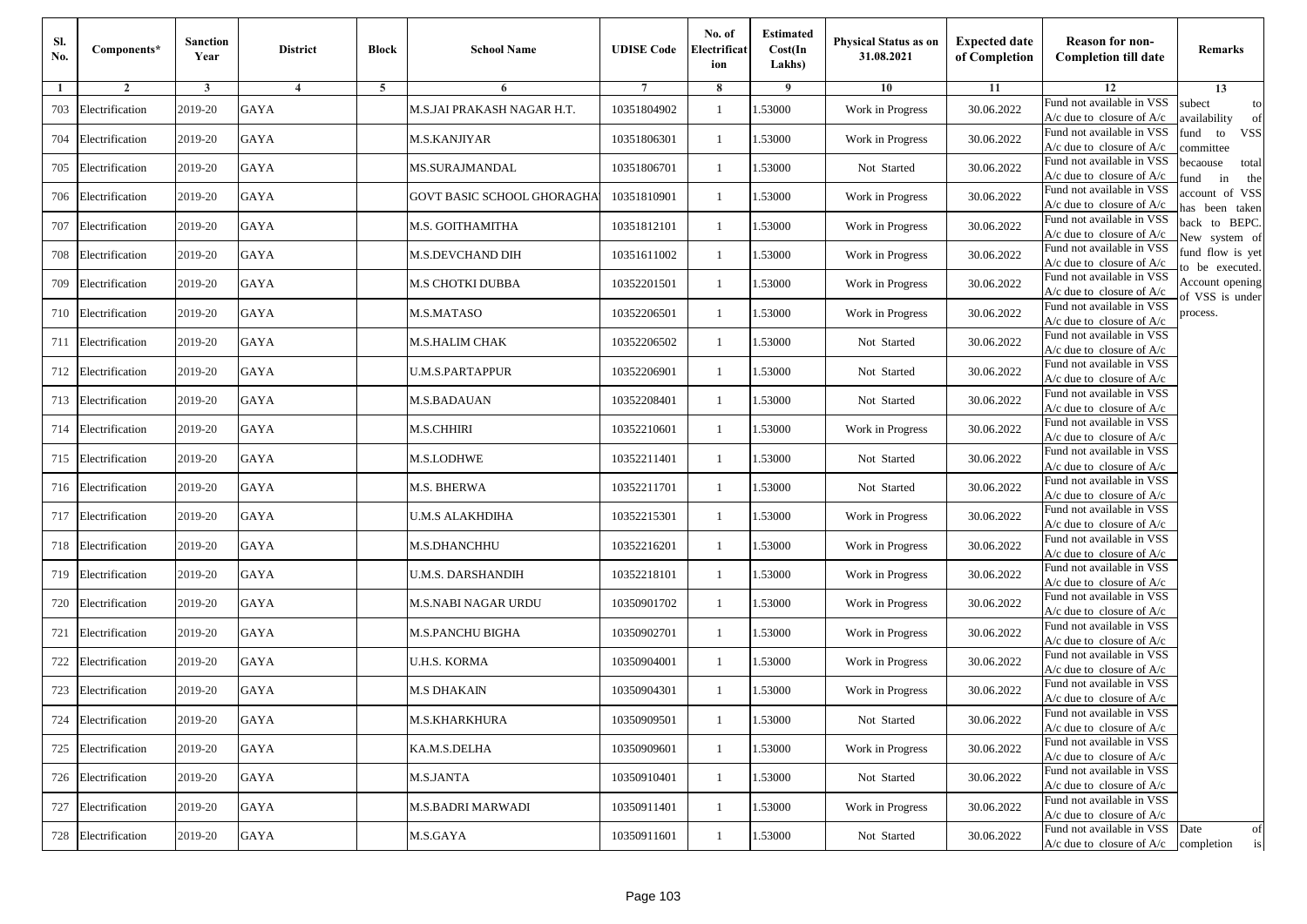| SI.<br>No. | Components*         | <b>Sanction</b><br>Year | <b>District</b> | <b>Block</b> | <b>School Name</b>     | <b>UDISE Code</b> | No. of<br>Electrificat<br>ion | <b>Estimated</b><br>Cost(In<br>Lakhs) | Physical Status as on<br>31.08.2021 | <b>Expected date</b><br>of Completion | <b>Reason for non-</b><br><b>Completion till date</b>                 | Remarks                               |
|------------|---------------------|-------------------------|-----------------|--------------|------------------------|-------------------|-------------------------------|---------------------------------------|-------------------------------------|---------------------------------------|-----------------------------------------------------------------------|---------------------------------------|
| 1          | $\overline{2}$      | 3                       | $\overline{4}$  | 5            | 6                      |                   | 8                             | 9                                     | 10                                  | 11                                    | 12                                                                    | 13                                    |
| 729        | Electrification     | 2019-20                 | <b>GAYA</b>     |              | RAJ KANYA M S MANAPUR  | 10350915301       | $\mathbf{1}$                  | 1.53000                               | Not Started                         | 30.06.2022                            | Fund not available in VSS<br>$A/c$ due to closure of $A/c$            | subect<br>to<br>wailability<br>of     |
| 730        | Electrification     | 2019-20                 | <b>GAYA</b>     |              | M.S KHANJA MANPUR      | 10350917301       | 1                             | 1.53000                               | Work in Progress                    | 30.06.2022                            | Fund not available in VSS<br>$A/c$ due to closure of $A/c$            | fund<br>to<br><b>VSS</b><br>ommittee  |
| 731        | Electrification     | 2019-20                 | <b>GAYA</b>     |              | NEW MS CHAND CHAURA    | 10350918001       | $\overline{1}$                | 1.53000                               | Work in Progress                    | 30.06.2022                            | Fund not available in VSS<br>$A/c$ due to closure of $A/c$            | pecaouse<br>total<br>und<br>in<br>the |
| 732        | Electrification     | 2019-20                 | GAYA            |              | M.S.GURARU MILL        | 10351102602       | -1                            | .53000                                | Work in Progress                    | 30.06.2022                            | Fund not available in VSS<br>$A/c$ due to closure of $A/c$            | ccount of VSS<br>as been taken        |
| 733        | Electrification     | 2019-20                 | <b>GAYA</b>     |              | M.S. GENDH BIGHA       | 10351109501       | 1                             | 1.53000                               | Work in Progress                    | 30.06.2022                            | Fund not available in VSS<br>A/c due to closure of $A/c$              | back to BEPC.<br>New system of        |
| 734        | Electrification     | 2019-20                 | <b>GAYA</b>     |              | M.S.DEWARIYA           | 10351200301       | -1                            | 1.53000                               | Not Started                         | 30.06.2022                            | Fund not available in VSS<br>A/c due to closure of $A/c$              | fund flow is yet<br>o be executed.    |
| 735        | Electrification     | 2019-20                 | GAYA            |              | M.S.PABRA              | 10351202801       | -1                            | 1.53000                               | Work in Progress                    | 30.06.2022                            | Fund not available in VSS<br>$A/c$ due to closure of $A/c$            | Account opening<br>of VSS is under    |
| 736        | Electrification     | 2019-20                 | <b>GAYA</b>     |              | <b>M.S.AMARPUR</b>     | 10351203001       | $\overline{1}$                | 1.53000                               | Work in Progress                    | 30.06.2022                            | Fund not available in VSS<br>$A/c$ due to closure of $A/c$            | process.                              |
| 737        | Electrification     | 2019-20                 | <b>GAYA</b>     |              | M.S.MATUA              | 10351203201       | -1                            | 1.53000                               | Work in Progress                    | 30.06.2022                            | Fund not available in VSS<br>$A/c$ due to closure of $A/c$            |                                       |
| 738        | Electrification     | 2019-20                 | <b>GAYA</b>     |              | M.S.AKOTHARA           | 10351203501       | $\mathbf{1}$                  | 1.53000                               | Work in Progress                    | 30.06.2022                            | Fund not available in VSS<br>$A/c$ due to closure of $A/c$            |                                       |
| 739        | Electrification     | 2019-20                 | GAYA            |              | M.S.NASER              | 10351207901       | -1                            | 1.53000                               | Work in Progress                    | 30.06.2022                            | Fund not available in VSS<br>$A/c$ due to closure of $A/c$            |                                       |
| 740        | Electrification     | 2019-20                 | <b>GAYA</b>     |              | <b>M.S.CHEIN</b>       | 10351212101       | $\overline{1}$                | .53000                                | Work in Progress                    | 30.06.2022                            | Fund not available in VSS<br>$A/c$ due to closure of $A/c$            |                                       |
| 741        | Electrification     | 2019-20                 | GAYA            |              | UMS .TARAPUR.UR        | 10351215301       | 1                             | .53000                                | Work in Progress                    | 30.06.2022                            | Fund not available in VSS<br>$A/c$ due to closure of $A/c$            |                                       |
| 742        | Electrification     | 2019-20                 | <b>GAYA</b>     |              | U.M.S.GAMHARIA         | 10351216402       | 1                             | 1.53000                               | Work in Progress                    | 30.06.2022                            | Fund not available in VSS<br>$A/c$ due to closure of $A/c$            |                                       |
| 743        | Electrification     | 2019-20                 | <b>GAYA</b>     |              | M.S.DARIAURA           | 10351216501       | -1                            | 1.53000                               | Work in Progress                    | 30.06.2022                            | Fund not available in VSS<br>$A/c$ due to closure of $A/c$            |                                       |
| 744        | Electrification     | 2019-20                 | <b>GAYA</b>     |              | M.S. JHIKATIYA         | 10351217501       | -1                            | 1.53000                               | Work in Progress                    | 30.06.2022                            | Fund not available in VSS<br>$A/c$ due to closure of $A/c$            |                                       |
| 745        | Electrification     | 2019-20                 | <b>GAYA</b>     |              | M.S.KADIRGANJ          | 10351500103       | $\overline{1}$                | 1.53000                               | Work in Progress                    | 30.06.2022                            | Fund not available in VSS<br>$A/c$ due to closure of $A/c$            |                                       |
| 746        | Electrification     | 2019-20                 | <b>GAYA</b>     |              | M.S.PATHRA-I           | 10351501401       | 1                             | 1.53000                               | Work in Progress                    | 30.06.2022                            | Fund not available in VSS<br>$A/c$ due to closure of $A/c$            |                                       |
| 747        | Electrification     | 2019-20                 | GAYA            |              | M.S.KUNJESHWAR         | 10351503201       | -1                            | 1.53000                               | Work in Progress                    | 30.06.2022                            | Fund not available in VSS<br>$A/c$ due to closure of $A/c$            |                                       |
| 748        | Electrification     | 2019-20                 | <b>GAYA</b>     |              | M.S.RAMPUR H.T.        | 10351504401       | $\overline{1}$                | .53000                                | Work in Progress                    | 30.06.2022                            | Fund not available in VSS<br>$A/c$ due to closure of $A/c$            |                                       |
| 749        | Electrification     | 2019-20                 | GAYA            |              | M.S.SALWAR             | 10351504701       | -1                            | .53000                                | Work in Progress                    | 30.06.2022                            | Fund not available in VSS<br>A/c due to closure of A/c                |                                       |
|            | 750 Electrification | 2019-20                 | <b>GAYA</b>     |              | <b>U.H.S. BINDHUAN</b> | 10351506001       | 1                             | 1.53000                               | Work in Progress                    | 30.06.2022                            | Fund not available in VSS<br>A/c due to closure of A/c                |                                       |
|            | 751 Electrification | 2019-20                 | GAYA            |              | M.S.BARHAIKHAP         | 10351507501       | 1                             | 1.53000                               | Work in Progress                    | 30.06.2022                            | Fund not available in VSS<br>$A/c$ due to closure of $A/c$            |                                       |
|            | 752 Electrification | 2019-20                 | <b>GAYA</b>     |              | M.S.GEJNA              | 10351507701       | -1                            | 1.53000                               | Work in Progress                    | 30.06.2022                            | Fund not available in VSS<br>A/c due to closure of A/c                |                                       |
| 753        | Electrification     | 2019-20                 | <b>GAYA</b>     |              | M.S.GUDIYA             | 10351508402       | $\overline{1}$                | 1.53000                               | Work in Progress                    | 30.06.2022                            | Fund not available in VSS<br>A/c due to closure of A/c                |                                       |
|            | 754 Electrification | 2019-20                 | GAYA            |              | M.S.BATASPUR           | 10351508801       | 1                             | 1.53000                               | Work in Progress                    | 30.06.2022                            | Fund not available in VSS<br>$A/c$ due to closure of $A/c$ completion | Date<br>of<br>is                      |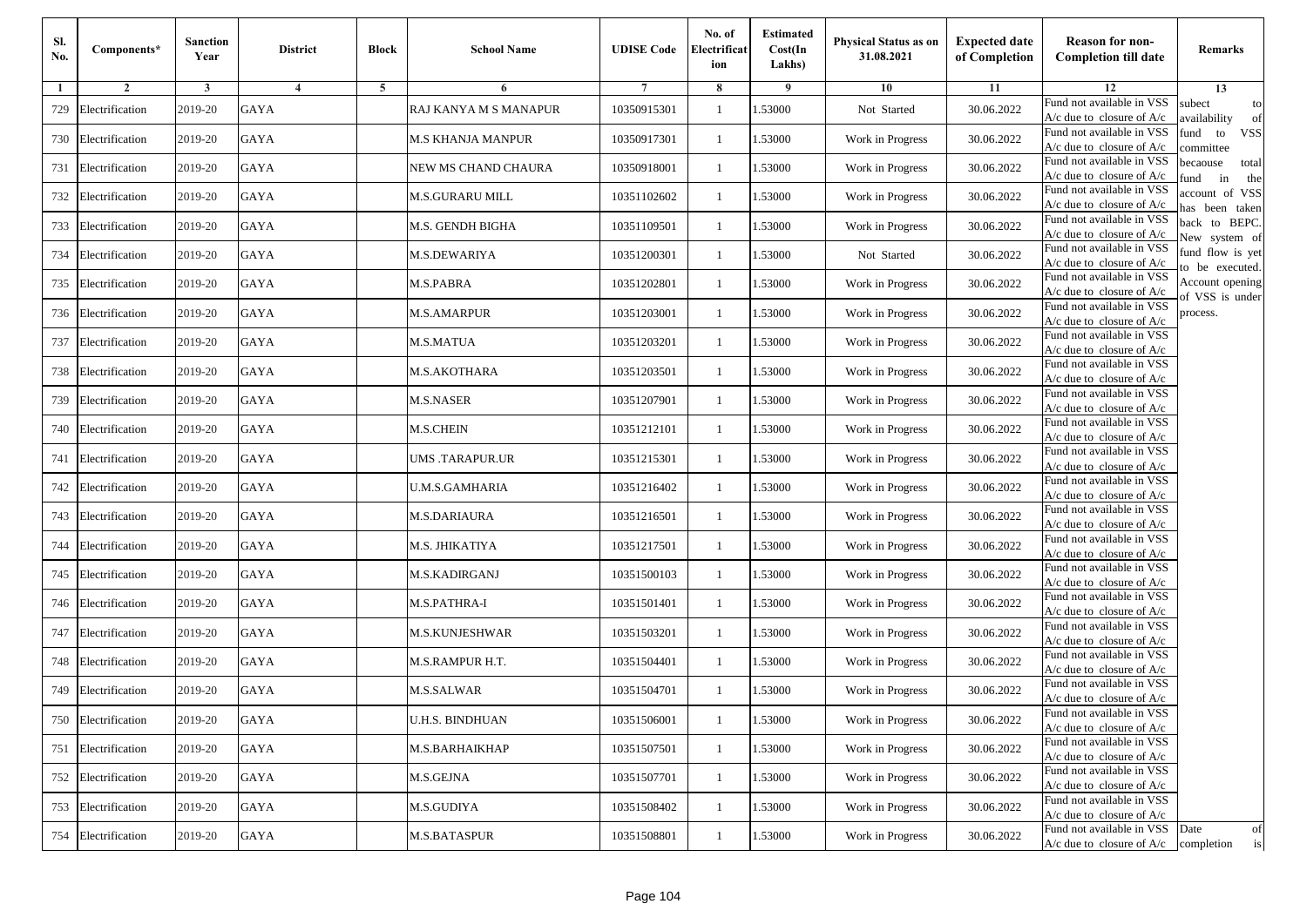| SI.<br>No. | Components*         | <b>Sanction</b><br>Year | <b>District</b> | <b>Block</b> | <b>School Name</b>    | <b>UDISE Code</b> | No. of<br>Electrificat<br>ion | <b>Estimated</b><br>Cost(In<br>Lakhs) | Physical Status as on<br>31.08.2021 | <b>Expected date</b><br>of Completion | <b>Reason for non-</b><br><b>Completion till date</b>                 | Remarks                               |
|------------|---------------------|-------------------------|-----------------|--------------|-----------------------|-------------------|-------------------------------|---------------------------------------|-------------------------------------|---------------------------------------|-----------------------------------------------------------------------|---------------------------------------|
| 1          | $\overline{2}$      | 3                       | $\overline{4}$  | 5            | 6                     |                   | 8                             | 9                                     | 10                                  | 11                                    | 12                                                                    | 13                                    |
| 755        | Electrification     | 2019-20                 | <b>GAYA</b>     |              | <b>M.S. SIDHPUR</b>   | 10351509801       | $\mathbf{1}$                  | 1.53000                               | Work in Progress                    | 30.06.2022                            | Fund not available in VSS<br>$A/c$ due to closure of $A/c$            | subect<br>to<br>wailability<br>of     |
| 756        | Electrification     | 2019-20                 | <b>GAYA</b>     |              | M.S.MAJHGAON          | 10351510401       | 1                             | 1.53000                               | Work in Progress                    | 30.06.2022                            | Fund not available in VSS<br>$A/c$ due to closure of $A/c$            | fund<br>to<br><b>VSS</b><br>ommittee  |
| 757        | Electrification     | 2019-20                 | <b>GAYA</b>     |              | U.H.S. JHIKATIA KALAN | 10351511801       | $\overline{1}$                | 1.53000                               | Work in Progress                    | 30.06.2022                            | Fund not available in VSS<br>$A/c$ due to closure of $A/c$            | pecaouse<br>total<br>und<br>in<br>the |
| 758        | Electrification     | 2019-20                 | GAYA            |              | M.S.BAGEBAR(UT)       | 10351512501       | -1                            | .53000                                | Work in Progress                    | 30.06.2022                            | Fund not available in VSS<br>$A/c$ due to closure of $A/c$            | ccount of VSS<br>as been taken        |
| 759        | Electrification     | 2019-20                 | <b>GAYA</b>     |              | U.H.S. KOTHI          | 10351514701       | 1                             | 1.53000                               | Work in Progress                    | 30.06.2022                            | Fund not available in VSS<br>A/c due to closure of $A/c$              | back to BEPC.<br>New system of        |
| 760        | Electrification     | 2019-20                 | <b>GAYA</b>     |              | MS.DEWARIA            | 10351515201       | -1                            | 1.53000                               | Work in Progress                    | 30.06.2022                            | Fund not available in VSS<br>A/c due to closure of $A/c$              | fund flow is yet<br>o be executed.    |
| 761        | Electrification     | 2019-20                 | GAYA            |              | M.S.JHIKATIYA SALISH  | 10351517801       | -1                            | 1.53000                               | Work in Progress                    | 30.06.2022                            | Fund not available in VSS<br>$A/c$ due to closure of $A/c$            | Account opening<br>of VSS is under    |
| 762        | Electrification     | 2019-20                 | <b>GAYA</b>     |              | U.H.S. TELWARI        | 10351518601       | -1                            | 1.53000                               | Work in Progress                    | 30.06.2022                            | Fund not available in VSS<br>$A/c$ due to closure of $A/c$            | process.                              |
| 763        | Electrification     | 2019-20                 | <b>GAYA</b>     |              | M.S.SEVTI BARA(UT)    | 10351519001       | -1                            | 1.53000                               | Work in Progress                    | 30.06.2022                            | Fund not available in VSS<br>$A/c$ due to closure of $A/c$            |                                       |
| 764        | Electrification     | 2019-20                 | <b>GAYA</b>     |              | M.S.URDANA            | 10351521701       | $\mathbf{1}$                  | 1.53000                               | Work in Progress                    | 30.06.2022                            | Fund not available in VSS<br>$A/c$ due to closure of $A/c$            |                                       |
| 765        | Electrification     | 2019-20                 | GAYA            |              | M.S.AKAUNI            | 10350400601       | -1                            | 1.53000                               | Not Started                         | 30.06.2022                            | Fund not available in VSS<br>$A/c$ due to closure of $A/c$            |                                       |
| 766        | Electrification     | 2019-20                 | <b>GAYA</b>     |              | M.S.LALGANJ           | 10350400801       | $\overline{1}$                | .53000                                | Work in Progress                    | 30.06.2022                            | Fund not available in VSS<br>$A/c$ due to closure of $A/c$            |                                       |
| 767        | Electrification     | 2019-20                 | GAYA            |              | M.S.HASANPUR          | 10350402001       | -1                            | .53000                                | Work in Progress                    | 30.06.2022                            | Fund not available in VSS<br>$A/c$ due to closure of $A/c$            |                                       |
| 768        | Electrification     | 2019-20                 | <b>GAYA</b>     |              | M.S.KARPI BAHBALPUR   | 10350403201       | 1                             | 1.53000                               | Work in Progress                    | 30.06.2022                            | Fund not available in VSS<br>$A/c$ due to closure of $A/c$            |                                       |
| 769        | Electrification     | 2019-20                 | <b>GAYA</b>     |              | M.S. KHUSHIYALPUR     | 10350403202       | -1                            | 1.53000                               | Work in Progress                    | 30.06.2022                            | Fund not available in VSS<br>$A/c$ due to closure of $A/c$            |                                       |
| 770        | Electrification     | 2019-20                 | <b>GAYA</b>     |              | M.S.SIMRAUKA          | 10350404601       | -1                            | 1.53000                               | Work in Progress                    | 30.06.2022                            | Fund not available in VSS<br>$A/c$ due to closure of $A/c$            |                                       |
| 771        | Electrification     | 2019-20                 | <b>GAYA</b>     |              | M.S.SARBAHDA DIH(UR)  | 10350404704       | $\overline{1}$                | 1.53000                               | Work in Progress                    | 30.06.2022                            | Fund not available in VSS<br>$A/c$ due to closure of $A/c$            |                                       |
| 772        | Electrification     | 2019-20                 | <b>GAYA</b>     |              | M.S.JAGDIHA           | 10350404902       | 1                             | 1.53000                               | Work in Progress                    | 30.06.2022                            | Fund not available in VSS<br>A/c due to closure of A/c                |                                       |
| 773        | Electrification     | 2019-20                 | GAYA            |              | M.S.PARWATI NAGAR     | 10350405201       | -1                            | 1.53000                               | Work in Progress                    | 30.06.2022                            | Fund not available in VSS<br>$A/c$ due to closure of $A/c$            |                                       |
| 774        | Electrification     | 2019-20                 | <b>GAYA</b>     |              | M.S.NAGARIYAWAN       | 10350407501       | $\overline{1}$                | .53000                                | Work in Progress                    | 30.06.2022                            | Fund not available in VSS<br>$A/c$ due to closure of $A/c$            |                                       |
| 775        | Electrification     | 2019-20                 | GAYA            |              | M.S.HEMARA            | 10350407701       | -1                            | .53000                                | Work in Progress                    | 30.06.2022                            | Fund not available in VSS<br>A/c due to closure of A/c                |                                       |
|            | 776 Electrification | 2019-20                 | GAYA            |              | <b>M.S.PANAHRI</b>    | 10350408001       | 1                             | 1.53000                               | Work in Progress                    | 30.06.2022                            | Fund not available in VSS<br>A/c due to closure of A/c                |                                       |
|            | 777 Electrification | 2019-20                 | GAYA            |              | M.S.BALIYARI          | 10350408301       | 1                             | 1.53000                               | Work in Progress                    | 30.06.2022                            | Fund not available in VSS<br>$A/c$ due to closure of $A/c$            |                                       |
|            | 778 Electrification | 2019-20                 | <b>GAYA</b>     |              | M.S.DEMA FATEHPUR     | 10350410401       | -1                            | 1.53000                               | Work in Progress                    | 30.06.2022                            | Fund not available in VSS<br>$A/c$ due to closure of $A/c$            |                                       |
| 779        | Electrification     | 2019-20                 | <b>GAYA</b>     |              | KANYA M.S KHIZERSARAI | 10350410901       | $\overline{1}$                | 1.53000                               | Not Started                         | 30.06.2022                            | Fund not available in VSS<br>A/c due to closure of A/c                |                                       |
| 780        | Electrification     | 2019-20                 | GAYA            |              | M.S.KUMAR BIGHA       | 10350411103       | $\mathbf{1}$                  | 1.53000                               | Work in Progress                    | 30.06.2022                            | Fund not available in VSS<br>$A/c$ due to closure of $A/c$ completion | Date<br>of<br>is                      |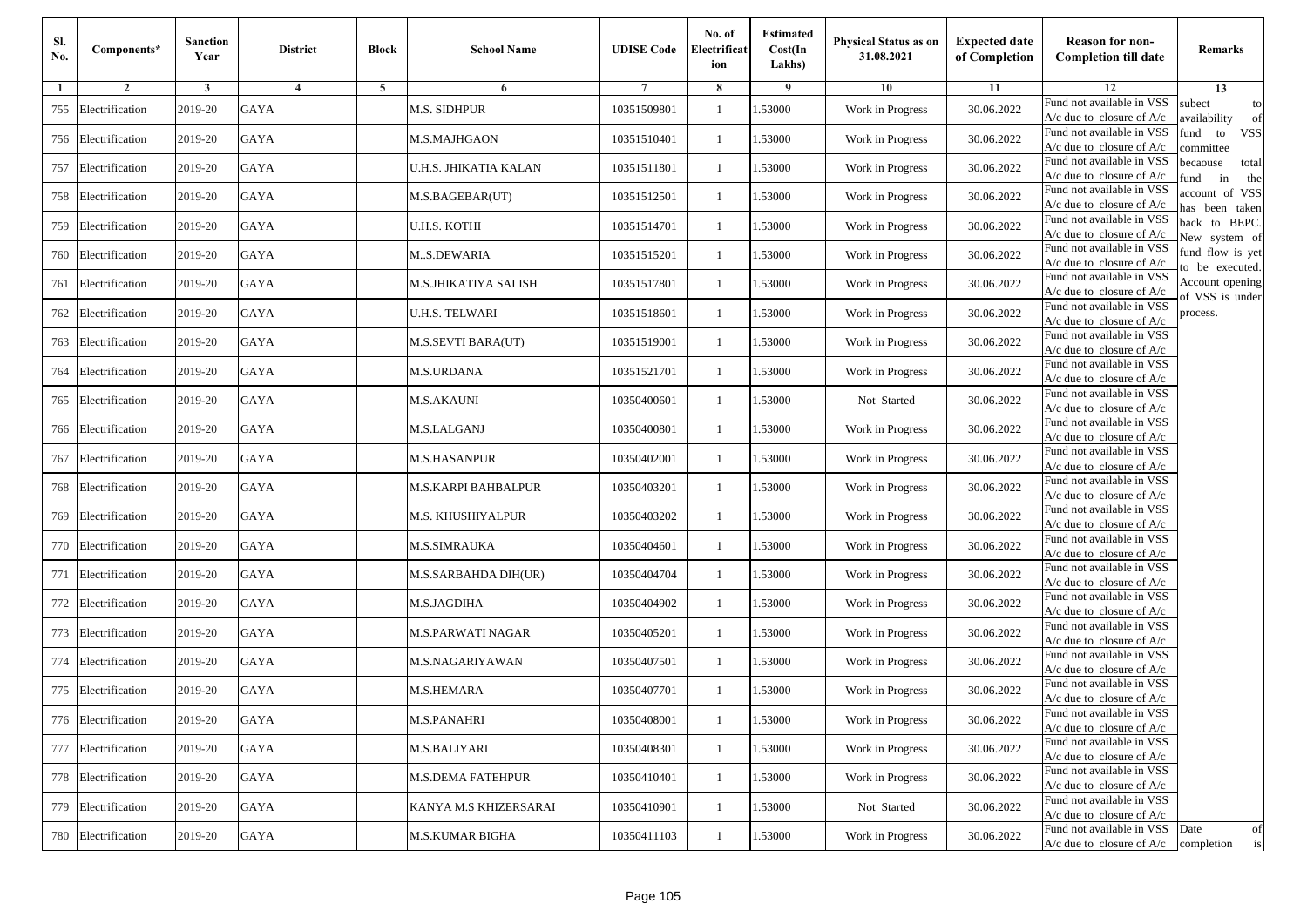| Sl.<br>No. | Components*         | <b>Sanction</b><br>Year | <b>District</b> | <b>Block</b> | <b>School Name</b>      | <b>UDISE Code</b> | No. of<br>Electrificat<br>ion | <b>Estimated</b><br>Cost(In<br>Lakhs) | Physical Status as on<br>31.08.2021 | <b>Expected date</b><br>of Completion | <b>Reason for non-</b><br><b>Completion till date</b>                 | Remarks                               |
|------------|---------------------|-------------------------|-----------------|--------------|-------------------------|-------------------|-------------------------------|---------------------------------------|-------------------------------------|---------------------------------------|-----------------------------------------------------------------------|---------------------------------------|
|            | $\overline{2}$      | 3                       | $\overline{4}$  | 5            | 6                       |                   | 8                             | -9                                    | 10                                  | 11                                    | 12                                                                    | 13                                    |
| 781        | Electrification     | 2019-20                 | <b>GAYA</b>     |              | <b>M.S.UTRAWAN</b>      | 10350411301       | $\overline{1}$                | .53000                                | Work in Progress                    | 30.06.2022                            | Fund not available in VSS<br>$A/c$ due to closure of $A/c$            | subect<br>to<br>wailability<br>of     |
| 782        | Electrification     | 2019-20                 | <b>GAYA</b>     |              | M.S.MAKSUDPUR           | 10350411502       | 1                             | 1.53000                               | Work in Progress                    | 30.06.2022                            | Fund not available in VSS<br>A/c due to closure of A/c                | fund<br><b>VSS</b><br>to<br>ommittee  |
| 783        | Electrification     | 2019-20                 | <b>GAYA</b>     |              | M.S MURARCHAK           | 10350413701       | -1                            | 1.53000                               | Work in Progress                    | 30.06.2022                            | Fund not available in VSS<br>$A/c$ due to closure of $A/c$            | pecaouse<br>total<br>in<br>und<br>the |
| 784        | Electrification     | 2019-20                 | <b>GAYA</b>     |              | M.S. GARARI             | 10350101501       | 1                             | .53000                                | Work in Progress                    | 30.06.2022                            | Fund not available in VSS<br>$A/c$ due to closure of $A/c$            | account of VSS<br>as been taken       |
| 785        | Electrification     | 2019-20                 | GAYA            |              | M.S. KAIYATAND          | 10350102701       | -1                            | .53000                                | Work in Progress                    | 30.06.2022                            | Fund not available in VSS<br>A/c due to closure of $A/c$              | back to BEPC.<br>Vew system of        |
| 786        | Electrification     | 2019-20                 | <b>GAYA</b>     |              | M.S. KER                | 10350103001       | 1                             | 1.53000                               | Work in Progress                    | 30.06.2022                            | Fund not available in VSS<br>$A/c$ due to closure of $A/c$            | fund flow is yet<br>o be executed.    |
| 787        | Electrification     | 2019-20                 | GAYA            |              | M.S. BARGAWAN           | 10350103103       | -1                            | 1.53000                               | Not Started                         | 30.06.2022                            | Fund not available in VSS<br>$A/c$ due to closure of $A/c$            | Account opening<br>of VSS is under    |
| 788        | Electrification     | 2019-20                 | <b>GAYA</b>     |              | M.S. NISURPUR           | 10350103501       | -1                            | 1.53000                               | Work in Progress                    | 30.06.2022                            | Fund not available in VSS<br>$A/c$ due to closure of $A/c$            | process.                              |
| 789        | Electrification     | 2019-20                 | <b>GAYA</b>     |              | U.H.S. KHAJURI          | 10350104601       | -1                            | .53000                                | Work in Progress                    | 30.06.2022                            | Fund not available in VSS<br>$A/c$ due to closure of $A/c$            |                                       |
| 790        | Electrification     | 2019-20                 | <b>GAYA</b>     |              | M.S. BHIMPUR MANJHIAWAN | 10350105601       | $\mathbf{1}$                  | 1.53000                               | Work in Progress                    | 30.06.2022                            | Fund not available in VSS<br>$A/c$ due to closure of $A/c$            |                                       |
| 791        | Electrification     | 2019-20                 | <b>GAYA</b>     |              | M.S. KARAI              | 10350106001       | 1                             | 1.53000                               | Work in Progress                    | 30.06.2022                            | Fund not available in VSS<br>$A/c$ due to closure of $A/c$            |                                       |
| 792        | Electrification     | 2019-20                 | GAYA            |              | M.S. KONCHDIH GIRL      | 10350106202       | $\overline{1}$                | 1.53000                               | Work in Progress                    | 30.06.2022                            | Fund not available in VSS<br>$A/c$ due to closure of $A/c$            |                                       |
| 793        | Electrification     | 2019-20                 | <b>GAYA</b>     |              | M.S. JAMALPUR           | 10350106401       | $\mathbf{1}$                  | .53000                                | Work in Progress                    | 30.06.2022                            | Fund not available in VSS<br>$A/c$ due to closure of $A/c$            |                                       |
| 794        | Electrification     | 2019-20                 | GAYA            |              | M.S. BAIKATHPUR         | 10350107901       | -1                            | 1.53000                               | Work in Progress                    | 30.06.2022                            | Fund not available in VSS<br>$A/c$ due to closure of $A/c$            |                                       |
| 795        | Electrification     | 2019-20                 | GAYA            |              | M.S. TARARI             | 10350108901       | 1                             | 1.53000                               | Not Started                         | 30.06.2022                            | Fund not available in VSS<br>$A/c$ due to closure of $A/c$            |                                       |
| 796        | Electrification     | 2019-20                 | GAYA            |              | M.S. ADAI               | 10350109101       | -1                            | 1.53000                               | Work in Progress                    | 30.06.2022                            | Fund not available in VSS<br>$A/c$ due to closure of $A/c$            |                                       |
| 797        | Electrification     | 2019-20                 | <b>GAYA</b>     |              | <b>M.S. TINERI</b>      | 10350110701       | $\overline{1}$                | .53000                                | Work in Progress                    | 30.06.2022                            | Fund not available in VSS<br>$A/c$ due to closure of $A/c$            |                                       |
| 798        | Electrification     | 2019-20                 | <b>GAYA</b>     |              | M.S. KORAP              | 10350112101       | 1                             | 1.53000                               | Work in Progress                    | 30.06.2022                            | Fund not available in VSS<br>A/c due to closure of A/c                |                                       |
| 799        | Electrification     | 2019-20                 | <b>GAYA</b>     |              | M.S. CHATIHAR JAMALPUR  | 10350112501       | $\mathbf{1}$                  | 1.53000                               | Not Started                         | 30.06.2022                            | Fund not available in VSS<br>$A/c$ due to closure of $A/c$            |                                       |
| 800        | Electrification     | 2019-20                 | GAYA            |              | M.S. KAITHI             | 10350113101       | -1                            | 1.53000                               | Not Started                         | 30.06.2022                            | Fund not available in VSS<br>$A/c$ due to closure of $A/c$            |                                       |
| 801        | Electrification     | 2019-20                 | <b>GAYA</b>     |              | M.S. MANGRAUR           | 10350113801       | $\overline{1}$                | .53000                                | Work in Progress                    | 30.06.2022                            | Fund not available in VSS<br>A/c due to closure of A/c                |                                       |
|            | 802 Electrification | 2019-20                 | GAYA            |              | M.S. SIMRA              | 10350113902       |                               | 1.53000                               | Work in Progress                    | 30.06.2022                            | Fund not available in VSS<br>A/c due to closure of A/c                |                                       |
|            | 803 Electrification | 2019-20                 | GAYA            |              | <b>M.S. KANAUDI</b>     | 10350114401       | 1                             | 1.53000                               | Work in Progress                    | 30.06.2022                            | Fund not available in VSS<br>$A/c$ due to closure of $A/c$            |                                       |
|            | 804 Electrification | 2019-20                 | GAYA            |              | M.S.BAREWA              | 10350803301       | -1                            | 1.53000                               | Work in Progress                    | 30.06.2022                            | Fund not available in VSS<br>$A/c$ due to closure of $A/c$            |                                       |
| 805        | Electrification     | 2019-20                 | <b>GAYA</b>     |              | M.S.KHARHARI            | 10350806101       | $\overline{1}$                | 1.53000                               | Work in Progress                    | 30.06.2022                            | Fund not available in VSS<br>$A/c$ due to closure of $A/c$            |                                       |
|            | 806 Electrification | 2019-20                 | GAYA            |              | <b>M.S.GURIAWAN</b>     | 10352300101       | -1                            | 1.53000                               | Work in Progress                    | 30.06.2022                            | Fund not available in VSS<br>$A/c$ due to closure of $A/c$ completion | Date<br>of<br>is                      |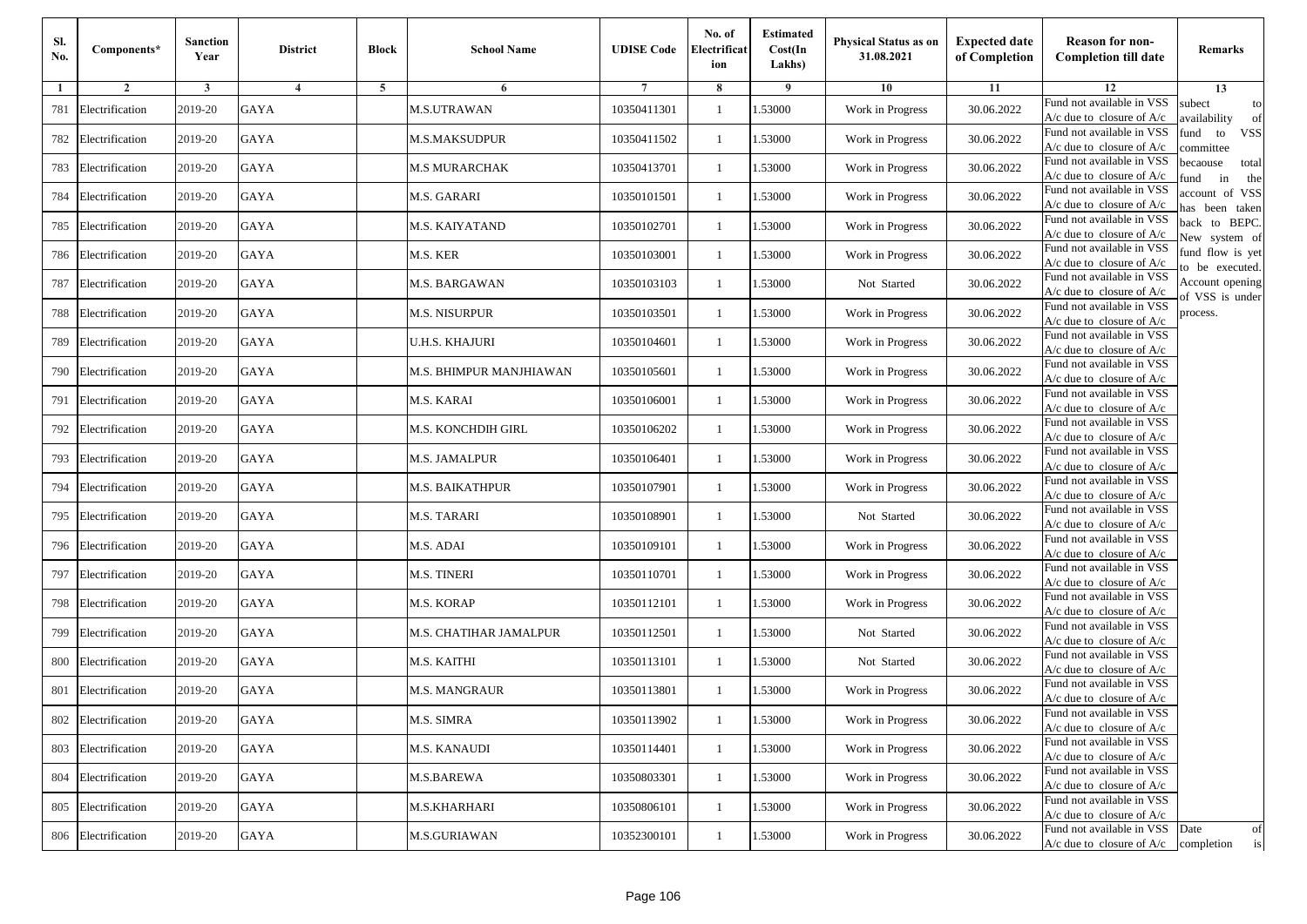| SI.<br>No. | Components*         | <b>Sanction</b><br>Year | <b>District</b> | <b>Block</b> | <b>School Name</b>     | <b>UDISE Code</b> | No. of<br>Electrificat<br>ion | <b>Estimated</b><br>Cost(In<br>Lakhs) | Physical Status as on<br>31.08.2021 | <b>Expected date</b><br>of Completion | <b>Reason for non-</b><br><b>Completion till date</b>                 | Remarks                               |
|------------|---------------------|-------------------------|-----------------|--------------|------------------------|-------------------|-------------------------------|---------------------------------------|-------------------------------------|---------------------------------------|-----------------------------------------------------------------------|---------------------------------------|
| 1          | $\overline{2}$      | 3                       | $\overline{4}$  | 5            | 6                      |                   | 8                             | 9                                     | 10                                  | 11                                    | 12                                                                    | 13                                    |
| 807        | Electrification     | 2019-20                 | <b>GAYA</b>     |              | M.S.SIHO               | 10352300104       | $\mathbf{1}$                  | 1.53000                               | Work in Progress                    | 30.06.2022                            | Fund not available in VSS<br>$A/c$ due to closure of $A/c$            | subect<br>to<br>wailability<br>of     |
| 808        | Electrification     | 2019-20                 | <b>GAYA</b>     |              | M.S.KENARI             | 10352301701       | 1                             | 1.53000                               | Work in Progress                    | 30.06.2022                            | Fund not available in VSS<br>$A/c$ due to closure of $A/c$            | fund<br>to<br><b>VSS</b><br>ommittee  |
| 809        | Electrification     | 2019-20                 | <b>GAYA</b>     |              | <b>U.H.S. BELARPUR</b> | 10352302301       | $\overline{1}$                | 1.53000                               | Work in Progress                    | 30.06.2022                            | Fund not available in VSS<br>$A/c$ due to closure of $A/c$            | pecaouse<br>total<br>und<br>in<br>the |
| 810        | Electrification     | 2019-20                 | GAYA            |              | M.S.MATIHANI           | 10352304601       | -1                            | .53000                                | Work in Progress                    | 30.06.2022                            | Fund not available in VSS<br>$A/c$ due to closure of $A/c$            | ccount of VSS<br>as been taken        |
| 811        | Electrification     | 2019-20                 | <b>GAYA</b>     |              | <b>M.S NAGWAN</b>      | 10352305101       | 1                             | 1.53000                               | Work in Progress                    | 30.06.2022                            | Fund not available in VSS<br>A/c due to closure of $A/c$              | back to BEPC.<br>New system of        |
| 812        | Electrification     | 2019-20                 | <b>GAYA</b>     |              | M.S. MANJHAULI         | 10352306302       | -1                            | 1.53000                               | Work in Progress                    | 30.06.2022                            | Fund not available in VSS<br>A/c due to closure of $A/c$              | fund flow is yet<br>o be executed.    |
| 813        | Electrification     | 2019-20                 | GAYA            |              | M.S.DHANI CHAK         | 10352307502       | -1                            | 1.53000                               | Work in Progress                    | 30.06.2022                            | Fund not available in VSS<br>$A/c$ due to closure of $A/c$            | Account opening<br>of VSS is under    |
| 814        | Electrification     | 2019-20                 | <b>GAYA</b>     |              | M.S.BABHANI            | 10352309801       | -1                            | 1.53000                               | Work in Progress                    | 30.06.2022                            | Fund not available in VSS<br>$A/c$ due to closure of $A/c$            | process.                              |
| 815        | Electrification     | 2019-20                 | <b>GAYA</b>     |              | MS MANJHIAWAN          | 10352311301       | -1                            | 1.53000                               | Work in Progress                    | 30.06.2022                            | Fund not available in VSS<br>$A/c$ due to closure of $A/c$            |                                       |
| 816        | Electrification     | 2019-20                 | <b>GAYA</b>     |              | MS CHOURIYA            | 10352311501       | $\mathbf{1}$                  | 1.53000                               | Work in Progress                    | 30.06.2022                            | Fund not available in VSS<br>$A/c$ due to closure of $A/c$            |                                       |
| 817        | Electrification     | 2019-20                 | <b>GAYA</b>     |              | M.S SINDUAR            | 10352317001       | -1                            | 1.53000                               | Work in Progress                    | 30.06.2022                            | Fund not available in VSS<br>$A/c$ due to closure of $A/c$            |                                       |
| 818        | Electrification     | 2019-20                 | <b>GAYA</b>     |              | UMS CHUABAR            | 10352317301       | $\overline{1}$                | .53000                                | Work in Progress                    | 30.06.2022                            | Fund not available in VSS<br>$A/c$ due to closure of $A/c$            |                                       |
| 819        | Electrification     | 2019-20                 | GAYA            |              | MS BAGULA              | 10352317701       | -1                            | .53000                                | Work in Progress                    | 30.06.2022                            | Fund not available in VSS<br>A/c due to closure of A/c                |                                       |
| 820        | Electrification     | 2019-20                 | <b>GAYA</b>     |              | <b>MS GOWAT</b>        | 10352318701       | 1                             | 1.53000                               | Work in Progress                    | 30.06.2022                            | Fund not available in VSS<br>$A/c$ due to closure of $A/c$            |                                       |
| 821        | Electrification     | 2019-20                 | <b>GAYA</b>     |              | M.S.KHAP               | 10352321101       | -1                            | 1.53000                               | Work in Progress                    | 30.06.2022                            | Fund not available in VSS<br>$A/c$ due to closure of $A/c$            |                                       |
| 822        | Electrification     | 2019-20                 | <b>GAYA</b>     |              | MS KADARCHUAN          | 10352321801       | -1                            | 1.53000                               | Work in Progress                    | 30.06.2022                            | Fund not available in VSS<br>$A/c$ due to closure of $A/c$            |                                       |
| 823        | Electrification     | 2019-20                 | <b>GAYA</b>     |              | M.S.KEWLA              | 10352321901       | $\overline{1}$                | 1.53000                               | Work in Progress                    | 30.06.2022                            | Fund not available in VSS<br>$A/c$ due to closure of $A/c$            |                                       |
| 824        | Electrification     | 2019-20                 | <b>GAYA</b>     |              | M.S.MATGARHA           | 10352322201       | 1                             | 1.53000                               | Work in Progress                    | 30.06.2022                            | Fund not available in VSS<br>$A/c$ due to closure of $A/c$            |                                       |
| 825        | Electrification     | 2019-20                 | GAYA            |              | M.S SAWARCHAK          | 10352322702       | -1                            | 1.53000                               | Work in Progress                    | 30.06.2022                            | Fund not available in VSS<br>$A/c$ due to closure of $A/c$            |                                       |
| 826        | Electrification     | 2019-20                 | <b>GAYA</b>     |              | M.S.AMBATARI           | 10352323001       | $\overline{1}$                | .53000                                | Work in Progress                    | 30.06.2022                            | Fund not available in VSS<br>$A/c$ due to closure of $A/c$            |                                       |
| 827        | Electrification     | 2019-20                 | GAYA            |              | M.S GANESHCHAK         | 10352323601       | -1                            | .53000                                | Work in Progress                    | 30.06.2022                            | Fund not available in VSS<br>A/c due to closure of A/c                |                                       |
|            | 828 Electrification | 2019-20                 | <b>GAYA</b>     |              | MS NAVADIH             | 10352324601       | $\mathbf{1}$                  | 1.53000                               | Work in Progress                    | 30.06.2022                            | Fund not available in VSS<br>A/c due to closure of A/c                |                                       |
|            | 829 Electrification | 2019-20                 | GAYA            |              | <b>U.H.S. KEWALI</b>   | 10352325201       | 1                             | 1.53000                               | Not Started                         | 30.06.2022                            | Fund not available in VSS<br>$A/c$ due to closure of $A/c$            |                                       |
|            | 830 Electrification | 2019-20                 | <b>GAYA</b>     |              | <b>M.S ITATIKAR</b>    | 10352325801       | -1                            | 1.53000                               | Work in Progress                    | 30.06.2022                            | Fund not available in VSS<br>A/c due to closure of A/c                |                                       |
| 831        | Electrification     | 2019-20                 | <b>GAYA</b>     |              | <b>MS DHELWATAND</b>   | 10352326901       | -1                            | 1.53000                               | Work in Progress                    | 30.06.2022                            | Fund not available in VSS<br>A/c due to closure of A/c                |                                       |
|            | 832 Electrification | 2019-20                 | GAYA            |              | M.S.GEHLAUR            | 10350601601       | $\mathbf{1}$                  | 1.53000                               | Work in Progress                    | 30.06.2022                            | Fund not available in VSS<br>$A/c$ due to closure of $A/c$ completion | Date<br>of<br>is                      |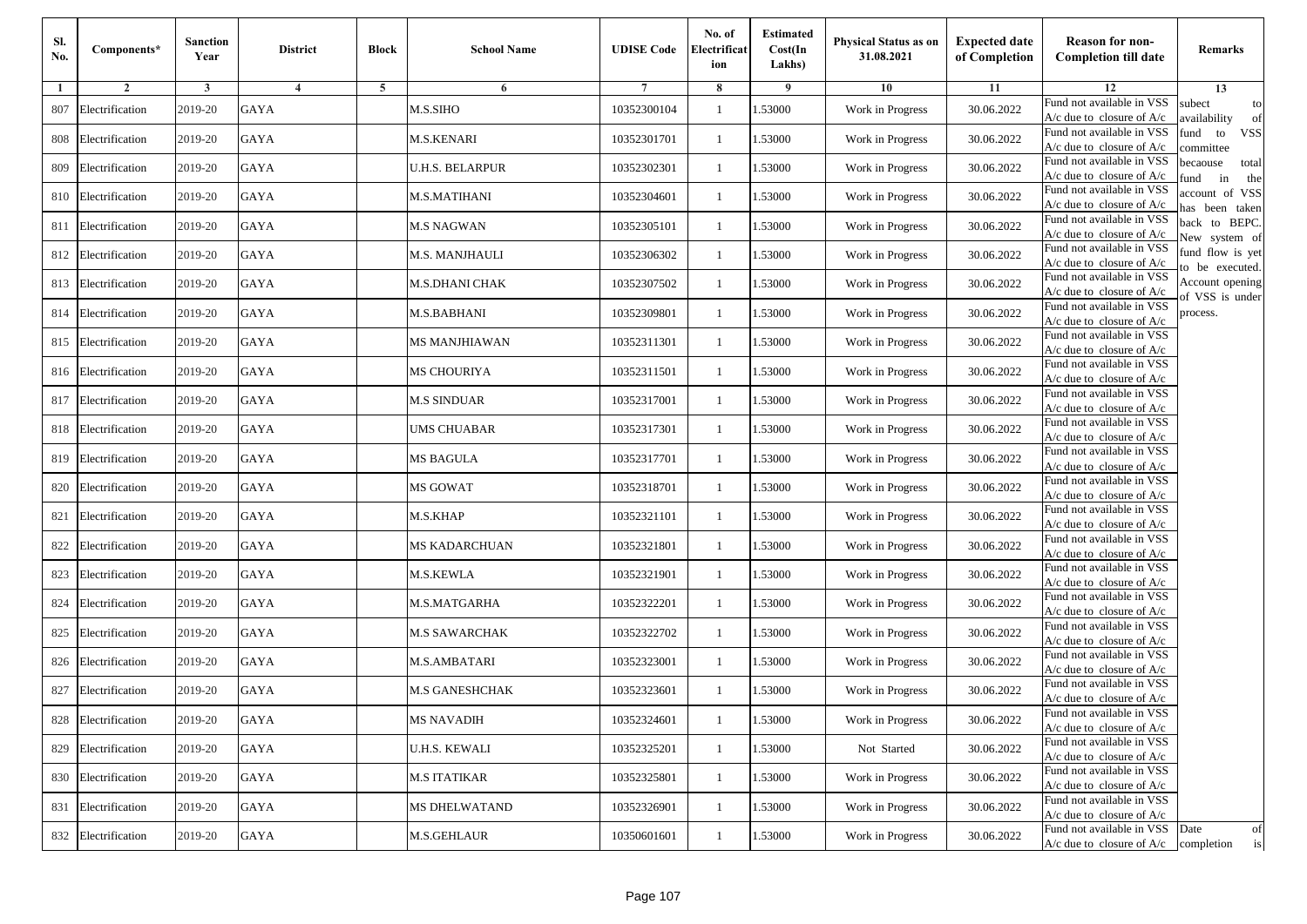| Sl.<br>No. | Components*         | <b>Sanction</b><br>Year | <b>District</b> | <b>Block</b> | <b>School Name</b>      | <b>UDISE Code</b> | No. of<br>Electrificat<br>ion | <b>Estimated</b><br>Cost(In<br>Lakhs) | Physical Status as on<br>31.08.2021 | <b>Expected date</b><br>of Completion | <b>Reason for non-</b><br><b>Completion till date</b>                 | Remarks                               |
|------------|---------------------|-------------------------|-----------------|--------------|-------------------------|-------------------|-------------------------------|---------------------------------------|-------------------------------------|---------------------------------------|-----------------------------------------------------------------------|---------------------------------------|
| 1          | $\overline{2}$      | 3                       | $\overline{4}$  | 5            | 6                       |                   | 8                             | 9                                     | 10                                  | 11                                    | 12                                                                    | 13                                    |
| 833        | Electrification     | 2019-20                 | <b>GAYA</b>     |              | <b>M.S AYER</b>         | 10350601801       | $\mathbf{1}$                  | 1.53000                               | Work in Progress                    | 30.06.2022                            | Fund not available in VSS<br>$A/c$ due to closure of $A/c$            | subect<br>to<br>wailability<br>of     |
| 834        | Electrification     | 2019-20                 | <b>GAYA</b>     |              | <b>U.H.S. TETAR</b>     | 10350602001       | $\mathbf{1}$                  | 1.53000                               | Work in Progress                    | 30.06.2022                            | Fund not available in VSS<br>$A/c$ due to closure of $A/c$            | fund to<br><b>VSS</b><br>ommittee     |
| 835        | Electrification     | 2019-20                 | GAYA            |              | <b>M.S.NAUDIHA</b>      | 10350602101       | 1                             | 1.53000                               | Work in Progress                    | 30.06.2022                            | Fund not available in VSS<br>$A/c$ due to closure of $A/c$            | pecaouse<br>total<br>und<br>in<br>the |
| 836        | Electrification     | 2019-20                 | GAYA            |              | <b>M.S.TETARU</b>       | 10350603201       | 1                             | .53000                                | Work in Progress                    | 30.06.2022                            | Fund not available in VSS<br>A/c due to closure of A/c                | ccount of VSS<br>as been taken        |
| 837        | Electrification     | 2019-20                 | GAYA            |              | <b>B.M.S.ARAI</b>       | 10350603701       | $\mathbf{1}$                  | .53000                                | Not Started                         | 30.06.2022                            | Fund not available in VSS<br>$A/c$ due to closure of $A/c$            | back to BEPC.<br>New system of        |
| 838        | Electrification     | 2019-20                 | GAYA            |              | <b>M.S.NAILI</b>        | 10350500201       | 1                             | .53000                                | Work in Progress                    | 30.06.2022                            | Fund not available in VSS<br>$A/c$ due to closure of $A/c$            | fund flow is yet                      |
| 839        | Electrification     | 2019-20                 | GAYA            |              | GOVT.B.S.PATHARKATTI    | 10350501106       | 1                             | 1.53000                               | Work in Progress                    | 30.06.2022                            | Fund not available in VSS<br>$A/c$ due to closure of $A/c$            | o be executed.<br>Account opening     |
| 840        | Electrification     | 2019-20                 | <b>GAYA</b>     |              | M.S.DIYAY               | 10350501201       | 1                             | 1.53000                               | Not Started                         | 30.06.2022                            | Fund not available in VSS<br>$A/c$ due to closure of $A/c$            | of VSS is under<br>process.           |
| 841        | Electrification     | 2019-20                 | <b>GAYA</b>     |              | <b>M.S.SINGHA</b>       | 10350501901       | 1                             | 1.53000                               | Work in Progress                    | 30.06.2022                            | Fund not available in VSS<br>$A/c$ due to closure of $A/c$            |                                       |
| 842        | Electrification     | 2019-20                 | <b>GAYA</b>     |              | <b>U.M.S.SIMA SOUTH</b> | 10350501902       | $\mathbf{1}$                  | 1.53000                               | Work in Progress                    | 30.06.2022                            | Fund not available in VSS<br>$A/c$ due to closure of $A/c$            |                                       |
| 843        | Electrification     | 2019-20                 | GAYA            |              | <b>M.S.KENDUA TILHA</b> | 10350502601       | 1                             | 1.53000                               | Not Started                         | 30.06.2022                            | Fund not available in VSS<br>$A/c$ due to closure of $A/c$            |                                       |
| 844        | Electrification     | 2019-20                 | GAYA            |              | M.S.MADHOBIGHA          | 10350502702       | 1                             | .53000                                | Work in Progress                    | 30.06.2022                            | Fund not available in VSS<br>$A/c$ due to closure of $A/c$            |                                       |
| 845        | Electrification     | 2019-20                 | GAYA            |              | M.S KASHI BIGHA         | 10350502704       | 1                             | .53000                                | Work in Progress                    | 30.06.2022                            | Fund not available in VSS<br>A/c due to closure of A/c                |                                       |
| 846        | Electrification     | 2019-20                 | GAYA            |              | M.S.ODHANPURA           | 10350502901       | 1                             | 1.53000                               | Work in Progress                    | 30.06.2022                            | Fund not available in VSS<br>$A/c$ due to closure of $A/c$            |                                       |
| 847        | Electrification     | 2019-20                 | GAYA            |              | M.S.SONSA               | 10350503001       | 1                             | 1.53000                               | Work in Progress                    | 30.06.2022                            | Fund not available in VSS<br>$A/c$ due to closure of $A/c$            |                                       |
| 848        | Electrification     | 2019-20                 | <b>GAYA</b>     |              | <b>U.M.S.NIMCHAK</b>    | 10350503302       | 1                             | .53000                                | Work in Progress                    | 30.06.2022                            | Fund not available in VSS<br>$A/c$ due to closure of $A/c$            |                                       |
| 849        | Electrification     | 2019-20                 | <b>GAYA</b>     |              | M.S.PACHAMBA            | 10350503603       | 1                             | .53000                                | Work in Progress                    | 30.06.2022                            | Fund not available in VSS<br>$A/c$ due to closure of $A/c$            |                                       |
| 850        | Electrification     | 2019-20                 | <b>GAYA</b>     |              | <b>U.M.S.AMMAKUAN</b>   | 10350503701       | $\mathbf{1}$                  | 1.53000                               | Work in Progress                    | 30.06.2022                            | Fund not available in VSS<br>A/c due to closure of A/c                |                                       |
| 851        | Electrification     | 2019-20                 | GAYA            |              | U.M.S.MAHADEO BIGHA     | 10350503802       | 1                             | 1.53000                               | Work in Progress                    | 30.06.2022                            | Fund not available in VSS<br>$A/c$ due to closure of $A/c$            |                                       |
| 852        | Electrification     | 2019-20                 | GAYA            |              | <b>M.S.SANKARPUR</b>    | 10350503804       | 1                             | .53000                                | Not Started                         | 30.06.2022                            | Fund not available in VSS<br>$A/c$ due to closure of $A/c$            |                                       |
| 853        | Electrification     | 2019-20                 | GAYA            |              | M.S.JAGJIWANPURI        | 10350504103       | 1                             | .53000                                | Work in Progress                    | 30.06.2022                            | Fund not available in VSS<br>A/c due to closure of A/c                |                                       |
|            | 854 Electrification | 2019-20                 | GAYA            |              | <b>M.S.BOKNARI</b>      | 10351004601       | $\mathbf{1}$                  | 1.53000                               | Not Started                         | 30.06.2022                            | Fund not available in VSS<br>A/c due to closure of A/c                |                                       |
|            | 855 Electrification | 2019-20                 | GAYA            |              | <b>M.S.ITWAN</b>        | 10351007701       | $\mathbf{1}$                  | 1.53000                               | Work in Progress                    | 30.06.2022                            | Fund not available in VSS<br>$A/c$ due to closure of $A/c$            |                                       |
|            | 856 Electrification | 2019-20                 | <b>GAYA</b>     |              | <b>U.H.S. KACHAURI</b>  | 10351703501       | 1                             | 1.53000                               | Not Started                         | 30.06.2022                            | Fund not available in VSS<br>$A/c$ due to closure of $A/c$            |                                       |
| 857        | Electrification     | 2019-20                 | GAYA            |              | M.S. CHILLIM            | 10351706302       | 1                             | 1.53000                               | Work in Progress                    | 30.06.2022                            | Fund not available in VSS<br>A/c due to closure of A/c                |                                       |
|            | 858 Electrification | 2019-20                 | GAYA            |              | UR.M.S.SONEKHAP         | 10351709201       | 1                             | 1.53000                               | Not Started                         | 30.06.2022                            | Fund not available in VSS<br>$A/c$ due to closure of $A/c$ completion | Date<br>of<br>is                      |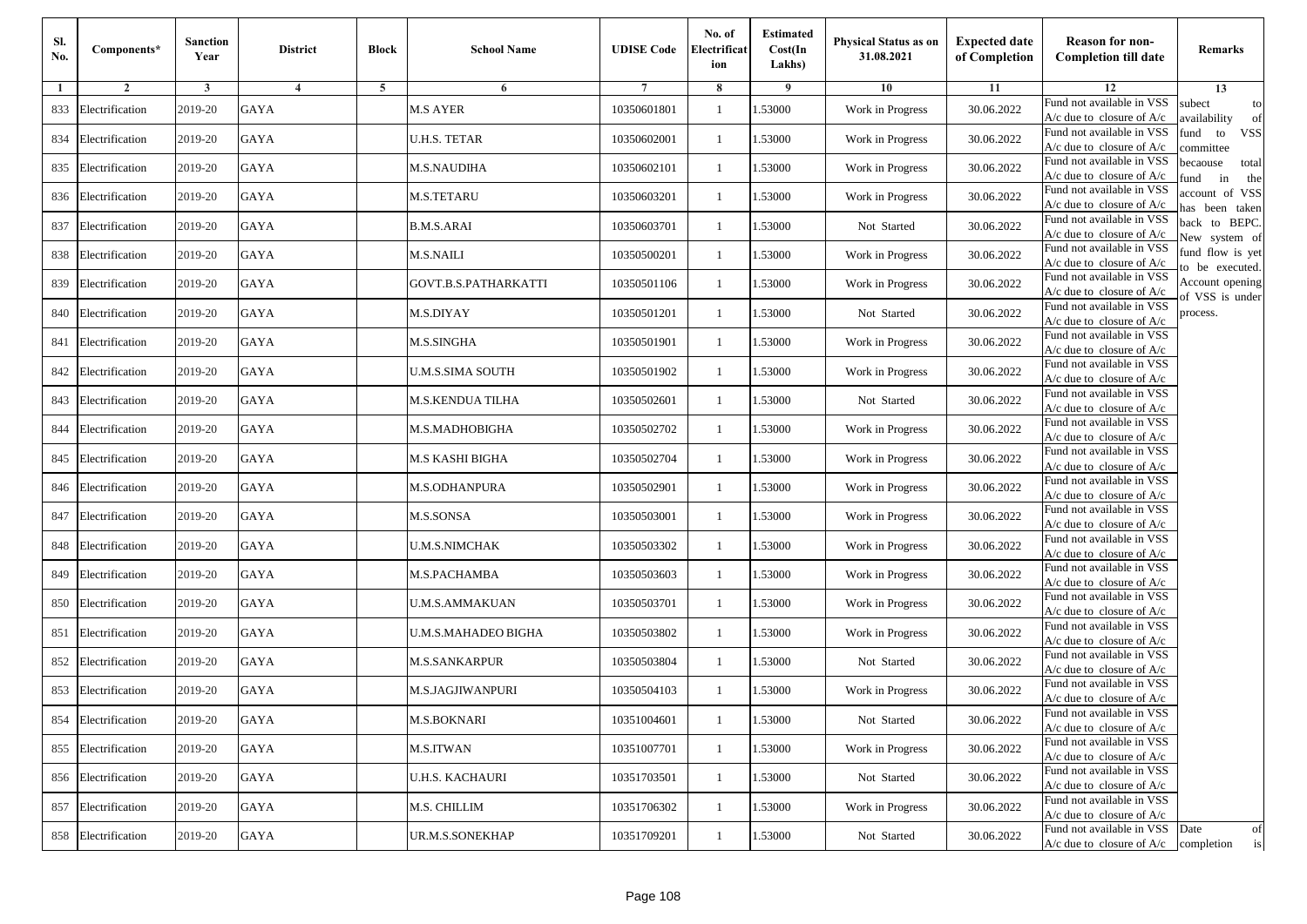| Sl.<br>No. | Components*         | <b>Sanction</b><br>Year | <b>District</b> | <b>Block</b> | <b>School Name</b>     | <b>UDISE Code</b> | No. of<br>Electrificat<br>ion | <b>Estimated</b><br>Cost(In<br>Lakhs) | Physical Status as on<br>31.08.2021 | <b>Expected date</b><br>of Completion | <b>Reason for non-</b><br><b>Completion till date</b>                 | Remarks                               |
|------------|---------------------|-------------------------|-----------------|--------------|------------------------|-------------------|-------------------------------|---------------------------------------|-------------------------------------|---------------------------------------|-----------------------------------------------------------------------|---------------------------------------|
| 1          | $\overline{2}$      | 3                       | $\overline{4}$  | 5            | 6                      |                   | 8                             | 9                                     | 10                                  | 11                                    | 12                                                                    | 13                                    |
| 859        | Electrification     | 2019-20                 | GAYA            |              | M.S.BADILBIGHA         | 10352005302       | $\mathbf{1}$                  | 1.53000                               | Not Started                         | 30.06.2022                            | Fund not available in VSS<br>$A/c$ due to closure of $A/c$            | subect<br>to<br>wailability<br>of     |
| 860        | Electrification     | 2019-20                 | <b>GAYA</b>     |              | <b>M.S.ICHOI</b>       | 10352005401       | $\mathbf{1}$                  | 1.53000                               | Work in Progress                    | 30.06.2022                            | Fund not available in VSS<br>$A/c$ due to closure of $A/c$            | fund to<br><b>VSS</b><br>ommittee     |
| 861        | Electrification     | 2019-20                 | GAYA            |              | M.S. BADMAN            | 10350200701       | 1                             | 1.53000                               | Work in Progress                    | 30.06.2022                            | Fund not available in VSS<br>$A/c$ due to closure of $A/c$            | pecaouse<br>total<br>und<br>in<br>the |
| 862        | Electrification     | 2019-20                 | GAYA            |              | <b>M.S. MAHIMAPUR</b>  | 10350200901       | 1                             | .53000                                | Work in Progress                    | 30.06.2022                            | Fund not available in VSS<br>A/c due to closure of A/c                | ccount of VSS<br>as been taken        |
| 863        | Electrification     | 2019-20                 | GAYA            |              | M.S. SAHWARA           | 10350201001       | $\mathbf{1}$                  | .53000                                | Work in Progress                    | 30.06.2022                            | Fund not available in VSS<br>$A/c$ due to closure of $A/c$            | back to BEPC.<br>New system of        |
| 864        | Electrification     | 2019-20                 | GAYA            |              | <b>M.S. IDINPUR</b>    | 10350201101       | 1                             | 1.53000                               | Work in Progress                    | 30.06.2022                            | Fund not available in VSS<br>$A/c$ due to closure of $A/c$            | fund flow is yet                      |
| 865        | Electrification     | 2019-20                 | GAYA            |              | <b>M.S. ALAMPUR</b>    | 10350201301       | 1                             | 1.53000                               | Work in Progress                    | 30.06.2022                            | Fund not available in VSS<br>$A/c$ due to closure of $A/c$            | o be executed.<br>Account opening     |
| 866        | Electrification     | 2019-20                 | <b>GAYA</b>     |              | M.S. SALEMPUR-1        | 10350201701       | 1                             | 1.53000                               | Work in Progress                    | 30.06.2022                            | Fund not available in VSS<br>$A/c$ due to closure of $A/c$            | of VSS is under<br>process.           |
| 867        | Electrification     | 2019-20                 | <b>GAYA</b>     |              | M.S. SALEMPUR-2        | 10350201703       | 1                             | 1.53000                               | Work in Progress                    | 30.06.2022                            | Fund not available in VSS<br>$A/c$ due to closure of $A/c$            |                                       |
| 868        | Electrification     | 2019-20                 | <b>GAYA</b>     |              | UT.M.S. RUPASPUR       | 10350202301       | $\mathbf{1}$                  | 1.53000                               | Work in Progress                    | 30.06.2022                            | Fund not available in VSS<br>$A/c$ due to closure of $A/c$            |                                       |
| 869        | Electrification     | 2019-20                 | GAYA            |              | <b>M.S. MAKHDUMPUR</b> | 10350203201       | 1                             | 1.53000                               | Work in Progress                    | 30.06.2022                            | Fund not available in VSS<br>$A/c$ due to closure of $A/c$            |                                       |
| 870        | Electrification     | 2019-20                 | GAYA            |              | <b>M.S. MANIKPUR</b>   | 10350203401       | 1                             | .53000                                | Work in Progress                    | 30.06.2022                            | Fund not available in VSS<br>$A/c$ due to closure of $A/c$            |                                       |
| 871        | Electrification     | 2019-20                 | GAYA            |              | M.S. NIMSAR            | 10350203701       | 1                             | .53000                                | Work in Progress                    | 30.06.2022                            | Fund not available in VSS<br>$A/c$ due to closure of $A/c$            |                                       |
| 872        | Electrification     | 2019-20                 | GAYA            |              | M.S. CHAITA            | 10350204201       | 1                             | 1.53000                               | Work in Progress                    | 30.06.2022                            | Fund not available in VSS<br>$A/c$ due to closure of $A/c$            |                                       |
| 873        | Electrification     | 2019-20                 | GAYA            |              | <b>M.S. ALIPUR</b>     | 10350204401       | 1                             | 1.53000                               | Work in Progress                    | 30.06.2022                            | Fund not available in VSS<br>$A/c$ due to closure of $A/c$            |                                       |
| 874        | Electrification     | 2019-20                 | <b>GAYA</b>     |              | URDU U.H.S. VISHUNPUR  | 10350204501       | 1                             | 1.53000                               | Work in Progress                    | 30.06.2022                            | Fund not available in VSS<br>$A/c$ due to closure of $A/c$            |                                       |
| 875        | Electrification     | 2019-20                 | <b>GAYA</b>     |              | M.S. ITHORI            | 10350204901       | 1                             | 1.53000                               | Work in Progress                    | 30.06.2022                            | Fund not available in VSS<br>$A/c$ due to closure of $A/c$            |                                       |
| 876        | Electrification     | 2019-20                 | <b>GAYA</b>     |              | M.S. JALALPUR          | 10350205001       | $\mathbf{1}$                  | 1.53000                               | Work in Progress                    | 30.06.2022                            | Fund not available in VSS<br>A/c due to closure of A/c                |                                       |
| 877        | Electrification     | 2019-20                 | GAYA            |              | M.S. ENGLISHPAR        | 10350205006       | 1                             | 1.53000                               | Work in Progress                    | 30.06.2022                            | Fund not available in VSS<br>$A/c$ due to closure of $A/c$            |                                       |
| 878        | Electrification     | 2019-20                 | GAYA            |              | <b>M.S. CHITAUKHAR</b> | 10350205101       | 1                             | .53000                                | Work in Progress                    | 30.06.2022                            | Fund not available in VSS<br>$A/c$ due to closure of $A/c$            |                                       |
| 879        | Electrification     | 2019-20                 | GAYA            |              | <b>M.S. KAMALPUR</b>   | 10350205201       | 1                             | .53000                                | Work in Progress                    | 30.06.2022                            | Fund not available in VSS<br>A/c due to closure of A/c                |                                       |
|            | 880 Electrification | 2019-20                 | GAYA            |              | M.S. MAU               | 10350205401       | $\mathbf{1}$                  | 1.53000                               | Work in Progress                    | 30.06.2022                            | Fund not available in VSS<br>A/c due to closure of A/c                |                                       |
| 881        | Electrification     | 2019-20                 | GAYA            |              | M.S. MAU H.T.          | 10350205403       | $\mathbf{1}$                  | 1.53000                               | Work in Progress                    | 30.06.2022                            | Fund not available in VSS<br>$A/c$ due to closure of $A/c$            |                                       |
| 882        | Electrification     | 2019-20                 | <b>GAYA</b>     |              | <b>M.S. AKBARPUR</b>   | 10350206201       | 1                             | 1.53000                               | Work in Progress                    | 30.06.2022                            | Fund not available in VSS<br>A/c due to closure of A/c                |                                       |
| 883        | Electrification     | 2019-20                 | <b>GAYA</b>     |              | M.S. DIHURA            | 10350206501       | 1                             | 1.53000                               | Work in Progress                    | 30.06.2022                            | Fund not available in VSS<br>A/c due to closure of A/c                |                                       |
| 884        | Electrification     | 2019-20                 | GAYA            |              | <b>M.S. DARIAPUR</b>   | 10350206502       | $\mathbf{1}$                  | 1.53000                               | Work in Progress                    | 30.06.2022                            | Fund not available in VSS<br>$A/c$ due to closure of $A/c$ completion | Date<br>of<br>is                      |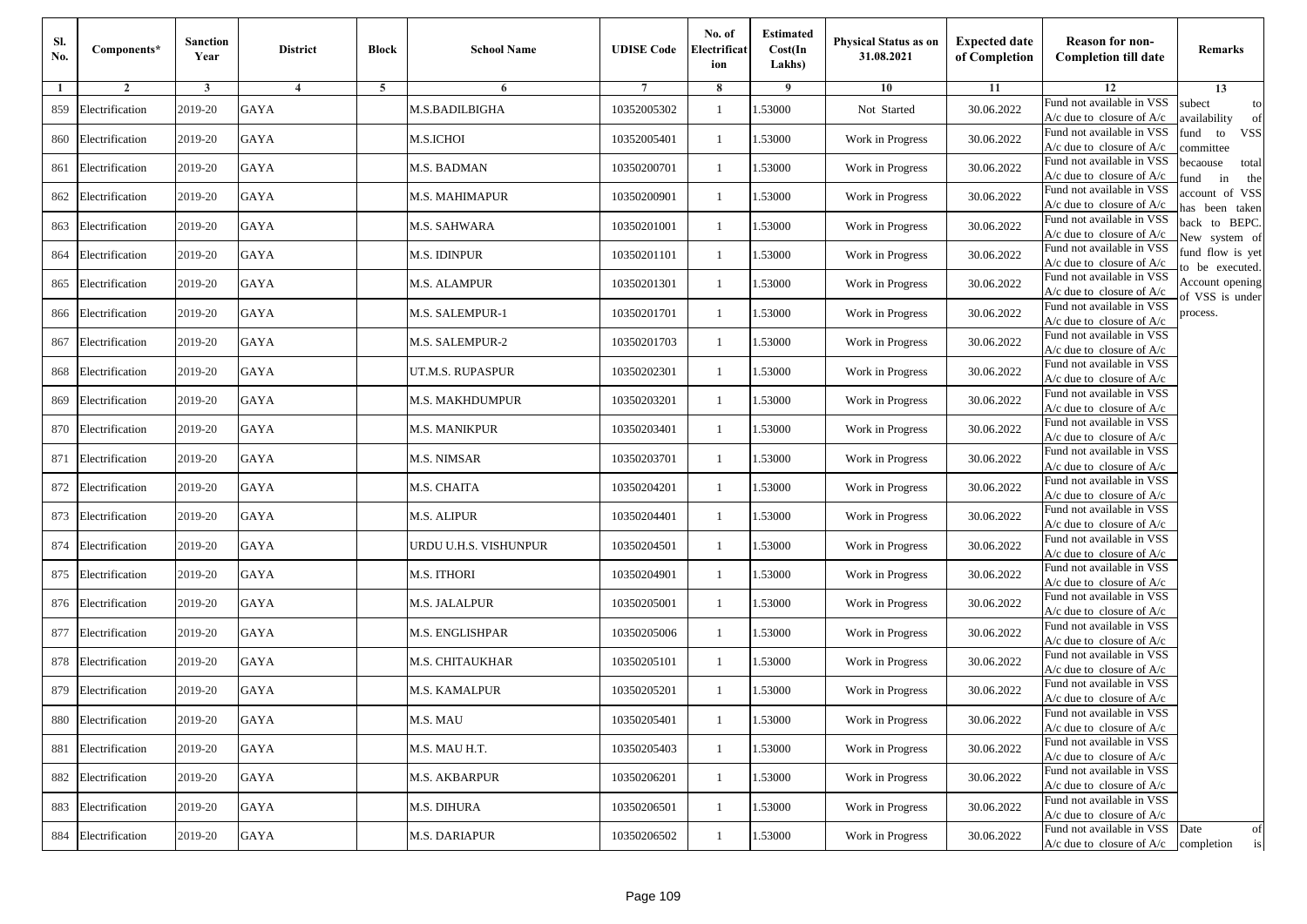| SI.<br>No. | Components*         | <b>Sanction</b><br>Year | <b>District</b> | <b>Block</b> | <b>School Name</b>         | <b>UDISE Code</b> | No. of<br>Electrificat<br>ion | <b>Estimated</b><br>Cost(In<br>Lakhs) | Physical Status as on<br>31.08.2021 | <b>Expected date</b><br>of Completion | <b>Reason for non-</b><br><b>Completion till date</b>                 | Remarks                               |
|------------|---------------------|-------------------------|-----------------|--------------|----------------------------|-------------------|-------------------------------|---------------------------------------|-------------------------------------|---------------------------------------|-----------------------------------------------------------------------|---------------------------------------|
| 1          | $\overline{2}$      | 3                       | 4               | 5            | 6                          |                   | 8                             | 9                                     | 10                                  | 11                                    | 12                                                                    | 13                                    |
| 885        | Electrification     | 2019-20                 | <b>GAYA</b>     |              | M.S. REWAI                 | 10350206601       | $\mathbf{1}$                  | 1.53000                               | Work in Progress                    | 30.06.2022                            | Fund not available in VSS<br>$A/c$ due to closure of $A/c$            | subect<br>to<br>wailability<br>of     |
| 886        | Electrification     | 2019-20                 | <b>GAYA</b>     |              | M.S. MALHYA                | 10350206901       | 1                             | 1.53000                               | Work in Progress                    | 30.06.2022                            | Fund not available in VSS<br>$A/c$ due to closure of $A/c$            | fund<br>to<br><b>VSS</b><br>ommittee  |
| 887        | Electrification     | 2019-20                 | <b>GAYA</b>     |              | M.S. MAKSUDPUR             | 10350207202       | $\overline{1}$                | 1.53000                               | Work in Progress                    | 30.06.2022                            | Fund not available in VSS<br>$A/c$ due to closure of $A/c$            | pecaouse<br>total<br>und<br>in<br>the |
| 888        | Electrification     | 2019-20                 | GAYA            |              | U.H.S. NONI                | 10350207401       | -1                            | .53000                                | Work in Progress                    | 30.06.2022                            | Fund not available in VSS<br>$A/c$ due to closure of $A/c$            | ccount of VSS<br>as been taken        |
| 889        | Electrification     | 2019-20                 | <b>GAYA</b>     |              | GOVT BASIC SCHOOL BHAWANPU | 10350207501       | 1                             | 1.53000                               | Work in Progress                    | 30.06.2022                            | Fund not available in VSS<br>A/c due to closure of $A/c$              | back to BEPC.<br>New system of        |
| 890        | Electrification     | 2019-20                 | <b>GAYA</b>     |              | M.S. KESHO BIGHA           | 10350208001       | -1                            | 1.53000                               | Work in Progress                    | 30.06.2022                            | Fund not available in VSS<br>A/c due to closure of $A/c$              | fund flow is yet<br>o be executed.    |
| 891        | Electrification     | 2019-20                 | GAYA            |              | M.S. MUSI                  | 10350208301       | -1                            | 1.53000                               | Work in Progress                    | 30.06.2022                            | Fund not available in VSS<br>$A/c$ due to closure of $A/c$            | Account opening<br>of VSS is under    |
| 892        | Electrification     | 2019-20                 | <b>GAYA</b>     |              | U.H.S. BHORI               | 10350208601       | -1                            | 1.53000                               | Work in Progress                    | 30.06.2022                            | Fund not available in VSS<br>$A/c$ due to closure of $A/c$            | process.                              |
| 893        | Electrification     | 2019-20                 | <b>GAYA</b>     |              | M.S. RUPANBIGHA            | 10350208602       | $\overline{1}$                | 1.53000                               | Work in Progress                    | 30.06.2022                            | Fund not available in VSS<br>$A/c$ due to closure of $A/c$            |                                       |
| 894        | Electrification     | 2019-20                 | <b>GAYA</b>     |              | M.S. AMMAKUAN              | 10350209401       | $\mathbf{1}$                  | 1.53000                               | Work in Progress                    | 30.06.2022                            | Fund not available in VSS<br>$A/c$ due to closure of $A/c$            |                                       |
| 895        | Electrification     | 2019-20                 | <b>GAYA</b>     |              | M.S. RAKSIYA               | 10350209501       | -1                            | 1.53000                               | Work in Progress                    | 30.06.2022                            | Fund not available in VSS<br>$A/c$ due to closure of $A/c$            |                                       |
| 896        | Electrification     | 2019-20                 | <b>GAYA</b>     |              | M.S.BAJITPUR H.T.          | 10350209702       | $\overline{1}$                | .53000                                | Work in Progress                    | 30.06.2022                            | Fund not available in VSS<br>$A/c$ due to closure of $A/c$            |                                       |
| 897        | Electrification     | 2019-20                 | GAYA            |              | U.H.S. MAKHPA              | 10350209801       | -1                            | .53000                                | Work in Progress                    | 30.06.2022                            | Fund not available in VSS<br>A/c due to closure of A/c                |                                       |
| 898        | Electrification     | 2019-20                 | <b>GAYA</b>     |              | M.S.JAMUARA                | 10350210101       | 1                             | 1.53000                               | Work in Progress                    | 30.06.2022                            | Fund not available in VSS<br>$A/c$ due to closure of $A/c$            |                                       |
| 899        | Electrification     | 2019-20                 | <b>GAYA</b>     |              | M.S.NARAYAN BIGHA          | 10350210203       | -1                            | 1.53000                               | Work in Progress                    | 30.06.2022                            | Fund not available in VSS<br>$A/c$ due to closure of $A/c$            |                                       |
| 900        | Electrification     | 2019-20                 | <b>GAYA</b>     |              | M.S.CHAKMATH               | 10350211101       | -1                            | 1.53000                               | Work in Progress                    | 30.06.2022                            | Fund not available in VSS<br>$A/c$ due to closure of $A/c$            |                                       |
| 901        | Electrification     | 2019-20                 | <b>GAYA</b>     |              | M.S DULHBIGHA              | 10350211301       | $\overline{1}$                | 1.53000                               | Work in Progress                    | 30.06.2022                            | Fund not available in VSS<br>$A/c$ due to closure of $A/c$            |                                       |
| 902        | Electrification     | 2019-20                 | <b>GAYA</b>     |              | M.S.PALUHAR                | 10350211901       | 1                             | 1.53000                               | Work in Progress                    | 30.06.2022                            | Fund not available in VSS<br>$A/c$ due to closure of $A/c$            |                                       |
| 903        | Electrification     | 2019-20                 | GAYA            |              | M.S.LEKHABIGHA             | 10350212001       | -1                            | 1.53000                               | Work in Progress                    | 30.06.2022                            | Fund not available in VSS<br>$A/c$ due to closure of $A/c$            |                                       |
| 904        | Electrification     | 2019-20                 | <b>GAYA</b>     |              | M.S.USRI BAJITPUR          | 10350212802       | $\overline{1}$                | .53000                                | Work in Progress                    | 30.06.2022                            | Fund not available in VSS<br>$A/c$ due to closure of $A/c$            |                                       |
| 905        | Electrification     | 2019-20                 | GAYA            |              | M.S.SHIVNAGAR              | 10350213101       | -1                            | .53000                                | Work in Progress                    | 30.06.2022                            | Fund not available in VSS<br>A/c due to closure of A/c                |                                       |
|            | 906 Electrification | 2019-20                 | <b>GAYA</b>     |              | U.H.S. BALA BIGHA          | 10350213801       | $\mathbf{1}$                  | 1.53000                               | Work in Progress                    | 30.06.2022                            | Fund not available in VSS<br>A/c due to closure of A/c                |                                       |
|            | 907 Electrification | 2019-20                 | GAYA            |              | <b>M.S.RUPASPUR</b>        | 10350214301       | 1                             | 1.53000                               | Work in Progress                    | 30.06.2022                            | Fund not available in VSS<br>$A/c$ due to closure of $A/c$            |                                       |
| 908        | Electrification     | 2019-20                 | <b>GAYA</b>     |              | M.S.SAHBAZPUR              | 10350214401       | -1                            | 1.53000                               | Work in Progress                    | 30.06.2022                            | Fund not available in VSS<br>A/c due to closure of A/c                |                                       |
| 909        | Electrification     | 2019-20                 | <b>GAYA</b>     |              | M.S.TEPA                   | 10350214702       | -1                            | 1.53000                               | Work in Progress                    | 30.06.2022                            | Fund not available in VSS<br>A/c due to closure of A/c                |                                       |
|            | 910 Electrification | 2019-20                 | GAYA            |              | M.S.BELMA                  | 10350215101       | $\mathbf{1}$                  | 1.53000                               | Work in Progress                    | 30.06.2022                            | Fund not available in VSS<br>$A/c$ due to closure of $A/c$ completion | Date<br>of<br>is                      |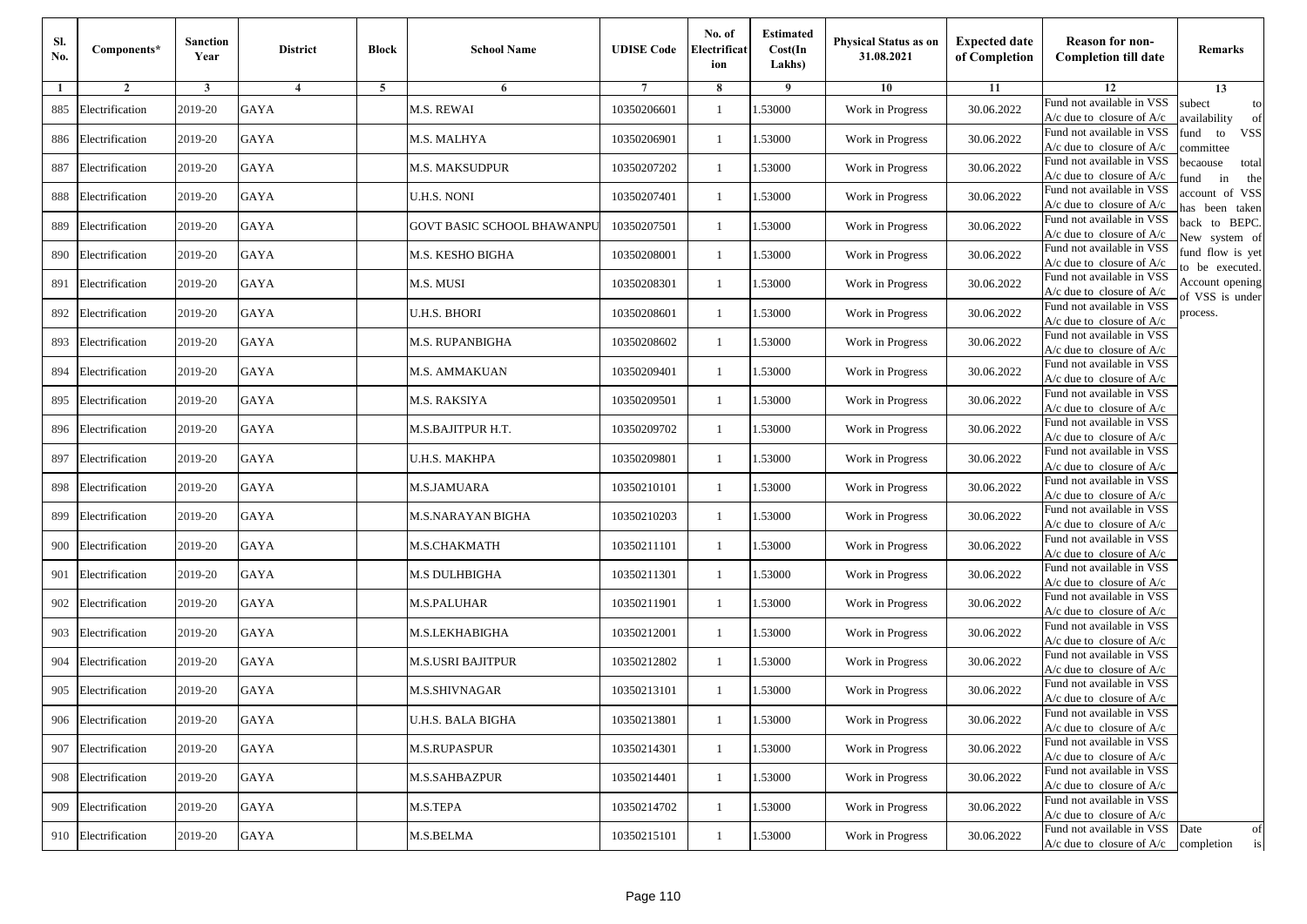| Sl.<br>No. | Components*         | <b>Sanction</b><br>Year | <b>District</b>  | <b>Block</b> | <b>School Name</b>            | <b>UDISE Code</b> | No. of<br>Electrificat<br>ion | <b>Estimated</b><br>Cost(In<br>Lakhs) | Physical Status as on<br>31.08.2021 | <b>Expected date</b><br>of Completion | <b>Reason for non-</b><br><b>Completion till date</b>                 | Remarks                               |
|------------|---------------------|-------------------------|------------------|--------------|-------------------------------|-------------------|-------------------------------|---------------------------------------|-------------------------------------|---------------------------------------|-----------------------------------------------------------------------|---------------------------------------|
| 1          | $\overline{2}$      | 3                       | $\overline{4}$   | 5            | 6                             |                   | 8                             | 9                                     | 10                                  | 11                                    | 12                                                                    | 13                                    |
| 911        | Electrification     | 2019-20                 | <b>GAYA</b>      |              | <b>M.S.MALSARI</b>            | 10350215301       | -1                            | 1.53000                               | Work in Progress                    | 30.06.2022                            | Fund not available in VSS<br>$A/c$ due to closure of $A/c$            | subect<br>to<br>wailability<br>of     |
| 912        | Electrification     | 2019-20                 | <b>GAYA</b>      |              | M.S.DIGHAURA                  | 10350215501       | $\mathbf{1}$                  | 1.53000                               | Work in Progress                    | 30.06.2022                            | Fund not available in VSS<br>$A/c$ due to closure of $A/c$            | fund<br>to<br><b>VSS</b><br>ommittee  |
| 913        | Electrification     | 2019-20                 | <b>GAYA</b>      |              | M.S.DEODHARPUR                | 10350216502       | $\mathbf{1}$                  | 1.53000                               | Work in Progress                    | 30.06.2022                            | Fund not available in VSS<br>$A/c$ due to closure of $A/c$            | pecaouse<br>total<br>und<br>in<br>the |
| 914        | Electrification     | 2019-20                 | <b>GAYA</b>      |              | M.S.GHAREYA                   | 10352100801       | -1                            | 1.53000                               | Not Started                         | 30.06.2022                            | Fund not available in VSS<br>A/c due to closure of A/c                | ccount of VSS<br>as been taken        |
| 915        | Electrification     | 2019-20                 | GAYA             |              | UT.M.S.AMAITHA                | 10352103102       | $\mathbf{1}$                  | 1.53000                               | Work in Progress                    | 30.06.2022                            | Fund not available in VSS<br>A/c due to closure of $A/c$              | back to BEPC.<br>New system of        |
| 916        | Electrification     | 2019-20                 | <b>GAYA</b>      |              | MS MALATHIYA                  | 10352104101       | -1                            | 1.53000                               | Work in Progress                    | 30.06.2022                            | Fund not available in VSS<br>A/c due to closure of $A/c$              | fund flow is yet<br>o be executed.    |
| 917        | Electrification     | 2019-20                 | <b>GAYA</b>      |              | M.S.MACHALBIGHA               | 10352107703       | -1                            | 1.53000                               | Work in Progress                    | 30.06.2022                            | Fund not available in VSS<br>A/c due to closure of A/c                | Account opening<br>of VSS is under    |
| 918        | Electrification     | 2019-20                 | <b>GAYA</b>      |              | <b>M.S.KENARDIH</b>           | 10352111701       | -1                            | 1.53000                               | Work in Progress                    | 30.06.2022                            | Fund not available in VSS<br>$A/c$ due to closure of $A/c$            | process.                              |
| 919        | Electrification     | 2019-20                 | <b>GAYA</b>      |              | <b>M.S.BIRNE</b>              | 10352114001       | -1                            | 1.53000                               | Work in Progress                    | 30.06.2022                            | Fund not available in VSS<br>$A/c$ due to closure of $A/c$            |                                       |
| 920        | Electrification     | 2019-20                 | <b>GOPALGANJ</b> |              | <b>U.M.S. VISTAUL</b>         | 10151401701       | $\mathbf{1}$                  | 1.53000                               | Work in Progress                    | 30.06.2022                            | Fund not available in VSS<br>$A/c$ due to closure of $A/c$            |                                       |
| 921        | Electrification     | 2019-20                 | GOPALGANJ        |              | U.M.S. MEERA TOLA             | 10151402307       | -1                            | 1.53000                               | Work in Progress                    | 30.06.2022                            | Fund not available in VSS<br>$A/c$ due to closure of $A/c$            |                                       |
| 922        | Electrification     | 2019-20                 | <b>GOPALGANJ</b> |              | U.M.S. MAHUA                  | 10151402401       | $\mathbf{1}$                  | 1.53000                               | Work in Progress                    | 30.06.2022                            | Fund not available in VSS<br>$A/c$ due to closure of $A/c$            |                                       |
| 923        | Electrification     | 2019-20                 | <b>GOPALGANJ</b> |              | U.M.S. GIRL SONVALIYA         | 10151404602       | -1                            | 1.53000                               | Work in Progress                    | 30.06.2022                            | Fund not available in VSS<br>$A/c$ due to closure of $A/c$            |                                       |
| 924        | Electrification     | 2019-20                 | <b>GOPALGANJ</b> |              | U.M.S. HALAWAR TIWARI TOLA    | 10151201603       | $\mathbf{1}$                  | 1.53000                               | Work in Progress                    | 30.06.2022                            | Fund not available in VSS<br>$A/c$ due to closure of $A/c$            |                                       |
| 925        | Electrification     | 2019-20                 | <b>GOPALGANJ</b> |              | JpGd HIGH SCHOOL KHAJURIYA ,] | 10151201801       | $\overline{1}$                | 1.53000                               | Work in Progress                    | 30.06.2022                            | Fund not available in VSS<br>$A/c$ due to closure of $A/c$            |                                       |
| 926        | Electrification     | 2019-20                 | <b>GOPALGANJ</b> |              | JpGd HIGH SCHOOL MARANPUR     | 10151203801       | -1                            | 1.53000                               | Work in Progress                    | 30.06.2022                            | Fund not available in VSS<br>$A/c$ due to closure of $A/c$            |                                       |
| 927        | Electrification     | 2019-20                 | <b>GOPALGANJ</b> |              | U.M.S. CHHATHIYAW             | 10150300701       | $\mathbf{1}$                  | 1.53000                               | Work in Progress                    | 30.06.2022                            | Fund not available in VSS<br>$A/c$ due to closure of $A/c$            |                                       |
| 928        | Electrification     | 2019-20                 | <b>GOPALGANJ</b> |              | U.M.S. HARADIYA               | 10150301201       | $\mathbf{1}$                  | 1.53000                               | Work in Progress                    | 30.06.2022                            | Fund not available in VSS<br>$A/c$ due to closure of $A/c$            |                                       |
| 929        | Electrification     | 2019-20                 | <b>GOPALGANJ</b> |              | JpGd HIGH SCHOOL JIGANA DUBE  | 10150301301       | $\overline{1}$                | 1.53000                               | Work in Progress                    | 30.06.2022                            | Fund not available in VSS<br>$A/c$ due to closure of $A/c$            |                                       |
| 930        | Electrification     | 2019-20                 | <b>GOPALGANJ</b> |              | U.M.S. SISWAN                 | 10150305601       | $\overline{1}$                | 1.53000                               | Work in Progress                    | 30.06.2022                            | Fund not available in VSS<br>$A/c$ due to closure of $A/c$            |                                       |
| 931        | Electrification     | 2019-20                 | <b>GOPALGANJ</b> |              | M.S. RAJVAHI                  | 10151000101       | $\overline{1}$                | .53000                                | Work in Progress                    | 30.06.2022                            | Fund not available in VSS<br>A/c due to closure of $A/c$              |                                       |
|            | 932 Electrification | 2019-20                 | <b>GOPALGANJ</b> |              | U.M.S. RAJBANSHI RAWAT KE TOL | 10151000401       | $\mathbf{1}$                  | 1.53000                               | Work in Progress                    | 30.06.2022                            | Fund not available in VSS<br>A/c due to closure of A/c                |                                       |
|            | 933 Electrification | 2019-20                 | <b>GOPALGANJ</b> |              | JpGd HIGH SCHOOL KARARIYA     | 10151001701       | $\mathbf{1}$                  | 1.53000                               | Work in Progress                    | 30.06.2022                            | Fund not available in VSS<br>$A/c$ due to closure of $A/c$            |                                       |
| 934        | Electrification     | 2019-20                 | <b>GOPALGANJ</b> |              | U.M.S. MUNGARAHA              | 10151002401       | -1                            | 1.53000                               | Work in Progress                    | 30.06.2022                            | Fund not available in VSS<br>A/c due to closure of A/c                |                                       |
| 935        | Electrification     | 2019-20                 | <b>GOPALGANJ</b> |              | <b>U.M.S. JADOPUR RAJ</b>     | 10151004402       | -1                            | 1.53000                               | Work in Progress                    | 30.06.2022                            | Fund not available in VSS<br>A/c due to closure of A/c                |                                       |
|            | 936 Electrification | 2019-20                 | <b>GOPALGANJ</b> |              | <b>U.M.S. PIPARAPANTI</b>     | 10150702901       | $\mathbf{1}$                  | 1.53000                               | Work in Progress                    | 30.06.2022                            | Fund not available in VSS<br>$A/c$ due to closure of $A/c$ completion | Date<br>of<br>is                      |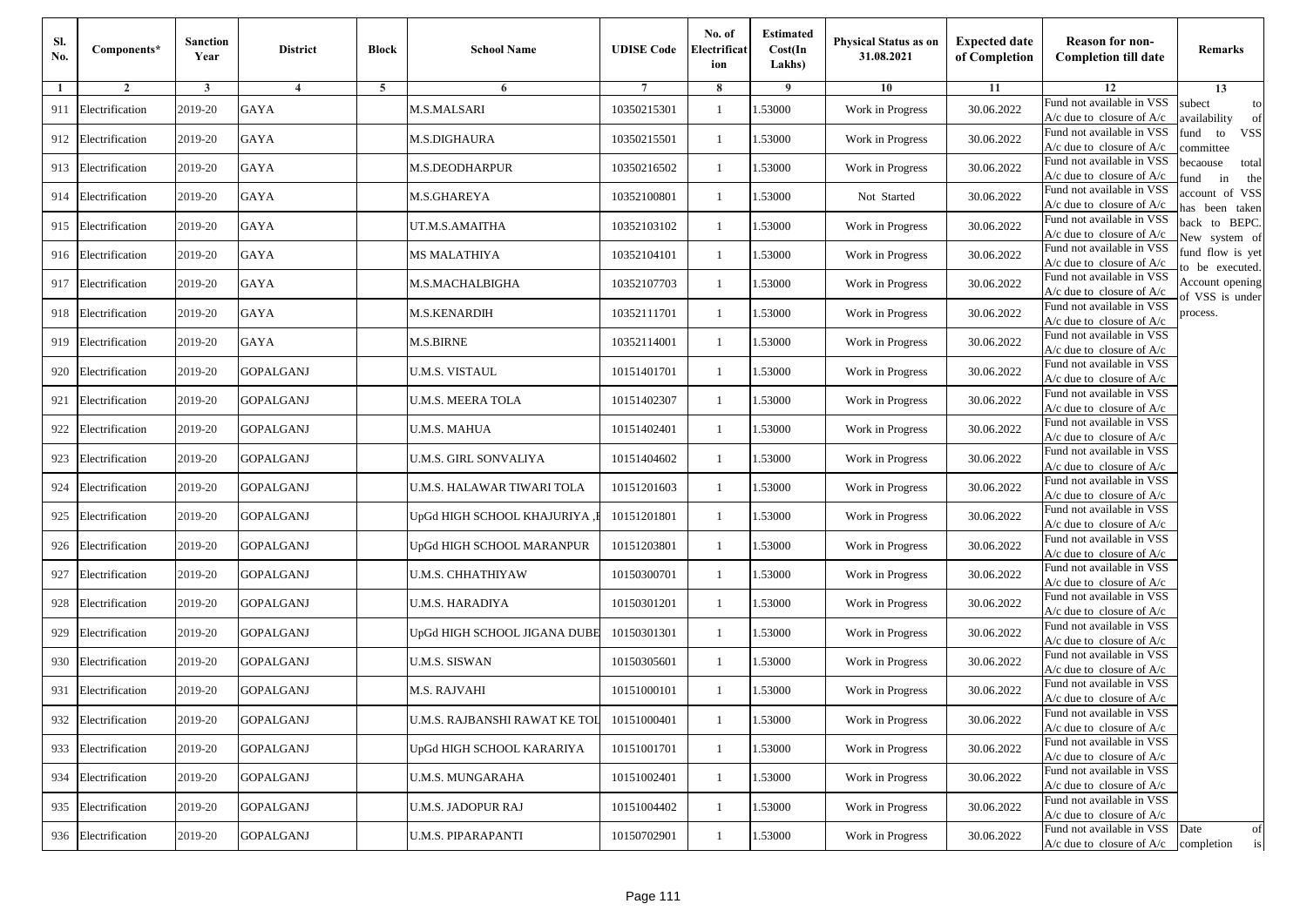| Sl.<br>No. | Components*         | <b>Sanction</b><br>Year | <b>District</b>  | <b>Block</b> | <b>School Name</b>           | <b>UDISE Code</b> | No. of<br>Electrificat<br>ion | <b>Estimated</b><br>Cost(In<br>Lakhs) | <b>Physical Status as on</b><br>31.08.2021 | <b>Expected date</b><br>of Completion | <b>Reason for non-</b><br><b>Completion till date</b>      | Remarks                               |
|------------|---------------------|-------------------------|------------------|--------------|------------------------------|-------------------|-------------------------------|---------------------------------------|--------------------------------------------|---------------------------------------|------------------------------------------------------------|---------------------------------------|
| -1         | $\overline{2}$      | 3                       | $\overline{4}$   | 5            | 6                            |                   | 8                             | 9                                     | 10                                         | 11                                    | 12                                                         | 13                                    |
| 937        | Electrification     | 2019-20                 | <b>GOPALGANJ</b> |              | <b>U.M.S. RUPANCHAK</b>      | 10150703701       | $\mathbf{1}$                  | .53000                                | Work in Progress                           | 30.06.2022                            | Fund not available in VSS<br>$A/c$ due to closure of $A/c$ | subect<br>to<br>availability<br>of    |
| 938        | Electrification     | 2019-20                 | <b>GOPALGANJ</b> |              | U.M.S. PIPARA SHIVTAHAL RAI  | 10150703801       | 1                             | 1.53000                               | Work in Progress                           | 30.06.2022                            | Fund not available in VSS<br>$A/c$ due to closure of $A/c$ | fund<br>to<br><b>VSS</b><br>committee |
| 939        | Electrification     | 2019-20                 | <b>GOPALGANJ</b> |              | <b>U.M.S. HATHUA</b>         | 10150705401       | 1                             | 1.53000                               | Work in Progress                           | 30.06.2022                            | Fund not available in VSS<br>$A/c$ due to closure of $A/c$ | becaouse<br>total<br>in<br>und<br>the |
|            | 940 Electrification | 2019-20                 | <b>GOPALGANJ</b> |              | U.M.S. SARISAVA RANI         | 10150707501       | $\mathbf{1}$                  | .53000                                | Work in Progress                           | 30.06.2022                            | Fund not available in VSS<br>A/c due to closure of A/c     | account of VSS<br>as been taken       |
| 941        | Electrification     | 2019-20                 | <b>GOPALGANJ</b> |              | U.M.S. KHAIRATIYA            | 10150707801       | $\mathbf{1}$                  | .53000                                | Work in Progress                           | 30.06.2022                            | Fund not available in VSS<br>$A/c$ due to closure of $A/c$ | back to BEPC.<br>New system of        |
| 942        | Electrification     | 2019-20                 | <b>GOPALGANJ</b> |              | U.M.S. MASHRAULI             | 10150100701       | 1                             | .53000                                | Work in Progress                           | 30.06.2022                            | Fund not available in VSS<br>A/c due to closure of $A/c$   | fund flow is yet<br>o be executed.    |
| 943        | Electrification     | 2019-20                 | <b>GOPALGANJ</b> |              | M.S. KANYA KATEYA            | 10150105801       | $\mathbf{1}$                  | 1.53000                               | Work in Progress                           | 30.06.2022                            | Fund not available in VSS<br>$A/c$ due to closure of $A/c$ | Account opening<br>of VSS is under    |
| 944        | Electrification     | 2019-20                 | <b>GOPALGANJ</b> |              | U.M.S. DHARAHARA SOTA        | 10150106101       | $\mathbf{1}$                  | .53000                                | Work in Progress                           | 30.06.2022                            | Fund not available in VSS<br>$A/c$ due to closure of $A/c$ | process.                              |
| 945        | Electrification     | 2019-20                 | <b>GOPALGANJ</b> |              | <b>BASIC SCHOOL CHAILWAN</b> | 10150500101       | 1                             | .53000                                | Work in Progress                           | 30.06.2022                            | Fund not available in VSS<br>$A/c$ due to closure of $A/c$ |                                       |
| 946        | Electrification     | 2019-20                 | <b>GOPALGANJ</b> |              | <b>U.M.S. KHARGAULI</b>      | 10150504801       | $\mathbf{1}$                  | .53000                                | Work in Progress                           | 30.06.2022                            | Fund not available in VSS<br>$A/c$ due to closure of $A/c$ |                                       |
| 947        | Electrification     | 2019-20                 | <b>GOPALGANJ</b> |              | U.M.S. SAKIRA TOLA           | 10150506803       | 1                             | 1.53000                               | Work in Progress                           | 30.06.2022                            | Fund not available in VSS<br>$A/c$ due to closure of $A/c$ |                                       |
| 948        | Electrification     | 2019-20                 | <b>GOPALGANJ</b> |              | <b>U.M.S. SISWA</b>          | 10150508301       | 1                             | .53000                                | Work in Progress                           | 30.06.2022                            | Fund not available in VSS<br>$A/c$ due to closure of $A/c$ |                                       |
| 949        | Electrification     | 2019-20                 | <b>GOPALGANJ</b> |              | UpGd HIGH SCHOOL BHOJCHHAPA  | 10150509401       | $\mathbf{1}$                  | .53000                                | Work in Progress                           | 30.06.2022                            | Fund not available in VSS<br>$A/c$ due to closure of $A/c$ |                                       |
| 950        | Electrification     | 2019-20                 | <b>GOPALGANJ</b> |              | M.S. VINOD MATIHANIYA        | 10150509701       | $\mathbf{1}$                  | .53000                                | Work in Progress                           | 30.06.2022                            | Fund not available in VSS<br>$A/c$ due to closure of $A/c$ |                                       |
| 951        | Electrification     | 2019-20                 | <b>GOPALGANJ</b> |              | UpGd HIGH SCHOOL VISHAMBHAF  | 10150511501       | 1                             | 1.53000                               | Work in Progress                           | 30.06.2022                            | Fund not available in VSS<br>$A/c$ due to closure of $A/c$ |                                       |
| 952        | Electrification     | 2019-20                 | <b>GOPALGANJ</b> |              | U.M.S. AMAWAN VIJAIPUR       | 10150512101       | $\mathbf{1}$                  | .53000                                | Work in Progress                           | 30.06.2022                            | Fund not available in VSS<br>$A/c$ due to closure of $A/c$ |                                       |
| 953        | Electrification     | 2019-20                 | <b>GOPALGANJ</b> |              | <b>U.M.S. SHYAMPUR</b>       | 10150512401       | 1                             | .53000                                | Work in Progress                           | 30.06.2022                            | Fund not available in VSS<br>A/c due to closure of A/c     |                                       |
| 954        | Electrification     | 2019-20                 | <b>GOPALGANJ</b> |              | M.S. SASAMUSA                | 10150512602       | $\mathbf{1}$                  | 1.53000                               | Work in Progress                           | 30.06.2022                            | Fund not available in VSS<br>$A/c$ due to closure of $A/c$ |                                       |
| 955        | Electrification     | 2019-20                 | <b>GOPALGANJ</b> |              | U.M.S. BANGALKHAND           | 10150513401       | 1                             | 1.53000                               | Work in Progress                           | 30.06.2022                            | Fund not available in VSS<br>$A/c$ due to closure of $A/c$ |                                       |
|            | 956 Electrification | 2019-20                 | <b>GOPALGANJ</b> |              | UpGd HIGH SCHOOL TELIYA BANI | 10151102301       | $\mathbf{1}$                  | .53000                                | Work in Progress                           | 30.06.2022                            | Fund not available in VSS<br>$A/c$ due to closure of $A/c$ |                                       |
| 957        | Electrification     | 2019-20                 | GOPALGANJ        |              | U.M.S. MAQUTAB KOYEENI       | 10151102603       | 1                             | .53000                                | Work in Progress                           | 30.06.2022                            | Fund not available in VSS<br>A/c due to closure of A/c     |                                       |
|            | 958 Electrification | 2019-20                 | <b>GOPALGANJ</b> |              | <b>U.M.S. BHATWALIYA</b>     | 10151102701       |                               | 1.53000                               | Work in Progress                           | 30.06.2022                            | Fund not available in VSS<br>A/c due to closure of A/c     |                                       |
| 959        | Electrification     | 2019-20                 | <b>GOPALGANJ</b> |              | <b>U.M.S. DUMARIYA</b>       | 10151103102       | $\mathbf{1}$                  | 1.53000                               | Work in Progress                           | 30.06.2022                            | Fund not available in VSS<br>$A/c$ due to closure of $A/c$ |                                       |
|            | 960 Electrification | 2019-20                 | <b>GOPALGANJ</b> |              | <b>U.M.S. GAUSIA</b>         | 10151104101       | $\mathbf{1}$                  | 1.53000                               | Work in Progress                           | 30.06.2022                            | Fund not available in VSS<br>$A/c$ due to closure of $A/c$ |                                       |
| 961        | Electrification     | 2019-20                 | <b>GOPALGANJ</b> |              | <b>BASIC SCHOOL GAUSIA</b>   | 10151104102       | 1                             | 1.53000                               | Work in Progress                           | 30.06.2022                            | Fund not available in VSS<br>A/c due to closure of $A/c$   |                                       |
| 962        | Electrification     | 2019-20                 | <b>GOPALGANJ</b> |              | UPGD MIDDLE SCHOOL SANTPUR   | 10151105101       | $\mathbf{1}$                  | 1.53000                               | Work in Progress                           | 30.06.2022                            | Fund not available in VSS<br>$A/c$ due to closure of $A/c$ | Date<br>of<br>is<br>completion        |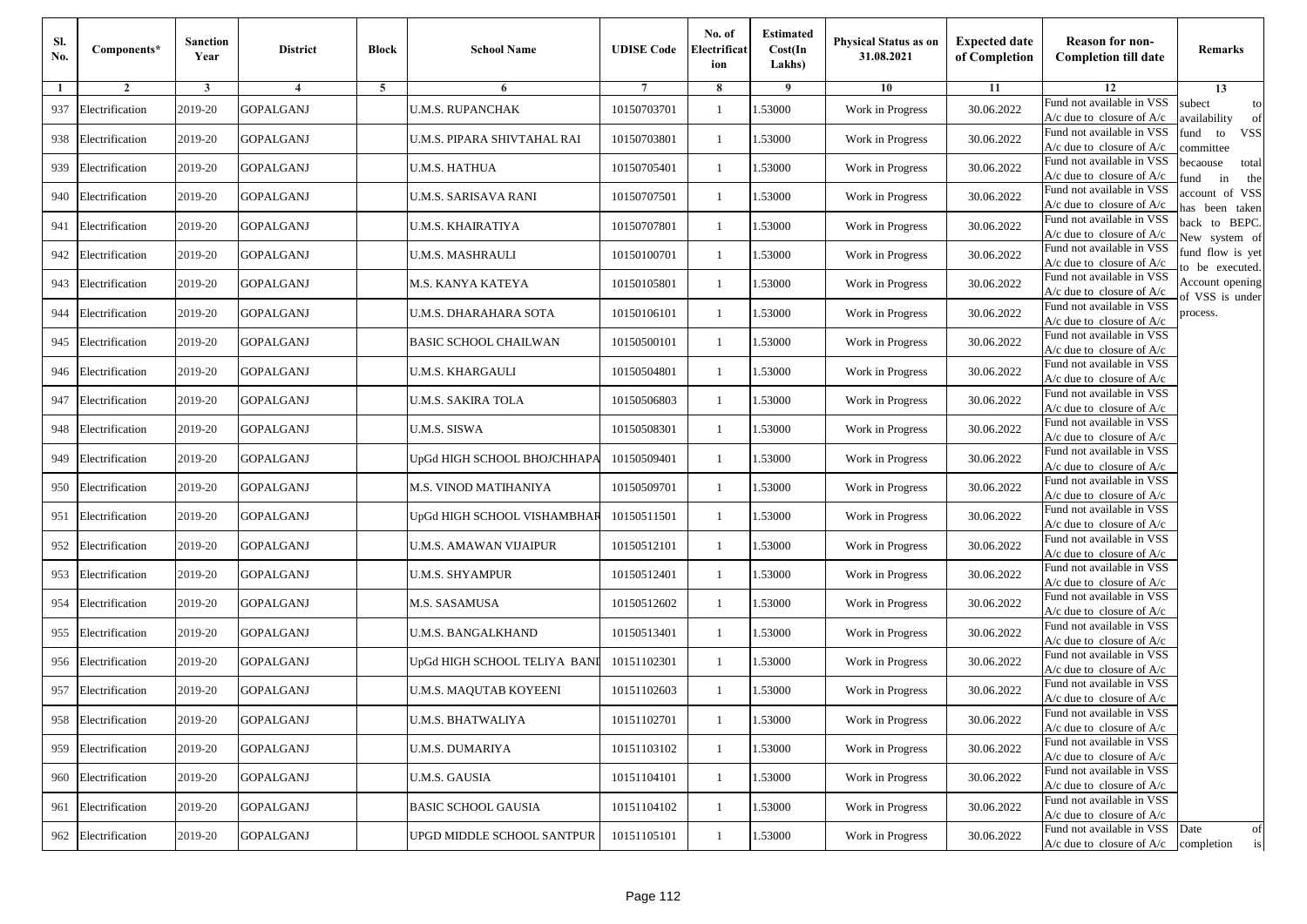| Sl.<br>No. | Components*         | <b>Sanction</b><br>Year | <b>District</b>  | <b>Block</b> | <b>School Name</b>             | <b>UDISE Code</b> | No. of<br>Electrificat<br>ion | <b>Estimated</b><br>Cost(In<br>Lakhs) | <b>Physical Status as on</b><br>31.08.2021 | <b>Expected date</b><br>of Completion | <b>Reason for non-</b><br><b>Completion till date</b>                 | Remarks                               |
|------------|---------------------|-------------------------|------------------|--------------|--------------------------------|-------------------|-------------------------------|---------------------------------------|--------------------------------------------|---------------------------------------|-----------------------------------------------------------------------|---------------------------------------|
| -1         | $\overline{2}$      | 3                       | $\overline{4}$   | 5            | 6                              |                   | 8                             | 9                                     | 10                                         | 11                                    | 12                                                                    | 13                                    |
| 963        | Electrification     | 2019-20                 | <b>GOPALGANJ</b> |              | <b>U.M.S. MAJHAVALIA</b>       | 10150401301       | $\mathbf{1}$                  | 1.53000                               | Work in Progress                           | 30.06.2022                            | Fund not available in VSS<br>$A/c$ due to closure of $A/c$            | subect<br>to<br>wailability<br>of     |
| 964        | Electrification     | 2019-20                 | <b>GOPALGANJ</b> |              | U.M.S. BRINGICHAK              | 10150402901       | $\mathbf{1}$                  | 1.53000                               | Work in Progress                           | 30.06.2022                            | Fund not available in VSS<br>$A/c$ due to closure of $A/c$            | fund<br>to<br><b>VSS</b><br>ommittee  |
| 965        | Electrification     | 2019-20                 | <b>GOPALGANJ</b> |              | U.M.S. MADARVANI               | 10150600301       | -1                            | 1.53000                               | Work in Progress                           | 30.06.2022                            | Fund not available in VSS<br>$A/c$ due to closure of $A/c$            | becaouse<br>total<br>und<br>in<br>the |
| 966        | Electrification     | 2019-20                 | <b>GOPALGANJ</b> |              | M.S. PHULWARIYA                | 10150603901       | -1                            | 1.53000                               | Work in Progress                           | 30.06.2022                            | Fund not available in VSS<br>A/c due to closure of A/c                | ccount of VSS<br>as been taken        |
| 967        | Electrification     | 2019-20                 | <b>GOPALGANJ</b> |              | M.S. MAHAMMADPUR               | 10151301601       | $\mathbf{1}$                  | 1.53000                               | Work in Progress                           | 30.06.2022                            | Fund not available in VSS<br>A/c due to closure of $A/c$              | back to BEPC.<br>New system of        |
| 968        | Electrification     | 2019-20                 | <b>GOPALGANJ</b> |              | M.S. SHAHPUR                   | 10151302001       | -1                            | 1.53000                               | Work in Progress                           | 30.06.2022                            | Fund not available in VSS<br>A/c due to closure of $A/c$              | fund flow is yet<br>o be executed.    |
| 969        | Electrification     | 2019-20                 | <b>GOPALGANJ</b> |              | UpGd HIGH SCHOOL JHANJHAWA     | 10151302402       | -1                            | 1.53000                               | Work in Progress                           | 30.06.2022                            | Fund not available in VSS<br>A/c due to closure of $A/c$              | Account opening<br>of VSS is under    |
| 970        | Electrification     | 2019-20                 | <b>GOPALGANJ</b> |              | U.M.S. KARASGHAT EAST          | 10151302502       | 1                             | 1.53000                               | Work in Progress                           | 30.06.2022                            | Fund not available in VSS<br>$A/c$ due to closure of $A/c$            | process.                              |
| 971        | Electrification     | 2019-20                 | <b>GOPALGANJ</b> |              | U.M.S. RAMPURAVA KATAHARIYA    | 10151303501       | -1                            | 1.53000                               | Work in Progress                           | 30.06.2022                            | Fund not available in VSS<br>$A/c$ due to closure of $A/c$            |                                       |
| 972        | Electrification     | 2019-20                 | <b>GOPALGANJ</b> |              | U.M.S. DUMARIYA WEST           | 10151303602       | $\mathbf{1}$                  | 1.53000                               | Work in Progress                           | 30.06.2022                            | Fund not available in VSS<br>$A/c$ due to closure of $A/c$            |                                       |
| 973        | Electrification     | 2019-20                 | <b>GOPALGANJ</b> |              | U.M.S. SHAHAVAJAWAN            | 10150900401       | 1                             | 1.53000                               | Work in Progress                           | 30.06.2022                            | Fund not available in VSS<br>$A/c$ due to closure of $A/c$            |                                       |
| 974        | Electrification     | 2019-20                 | <b>GOPALGANJ</b> |              | U.M.S. BARMAEN                 | 10150800601       | 1                             | 1.53000                               | Work in Progress                           | 30.06.2022                            | Fund not available in VSS<br>$A/c$ due to closure of $A/c$            |                                       |
| 975        | Electrification     | 2019-20                 | <b>GOPALGANJ</b> |              | U.M.S. SHYAMPUR BOY            | 10150801201       | -1                            | 1.53000                               | Work in Progress                           | 30.06.2022                            | Fund not available in VSS<br>$A/c$ due to closure of $A/c$            |                                       |
| 976        | Electrification     | 2019-20                 | <b>GOPALGANJ</b> |              | U.M.S. SHYAMPUR GIRL           | 10150801202       | $\mathbf{1}$                  | 1.53000                               | Work in Progress                           | 30.06.2022                            | Fund not available in VSS<br>$A/c$ due to closure of $A/c$            |                                       |
| 977        | Electrification     | 2019-20                 | <b>GOPALGANJ</b> |              | M.S. JALALADI TOLA             | 10150801302       | -1                            | 1.53000                               | Work in Progress                           | 30.06.2022                            | Fund not available in VSS<br>$A/c$ due to closure of $A/c$            |                                       |
| 978        | Electrification     | 2019-20                 | <b>GOPALGANJ</b> |              | <b>BASIC SCHOOL SISAVANIYA</b> | 10150802902       | -1                            | 1.53000                               | Work in Progress                           | 30.06.2022                            | Fund not available in VSS<br>$A/c$ due to closure of $A/c$            |                                       |
| 979        | Electrification     | 2019-20                 | <b>GOPALGANJ</b> |              | M.S. DAHIBHATTA                | 10150803503       | -1                            | 1.53000                               | Work in Progress                           | 30.06.2022                            | Fund not available in VSS<br>$A/c$ due to closure of $A/c$            |                                       |
| 980        | Electrification     | 2019-20                 | <b>GOPALGANJ</b> |              | UpGd HIGH SCHOOL KAPARPURA     | 10150805101       | $\mathbf{1}$                  | 1.53000                               | Work in Progress                           | 30.06.2022                            | Fund not available in VSS<br>$A/c$ due to closure of $A/c$            |                                       |
| 981        | Electrification     | 2019-20                 | <b>GOPALGANJ</b> |              | U.M.S. MAHAICHA                | 10150805501       | -1                            | 1.53000                               | Work in Progress                           | 30.06.2022                            | Fund not available in VSS<br>$A/c$ due to closure of $A/c$            |                                       |
| 982        | Electrification     | 2019-20                 | <b>GOPALGANJ</b> |              | M.S. BALIBHADRAPATTI - ITWAN   | 10150805601       | -1                            | 1.53000                               | Work in Progress                           | 30.06.2022                            | Fund not available in VSS<br>$A/c$ due to closure of $A/c$            |                                       |
| 983        | Electrification     | 2019-20                 | <b>GOPALGANJ</b> |              | M.S. KANYA DHANAUTI            | 10150201601       | -1                            | .53000                                | Work in Progress                           | 30.06.2022                            | Fund not available in VSS<br>A/c due to closure of A/c                |                                       |
|            | 984 Electrification | 2019-20                 | <b>GOPALGANJ</b> |              | <b>U.M.S. RANIPUR</b>          | 10150205901       | $\mathbf{1}$                  | 1.53000                               | Work in Progress                           | 30.06.2022                            | Fund not available in VSS<br>A/c due to closure of A/c                |                                       |
|            | 985 Electrification | 2021-22                 | <b>GOPALGANJ</b> |              | N.P.S. SHEKH TOLI              | 10151108301       | $\mathbf{1}$                  | 1.53000                               | Not Started                                | 30.06.2022                            | Fund not available in VSS<br>$A/c$ due to closure of $A/c$            |                                       |
| 986        | Electrification     | 2021-22                 | GOPALGANJ        |              | N.P.S MIRTAHAN, KUSHAHAR       | 10151303902       | -1                            | 1.53000                               | Not Started                                | 30.06.2022                            | Fund not available in VSS<br>$A/c$ due to closure of $A/c$            |                                       |
| 987        | Electrification     | 2021-22                 | <b>GOPALGANJ</b> |              | N.P.S. AMHI SHUKLA             | 10150300602       | -1                            | 1.53000                               | Not Started                                | 30.06.2022                            | Fund not available in VSS<br>A/c due to closure of A/c                |                                       |
|            | 988 Electrification | 2021-22                 | GOPALGANJ        |              | N.P.S. DEVAPUR PASCHIM TOLA    | 10151200104       | $\mathbf{1}$                  | 1.53000                               | Not Started                                | 30.06.2022                            | Fund not available in VSS<br>$A/c$ due to closure of $A/c$ completion | Date<br>of<br>is                      |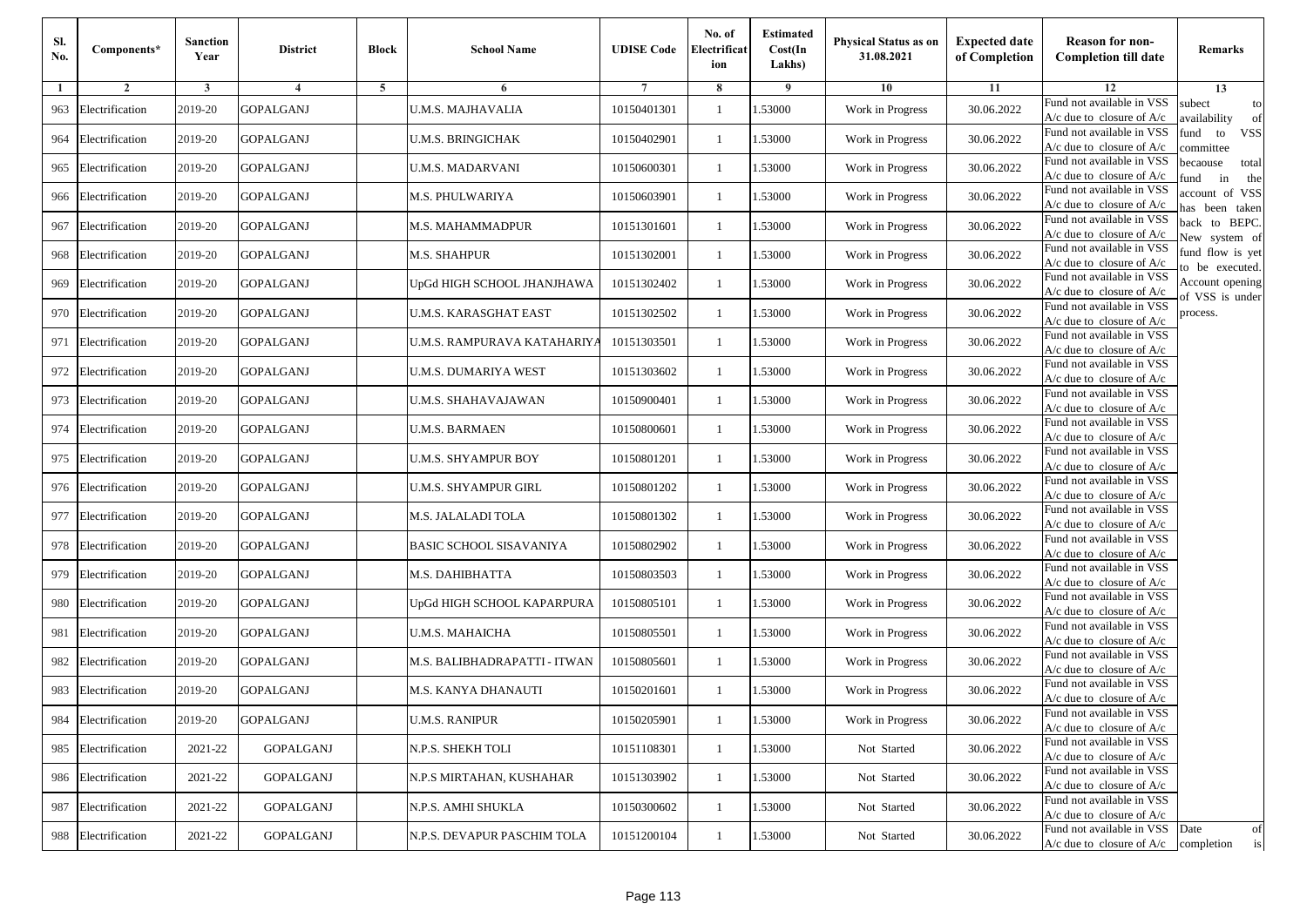| Sl.<br>No. | Components*          | <b>Sanction</b><br>Year | <b>District</b>  | <b>Block</b> | <b>School Name</b>           | <b>UDISE Code</b> | No. of<br>Electrificat<br>ion | <b>Estimated</b><br>Cost(In<br>Lakhs) | Physical Status as on<br>31.08.2021 | <b>Expected date</b><br>of Completion | <b>Reason for non-</b><br><b>Completion till date</b>                 | Remarks                               |
|------------|----------------------|-------------------------|------------------|--------------|------------------------------|-------------------|-------------------------------|---------------------------------------|-------------------------------------|---------------------------------------|-----------------------------------------------------------------------|---------------------------------------|
| 1          | $\overline{2}$       | 3                       | $\overline{4}$   | 5            | 6                            | 7                 | 8                             | 9                                     | 10                                  | 11                                    | 12                                                                    | 13                                    |
| 989        | Electrification      | 2021-22                 | <b>GOPALGANJ</b> |              | N.P.S. SRIRAMPUR             | 10151104303       | -1                            | 1.53000                               | Not Started                         | 30.06.2022                            | Fund not available in VSS<br>$A/c$ due to closure of $A/c$            | subect<br>to<br>wailability<br>of     |
| 990        | Electrification      | 2021-22                 | <b>GOPALGANJ</b> |              | N.P.S. SADAUA THAKUR PANDEY  | 10151200804       | $\mathbf{1}$                  | 1.53000                               | Not Started                         | 30.06.2022                            | Fund not available in VSS<br>$A/c$ due to closure of $A/c$            | fund<br>to<br><b>VSS</b><br>ommittee  |
| 991        | Electrification      | 2021-22                 | <b>GOPALGANJ</b> |              | N.P.S. KAHALA                | 10151208501       | $\mathbf{1}$                  | 1.53000                               | Not Started                         | 30.06.2022                            | Fund not available in VSS<br>$A/c$ due to closure of $A/c$            | pecaouse<br>total<br>und<br>in<br>the |
| 992        | Electrification      | 2021-22                 | GOPALGANJ        |              | N.P.S. FATEHPUR KOIRI TOLA   | 10151208201       | -1                            | 1.53000                               | Not Started                         | 30.06.2022                            | Fund not available in VSS<br>$A/c$ due to closure of $A/c$            | ccount of VSS<br>as been taken        |
| 993        | Electrification      | 2021-22                 | <b>GOPALGANJ</b> |              | N.P.S. SHAHABUDDIN TOLA      | 10151108001       | $\mathbf{1}$                  | 1.53000                               | Not Started                         | 30.06.2022                            | Fund not available in VSS<br>A/c due to closure of $A/c$              | back to BEPC.<br>New system of        |
| 994        | Electrification      | 2021-22                 | <b>GOPALGANJ</b> |              | N.P.S. NAWKA SEMRA           | 10150501603       | -1                            | 1.53000                               | Not Started                         | 30.06.2022                            | Fund not available in VSS<br>A/c due to closure of $A/c$              | fund flow is yet<br>o be executed.    |
| 995        | Electrification      | 2021-22                 | <b>GOPALGANJ</b> |              | N.P.S. PASWAN TOLA KARASGHAT | 10151302503       | -1                            | 1.53000                               | Not Started                         | 30.06.2022                            | Fund not available in VSS<br>$A/c$ due to closure of $A/c$            | Account opening<br>of VSS is under    |
| 996        | Electrification      | 2021-22                 | <b>GOPALGANJ</b> |              | N.P.S. KAWALHATA             | 10150700105       | -1                            | 1.53000                               | Not Started                         | 30.06.2022                            | Fund not available in VSS<br>$A/c$ due to closure of $A/c$            | process.                              |
| 997        | Electrification      | 2019-20                 | <b>JAMUI</b>     |              | BUNIYADI S. KATAUNA BARHAT   | 10370902008       | -1                            | 1.53000                               | Work in Progress                    | 30.06.2022                            | Fund not available in VSS<br>$A/c$ due to closure of $A/c$            |                                       |
| 998        | Electrification      | 2019-20                 | <b>JAMUI</b>     |              | <b>U.M.S.SIMRADAB</b>        | 10371500101       | $\mathbf{1}$                  | 1.53000                               | Work in Progress                    | 30.06.2022                            | Fund not available in VSS<br>$A/c$ due to closure of $A/c$            |                                       |
| 999        | Electrification      | 2019-20                 | <b>JAMUI</b>     |              | U.M.S.BANDAR BHANGUA         | 10371500302       | -1                            | 1.53000                               | Work in Progress                    | 30.06.2022                            | Fund not available in VSS<br>$A/c$ due to closure of $A/c$            |                                       |
| 1000       | Electrification      | 2019-20                 | <b>JAMUI</b>     |              | U.M.S.MANJHALADIH            | 10371500801       | -1                            | 1.53000                               | Work in Progress                    | 30.06.2022                            | Fund not available in VSS<br>$A/c$ due to closure of $A/c$            |                                       |
| 1001       | Electrification      | 2019-20                 | <b>JAMUI</b>     |              | UMS .GUHIYA                  | 10371500901       | -1                            | 1.53000                               | Work in Progress                    | 30.06.2022                            | Fund not available in VSS<br>$A/c$ due to closure of $A/c$            |                                       |
|            | 1002 Electrification | 2019-20                 | <b>JAMUI</b>     |              | UM S HARANI                  | 10371501101       | $\mathbf{1}$                  | 1.53000                               | Work in Progress                    | 30.06.2022                            | Fund not available in VSS<br>$A/c$ due to closure of $A/c$            |                                       |
|            | 1003 Electrification | 2019-20                 | <b>JAMUI</b>     |              | U.M.S.BELAKHARI              | 10371501201       | -1                            | 1.53000                               | Work in Progress                    | 30.06.2022                            | Fund not available in VSS<br>$A/c$ due to closure of $A/c$            |                                       |
| 1004       | Electrification      | 2019-20                 | <b>JAMUI</b>     |              | U.M.S.KANYA NAVADIH          | 10371502201       | -1                            | 1.53000                               | Work in Progress                    | 30.06.2022                            | Fund not available in VSS<br>A/c due to closure of A/c                |                                       |
| 1005       | Electrification      | 2019-20                 | <b>JAMUI</b>     |              | U.M.S.NAGARI                 | 10371502801       | $\mathbf{1}$                  | 1.53000                               | Work in Progress                    | 30.06.2022                            | Fund not available in VSS<br>$A/c$ due to closure of $A/c$            |                                       |
|            | 1006 Electrification | 2019-20                 | <b>JAMUI</b>     |              | U.M.S.GOVINDODIH             | 10371503301       | $\mathbf{1}$                  | 1.53000                               | Work in Progress                    | 30.06.2022                            | Fund not available in VSS<br>$A/c$ due to closure of $A/c$            |                                       |
| 1007       | Electrification      | 2019-20                 | <b>JAMUI</b>     |              | U.M.S.KISHAN JORI            | 10371504202       | -1                            | 1.53000                               | Work in Progress                    | 30.06.2022                            | Fund not available in VSS<br>$A/c$ due to closure of $A/c$            |                                       |
|            | 1008 Electrification | 2019-20                 | <b>JAMUI</b>     |              | U.M.S.BAGHMARA               | 10371505002       | -1                            | 1.53000                               | Work in Progress                    | 30.06.2022                            | Fund not available in VSS<br>$A/c$ due to closure of $A/c$            |                                       |
| 1009       | Electrification      | 2019-20                 | JAMUI            |              | UMS URDU GORSOTI             | 10371508901       | -1                            | .53000                                | Work in Progress                    | 30.06.2022                            | Fund not available in VSS<br>A/c due to closure of A/c                |                                       |
|            | 1010 Electrification | 2019-20                 | <b>JAMUI</b>     |              | <b>U.M.S.DHANAVAI</b>        | 10371509901       | $\mathbf{1}$                  | 1.53000                               | Not Started                         | 30.06.2022                            | Fund not available in VSS<br>A/c due to closure of A/c                |                                       |
|            | 1011 Electrification | 2019-20                 | <b>JAMUI</b>     |              | <b>U.M.S.DHAVANA</b>         | 10371510001       | $\mathbf{1}$                  | 1.53000                               | Work in Progress                    | 30.06.2022                            | Fund not available in VSS<br>$A/c$ due to closure of $A/c$            |                                       |
|            | 1012 Electrification | 2019-20                 | <b>JAMUI</b>     |              | <b>U.M.S.GHORMARA</b>        | 10371510501       | -1                            | 1.53000                               | Work in Progress                    | 30.06.2022                            | Fund not available in VSS<br>$A/c$ due to closure of $A/c$            |                                       |
|            | 1013 Electrification | 2019-20                 | <b>JAMUI</b>     |              | <b>U.M.S.PIPRATARI</b>       | 10371520901       | -1                            | 1.53000                               | Work in Progress                    | 30.06.2022                            | Fund not available in VSS<br>A/c due to closure of A/c                |                                       |
|            | 1014 Electrification | 2019-20                 | <b>JAMUI</b>     |              | U.M.S.PARARIYA(DPEP)         | 10371521201       | $\mathbf{1}$                  | 1.53000                               | Work in Progress                    | 30.06.2022                            | Fund not available in VSS<br>$A/c$ due to closure of $A/c$ completion | Date<br>of<br>is                      |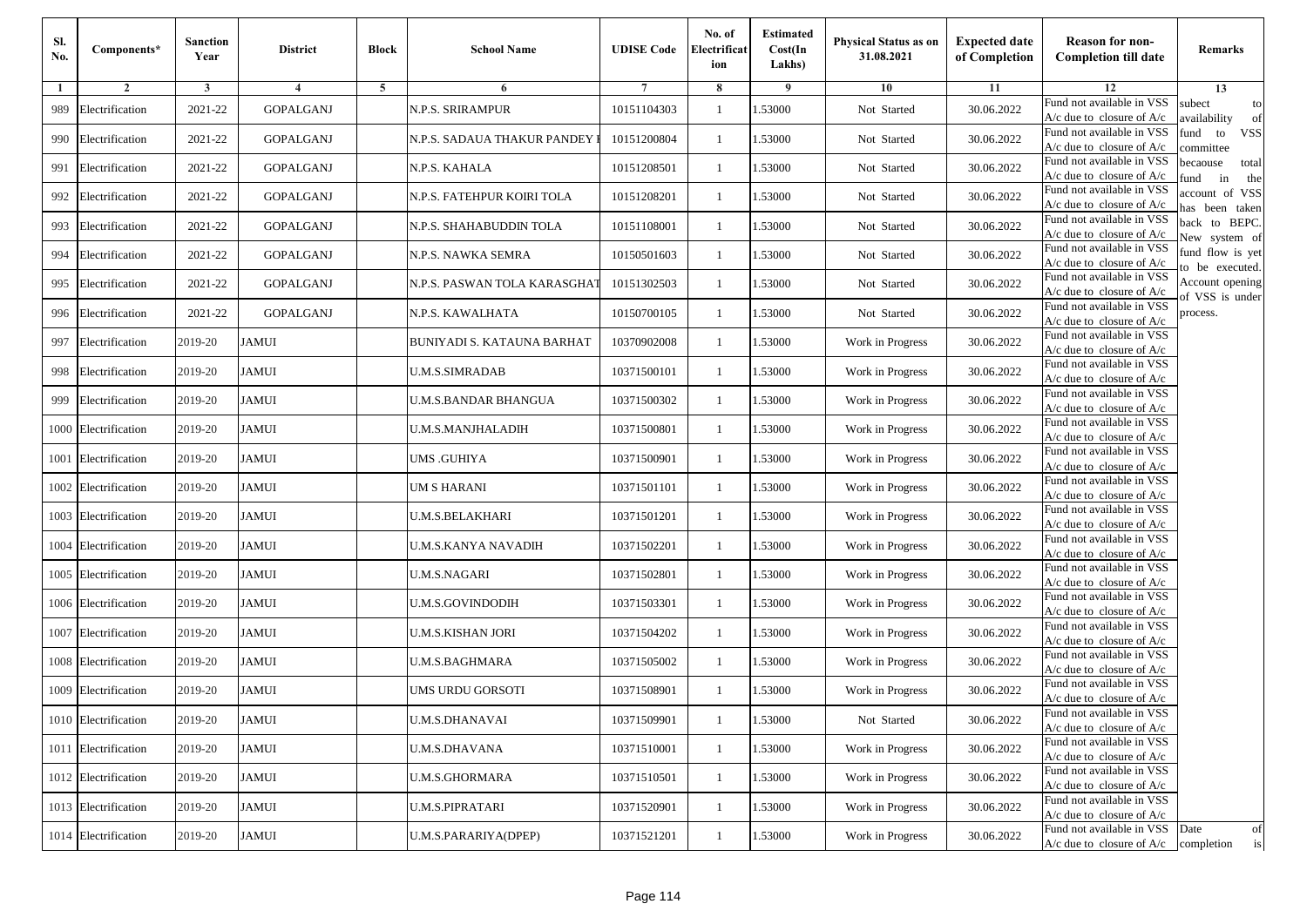| Sl.<br>No. | Components*          | <b>Sanction</b><br>Year | <b>District</b>        | <b>Block</b> | <b>School Name</b>          | <b>UDISE Code</b> | No. of<br>Electrificat<br>ion | <b>Estimated</b><br>Cost(In<br>Lakhs) | <b>Physical Status as on</b><br>31.08.2021 | <b>Expected date</b><br>of Completion | <b>Reason for non-</b><br><b>Completion till date</b>                 | Remarks                               |
|------------|----------------------|-------------------------|------------------------|--------------|-----------------------------|-------------------|-------------------------------|---------------------------------------|--------------------------------------------|---------------------------------------|-----------------------------------------------------------------------|---------------------------------------|
| -1         | $\overline{2}$       | 3                       | $\overline{4}$         | 5            | 6                           |                   | 8                             | 9                                     | 10                                         | 11                                    | 12                                                                    | 13                                    |
|            | 1015 Electrification | 2019-20                 | <b>JAMUI</b>           |              | <b>U.M.S.SONAIYA</b>        | 10371521401       | $\mathbf{1}$                  | 1.53000                               | Work in Progress                           | 30.06.2022                            | Fund not available in VSS<br>$A/c$ due to closure of $A/c$            | subect<br>to<br>wailability<br>of     |
|            | 1016 Electrification | 2019-20                 | <b>JAMUI</b>           |              | <b>U.M.S.AMBA</b>           | 10371901901       | $\mathbf{1}$                  | 1.53000                               | Not Started                                | 30.06.2022                            | Fund not available in VSS<br>$A/c$ due to closure of $A/c$            | fund<br>to<br><b>VSS</b><br>ommittee  |
|            | 1017 Electrification | 2019-20                 | <b>JAMUI</b>           |              | M.S.DHAMNA                  | 10371906502       | -1                            | 1.53000                               | Work in Progress                           | 30.06.2022                            | Fund not available in VSS<br>$A/c$ due to closure of $A/c$            | becaouse<br>total<br>in<br>und<br>the |
|            | 1018 Electrification | 2019-20                 | <b>JAMUI</b>           |              | U.M.S.DOMACHAK              | 10372601401       | -1                            | 1.53000                               | Work in Progress                           | 30.06.2022                            | Fund not available in VSS<br>A/c due to closure of A/c                | ccount of VSS<br>as been taken        |
|            | 1019 Electrification | 2019-20                 | <b>JAMUI</b>           |              | U.K.M.S. NAWKADIH           | 10372604001       | $\mathbf{1}$                  | 1.53000                               | Work in Progress                           | 30.06.2022                            | Fund not available in VSS<br>A/c due to closure of $A/c$              | back to BEPC.<br>New system of        |
|            | 1020 Electrification | 2019-20                 | <b>JAMUI</b>           |              | U.M.S.DHANABE               | 10371105701       | 1                             | 1.53000                               | Work in Progress                           | 30.06.2022                            | Fund not available in VSS<br>A/c due to closure of $A/c$              | fund flow is yet<br>o be executed.    |
| 1021       | Electrification      | 2019-20                 | <b>JAMUI</b>           |              | U.M.S.DUDH KASOY            | 10371704306       | -1                            | 1.53000                               | Work in Progress                           | 30.06.2022                            | Fund not available in VSS<br>$A/c$ due to closure of $A/c$            | Account opening<br>of VSS is under    |
|            | 1022 Electrification | 2019-20                 | <b>JAMUI</b>           |              | U.M.S.MAHUGAIN PURVI TOLA   | 10371713301       | 1                             | 1.53000                               | Work in Progress                           | 30.06.2022                            | Fund not available in VSS<br>$A/c$ due to closure of $A/c$            | process.                              |
| 1023       | Electrification      | 2019-20                 | <b>JEHANABAD</b>       |              | U.M.S.BAIGNI                | 10330300101       | -1                            | 1.53000                               | Work in Progress                           | 30.06.2022                            | Fund not available in VSS<br>$A/c$ due to closure of $A/c$            |                                       |
| 1024       | Electrification      | 2019-20                 | <b>JEHANABAD</b>       |              | UMS .JAMUK HINDI            | 10331105501       | $\mathbf{1}$                  | 1.53000                               | Not Started                                | 30.06.2022                            | Fund not available in VSS<br>$A/c$ due to closure of $A/c$            |                                       |
|            | 1025 Electrification | 2019-20                 | <b>JEHANABAD</b>       |              | UMS .SALARPUR               | 10331111102       | 1                             | 1.53000                               | Work in Progress                           | 30.06.2022                            | Fund not available in VSS<br>$A/c$ due to closure of $A/c$            |                                       |
|            | 1026 Electrification | 2019-20                 | <b>JEHANABAD</b>       |              | U.M.S.SATANPUR              | 10330402202       | 1                             | 1.53000                               | Work in Progress                           | 30.06.2022                            | Fund not available in VSS<br>$A/c$ due to closure of $A/c$            |                                       |
| 1027       | Electrification      | 2019-20                 | JEHANABAD              |              | M S SIHTI                   | 10330409501       | -1                            | 1.53000                               | Work in Progress                           | 30.06.2022                            | Fund not available in VSS<br>$A/c$ due to closure of $A/c$            |                                       |
|            | 1028 Electrification | 2019-20                 | <b>JEHANABAD</b>       |              | UMS SULTANPUR               | 10330812501       | $\mathbf{1}$                  | 1.53000                               | Work in Progress                           | 30.06.2022                            | Fund not available in VSS<br>$A/c$ due to closure of $A/c$            |                                       |
|            | 1029 Electrification | 2019-20                 | <b>JEHANABAD</b>       |              | U.M.S.PAHARPUR              | 10331205303       | -1                            | 1.53000                               | Not Started                                | 30.06.2022                            | Fund not available in VSS<br>$A/c$ due to closure of $A/c$            |                                       |
|            | 1030 Electrification | 2019-20                 | <b>JEHANABAD</b>       |              | U.M.S DEHURI                | 10330903501       | -1                            | 1.53000                               | Not Started                                | 30.06.2022                            | Fund not available in VSS<br>$A/c$ due to closure of $A/c$            |                                       |
| 1031       | Electrification      | 2019-20                 | <b>KAIMUR (BHABUA)</b> |              | JRDU M.S. ADHOURA           | 10310300403       | -1                            | 1.53000                               | Not Started                                | 30.06.2022                            | Fund not available in VSS<br>$A/c$ due to closure of $A/c$            |                                       |
|            | 1032 Electrification | 2019-20                 | <b>KAIMUR (BHABUA)</b> |              | M.S. BANDHA-1               | 10310301001       | $\mathbf{1}$                  | 1.53000                               | Not Started                                | 30.06.2022                            | Fund not available in VSS<br>$A/c$ due to closure of $A/c$            |                                       |
|            | 1033 Electrification | 2019-20                 | <b>KAIMUR (BHABUA)</b> |              | <b>U.M.S. CHATHAS</b>       | 10310301501       | -1                            | 1.53000                               | Not Started                                | 30.06.2022                            | Fund not available in VSS<br>$A/c$ due to closure of $A/c$            |                                       |
|            | 1034 Electrification | 2019-20                 | <b>KAIMUR (BHABUA)</b> |              | U.M.S KESHRAURA KALA        | 10310301801       | 1                             | 1.53000                               | Not Started                                | 30.06.2022                            | Fund not available in VSS<br>$A/c$ due to closure of $A/c$            |                                       |
|            | 1035 Electrification | 2019-20                 | <b>KAIMUR (BHABUA)</b> |              | U.M.S JORDAG                | 10310302301       | -1                            | .53000                                | Not Started                                | 30.06.2022                            | Fund not available in VSS<br>A/c due to closure of A/c                |                                       |
|            | 1036 Electrification | 2019-20                 | <b>KAIMUR (BHABUA)</b> |              | UPGRADED M.S. DUGDHA        | 10310302401       | $\mathbf{1}$                  | 1.53000                               | Not Started                                | 30.06.2022                            | Fund not available in VSS<br>A/c due to closure of A/c                |                                       |
|            | 1037 Electrification | 2019-20                 | <b>KAIMUR (BHABUA)</b> |              | <b>U.M.S. LEWA</b>          | 10310303301       | $\mathbf{1}$                  | 1.53000                               | Work in Progress                           | 30.06.2022                            | Fund not available in VSS<br>$A/c$ due to closure of $A/c$            |                                       |
|            | 1038 Electrification | 2019-20                 | <b>KAIMUR (BHABUA)</b> |              | <b>U.M.S. TORI</b>          | 10310304001       | -1                            | 1.53000                               | Not Started                                | 30.06.2022                            | Fund not available in VSS<br>$A/c$ due to closure of $A/c$            |                                       |
|            | 1039 Electrification | 2019-20                 | <b>KAIMUR (BHABUA)</b> |              | UPGRADED +2 HIGH SCHOOL BAR | 10310304201       | -1                            | 1.53000                               | Not Started                                | 30.06.2022                            | Fund not available in VSS<br>A/c due to closure of A/c                |                                       |
|            | 1040 Electrification | 2019-20                 | <b>KAIMUR (BHABUA)</b> |              | U.M.S. SARWAN DAG           | 10310304501       | $\mathbf{1}$                  | 1.53000                               | Not Started                                | 30.06.2022                            | Fund not available in VSS<br>$A/c$ due to closure of $A/c$ completion | Date<br>of<br>is                      |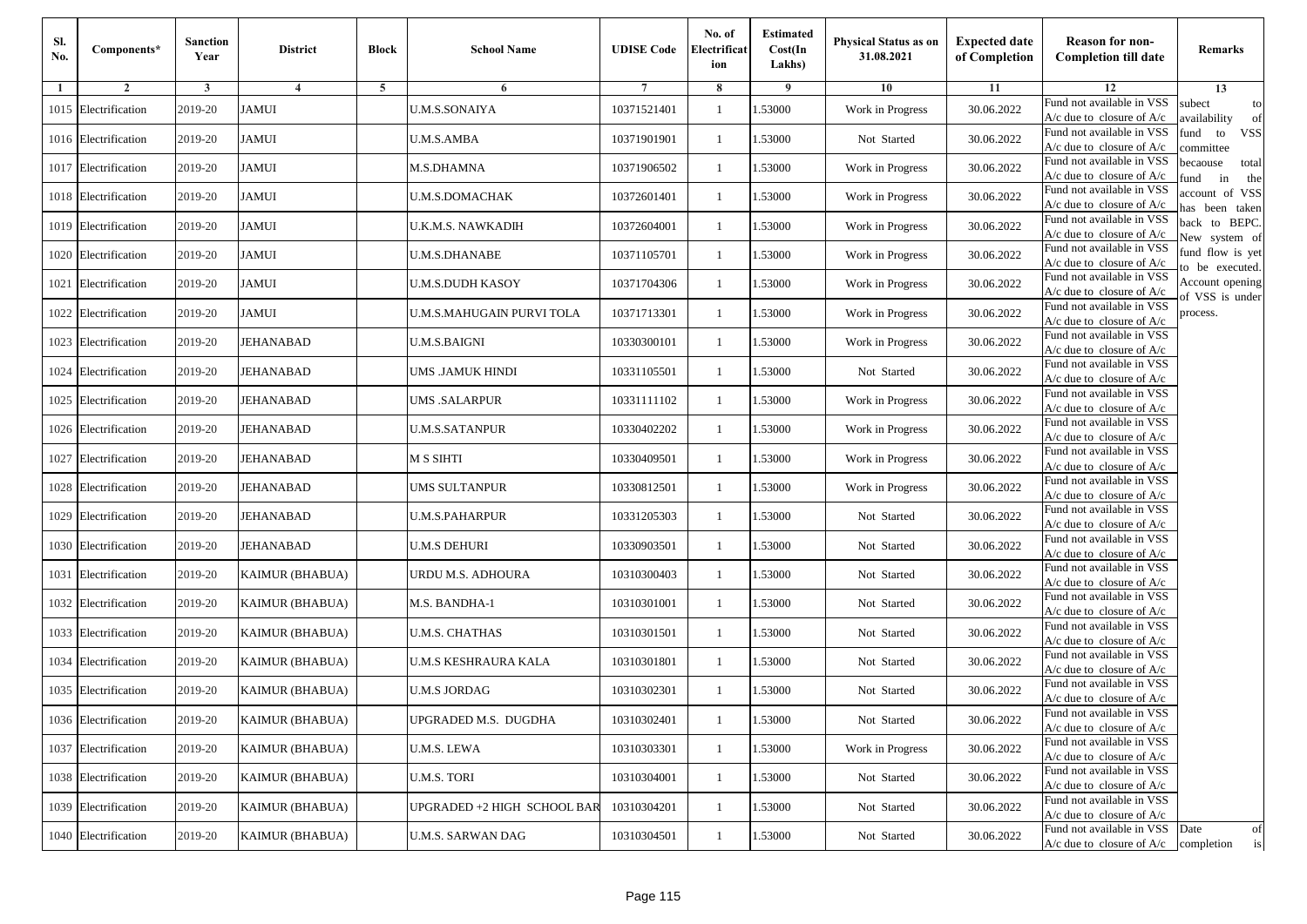| Sl.<br>No. | Components*          | <b>Sanction</b><br>Year | <b>District</b>        | <b>Block</b> | <b>School Name</b>           | <b>UDISE Code</b> | No. of<br>Electrificat<br>ion | <b>Estimated</b><br>Cost(In<br>Lakhs) | <b>Physical Status as on</b><br>31.08.2021 | <b>Expected date</b><br>of Completion | <b>Reason for non-</b><br><b>Completion till date</b>                 | Remarks                               |
|------------|----------------------|-------------------------|------------------------|--------------|------------------------------|-------------------|-------------------------------|---------------------------------------|--------------------------------------------|---------------------------------------|-----------------------------------------------------------------------|---------------------------------------|
| -1         | $\overline{2}$       | 3                       | 4                      | 5            | 6                            |                   | 8                             | 9                                     | 10                                         | 11                                    | 12                                                                    | 13                                    |
|            | 1041 Electrification | 2019-20                 | <b>KAIMUR (BHABUA)</b> |              | <b>U.M.S. PIPRA</b>          | 10310307101       | $\mathbf{1}$                  | .53000                                | Not Started                                | 30.06.2022                            | Fund not available in VSS<br>$A/c$ due to closure of $A/c$            | subect<br>to<br>availability<br>of    |
|            | 1042 Electrification | 2019-20                 | <b>KAIMUR (BHABUA)</b> |              | UPGRADED M.S. BARAP          | 10310307501       | 1                             | 1.53000                               | Not Started                                | 30.06.2022                            | Fund not available in VSS<br>$A/c$ due to closure of $A/c$            | fund<br><b>VSS</b><br>to<br>ommittee  |
|            | 1043 Electrification | 2019-20                 | <b>KAIMUR (BHABUA)</b> |              | <b>U.M.S LONDA</b>           | 10310307601       | 1                             | 1.53000                               | Not Started                                | 30.06.2022                            | Fund not available in VSS<br>$A/c$ due to closure of $A/c$            | becaouse<br>total<br>in<br>und<br>the |
|            | 1044 Electrification | 2019-20                 | <b>KAIMUR (BHABUA)</b> |              | U.M.S. KADAHAR KALA          | 10310307701       | $\mathbf{1}$                  | 1.53000                               | Not Started                                | 30.06.2022                            | Fund not available in VSS<br>$A/c$ due to closure of $A/c$            | account of VSS<br>as been taken       |
|            | 1045 Electrification | 2019-20                 | KAIMUR (BHABUA)        |              | U.M.S. BAHADAG               | 10310308001       | $\mathbf{1}$                  | 1.53000                               | Not Started                                | 30.06.2022                            | Fund not available in VSS<br>A/c due to closure of $A/c$              | back to BEPC.<br>New system of        |
|            | 1046 Electrification | 2019-20                 | <b>KAIMUR (BHABUA)</b> |              | UPGRADED +2 HIGH SCHOOL DAH  | 10310308801       | 1                             | 1.53000                               | Not Started                                | 30.06.2022                            | Fund not available in VSS<br>$A/c$ due to closure of $A/c$            | fund flow is yet<br>o be executed.    |
|            | 1047 Electrification | 2019-20                 | <b>KAIMUR (BHABUA)</b> |              | UPGRADED M.S. GARKE          | 10310310001       | 1                             | 1.53000                               | Not Started                                | 30.06.2022                            | Fund not available in VSS<br>$A/c$ due to closure of $A/c$            | Account opening<br>of VSS is under    |
|            | 1048 Electrification | 2019-20                 | <b>KAIMUR (BHABUA)</b> |              | <b>U.M.S. SIKARI</b>         | 10310310201       | $\mathbf{1}$                  | .53000                                | Not Started                                | 30.06.2022                            | Fund not available in VSS<br>$A/c$ due to closure of $A/c$            | process.                              |
|            | 1049 Electrification | 2019-20                 | <b>KAIMUR (BHABUA)</b> |              | ST. RESIDENTIAL M.S. KOLHUAN | 10310310701       | 1                             | .53000                                | Not Started                                | 30.06.2022                            | Fund not available in VSS<br>$A/c$ due to closure of $A/c$            |                                       |
|            | 1050 Electrification | 2019-20                 | <b>KAIMUR (BHABUA)</b> |              | UPGRADED +2 H.S. NEW KOLHUA  | 10310310702       | $\mathbf{1}$                  | 1.53000                               | Not Started                                | 30.06.2022                            | Fund not available in VSS<br>$A/c$ due to closure of $A/c$            |                                       |
|            | 1051 Electrification | 2019-20                 | <b>KAIMUR (BHABUA)</b> |              | UPGRADED +2 HIGH SCHOOL BAH  | 10310312501       | 1                             | 1.53000                               | Not Started                                | 30.06.2022                            | Fund not available in VSS<br>$A/c$ due to closure of $A/c$            |                                       |
|            | 1052 Electrification | 2019-20                 | <b>KAIMUR (BHABUA)</b> |              | UPGRADED M.S. SARODAG        | 10310312601       | $\mathbf{1}$                  | 1.53000                               | Not Started                                | 30.06.2022                            | Fund not available in VSS<br>$A/c$ due to closure of $A/c$            |                                       |
|            | 1053 Electrification | 2019-20                 | <b>KAIMUR (BHABUA)</b> |              | U.M.S. KOLHUON               | 10310312701       | $\mathbf{1}$                  | .53000                                | Not Started                                | 30.06.2022                            | Fund not available in VSS<br>$A/c$ due to closure of $A/c$            |                                       |
|            | 1054 Electrification | 2019-20                 | <b>KAIMUR (BHABUA)</b> |              | <b>U.M.S. BANDHA2</b>        | 10310313201       | $\mathbf{1}$                  | 1.53000                               | Not Started                                | 30.06.2022                            | Fund not available in VSS<br>$A/c$ due to closure of $A/c$            |                                       |
|            | 1055 Electrification | 2019-20                 | <b>KAIMUR (BHABUA)</b> |              | SC ST UMS AKHALASPUR         | 10310100202       | 1                             | 1.53000                               | Not Started                                | 30.06.2022                            | Fund not available in VSS<br>$A/c$ due to closure of $A/c$            |                                       |
|            | 1056 Electrification | 2019-20                 | <b>KAIMUR (BHABUA)</b> |              | SWATANTRATA SENANI LT. AKBA  | 10310101901       | $\mathbf{1}$                  | .53000                                | Work in Progress                           | 30.06.2022                            | Fund not available in VSS<br>$A/c$ due to closure of $A/c$            |                                       |
|            | 1057 Electrification | 2019-20                 | <b>KAIMUR (BHABUA)</b> |              | UPG.M.S. ITADHI              | 10310104401       | 1                             | .53000                                | Work in Progress                           | 30.06.2022                            | Fund not available in VSS<br>$A/c$ due to closure of $A/c$            |                                       |
|            | 1058 Electrification | 2019-20                 | <b>KAIMUR (BHABUA)</b> |              | UPGRADED M.S. BARE           | 10310104701       | $\mathbf{1}$                  | 1.53000                               | Not Started                                | 30.06.2022                            | Fund not available in VSS<br>$A/c$ due to closure of $A/c$            |                                       |
|            | 1059 Electrification | 2019-20                 | <b>KAIMUR (BHABUA)</b> |              | UPG.M.S. MACHIAON            | 10310105001       | 1                             | 1.53000                               | Not Started                                | 30.06.2022                            | Fund not available in VSS<br>$A/c$ due to closure of $A/c$            |                                       |
|            | 1060 Electrification | 2019-20                 | <b>KAIMUR (BHABUA)</b> |              | UMS SONDIHRA                 | 10310105601       | 1                             | 1.53000                               | Not Started                                | 30.06.2022                            | Fund not available in VSS<br>$A/c$ due to closure of $A/c$            |                                       |
|            | 1061 Electrification | 2019-20                 | KAIMUR (BHABUA)        |              | U.M.S. NAKHTAUL              | 10310106401       | 1                             | .53000                                | Not Started                                | 30.06.2022                            | Fund not available in VSS<br>A/c due to closure of A/c                |                                       |
|            | 1062 Electrification | 2019-20                 | <b>KAIMUR (BHABUA)</b> |              | UPGRADED M.S. JAGEBARAON     | 10310107901       | $\mathbf{1}$                  | 1.53000                               | Not Started                                | 30.06.2022                            | Fund not available in VSS<br>A/c due to closure of A/c                |                                       |
|            | 1063 Electrification | 2019-20                 | <b>KAIMUR (BHABUA)</b> |              | UPG.M.S. TARAHNI             | 10310108001       | $\mathbf{1}$                  | 1.53000                               | Not Started                                | 30.06.2022                            | Fund not available in VSS<br>$A/c$ due to closure of $A/c$            |                                       |
|            | 1064 Electrification | 2019-20                 | <b>KAIMUR (BHABUA)</b> |              | UPG.M.S. KARAUNDI            | 10310108801       | 1                             | 1.53000                               | Not Started                                | 30.06.2022                            | Fund not available in VSS<br>$A/c$ due to closure of $A/c$            |                                       |
|            | 1065 Electrification | 2019-20                 | <b>KAIMUR (BHABUA)</b> |              | <b>U.M.S.PAIYAN</b>          | 10310109201       | 1                             | 1.53000                               | Not Started                                | 30.06.2022                            | Fund not available in VSS<br>A/c due to closure of A/c                |                                       |
|            | 1066 Electrification | 2019-20                 | <b>KAIMUR (BHABUA)</b> |              | UPG.M.S. NARAWN              | 10310110601       | $\mathbf{1}$                  | 1.53000                               | Not Started                                | 30.06.2022                            | Fund not available in VSS<br>$A/c$ due to closure of $A/c$ completion | Date<br>of<br>is                      |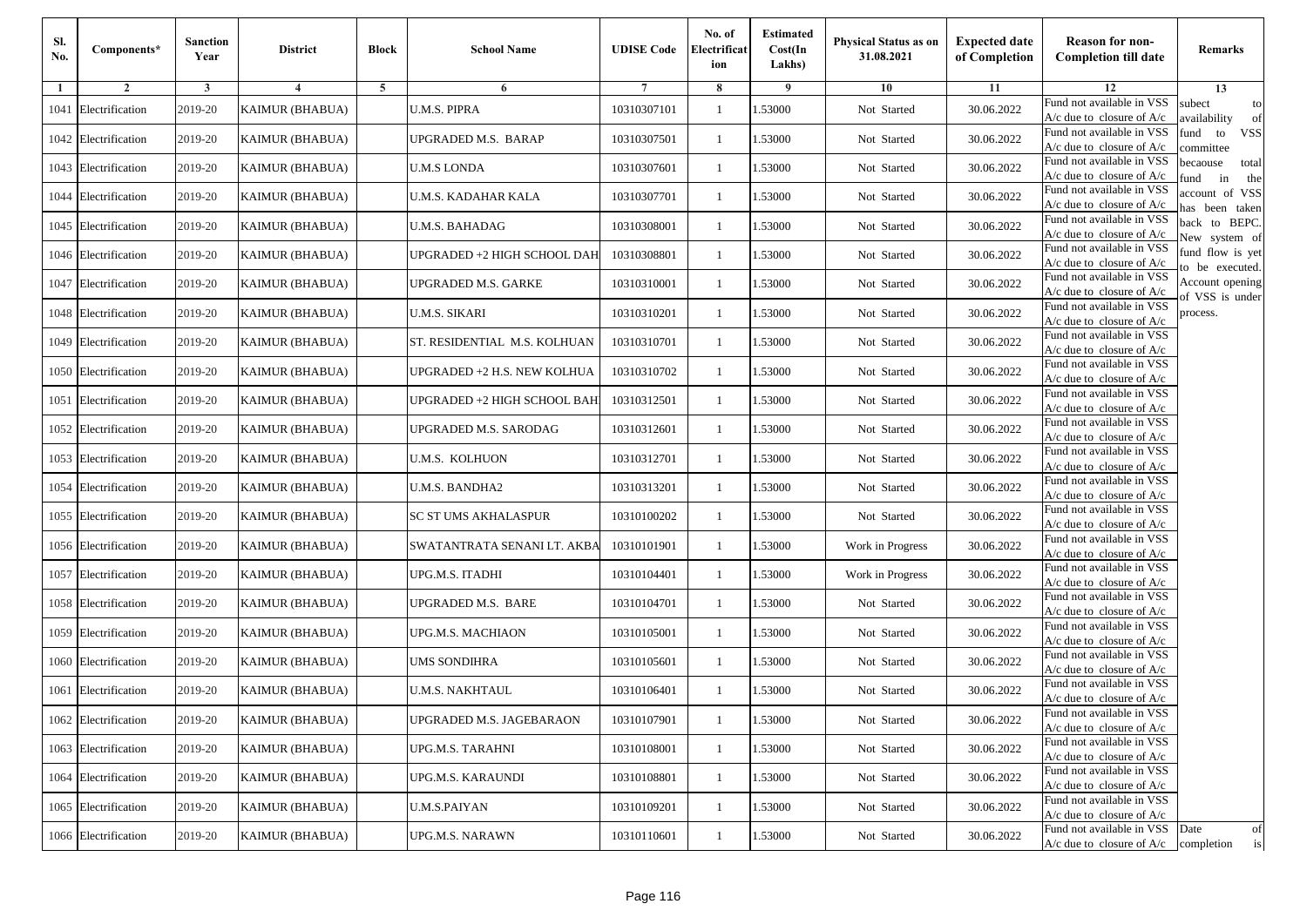| Sl.<br>No. | Components*          | <b>Sanction</b><br>Year | <b>District</b>        | <b>Block</b> | <b>School Name</b>            | <b>UDISE Code</b> | No. of<br>Electrificat<br>ion | <b>Estimated</b><br>Cost(In<br>Lakhs) | <b>Physical Status as on</b><br>31.08.2021 | <b>Expected date</b><br>of Completion | <b>Reason for non-</b><br><b>Completion till date</b>      | Remarks                               |
|------------|----------------------|-------------------------|------------------------|--------------|-------------------------------|-------------------|-------------------------------|---------------------------------------|--------------------------------------------|---------------------------------------|------------------------------------------------------------|---------------------------------------|
| -1         | $\overline{2}$       | 3                       | 4                      | 5            | 6                             |                   | 8                             | 9                                     | 10                                         | 11                                    | 12                                                         | 13                                    |
|            | 1067 Electrification | 2019-20                 | <b>KAIMUR (BHABUA)</b> |              | <b>UMS .KHARHRIYA</b>         | 10310110701       | $\mathbf{1}$                  | .53000                                | Work in Progress                           | 30.06.2022                            | Fund not available in VSS<br>$A/c$ due to closure of $A/c$ | subect<br>to<br>wailability<br>of     |
|            | 1068 Electrification | 2019-20                 | <b>KAIMUR (BHABUA)</b> |              | UPG.M.S. JAMUAON              | 10310111001       | 1                             | 1.53000                               | Not Started                                | 30.06.2022                            | Fund not available in VSS<br>$A/c$ due to closure of $A/c$ | fund<br><b>VSS</b><br>to<br>committee |
|            | 1069 Electrification | 2019-20                 | <b>KAIMUR (BHABUA)</b> |              | UPGRADED HIGH SCHOOL KURAS.   | 10310112301       | 1                             | 1.53000                               | Work in Progress                           | 30.06.2022                            | Fund not available in VSS<br>$A/c$ due to closure of $A/c$ | becaouse<br>total<br>in<br>und<br>the |
|            | 1070 Electrification | 2019-20                 | <b>KAIMUR (BHABUA)</b> |              | UPG.M.S. MAHUAT               | 10310113401       | $\mathbf{1}$                  | .53000                                | Not Started                                | 30.06.2022                            | Fund not available in VSS<br>A/c due to closure of A/c     | account of VSS<br>as been taken       |
|            | 1071 Electrification | 2019-20                 | KAIMUR (BHABUA)        |              | UMS AMADHI                    | 10310116001       | $\mathbf{1}$                  | .53000                                | Not Started                                | 30.06.2022                            | Fund not available in VSS<br>A/c due to closure of $A/c$   | back to BEPC.<br>New system of        |
|            | 1072 Electrification | 2019-20                 | <b>KAIMUR (BHABUA)</b> |              | M.S. BARAHULI                 | 10310116701       | $\mathbf{1}$                  | 1.53000                               | Not Started                                | 30.06.2022                            | Fund not available in VSS<br>A/c due to closure of $A/c$   | fund flow is yet<br>o be executed.    |
|            | 1073 Electrification | 2019-20                 | <b>KAIMUR (BHABUA)</b> |              | M.S. BITHWAR                  | 10310118301       | $\mathbf{1}$                  | 1.53000                               | Work in Progress                           | 30.06.2022                            | Fund not available in VSS<br>$A/c$ due to closure of $A/c$ | Account opening<br>of VSS is under    |
|            | 1074 Electrification | 2019-20                 | <b>KAIMUR (BHABUA)</b> |              | <b>UMS TAMARHI</b>            | 10310118701       | $\mathbf{1}$                  | .53000                                | Work in Progress                           | 30.06.2022                            | Fund not available in VSS<br>$A/c$ due to closure of $A/c$ | process.                              |
|            | 1075 Electrification | 2019-20                 | <b>KAIMUR (BHABUA)</b> |              | <b>U.M.S BAHERA</b>           | 10310119201       | 1                             | .53000                                | Not Started                                | 30.06.2022                            | Fund not available in VSS<br>$A/c$ due to closure of $A/c$ |                                       |
|            | 1076 Electrification | 2019-20                 | <b>KAIMUR (BHABUA)</b> |              | M.S. NIMI                     | 10310120501       | $\mathbf{1}$                  | 1.53000                               | Not Started                                | 30.06.2022                            | Fund not available in VSS<br>$A/c$ due to closure of $A/c$ |                                       |
|            | 1077 Electrification | 2019-20                 | <b>KAIMUR (BHABUA)</b> |              | M.S. SHIV PUR                 | 10310120701       | 1                             | 1.53000                               | Work in Progress                           | 30.06.2022                            | Fund not available in VSS<br>$A/c$ due to closure of $A/c$ |                                       |
|            | 1078 Electrification | 2019-20                 | <b>KAIMUR (BHABUA)</b> |              | UMS DHARMPURA                 | 10310121001       | 1                             | .53000                                | Work in Progress                           | 30.06.2022                            | Fund not available in VSS<br>$A/c$ due to closure of $A/c$ |                                       |
|            | 1079 Electrification | 2019-20                 | <b>KAIMUR (BHABUA)</b> |              | U.M.S RATWAR                  | 10310123201       | $\mathbf{1}$                  | .53000                                | Not Started                                | 30.06.2022                            | Fund not available in VSS<br>$A/c$ due to closure of $A/c$ |                                       |
|            | 1080 Electrification | 2019-20                 | <b>KAIMUR (BHABUA)</b> |              | <b>U.M.S.NIBI KHURD</b>       | 10310124301       | $\mathbf{1}$                  | .53000                                | Work in Progress                           | 30.06.2022                            | Fund not available in VSS<br>$A/c$ due to closure of $A/c$ |                                       |
|            | 1081 Electrification | 2019-20                 | <b>KAIMUR (BHABUA)</b> |              | UMS JIGNPURWA                 | 10310125303       | 1                             | 1.53000                               | Not Started                                | 30.06.2022                            | Fund not available in VSS<br>$A/c$ due to closure of $A/c$ |                                       |
|            | 1082 Electrification | 2019-20                 | <b>KAIMUR (BHABUA)</b> |              | <b>M.S. RUPPUR</b>            | 10310125501       | $\mathbf{1}$                  | .53000                                | Not Started                                | 30.06.2022                            | Fund not available in VSS<br>$A/c$ due to closure of $A/c$ |                                       |
|            | 1083 Electrification | 2019-20                 | <b>KAIMUR (BHABUA)</b> |              | ANUSUCHIT JATI U.M.S. SIKATHI | 10310125901       | 1                             | .53000                                | Not Started                                | 30.06.2022                            | Fund not available in VSS<br>A/c due to closure of A/c     |                                       |
|            | 1084 Electrification | 2019-20                 | <b>KAIMUR (BHABUA)</b> |              | <b>GIRL U.M.S.SION</b>        | 10310127102       | $\mathbf{1}$                  | 1.53000                               | Not Started                                | 30.06.2022                            | Fund not available in VSS<br>$A/c$ due to closure of $A/c$ |                                       |
|            | 1085 Electrification | 2019-20                 | <b>KAIMUR (BHABUA)</b> |              | UPGRADED M.S. SILAUTA         | 10310127501       | 1                             | 1.53000                               | Work in Progress                           | 30.06.2022                            | Fund not available in VSS<br>$A/c$ due to closure of $A/c$ |                                       |
|            | 1086 Electrification | 2019-20                 | <b>KAIMUR (BHABUA)</b> |              | UPG.M.S. SAITHA               | 10310127601       | $\mathbf{1}$                  | .53000                                | Work in Progress                           | 30.06.2022                            | Fund not available in VSS<br>$A/c$ due to closure of $A/c$ |                                       |
|            | 1087 Electrification | 2019-20                 | KAIMUR (BHABUA)        |              | UMS DADWAN                    | 10310127801       | 1                             | .53000                                | Not Started                                | 30.06.2022                            | Fund not available in VSS<br>A/c due to closure of A/c     |                                       |
|            | 1088 Electrification | 2019-20                 | <b>KAIMUR (BHABUA)</b> |              | M.S. ODAR                     | 10310128201       |                               | 1.53000                               | Not Started                                | 30.06.2022                            | Fund not available in VSS<br>A/c due to closure of A/c     |                                       |
|            | 1089 Electrification | 2019-20                 | <b>KAIMUR (BHABUA)</b> |              | <b>UMS BAHUARA</b>            | 10310128501       | $\mathbf{1}$                  | 1.53000                               | Not Started                                | 30.06.2022                            | Fund not available in VSS<br>$A/c$ due to closure of $A/c$ |                                       |
|            | 1090 Electrification | 2019-20                 | <b>KAIMUR (BHABUA)</b> |              | <b>U.M.S KAJHAR KALA</b>      | 10310128801       | $\mathbf{1}$                  | 1.53000                               | Not Started                                | 30.06.2022                            | Fund not available in VSS<br>$A/c$ due to closure of $A/c$ |                                       |
|            | 1091 Electrification | 2019-20                 | <b>KAIMUR (BHABUA)</b> |              | <b>M.S. BHAGWANPUR</b>        | 10310200901       | 1                             | .53000                                | Work in Progress                           | 30.06.2022                            | Fund not available in VSS<br>A/c due to closure of A/c     |                                       |
|            | 1092 Electrification | 2019-20                 | <b>KAIMUR (BHABUA)</b> |              | UPG.M.S. RAMAWATPUR           | 10310201701       | $\mathbf{1}$                  | 1.53000                               | Work in Progress                           | 30.06.2022                            | Fund not available in VSS<br>$A/c$ due to closure of $A/c$ | Date<br>of<br>is<br>completion        |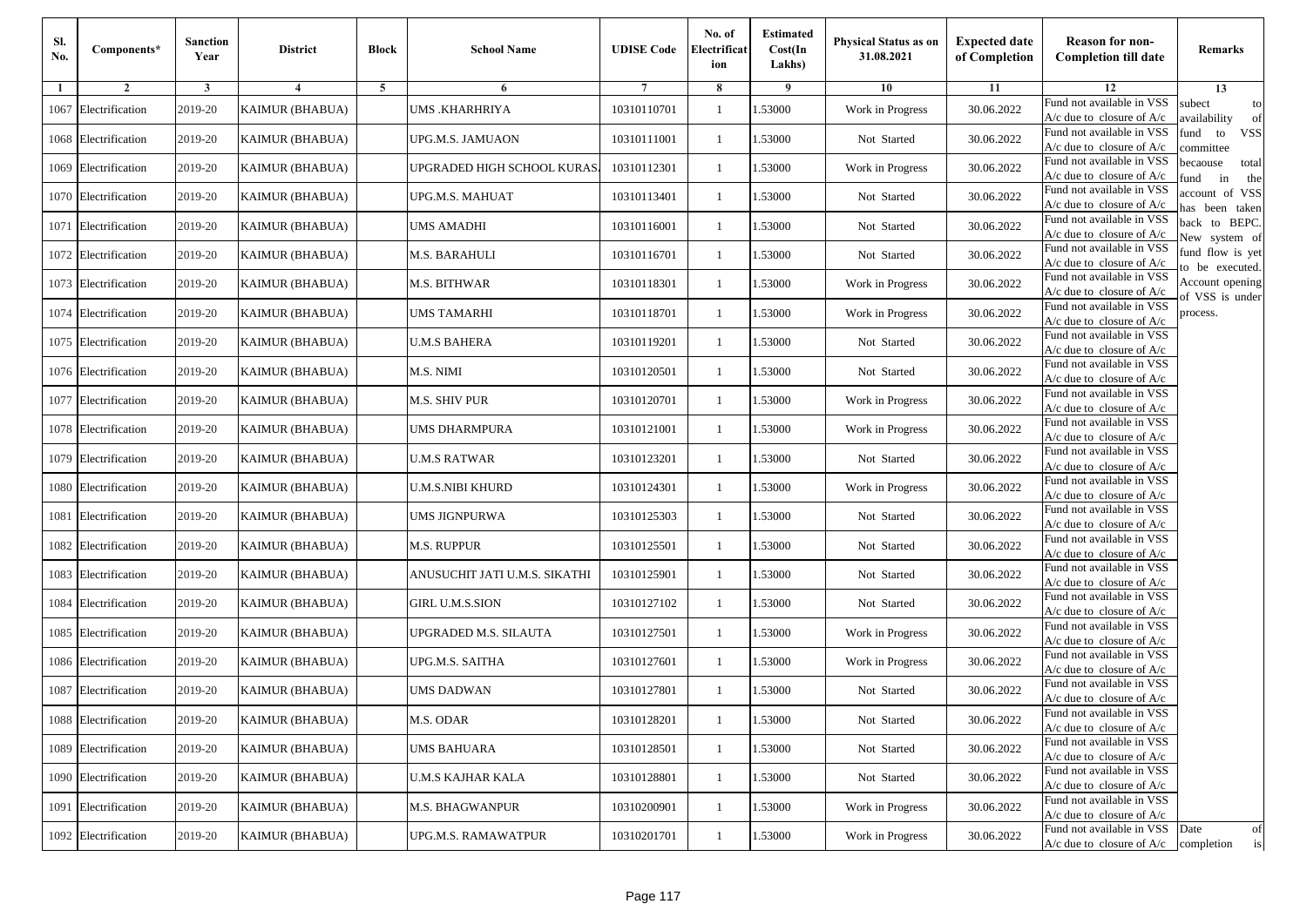| Sl.<br>No. | Components*          | <b>Sanction</b><br>Year | <b>District</b>        | <b>Block</b> | <b>School Name</b>           | <b>UDISE Code</b> | No. of<br>Electrificat<br>ion | <b>Estimated</b><br>Cost(In<br>Lakhs) | <b>Physical Status as on</b><br>31.08.2021 | <b>Expected date</b><br>of Completion | <b>Reason for non-</b><br><b>Completion till date</b>      | Remarks                               |
|------------|----------------------|-------------------------|------------------------|--------------|------------------------------|-------------------|-------------------------------|---------------------------------------|--------------------------------------------|---------------------------------------|------------------------------------------------------------|---------------------------------------|
| -1         | $\overline{2}$       | 3                       | $\overline{4}$         | 5            | 6                            |                   | 8                             | 9                                     | 10                                         | 11                                    | 12                                                         | 13                                    |
|            | 1093 Electrification | 2019-20                 | <b>KAIMUR (BHABUA)</b> |              | UPG.M.S. AMARPUR             | 10310202101       | $\mathbf{1}$                  | .53000                                | Work in Progress                           | 30.06.2022                            | Fund not available in VSS<br>$A/c$ due to closure of $A/c$ | subect<br>to<br>availability<br>of    |
|            | 1094 Electrification | 2019-20                 | <b>KAIMUR (BHABUA)</b> |              | UPG.M.S. PIHRA               | 10310203801       | 1                             | 1.53000                               | Work in Progress                           | 30.06.2022                            | Fund not available in VSS<br>$A/c$ due to closure of $A/c$ | fund<br><b>VSS</b><br>to<br>committee |
|            | 1095 Electrification | 2019-20                 | <b>KAIMUR (BHABUA)</b> |              | UPG.M.S. MOKARAM             | 10310206301       | 1                             | 1.53000                               | Work in Progress                           | 30.06.2022                            | Fund not available in VSS<br>$A/c$ due to closure of $A/c$ | becaouse<br>total<br>in<br>und<br>the |
|            | 1096 Electrification | 2019-20                 | <b>KAIMUR (BHABUA)</b> |              | UPG.M.S. BALLI PUR           | 10310208801       | $\mathbf{1}$                  | .53000                                | Work in Progress                           | 30.06.2022                            | Fund not available in VSS<br>A/c due to closure of A/c     | account of VSS<br>as been taken       |
|            | 1097 Electrification | 2019-20                 | KAIMUR (BHABUA)        |              | <b>U.M.S KUDAWAN</b>         | 10310212201       | $\mathbf{1}$                  | .53000                                | Work in Progress                           | 30.06.2022                            | Fund not available in VSS<br>$A/c$ due to closure of $A/c$ | back to BEPC.<br>New system of        |
|            | 1098 Electrification | 2019-20                 | <b>KAIMUR (BHABUA)</b> |              | UPG.M.S. ORGAON              | 10310212401       | $\mathbf{1}$                  | 1.53000                               | Work in Progress                           | 30.06.2022                            | Fund not available in VSS<br>A/c due to closure of $A/c$   | fund flow is yet<br>o be executed.    |
|            | 1099 Electrification | 2019-20                 | <b>KAIMUR (BHABUA)</b> |              | <b>U.M.S. MANPUR</b>         | 10310501801       | $\mathbf{1}$                  | 1.53000                               | Not Started                                | 30.06.2022                            | Fund not available in VSS<br>$A/c$ due to closure of $A/c$ | Account opening<br>of VSS is under    |
|            | 1100 Electrification | 2019-20                 | <b>KAIMUR (BHABUA)</b> |              | URDU PARDA UPGRADED M.S. BEI | 10310501903       | $\mathbf{1}$                  | .53000                                | Not Started                                | 30.06.2022                            | Fund not available in VSS<br>$A/c$ due to closure of $A/c$ | process.                              |
|            | 1101 Electrification | 2019-20                 | <b>KAIMUR (BHABUA)</b> |              | UP. B.M.C URDU M.S. HATA     | 10310503902       | 1                             | .53000                                | Work in Progress                           | 30.06.2022                            | Fund not available in VSS<br>$A/c$ due to closure of $A/c$ |                                       |
|            | 1102 Electrification | 2019-20                 | <b>KAIMUR (BHABUA)</b> |              | U.M.S. MAJHIGANWA            | 10310514701       | $\mathbf{1}$                  | 1.53000                               | Not Started                                | 30.06.2022                            | Fund not available in VSS<br>$A/c$ due to closure of $A/c$ |                                       |
|            | 1103 Electrification | 2019-20                 | <b>KAIMUR (BHABUA)</b> |              | UPGRADED M.S. KARKATGADH     | 10310515101       | 1                             | 1.53000                               | Not Started                                | 30.06.2022                            | Fund not available in VSS<br>A/c due to closure of $A/c$   |                                       |
|            | 1104 Electrification | 2019-20                 | <b>KAIMUR (BHABUA)</b> |              | U.M.S. DULHI                 | 10310604001       | 1                             | .53000                                | Work in Progress                           | 30.06.2022                            | Fund not available in VSS<br>$A/c$ due to closure of $A/c$ |                                       |
|            | 1105 Electrification | 2019-20                 | <b>KAIMUR (BHABUA)</b> |              | U.M.S DUGUTHUA               | 10310606501       | $\mathbf{1}$                  | .53000                                | Not Started                                | 30.06.2022                            | Fund not available in VSS<br>$A/c$ due to closure of $A/c$ |                                       |
|            | 1106 Electrification | 2019-20                 | <b>KAIMUR (BHABUA)</b> |              | U.M.S. KUDDI                 | 10310606801       | $\mathbf{1}$                  | 1.53000                               | Not Started                                | 30.06.2022                            | Fund not available in VSS<br>$A/c$ due to closure of $A/c$ |                                       |
|            | 1107 Electrification | 2019-20                 | <b>KAIMUR (BHABUA)</b> |              | U M S BABHANIYANV            | 10310609401       | 1                             | 1.53000                               | Not Started                                | 30.06.2022                            | Fund not available in VSS<br>$A/c$ due to closure of $A/c$ |                                       |
|            | 1108 Electrification | 2019-20                 | <b>KAIMUR (BHABUA)</b> |              | <b>U.M.S. MEURA</b>          | 10311109201       | $\mathbf{1}$                  | .53000                                | Work in Progress                           | 30.06.2022                            | Fund not available in VSS<br>$A/c$ due to closure of $A/c$ |                                       |
|            | 1109 Electrification | 2019-20                 | <b>KAIMUR (BHABUA)</b> |              | M.S. BASAWAN                 | 10311116001       | 1                             | .53000                                | Work in Progress                           | 30.06.2022                            | Fund not available in VSS<br>$A/c$ due to closure of $A/c$ |                                       |
|            | 1110 Electrification | 2019-20                 | <b>KAIMUR (BHABUA)</b> |              | <b>U.M.S.TULSIPUR</b>        | 10310801401       | $\mathbf{1}$                  | 1.53000                               | Work in Progress                           | 30.06.2022                            | Fund not available in VSS<br>$A/c$ due to closure of $A/c$ |                                       |
|            | 1111 Electrification | 2019-20                 | <b>KAIMUR (BHABUA)</b> |              | U.M.S.ALLA DAHI              | 10310801801       | 1                             | 1.53000                               | Work in Progress                           | 30.06.2022                            | Fund not available in VSS<br>$A/c$ due to closure of $A/c$ |                                       |
|            | 1112 Electrification | 2019-20                 | <b>KAIMUR (BHABUA)</b> |              | <b>U.M.S DUMAR POKHAR</b>    | 10310802001       | 1                             | .53000                                | Work in Progress                           | 30.06.2022                            | Fund not available in VSS<br>$A/c$ due to closure of $A/c$ |                                       |
|            | 1113 Electrification | 2019-20                 | KAIMUR (BHABUA)        |              | M.S. CHOTAKI KULHARIYA       | 10310810001       | 1                             | .53000                                | Work in Progress                           | 30.06.2022                            | Fund not available in VSS<br>A/c due to closure of A/c     |                                       |
|            | 1114 Electrification | 2019-20                 | <b>KAIMUR (BHABUA)</b> |              | <b>U.M.S.KHAJHARA</b>        | 10310812301       |                               | 1.53000                               | Work in Progress                           | 30.06.2022                            | Fund not available in VSS<br>A/c due to closure of A/c     |                                       |
|            | 1115 Electrification | 2019-20                 | <b>KAIMUR (BHABUA)</b> |              | <b>U.M.S.BAHUARA</b>         | 10310813701       | $\mathbf{1}$                  | 1.53000                               | Work in Progress                           | 30.06.2022                            | Fund not available in VSS<br>$A/c$ due to closure of $A/c$ |                                       |
|            | 1116 Electrification | 2019-20                 | <b>KAIMUR (BHABUA)</b> |              | <b>M.S. SAHBAJPUR</b>        | 10310819201       | $\mathbf{1}$                  | 1.53000                               | Work in Progress                           | 30.06.2022                            | Fund not available in VSS<br>$A/c$ due to closure of $A/c$ |                                       |
|            | 1117 Electrification | 2019-20                 | <b>KAIMUR (BHABUA)</b> |              | M.S. SAMAHUTA                | 10310819601       | 1                             | 1.53000                               | Work in Progress                           | 30.06.2022                            | Fund not available in VSS<br>A/c due to closure of $A/c$   |                                       |
|            | 1118 Electrification | 2019-20                 | <b>KAIMUR (BHABUA)</b> |              | <b>U.M.S.STUWARGANJ</b>      | 10310820801       | $\mathbf{1}$                  | 1.53000                               | Work in Progress                           | 30.06.2022                            | Fund not available in VSS<br>$A/c$ due to closure of $A/c$ | Date<br>of<br>is<br>completion        |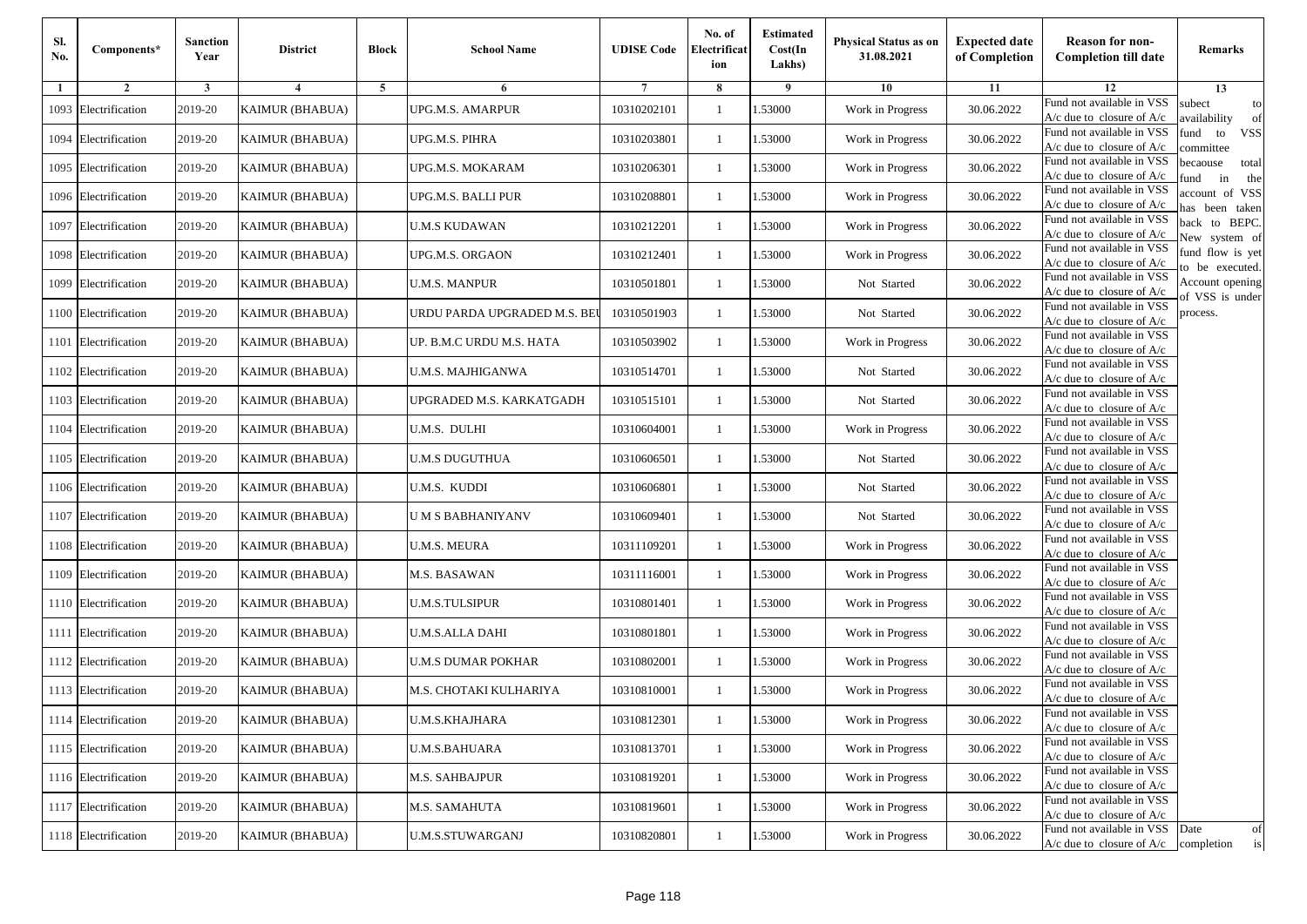| Sl.<br>No. | Components*          | <b>Sanction</b><br>Year | <b>District</b>        | <b>Block</b>   | <b>School Name</b>                | <b>UDISE Code</b> | No. of<br>Electrificat<br>ion | <b>Estimated</b><br>Cost(In<br>Lakhs) | <b>Physical Status as on</b><br>31.08.2021 | <b>Expected date</b><br>of Completion | <b>Reason for non-</b><br><b>Completion till date</b>                 | Remarks                               |
|------------|----------------------|-------------------------|------------------------|----------------|-----------------------------------|-------------------|-------------------------------|---------------------------------------|--------------------------------------------|---------------------------------------|-----------------------------------------------------------------------|---------------------------------------|
| -1         | $\overline{2}$       | 3                       | $\boldsymbol{4}$       | $\overline{5}$ | 6                                 |                   | 8                             | -9                                    | 10                                         | 11                                    | 12                                                                    | 13                                    |
|            | 1119 Electrification | 2019-20                 | <b>KAIMUR (BHABUA)</b> |                | M.S. AKHINI                       | 10311000401       | 1                             | .53000                                | Work in Progress                           | 30.06.2022                            | Fund not available in VSS<br>A/c due to closure of A/c                | subect<br>to<br>availability<br>of    |
|            | 1120 Electrification | 2019-20                 | <b>KAIMUR (BHABUA)</b> |                | M.S. BARKAGAWN                    | 10310402501       | 1                             | 1.53000                               | Work in Progress                           | 30.06.2022                            | Fund not available in VSS<br>$A/c$ due to closure of $A/c$            | <b>VSS</b><br>fund<br>to<br>ommittee  |
|            | 1121 Electrification | 2019-20                 | <b>KAIMUR (BHABUA)</b> |                | U.M.S. KARIGAI                    | 10310402801       | 1                             | 1.53000                               | Work in Progress                           | 30.06.2022                            | Fund not available in VSS<br>$A/c$ due to closure of $A/c$            | becaouse<br>total<br>in<br>und<br>the |
|            | 1122 Electrification | 2019-20                 | <b>KAIMUR (BHABUA)</b> |                | <b>U.M.S GAMAHARIA</b>            | 10310403401       | 1                             | .53000                                | Work in Progress                           | 30.06.2022                            | Fund not available in VSS<br>$A/c$ due to closure of $A/c$            | account of VSS<br>as been taken       |
|            | 1123 Electrification | 2019-20                 | KAIMUR (BHABUA)        |                | M.S. NAUHATTA                     | 10310404001       | $\mathbf{1}$                  | .53000                                | Work in Progress                           | 30.06.2022                            | Fund not available in VSS<br>A/c due to closure of A/c                | back to BEPC.<br>New system of        |
|            | 1124 Electrification | 2019-20                 | <b>KAIMUR (BHABUA)</b> |                | <b>U.M.S. AKORHI</b>              | 10310404701       | $\mathbf{1}$                  | .53000                                | Work in Progress                           | 30.06.2022                            | Fund not available in VSS<br>A/c due to closure of A/c                | fund flow is yet<br>o be executed.    |
|            | 1125 Electrification | 2019-20                 | <b>KAIMUR (BHABUA)</b> |                | U.M.S. BHALUHA                    | 10310406801       | 1                             | 1.53000                               | Work in Progress                           | 30.06.2022                            | Fund not available in VSS<br>A/c due to closure of A/c                | Account opening<br>f VSS is under     |
|            | 1126 Electrification | 2019-20                 | <b>KAIMUR (BHABUA)</b> |                | <b>U.M.S NISIJA</b>               | 10310408801       | 1                             | 1.53000                               | Work in Progress                           | 30.06.2022                            | Fund not available in VSS<br>$A/c$ due to closure of $A/c$            | process.                              |
|            | 1127 Electrification | 2019-20                 | <b>KAIMUR (BHABUA)</b> |                | <b>U.M.S AHIRAWN</b>              | 10310409301       | $\mathbf{1}$                  | .53000                                | Work in Progress                           | 30.06.2022                            | Fund not available in VSS<br>A/c due to closure of A/c                |                                       |
|            | 1128 Electrification | 2019-20                 | <b>KAIMUR (BHABUA)</b> |                | <b>GOVT BASIC SCHOOL KHARENDA</b> | 10310409401       | $\mathbf{1}$                  | 1.53000                               | Work in Progress                           | 30.06.2022                            | Fund not available in VSS<br>$A/c$ due to closure of $A/c$            |                                       |
|            | 1129 Electrification | 2019-20                 | <b>KAIMUR (BHABUA)</b> |                | U.M.S. BHOREYAN                   | 10310409701       | 1                             | 1.53000                               | Work in Progress                           | 30.06.2022                            | Fund not available in VSS<br>$A/c$ due to closure of $A/c$            |                                       |
|            | 1130 Electrification | 2019-20                 | <b>KAIMUR (BHABUA)</b> |                | UPGRADED M.S. TENDUA              | 10310410801       | 1                             | 1.53000                               | Work in Progress                           | 30.06.2022                            | Fund not available in VSS<br>$A/c$ due to closure of $A/c$            |                                       |
|            | 1131 Electrification | 2019-20                 | <b>KAIMUR (BHABUA)</b> |                | M.S. SISWAR                       | 10310411001       | 1                             | .53000                                | Work in Progress                           | 30.06.2022                            | Fund not available in VSS<br>$A/c$ due to closure of $A/c$            |                                       |
|            | 1132 Electrification | 2019-20                 | KAIMUR (BHABUA)        |                | <b>U.M.S BICHHIYAN</b>            | 10310411301       | $\mathbf{1}$                  | 1.53000                               | Not Started                                | 30.06.2022                            | Fund not available in VSS<br>$A/c$ due to closure of $A/c$            |                                       |
|            | 1133 Electrification | 2019-20                 | <b>KAIMUR (BHABUA)</b> |                | M.S. KHAJURA                      | 10310411401       | 1                             | 1.53000                               | Work in Progress                           | 30.06.2022                            | Fund not available in VSS<br>$A/c$ due to closure of $A/c$            |                                       |
|            | 1134 Electrification | 2019-20                 | <b>KAIMUR (BHABUA)</b> |                | U.M.S. MAI DAN KHURD              | 10310412101       | $\mathbf{1}$                  | 1.53000                               | Work in Progress                           | 30.06.2022                            | Fund not available in VSS<br>$A/c$ due to closure of $A/c$            |                                       |
|            | 1135 Electrification | 2019-20                 | <b>KAIMUR (BHABUA)</b> |                | <b>U.M.S. MADHOPUR</b>            | 10310412601       | 1                             | .53000                                | Work in Progress                           | 30.06.2022                            | Fund not available in VSS<br>$A/c$ due to closure of $A/c$            |                                       |
|            | 1136 Electrification | 2019-20                 | <b>KAIMUR (BHABUA)</b> |                | <b>U.M.S. BAHERI</b>              | 10310413401       | $\mathbf{1}$                  | 1.53000                               | Not Started                                | 30.06.2022                            | Fund not available in VSS<br>$A/c$ due to closure of $A/c$            |                                       |
|            | 1137 Electrification | 2019-20                 | <b>KAIMUR (BHABUA)</b> |                | URDU M.S. AMAON                   | 10310413602       | $\mathbf{1}$                  | 1.53000                               | Work in Progress                           | 30.06.2022                            | Fund not available in VSS<br>$A/c$ due to closure of $A/c$            |                                       |
|            | 1138 Electrification | 2019-20                 | <b>KATIHAR</b>         |                | UPGRADED MIDDLE SCHOOL PIND       | 10101200401       | 1                             | 1.53000                               | Work in Progress                           | 30.06.2022                            | Fund not available in VSS<br>$A/c$ due to closure of $A/c$            |                                       |
|            | 1139 Electrification | 2019-20                 | KATIHAR                |                | UPGRADE MIDDLE SCHOOL GUTH        | 10101207801       | 1                             | .53000                                | Work in Progress                           | 30.06.2022                            | Fund not available in VSS<br>A/c due to closure of A/c                |                                       |
|            | 1140 Electrification | 2019-20                 | KATIHAR                |                | UPGRADE MIDDLE SCHOOL GARH        | 10101208501       |                               | 1.53000                               | Work in Progress                           | 30.06.2022                            | Fund not available in VSS<br>A/c due to closure of A/c                |                                       |
|            | 1141 Electrification | 2019-20                 | <b>KATIHAR</b>         |                | UPGRADE MIDDLE SCHOOL RAGH        | 10101209901       | $\mathbf{1}$                  | 1.53000                               | Work in Progress                           | 30.06.2022                            | Fund not available in VSS<br>$A/c$ due to closure of $A/c$            |                                       |
|            | 1142 Electrification | 2019-20                 | KATIHAR                |                | UPGRADE MIDDLE SCHOOL PARIH       | 10101214101       | $\mathbf{1}$                  | 1.53000                               | Work in Progress                           | 30.06.2022                            | Fund not available in VSS<br>$A/c$ due to closure of $A/c$            |                                       |
|            | 1143 Electrification | 2019-20                 | <b>KATIHAR</b>         |                | MIDDLE SCHOOL SHITAL MANI         | 10101219901       | $\mathbf{1}$                  | 1.53000                               | Work in Progress                           | 30.06.2022                            | Fund not available in VSS<br>A/c due to closure of A/c                |                                       |
|            | 1144 Electrification | 2019-20                 | <b>KATIHAR</b>         |                | UPGRADE MIDDLE SCHOOL PAIKP       | 10101222201       | 1                             | 1.53000                               | Work in Progress                           | 30.06.2022                            | Fund not available in VSS<br>$A/c$ due to closure of $A/c$ completion | Date<br>of<br>is                      |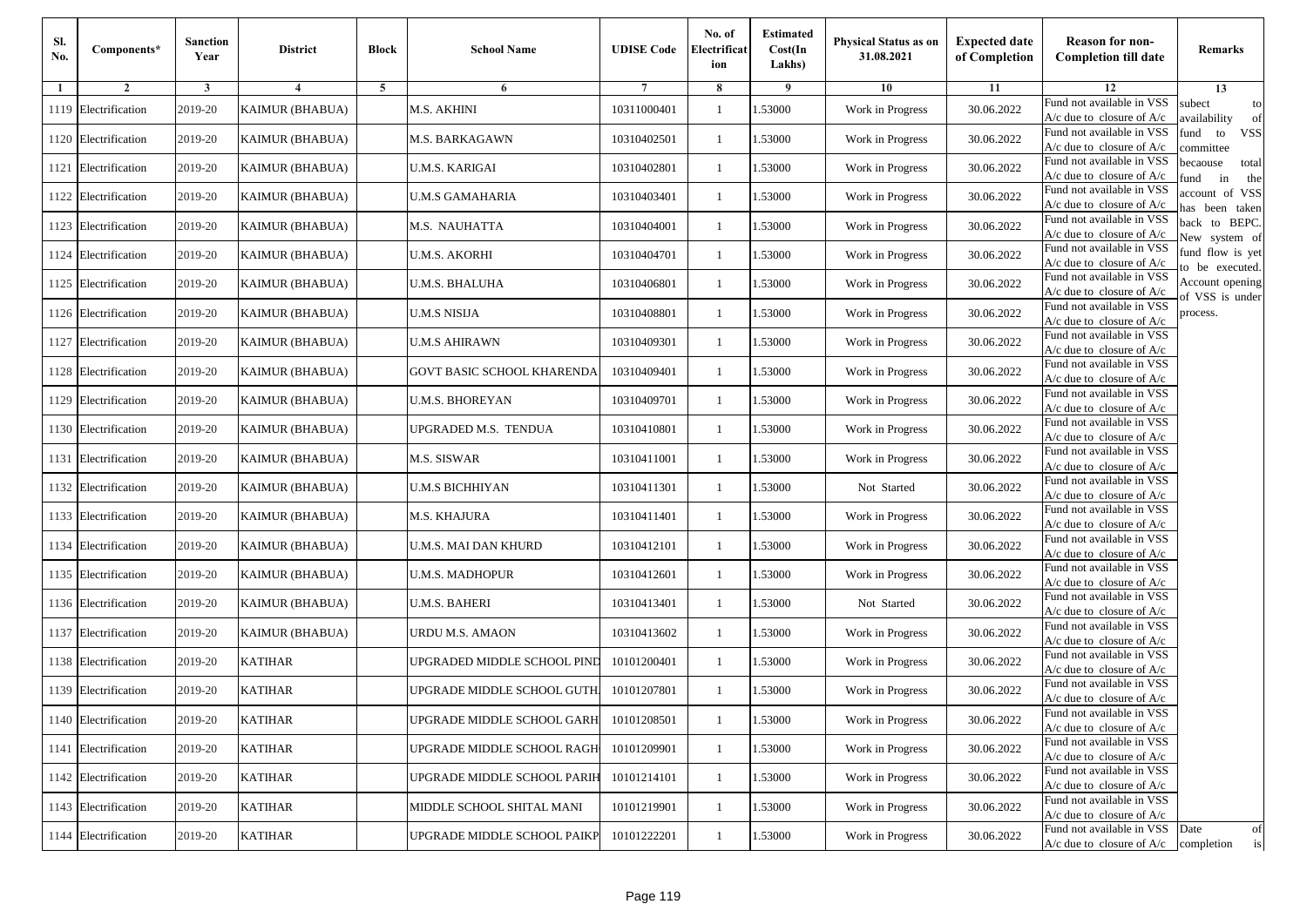| SI.<br>No. | Components*          | <b>Sanction</b><br>Year | <b>District</b>         | <b>Block</b>   | <b>School Name</b>                 | <b>UDISE Code</b> | No. of<br>Electrificat<br>ion | <b>Estimated</b><br>Cost(In<br>Lakhs) | <b>Physical Status as on</b><br>31.08.2021 | <b>Expected date</b><br>of Completion | <b>Reason for non-</b><br><b>Completion till date</b>           | Remarks                               |
|------------|----------------------|-------------------------|-------------------------|----------------|------------------------------------|-------------------|-------------------------------|---------------------------------------|--------------------------------------------|---------------------------------------|-----------------------------------------------------------------|---------------------------------------|
| -1         | $\overline{2}$       | 3                       | $\overline{\mathbf{4}}$ | $\overline{5}$ | 6                                  |                   | 8                             | 9                                     | 10                                         | 11                                    | 12                                                              | 13                                    |
| 1145       | Electrification      | 2019-20                 | <b>KATIHAR</b>          |                | UPGRADED MIDDLE SCHOOL SIHA        | 10100900402       | $\mathbf{1}$                  | .53000                                | Work in Progress                           | 30.06.2022                            | Fund not available in VSS<br>$A/c$ due to closure of $A/c$      | subect<br>to<br>availability<br>of    |
|            | 1146 Electrification | 2019-20                 | <b>KATIHAR</b>          |                | UPGRADED MIDDLE SCHOOL FATI        | 10100900901       | 1                             | 1.53000                               | Work in Progress                           | 30.06.2022                            | Fund not available in VSS<br>$A/c$ due to closure of $A/c$      | iund<br>to<br><b>VSS</b><br>ommittee  |
|            | 1147 Electrification | 2019-20                 | <b>KATIHAR</b>          |                | UPGRADED MIDDLE SCHOOL MOR         | 10100901601       | 1                             | .53000                                | Work in Progress                           | 30.06.2022                            | Fund not available in VSS<br>$A/c$ due to closure of $A/c$      | pecaouse<br>total<br>in<br>und<br>the |
|            | 1148 Electrification | 2019-20                 | <b>KATIHAR</b>          |                | UPGRADED MIDDLE SCHOOL SON         | 10100903101       | 1                             | .53000                                | Work in Progress                           | 30.06.2022                            | Fund not available in VSS<br>A/c due to closure of A/c          | account of VSS<br>as been taken       |
|            | 1149 Electrification | 2019-20                 | <b>KATIHAR</b>          |                | UPGRADED MIDDLE SCHOOL MAN         | 10100903901       | $\mathbf{1}$                  | .53000                                | Work in Progress                           | 30.06.2022                            | Fund not available in VSS<br>$A/c$ due to closure of $A/c$      | back to BEPC.<br>New system of        |
|            | 1150 Electrification | 2019-20                 | <b>KATIHAR</b>          |                | UPGRADED MIDDLE SCHOOL MOH         | 10100904001       | 1                             | 1.53000                               | Work in Progress                           | 30.06.2022                            | Fund not available in VSS<br>$A/c$ due to closure of $A/c$      | fund flow is yet<br>o be executed.    |
| 1151       | Electrification      | 2019-20                 | <b>KATIHAR</b>          |                | MIDDLE SCHOOL LUTIPUR AJGAA        | 10100904101       | 1                             | .53000                                | Work in Progress                           | 30.06.2022                            | Fund not available in VSS<br>$A/c$ due to closure of $A/c$      | Account opening<br>of VSS is under    |
|            | 1152 Electrification | 2019-20                 | <b>KATIHAR</b>          |                | UPGRADED MIDDLE SCHOOL BAG         | 10100904301       | 1                             | .53000                                | Work in Progress                           | 30.06.2022                            | Fund not available in VSS<br>$A/c$ due to closure of $A/c$      | process.                              |
|            | 1153 Electrification | 2019-20                 | <b>KATIHAR</b>          |                | UPGREAD MIDDLE SCHOOL DATIY        | 10100904701       | 1                             | .53000                                | Work in Progress                           | 30.06.2022                            | Fund not available in VSS<br>$A/c$ due to closure of $A/c$      |                                       |
|            | 1154 Electrification | 2019-20                 | <b>KATIHAR</b>          |                | UPGRADED MIDDLE SCHOOL LACI        | 10100905601       | 1                             | 1.53000                               | Work in Progress                           | 30.06.2022                            | Fund not available in VSS<br>$A/c$ due to closure of $A/c$      |                                       |
|            | 1155 Electrification | 2019-20                 | <b>KATIHAR</b>          |                | UPGRADED MIDDLE SCHOOL PANI        | 10100905701       | 1                             | .53000                                | Work in Progress                           | 30.06.2022                            | Fund not available in VSS<br>$A/c$ due to closure of $A/c$      |                                       |
|            | 1156 Electrification | 2019-20                 | <b>KATIHAR</b>          |                | UPGRADED MIDDLE SCHOOL MAD         | 10100908501       | 1                             | .53000                                | Work in Progress                           | 30.06.2022                            | Fund not available in VSS<br>$A/c$ due to closure of $A/c$      |                                       |
|            | 1157 Electrification | 2019-20                 | <b>KATIHAR</b>          |                | UPGRADED MIDDLE SCHOOL NIMI        | 10100908901       | $\mathbf{1}$                  | .53000                                | Work in Progress                           | 30.06.2022                            | Fund not available in VSS<br>$A/c$ due to closure of $A/c$      |                                       |
|            | 1158 Electrification | 2019-20                 | <b>KATIHAR</b>          |                | UPGRADED MIDDLE SCHOOL CHIK        | 10100912001       | 1                             | .53000                                | Work in Progress                           | 30.06.2022                            | Fund not available in VSS<br>$A/c$ due to closure of $A/c$      |                                       |
|            | 1159 Electrification | 2019-20                 | <b>KATIHAR</b>          |                | UPGRADED MIDDLE SCHOOL DAH         | 10100913801       | $\mathbf{1}$                  | .53000                                | Work in Progress                           | 30.06.2022                            | Fund not available in VSS<br>$A/c$ due to closure of $A/c$      |                                       |
|            | 1160 Electrification | 2019-20                 | <b>KATIHAR</b>          |                | UPGRADED MIDDLE SCHOOL GHU         | 10100601202       | 1                             | .53000                                | Work in Progress                           | 30.06.2022                            | Fund not available in VSS<br>$A/c$ due to closure of $A/c$      |                                       |
| 1161       | Electrification      | 2019-20                 | <b>KATIHAR</b>          |                | <b>MS KANTNAGAR</b>                | 10100601505       | $\mathbf{1}$                  | .53000                                | Work in Progress                           | 30.06.2022                            | Fund not available in VSS<br>$A/c$ due to closure of $A/c$      |                                       |
|            | 1162 Electrification | 2019-20                 | <b>KATIHAR</b>          |                | U M S SHAHARIYA                    | 10100601902       | 1                             | 1.53000                               | Work in Progress                           | 30.06.2022                            | Fund not available in VSS<br>$A/c$ due to closure of $A/c$      |                                       |
|            | 1163 Electrification | 2019-20                 | <b>KATIHAR</b>          |                | <b>UMS DHENUA</b>                  | 10100601904       | 1                             | .53000                                | Work in Progress                           | 30.06.2022                            | Fund not available in VSS<br>$A/c$ due to closure of $A/c$      |                                       |
|            | 1164 Electrification | 2019-20                 | <b>KATIHAR</b>          |                | UMS HASIMPUR GIRLS                 | 10100602405       | 1                             | .53000                                | Work in Progress                           | 30.06.2022                            | Fund not available in VSS<br>$A/c$ due to closure of $A/c$      |                                       |
|            | 1165 Electrification | 2019-20                 | <b>KATIHAR</b>          |                | <b>UMS SOTI</b>                    | 10100602502       | $\mathbf{1}$                  | .53000                                | Work in Progress                           | 30.06.2022                            | Fund not available in VSS<br>A/c due to closure of A/c          |                                       |
|            | 1166 Electrification | 2019-20                 | <b>KATIHAR</b>          |                | UMS BILAIMARI PATTI                | 10100602506       | -1                            | 1.53000                               | Work in Progress                           | 30.06.2022                            | Fund not available in VSS<br>A/c due to closure of A/c          |                                       |
|            | 1167 Electrification | 2019-20                 | <b>KATIHAR</b>          |                | <b>UMS JOUNIA</b>                  | 10100602801       | 1                             | 1.53000                               | Work in Progress                           | 30.06.2022                            | Fund not available in VSS<br>$A/c$ due to closure of $A/c$      |                                       |
|            | 1168 Electrification | 2019-20                 | <b>KATIHAR</b>          |                | <b>BUNIYADI SCHOOL KUNJNAGAR (</b> | 10100602903       | 1                             | 1.53000                               | Work in Progress                           | 30.06.2022                            | Fund not available in VSS<br>$A/c$ due to closure of $A/c$      |                                       |
|            | 1169 Electrification | 2019-20                 | <b>KATIHAR</b>          |                | UMS KUNJARATOL BAKIA SUKHA         | 10100608901       | 1                             | 1.53000                               | Work in Progress                           | 30.06.2022                            | Fund not available in VSS<br>A/c due to closure of A/c          |                                       |
|            | 1170 Electrification | 2019-20                 | <b>KATIHAR</b>          |                | <b>UMS MALOR</b>                   | 10101101001       | $\mathbf{1}$                  | 1.53000                               | Work in Progress                           | 30.06.2022                            | Fund not available in VSS Date<br>$A/c$ due to closure of $A/c$ | of<br>completion<br>is                |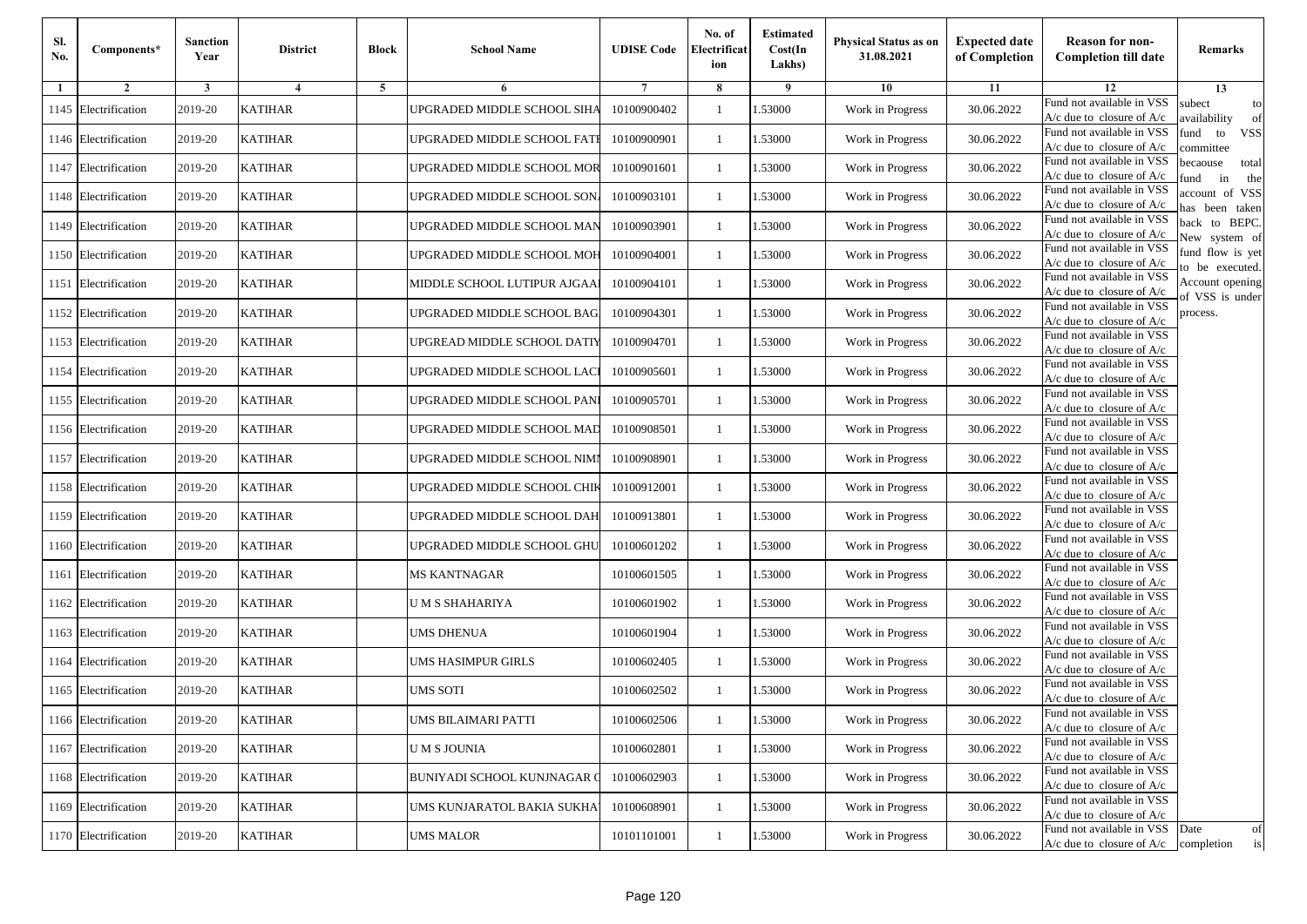| Sl.<br>No. | Components*          | <b>Sanction</b><br>Year | <b>District</b> | <b>Block</b> | <b>School Name</b>          | <b>UDISE Code</b> | No. of<br>Electrificat<br>ion | <b>Estimated</b><br>Cost(In<br>Lakhs) | Physical Status as on<br>31.08.2021 | <b>Expected date</b><br>of Completion | <b>Reason for non-</b><br><b>Completion till date</b>                 | Remarks                               |
|------------|----------------------|-------------------------|-----------------|--------------|-----------------------------|-------------------|-------------------------------|---------------------------------------|-------------------------------------|---------------------------------------|-----------------------------------------------------------------------|---------------------------------------|
| 1          | $\overline{2}$       | 3                       | $\overline{4}$  | 5            | 6                           | 7                 | 8                             | 9                                     | 10                                  | 11                                    | 12                                                                    | 13                                    |
| 1171       | Electrification      | 2019-20                 | <b>KATIHAR</b>  |              | UMS BELWADANGI              | 10101102501       | -1                            | 1.53000                               | Work in Progress                    | 30.06.2022                            | Fund not available in VSS<br>$A/c$ due to closure of $A/c$            | subect<br>to<br>availability<br>of    |
|            | 1172 Electrification | 2019-20                 | <b>KATIHAR</b>  |              | UMS KALIA NAGAR             | 10101102801       | $\mathbf{1}$                  | 1.53000                               | Work in Progress                    | 30.06.2022                            | Fund not available in VSS<br>$A/c$ due to closure of $A/c$            | fund<br>to<br><b>VSS</b><br>ommittee  |
|            | 1173 Electrification | 2019-20                 | <b>KATIHAR</b>  |              | UMS LODHNA                  | 10101102901       | $\mathbf{1}$                  | 1.53000                               | Work in Progress                    | 30.06.2022                            | Fund not available in VSS<br>$A/c$ due to closure of $A/c$            | pecaouse<br>total<br>und<br>in<br>the |
| 1174       | Electrification      | 2019-20                 | <b>KATIHAR</b>  |              | UMS EKCHANNA                | 10101103001       | -1                            | 1.53000                               | Work in Progress                    | 30.06.2022                            | Fund not available in VSS<br>A/c due to closure of A/c                | ccount of VSS<br>as been taken        |
|            | 1175 Electrification | 2019-20                 | <b>KATIHAR</b>  |              | UMS KACHNA                  | 10101103601       | $\mathbf{1}$                  | 1.53000                               | Work in Progress                    | 30.06.2022                            | Fund not available in VSS<br>A/c due to closure of $A/c$              | back to BEPC.<br>New system of        |
|            | 1176 Electrification | 2019-20                 | <b>KATIHAR</b>  |              | UMS GUA GAON                | 10101103901       | -1                            | 1.53000                               | Work in Progress                    | 30.06.2022                            | Fund not available in VSS<br>A/c due to closure of $A/c$              | fund flow is yet<br>o be executed.    |
|            | 1177 Electrification | 2019-20                 | <b>KATIHAR</b>  |              | UMS KALIA DANGI             | 10101104001       | -1                            | 1.53000                               | Work in Progress                    | 30.06.2022                            | Fund not available in VSS<br>$A/c$ due to closure of $A/c$            | Account opening<br>of VSS is under    |
|            | 1178 Electrification | 2019-20                 | <b>KATIHAR</b>  |              | UMS BATNA                   | 10101104301       | -1                            | 1.53000                               | Work in Progress                    | 30.06.2022                            | Fund not available in VSS<br>$A/c$ due to closure of $A/c$            | process.                              |
| 1179       | Electrification      | 2019-20                 | <b>KATIHAR</b>  |              | UMS DOGACHH                 | 10101104901       | -1                            | 1.53000                               | Work in Progress                    | 30.06.2022                            | Fund not available in VSS<br>$A/c$ due to closure of $A/c$            |                                       |
| 1180       | Electrification      | 2019-20                 | <b>KATIHAR</b>  |              | UMS KOTA                    | 10101106401       | $\mathbf{1}$                  | 1.53000                               | Work in Progress                    | 30.06.2022                            | Fund not available in VSS<br>$A/c$ due to closure of $A/c$            |                                       |
|            | 1181 Electrification | 2019-20                 | <b>KATIHAR</b>  |              | UMS KUSIYAR MODHA           | 10101107501       | -1                            | 1.53000                               | Work in Progress                    | 30.06.2022                            | Fund not available in VSS<br>$A/c$ due to closure of $A/c$            |                                       |
|            | 1182 Electrification | 2019-20                 | <b>KATIHAR</b>  |              | U M S DAMDOLIYA BAJITPUR    | 10101108001       | $\mathbf{1}$                  | 1.53000                               | Work in Progress                    | 30.06.2022                            | Fund not available in VSS<br>$A/c$ due to closure of $A/c$            |                                       |
| 1183       | Electrification      | 2019-20                 | <b>KATIHAR</b>  |              | UMS NALSAR                  | 10101108301       | -1                            | 1.53000                               | Work in Progress                    | 30.06.2022                            | Fund not available in VSS<br>$A/c$ due to closure of $A/c$            |                                       |
| 1184       | Electrification      | 2019-20                 | <b>KATIHAR</b>  |              | JPGRADED HIGH SCHOOL HAT BA | 10101108401       | $\mathbf{1}$                  | 1.53000                               | Work in Progress                    | 30.06.2022                            | Fund not available in VSS<br>$A/c$ due to closure of $A/c$            |                                       |
|            | 1185 Electrification | 2019-20                 | <b>KATIHAR</b>  |              | UMS SAHORDHARAMPUR          | 10101109201       | -1                            | 1.53000                               | Work in Progress                    | 30.06.2022                            | Fund not available in VSS<br>$A/c$ due to closure of $A/c$            |                                       |
|            | 1186 Electrification | 2019-20                 | <b>KATIHAR</b>  |              | UMS PURIA                   | 10101109401       | -1                            | 1.53000                               | Work in Progress                    | 30.06.2022                            | Fund not available in VSS<br>$A/c$ due to closure of $A/c$            |                                       |
| 1187       | Electrification      | 2019-20                 | <b>KATIHAR</b>  |              | UPGRADED HIGH SCHOOL MALAP  | 10101109601       | $\mathbf{1}$                  | 1.53000                               | Work in Progress                    | 30.06.2022                            | Fund not available in VSS<br>$A/c$ due to closure of $A/c$            |                                       |
| 1188       | Electrification      | 2019-20                 | <b>KATIHAR</b>  |              | UMS ANUPNAGAR               | 10101110501       | $\mathbf{1}$                  | 1.53000                               | Work in Progress                    | 30.06.2022                            | Fund not available in VSS<br>$A/c$ due to closure of $A/c$            |                                       |
| 1189       | Electrification      | 2019-20                 | <b>KATIHAR</b>  |              | U M S BADA SHIKARPUR        | 10101110901       | -1                            | 1.53000                               | Work in Progress                    | 30.06.2022                            | Fund not available in VSS<br>$A/c$ due to closure of $A/c$            |                                       |
|            | 1190 Electrification | 2019-20                 | <b>KATIHAR</b>  |              | UMS SIRAJMANI               | 10101121901       | -1                            | 1.53000                               | Work in Progress                    | 30.06.2022                            | Fund not available in VSS<br>$A/c$ due to closure of $A/c$            |                                       |
| 1191       | Electrification      | 2019-20                 | <b>KATIHAR</b>  |              | JMS BHARI DIH               | 10100301701       | -1                            | .53000                                | Work in Progress                    | 30.06.2022                            | Fund not available in VSS<br>A/c due to closure of A/c                |                                       |
|            | 1192 Electrification | 2019-20                 | <b>KATIHAR</b>  |              | <b>UMS SAPNI</b>            | 10100301901       | $\mathbf{1}$                  | 1.53000                               | Work in Progress                    | 30.06.2022                            | Fund not available in VSS<br>A/c due to closure of A/c                |                                       |
|            | 1193 Electrification | 2019-20                 | <b>KATIHAR</b>  |              | UPGRADED HIGH SCHOOL ROUNIA | 10101001901       | $\mathbf{1}$                  | 1.53000                               | Work in Progress                    | 30.06.2022                            | Fund not available in VSS<br>$A/c$ due to closure of $A/c$            |                                       |
|            | 1194 Electrification | 2019-20                 | <b>KATIHAR</b>  |              | UPGRADED HS BAIDA           | 10101003301       | -1                            | 1.53000                               | Work in Progress                    | 30.06.2022                            | Fund not available in VSS<br>A/c due to closure of A/c                |                                       |
|            | 1195 Electrification | 2019-20                 | <b>KATIHAR</b>  |              | UPGRADED HS CHOWKI          | 10101003801       | $\mathbf{1}$                  | 1.53000                               | Work in Progress                    | 30.06.2022                            | Fund not available in VSS<br>A/c due to closure of A/c                |                                       |
|            | 1196 Electrification | 2019-20                 | <b>KATIHAR</b>  |              | UMS MOHNA                   | 10101004201       | $\mathbf{1}$                  | 1.53000                               | Work in Progress                    | 30.06.2022                            | Fund not available in VSS<br>$A/c$ due to closure of $A/c$ completion | Date<br>of<br>is                      |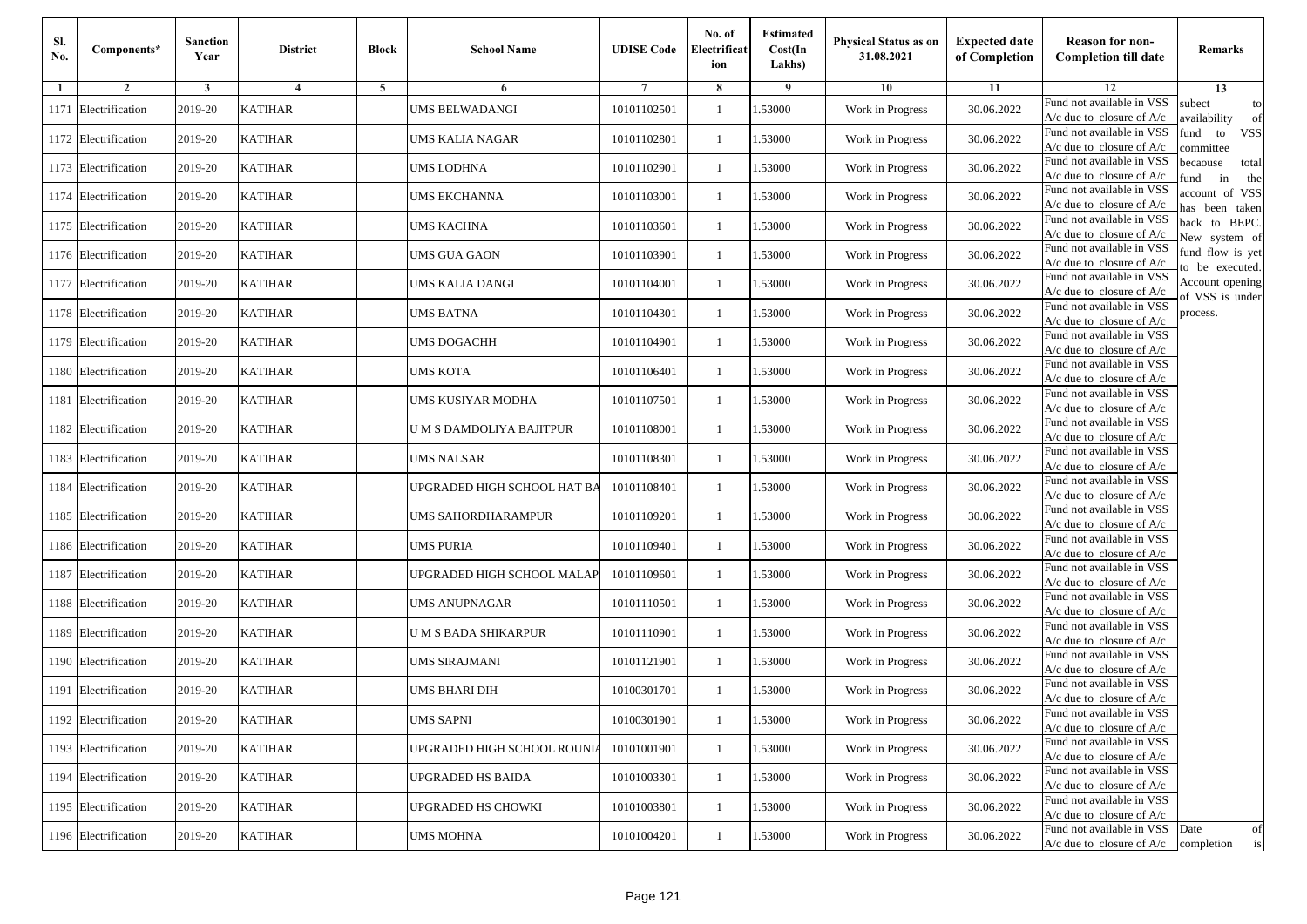| Sl.<br>No. | Components*          | <b>Sanction</b><br>Year | <b>District</b>         | <b>Block</b> | <b>School Name</b>         | <b>UDISE Code</b> | No. of<br>Electrificat<br>ion | <b>Estimated</b><br>Cost(In<br>Lakhs) | Physical Status as on<br>31.08.2021 | <b>Expected date</b><br>of Completion | <b>Reason for non-</b><br><b>Completion till date</b>                 | Remarks                               |
|------------|----------------------|-------------------------|-------------------------|--------------|----------------------------|-------------------|-------------------------------|---------------------------------------|-------------------------------------|---------------------------------------|-----------------------------------------------------------------------|---------------------------------------|
| 1          | $\overline{2}$       | 3                       | $\overline{\mathbf{4}}$ | 5            | 6                          | 7                 | 8                             | 9                                     | 10                                  | 11                                    | 12                                                                    | 13                                    |
| 1197       | Electrification      | 2019-20                 | <b>KATIHAR</b>          |              | UMS KURHAILA BOBRA         | 10101005201       | $\mathbf{1}$                  | 1.53000                               | Work in Progress                    | 30.06.2022                            | Fund not available in VSS<br>$A/c$ due to closure of $A/c$            | subect<br>to<br>wailability<br>of     |
| 1198       | Electrification      | 2019-20                 | <b>KATIHAR</b>          |              | UMS VIDHANANDPUR           | 10101006501       | $\mathbf{1}$                  | 1.53000                               | Work in Progress                    | 30.06.2022                            | Fund not available in VSS<br>$A/c$ due to closure of $A/c$            | <b>VSS</b><br>fund<br>to<br>ommittee  |
|            | 1199 Electrification | 2019-20                 | <b>KATIHAR</b>          |              | UMS JHAMAN PARLIA          | 10101010001       | -1                            | 1.53000                               | Work in Progress                    | 30.06.2022                            | Fund not available in VSS<br>$A/c$ due to closure of $A/c$            | pecaouse<br>total<br>in<br>und<br>the |
|            | 1200 Electrification | 2019-20                 | <b>KATIHAR</b>          |              | UMS BARHAIYA               | 10101010601       | -1                            | 1.53000                               | Work in Progress                    | 30.06.2022                            | Fund not available in VSS<br>$A/c$ due to closure of $A/c$            | account of VSS<br>as been taken       |
| 1201       | Electrification      | 2019-20                 | <b>KATIHAR</b>          |              | UMS KASBA TOLI             | 10101020201       | -1                            | 1.53000                               | Work in Progress                    | 30.06.2022                            | Fund not available in VSS<br>A/c due to closure of A/c                | back to BEPC.<br>New system of        |
|            | 1202 Electrification | 2019-20                 | <b>KATIHAR</b>          |              | UMS GETHAURA               | 10101022601       | $\mathbf{1}$                  | 1.53000                               | Work in Progress                    | 30.06.2022                            | Fund not available in VSS<br>$A/c$ due to closure of $A/c$            | fund flow is yet<br>o be executed.    |
|            | 1203 Electrification | 2019-20                 | <b>KATIHAR</b>          |              | UMS KUJIBANA               | 10101023601       | -1                            | 1.53000                               | Work in Progress                    | 30.06.2022                            | Fund not available in VSS<br>$A/c$ due to closure of $A/c$            | Account opening<br>of VSS is under    |
|            | 1204 Electrification | 2019-20                 | <b>KATIHAR</b>          |              | UMS SHIKARPUR BALIKA       | 10101027301       | -1                            | 1.53000                               | Work in Progress                    | 30.06.2022                            | Fund not available in VSS<br>$A/c$ due to closure of $A/c$            | process.                              |
| 1205       | Electrification      | 2019-20                 | <b>KATIHAR</b>          |              | R BUNIYADI SCHOOL GERABARI | 10100404702       | -1                            | 1.53000                               | Work in Progress                    | 30.06.2022                            | Fund not available in VSS<br>A/c due to closure of $A/c$              |                                       |
|            | 1206 Electrification | 2019-20                 | <b>KATIHAR</b>          |              | UMS PATHER TOLA            | 10100501901       | $\mathbf{1}$                  | 1.53000                               | Work in Progress                    | 30.06.2022                            | Fund not available in VSS<br>$A/c$ due to closure of $A/c$            |                                       |
| 1207       | Electrification      | 2019-20                 | <b>KATIHAR</b>          |              | UMS BMC MAKTAB NEEMA       | 10101602302       | $\mathbf{1}$                  | 1.53000                               | Work in Progress                    | 30.06.2022                            | Fund not available in VSS<br>$A/c$ due to closure of $A/c$            |                                       |
|            | 1208 Electrification | 2019-20                 | <b>KATIHAR</b>          |              | MS NEEMA BAHADURPUR        | 10101602501       | -1                            | 1.53000                               | Work in Progress                    | 30.06.2022                            | Fund not available in VSS<br>$A/c$ due to closure of $A/c$            |                                       |
| 1209       | Electrification      | 2019-20                 | <b>KATIHAR</b>          |              | JPGRADED HS SURAPARTAL     | 10101602602       | -1                            | 1.53000                               | Work in Progress                    | 30.06.2022                            | Fund not available in VSS<br>A/c due to closure of A/c                |                                       |
| 1210       | Electrification      | 2019-20                 | <b>KATIHAR</b>          |              | UMS KAJIGAAON              | 10101606301       | -1                            | 1.53000                               | Work in Progress                    | 30.06.2022                            | Fund not available in VSS<br>$A/c$ due to closure of $A/c$            |                                       |
|            | 1211 Electrification | 2019-20                 | <b>KATIHAR</b>          |              | UMS KEHTA BALUGANJ         | 10101301101       | -1                            | 1.53000                               | Work in Progress                    | 30.06.2022                            | Fund not available in VSS<br>$A/c$ due to closure of $A/c$            |                                       |
|            | 1212 Electrification | 2019-20                 | <b>KATIHAR</b>          |              | UMS MAKER CHALLAH          | 10101302202       | -1                            | 1.53000                               | Work in Progress                    | 30.06.2022                            | Fund not available in VSS<br>$A/c$ due to closure of $A/c$            |                                       |
| 1213       | Electrification      | 2019-20                 | <b>KATIHAR</b>          |              | UMS KHOJATIHAT             | 10101302601       | -1                            | 1.53000                               | Work in Progress                    | 30.06.2022                            | Fund not available in VSS<br>$A/c$ due to closure of $A/c$            |                                       |
| 1214       | Electrification      | 2019-20                 | <b>KATIHAR</b>          |              | UMS RAHAR                  | 10101303201       | $\mathbf{1}$                  | 1.53000                               | Work in Progress                    | 30.06.2022                            | Fund not available in VSS<br>$A/c$ due to closure of $A/c$            |                                       |
|            | 1215 Electrification | 2019-20                 | <b>KATIHAR</b>          |              | UMS PANKI                  | 10101303501       | $\mathbf{1}$                  | 1.53000                               | Work in Progress                    | 30.06.2022                            | Fund not available in VSS<br>$A/c$ due to closure of $A/c$            |                                       |
|            | 1216 Electrification | 2019-20                 | <b>KATIHAR</b>          |              | UMS DHABAUL                | 10101303601       | -1                            | 1.53000                               | Work in Progress                    | 30.06.2022                            | Fund not available in VSS<br>A/c due to closure of A/c                |                                       |
| 1217       | Electrification      | 2019-20                 | <b>KATIHAR</b>          |              | UMS AMDAUL                 | 10101303901       | -1                            | .53000                                | Work in Progress                    | 30.06.2022                            | Fund not available in VSS<br>A/c due to closure of A/c                |                                       |
|            | 1218 Electrification | 2019-20                 | <b>KATIHAR</b>          |              | UMS KESHOPUR               | 10101304001       | $\mathbf{1}$                  | 1.53000                               | Work in Progress                    | 30.06.2022                            | Fund not available in VSS<br>$A/c$ due to closure of $A/c$            |                                       |
|            | 1219 Electrification | 2019-20                 | <b>KATIHAR</b>          |              | UMS MAROCHHA               | 10101304901       | $\mathbf{1}$                  | 1.53000                               | Work in Progress                    | 30.06.2022                            | Fund not available in VSS<br>A/c due to closure of A/c                |                                       |
|            | 1220 Electrification | 2019-20                 | <b>KATIHAR</b>          |              | UMS PERSA KAMIPUR          | 10101305201       | -1                            | 1.53000                               | Work in Progress                    | 30.06.2022                            | Fund not available in VSS<br>$A/c$ due to closure of $A/c$            |                                       |
|            | 1221 Electrification | 2019-20                 | <b>KATIHAR</b>          |              | <b>UMS MACHAULA</b>        | 10101308801       | -1                            | 1.53000                               | Work in Progress                    | 30.06.2022                            | Fund not available in VSS<br>$A/c$ due to closure of $A/c$            |                                       |
|            | 1222 Electrification | 2019-20                 | <b>KATIHAR</b>          |              | UMS MORSANDA               | 10100701601       | -1                            | 1.53000                               | Work in Progress                    | 30.06.2022                            | Fund not available in VSS<br>$A/c$ due to closure of $A/c$ completion | Date<br>of<br>is                      |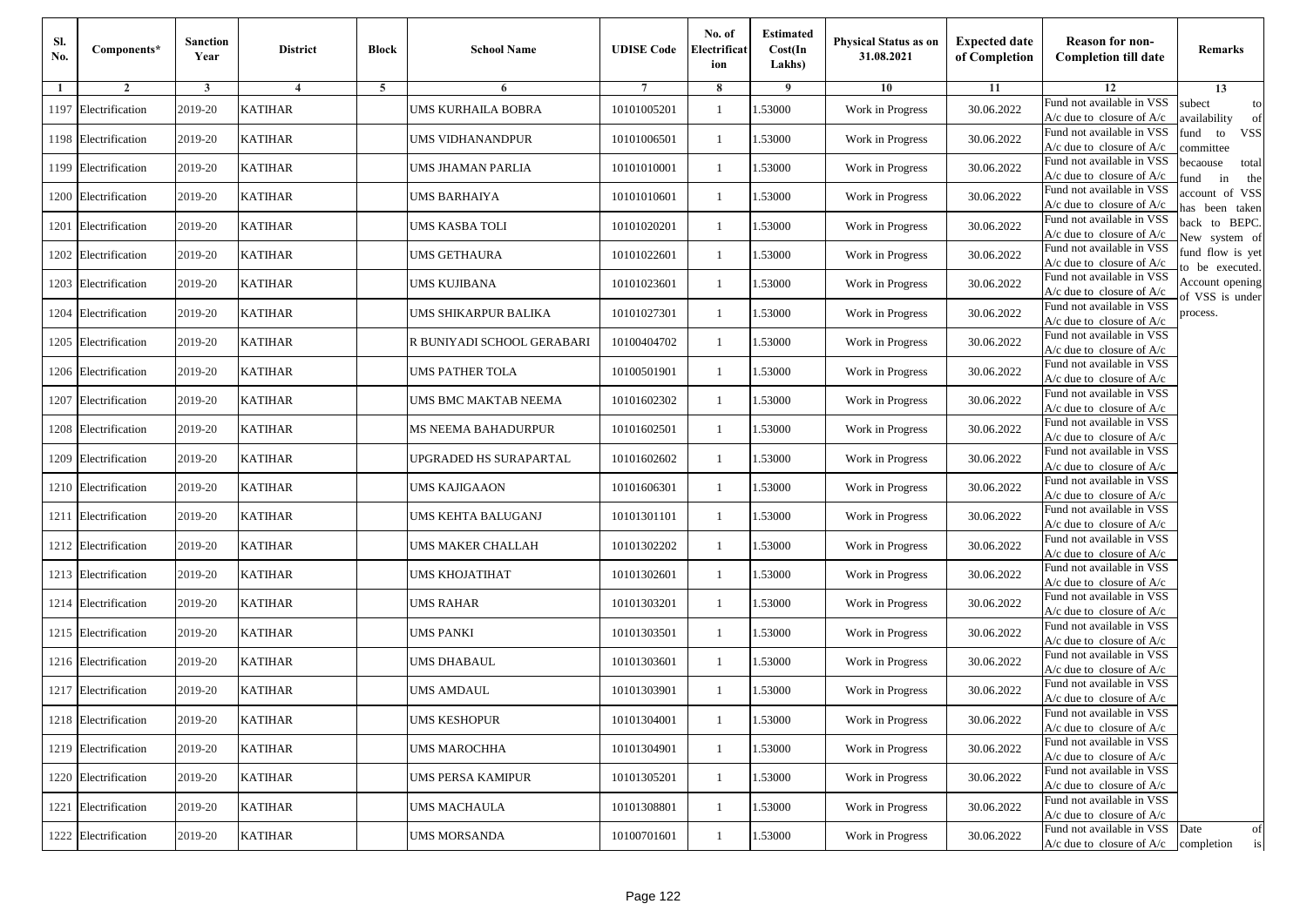| Sl.<br>No. | Components*          | <b>Sanction</b><br>Year | <b>District</b> | <b>Block</b>   | <b>School Name</b>           | <b>UDISE Code</b> | No. of<br>Electrificat<br>ion | <b>Estimated</b><br>Cost(In<br>Lakhs) | <b>Physical Status as on</b><br>31.08.2021 | <b>Expected date</b><br>of Completion | <b>Reason for non-</b><br><b>Completion till date</b>                 | Remarks                               |
|------------|----------------------|-------------------------|-----------------|----------------|------------------------------|-------------------|-------------------------------|---------------------------------------|--------------------------------------------|---------------------------------------|-----------------------------------------------------------------------|---------------------------------------|
| -1         | $\overline{2}$       | 3                       | $\overline{4}$  | $\overline{5}$ | 6                            |                   | 8                             | 9                                     | 10                                         | 11                                    | 12                                                                    | 13                                    |
| 1223       | Electrification      | 2021-22                 | <b>KATIHAR</b>  |                | NPS INAYATPUR                | 10101602608       | $\mathbf{1}$                  | 1.53000                               | Not Started                                | 30.06.2022                            | Fund not available in VSS<br>$A/c$ due to closure of $A/c$            | subect<br>to<br>availability<br>of    |
| 1224       | Electrification      | 2021-22                 | <b>KATIHAR</b>  |                | PS BADIYA TOLI               | 10101113001       | $\mathbf{1}$                  | 1.53000                               | Not Started                                | 30.06.2022                            | Fund not available in VSS<br>$A/c$ due to closure of $A/c$            | fund<br>to<br><b>VSS</b><br>ommittee  |
|            | 1225 Electrification | 2021-22                 | <b>KATIHAR</b>  |                | PRIMARY SCHOOL TANTI TOLA PA | 10101505001       | -1                            | 1.53000                               | Not Started                                | 30.06.2022                            | Fund not available in VSS<br>$A/c$ due to closure of $A/c$            | pecaouse<br>total<br>in<br>und<br>the |
|            | 1226 Electrification | 2019-20                 | <b>KHAGARIA</b> |                | KANYA  MIDDLE SCHOOL HARIPU  | 10210600502       | -1                            | 1.53000                               | Work in Progress                           | 30.06.2022                            | Fund not available in VSS<br>A/c due to closure of A/c                | ccount of VSS<br>as been taken        |
| 1227       | Electrification      | 2019-20                 | <b>KHAGARIA</b> |                | UMS ROUN NO.1                | 10210600803       | $\mathbf{1}$                  | 1.53000                               | Work in Progress                           | 30.06.2022                            | Fund not available in VSS<br>A/c due to closure of $A/c$              | back to BEPC.<br>New system of        |
|            | 1228 Electrification | 2019-20                 | <b>KHAGARIA</b> |                | U.M.S GADHBANI               | 10210600804       | 1                             | 1.53000                               | Work in Progress                           | 30.06.2022                            | Fund not available in VSS<br>A/c due to closure of $A/c$              | fund flow is yet<br>o be executed.    |
|            | 1229 Electrification | 2019-20                 | <b>KHAGARIA</b> |                | UMS PRASS                    | 10210600904       | -1                            | 1.53000                               | Work in Progress                           | 30.06.2022                            | Fund not available in VSS<br>$A/c$ due to closure of $A/c$            | Account opening<br>of VSS is under    |
|            | 1230 Electrification | 2019-20                 | <b>KHAGARIA</b> |                | M.S.BAHORBA (SOUTH)          | 10210600907       | 1                             | 1.53000                               | Work in Progress                           | 30.06.2022                            | Fund not available in VSS<br>$A/c$ due to closure of $A/c$            | process.                              |
| 1231       | Electrification      | 2019-20                 | <b>KHAGARIA</b> |                | <b>U.M.S.CHERAKHERA</b>      | 10210600911       | -1                            | 1.53000                               | Work in Progress                           | 30.06.2022                            | Fund not available in VSS<br>$A/c$ due to closure of $A/c$            |                                       |
|            | 1232 Electrification | 2019-20                 | <b>KHAGARIA</b> |                | M.S.MANJHVARI                | 10210600912       | $\mathbf{1}$                  | 1.53000                               | Work in Progress                           | 30.06.2022                            | Fund not available in VSS<br>$A/c$ due to closure of $A/c$            |                                       |
|            | 1233 Electrification | 2019-20                 | <b>KHAGARIA</b> |                | MV ALAULI                    | 10210601001       | 1                             | 1.53000                               | Work in Progress                           | 30.06.2022                            | Fund not available in VSS<br>$A/c$ due to closure of $A/c$            |                                       |
| 1234       | Electrification      | 2019-20                 | <b>KHAGARIA</b> |                | <b>MS THARUIA TOLA</b>       | 10210601005       | 1                             | 1.53000                               | Work in Progress                           | 30.06.2022                            | Fund not available in VSS<br>$A/c$ due to closure of $A/c$            |                                       |
|            | 1235 Electrification | 2019-20                 | <b>KHAGARIA</b> |                | MS SHISHWA                   | 10210601102       | -1                            | 1.53000                               | Work in Progress                           | 30.06.2022                            | Fund not available in VSS<br>$A/c$ due to closure of $A/c$            |                                       |
|            | 1236 Electrification | 2019-20                 | <b>KHAGARIA</b> |                | M.S RAMPUR ALAULI            | 10210601109       | $\mathbf{1}$                  | 1.53000                               | Work in Progress                           | 30.06.2022                            | Fund not available in VSS<br>$A/c$ due to closure of $A/c$            |                                       |
|            | 1237 Electrification | 2019-20                 | <b>KHAGARIA</b> |                | UMS BARUA                    | 10210601202       | 1                             | 1.53000                               | Work in Progress                           | 30.06.2022                            | Fund not available in VSS<br>$A/c$ due to closure of $A/c$            |                                       |
|            | 1238 Electrification | 2019-20                 | <b>KHAGARIA</b> |                | UTKARMIT MADHYAMIK VIDYAL    | 10210601301       | -1                            | 1.53000                               | Work in Progress                           | 30.06.2022                            | Fund not available in VSS<br>$A/c$ due to closure of $A/c$            |                                       |
| 1239       | Electrification      | 2019-20                 | <b>KHAGARIA</b> |                | UMS GORIYAMI                 | 10210601702       | -1                            | 1.53000                               | Work in Progress                           | 30.06.2022                            | Fund not available in VSS<br>$A/c$ due to closure of $A/c$            |                                       |
|            | 1240 Electrification | 2019-20                 | <b>KHAGARIA</b> |                | M V SANJHAUTI                | 10210601801       | $\mathbf{1}$                  | 1.53000                               | Work in Progress                           | 30.06.2022                            | Fund not available in VSS<br>$A/c$ due to closure of $A/c$            |                                       |
|            | 1241 Electrification | 2019-20                 | <b>KHAGARIA</b> |                | K.M.S. BAHADURPUR KURMI TOL. | 10210601902       | -1                            | 1.53000                               | Work in Progress                           | 30.06.2022                            | Fund not available in VSS<br>$A/c$ due to closure of $A/c$            |                                       |
|            | 1242 Electrification | 2019-20                 | <b>KHAGARIA</b> |                | M.V. SONIHAR                 | 10210602001       | -1                            | 1.53000                               | Work in Progress                           | 30.06.2022                            | Fund not available in VSS<br>$A/c$ due to closure of $A/c$            |                                       |
|            | 1243 Electrification | 2019-20                 | <b>KHAGARIA</b> |                | UMS. IMLI                    | 10210602101       | -1                            | .53000                                | Work in Progress                           | 30.06.2022                            | Fund not available in VSS<br>A/c due to closure of A/c                |                                       |
|            | 1244 Electrification | 2019-20                 | <b>KHAGARIA</b> |                | UHS SHUMBHA GAZI GHAT        | 10210602201       | $\mathbf{1}$                  | 1.53000                               | Work in Progress                           | 30.06.2022                            | Fund not available in VSS<br>A/c due to closure of A/c                |                                       |
|            | 1245 Electrification | 2019-20                 | <b>KHAGARIA</b> |                | KANYA.M.S.SHUMBHA            | 10210602202       | $\mathbf{1}$                  | 1.53000                               | Work in Progress                           | 30.06.2022                            | Fund not available in VSS<br>$A/c$ due to closure of $A/c$            |                                       |
|            | 1246 Electrification | 2019-20                 | <b>KHAGARIA</b> |                | U.M.S KEHUNA                 | 10210602203       | -1                            | 1.53000                               | Work in Progress                           | 30.06.2022                            | Fund not available in VSS<br>$A/c$ due to closure of $A/c$            |                                       |
|            | 1247 Electrification | 2019-20                 | <b>KHAGARIA</b> |                | <b>U.M.S MANRUPA</b>         | 10210602204       | -1                            | 1.53000                               | Work in Progress                           | 30.06.2022                            | Fund not available in VSS<br>A/c due to closure of A/c                |                                       |
|            | 1248 Electrification | 2019-20                 | <b>KHAGARIA</b> |                | M.S. AHUNA                   | 10210602302       | $\mathbf{1}$                  | 1.53000                               | Work in Progress                           | 30.06.2022                            | Fund not available in VSS<br>$A/c$ due to closure of $A/c$ completion | Date<br>of<br>is                      |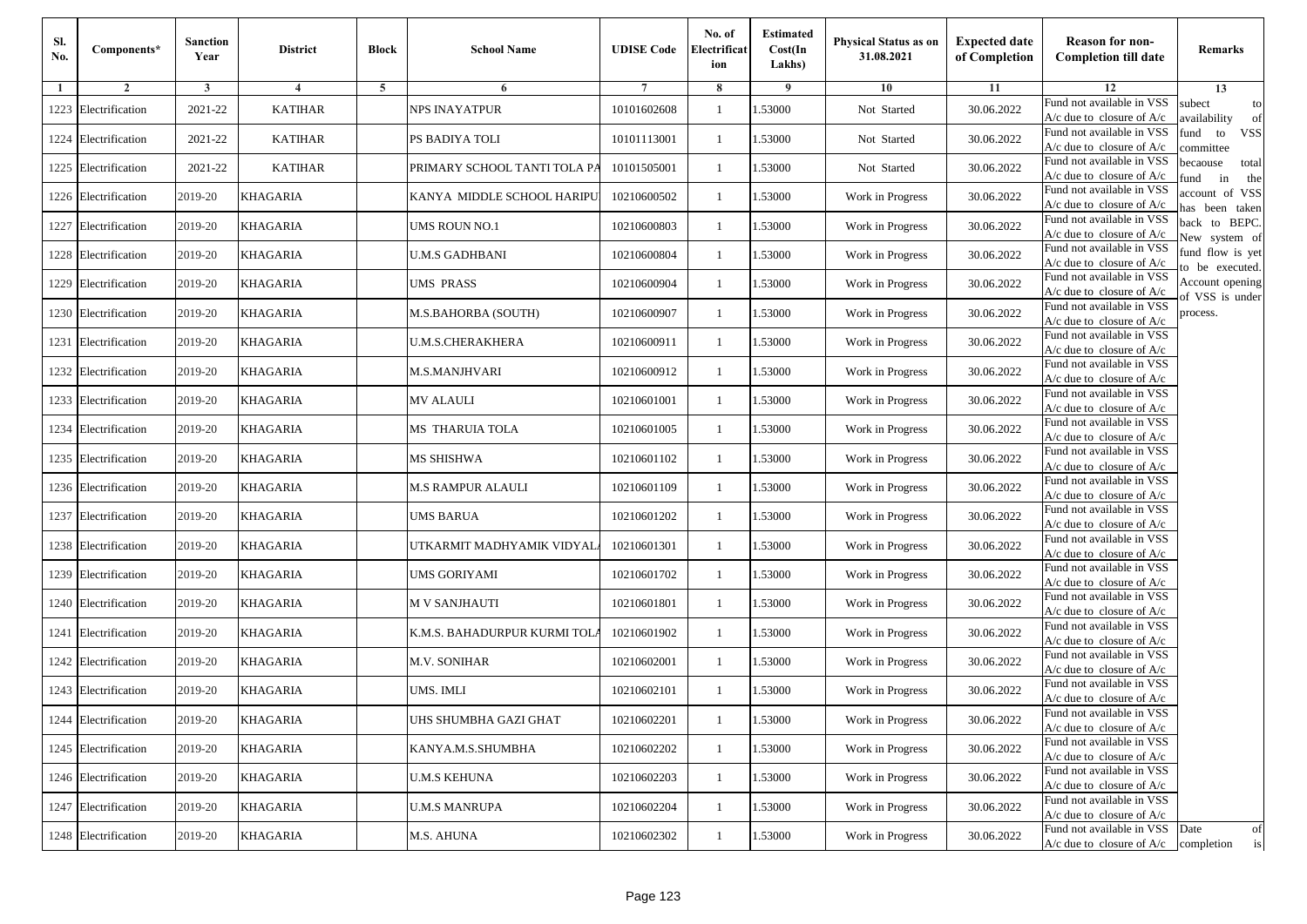| Sl.<br>No. | Components*          | <b>Sanction</b><br>Year | <b>District</b>         | <b>Block</b>   | <b>School Name</b>        | <b>UDISE Code</b> | No. of<br>Electrificat<br>ion | <b>Estimated</b><br>Cost(In<br>Lakhs) | <b>Physical Status as on</b><br>31.08.2021 | <b>Expected date</b><br>of Completion | <b>Reason for non-</b><br><b>Completion till date</b>                 | Remarks                               |
|------------|----------------------|-------------------------|-------------------------|----------------|---------------------------|-------------------|-------------------------------|---------------------------------------|--------------------------------------------|---------------------------------------|-----------------------------------------------------------------------|---------------------------------------|
| -1         | $\overline{2}$       | 3                       | $\overline{\mathbf{4}}$ | $\overline{5}$ | 6                         |                   | 8                             | -9                                    | 10                                         | 11                                    | 12                                                                    | 13                                    |
|            | 1249 Electrification | 2019-20                 | KHAGARIA                |                | <b>MS. KANTHARI</b>       | 10210602501       | 1                             | 1.53000                               | Work in Progress                           | 30.06.2022                            | Fund not available in VSS<br>A/c due to closure of A/c                | subect<br>to<br>availability<br>of    |
|            | 1250 Electrification | 2019-20                 | <b>KHAGARIA</b>         |                | M.S. UDAN GHARARI         | 10210602705       | $\mathbf{1}$                  | 1.53000                               | Work in Progress                           | 30.06.2022                            | Fund not available in VSS<br>$A/c$ due to closure of $A/c$            | <b>VSS</b><br>fund<br>to<br>ommittee  |
|            | 1251 Electrification | 2019-20                 | KHAGARIA                |                | M.S.BENHAR                | 10210602707       | 1                             | 1.53000                               | Work in Progress                           | 30.06.2022                            | Fund not available in VSS<br>$A/c$ due to closure of $A/c$            | becaouse<br>total<br>in<br>und<br>the |
|            | 1252 Electrification | 2019-20                 | KHAGARIA                |                | <b>UMS MOHANPUR</b>       | 10210602801       | 1                             | .53000                                | Work in Progress                           | 30.06.2022                            | Fund not available in VSS<br>$A/c$ due to closure of $A/c$            | account of VSS<br>as been taken       |
|            | 1253 Electrification | 2019-20                 | KHAGARIA                |                | UHS SHAHARBANNI           | 10210602901       | $\mathbf{1}$                  | .53000                                | Work in Progress                           | 30.06.2022                            | Fund not available in VSS<br>A/c due to closure of $A/c$              | back to BEPC.<br>New system of        |
|            | 1254 Electrification | 2019-20                 | KHAGARIA                |                | M.S.BELAHI                | 10210602902       | $\mathbf{1}$                  | .53000                                | Work in Progress                           | 30.06.2022                            | Fund not available in VSS<br>A/c due to closure of $A/c$              | fund flow is yet<br>o be executed.    |
|            | 1255 Electrification | 2019-20                 | KHAGARIA                |                | UMS MUSHAHRIADIH          | 10210602903       | 1                             | 1.53000                               | Work in Progress                           | 30.06.2022                            | Fund not available in VSS<br>A/c due to closure of $A/c$              | Account opening<br>f VSS is under     |
|            | 1256 Electrification | 2019-20                 | <b>KHAGARIA</b>         |                | M.S. KAMLAGAMHARIA        | 10210603002       | $\mathbf{1}$                  | .53000                                | Work in Progress                           | 30.06.2022                            | Fund not available in VSS<br>$A/c$ due to closure of $A/c$            | process.                              |
|            | 1257 Electrification | 2019-20                 | KHAGARIA                |                | <b>UMS MARANDIH</b>       | 10210603102       | $\mathbf{1}$                  | .53000                                | Not Started                                | 30.06.2022                            | Fund not available in VSS<br>A/c due to closure of A/c                |                                       |
|            | 1258 Electrification | 2019-20                 | <b>KHAGARIA</b>         |                | <b>U.M.S KALWARA</b>      | 10210603104       | $\mathbf{1}$                  | .53000                                | Not Started                                | 30.06.2022                            | Fund not available in VSS<br>$A/c$ due to closure of $A/c$            |                                       |
|            | 1259 Electrification | 2019-20                 | <b>KHAGARIA</b>         |                | MS SUKHSAN ANANDPUR PARAS | 10210603105       | $\mathbf{1}$                  | 1.53000                               | Not Started                                | 30.06.2022                            | Fund not available in VSS<br>$A/c$ due to closure of $A/c$            |                                       |
|            | 1260 Electrification | 2019-20                 | KHAGARIA                |                | <b>MS AURAHIDIH</b>       | 10210603201       | 1                             | 1.53000                               | Work in Progress                           | 30.06.2022                            | Fund not available in VSS<br>$A/c$ due to closure of $A/c$            |                                       |
|            | 1261 Electrification | 2019-20                 | KHAGARIA                |                | M.V. AMOUSI               | 10210603301       | 1                             | .53000                                | Not Started                                | 30.06.2022                            | Fund not available in VSS<br>$A/c$ due to closure of $A/c$            |                                       |
|            | 1262 Electrification | 2019-20                 | KHAGARIA                |                | UMS BARIAHI               | 10210603302       | $\mathbf{1}$                  | .53000                                | Work in Progress                           | 30.06.2022                            | Fund not available in VSS<br>$A/c$ due to closure of $A/c$            |                                       |
|            | 1263 Electrification | 2019-20                 | KHAGARIA                |                | <b>U.M.S SAHORABA</b>     | 10210603303       | 1                             | .53000                                | Work in Progress                           | 30.06.2022                            | Fund not available in VSS<br>$A/c$ due to closure of $A/c$            |                                       |
|            | 1264 Electrification | 2019-20                 | <b>KHAGARIA</b>         |                | <b>UMS DIGHNI</b>         | 10210603601       | $\mathbf{1}$                  | .53000                                | Work in Progress                           | 30.06.2022                            | Fund not available in VSS<br>$A/c$ due to closure of $A/c$            |                                       |
|            | 1265 Electrification | 2019-20                 | KHAGARIA                |                | M.S. RATNAHA DHIMKI       | 10210603602       | 1                             | .53000                                | Not Started                                | 30.06.2022                            | Fund not available in VSS<br>$A/c$ due to closure of $A/c$            |                                       |
|            | 1266 Electrification | 2019-20                 | <b>KHAGARIA</b>         |                | <b>M.S ORA</b>            | 10210603702       | $\mathbf{1}$                  | .53000                                | Work in Progress                           | 30.06.2022                            | Fund not available in VSS<br>$A/c$ due to closure of $A/c$            |                                       |
|            | 1267 Electrification | 2019-20                 | <b>KHAGARIA</b>         |                | M.S.DUBIYAHI              | 10210603704       | $\mathbf{1}$                  | 1.53000                               | Work in Progress                           | 30.06.2022                            | Fund not available in VSS<br>$A/c$ due to closure of $A/c$            |                                       |
|            | 1268 Electrification | 2019-20                 | <b>KHAGARIA</b>         |                | <b>MS.PIRRAHI</b>         | 10210603802       | 1                             | 1.53000                               | Work in Progress                           | 30.06.2022                            | Fund not available in VSS<br>$A/c$ due to closure of $A/c$            |                                       |
|            | 1269 Electrification | 2019-20                 | KHAGARIA                |                | M.S. KOKRAHA              | 10210603804       | 1                             | .53000                                | Not Started                                | 30.06.2022                            | Fund not available in VSS<br>A/c due to closure of A/c                |                                       |
|            | 1270 Electrification | 2019-20                 | KHAGARIA                |                | <b>M.S. SANOKHAR</b>      | 10210603805       |                               | 1.53000                               | Work in Progress                           | 30.06.2022                            | Fund not available in VSS<br>A/c due to closure of A/c                |                                       |
|            | 1271 Electrification | 2019-20                 | <b>KHAGARIA</b>         |                | <b>UMS BHAISADIH</b>      | 10210500104       | $\mathbf{1}$                  | 1.53000                               | Work in Progress                           | 30.06.2022                            | Fund not available in VSS<br>A/c due to closure of A/c                |                                       |
|            | 1272 Electrification | 2019-20                 | <b>KHAGARIA</b>         |                | M.S. KHAIRA BASA          | 10210500105       | 1                             | 1.53000                               | Work in Progress                           | 30.06.2022                            | Fund not available in VSS<br>$A/c$ due to closure of $A/c$            |                                       |
|            | 1273 Electrification | 2019-20                 | <b>KHAGARIA</b>         |                | M.S. FAREBA BASA          | 10210500106       | $\mathbf{1}$                  | 1.53000                               | Work in Progress                           | 30.06.2022                            | Fund not available in VSS<br>A/c due to closure of A/c                |                                       |
|            | 1274 Electrification | 2019-20                 | <b>KHAGARIA</b>         |                | M.S. NAGESHWAR SHING BASA | 10210500117       | 1                             | 1.53000                               | Not Started                                | 30.06.2022                            | Fund not available in VSS<br>$A/c$ due to closure of $A/c$ completion | Date<br>of<br>$\operatorname{is}$     |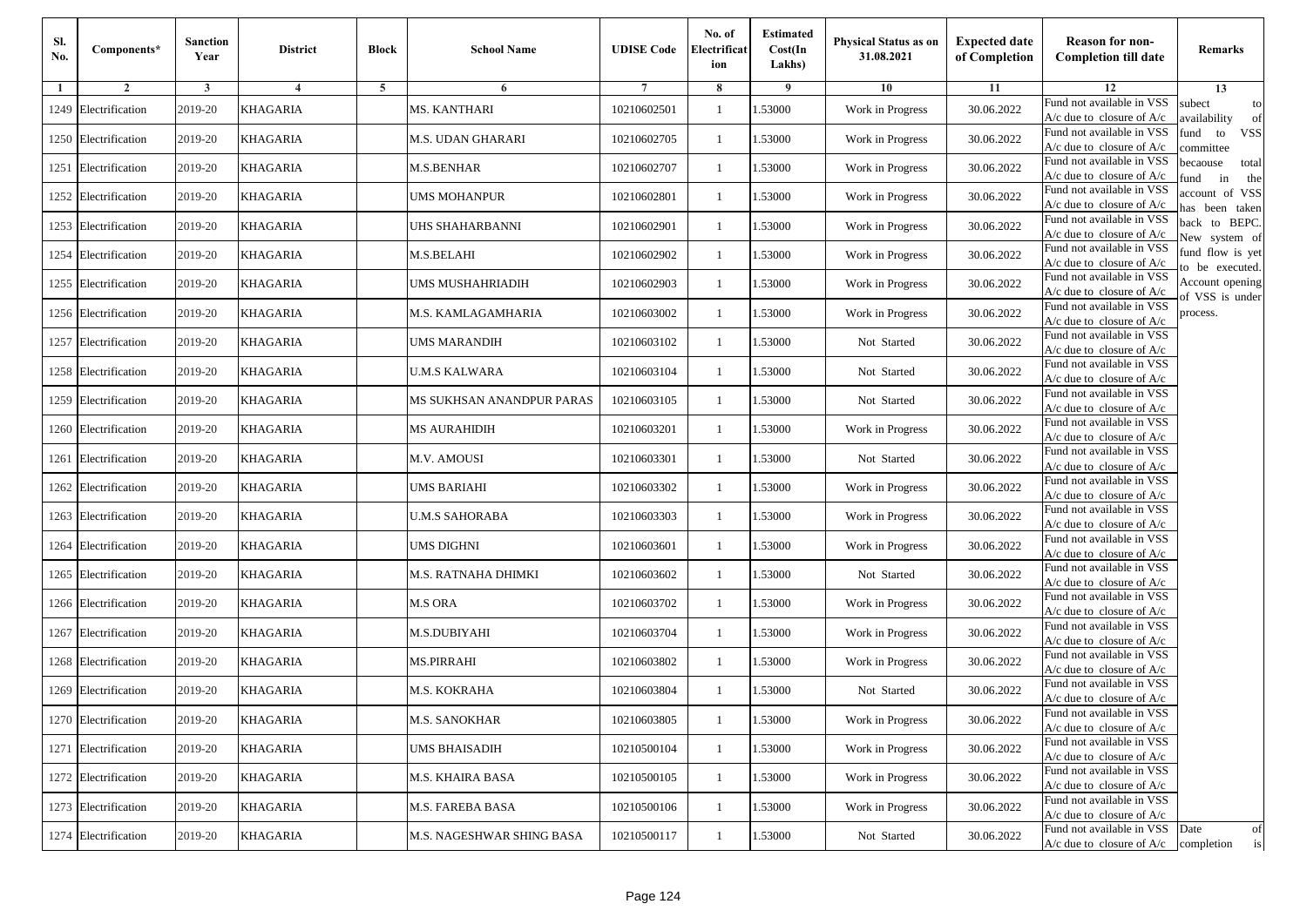| Sl.<br>No. | Components*          | <b>Sanction</b><br>Year | <b>District</b> | <b>Block</b> | <b>School Name</b>           | <b>UDISE Code</b> | No. of<br>Electrificat<br>ion | <b>Estimated</b><br>Cost(In<br>Lakhs) | <b>Physical Status as on</b><br>31.08.2021 | <b>Expected date</b><br>of Completion | <b>Reason for non-</b><br><b>Completion till date</b>                 | Remarks                               |
|------------|----------------------|-------------------------|-----------------|--------------|------------------------------|-------------------|-------------------------------|---------------------------------------|--------------------------------------------|---------------------------------------|-----------------------------------------------------------------------|---------------------------------------|
| -1         | $\overline{2}$       | 3                       | $\overline{4}$  | 5            | 6                            |                   | 8                             | 9                                     | 10                                         | 11                                    | 12                                                                    | 13                                    |
|            | 1275 Electrification | 2019-20                 | KHAGARIA        |              | <b>U.H.S SAKROHAR</b>        | 10210500201       | $\mathbf{1}$                  | .53000                                | Work in Progress                           | 30.06.2022                            | Fund not available in VSS<br>$A/c$ due to closure of $A/c$            | subect<br>to<br>availability<br>of    |
|            | 1276 Electrification | 2019-20                 | <b>KHAGARIA</b> |              | UMS CHAKRAMANIAN             | 10210500202       | 1                             | 1.53000                               | Work in Progress                           | 30.06.2022                            | Fund not available in VSS<br>$A/c$ due to closure of $A/c$            | fund<br>to<br><b>VSS</b><br>committee |
|            | 1277 Electrification | 2019-20                 | <b>KHAGARIA</b> |              | <b>U.M.S RUKMINIYA</b>       | 10210500404       | 1                             | 1.53000                               | Work in Progress                           | 30.06.2022                            | Fund not available in VSS<br>$A/c$ due to closure of $A/c$            | becaouse<br>total<br>in<br>und<br>the |
|            | 1278 Electrification | 2019-20                 | KHAGARIA        |              | M.S KAINJARI KANYA           | 10210500503       | $\mathbf{1}$                  | .53000                                | Work in Progress                           | 30.06.2022                            | Fund not available in VSS<br>A/c due to closure of A/c                | account of VSS<br>as been taken       |
|            | 1279 Electrification | 2019-20                 | <b>KHAGARIA</b> |              | M.S BANKE SINGH WASA         | 10210500505       | $\mathbf{1}$                  | .53000                                | Work in Progress                           | 30.06.2022                            | Fund not available in VSS<br>A/c due to closure of $A/c$              | back to BEPC.<br>New system of        |
|            | 1280 Electrification | 2019-20                 | KHAGARIA        |              | M.S.GARRA MUSHARAI           | 10210500511       | $\mathbf{1}$                  | .53000                                | Work in Progress                           | 30.06.2022                            | Fund not available in VSS<br>A/c due to closure of $A/c$              | fund flow is yet<br>o be executed.    |
|            | 1281 Electrification | 2019-20                 | <b>KHAGARIA</b> |              | UMS DOMANSAH BASA            | 10210500603       | $\mathbf{1}$                  | 1.53000                               | Work in Progress                           | 30.06.2022                            | Fund not available in VSS<br>$A/c$ due to closure of $A/c$            | Account opening<br>of VSS is under    |
|            | 1282 Electrification | 2019-20                 | <b>KHAGARIA</b> |              | M.S. UDHABASA                | 10210500704       | $\mathbf{1}$                  | .53000                                | Not Started                                | 30.06.2022                            | Fund not available in VSS<br>$A/c$ due to closure of $A/c$            | process.                              |
|            | 1283 Electrification | 2019-20                 | KHAGARIA        |              | M.S. PURBI TOLA PINNAGARA    | 10210500705       | 1                             | .53000                                | Not Started                                | 30.06.2022                            | Fund not available in VSS<br>$A/c$ due to closure of $A/c$            |                                       |
| 1284       | Electrification      | 2019-20                 | <b>KHAGARIA</b> |              | M.S.AKSATHBASA               | 10210501106       | $\mathbf{1}$                  | .53000                                | Work in Progress                           | 30.06.2022                            | Fund not available in VSS<br>$A/c$ due to closure of $A/c$            |                                       |
|            | 1285 Electrification | 2019-20                 | <b>KHAGARIA</b> |              | SNONNAT M.S.RAMNAGAR         | 10210501203       | 1                             | 1.53000                               | Work in Progress                           | 30.06.2022                            | Fund not available in VSS<br>$A/c$ due to closure of $A/c$            |                                       |
|            | 1286 Electrification | 2019-20                 | <b>KHAGARIA</b> |              | MS.USRAHA                    | 10210501302       | 1                             | .53000                                | Work in Progress                           | 30.06.2022                            | Fund not available in VSS<br>$A/c$ due to closure of $A/c$            |                                       |
|            | 1287 Electrification | 2019-20                 | KHAGARIA        |              | U.M.S AMBEDKAR NAGAR         | 10210501303       | $\mathbf{1}$                  | .53000                                | Work in Progress                           | 30.06.2022                            | Fund not available in VSS<br>$A/c$ due to closure of $A/c$            |                                       |
|            | 1288 Electrification | 2019-20                 | <b>KHAGARIA</b> |              | UMS AZAD NAGAR               | 10210501402       | $\mathbf{1}$                  | .53000                                | Work in Progress                           | 30.06.2022                            | Fund not available in VSS<br>$A/c$ due to closure of $A/c$            |                                       |
|            | 1289 Electrification | 2019-20                 | KHAGARIA        |              | U.H.S BOBIL FULWARIA         | 10210501501       | 1                             | 1.53000                               | Work in Progress                           | 30.06.2022                            | Fund not available in VSS<br>$A/c$ due to closure of $A/c$            |                                       |
|            | 1290 Electrification | 2019-20                 | <b>KHAGARIA</b> |              | M.S. HANUMAN NAGAR           | 10210501602       | $\mathbf{1}$                  | .53000                                | Work in Progress                           | 30.06.2022                            | Fund not available in VSS<br>$A/c$ due to closure of $A/c$            |                                       |
|            | 1291 Electrification | 2019-20                 | KHAGARIA        |              | M.S. ITMADI                  | 10210501701       | 1                             | .53000                                | Work in Progress                           | 30.06.2022                            | Fund not available in VSS<br>A/c due to closure of A/c                |                                       |
|            | 1292 Electrification | 2019-20                 | <b>KHAGARIA</b> |              | <b>M.S BHARNA</b>            | 10210501905       | $\mathbf{1}$                  | 1.53000                               | Work in Progress                           | 30.06.2022                            | Fund not available in VSS<br>$A/c$ due to closure of $A/c$            |                                       |
|            | 1293 Electrification | 2019-20                 | KHAGARIA        |              | M.S. SATHMA                  | 10210502201       | 1                             | 1.53000                               | Work in Progress                           | 30.06.2022                            | Fund not available in VSS<br>$A/c$ due to closure of $A/c$            |                                       |
|            | 1294 Electrification | 2019-20                 | <b>KHAGARIA</b> |              | M.S BALTHI BASA              | 10210502406       | $\mathbf{1}$                  | .53000                                | Work in Progress                           | 30.06.2022                            | Fund not available in VSS<br>$A/c$ due to closure of $A/c$            |                                       |
|            | 1295 Electrification | 2019-20                 | KHAGARIA        |              | M.S DOMI BASA                | 10210502407       | 1                             | .53000                                | Work in Progress                           | 30.06.2022                            | Fund not available in VSS<br>A/c due to closure of A/c                |                                       |
|            | 1296 Electrification | 2019-20                 | <b>KHAGARIA</b> |              | M.S.DIGHOUN HINDI            | 10210502408       |                               | 1.53000                               | Work in Progress                           | 30.06.2022                            | Fund not available in VSS<br>A/c due to closure of A/c                |                                       |
|            | 1297 Electrification | 2019-20                 | <b>KHAGARIA</b> |              | M.S. SC TOLA DIGHAUN WEST    | 10210502409       | $\mathbf{1}$                  | 1.53000                               | Work in Progress                           | 30.06.2022                            | Fund not available in VSS<br>$A/c$ due to closure of $A/c$            |                                       |
|            | 1298 Electrification | 2019-20                 | <b>KHAGARIA</b> |              | M.S. DHARHI                  | 10210502601       | $\mathbf{1}$                  | 1.53000                               | Work in Progress                           | 30.06.2022                            | Fund not available in VSS<br>$A/c$ due to closure of $A/c$            |                                       |
|            | 1299 Electrification | 2019-20                 | <b>KHAGARIA</b> |              | HAJI SHAKOORM.S. CHODHLI URD | 10210502802       | 1                             | 1.53000                               | Work in Progress                           | 30.06.2022                            | Fund not available in VSS<br>A/c due to closure of $A/c$              |                                       |
|            | 1300 Electrification | 2019-20                 | <b>KHAGARIA</b> |              | UMS.BISHNIBYTHAN             | 10210502803       | $\mathbf{1}$                  | 1.53000                               | Work in Progress                           | 30.06.2022                            | Fund not available in VSS<br>$A/c$ due to closure of $A/c$ completion | Date<br>of<br>is                      |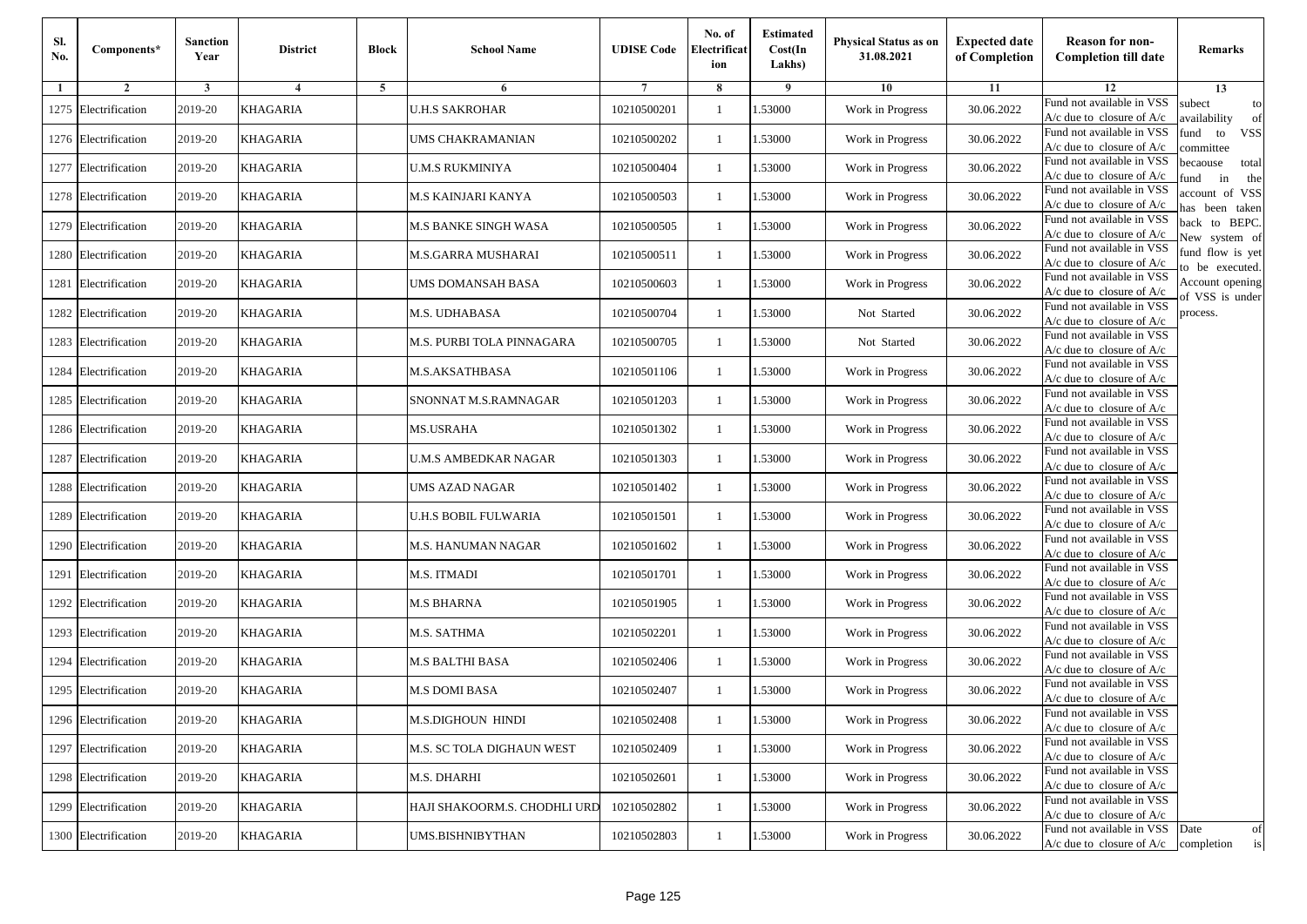| Sl.<br>No. | Components*          | <b>Sanction</b><br>Year | <b>District</b> | <b>Block</b> | <b>School Name</b>            | <b>UDISE Code</b> | No. of<br>Electrificat<br>ion | <b>Estimated</b><br>Cost(In<br>Lakhs) | <b>Physical Status as on</b><br>31.08.2021 | <b>Expected date</b><br>of Completion | <b>Reason for non-</b><br><b>Completion till date</b>                 | Remarks                               |
|------------|----------------------|-------------------------|-----------------|--------------|-------------------------------|-------------------|-------------------------------|---------------------------------------|--------------------------------------------|---------------------------------------|-----------------------------------------------------------------------|---------------------------------------|
| -1         | $\overline{2}$       | 3                       | $\overline{4}$  | 5            | 6                             |                   | 8                             | 9                                     | 10                                         | 11                                    | 12                                                                    | 13                                    |
|            | 1301 Electrification | 2019-20                 | KHAGARIA        |              | <b>U.H.S DHANCHAR</b>         | 10210400101       | $\mathbf{1}$                  | .53000                                | Work in Progress                           | 30.06.2022                            | Fund not available in VSS<br>$A/c$ due to closure of $A/c$            | subect<br>to<br>availability<br>of    |
|            | 1302 Electrification | 2019-20                 | <b>KHAGARIA</b> |              | <b>M.S. NONAHA</b>            | 10210400201       | 1                             | 1.53000                               | Work in Progress                           | 30.06.2022                            | Fund not available in VSS<br>$A/c$ due to closure of $A/c$            | fund<br>to<br><b>VSS</b><br>ommittee  |
|            | 1303 Electrification | 2019-20                 | <b>KHAGARIA</b> |              | M.S. SARSAWA                  | 10210400602       | 1                             | 1.53000                               | Work in Progress                           | 30.06.2022                            | Fund not available in VSS<br>$A/c$ due to closure of $A/c$            | becaouse<br>total<br>und<br>in<br>the |
|            | 1304 Electrification | 2019-20                 | KHAGARIA        |              | M.S. MAKTAB SARSAWA           | 10210400603       | $\mathbf{1}$                  | .53000                                | Work in Progress                           | 30.06.2022                            | Fund not available in VSS<br>A/c due to closure of A/c                | account of VSS<br>as been taken       |
|            | 1305 Electrification | 2019-20                 | KHAGARIA        |              | M.S. JANGALI SINGH TOLA DHAM. | 10210400702       | $\mathbf{1}$                  | .53000                                | Work in Progress                           | 30.06.2022                            | Fund not available in VSS<br>A/c due to closure of $A/c$              | back to BEPC.<br>New system of        |
|            | 1306 Electrification | 2019-20                 | <b>KHAGARIA</b> |              | M.S. KATHMARA                 | 10210400802       | $\mathbf{1}$                  | .53000                                | Work in Progress                           | 30.06.2022                            | Fund not available in VSS<br>A/c due to closure of $A/c$              | fund flow is yet<br>o be executed.    |
|            | 1307 Electrification | 2019-20                 | <b>KHAGARIA</b> |              | MIDDLE SCHOOL THUTHTHI        | 10210400901       | $\mathbf{1}$                  | 1.53000                               | Not Started                                | 30.06.2022                            | Fund not available in VSS<br>$A/c$ due to closure of $A/c$            | Account opening<br>of VSS is under    |
|            | 1308 Electrification | 2019-20                 | <b>KHAGARIA</b> |              | M.S. MOHANIA                  | 10210400902       | $\mathbf{1}$                  | .53000                                | Work in Progress                           | 30.06.2022                            | Fund not available in VSS<br>$A/c$ due to closure of $A/c$            | process.                              |
|            | 1309 Electrification | 2019-20                 | KHAGARIA        |              | <b>UMS MOHANPUR</b>           | 10210400903       | 1                             | .53000                                | Work in Progress                           | 30.06.2022                            | Fund not available in VSS<br>$A/c$ due to closure of $A/c$            |                                       |
|            | 1310 Electrification | 2019-20                 | <b>KHAGARIA</b> |              | M.S.KHARAITA                  | 10210401004       | $\mathbf{1}$                  | .53000                                | Work in Progress                           | 30.06.2022                            | Fund not available in VSS<br>$A/c$ due to closure of $A/c$            |                                       |
|            | 1311 Electrification | 2019-20                 | <b>KHAGARIA</b> |              | M.S. AGRAHAN                  | 10210401101       | 1                             | 1.53000                               | Not Started                                | 30.06.2022                            | Fund not available in VSS<br>$A/c$ due to closure of $A/c$            |                                       |
|            | 1312 Electrification | 2019-20                 | <b>KHAGARIA</b> |              | M.S. ROHIYAR MUSHAHRI         | 10210401202       | 1                             | .53000                                | Work in Progress                           | 30.06.2022                            | Fund not available in VSS<br>$A/c$ due to closure of $A/c$            |                                       |
|            | 1313 Electrification | 2019-20                 | KHAGARIA        |              | M.S. BANGALIA (GIRLS)         | 10210401203       | $\mathbf{1}$                  | .53000                                | Not Started                                | 30.06.2022                            | Fund not available in VSS<br>A/c due to closure of A/c                |                                       |
|            | 1314 Electrification | 2019-20                 | <b>KHAGARIA</b> |              | K.M.S DEOKA                   | 10210401407       | $\mathbf{1}$                  | .53000                                | Work in Progress                           | 30.06.2022                            | Fund not available in VSS<br>$A/c$ due to closure of $A/c$            |                                       |
|            | 1315 Electrification | 2019-20                 | KHAGARIA        |              | M.S. ANUSUCHIT TOLA KAITHI    | 10210401408       | 1                             | 1.53000                               | Work in Progress                           | 30.06.2022                            | Fund not available in VSS<br>$A/c$ due to closure of $A/c$            |                                       |
|            | 1316 Electrification | 2019-20                 | <b>KHAGARIA</b> |              | <b>M.S. LAXMIPUR</b>          | 10210401603       | $\mathbf{1}$                  | .53000                                | Work in Progress                           | 30.06.2022                            | Fund not available in VSS<br>$A/c$ due to closure of $A/c$            |                                       |
|            | 1317 Electrification | 2019-20                 | KHAGARIA        |              | M.S. PATRAHA                  | 10210401702       | 1                             | .53000                                | Work in Progress                           | 30.06.2022                            | Fund not available in VSS<br>A/c due to closure of A/c                |                                       |
|            | 1318 Electrification | 2019-20                 | <b>KHAGARIA</b> |              | M.S. TAILONCHH                | 10210401802       | $\mathbf{1}$                  | 1.53000                               | Work in Progress                           | 30.06.2022                            | Fund not available in VSS<br>$A/c$ due to closure of $A/c$            |                                       |
|            | 1319 Electrification | 2019-20                 | KHAGARIA        |              | M.S.PHAKIR TOLA FARREH        | 10210402003       | 1                             | 1.53000                               | Not Started                                | 30.06.2022                            | Fund not available in VSS<br>$A/c$ due to closure of $A/c$            |                                       |
|            | 1320 Electrification | 2019-20                 | <b>KHAGARIA</b> |              | M.S. PIPRA                    | 10210402202       | $\mathbf{1}$                  | .53000                                | Not Started                                | 30.06.2022                            | Fund not available in VSS<br>$A/c$ due to closure of $A/c$            |                                       |
|            | 1321 Electrification | 2019-20                 | KHAGARIA        |              | M.S. TILAY TOLA               | 10210402203       | 1                             | .53000                                | Work in Progress                           | 30.06.2022                            | Fund not available in VSS<br>A/c due to closure of A/c                |                                       |
|            | 1322 Electrification | 2019-20                 | <b>KHAGARIA</b> |              | <b>M.S. BALKUNDA</b>          | 10210402401       | $\mathbf{1}$                  | 1.53000                               | Work in Progress                           | 30.06.2022                            | Fund not available in VSS<br>A/c due to closure of A/c                |                                       |
|            | 1323 Electrification | 2019-20                 | <b>KHAGARIA</b> |              | BIJAY BALIKA M.S. CHAUTHAM    | 10210402602       | $\mathbf{1}$                  | 1.53000                               | Work in Progress                           | 30.06.2022                            | Fund not available in VSS<br>$A/c$ due to closure of $A/c$            |                                       |
|            | 1324 Electrification | 2019-20                 | <b>KHAGARIA</b> |              | M.S. PARKHAND COL. CHAUTHAM   | 10210402610       | $\mathbf{1}$                  | 1.53000                               | Not Started                                | 30.06.2022                            | Fund not available in VSS<br>$A/c$ due to closure of $A/c$            |                                       |
|            | 1325 Electrification | 2019-20                 | <b>KHAGARIA</b> |              | M.S. SHIV MANDIR MALPA        | 10210402808       | $\mathbf{1}$                  | .53000                                | Work in Progress                           | 30.06.2022                            | Fund not available in VSS<br>A/c due to closure of A/c                |                                       |
|            | 1326 Electrification | 2019-20                 | <b>KHAGARIA</b> |              | M.S SHARMA TOLA MOHANIA       | 10210403402       | $\mathbf{1}$                  | 1.53000                               | Not Started                                | 30.06.2022                            | Fund not available in VSS<br>$A/c$ due to closure of $A/c$ completion | Date<br>of<br>is                      |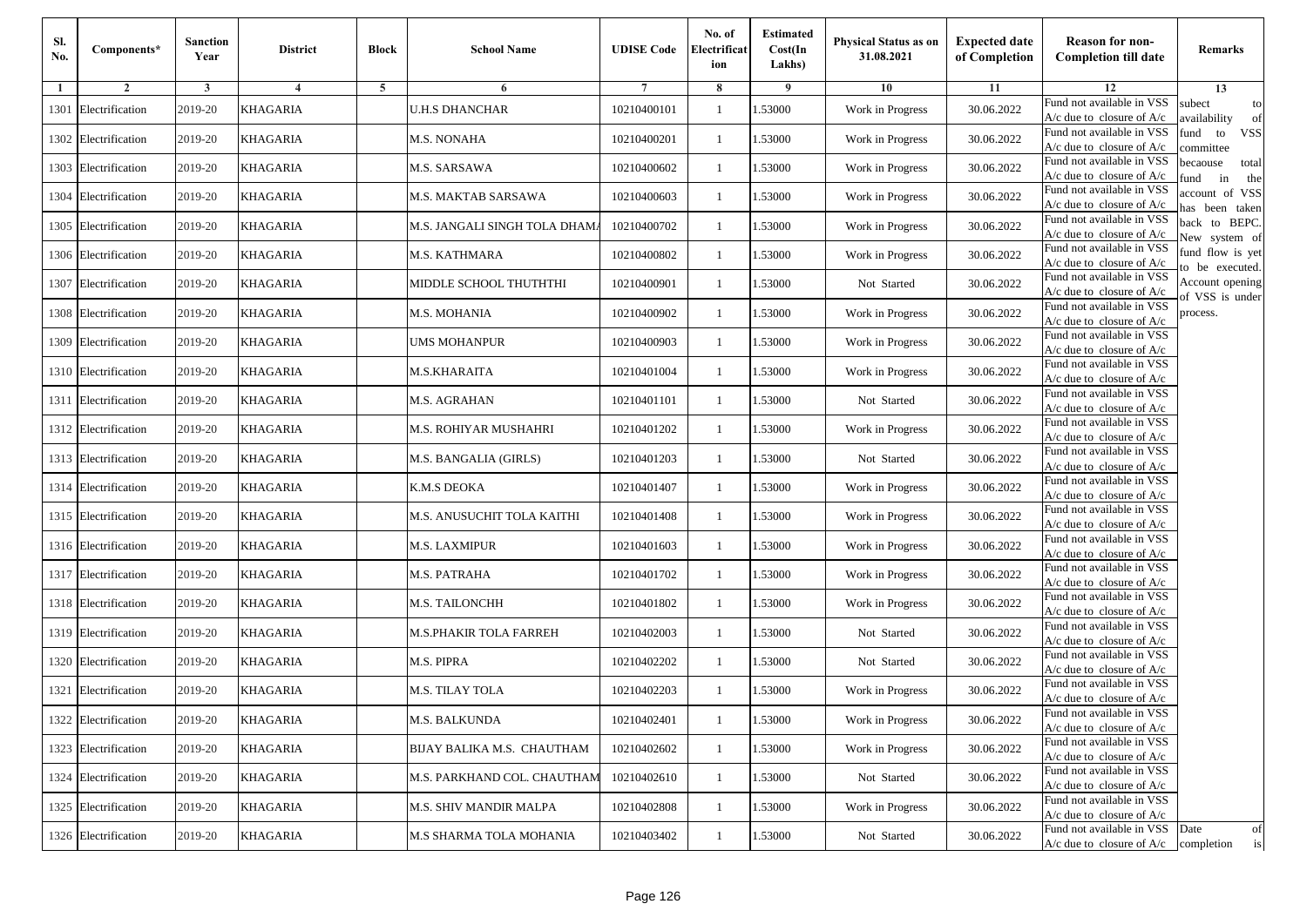| Sl.<br>No. | Components*          | <b>Sanction</b><br>Year | <b>District</b> | <b>Block</b> | <b>School Name</b>           | <b>UDISE Code</b> | No. of<br>Electrificat<br>ion | <b>Estimated</b><br>Cost(In<br>Lakhs) | <b>Physical Status as on</b><br>31.08.2021 | <b>Expected date</b><br>of Completion | <b>Reason for non-</b><br><b>Completion till date</b>      | Remarks                               |
|------------|----------------------|-------------------------|-----------------|--------------|------------------------------|-------------------|-------------------------------|---------------------------------------|--------------------------------------------|---------------------------------------|------------------------------------------------------------|---------------------------------------|
| -1         | $\overline{2}$       | 3                       | $\overline{4}$  | 5            | 6                            |                   | 8                             | 9                                     | 10                                         | 11                                    | 12                                                         | 13                                    |
|            | 1327 Electrification | 2019-20                 | KHAGARIA        |              | <b>MS BANNI</b>              | 10210200108       | $\mathbf{1}$                  | .53000                                | Work in Progress                           | 30.06.2022                            | Fund not available in VSS<br>$A/c$ due to closure of $A/c$ | subect<br>to<br>availability<br>of    |
|            | 1328 Electrification | 2019-20                 | <b>KHAGARIA</b> |              | MS BALLAMJAN                 | 10210200308       | 1                             | 1.53000                               | Work in Progress                           | 30.06.2022                            | Fund not available in VSS<br>$A/c$ due to closure of $A/c$ | fund<br>to<br><b>VSS</b><br>committee |
|            | 1329 Electrification | 2019-20                 | <b>KHAGARIA</b> |              | <b>MS BHADLAY</b>            | 10210200504       | 1                             | 1.53000                               | Work in Progress                           | 30.06.2022                            | Fund not available in VSS<br>$A/c$ due to closure of $A/c$ | becaouse<br>total<br>und<br>in<br>the |
|            | 1330 Electrification | 2019-20                 | KHAGARIA        |              | M.S.ANUSUCHIT JATI TOLA MADA | 10210200803       | $\mathbf{1}$                  | .53000                                | Work in Progress                           | 30.06.2022                            | Fund not available in VSS<br>A/c due to closure of A/c     | account of VSS<br>as been taken       |
|            | 1331 Electrification | 2019-20                 | <b>KHAGARIA</b> |              | ADARSH MS ENGLISH MAHESHKH   | 10210201002       | $\mathbf{1}$                  | .53000                                | Work in Progress                           | 30.06.2022                            | Fund not available in VSS<br>A/c due to closure of $A/c$   | back to BEPC.<br>New system of        |
|            | 1332 Electrification | 2019-20                 | KHAGARIA        |              | MS DHANKHETA                 | 10210201103       | $\mathbf{1}$                  | .53000                                | Work in Progress                           | 30.06.2022                            | Fund not available in VSS<br>A/c due to closure of $A/c$   | fund flow is yet<br>o be executed.    |
|            | 1333 Electrification | 2019-20                 | <b>KHAGARIA</b> |              | UMS PRAKHAND COLONY GOGRI    | 10210201113       | $\mathbf{1}$                  | 1.53000                               | Work in Progress                           | 30.06.2022                            | Fund not available in VSS<br>$A/c$ due to closure of $A/c$ | Account opening<br>of VSS is under    |
|            | 1334 Electrification | 2019-20                 | <b>KHAGARIA</b> |              | <b>MS.DAURAGACHHI</b>        | 10210201612       | $\mathbf{1}$                  | .53000                                | Work in Progress                           | 30.06.2022                            | Fund not available in VSS<br>$A/c$ due to closure of $A/c$ | process.                              |
|            | 1335 Electrification | 2019-20                 | KHAGARIA        |              | MS MATHURAPUR                | 10210201613       | 1                             | .53000                                | Work in Progress                           | 30.06.2022                            | Fund not available in VSS<br>$A/c$ due to closure of $A/c$ |                                       |
|            | 1336 Electrification | 2019-20                 | <b>KHAGARIA</b> |              | <b>M.S LACHHMINIA(NORTH)</b> | 10210201706       | $\mathbf{1}$                  | .53000                                | Work in Progress                           | 30.06.2022                            | Fund not available in VSS<br>$A/c$ due to closure of $A/c$ |                                       |
|            | 1337 Electrification | 2019-20                 | <b>KHAGARIA</b> |              | <b>MS SAHRAUN</b>            | 10210202101       | 1                             | 1.53000                               | Work in Progress                           | 30.06.2022                            | Fund not available in VSS<br>$A/c$ due to closure of $A/c$ |                                       |
|            | 1338 Electrification | 2019-20                 | <b>KHAGARIA</b> |              | MS CHHOTI MAIRA              | 10210202202       | 1                             | .53000                                | Work in Progress                           | 30.06.2022                            | Fund not available in VSS<br>$A/c$ due to closure of $A/c$ |                                       |
|            | 1339 Electrification | 2019-20                 | KHAGARIA        |              | MS NAWTOLIA GAUCHHARI        | 10210202303       | $\mathbf{1}$                  | .53000                                | Work in Progress                           | 30.06.2022                            | Fund not available in VSS<br>$A/c$ due to closure of $A/c$ |                                       |
|            | 1340 Electrification | 2019-20                 | <b>KHAGARIA</b> |              | M.S.KATGHARA                 | 10210203201       | $\mathbf{1}$                  | .53000                                | Not Started                                | 30.06.2022                            | Fund not available in VSS<br>$A/c$ due to closure of $A/c$ |                                       |
|            | 1341 Electrification | 2019-20                 | KHAGARIA        |              | KANYA MS SHIRNIA             | 10210203302       | 1                             | 1.53000                               | Work in Progress                           | 30.06.2022                            | Fund not available in VSS<br>$A/c$ due to closure of $A/c$ |                                       |
|            | 1342 Electrification | 2019-20                 | KHAGARIA        |              | M.S.LACHHMINIAN              | 10210203604       | $\mathbf{1}$                  | .53000                                | Work in Progress                           | 30.06.2022                            | Fund not available in VSS<br>$A/c$ due to closure of $A/c$ |                                       |
|            | 1343 Electrification | 2019-20                 | KHAGARIA        |              | RAYKY. BUNIADI. S. BASUWA    | 10210203703       | 1                             | .53000                                | Not Started                                | 30.06.2022                            | Fund not available in VSS<br>A/c due to closure of A/c     |                                       |
| 1344       | Electrification      | 2019-20                 | <b>KHAGARIA</b> |              | <b>U.H.S DEOTHA</b>          | 10210203801       | $\mathbf{1}$                  | 1.53000                               | Work in Progress                           | 30.06.2022                            | Fund not available in VSS<br>$A/c$ due to closure of $A/c$ |                                       |
|            | 1345 Electrification | 2019-20                 | KHAGARIA        |              | M.S KHARUWA                  | 10210203802       | 1                             | 1.53000                               | Work in Progress                           | 30.06.2022                            | Fund not available in VSS<br>$A/c$ due to closure of $A/c$ |                                       |
|            | 1346 Electrification | 2019-20                 | <b>KHAGARIA</b> |              | MS KAMRI                     | 10210204001       | 1                             | .53000                                | Work in Progress                           | 30.06.2022                            | Fund not available in VSS<br>$A/c$ due to closure of $A/c$ |                                       |
|            | 1347 Electrification | 2019-20                 | KHAGARIA        |              | M.S.KHORALAW                 | 10210204105       | 1                             | .53000                                | Work in Progress                           | 30.06.2022                            | Fund not available in VSS<br>A/c due to closure of A/c     |                                       |
|            | 1348 Electrification | 2019-20                 | <b>KHAGARIA</b> |              | MS CHOTI PAIKANT             | 10210204402       |                               | 1.53000                               | Work in Progress                           | 30.06.2022                            | Fund not available in VSS<br>A/c due to closure of A/c     |                                       |
|            | 1349 Electrification | 2019-20                 | <b>KHAGARIA</b> |              | M. MAKTAB SAHURI             | 10210100101       | $\mathbf{1}$                  | 1.53000                               | Work in Progress                           | 30.06.2022                            | Fund not available in VSS<br>$A/c$ due to closure of $A/c$ |                                       |
|            | 1350 Electrification | 2019-20                 | <b>KHAGARIA</b> |              | <b>UMS CHAMASIA</b>          | 10210100203       | $\mathbf{1}$                  | 1.53000                               | Work in Progress                           | 30.06.2022                            | Fund not available in VSS<br>$A/c$ due to closure of $A/c$ |                                       |
|            | 1351 Electrification | 2019-20                 | <b>KHAGARIA</b> |              | M.S. BALOUR                  | 10210100207       | 1                             | 1.53000                               | Work in Progress                           | 30.06.2022                            | Fund not available in VSS<br>A/c due to closure of A/c     |                                       |
|            | 1352 Electrification | 2019-20                 | <b>KHAGARIA</b> |              | <b>M.S MAKTAB SABALPUR</b>   | 10210100404       | $\mathbf{1}$                  | 1.53000                               | Work in Progress                           | 30.06.2022                            | Fund not available in VSS<br>$A/c$ due to closure of $A/c$ | Date<br>of<br>is<br>completion        |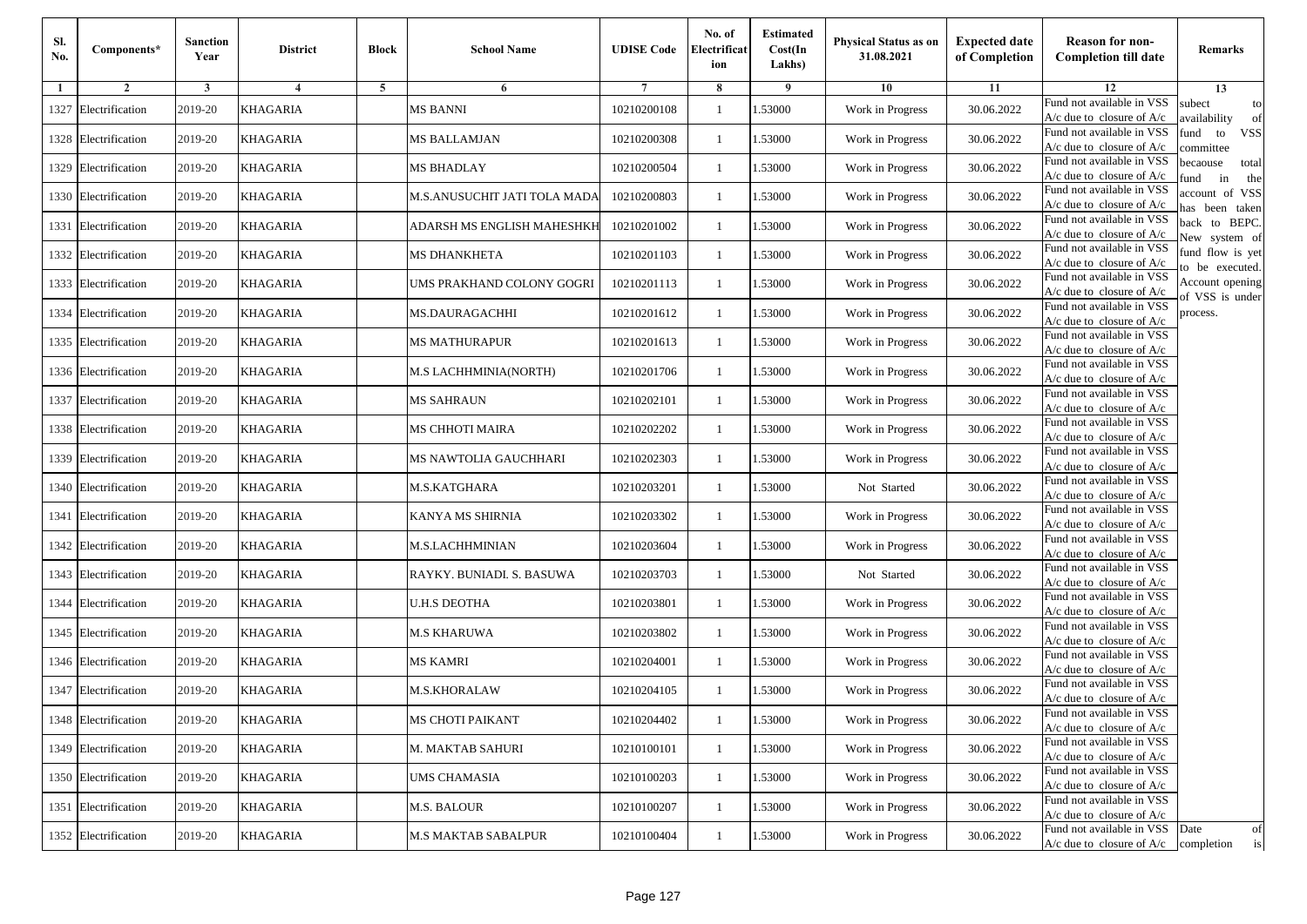| Sl.<br>No. | Components*          | <b>Sanction</b><br>Year | <b>District</b> | <b>Block</b> | <b>School Name</b>         | <b>UDISE Code</b> | No. of<br>Electrificat<br>ion | <b>Estimated</b><br>Cost(In<br>Lakhs) | <b>Physical Status as on</b><br>31.08.2021 | <b>Expected date</b><br>of Completion | <b>Reason for non-</b><br><b>Completion till date</b>                 | Remarks                               |
|------------|----------------------|-------------------------|-----------------|--------------|----------------------------|-------------------|-------------------------------|---------------------------------------|--------------------------------------------|---------------------------------------|-----------------------------------------------------------------------|---------------------------------------|
| -1         | $\overline{2}$       | 3                       | $\overline{4}$  | 5            | 6                          |                   | 8                             | 9                                     | 10                                         | 11                                    | 12                                                                    | 13                                    |
|            | 1353 Electrification | 2019-20                 | KHAGARIA        |              | M.S. DANTOLA DAKSHIN       | 10210100702       | $\mathbf{1}$                  | .53000                                | Work in Progress                           | 30.06.2022                            | Fund not available in VSS<br>$A/c$ due to closure of $A/c$            | subect<br>to<br>availability<br>of    |
|            | 1354 Electrification | 2019-20                 | <b>KHAGARIA</b> |              | M.S CHANDRA NAGAR (SOUTH)  | 10210101002       | $\mathbf{1}$                  | 1.53000                               | Work in Progress                           | 30.06.2022                            | Fund not available in VSS<br>$A/c$ due to closure of $A/c$            | fund<br>to<br><b>VSS</b><br>ommittee  |
|            | 1355 Electrification | 2019-20                 | <b>KHAGARIA</b> |              | <b>M.S KANALAY</b>         | 10210101102       | 1                             | 1.53000                               | Work in Progress                           | 30.06.2022                            | Fund not available in VSS<br>$A/c$ due to closure of $A/c$            | becaouse<br>total<br>und<br>in<br>the |
|            | 1356 Electrification | 2019-20                 | KHAGARIA        |              | M.S CHAMMAN TOLA           | 10210101209       | $\mathbf{1}$                  | .53000                                | Not Started                                | 30.06.2022                            | Fund not available in VSS<br>A/c due to closure of A/c                | account of VSS<br>as been taken       |
|            | 1357 Electrification | 2019-20                 | KHAGARIA        |              | UMS MATHAR WEST            | 10210101211       | $\mathbf{1}$                  | .53000                                | Work in Progress                           | 30.06.2022                            | Fund not available in VSS<br>A/c due to closure of $A/c$              | back to BEPC.<br>New system of        |
|            | 1358 Electrification | 2019-20                 | <b>KHAGARIA</b> |              | MS JANGLIMANDAL TOLA KARAR | 10210101212       | $\mathbf{1}$                  | .53000                                | Work in Progress                           | 30.06.2022                            | Fund not available in VSS<br>A/c due to closure of $A/c$              | fund flow is yet<br>o be executed.    |
|            | 1359 Electrification | 2019-20                 | <b>KHAGARIA</b> |              | M.S BARKHANDI TOLA         | 10210101214       | $\mathbf{1}$                  | 1.53000                               | Not Started                                | 30.06.2022                            | Fund not available in VSS<br>$A/c$ due to closure of $A/c$            | Account opening<br>of VSS is under    |
|            | 1360 Electrification | 2019-20                 | <b>KHAGARIA</b> |              | M.S EKANIA DIYARA          | 10210101216       | $\mathbf{1}$                  | .53000                                | Work in Progress                           | 30.06.2022                            | Fund not available in VSS<br>$A/c$ due to closure of $A/c$            | process.                              |
|            | 1361 Electrification | 2019-20                 | KHAGARIA        |              | UMS TARTAR UMESHNAGAR      | 10210101301       | 1                             | .53000                                | Work in Progress                           | 30.06.2022                            | Fund not available in VSS<br>$A/c$ due to closure of $A/c$            |                                       |
|            | 1362 Electrification | 2019-20                 | <b>KHAGARIA</b> |              | <b>GIRLS M.S.DURGAPUR</b>  | 10210101402       | $\mathbf{1}$                  | .53000                                | Work in Progress                           | 30.06.2022                            | Fund not available in VSS<br>$A/c$ due to closure of $A/c$            |                                       |
|            | 1363 Electrification | 2019-20                 | <b>KHAGARIA</b> |              | M.S BHAGWANCHAK            | 10210101501       | 1                             | 1.53000                               | Work in Progress                           | 30.06.2022                            | Fund not available in VSS<br>$A/c$ due to closure of $A/c$            |                                       |
|            | 1364 Electrification | 2019-20                 | KHAGARIA        |              | <b>MS BANGRAHA</b>         | 10210101901       | 1                             | .53000                                | Work in Progress                           | 30.06.2022                            | Fund not available in VSS<br>$A/c$ due to closure of $A/c$            |                                       |
|            | 1365 Electrification | 2019-20                 | KHAGARIA        |              | UMS KHARI                  | 10210102003       | $\mathbf{1}$                  | .53000                                | Work in Progress                           | 30.06.2022                            | Fund not available in VSS<br>A/c due to closure of A/c                |                                       |
|            | 1366 Electrification | 2019-20                 | <b>KHAGARIA</b> |              | M.S KHARGI TIRASI          | 10210102602       | $\mathbf{1}$                  | .53000                                | Work in Progress                           | 30.06.2022                            | Fund not available in VSS<br>$A/c$ due to closure of $A/c$            |                                       |
|            | 1367 Electrification | 2019-20                 | KHAGARIA        |              | <b>MS MANBODHTOLA</b>      | 10210102801       | 1                             | 1.53000                               | Work in Progress                           | 30.06.2022                            | Fund not available in VSS<br>$A/c$ due to closure of $A/c$            |                                       |
|            | 1368 Electrification | 2019-20                 | KHAGARIA        |              | <b>UMS GOPITOL</b>         | 10210102905       | $\mathbf{1}$                  | .53000                                | Not Started                                | 30.06.2022                            | Fund not available in VSS<br>$A/c$ due to closure of $A/c$            |                                       |
|            | 1369 Electrification | 2019-20                 | KHAGARIA        |              | MS BABHANGAMA              | 10210103201       | 1                             | .53000                                | Work in Progress                           | 30.06.2022                            | Fund not available in VSS<br>A/c due to closure of A/c                |                                       |
|            | 1370 Electrification | 2019-20                 | <b>KHAGARIA</b> |              | M.S JHAMTA BARHARA         | 10210103909       | $\mathbf{1}$                  | 1.53000                               | Work in Progress                           | 30.06.2022                            | Fund not available in VSS<br>$A/c$ due to closure of $A/c$            |                                       |
|            | 1371 Electrification | 2019-20                 | KHAGARIA        |              | MIDDLE MAKTAB HAJIPUR      | 10210104701       | 1                             | 1.53000                               | Work in Progress                           | 30.06.2022                            | Fund not available in VSS<br>$A/c$ due to closure of $A/c$            |                                       |
|            | 1372 Electrification | 2019-20                 | <b>KHAGARIA</b> |              | MS DANTOLA KHAGARIA        | 10210105105       | $\mathbf{1}$                  | .53000                                | Not Started                                | 30.06.2022                            | Fund not available in VSS<br>$A/c$ due to closure of $A/c$            |                                       |
|            | 1373 Electrification | 2019-20                 | KHAGARIA        |              | K.M.S. KHUTIA              | 10210300201       | 1                             | .53000                                | Not Started                                | 30.06.2022                            | Fund not available in VSS<br>A/c due to closure of A/c                |                                       |
|            | 1374 Electrification | 2019-20                 | <b>KHAGARIA</b> |              | <b>M.S.KANYA SAIDPUR</b>   | 10210300604       |                               | 1.53000                               | Work in Progress                           | 30.06.2022                            | Fund not available in VSS<br>A/c due to closure of A/c                |                                       |
|            | 1375 Electrification | 2019-20                 | <b>KHAGARIA</b> |              | <b>M.S PARBATTA</b>        | 10210702201       | $\mathbf{1}$                  | 1.53000                               | Work in Progress                           | 30.06.2022                            | Fund not available in VSS<br>$A/c$ due to closure of $A/c$            |                                       |
|            | 1376 Electrification | 2019-20                 | <b>KHAGARIA</b> |              | M.V. KULHARIA              | 10210703301       | $\mathbf{1}$                  | 1.53000                               | Work in Progress                           | 30.06.2022                            | Fund not available in VSS<br>$A/c$ due to closure of $A/c$            |                                       |
|            | 1377 Electrification | 2019-20                 | <b>KHAGARIA</b> |              | M.V. SOUDH                 | 10210703402       | 1                             | 1.53000                               | Work in Progress                           | 30.06.2022                            | Fund not available in VSS<br>A/c due to closure of A/c                |                                       |
|            | 1378 Electrification | 2019-20                 | <b>KHAGARIA</b> |              | M.V. BHARAT KHAND          | 10210703406       | $\mathbf{1}$                  | 1.53000                               | Work in Progress                           | 30.06.2022                            | Fund not available in VSS<br>$A/c$ due to closure of $A/c$ completion | Date<br>of<br>is                      |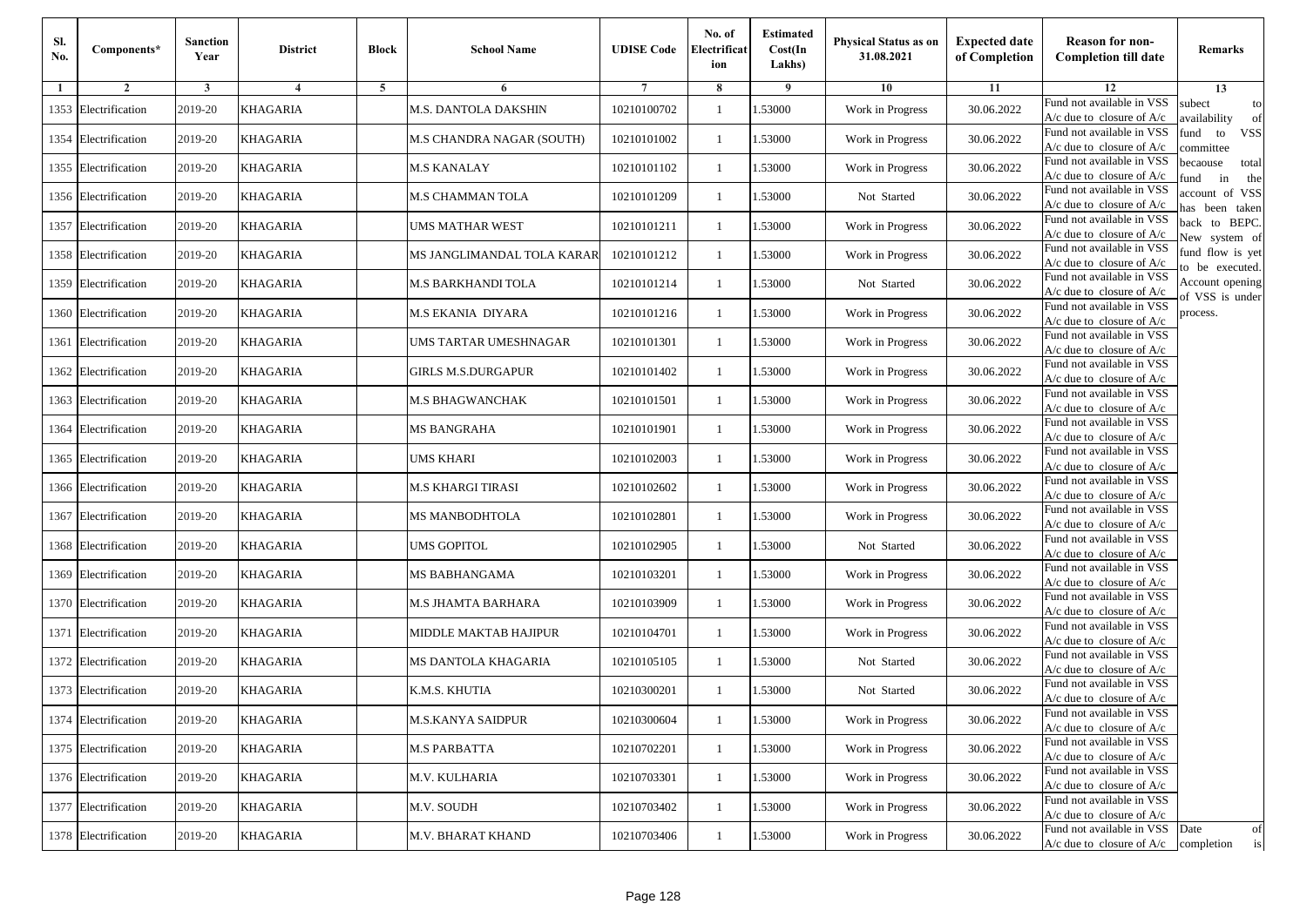| Sl.<br>No. | Components*          | <b>Sanction</b><br>Year | <b>District</b>   | <b>Block</b> | <b>School Name</b>        | <b>UDISE Code</b> | No. of<br>Electrificat<br>ion | <b>Estimated</b><br>Cost(In<br>Lakhs) | <b>Physical Status as on</b><br>31.08.2021 | <b>Expected date</b><br>of Completion | <b>Reason for non-</b><br><b>Completion till date</b>      | Remarks                               |
|------------|----------------------|-------------------------|-------------------|--------------|---------------------------|-------------------|-------------------------------|---------------------------------------|--------------------------------------------|---------------------------------------|------------------------------------------------------------|---------------------------------------|
| -1         | $\overline{2}$       | 3                       | $\overline{4}$    | 5            | 6                         |                   | 8                             | 9                                     | 10                                         | 11                                    | 12                                                         | 13                                    |
|            | 1379 Electrification | 2019-20                 | KHAGARIA          |              | M.S. MAKTAB BHARATKHAND   | 10210703407       | $\mathbf{1}$                  | .53000                                | Work in Progress                           | 30.06.2022                            | Fund not available in VSS<br>$A/c$ due to closure of $A/c$ | subect<br>to<br>availability<br>of    |
|            | 1380 Electrification | 2019-20                 | <b>KHAGARIA</b>   |              | U H .S KORCHAKKA PARBATTA | 10210703408       | 1                             | 1.53000                               | Work in Progress                           | 30.06.2022                            | Fund not available in VSS<br>$A/c$ due to closure of $A/c$ | fund<br>to<br><b>VSS</b><br>committee |
|            | 1381 Electrification | 2019-20                 | <b>KHAGARIA</b>   |              | M.V KHAJRAITHA NAYA TOLA  | 10210703602       | 1                             | 1.53000                               | Work in Progress                           | 30.06.2022                            | Fund not available in VSS<br>$A/c$ due to closure of $A/c$ | becaouse<br>total<br>in<br>und<br>the |
|            | 1382 Electrification | 2019-20                 | KHAGARIA          |              | <b>M.S.MATHURAPUR</b>     | 10210703604       | $\mathbf{1}$                  | .53000                                | Work in Progress                           | 30.06.2022                            | Fund not available in VSS<br>A/c due to closure of A/c     | account of VSS<br>as been taken       |
|            | 1383 Electrification | 2019-20                 | <b>KHAGARIA</b>   |              | M.V. AGUWANI-1            | 10210704202       | $\mathbf{1}$                  | .53000                                | Work in Progress                           | 30.06.2022                            | Fund not available in VSS<br>A/c due to closure of $A/c$   | back to BEPC.<br>New system of        |
|            | 1384 Electrification | 2019-20                 | <b>KISHANGANJ</b> |              | UMS DAHGAON WARD NO. 10   | 10082600203       | $\mathbf{1}$                  | .53000                                | Work in Progress                           | 30.06.2022                            | Fund not available in VSS<br>A/c due to closure of $A/c$   | fund flow is yet<br>o be executed.    |
|            | 1385 Electrification | 2019-20                 | <b>KISHANGANJ</b> |              | UMS CHHOTI JHIL JHILI     | 10082600502       | $\mathbf{1}$                  | .53000                                | Work in Progress                           | 30.06.2022                            | Fund not available in VSS<br>$A/c$ due to closure of $A/c$ | Account opening<br>of VSS is under    |
|            | 1386 Electrification | 2019-20                 | <b>KISHANGANJ</b> |              | <b>UMS PAIK TOLA</b>      | 10082600901       | $\mathbf{1}$                  | .53000                                | Work in Progress                           | 30.06.2022                            | Fund not available in VSS<br>$A/c$ due to closure of $A/c$ | process.                              |
|            | 1387 Electrification | 2021-22                 | <b>KHAGARIA</b>   |              | P.S ITAHRI BASA           | 10210500513       | 1                             | .53000                                | Not Started                                | 30.06.2022                            | Fund not available in VSS<br>$A/c$ due to closure of $A/c$ |                                       |
|            | 1388 Electrification | 2019-20                 | <b>KISHANGANJ</b> |              | <b>UMS NAVIN BANSBARI</b> | 10082601102       | $\mathbf{1}$                  | .53000                                | Work in Progress                           | 30.06.2022                            | Fund not available in VSS<br>$A/c$ due to closure of $A/c$ |                                       |
|            | 1389 Electrification | 2019-20                 | KISHANGANJ        |              | UMS KHATIA TOLI           | 10082602201       | 1                             | 1.53000                               | Work in Progress                           | 30.06.2022                            | Fund not available in VSS<br>$A/c$ due to closure of $A/c$ |                                       |
|            | 1390 Electrification | 2019-20                 | KISHANGANJ        |              | UMS JHINGA KATTA          | 10082602301       | 1                             | .53000                                | Work in Progress                           | 30.06.2022                            | Fund not available in VSS<br>$A/c$ due to closure of $A/c$ |                                       |
|            | 1391 Electrification | 2019-20                 | KISHANGANJ        |              | UMS PATHAR BASTI          | 10082602602       | $\mathbf{1}$                  | .53000                                | Work in Progress                           | 30.06.2022                            | Fund not available in VSS<br>$A/c$ due to closure of $A/c$ |                                       |
|            | 1392 Electrification | 2019-20                 | <b>KISHANGANJ</b> |              | M.S GUNASAMESHWER         | 10082603101       | $\mathbf{1}$                  | .53000                                | Work in Progress                           | 30.06.2022                            | Fund not available in VSS<br>$A/c$ due to closure of $A/c$ |                                       |
|            | 1393 Electrification | 2019-20                 | KISHANGANJ        |              | UMS GUNA CHAURASI         | 10082604301       | 1                             | 1.53000                               | Work in Progress                           | 30.06.2022                            | Fund not available in VSS<br>$A/c$ due to closure of $A/c$ |                                       |
|            | 1394 Electrification | 2019-20                 | KISHANGANJ        |              | <b>UMS RAHMANGANJ</b>     | 10082604802       | $\mathbf{1}$                  | .53000                                | Work in Progress                           | 30.06.2022                            | Fund not available in VSS<br>$A/c$ due to closure of $A/c$ |                                       |
|            | 1395 Electrification | 2019-20                 | KISHANGANJ        |              | UMS BAISA GOPAL GANJ      | 10082605001       | 1                             | .53000                                | Work in Progress                           | 30.06.2022                            | Fund not available in VSS<br>A/c due to closure of A/c     |                                       |
|            | 1396 Electrification | 2019-20                 | <b>KISHANGANJ</b> |              | UMS SIKTIHAR WARD NO. 15  | 10082605502       | $\mathbf{1}$                  | 1.53000                               | Work in Progress                           | 30.06.2022                            | Fund not available in VSS<br>$A/c$ due to closure of $A/c$ |                                       |
|            | 1397 Electrification | 2019-20                 | KISHANGANJ        |              | UMS SITAGACHH             | 10082605802       | 1                             | 1.53000                               | Work in Progress                           | 30.06.2022                            | Fund not available in VSS<br>$A/c$ due to closure of $A/c$ |                                       |
|            | 1398 Electrification | 2019-20                 | KISHANGANJ        |              | UMS SINDHU GACHH BHORADAH | 10082606102       | 1                             | .53000                                | Work in Progress                           | 30.06.2022                            | Fund not available in VSS<br>$A/c$ due to closure of $A/c$ |                                       |
|            | 1399 Electrification | 2019-20                 | KISHANGANJ        |              | UMS BHOURADHA KACHHARI    | 10082606103       | 1                             | .53000                                | Work in Progress                           | 30.06.2022                            | Fund not available in VSS<br>A/c due to closure of A/c     |                                       |
|            | 1400 Electrification | 2019-20                 | <b>KISHANGANJ</b> |              | <b>UMS SAKOR GOPALPUR</b> | 10082607001       |                               | 1.53000                               | Work in Progress                           | 30.06.2022                            | Fund not available in VSS<br>A/c due to closure of A/c     |                                       |
|            | 1401 Electrification | 2019-20                 | <b>KISHANGANJ</b> |              | <b>UMS SHAKOR</b>         | 10082607501       | $\mathbf{1}$                  | 1.53000                               | Work in Progress                           | 30.06.2022                            | Fund not available in VSS<br>$A/c$ due to closure of $A/c$ |                                       |
|            | 1402 Electrification | 2019-20                 | <b>KISHANGANJ</b> |              | UMS MILLATNAGAR           | 10082612701       | $\mathbf{1}$                  | 1.53000                               | Work in Progress                           | 30.06.2022                            | Fund not available in VSS<br>$A/c$ due to closure of $A/c$ |                                       |
|            | 1403 Electrification | 2019-20                 | <b>KISHANGANJ</b> |              | UMS BHUTHA KATHALBARI     | 10082612901       | 1                             | 1.53000                               | Work in Progress                           | 30.06.2022                            | Fund not available in VSS<br>A/c due to closure of $A/c$   |                                       |
|            | 1404 Electrification | 2019-20                 | <b>KISHANGANJ</b> |              | UMS SIMAL DANGI           | 10082500304       | $\mathbf{1}$                  | 1.53000                               | Work in Progress                           | 30.06.2022                            | Fund not available in VSS<br>$A/c$ due to closure of $A/c$ | Date<br>of<br>completion<br>is        |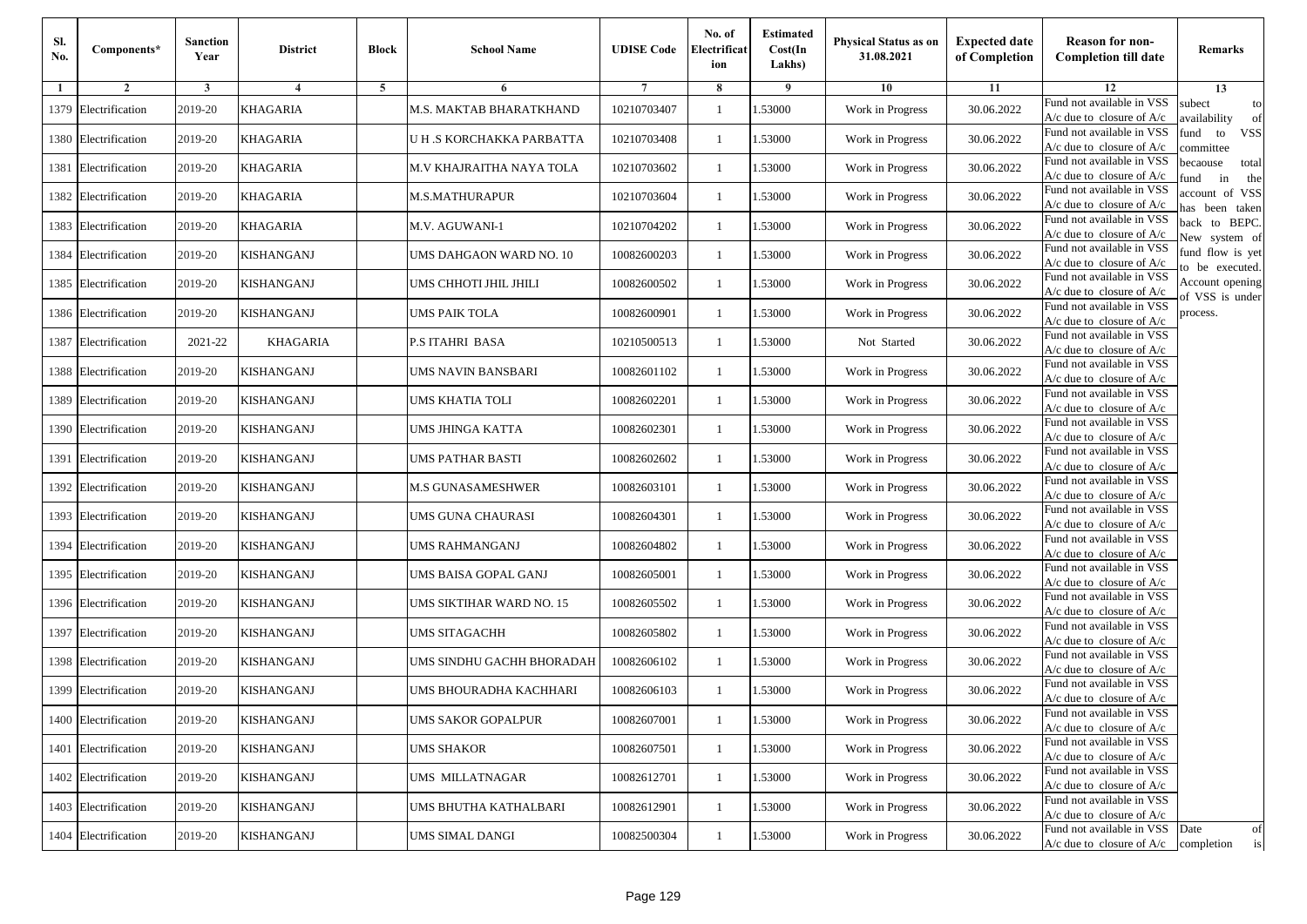| Sl.<br>No. | Components*          | <b>Sanction</b><br>Year | <b>District</b>   | <b>Block</b> | <b>School Name</b>         | <b>UDISE Code</b> | No. of<br>Electrificat<br>ion | <b>Estimated</b><br>Cost(In<br>Lakhs) | <b>Physical Status as on</b><br>31.08.2021 | <b>Expected date</b><br>of Completion | <b>Reason for non-</b><br><b>Completion till date</b>      | Remarks                               |
|------------|----------------------|-------------------------|-------------------|--------------|----------------------------|-------------------|-------------------------------|---------------------------------------|--------------------------------------------|---------------------------------------|------------------------------------------------------------|---------------------------------------|
| -1         | $\overline{2}$       | 3                       | $\overline{4}$    | 5            | 6                          |                   | 8                             | 9                                     | 10                                         | 11                                    | 12                                                         | 13                                    |
|            | 1405 Electrification | 2019-20                 | KISHANGANJ        |              | <b>UMS KUMHAGA</b>         | 10082500602       | $\mathbf{1}$                  | .53000                                | Work in Progress                           | 30.06.2022                            | Fund not available in VSS<br>$A/c$ due to closure of $A/c$ | subect<br>to<br>availability<br>of    |
|            | 1406 Electrification | 2019-20                 | <b>KISHANGANJ</b> |              | UMS BAIHNATH TOLA MOHAMAR  | 10082500804       | 1                             | 1.53000                               | Work in Progress                           | 30.06.2022                            | Fund not available in VSS<br>$A/c$ due to closure of $A/c$ | fund<br>to<br><b>VSS</b><br>committee |
|            | 1407 Electrification | 2019-20                 | KISHANGANJ        |              | UMS BHAT TOLI              | 10082500902       | 1                             | 1.53000                               | Work in Progress                           | 30.06.2022                            | Fund not available in VSS<br>$A/c$ due to closure of $A/c$ | becaouse<br>total<br>in<br>und<br>the |
|            | 1408 Electrification | 2019-20                 | KISHANGANJ        |              | UMS PADAMPUR HAT           | 10082501801       | $\mathbf{1}$                  | .53000                                | Work in Progress                           | 30.06.2022                            | Fund not available in VSS<br>A/c due to closure of A/c     | account of VSS<br>as been taken       |
|            | 1409 Electrification | 2019-20                 | KISHANGANJ        |              | UMS PADAM PUR GIRL         | 10082501802       | $\mathbf{1}$                  | .53000                                | Work in Progress                           | 30.06.2022                            | Fund not available in VSS<br>$A/c$ due to closure of $A/c$ | back to BEPC.<br>New system of        |
|            | 1410 Electrification | 2019-20                 | <b>KISHANGANJ</b> |              | UMS KUDHAILI PATHAR GHATTI | 10082501901       | $\mathbf{1}$                  | .53000                                | Work in Progress                           | 30.06.2022                            | Fund not available in VSS<br>A/c due to closure of $A/c$   | fund flow is yet<br>o be executed.    |
|            | 1411 Electrification | 2019-20                 | <b>KISHANGANJ</b> |              | UMS LOHAGARA               | 10082502102       | $\mathbf{1}$                  | 1.53000                               | Work in Progress                           | 30.06.2022                            | Fund not available in VSS<br>$A/c$ due to closure of $A/c$ | Account opening<br>of VSS is under    |
|            | 1412 Electrification | 2019-20                 | <b>KISHANGANJ</b> |              | <b>UMS DORIA</b>           | 10082502201       | $\mathbf{1}$                  | .53000                                | Work in Progress                           | 30.06.2022                            | Fund not available in VSS<br>$A/c$ due to closure of $A/c$ | process.                              |
|            | 1413 Electrification | 2019-20                 | KISHANGANJ        |              | UMS KHAS KUMHIYA           | 10082503603       | 1                             | .53000                                | Work in Progress                           | 30.06.2022                            | Fund not available in VSS<br>$A/c$ due to closure of $A/c$ |                                       |
|            | 1414 Electrification | 2019-20                 | <b>KISHANGANJ</b> |              | <b>UMS DUBRI</b>           | 10082504201       | $\mathbf{1}$                  | .53000                                | Work in Progress                           | 30.06.2022                            | Fund not available in VSS<br>$A/c$ due to closure of $A/c$ |                                       |
|            | 1415 Electrification | 2019-20                 | KISHANGANJ        |              | UMS DUBRI TANJEEM TOLA     | 10082504202       | 1                             | 1.53000                               | Work in Progress                           | 30.06.2022                            | Fund not available in VSS<br>A/c due to closure of $A/c$   |                                       |
|            | 1416 Electrification | 2019-20                 | KISHANGANJ        |              | UMS KARUWAMANI             | 10082504401       | 1                             | .53000                                | Work in Progress                           | 30.06.2022                            | Fund not available in VSS<br>$A/c$ due to closure of $A/c$ |                                       |
|            | 1417 Electrification | 2019-20                 | KISHANGANJ        |              | UMS TAPPU DPEP             | 10082504702       | $\mathbf{1}$                  | .53000                                | Work in Progress                           | 30.06.2022                            | Fund not available in VSS<br>$A/c$ due to closure of $A/c$ |                                       |
|            | 1418 Electrification | 2019-20                 | <b>KISHANGANJ</b> |              | UMS DARGAH DHANGARHA       | 10082504802       | $\mathbf{1}$                  | .53000                                | Work in Progress                           | 30.06.2022                            | Fund not available in VSS<br>$A/c$ due to closure of $A/c$ |                                       |
|            | 1419 Electrification | 2019-20                 | KISHANGANJ        |              | UMS DIGHAL BANK            | 10082505401       | 1                             | 1.53000                               | Work in Progress                           | 30.06.2022                            | Fund not available in VSS<br>$A/c$ due to closure of $A/c$ |                                       |
|            | 1420 Electrification | 2019-20                 | KISHANGANJ        |              | UMS BANSBARI TULSIA        | 10082505501       | $\mathbf{1}$                  | .53000                                | Work in Progress                           | 30.06.2022                            | Fund not available in VSS<br>$A/c$ due to closure of $A/c$ |                                       |
|            | 1421 Electrification | 2019-20                 | KISHANGANJ        |              | UMS JHARBASTI KHARKHARIA   | 10082510401       | 1                             | .53000                                | Work in Progress                           | 30.06.2022                            | Fund not available in VSS<br>$A/c$ due to closure of $A/c$ |                                       |
|            | 1422 Electrification | 2019-20                 | <b>KISHANGANJ</b> |              | A-RAQUIB UMS MAHALBARI     | 10082100803       | $\mathbf{1}$                  | 1.53000                               | Work in Progress                           | 30.06.2022                            | Fund not available in VSS<br>$A/c$ due to closure of $A/c$ |                                       |
|            | 1423 Electrification | 2019-20                 | KISHANGANJ        |              | UMS TARA BARI              | 10082101501       | 1                             | 1.53000                               | Work in Progress                           | 30.06.2022                            | Fund not available in VSS<br>$A/c$ due to closure of $A/c$ |                                       |
|            | 1424 Electrification | 2019-20                 | KISHANGANJ        |              | MS SINGHIA KULAMANI        | 10082102703       | 1                             | .53000                                | Work in Progress                           | 30.06.2022                            | Fund not available in VSS<br>$A/c$ due to closure of $A/c$ |                                       |
|            | 1425 Electrification | 2019-20                 | KISHANGANJ        |              | UMS BAIR GACHHI            | 10082103301       | 1                             | .53000                                | Work in Progress                           | 30.06.2022                            | Fund not available in VSS<br>A/c due to closure of A/c     |                                       |
|            | 1426 Electrification | 2019-20                 | <b>KISHANGANJ</b> |              | <b>MS MAHAMAD PUR</b>      | 10082104401       |                               | 1.53000                               | Work in Progress                           | 30.06.2022                            | Fund not available in VSS<br>A/c due to closure of A/c     |                                       |
|            | 1427 Electrification | 2019-20                 | <b>KISHANGANJ</b> |              | UMS AMAL JHARI             | 10082105201       | $\mathbf{1}$                  | 1.53000                               | Work in Progress                           | 30.06.2022                            | Fund not available in VSS<br>$A/c$ due to closure of $A/c$ |                                       |
|            | 1428 Electrification | 2019-20                 | <b>KISHANGANJ</b> |              | UMS KALIBARI DAULA         | 10082105602       | $\mathbf{1}$                  | 1.53000                               | Work in Progress                           | 30.06.2022                            | Fund not available in VSS<br>$A/c$ due to closure of $A/c$ |                                       |
|            | 1429 Electrification | 2019-20                 | <b>KISHANGANJ</b> |              | <b>UMS GHOGHAPAR</b>       | 10082106303       | 1                             | 1.53000                               | Work in Progress                           | 30.06.2022                            | Fund not available in VSS<br>A/c due to closure of $A/c$   |                                       |
|            | 1430 Electrification | 2019-20                 | <b>KISHANGANJ</b> |              | UMS LINE KERBALA           | 10082108701       | $\mathbf{1}$                  | 1.53000                               | Work in Progress                           | 30.06.2022                            | Fund not available in VSS<br>$A/c$ due to closure of $A/c$ | Date<br>of<br>is<br>completion        |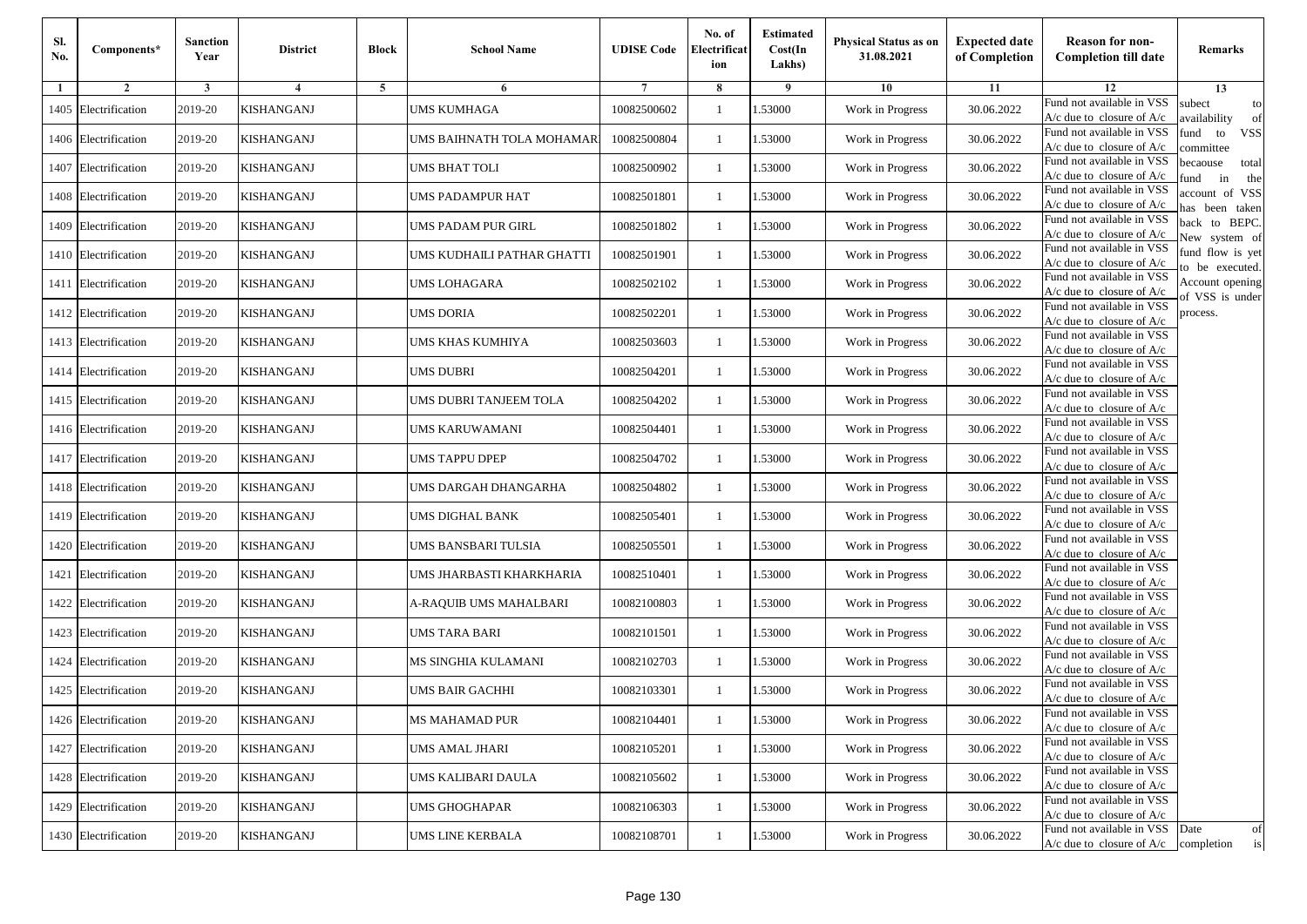| Sl.<br>No. | Components*          | <b>Sanction</b><br>Year | <b>District</b>   | <b>Block</b> | <b>School Name</b>            | <b>UDISE Code</b> | No. of<br>Electrificat<br>ion | <b>Estimated</b><br>Cost(In<br>Lakhs) | <b>Physical Status as on</b><br>31.08.2021 | <b>Expected date</b><br>of Completion | <b>Reason for non-</b><br><b>Completion till date</b>      | Remarks                               |
|------------|----------------------|-------------------------|-------------------|--------------|-------------------------------|-------------------|-------------------------------|---------------------------------------|--------------------------------------------|---------------------------------------|------------------------------------------------------------|---------------------------------------|
| -1         | $\overline{2}$       | 3                       | $\overline{4}$    | 5            | 6                             |                   | 8                             | 9                                     | 10                                         | 11                                    | 12                                                         | 13                                    |
|            | 1431 Electrification | 2019-20                 | KISHANGANJ        |              | UMS MUKUND TOSHNIWAL VIVEI    | 10082109601       | $\mathbf{1}$                  | .53000                                | Work in Progress                           | 30.06.2022                            | Fund not available in VSS<br>$A/c$ due to closure of $A/c$ | subect<br>to<br>availability<br>of    |
|            | 1432 Electrification | 2019-20                 | <b>KISHANGANJ</b> |              | UMS PIPALTOLA BANBARI         | 10082110301       | 1                             | 1.53000                               | Work in Progress                           | 30.06.2022                            | Fund not available in VSS<br>$A/c$ due to closure of $A/c$ | fund<br>to<br><b>VSS</b><br>committee |
|            | 1433 Electrification | 2019-20                 | <b>KISHANGANJ</b> |              | <b>U.M.S BAHERAKOL-II</b>     | 10082111601       | 1                             | 1.53000                               | Work in Progress                           | 30.06.2022                            | Fund not available in VSS<br>$A/c$ due to closure of $A/c$ | becaouse<br>total<br>in<br>und<br>the |
|            | 1434 Electrification | 2019-20                 | KISHANGANJ        |              | U.M.S BUDHIMARI PACHIM BHAG   | 10082701106       | $\mathbf{1}$                  | .53000                                | Work in Progress                           | 30.06.2022                            | Fund not available in VSS<br>A/c due to closure of A/c     | account of VSS<br>as been taken       |
|            | 1435 Electrification | 2019-20                 | KISHANGANJ        |              | UMS KAUA URA                  | 10082701301       | $\mathbf{1}$                  | .53000                                | Work in Progress                           | 30.06.2022                            | Fund not available in VSS<br>$A/c$ due to closure of $A/c$ | back to BEPC.<br>New system of        |
|            | 1436 Electrification | 2019-20                 | <b>KISHANGANJ</b> |              | UMS TUPAMARI EAST             | 10082702203       | $\mathbf{1}$                  | .53000                                | Work in Progress                           | 30.06.2022                            | Fund not available in VSS<br>A/c due to closure of $A/c$   | fund flow is yet<br>o be executed.    |
|            | 1437 Electrification | 2019-20                 | <b>KISHANGANJ</b> |              | UMS NAR KALI                  | 10082702301       | $\mathbf{1}$                  | 1.53000                               | Work in Progress                           | 30.06.2022                            | Fund not available in VSS<br>$A/c$ due to closure of $A/c$ | Account opening<br>of VSS is under    |
|            | 1438 Electrification | 2019-20                 | <b>KISHANGANJ</b> |              | UMS MAJGAMA TOLA KASHIBARI    | 10082702902       | $\mathbf{1}$                  | .53000                                | Work in Progress                           | 30.06.2022                            | Fund not available in VSS<br>$A/c$ due to closure of $A/c$ | process.                              |
|            | 1439 Electrification | 2019-20                 | KISHANGANJ        |              | <b>UMS BHEBHRA</b>            | 10082703501       | 1                             | .53000                                | Work in Progress                           | 30.06.2022                            | Fund not available in VSS<br>$A/c$ due to closure of $A/c$ |                                       |
| 1440       | Electrification      | 2019-20                 | <b>KISHANGANJ</b> |              | <b>UMS THURRA</b>             | 10082703702       | $\mathbf{1}$                  | .53000                                | Work in Progress                           | 30.06.2022                            | Fund not available in VSS<br>$A/c$ due to closure of $A/c$ |                                       |
|            | 1441 Electrification | 2019-20                 | KISHANGANJ        |              | UMS RUHIYA                    | 10082705101       | 1                             | 1.53000                               | Work in Progress                           | 30.06.2022                            | Fund not available in VSS<br>A/c due to closure of $A/c$   |                                       |
|            | 1442 Electrification | 2019-20                 | KISHANGANJ        |              | <b>UMS BAIRAGPUR</b>          | 10082706202       | 1                             | .53000                                | Work in Progress                           | 30.06.2022                            | Fund not available in VSS<br>$A/c$ due to closure of $A/c$ |                                       |
|            | 1443 Electrification | 2019-20                 | KISHANGANJ        |              | UMS PRINCIPAL HANIF TOLA KAIR | 10082706602       | $\mathbf{1}$                  | .53000                                | Work in Progress                           | 30.06.2022                            | Fund not available in VSS<br>$A/c$ due to closure of $A/c$ |                                       |
| 1444       | Electrification      | 2019-20                 | <b>KISHANGANJ</b> |              | UMS MAZKURI                   | 10082708501       | $\mathbf{1}$                  | .53000                                | Work in Progress                           | 30.06.2022                            | Fund not available in VSS<br>$A/c$ due to closure of $A/c$ |                                       |
|            | 1445 Electrification | 2019-20                 | KISHANGANJ        |              | U M S SIRAR TOLA KOCHGAR      | 10082708701       | 1                             | 1.53000                               | Work in Progress                           | 30.06.2022                            | Fund not available in VSS<br>$A/c$ due to closure of $A/c$ |                                       |
|            | 1446 Electrification | 2019-20                 | KISHANGANJ        |              | <b>UMS PURANDAHA</b>          | 10082709201       | $\mathbf{1}$                  | .53000                                | Work in Progress                           | 30.06.2022                            | Fund not available in VSS<br>$A/c$ due to closure of $A/c$ |                                       |
|            | 1447 Electrification | 2019-20                 | KISHANGANJ        |              | UMS SARAK PURA                | 10082709702       | 1                             | .53000                                | Work in Progress                           | 30.06.2022                            | Fund not available in VSS<br>$A/c$ due to closure of $A/c$ |                                       |
|            | 1448 Electrification | 2019-20                 | <b>KISHANGANJ</b> |              | UMS SAPTIA BISHANPUR          | 10082710101       | 1                             | 1.53000                               | Work in Progress                           | 30.06.2022                            | Fund not available in VSS<br>$A/c$ due to closure of $A/c$ |                                       |
|            | 1449 Electrification | 2019-20                 | KISHANGANJ        |              | UMS SUKARNA PADAMPUR          | 10082710501       | 1                             | 1.53000                               | Work in Progress                           | 30.06.2022                            | Fund not available in VSS<br>$A/c$ due to closure of $A/c$ |                                       |
|            | 1450 Electrification | 2019-20                 | KISHANGANJ        |              | UMS MEHANDIPUR                | 10082711201       | 1                             | .53000                                | Work in Progress                           | 30.06.2022                            | Fund not available in VSS<br>$A/c$ due to closure of $A/c$ |                                       |
|            | 1451 Electrification | 2019-20                 | KISHANGANJ        |              | UMS BHOPLA                    | 10082712801       | 1                             | .53000                                | Work in Progress                           | 30.06.2022                            | Fund not available in VSS<br>A/c due to closure of A/c     |                                       |
|            | 1452 Electrification | 2019-20                 | <b>KISHANGANJ</b> |              | <b>UMS DALIA</b>              | 10082713301       |                               | 1.53000                               | Work in Progress                           | 30.06.2022                            | Fund not available in VSS<br>A/c due to closure of A/c     |                                       |
|            | 1453 Electrification | 2019-20                 | <b>KISHANGANJ</b> |              | <b>UMS DHOOM BASTI</b>        | 10082713401       | $\mathbf{1}$                  | 1.53000                               | Work in Progress                           | 30.06.2022                            | Fund not available in VSS<br>$A/c$ due to closure of $A/c$ |                                       |
|            | 1454 Electrification | 2019-20                 | <b>KISHANGANJ</b> |              | UMS PASCHIM NORANGA           | 10082713501       | $\mathbf{1}$                  | 1.53000                               | Work in Progress                           | 30.06.2022                            | Fund not available in VSS<br>$A/c$ due to closure of $A/c$ |                                       |
|            | 1455 Electrification | 2019-20                 | <b>KISHANGANJ</b> |              | UMS ALTABARI KHURD            | 10082713601       | 1                             | 1.53000                               | Work in Progress                           | 30.06.2022                            | Fund not available in VSS<br>A/c due to closure of $A/c$   |                                       |
|            | 1456 Electrification | 2019-20                 | <b>KISHANGANJ</b> |              | UMS HAJI JALAL TOLA FATEHPUR  | 10082716801       | $\mathbf{1}$                  | 1.53000                               | Work in Progress                           | 30.06.2022                            | Fund not available in VSS<br>$A/c$ due to closure of $A/c$ | Date<br>of<br>is<br>completion        |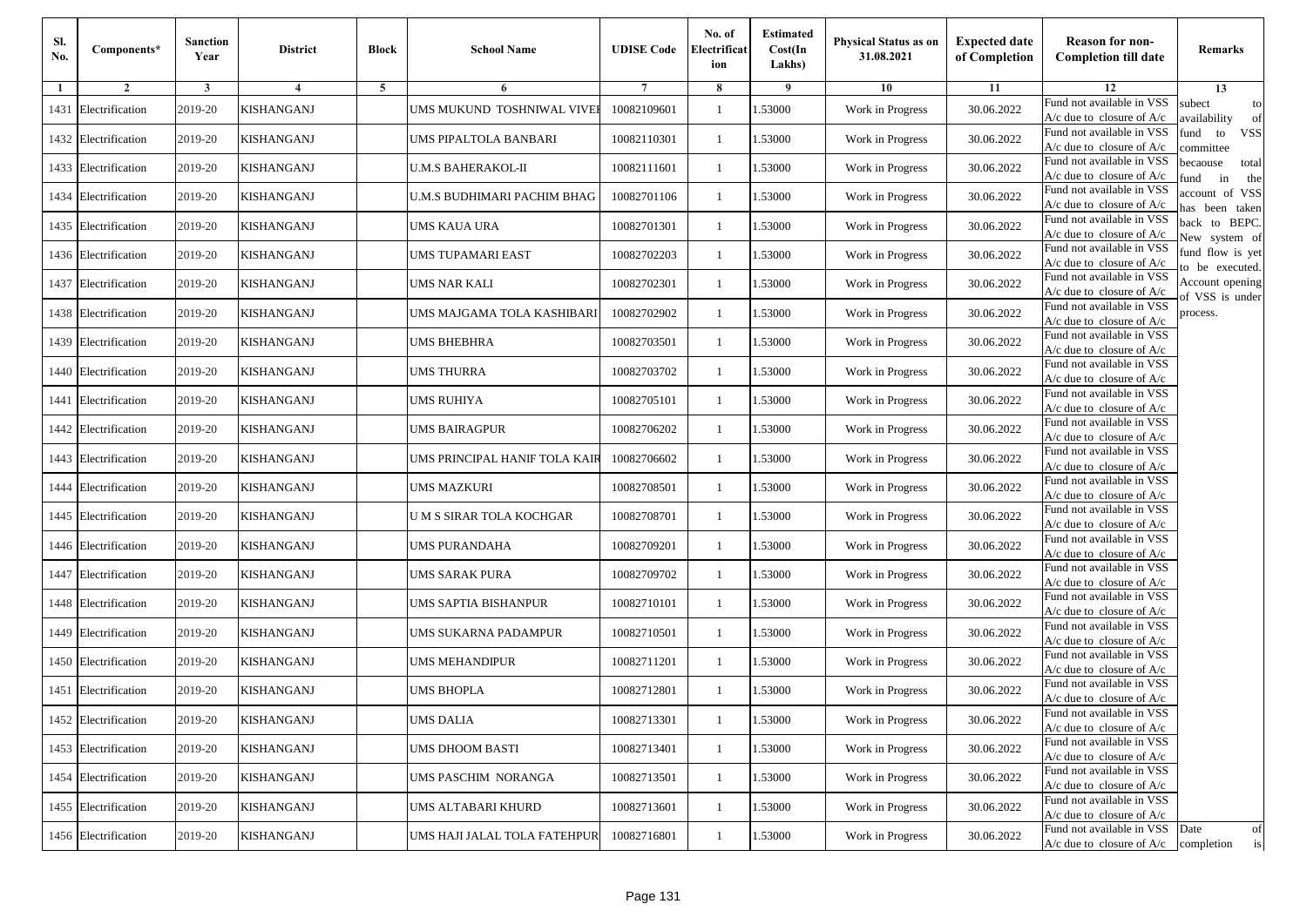| Sl.<br>No. | Components*          | <b>Sanction</b><br>Year | <b>District</b>   | <b>Block</b> | <b>School Name</b>         | <b>UDISE Code</b> | No. of<br>Electrificat<br>ion | <b>Estimated</b><br>Cost(In<br>Lakhs) | <b>Physical Status as on</b><br>31.08.2021 | <b>Expected date</b><br>of Completion | <b>Reason for non-</b><br><b>Completion till date</b>                 | Remarks                               |
|------------|----------------------|-------------------------|-------------------|--------------|----------------------------|-------------------|-------------------------------|---------------------------------------|--------------------------------------------|---------------------------------------|-----------------------------------------------------------------------|---------------------------------------|
| -1         | $\overline{2}$       | 3                       | 4                 | 5            | 6                          |                   | 8                             | 9                                     | 10                                         | 11                                    | 12                                                                    | 13                                    |
|            | 1457 Electrification | 2019-20                 | KISHANGANJ        |              | <b>U.M.S BIRPUR</b>        | 10082300202       | $\mathbf{1}$                  | .53000                                | Work in Progress                           | 30.06.2022                            | Fund not available in VSS<br>$A/c$ due to closure of $A/c$            | subect<br>to<br>availability<br>of    |
|            | 1458 Electrification | 2019-20                 | <b>KISHANGANJ</b> |              | UMS DUBA NOCHI             | 10082300702       | 1                             | 1.53000                               | Work in Progress                           | 30.06.2022                            | Fund not available in VSS<br>$A/c$ due to closure of $A/c$            | fund<br>to<br><b>VSS</b><br>ommittee  |
|            | 1459 Electrification | 2019-20                 | KISHANGANJ        |              | <b>U.M.S THAIKALBARI</b>   | 10082300704       | 1                             | 1.53000                               | Work in Progress                           | 30.06.2022                            | Fund not available in VSS<br>$A/c$ due to closure of $A/c$            | becaouse<br>total<br>in<br>und<br>the |
|            | 1460 Electrification | 2019-20                 | KISHANGANJ        |              | UMS CHORO GADDI BEP        | 10082301003       | $\mathbf{1}$                  | .53000                                | Work in Progress                           | 30.06.2022                            | Fund not available in VSS<br>A/c due to closure of A/c                | account of VSS<br>as been taken       |
|            | 1461 Electrification | 2019-20                 | KISHANGANJ        |              | UMS RANGA BHITTA           | 10082301201       | $\mathbf{1}$                  | .53000                                | Work in Progress                           | 30.06.2022                            | Fund not available in VSS<br>$A/c$ due to closure of $A/c$            | back to BEPC.<br>New system of        |
|            | 1462 Electrification | 2019-20                 | <b>KISHANGANJ</b> |              | U.M.S SONAPUR (CHOTA TOLA) | 10082301302       | $\mathbf{1}$                  | .53000                                | Work in Progress                           | 30.06.2022                            | Fund not available in VSS<br>A/c due to closure of $A/c$              | fund flow is yet<br>o be executed.    |
|            | 1463 Electrification | 2019-20                 | <b>KISHANGANJ</b> |              | <b>UMS DEHAL BARI</b>      | 10082301801       | $\mathbf{1}$                  | 1.53000                               | Work in Progress                           | 30.06.2022                            | Fund not available in VSS<br>$A/c$ due to closure of $A/c$            | Account opening<br>of VSS is under    |
|            | 1464 Electrification | 2019-20                 | <b>KISHANGANJ</b> |              | UMS BAGAL BARI II          | 10082301901       | $\mathbf{1}$                  | .53000                                | Work in Progress                           | 30.06.2022                            | Fund not available in VSS<br>$A/c$ due to closure of $A/c$            | process.                              |
|            | 1465 Electrification | 2019-20                 | KISHANGANJ        |              | UMS DHOBI DANGA            | 10082302301       | 1                             | .53000                                | Work in Progress                           | 30.06.2022                            | Fund not available in VSS<br>$A/c$ due to closure of $A/c$            |                                       |
|            | 1466 Electrification | 2019-20                 | <b>KISHANGANJ</b> |              | <b>U.M.S BELGACHHI</b>     | 10082302601       | $\mathbf{1}$                  | .53000                                | Work in Progress                           | 30.06.2022                            | Fund not available in VSS<br>$A/c$ due to closure of $A/c$            |                                       |
|            | 1467 Electrification | 2019-20                 | KISHANGANJ        |              | UMS KOLTHA MAUZA SATBERI   | 10082302902       | 1                             | 1.53000                               | Work in Progress                           | 30.06.2022                            | Fund not available in VSS<br>A/c due to closure of $A/c$              |                                       |
|            | 1468 Electrification | 2019-20                 | KISHANGANJ        |              | <b>MS MIRZA PUR</b>        | 10082303201       | 1                             | .53000                                | Work in Progress                           | 30.06.2022                            | Fund not available in VSS<br>$A/c$ due to closure of $A/c$            |                                       |
|            | 1469 Electrification | 2019-20                 | KISHANGANJ        |              | UMS MADAN GANJ MIRJAPUR    | 10082303301       | $\mathbf{1}$                  | .53000                                | Work in Progress                           | 30.06.2022                            | Fund not available in VSS<br>$A/c$ due to closure of $A/c$            |                                       |
|            | 1470 Electrification | 2019-20                 | <b>KISHANGANJ</b> |              | UMS KHAJUR BARI            | 10082304102       | $\mathbf{1}$                  | .53000                                | Work in Progress                           | 30.06.2022                            | Fund not available in VSS<br>$A/c$ due to closure of $A/c$            |                                       |
|            | 1471 Electrification | 2019-20                 | KISHANGANJ        |              | UMS SOHAGI (BEP)           | 10082304301       | 1                             | 1.53000                               | Work in Progress                           | 30.06.2022                            | Fund not available in VSS<br>$A/c$ due to closure of $A/c$            |                                       |
|            | 1472 Electrification | 2019-20                 | KISHANGANJ        |              | <b>UMS KHANKI</b>          | 10082304302       | $\mathbf{1}$                  | .53000                                | Work in Progress                           | 30.06.2022                            | Fund not available in VSS<br>$A/c$ due to closure of $A/c$            |                                       |
|            | 1473 Electrification | 2019-20                 | KISHANGANJ        |              | UMS KACCHA KHUA            | 10082304601       | 1                             | .53000                                | Work in Progress                           | 30.06.2022                            | Fund not available in VSS<br>$A/c$ due to closure of $A/c$            |                                       |
|            | 1474 Electrification | 2019-20                 | <b>KISHANGANJ</b> |              | UMS PHOOL HARA             | 10082304701       | 1                             | 1.53000                               | Work in Progress                           | 30.06.2022                            | Fund not available in VSS<br>$A/c$ due to closure of $A/c$            |                                       |
|            | 1475 Electrification | 2019-20                 | KISHANGANJ        |              | UMS BORO GACHH             | 10082304801       | 1                             | 1.53000                               | Work in Progress                           | 30.06.2022                            | Fund not available in VSS<br>$A/c$ due to closure of $A/c$            |                                       |
|            | 1476 Electrification | 2019-20                 | KISHANGANJ        |              | UMS KOIMARI                | 10082304901       | 1                             | .53000                                | Work in Progress                           | 30.06.2022                            | Fund not available in VSS<br>$A/c$ due to closure of $A/c$            |                                       |
|            | 1477 Electrification | 2019-20                 | KISHANGANJ        |              | UMS PAHARKATTA HAT         | 10082305102       | 1                             | .53000                                | Work in Progress                           | 30.06.2022                            | Fund not available in VSS<br>A/c due to closure of A/c                |                                       |
|            | 1478 Electrification | 2019-20                 | <b>KISHANGANJ</b> |              | <b>UMS KHARA BARI</b>      | 10082305601       |                               | 1.53000                               | Work in Progress                           | 30.06.2022                            | Fund not available in VSS<br>A/c due to closure of A/c                |                                       |
|            | 1479 Electrification | 2019-20                 | <b>KISHANGANJ</b> |              | UMS KALA SINGHIA           | 10082306001       | $\mathbf{1}$                  | 1.53000                               | Work in Progress                           | 30.06.2022                            | Fund not available in VSS<br>$A/c$ due to closure of $A/c$            |                                       |
|            | 1480 Electrification | 2019-20                 | <b>KISHANGANJ</b> |              | <b>U.M.S DENGAPAR</b>      | 10082306104       | $\mathbf{1}$                  | 1.53000                               | Work in Progress                           | 30.06.2022                            | Fund not available in VSS<br>$A/c$ due to closure of $A/c$            |                                       |
|            | 1481 Electrification | 2019-20                 | <b>KISHANGANJ</b> |              | <b>UMS RASIA DANGI</b>     | 10082306201       | 1                             | 1.53000                               | Work in Progress                           | 30.06.2022                            | Fund not available in VSS<br>A/c due to closure of $A/c$              |                                       |
|            | 1482 Electrification | 2019-20                 | <b>KISHANGANJ</b> |              | UMS KHATIA PICHALA         | 10082306601       | $\mathbf{1}$                  | 1.53000                               | Work in Progress                           | 30.06.2022                            | Fund not available in VSS<br>$A/c$ due to closure of $A/c$ completion | Date<br>of<br>is                      |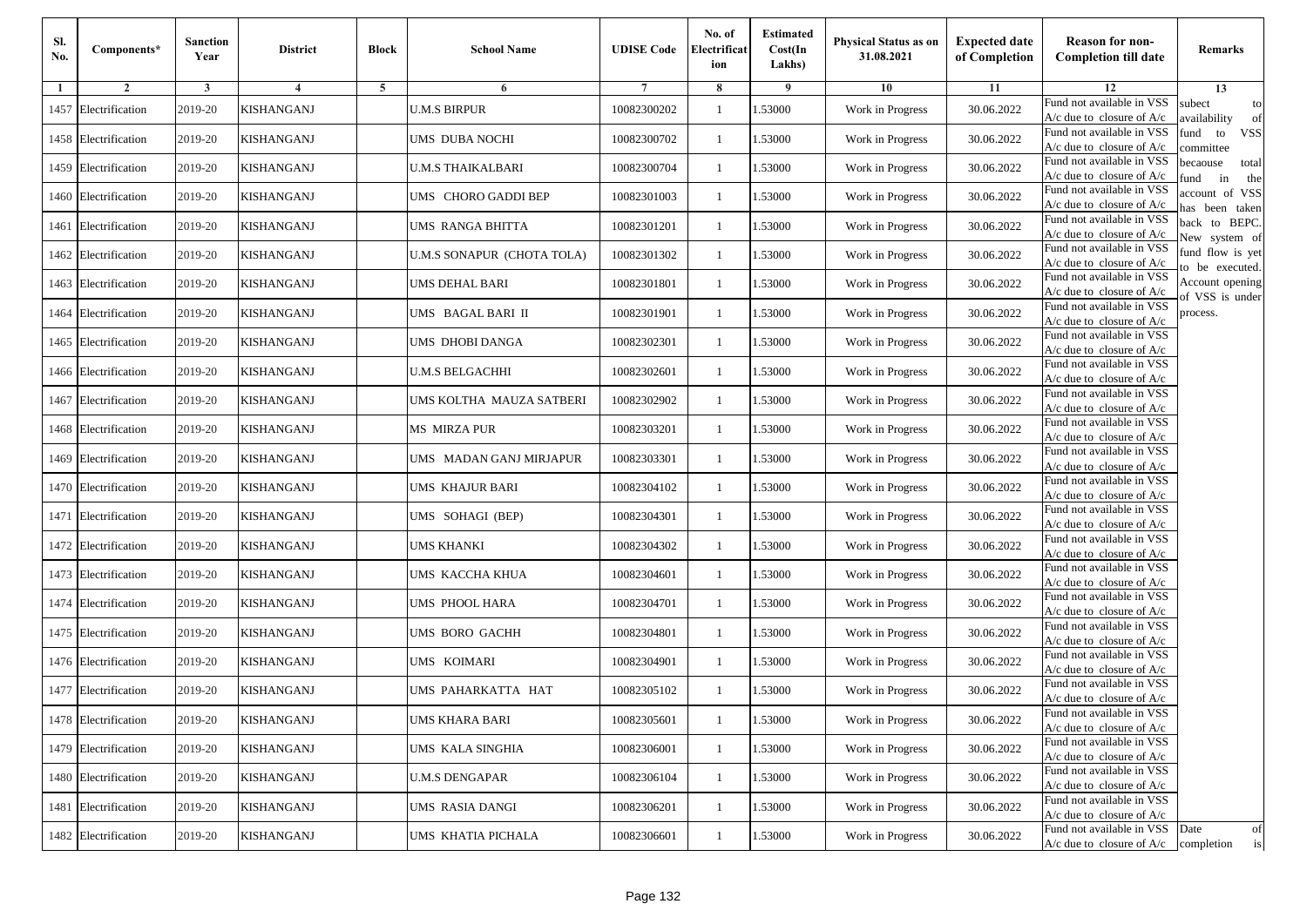| Sl.<br>No. | Components*          | <b>Sanction</b><br>Year | <b>District</b>   | <b>Block</b> | <b>School Name</b>        | <b>UDISE Code</b> | No. of<br>Electrificat<br>ion | <b>Estimated</b><br>Cost(In<br>Lakhs) | <b>Physical Status as on</b><br>31.08.2021 | <b>Expected date</b><br>of Completion | <b>Reason for non-</b><br><b>Completion till date</b>      | Remarks                               |
|------------|----------------------|-------------------------|-------------------|--------------|---------------------------|-------------------|-------------------------------|---------------------------------------|--------------------------------------------|---------------------------------------|------------------------------------------------------------|---------------------------------------|
| -1         | $\overline{2}$       | 3                       | $\overline{4}$    | 5            | 6                         |                   | 8                             | 9                                     | 10                                         | 11                                    | 12                                                         | 13                                    |
|            | 1483 Electrification | 2019-20                 | KISHANGANJ        |              | UMS CHICHUA BARI          | 10082306801       | $\mathbf{1}$                  | .53000                                | Work in Progress                           | 30.06.2022                            | Fund not available in VSS<br>$A/c$ due to closure of $A/c$ | subect<br>to<br>availability<br>of    |
|            | 1484 Electrification | 2019-20                 | <b>KISHANGANJ</b> |              | UMS BOCH NAI              | 10082307001       | 1                             | 1.53000                               | Work in Progress                           | 30.06.2022                            | Fund not available in VSS<br>$A/c$ due to closure of $A/c$ | fund<br>to<br><b>VSS</b><br>ommittee  |
|            | 1485 Electrification | 2019-20                 | KISHANGANJ        |              | <b>U.M.S MANGALIJHAR</b>  | 10082307702       | 1                             | 1.53000                               | Work in Progress                           | 30.06.2022                            | Fund not available in VSS<br>$A/c$ due to closure of $A/c$ | becaouse<br>total<br>in<br>und<br>the |
|            | 1486 Electrification | 2019-20                 | KISHANGANJ        |              | U.M.S DHULA BARI          | 10082308102       | $\mathbf{1}$                  | .53000                                | Work in Progress                           | 30.06.2022                            | Fund not available in VSS<br>A/c due to closure of A/c     | account of VSS<br>as been taken       |
|            | 1487 Electrification | 2019-20                 | KISHANGANJ        |              | <b>U.M.S CHAGLIA</b>      | 10082310001       | $\mathbf{1}$                  | .53000                                | Work in Progress                           | 30.06.2022                            | Fund not available in VSS<br>$A/c$ due to closure of $A/c$ | back to BEPC.<br>New system of        |
|            | 1488 Electrification | 2019-20                 | <b>KISHANGANJ</b> |              | UMS BALU BARI             | 10082311001       | $\mathbf{1}$                  | .53000                                | Work in Progress                           | 30.06.2022                            | Fund not available in VSS<br>A/c due to closure of $A/c$   | fund flow is yet<br>o be executed.    |
|            | 1489 Electrification | 2019-20                 | <b>KISHANGANJ</b> |              | UMS ATHIA BARI            | 10082313301       | $\mathbf{1}$                  | 1.53000                               | Work in Progress                           | 30.06.2022                            | Fund not available in VSS<br>$A/c$ due to closure of $A/c$ | Account opening<br>of VSS is under    |
|            | 1490 Electrification | 2019-20                 | <b>KISHANGANJ</b> |              | <b>U.M.S BABHANBASTI</b>  | 10082314401       | $\mathbf{1}$                  | .53000                                | Work in Progress                           | 30.06.2022                            | Fund not available in VSS<br>$A/c$ due to closure of $A/c$ | process.                              |
|            | 1491 Electrification | 2019-20                 | KISHANGANJ        |              | UMS NANHA KURI            | 10082315001       | 1                             | .53000                                | Work in Progress                           | 30.06.2022                            | Fund not available in VSS<br>$A/c$ due to closure of $A/c$ |                                       |
|            | 1492 Electrification | 2019-20                 | <b>KISHANGANJ</b> |              | <b>UMS INDRAPUR 1</b>     | 10082315201       | $\mathbf{1}$                  | .53000                                | Work in Progress                           | 30.06.2022                            | Fund not available in VSS<br>$A/c$ due to closure of $A/c$ |                                       |
|            | 1493 Electrification | 2019-20                 | KISHANGANJ        |              | UMS BANS BARI             | 10082315701       | 1                             | 1.53000                               | Work in Progress                           | 30.06.2022                            | Fund not available in VSS<br>$A/c$ due to closure of $A/c$ |                                       |
|            | 1494 Electrification | 2019-20                 | KISHANGANJ        |              | <b>U.M.S BISANI</b>       | 10082316101       | 1                             | .53000                                | Work in Progress                           | 30.06.2022                            | Fund not available in VSS<br>$A/c$ due to closure of $A/c$ |                                       |
|            | 1495 Electrification | 2019-20                 | KISHANGANJ        |              | UMS MALI BASTI            | 10082316201       | $\mathbf{1}$                  | .53000                                | Work in Progress                           | 30.06.2022                            | Fund not available in VSS<br>$A/c$ due to closure of $A/c$ |                                       |
|            | 1496 Electrification | 2019-20                 | <b>KISHANGANJ</b> |              | U.M.S MATIYA BHITTA       | 10082316801       | $\mathbf{1}$                  | .53000                                | Work in Progress                           | 30.06.2022                            | Fund not available in VSS<br>$A/c$ due to closure of $A/c$ |                                       |
|            | 1497 Electrification | 2019-20                 | KISHANGANJ        |              | U.M.S LODHA BARI I        | 10082317001       | 1                             | 1.53000                               | Work in Progress                           | 30.06.2022                            | Fund not available in VSS<br>$A/c$ due to closure of $A/c$ |                                       |
|            | 1498 Electrification | 2019-20                 | KISHANGANJ        |              | UMS PURAB DANGI SHITALPUR | 10082317301       | $\mathbf{1}$                  | .53000                                | Work in Progress                           | 30.06.2022                            | Fund not available in VSS<br>$A/c$ due to closure of $A/c$ |                                       |
|            | 1499 Electrification | 2019-20                 | KISHANGANJ        |              | UMS FAKIRBASTI MOLANAPARA | 10082318201       | 1                             | .53000                                | Work in Progress                           | 30.06.2022                            | Fund not available in VSS<br>$A/c$ due to closure of $A/c$ |                                       |
|            | 1500 Electrification | 2019-20                 | <b>KISHANGANJ</b> |              | <b>U.M.S BANGDOGRA</b>    | 10082318501       | $\mathbf{1}$                  | 1.53000                               | Work in Progress                           | 30.06.2022                            | Fund not available in VSS<br>$A/c$ due to closure of $A/c$ |                                       |
|            | 1501 Electrification | 2019-20                 | KISHANGANJ        |              | UMS SAITHA BARI           | 10082318701       | 1                             | 1.53000                               | Work in Progress                           | 30.06.2022                            | Fund not available in VSS<br>$A/c$ due to closure of $A/c$ |                                       |
|            | 1502 Electrification | 2019-20                 | KISHANGANJ        |              | UMS AMBARI                | 10082319301       | 1                             | .53000                                | Work in Progress                           | 30.06.2022                            | Fund not available in VSS<br>$A/c$ due to closure of $A/c$ |                                       |
|            | 1503 Electrification | 2019-20                 | KISHANGANJ        |              | UMS JHINAKHOR             | 10082320001       | 1                             | .53000                                | Work in Progress                           | 30.06.2022                            | Fund not available in VSS<br>A/c due to closure of A/c     |                                       |
|            | 1504 Electrification | 2019-20                 | <b>KISHANGANJ</b> |              | <b>MS GAMHARIA</b>        | 10082200101       |                               | 1.53000                               | Work in Progress                           | 30.06.2022                            | Fund not available in VSS<br>A/c due to closure of A/c     |                                       |
|            | 1505 Electrification | 2019-20                 | <b>KISHANGANJ</b> |              | <b>UMS HAT GAON</b>       | 10082200602       | $\mathbf{1}$                  | 1.53000                               | Work in Progress                           | 30.06.2022                            | Fund not available in VSS<br>$A/c$ due to closure of $A/c$ |                                       |
|            | 1506 Electrification | 2019-20                 | <b>KISHANGANJ</b> |              | <b>UMS PIPRA</b>          | 10082200603       | $\mathbf{1}$                  | 1.53000                               | Work in Progress                           | 30.06.2022                            | Fund not available in VSS<br>$A/c$ due to closure of $A/c$ |                                       |
|            | 1507 Electrification | 2019-20                 | <b>KISHANGANJ</b> |              | <b>UMS KHAJOOR BARI</b>   | 10082201102       | 1                             | 1.53000                               | Work in Progress                           | 30.06.2022                            | Fund not available in VSS<br>A/c due to closure of $A/c$   |                                       |
|            | 1508 Electrification | 2019-20                 | <b>KISHANGANJ</b> |              | <b>UMS CHICHORA</b>       | 10082201801       | $\mathbf{1}$                  | 1.53000                               | Work in Progress                           | 30.06.2022                            | Fund not available in VSS<br>$A/c$ due to closure of $A/c$ | Date<br>of<br>is<br>completion        |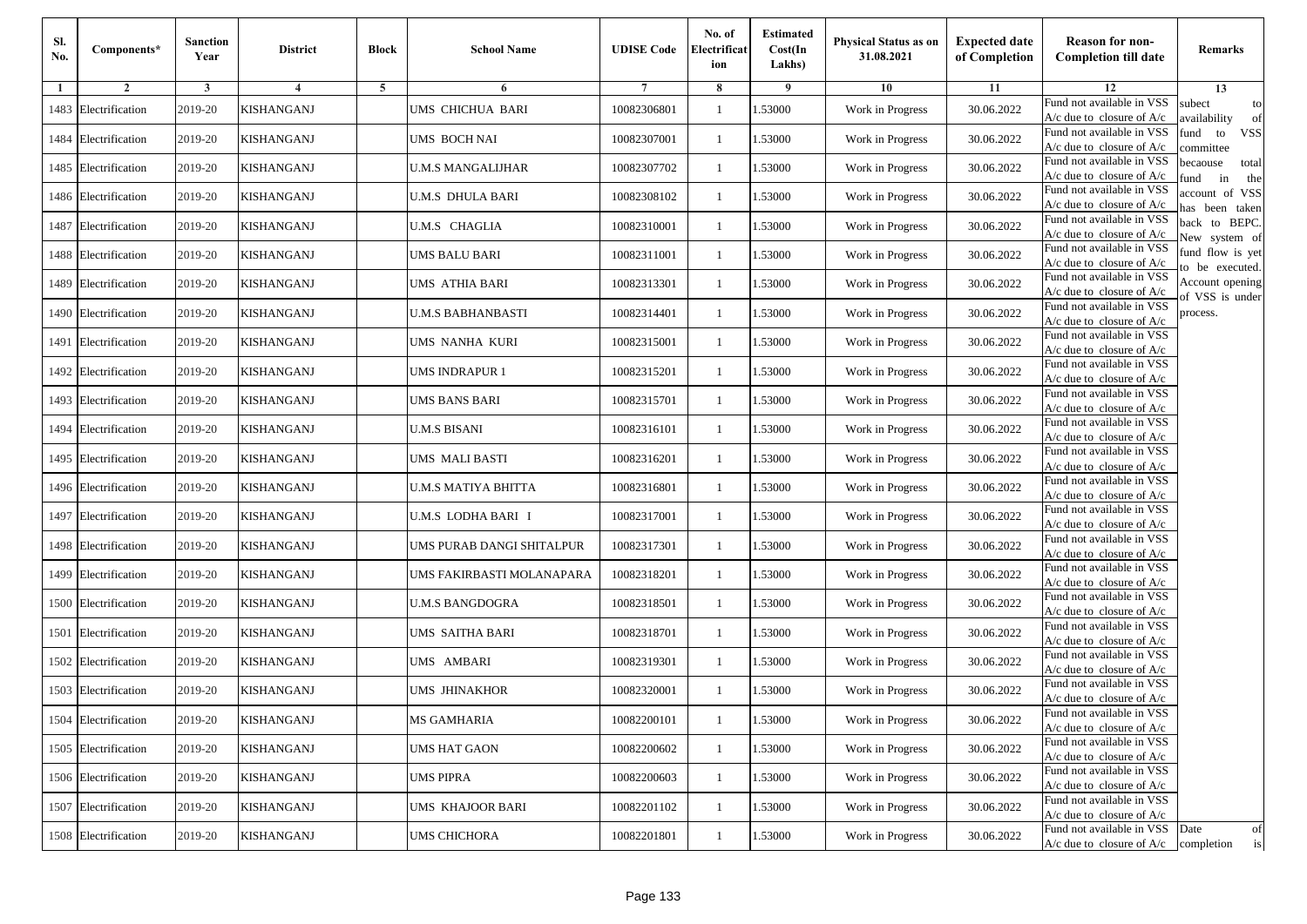| Sl.<br>No. | Components*          | <b>Sanction</b><br>Year | <b>District</b>   | <b>Block</b> | <b>School Name</b>         | <b>UDISE Code</b> | No. of<br>Electrificat<br>ion | <b>Estimated</b><br>Cost(In<br>Lakhs) | <b>Physical Status as on</b><br>31.08.2021 | <b>Expected date</b><br>of Completion | <b>Reason for non-</b><br><b>Completion till date</b>      | Remarks                               |
|------------|----------------------|-------------------------|-------------------|--------------|----------------------------|-------------------|-------------------------------|---------------------------------------|--------------------------------------------|---------------------------------------|------------------------------------------------------------|---------------------------------------|
| -1         | $\overline{2}$       | 3                       | $\overline{4}$    | 5            | 6                          |                   | 8                             | 9                                     | 10                                         | 11                                    | 12                                                         | 13                                    |
|            | 1509 Electrification | 2019-20                 | KISHANGANJ        |              | <b>UMS RAJGHAT MIYAPUR</b> | 10082202001       | $\mathbf{1}$                  | .53000                                | Work in Progress                           | 30.06.2022                            | Fund not available in VSS<br>$A/c$ due to closure of $A/c$ | subect<br>to<br>availability<br>of    |
|            | 1510 Electrification | 2019-20                 | <b>KISHANGANJ</b> |              | UMS JHALA CHARGHARIA       | 10082202301       | 1                             | 1.53000                               | Work in Progress                           | 30.06.2022                            | Fund not available in VSS<br>$A/c$ due to closure of $A/c$ | fund<br>to<br><b>VSS</b><br>ommittee  |
|            | 1511 Electrification | 2019-20                 | KISHANGANJ        |              | UMS HARIALPUR              | 10082202502       | 1                             | 1.53000                               | Work in Progress                           | 30.06.2022                            | Fund not available in VSS<br>$A/c$ due to closure of $A/c$ | becaouse<br>total<br>in<br>und<br>the |
|            | 1512 Electrification | 2019-20                 | KISHANGANJ        |              | UMS CHILHANIA              | 10082203201       | $\mathbf{1}$                  | .53000                                | Work in Progress                           | 30.06.2022                            | Fund not available in VSS<br>A/c due to closure of A/c     | account of VSS<br>as been taken       |
|            | 1513 Electrification | 2019-20                 | KISHANGANJ        |              | UMS BALUA DANGI            | 10082203601       | $\mathbf{1}$                  | .53000                                | Work in Progress                           | 30.06.2022                            | Fund not available in VSS<br>$A/c$ due to closure of $A/c$ | back to BEPC.<br>New system of        |
|            | 1514 Electrification | 2019-20                 | <b>KISHANGANJ</b> |              | UMS BABHANGAMA             | 10082204101       | $\mathbf{1}$                  | .53000                                | Work in Progress                           | 30.06.2022                            | Fund not available in VSS<br>A/c due to closure of $A/c$   | fund flow is yet<br>o be executed.    |
|            | 1515 Electrification | 2019-20                 | <b>KISHANGANJ</b> |              | UMS KHARRA BELBARI         | 10082204301       | $\mathbf{1}$                  | 1.53000                               | Work in Progress                           | 30.06.2022                            | Fund not available in VSS<br>$A/c$ due to closure of $A/c$ | Account opening<br>of VSS is under    |
|            | 1516 Electrification | 2019-20                 | <b>KISHANGANJ</b> |              | UMS JARIA BHITTA           | 10082204401       | $\mathbf{1}$                  | .53000                                | Work in Progress                           | 30.06.2022                            | Fund not available in VSS<br>$A/c$ due to closure of $A/c$ | process.                              |
|            | 1517 Electrification | 2019-20                 | KISHANGANJ        |              | UMS BEL BARI               | 10082204501       | 1                             | .53000                                | Work in Progress                           | 30.06.2022                            | Fund not available in VSS<br>$A/c$ due to closure of $A/c$ |                                       |
|            | 1518 Electrification | 2019-20                 | <b>KISHANGANJ</b> |              | <b>U.M.S POKHERIA</b>      | 10082205901       | $\mathbf{1}$                  | .53000                                | Work in Progress                           | 30.06.2022                            | Fund not available in VSS<br>$A/c$ due to closure of $A/c$ |                                       |
|            | 1519 Electrification | 2019-20                 | KISHANGANJ        |              | UMS AMAT TOLI              | 10082208001       | 1                             | 1.53000                               | Work in Progress                           | 30.06.2022                            | Fund not available in VSS<br>$A/c$ due to closure of $A/c$ |                                       |
|            | 1520 Electrification | 2019-20                 | KISHANGANJ        |              | UMS FATEHPUR               | 10082208101       | 1                             | .53000                                | Work in Progress                           | 30.06.2022                            | Fund not available in VSS<br>$A/c$ due to closure of $A/c$ |                                       |
|            | 1521 Electrification | 2019-20                 | KISHANGANJ        |              | UMS BALUA JAGAIR           | 10082208902       | $\mathbf{1}$                  | .53000                                | Work in Progress                           | 30.06.2022                            | Fund not available in VSS<br>$A/c$ due to closure of $A/c$ |                                       |
|            | 1522 Electrification | 2019-20                 | <b>KISHANGANJ</b> |              | UMS PANKHABARI             | 10082210801       | $\mathbf{1}$                  | .53000                                | Work in Progress                           | 30.06.2022                            | Fund not available in VSS<br>$A/c$ due to closure of $A/c$ |                                       |
|            | 1523 Electrification | 2019-20                 | KISHANGANJ        |              | U.M.S.SAHEB GANJ           | 10082400101       | 1                             | 1.53000                               | Work in Progress                           | 30.06.2022                            | Fund not available in VSS<br>$A/c$ due to closure of $A/c$ |                                       |
|            | 1524 Electrification | 2019-20                 | KISHANGANJ        |              | UMS KUKUR BAGHI            | 10082400102       | $\mathbf{1}$                  | .53000                                | Work in Progress                           | 30.06.2022                            | Fund not available in VSS<br>$A/c$ due to closure of $A/c$ |                                       |
|            | 1525 Electrification | 2019-20                 | KISHANGANJ        |              | UMS CHURLI GURI            | 10082400202       | 1                             | .53000                                | Work in Progress                           | 30.06.2022                            | Fund not available in VSS<br>A/c due to closure of A/c     |                                       |
|            | 1526 Electrification | 2019-20                 | <b>KISHANGANJ</b> |              | <b>U.M.S.KURLIKOT</b>      | 10082400205       | $\mathbf{1}$                  | 1.53000                               | Work in Progress                           | 30.06.2022                            | Fund not available in VSS<br>$A/c$ due to closure of $A/c$ |                                       |
|            | 1527 Electrification | 2019-20                 | KISHANGANJ        |              | UMS KUKURMANI TAZPUR       | 10082400501       | 1                             | 1.53000                               | Work in Progress                           | 30.06.2022                            | Fund not available in VSS<br>$A/c$ due to closure of $A/c$ |                                       |
|            | 1528 Electrification | 2019-20                 | KISHANGANJ        |              | UMS KURIMANI               | 10082400701       | 1                             | .53000                                | Work in Progress                           | 30.06.2022                            | Fund not available in VSS<br>$A/c$ due to closure of $A/c$ |                                       |
|            | 1529 Electrification | 2019-20                 | KISHANGANJ        |              | UMS DERA MARI              | 10082400901       | 1                             | .53000                                | Work in Progress                           | 30.06.2022                            | Fund not available in VSS<br>A/c due to closure of A/c     |                                       |
|            | 1530 Electrification | 2019-20                 | <b>KISHANGANJ</b> |              | <b>U.M.S.BURHNIA</b>       | 10082401301       |                               | 1.53000                               | Work in Progress                           | 30.06.2022                            | Fund not available in VSS<br>A/c due to closure of A/c     |                                       |
|            | 1531 Electrification | 2019-20                 | <b>KISHANGANJ</b> |              | UMS DHOBI BHITA            | 10082401501       | $\mathbf{1}$                  | 1.53000                               | Work in Progress                           | 30.06.2022                            | Fund not available in VSS<br>$A/c$ due to closure of $A/c$ |                                       |
|            | 1532 Electrification | 2019-20                 | <b>KISHANGANJ</b> |              | <b>UMS LAHU GACCH</b>      | 10082401801       | $\mathbf{1}$                  | 1.53000                               | Work in Progress                           | 30.06.2022                            | Fund not available in VSS<br>$A/c$ due to closure of $A/c$ |                                       |
|            | 1533 Electrification | 2019-20                 | <b>KISHANGANJ</b> |              | <b>UMS NIMBUGURI</b>       | 10082402407       | 1                             | 1.53000                               | Work in Progress                           | 30.06.2022                            | Fund not available in VSS<br>A/c due to closure of $A/c$   |                                       |
|            | 1534 Electrification | 2019-20                 | <b>KISHANGANJ</b> |              | UMS DANGI BASTI            | 10082403001       | $\mathbf{1}$                  | 1.53000                               | Work in Progress                           | 30.06.2022                            | Fund not available in VSS<br>$A/c$ due to closure of $A/c$ | Date<br>of<br>is<br>completion        |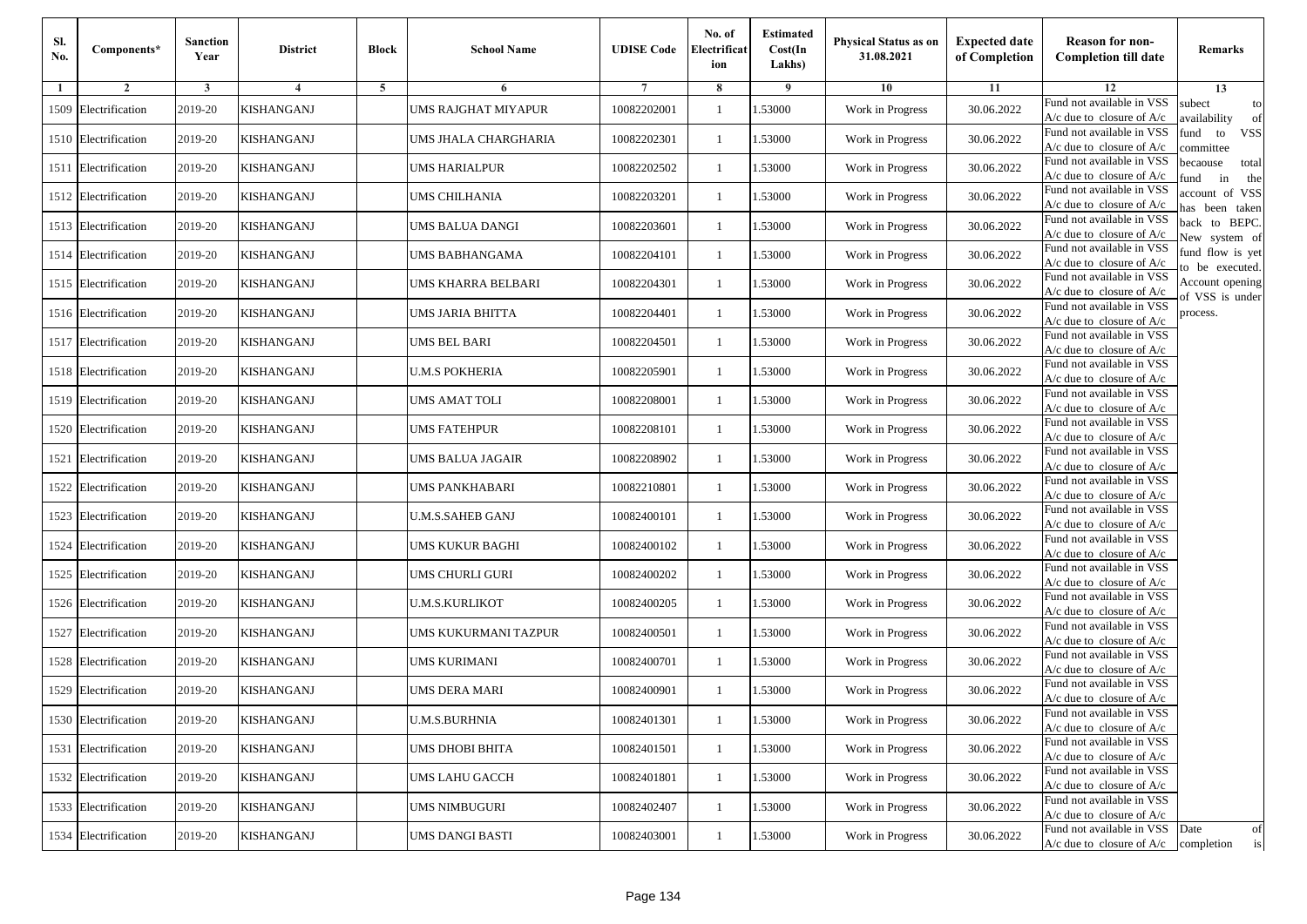| Sl.<br>No. | Components*          | <b>Sanction</b><br>Year | <b>District</b>   | <b>Block</b> | <b>School Name</b>       | <b>UDISE Code</b> | No. of<br>Electrificat<br>ion | <b>Estimated</b><br>Cost(In<br>Lakhs) | <b>Physical Status as on</b><br>31.08.2021 | <b>Expected date</b><br>of Completion | <b>Reason for non-</b><br><b>Completion till date</b>                 | Remarks                               |
|------------|----------------------|-------------------------|-------------------|--------------|--------------------------|-------------------|-------------------------------|---------------------------------------|--------------------------------------------|---------------------------------------|-----------------------------------------------------------------------|---------------------------------------|
| -1         | $\overline{2}$       | 3                       | $\overline{4}$    | 5            | 6                        |                   | 8                             | 9                                     | 10                                         | 11                                    | 12                                                                    | 13                                    |
|            | 1535 Electrification | 2019-20                 | KISHANGANJ        |              | <b>U.M.S.TIKONIA HAT</b> | 10082403101       | $\mathbf{1}$                  | .53000                                | Work in Progress                           | 30.06.2022                            | Fund not available in VSS<br>$A/c$ due to closure of $A/c$            | subect<br>to<br>availability<br>of    |
|            | 1536 Electrification | 2019-20                 | <b>KISHANGANJ</b> |              | UMS KATHARO GOGARIA      | 10082403201       | 1                             | 1.53000                               | Work in Progress                           | 30.06.2022                            | Fund not available in VSS<br>$A/c$ due to closure of $A/c$            | fund<br>to<br><b>VSS</b><br>ommittee  |
|            | 1537 Electrification | 2019-20                 | KISHANGANJ        |              | UMS BALUBARI             | 10082403504       | 1                             | 1.53000                               | Work in Progress                           | 30.06.2022                            | Fund not available in VSS<br>$A/c$ due to closure of $A/c$            | becaouse<br>total<br>in<br>und<br>the |
|            | 1538 Electrification | 2019-20                 | KISHANGANJ        |              | UMS BAR,MANI             | 10082403601       | $\mathbf{1}$                  | .53000                                | Work in Progress                           | 30.06.2022                            | Fund not available in VSS<br>A/c due to closure of A/c                | account of VSS<br>as been taken       |
|            | 1539 Electrification | 2019-20                 | KISHANGANJ        |              | <b>U.M.S.KURIDANGI</b>   | 10082403901       | $\mathbf{1}$                  | .53000                                | Work in Progress                           | 30.06.2022                            | Fund not available in VSS<br>$A/c$ due to closure of $A/c$            | back to BEPC.<br>New system of        |
|            | 1540 Electrification | 2019-20                 | <b>KISHANGANJ</b> |              | UMS CHENGMARI            | 10082403902       | 1                             | .53000                                | Work in Progress                           | 30.06.2022                            | Fund not available in VSS<br>A/c due to closure of $A/c$              | fund flow is yet<br>o be executed.    |
|            | 1541 Electrification | 2019-20                 | <b>KISHANGANJ</b> |              | UMS DOGACCHI             | 10082404101       | $\mathbf{1}$                  | 1.53000                               | Work in Progress                           | 30.06.2022                            | Fund not available in VSS<br>$A/c$ due to closure of $A/c$            | Account opening<br>of VSS is under    |
|            | 1542 Electrification | 2019-20                 | KISHANGANJ        |              | <b>U.M.S.MALINGAON</b>   | 10082404301       | 1                             | .53000                                | Work in Progress                           | 30.06.2022                            | Fund not available in VSS<br>$A/c$ due to closure of $A/c$            | process.                              |
|            | 1543 Electrification | 2019-20                 | KISHANGANJ        |              | <b>UMS DOODHAUTI</b>     | 10082404601       | 1                             | .53000                                | Work in Progress                           | 30.06.2022                            | Fund not available in VSS<br>$A/c$ due to closure of $A/c$            |                                       |
| 1544       | Electrification      | 2019-20                 | <b>KISHANGANJ</b> |              | <b>UMS KOCHBASTI</b>     | 10082404902       | $\mathbf{1}$                  | .53000                                | Work in Progress                           | 30.06.2022                            | Fund not available in VSS<br>$A/c$ due to closure of $A/c$            |                                       |
|            | 1545 Electrification | 2019-20                 | KISHANGANJ        |              | UMS KUNJIMARI            | 10082405401       | 1                             | 1.53000                               | Work in Progress                           | 30.06.2022                            | Fund not available in VSS<br>A/c due to closure of $A/c$              |                                       |
|            | 1546 Electrification | 2019-20                 | KISHANGANJ        |              | <b>UMS MAKHANPUR</b>     | 10082405501       | 1                             | .53000                                | Work in Progress                           | 30.06.2022                            | Fund not available in VSS<br>$A/c$ due to closure of $A/c$            |                                       |
|            | 1547 Electrification | 2019-20                 | KISHANGANJ        |              | UMS.PATHAMARI            | 10082405601       | $\mathbf{1}$                  | .53000                                | Work in Progress                           | 30.06.2022                            | Fund not available in VSS<br>$A/c$ due to closure of $A/c$            |                                       |
|            | 1548 Electrification | 2019-20                 | <b>KISHANGANJ</b> |              | <b>UMS DALLEGAON</b>     | 10082405701       | $\mathbf{1}$                  | .53000                                | Work in Progress                           | 30.06.2022                            | Fund not available in VSS<br>$A/c$ due to closure of $A/c$            |                                       |
|            | 1549 Electrification | 2019-20                 | KISHANGANJ        |              | UMS JIRAN GACHH          | 10082406101       | 1                             | 1.53000                               | Work in Progress                           | 30.06.2022                            | Fund not available in VSS<br>$A/c$ due to closure of $A/c$            |                                       |
|            | 1550 Electrification | 2019-20                 | KISHANGANJ        |              | <b>UMS DUMARIA</b>       | 10082406301       | $\mathbf{1}$                  | .53000                                | Work in Progress                           | 30.06.2022                            | Fund not available in VSS<br>$A/c$ due to closure of $A/c$            |                                       |
|            | 1551 Electrification | 2019-20                 | KISHANGANJ        |              | UMS BHAWANIGANJ          | 10082406701       | 1                             | .53000                                | Work in Progress                           | 30.06.2022                            | Fund not available in VSS<br>$A/c$ due to closure of $A/c$            |                                       |
|            | 1552 Electrification | 2019-20                 | <b>KISHANGANJ</b> |              | UMS BELAYTIBARI          | 10082407001       | 1                             | 1.53000                               | Work in Progress                           | 30.06.2022                            | Fund not available in VSS<br>$A/c$ due to closure of $A/c$            |                                       |
|            | 1553 Electrification | 2019-20                 | KISHANGANJ        |              | UMS.BHOURABHITA          | 10082407101       | 1                             | 1.53000                               | Work in Progress                           | 30.06.2022                            | Fund not available in VSS<br>$A/c$ due to closure of $A/c$            |                                       |
|            | 1554 Electrification | 2019-20                 | KISHANGANJ        |              | <b>U.M.S.GHEGHATOLI</b>  | 10082407502       | 1                             | .53000                                | Work in Progress                           | 30.06.2022                            | Fund not available in VSS<br>$A/c$ due to closure of $A/c$            |                                       |
|            | 1555 Electrification | 2019-20                 | KISHANGANJ        |              | UMS HAROBHITA            | 10082407901       | 1                             | .53000                                | Work in Progress                           | 30.06.2022                            | Fund not available in VSS<br>A/c due to closure of A/c                |                                       |
|            | 1556 Electrification | 2019-20                 | <b>KISHANGANJ</b> |              | <b>U.M.S. AMALJHARI</b>  | 10082408701       |                               | 1.53000                               | Work in Progress                           | 30.06.2022                            | Fund not available in VSS<br>A/c due to closure of A/c                |                                       |
|            | 1557 Electrification | 2019-20                 | <b>KISHANGANJ</b> |              | <b>UMS MALANI</b>        | 10082411901       | $\mathbf{1}$                  | 1.53000                               | Work in Progress                           | 30.06.2022                            | Fund not available in VSS<br>$A/c$ due to closure of $A/c$            |                                       |
|            | 1558 Electrification | 2019-20                 | <b>KISHANGANJ</b> |              | <b>UMS MILIKTOLA</b>     | 10082412401       | $\mathbf{1}$                  | 1.53000                               | Work in Progress                           | 30.06.2022                            | Fund not available in VSS<br>$A/c$ due to closure of $A/c$            |                                       |
|            | 1559 Electrification | 2019-20                 | <b>KISHANGANJ</b> |              | UMS KATAHALBARI          | 10082412701       | 1                             | 1.53000                               | Work in Progress                           | 30.06.2022                            | Fund not available in VSS<br>A/c due to closure of $A/c$              |                                       |
|            | 1560 Electrification | 2019-20                 | <b>KISHANGANJ</b> |              | <b>UMS GWALGACHH</b>     | 10082412901       | $\mathbf{1}$                  | 1.53000                               | Work in Progress                           | 30.06.2022                            | Fund not available in VSS<br>$A/c$ due to closure of $A/c$ completion | Date<br>of<br>is                      |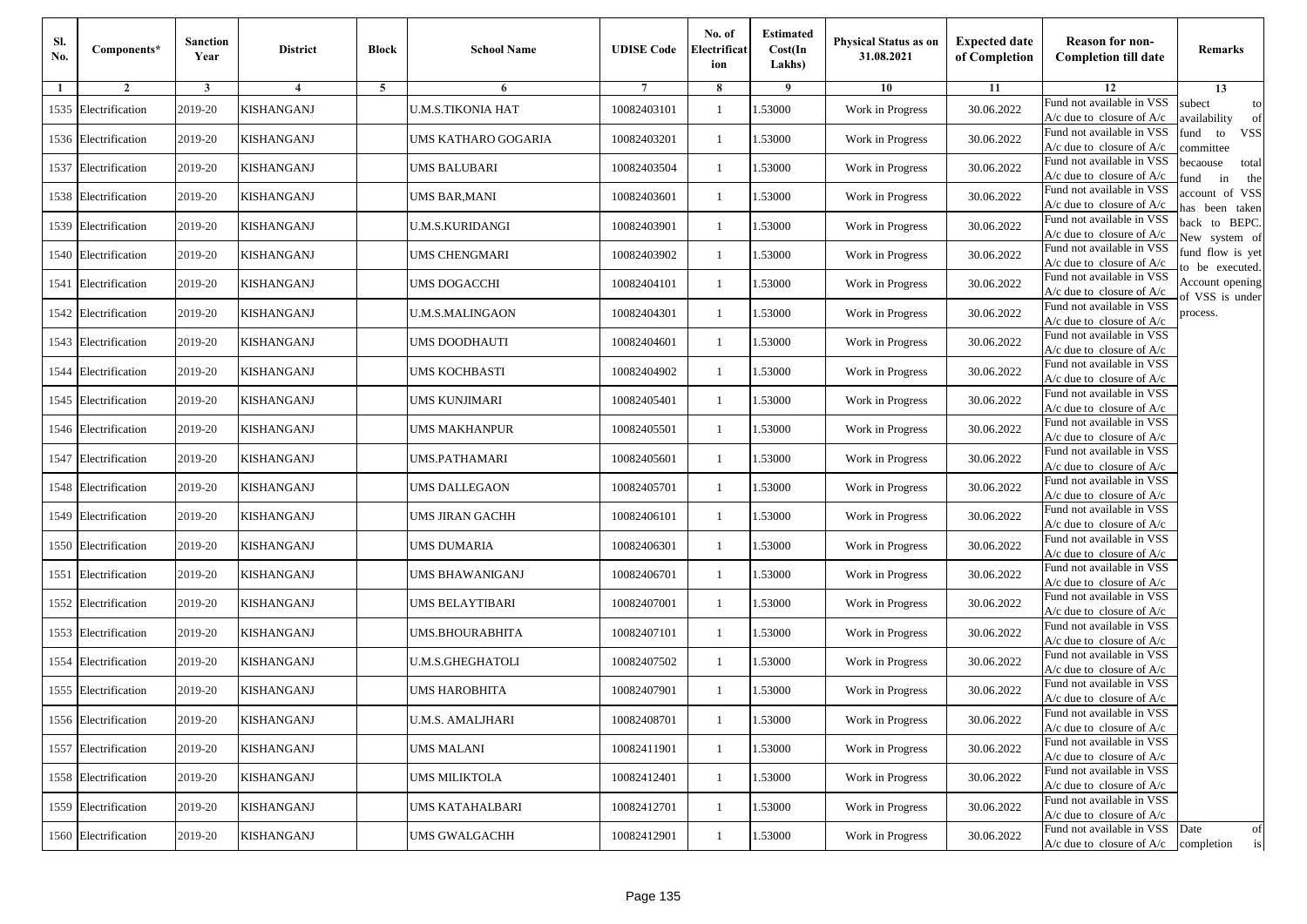| Sl.<br>No. | Components*          | <b>Sanction</b><br>Year | <b>District</b>         | <b>Block</b>   | <b>School Name</b>            | <b>UDISE Code</b> | No. of<br>Electrificat<br>ion | <b>Estimated</b><br>Cost(In<br>Lakhs) | <b>Physical Status as on</b><br>31.08.2021 | <b>Expected date</b><br>of Completion | <b>Reason for non-</b><br><b>Completion till date</b>                 | Remarks                               |
|------------|----------------------|-------------------------|-------------------------|----------------|-------------------------------|-------------------|-------------------------------|---------------------------------------|--------------------------------------------|---------------------------------------|-----------------------------------------------------------------------|---------------------------------------|
| -1         | $\overline{2}$       | 3                       | $\overline{\mathbf{4}}$ | $\overline{5}$ | 6                             |                   | 8                             | -9                                    | 10                                         | 11                                    | 12                                                                    | 13                                    |
|            | 1561 Electrification | 2019-20                 | KISHANGANJ              |                | <b>U.M.S.GOTHRA</b>           | 10082413901       | 1                             | 1.53000                               | Work in Progress                           | 30.06.2022                            | Fund not available in VSS<br>A/c due to closure of A/c                | subect<br>to<br>availability<br>of    |
|            | 1562 Electrification | 2019-20                 | <b>KISHANGANJ</b>       |                | U.M.S.LATGACHCHH              | 10082414301       | $\mathbf{1}$                  | 1.53000                               | Work in Progress                           | 30.06.2022                            | Fund not available in VSS<br>$A/c$ due to closure of $A/c$            | <b>VSS</b><br>fund<br>to<br>ommittee  |
|            | 1563 Electrification | 2019-20                 | KISHANGANJ              |                | UMS MADARGACHHI               | 10082415001       | 1                             | 1.53000                               | Work in Progress                           | 30.06.2022                            | Fund not available in VSS<br>$A/c$ due to closure of $A/c$            | becaouse<br>total<br>in<br>und<br>the |
|            | 1564 Electrification | 2019-20                 | KISHANGANJ              |                | <b>U.M.S.SURIBHITA</b>        | 10082415701       | $\mathbf{1}$                  | .53000                                | Work in Progress                           | 30.06.2022                            | Fund not available in VSS<br>A/c due to closure of $A/c$              | account of VSS<br>as been taken       |
|            | 1565 Electrification | 2019-20                 | KISHANGANJ              |                | UMS TATPAUA                   | 10082415801       | $\mathbf{1}$                  | .53000                                | Work in Progress                           | 30.06.2022                            | Fund not available in VSS<br>A/c due to closure of $A/c$              | back to BEPC.<br>New system of        |
|            | 1566 Electrification | 2019-20                 | <b>KISHANGANJ</b>       |                | <b>UMS BETBARI</b>            | 10082416601       | $\mathbf{1}$                  | .53000                                | Work in Progress                           | 30.06.2022                            | Fund not available in VSS<br>A/c due to closure of $A/c$              | fund flow is yet<br>o be executed.    |
|            | 1567 Electrification | 2019-20                 | KISHANGANJ              |                | UMS JHARWADANGA               | 10082416901       | 1                             | 1.53000                               | Work in Progress                           | 30.06.2022                            | Fund not available in VSS<br>A/c due to closure of A/c                | Account opening<br>f VSS is under     |
|            | 1568 Electrification | 2019-20                 | <b>KISHANGANJ</b>       |                | <b>U.M.S.AAMBARI</b>          | 10082417301       | 1                             | 1.53000                               | Work in Progress                           | 30.06.2022                            | Fund not available in VSS<br>$A/c$ due to closure of $A/c$            | process.                              |
|            | 1569 Electrification | 2019-20                 | KISHANGANJ              |                | <b>UMS LANDHARA</b>           | 10082417501       | $\mathbf{1}$                  | .53000                                | Work in Progress                           | 30.06.2022                            | Fund not available in VSS<br>A/c due to closure of A/c                |                                       |
|            | 1570 Electrification | 2019-20                 | <b>LAKHISARAI</b>       |                | <b>M.S. HASANPUR</b>          | 10252111101       | $\mathbf{1}$                  | .53000                                | Work in Progress                           | 30.06.2022                            | Fund not available in VSS<br>$A/c$ due to closure of $A/c$            |                                       |
|            | 1571 Electrification | 2019-20                 | LAKHISARAI              |                | U.M.S. BHAWARIYA              | 10252600201       | 1                             | 1.53000                               | Work in Progress                           | 30.06.2022                            | Fund not available in VSS<br>$A/c$ due to closure of $A/c$            |                                       |
|            | 1572 Electrification | 2019-20                 | LAKHISARAI              |                | U.M.S. RAMPUR CHAUKRA         | 10252506501       | 1                             | 1.53000                               | Work in Progress                           | 30.06.2022                            | Fund not available in VSS<br>$A/c$ due to closure of $A/c$            |                                       |
|            | 1573 Electrification | 2019-20                 | LAKHISARAI              |                | U.M.S. SIMRATARI KORASI       | 10252515301       | 1                             | .53000                                | Work in Progress                           | 30.06.2022                            | Fund not available in VSS<br>$A/c$ due to closure of $A/c$            |                                       |
|            | 1574 Electrification | 2019-20                 | LAKHISARAI              |                | U.M.S. KASHI TOLA             | 10252517201       | $\mathbf{1}$                  | .53000                                | Work in Progress                           | 30.06.2022                            | Fund not available in VSS<br>$A/c$ due to closure of $A/c$            |                                       |
|            | 1575 Electrification | 2021-22                 | LAKHISARAI              |                | P.S. MACHHUA SAMITI KE BAGAL  | 10252102806       | 1                             | 1.53000                               | Not Started                                | 30.06.2022                            | Fund not available in VSS<br>$A/c$ due to closure of $A/c$            |                                       |
|            | 1576 Electrification | 2021-22                 | LAKHISARAI              |                | P.S. PUBARI TOLA SALEMPUR PAC | 10252500611       | $\mathbf{1}$                  | .53000                                | Not Started                                | 30.06.2022                            | Fund not available in VSS<br>$A/c$ due to closure of $A/c$            |                                       |
|            | 1577 Electrification | 2019-20                 | <b>MADHEPURA</b>        |                | <b>M.S MUROUT</b>             | 10110502401       | 1                             | .53000                                | Work in Progress                           | 30.06.2022                            | Fund not available in VSS<br>$A/c$ due to closure of $A/c$            |                                       |
|            | 1578 Electrification | 2019-20                 | <b>MADHEPURA</b>        |                | U.M.S NARDAH MUSLIM TOLA      | 10110801102       | $\mathbf{1}$                  | .53000                                | Work in Progress                           | 30.06.2022                            | Fund not available in VSS<br>$A/c$ due to closure of $A/c$            |                                       |
|            | 1579 Electrification | 2019-20                 | <b>MADHEPURA</b>        |                | <b>U.M.S. BALA TOL</b>        | 10110801701       | $\mathbf{1}$                  | 1.53000                               | Work in Progress                           | 30.06.2022                            | Fund not available in VSS<br>$A/c$ due to closure of $A/c$            |                                       |
|            | 1580 Electrification | 2019-20                 | <b>MADHEPURA</b>        |                | <b>U.M.S BARIYAHI</b>         | 10110100318       | 1                             | 1.53000                               | Work in Progress                           | 30.06.2022                            | Fund not available in VSS<br>$A/c$ due to closure of $A/c$            |                                       |
|            | 1581 Electrification | 2019-20                 | MADHEPURA               |                | URDU M.S. KAJRA               | 10110100502       | 1                             | .53000                                | Work in Progress                           | 30.06.2022                            | Fund not available in VSS<br>A/c due to closure of A/c                |                                       |
|            | 1582 Electrification | 2019-20                 | MADHEPURA               |                | <b>U.M.S. MAURKAHI</b>        | 10110100711       |                               | 1.53000                               | Work in Progress                           | 30.06.2022                            | Fund not available in VSS<br>A/c due to closure of A/c                |                                       |
|            | 1583 Electrification | 2019-20                 | <b>MADHEPURA</b>        |                | <b>U.M.S LAALPUR</b>          | 10110702602       | $\mathbf{1}$                  | 1.53000                               | Work in Progress                           | 30.06.2022                            | Fund not available in VSS<br>A/c due to closure of A/c                |                                       |
|            | 1584 Electrification | 2019-20                 | <b>MADHUBANI</b>        |                | <b>U.M.S BHADUAR</b>          | 10050100601       | 1                             | 1.53000                               | Work in Progress                           | 30.06.2022                            | Fund not available in VSS<br>$A/c$ due to closure of $A/c$            |                                       |
|            | 1585 Electrification | 2019-20                 | <b>MADHUBANI</b>        |                | <b>U.M.S. AURHI</b>           | 10050200301       | 1                             | 1.53000                               | Work in Progress                           | 30.06.2022                            | Fund not available in VSS<br>$A/c$ due to closure of $A/c$            |                                       |
|            | 1586 Electrification | 2019-20                 | <b>MADHUBANI</b>        |                | M.S. BHATCHAURA               | 10050200302       | 1                             | 1.53000                               | Work in Progress                           | 30.06.2022                            | Fund not available in VSS<br>$A/c$ due to closure of $A/c$ completion | Date<br>of<br>$\operatorname{is}$     |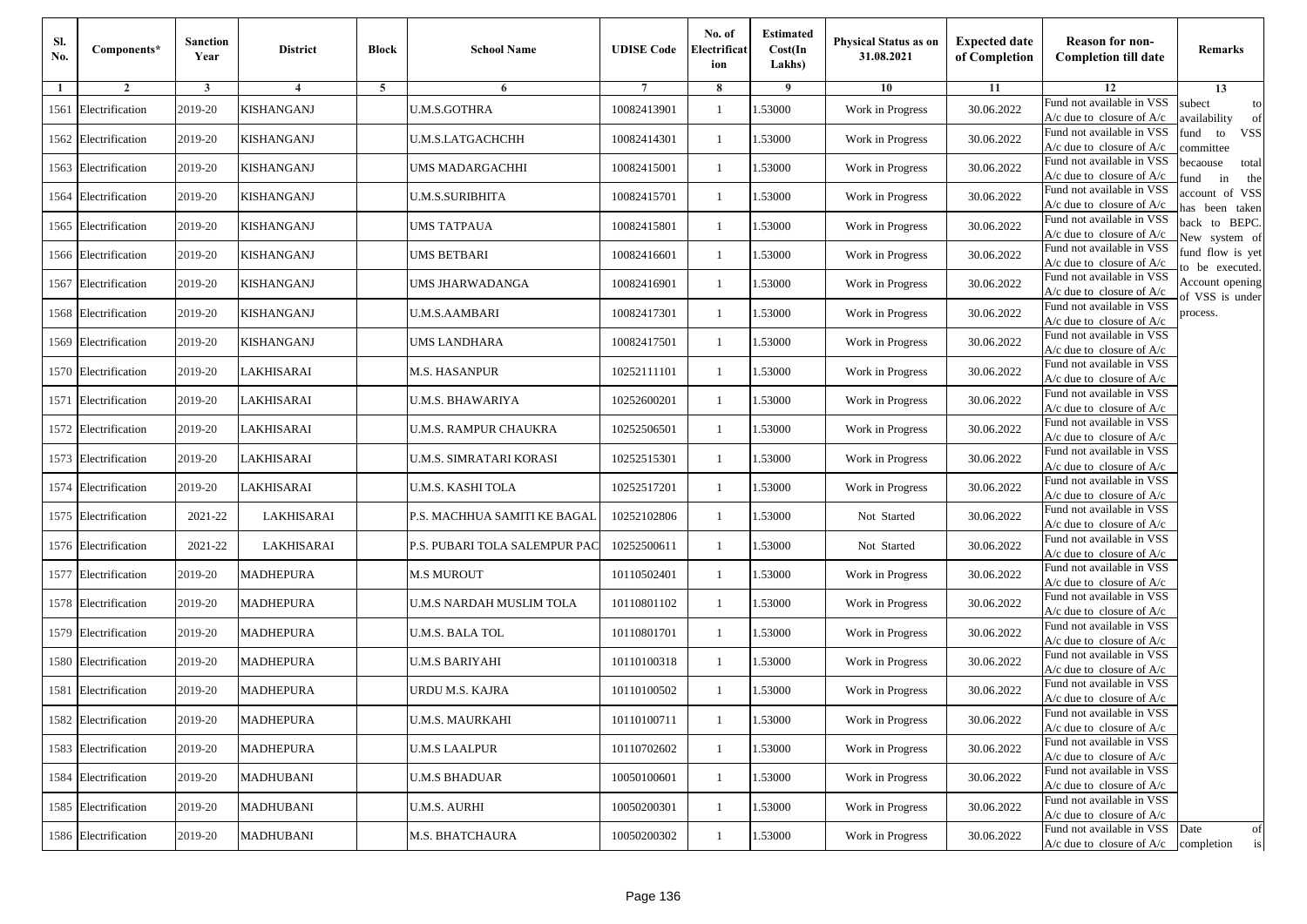| Sl.<br>No. | Components*          | <b>Sanction</b><br>Year | <b>District</b>  | <b>Block</b> | <b>School Name</b>         | <b>UDISE Code</b> | No. of<br>Electrificat<br>ion | <b>Estimated</b><br>Cost(In<br>Lakhs) | <b>Physical Status as on</b><br>31.08.2021 | <b>Expected date</b><br>of Completion | <b>Reason for non-</b><br><b>Completion till date</b>                 | Remarks                               |
|------------|----------------------|-------------------------|------------------|--------------|----------------------------|-------------------|-------------------------------|---------------------------------------|--------------------------------------------|---------------------------------------|-----------------------------------------------------------------------|---------------------------------------|
| -1         | $\overline{2}$       | 3                       | 4                | 5            | 6                          |                   | 8                             | 9                                     | 10                                         | 11                                    | 12                                                                    | 13                                    |
|            | 1587 Electrification | 2019-20                 | <b>MADHUBANI</b> |              | M.S. BAKSAHI               | 10050200604       | $\mathbf{1}$                  | .53000                                | Work in Progress                           | 30.06.2022                            | Fund not available in VSS<br>$A/c$ due to closure of $A/c$            | subect<br>to<br>availability<br>of    |
|            | 1588 Electrification | 2019-20                 | <b>MADHUBANI</b> |              | U.M.S. MURHADDI WEST       | 10050201101       | 1                             | 1.53000                               | Work in Progress                           | 30.06.2022                            | Fund not available in VSS<br>$A/c$ due to closure of $A/c$            | fund<br>to<br><b>VSS</b><br>committee |
|            | 1589 Electrification | 2019-20                 | <b>MADHUBANI</b> |              | M.S. TIRHUTA               | 10050201302       | 1                             | 1.53000                               | Work in Progress                           | 30.06.2022                            | Fund not available in VSS<br>$A/c$ due to closure of $A/c$            | becaouse<br>total<br>in<br>und<br>the |
|            | 1590 Electrification | 2019-20                 | <b>MADHUBANI</b> |              | U.M.S. HANUMANNAGAR URDU   | 10050201701       | $\mathbf{1}$                  | .53000                                | Work in Progress                           | 30.06.2022                            | Fund not available in VSS<br>A/c due to closure of A/c                | account of VSS<br>as been taken       |
|            | 1591 Electrification | 2019-20                 | <b>MADHUBANI</b> |              | U.M.S. KUKRUPATTI          | 10050201903       | $\mathbf{1}$                  | .53000                                | Work in Progress                           | 30.06.2022                            | Fund not available in VSS<br>A/c due to closure of $A/c$              | back to BEPC.<br>New system of        |
|            | 1592 Electrification | 2019-20                 | <b>MADHUBANI</b> |              | U.H.S. KHOJPUR             | 10050202604       | $\mathbf{1}$                  | 1.53000                               | Work in Progress                           | 30.06.2022                            | Fund not available in VSS<br>A/c due to closure of $A/c$              | fund flow is yet<br>o be executed.    |
|            | 1593 Electrification | 2019-20                 | <b>MADHUBANI</b> |              | U.M.S. SALKHANIYA          | 10050203205       | $\mathbf{1}$                  | 1.53000                               | Work in Progress                           | 30.06.2022                            | Fund not available in VSS<br>$A/c$ due to closure of $A/c$            | Account opening<br>of VSS is under    |
|            | 1594 Electrification | 2019-20                 | <b>MADHUBANI</b> |              | M.S. BABUBARHI             | 10050203401       | $\mathbf{1}$                  | .53000                                | Work in Progress                           | 30.06.2022                            | Fund not available in VSS<br>$A/c$ due to closure of $A/c$            | process.                              |
|            | 1595 Electrification | 2019-20                 | <b>MADHUBANI</b> |              | U.M.S. DUDAHI              | 10050203501       | 1                             | .53000                                | Work in Progress                           | 30.06.2022                            | Fund not available in VSS<br>$A/c$ due to closure of $A/c$            |                                       |
|            | 1596 Electrification | 2019-20                 | <b>MADHUBANI</b> |              | M.S. MAUAHI                | 10050203701       | $\mathbf{1}$                  | .53000                                | Work in Progress                           | 30.06.2022                            | Fund not available in VSS<br>$A/c$ due to closure of $A/c$            |                                       |
|            | 1597 Electrification | 2019-20                 | <b>MADHUBANI</b> |              | U.M.S. JABDI               | 10050204001       | 1                             | 1.53000                               | Work in Progress                           | 30.06.2022                            | Fund not available in VSS<br>$A/c$ due to closure of $A/c$            |                                       |
|            | 1598 Electrification | 2019-20                 | <b>MADHUBANI</b> |              | <b>U.M.S. BAGAUL EAST</b>  | 10050204402       | 1                             | .53000                                | Not Started                                | 30.06.2022                            | Fund not available in VSS<br>$A/c$ due to closure of $A/c$            |                                       |
|            | 1599 Electrification | 2019-20                 | <b>MADHUBANI</b> |              | U.H.S. BALANSER EAST       | 10050205303       | $\mathbf{1}$                  | .53000                                | Work in Progress                           | 30.06.2022                            | Fund not available in VSS<br>$A/c$ due to closure of $A/c$            |                                       |
|            | 1600 Electrification | 2019-20                 | <b>MADHUBANI</b> |              | U.M.S. SARRA URDU          | 10050205402       | $\mathbf{1}$                  | .53000                                | Not Started                                | 30.06.2022                            | Fund not available in VSS<br>$A/c$ due to closure of $A/c$            |                                       |
|            | 1601 Electrification | 2019-20                 | <b>MADHUBANI</b> |              | M.S. MADNESHWAR STHAN      | 10050205403       | 1                             | 1.53000                               | Work in Progress                           | 30.06.2022                            | Fund not available in VSS<br>$A/c$ due to closure of $A/c$            |                                       |
|            | 1602 Electrification | 2019-20                 | <b>MADHUBANI</b> |              | M.S. DUHVI BAZAR           | 10050300405       | $\mathbf{1}$                  | .53000                                | Not Started                                | 30.06.2022                            | Fund not available in VSS<br>$A/c$ due to closure of $A/c$            |                                       |
|            | 1603 Electrification | 2019-20                 | <b>MADHUBANI</b> |              | <b>U.M.S JONKI GIRL</b>    | 10050300702       | 1                             | .53000                                | Work in Progress                           | 30.06.2022                            | Fund not available in VSS<br>A/c due to closure of A/c                |                                       |
|            | 1604 Electrification | 2019-20                 | <b>MADHUBANI</b> |              | U.M.S. GOSNAGAR S.C.       | 10050300802       | $\mathbf{1}$                  | 1.53000                               | Work in Progress                           | 30.06.2022                            | Fund not available in VSS<br>$A/c$ due to closure of $A/c$            |                                       |
|            | 1605 Electrification | 2019-20                 | <b>MADHUBANI</b> |              | U.M.S. JHITKOHIYA          | 10050301104       | 1                             | 1.53000                               | Work in Progress                           | 30.06.2022                            | Fund not available in VSS<br>$A/c$ due to closure of $A/c$            |                                       |
|            | 1606 Electrification | 2019-20                 | <b>MADHUBANI</b> |              | <b>U.H.S.MAHTHAUR</b>      | 10050301201       | 1                             | .53000                                | Work in Progress                           | 30.06.2022                            | Fund not available in VSS<br>$A/c$ due to closure of $A/c$            |                                       |
|            | 1607 Electrification | 2019-20                 | MADHUBANI        |              | U.M.S. YASHO GIRL          | 10050301301       | 1                             | .53000                                | Work in Progress                           | 30.06.2022                            | Fund not available in VSS<br>A/c due to closure of A/c                |                                       |
|            | 1608 Electrification | 2019-20                 | <b>MADHUBANI</b> |              | <b>U.H.S.KAUAHA</b>        | 10050301401       | $\mathbf{1}$                  | 1.53000                               | Not Started                                | 30.06.2022                            | Fund not available in VSS<br>A/c due to closure of A/c                |                                       |
|            | 1609 Electrification | 2019-20                 | <b>MADHUBANI</b> |              | <b>U.M.S. KAUAHA STHAN</b> | 10050301403       | $\mathbf{1}$                  | 1.53000                               | Not Started                                | 30.06.2022                            | Fund not available in VSS<br>$A/c$ due to closure of $A/c$            |                                       |
|            | 1610 Electrification | 2019-20                 | <b>MADHUBANI</b> |              | M.S. CHACHARAHA            | 10050301806       | $\mathbf{1}$                  | 1.53000                               | Not Started                                | 30.06.2022                            | Fund not available in VSS<br>$A/c$ due to closure of $A/c$            |                                       |
|            | 1611 Electrification | 2019-20                 | <b>MADHUBANI</b> |              | <b>U.M.S. NARKATIYA</b>    | 10050302001       | 1                             | 1.53000                               | Work in Progress                           | 30.06.2022                            | Fund not available in VSS<br>A/c due to closure of A/c                |                                       |
|            | 1612 Electrification | 2019-20                 | <b>MADHUBANI</b> |              | U.M.S. MADHIYA KAMLABARI   | 10050302103       | $\mathbf{1}$                  | 1.53000                               | Work in Progress                           | 30.06.2022                            | Fund not available in VSS<br>$A/c$ due to closure of $A/c$ completion | Date<br>of<br>is                      |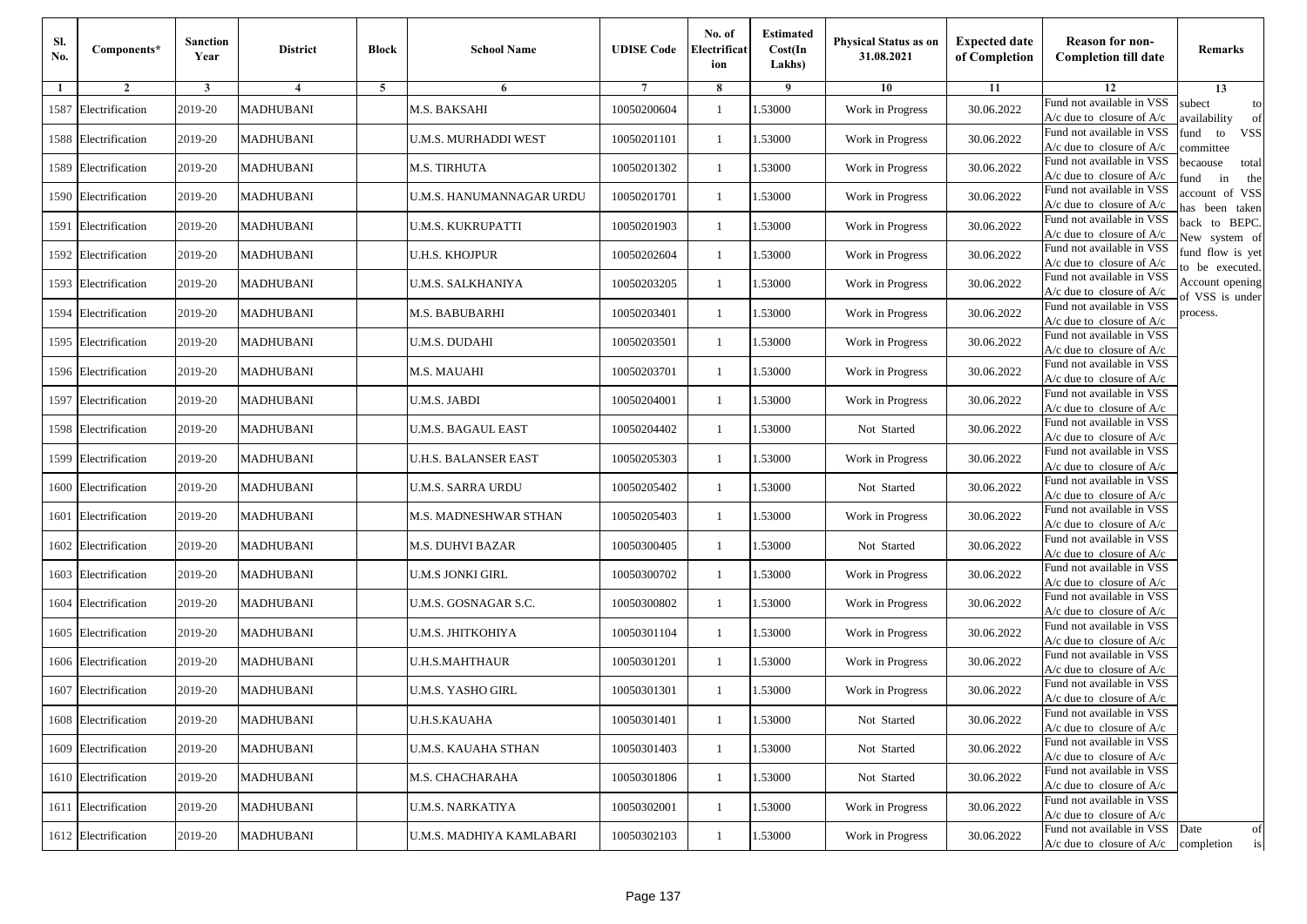| Sl.<br>No. | Components*          | <b>Sanction</b><br>Year | <b>District</b>  | <b>Block</b> | <b>School Name</b>            | <b>UDISE Code</b> | No. of<br>Electrificat<br>ion | <b>Estimated</b><br>Cost(In<br>Lakhs) | <b>Physical Status as on</b><br>31.08.2021 | <b>Expected date</b><br>of Completion | <b>Reason for non-</b><br><b>Completion till date</b>                 | Remarks                               |
|------------|----------------------|-------------------------|------------------|--------------|-------------------------------|-------------------|-------------------------------|---------------------------------------|--------------------------------------------|---------------------------------------|-----------------------------------------------------------------------|---------------------------------------|
| -1         | $\overline{2}$       | 3                       | 4                | 5            | 6                             |                   | 8                             | 9                                     | 10                                         | 11                                    | 12                                                                    | 13                                    |
|            | 1613 Electrification | 2019-20                 | <b>MADHUBANI</b> |              | <b>U.M.S. HATTHAPUR PARSA</b> | 10050302303       | $\mathbf{1}$                  | .53000                                | Not Started                                | 30.06.2022                            | Fund not available in VSS<br>$A/c$ due to closure of $A/c$            | subect<br>to<br>wailability<br>of     |
|            | 1614 Electrification | 2019-20                 | <b>MADHUBANI</b> |              | U.M.S. MOHANPATTI             | 10050302406       | 1                             | 1.53000                               | Not Started                                | 30.06.2022                            | Fund not available in VSS<br>$A/c$ due to closure of $A/c$            | fund<br><b>VSS</b><br>to<br>committee |
|            | 1615 Electrification | 2019-20                 | <b>MADHUBANI</b> |              | M.S. SUNDARPUR                | 10050302420       | 1                             | 1.53000                               | Not Started                                | 30.06.2022                            | Fund not available in VSS<br>$A/c$ due to closure of $A/c$            | becaouse<br>total<br>in<br>und<br>the |
|            | 1616 Electrification | 2019-20                 | <b>MADHUBANI</b> |              | U.M.S. CHILMILIYA             | 10050302505       | $\mathbf{1}$                  | .53000                                | Not Started                                | 30.06.2022                            | Fund not available in VSS<br>A/c due to closure of A/c                | account of VSS<br>as been taken       |
|            | 1617 Electrification | 2019-20                 | <b>MADHUBANI</b> |              | M.S. BELAUNA                  | 10050303403       | $\mathbf{1}$                  | 1.53000                               | Not Started                                | 30.06.2022                            | Fund not available in VSS<br>A/c due to closure of $A/c$              | back to BEPC.<br>New system of        |
|            | 1618 Electrification | 2019-20                 | <b>MADHUBANI</b> |              | M.S.GAMHRIYA                  | 10050400204       | 1                             | 1.53000                               | Not Started                                | 30.06.2022                            | Fund not available in VSS<br>A/c due to closure of $A/c$              | fund flow is yet<br>o be executed.    |
|            | 1619 Electrification | 2019-20                 | <b>MADHUBANI</b> |              | U.M.S. CHAHUTA                | 10050400603       | 1                             | 1.53000                               | Work in Progress                           | 30.06.2022                            | Fund not available in VSS<br>$A/c$ due to closure of $A/c$            | Account opening<br>of VSS is under    |
|            | 1620 Electrification | 2019-20                 | <b>MADHUBANI</b> |              | M.S. UCHCHAITH                | 10050401301       | $\mathbf{1}$                  | .53000                                | Not Started                                | 30.06.2022                            | Fund not available in VSS<br>$A/c$ due to closure of $A/c$            | process.                              |
|            | 1621 Electrification | 2019-20                 | <b>MADHUBANI</b> |              | M.S. SHIVNAGAR                | 10050403501       | 1                             | .53000                                | Not Started                                | 30.06.2022                            | Fund not available in VSS<br>$A/c$ due to closure of $A/c$            |                                       |
|            | 1622 Electrification | 2019-20                 | <b>MADHUBANI</b> |              | <b>U.M.S.SOHLI GHAT</b>       | 10050404403       | $\mathbf{1}$                  | 1.53000                               | Not Started                                | 30.06.2022                            | Fund not available in VSS<br>$A/c$ due to closure of $A/c$            |                                       |
|            | 1623 Electrification | 2019-20                 | <b>MADHUBANI</b> |              | <b>U.H.S. GANGULI</b>         | 10050404704       | 1                             | 1.53000                               | Not Started                                | 30.06.2022                            | Fund not available in VSS<br>$A/c$ due to closure of $A/c$            |                                       |
|            | 1624 Electrification | 2019-20                 | <b>MADHUBANI</b> |              | M.S.DHAKJARI                  | 10050405902       | 1                             | 1.53000                               | Not Started                                | 30.06.2022                            | Fund not available in VSS<br>$A/c$ due to closure of $A/c$            |                                       |
|            | 1625 Electrification | 2019-20                 | <b>MADHUBANI</b> |              | U.M.S.KARHI                   | 10050406801       | $\mathbf{1}$                  | .53000                                | Not Started                                | 30.06.2022                            | Fund not available in VSS<br>$A/c$ due to closure of $A/c$            |                                       |
|            | 1626 Electrification | 2019-20                 | <b>MADHUBANI</b> |              | U.M.S.PARJAUR JATIYAHI        | 10050407201       | $\mathbf{1}$                  | 1.53000                               | Not Started                                | 30.06.2022                            | Fund not available in VSS<br>$A/c$ due to closure of $A/c$            |                                       |
|            | 1627 Electrification | 2019-20                 | <b>MADHUBANI</b> |              | M.S.NARHI                     | 10050407503       | 1                             | 1.53000                               | Not Started                                | 30.06.2022                            | Fund not available in VSS<br>$A/c$ due to closure of $A/c$            |                                       |
|            | 1628 Electrification | 2019-20                 | <b>MADHUBANI</b> |              | <b>U.M.S.BALAIN EAST</b>      | 10050407902       | $\mathbf{1}$                  | .53000                                | Not Started                                | 30.06.2022                            | Fund not available in VSS<br>$A/c$ due to closure of $A/c$            |                                       |
|            | 1629 Electrification | 2019-20                 | <b>MADHUBANI</b> |              | <b>U.M.S. SINWUARA</b>        | 10050408104       | 1                             | .53000                                | Work in Progress                           | 30.06.2022                            | Fund not available in VSS<br>$A/c$ due to closure of $A/c$            |                                       |
|            | 1630 Electrification | 2019-20                 | <b>MADHUBANI</b> |              | U.M.S.JAMUARI EAST            | 10050408117       | $\mathbf{1}$                  | 1.53000                               | Not Started                                | 30.06.2022                            | Fund not available in VSS<br>$A/c$ due to closure of $A/c$            |                                       |
|            | 1631 Electrification | 2019-20                 | <b>MADHUBANI</b> |              | U.M.S. JAGWAN KATAIYA         | 10050500503       | 1                             | 1.53000                               | Not Started                                | 30.06.2022                            | Fund not available in VSS<br>$A/c$ due to closure of $A/c$            |                                       |
|            | 1632 Electrification | 2019-20                 | <b>MADHUBANI</b> |              | U.M.S. URDU KATHAILA          | 10050500907       | 1                             | .53000                                | Not Started                                | 30.06.2022                            | Fund not available in VSS<br>$A/c$ due to closure of $A/c$            |                                       |
|            | 1633 Electrification | 2019-20                 | <b>MADHUBANI</b> |              | U.M.S. KAMLABARI EAST         | 10050501102       | 1                             | .53000                                | Not Started                                | 30.06.2022                            | Fund not available in VSS<br>A/c due to closure of A/c                |                                       |
|            | 1634 Electrification | 2019-20                 | <b>MADHUBANI</b> |              | U.M.S. SADULLAHPUR URDU       | 10050501601       | $\mathbf{1}$                  | 1.53000                               | Not Started                                | 30.06.2022                            | Fund not available in VSS<br>A/c due to closure of A/c                |                                       |
|            | 1635 Electrification | 2019-20                 | <b>MADHUBANI</b> |              | <b>U.H.S.BHATRAGHAT</b>       | 10050502002       | $\mathbf{1}$                  | 1.53000                               | Work in Progress                           | 30.06.2022                            | Fund not available in VSS<br>$A/c$ due to closure of $A/c$            |                                       |
|            | 1636 Electrification | 2019-20                 | <b>MADHUBANI</b> |              | <b>U.H.S.SINGHASO</b>         | 10050502101       | 1                             | 1.53000                               | Not Started                                | 30.06.2022                            | Fund not available in VSS<br>$A/c$ due to closure of $A/c$            |                                       |
|            | 1637 Electrification | 2019-20                 | <b>MADHUBANI</b> |              | U.M.S. BISFI HAT URDU         | 10050502302       | 1                             | 1.53000                               | Not Started                                | 30.06.2022                            | Fund not available in VSS<br>$A/c$ due to closure of $A/c$            |                                       |
|            | 1638 Electrification | 2019-20                 | <b>MADHUBANI</b> |              | U.M.S. PATAUNA HINDI          | 10050502404       | $\mathbf{1}$                  | 1.53000                               | Not Started                                | 30.06.2022                            | Fund not available in VSS<br>$A/c$ due to closure of $A/c$ completion | Date<br>of<br>is                      |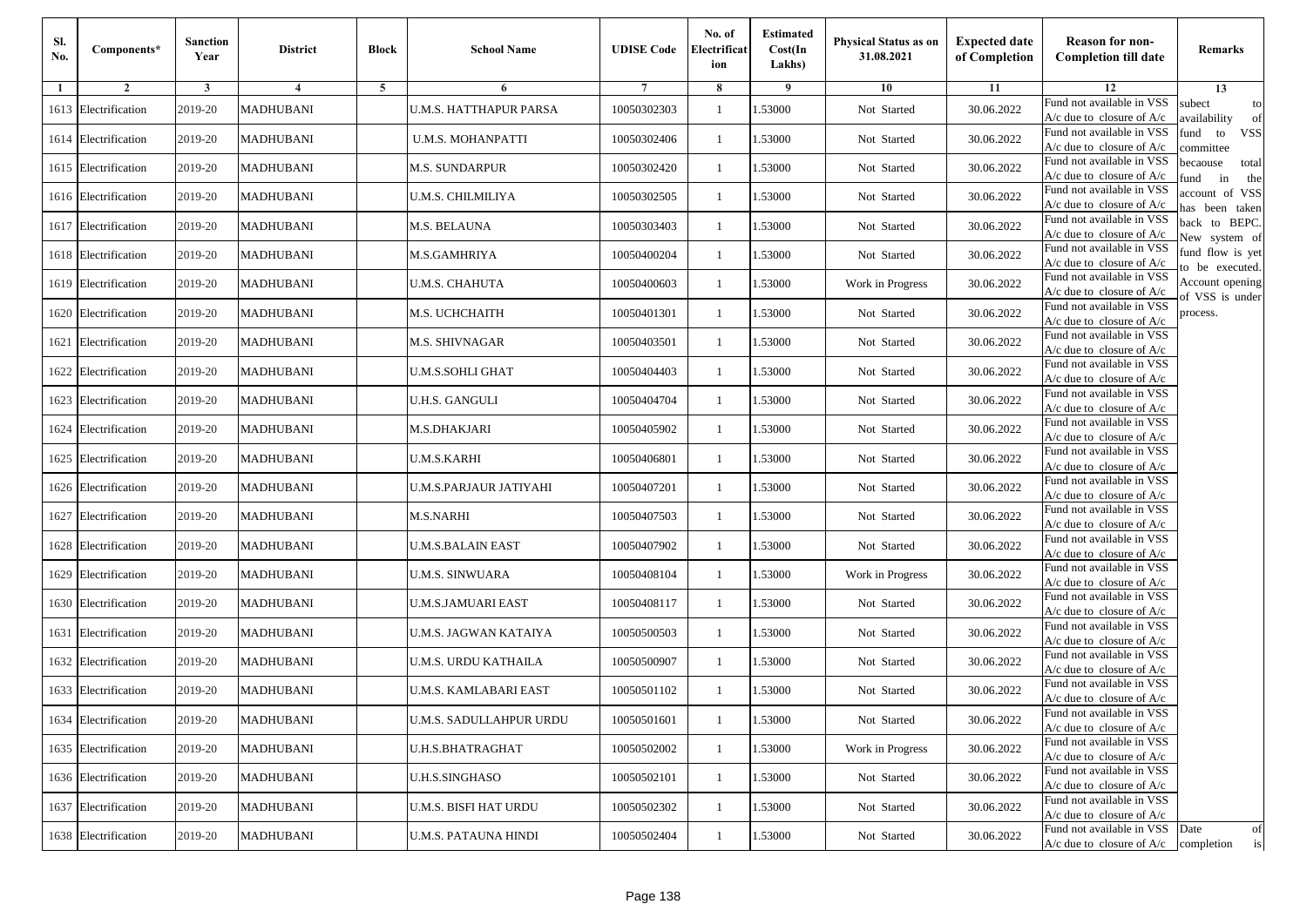| Sl.<br>No. | Components*          | <b>Sanction</b><br>Year | <b>District</b>  | <b>Block</b> | <b>School Name</b>          | <b>UDISE Code</b> | No. of<br>Electrificat<br>ion | <b>Estimated</b><br>Cost(In<br>Lakhs) | <b>Physical Status as on</b><br>31.08.2021 | <b>Expected date</b><br>of Completion | <b>Reason for non-</b><br><b>Completion till date</b>                 | Remarks                               |
|------------|----------------------|-------------------------|------------------|--------------|-----------------------------|-------------------|-------------------------------|---------------------------------------|--------------------------------------------|---------------------------------------|-----------------------------------------------------------------------|---------------------------------------|
| -1         | $\overline{2}$       | 3                       | 4                | 5            | 6                           |                   | 8                             | 9                                     | 10                                         | 11                                    | 12                                                                    | 13                                    |
|            | 1639 Electrification | 2019-20                 | <b>MADHUBANI</b> |              | <b>U.M.S. NOORCHAK URDU</b> | 10050502703       | $\mathbf{1}$                  | .53000                                | Work in Progress                           | 30.06.2022                            | Fund not available in VSS<br>$A/c$ due to closure of $A/c$            | subect<br>to<br>wailability<br>of     |
|            | 1640 Electrification | 2019-20                 | <b>MADHUBANI</b> |              | U.M.S.  BARHA GIRL          | 10050503201       | 1                             | 1.53000                               | Not Started                                | 30.06.2022                            | Fund not available in VSS<br>$A/c$ due to closure of $A/c$            | fund<br><b>VSS</b><br>to<br>committee |
|            | 1641 Electrification | 2019-20                 | <b>MADHUBANI</b> |              | M.S. NAHAS KHANGRAITHA      | 10050503306       | 1                             | 1.53000                               | Work in Progress                           | 30.06.2022                            | Fund not available in VSS<br>$A/c$ due to closure of $A/c$            | becaouse<br>total<br>und<br>in<br>the |
|            | 1642 Electrification | 2019-20                 | <b>MADHUBANI</b> |              | U.M.S. SOHANS               | 10050503402       | $\mathbf{1}$                  | .53000                                | Not Started                                | 30.06.2022                            | Fund not available in VSS<br>A/c due to closure of A/c                | account of VSS<br>as been taken       |
|            | 1643 Electrification | 2019-20                 | <b>MADHUBANI</b> |              | U.M.S. YADUPATTI            | 10050503502       | $\mathbf{1}$                  | .53000                                | Not Started                                | 30.06.2022                            | Fund not available in VSS<br>A/c due to closure of $A/c$              | back to BEPC.<br>New system of        |
|            | 1644 Electrification | 2019-20                 | <b>MADHUBANI</b> |              | M.S. JAFRA                  | 10050504001       | $\mathbf{1}$                  | 1.53000                               | Work in Progress                           | 30.06.2022                            | Fund not available in VSS<br>A/c due to closure of $A/c$              | fund flow is yet<br>o be executed.    |
|            | 1645 Electrification | 2019-20                 | <b>MADHUBANI</b> |              | UMS BAKHURI                 | 10050504402       | $\mathbf{1}$                  | 1.53000                               | Not Started                                | 30.06.2022                            | Fund not available in VSS<br>$A/c$ due to closure of $A/c$            | Account opening<br>of VSS is under    |
|            | 1646 Electrification | 2019-20                 | <b>MADHUBANI</b> |              | <b>U.M.S. BANKA GIRL</b>    | 10050504603       | $\mathbf{1}$                  | .53000                                | Not Started                                | 30.06.2022                            | Fund not available in VSS<br>$A/c$ due to closure of $A/c$            | process.                              |
|            | 1647 Electrification | 2019-20                 | <b>MADHUBANI</b> |              | M.S. DHEPURA                | 10050504701       | 1                             | .53000                                | Not Started                                | 30.06.2022                            | Fund not available in VSS<br>$A/c$ due to closure of $A/c$            |                                       |
|            | 1648 Electrification | 2019-20                 | <b>MADHUBANI</b> |              | <b>U.M.S. SISAIE</b>        | 10050504905       | $\mathbf{1}$                  | 1.53000                               | Not Started                                | 30.06.2022                            | Fund not available in VSS<br>$A/c$ due to closure of $A/c$            |                                       |
|            | 1649 Electrification | 2019-20                 | <b>MADHUBANI</b> |              | <b>U.M.S. SONMATOL</b>      | 10050505004       | 1                             | 1.53000                               | Not Started                                | 30.06.2022                            | Fund not available in VSS<br>$A/c$ due to closure of $A/c$            |                                       |
|            | 1650 Electrification | 2019-20                 | <b>MADHUBANI</b> |              | <b>U.M.S. BAGRAHA</b>       | 10050601106       | $\mathbf{1}$                  | .53000                                | Not Started                                | 30.06.2022                            | Fund not available in VSS<br>$A/c$ due to closure of $A/c$            |                                       |
|            | 1651 Electrification | 2019-20                 | <b>MADHUBANI</b> |              | U.M.S. SOHPUR               | 10050701301       | $\mathbf{1}$                  | .53000                                | Work in Progress                           | 30.06.2022                            | Fund not available in VSS<br>$A/c$ due to closure of $A/c$            |                                       |
|            | 1652 Electrification | 2019-20                 | <b>MADHUBANI</b> |              | M.S. KALNA                  | 10050701602       | $\mathbf{1}$                  | .53000                                | Work in Progress                           | 30.06.2022                            | Fund not available in VSS<br>$A/c$ due to closure of $A/c$            |                                       |
|            | 1653 Electrification | 2019-20                 | <b>MADHUBANI</b> |              | U.M.S. BHALA BAINGRA        | 10050703001       | 1                             | 1.53000                               | Not Started                                | 30.06.2022                            | Fund not available in VSS<br>$A/c$ due to closure of $A/c$            |                                       |
|            | 1654 Electrification | 2019-20                 | <b>MADHUBANI</b> |              | <b>U.M.S. BAIRA</b>         | 10050800901       | $\mathbf{1}$                  | .53000                                | Not Started                                | 30.06.2022                            | Fund not available in VSS<br>$A/c$ due to closure of $A/c$            |                                       |
|            | 1655 Electrification | 2019-20                 | <b>MADHUBANI</b> |              | <b>U.M.S. SILKOR</b>        | 10050801001       | 1                             | .53000                                | Not Started                                | 30.06.2022                            | Fund not available in VSS<br>A/c due to closure of A/c                |                                       |
|            | 1656 Electrification | 2019-20                 | <b>MADHUBANI</b> |              | <b>U.H.S. KUADH</b>         | 10050801504       | $\mathbf{1}$                  | 1.53000                               | Work in Progress                           | 30.06.2022                            | Fund not available in VSS<br>$A/c$ due to closure of $A/c$            |                                       |
|            | 1657 Electrification | 2019-20                 | <b>MADHUBANI</b> |              | M.S. KORAHIA                | 10050801601       | 1                             | 1.53000                               | Work in Progress                           | 30.06.2022                            | Fund not available in VSS<br>$A/c$ due to closure of $A/c$            |                                       |
|            | 1658 Electrification | 2019-20                 | <b>MADHUBANI</b> |              | <b>U.M.S KHAIRAMAT 'K'</b>  | 10050801708       | 1                             | .53000                                | Not Started                                | 30.06.2022                            | Fund not available in VSS<br>$A/c$ due to closure of $A/c$            |                                       |
|            | 1659 Electrification | 2019-20                 | MADHUBANI        |              | M.S. SELRA                  | 10050801901       | 1                             | .53000                                | Not Started                                | 30.06.2022                            | Fund not available in VSS<br>A/c due to closure of A/c                |                                       |
|            | 1660 Electrification | 2019-20                 | <b>MADHUBANI</b> |              | <b>U.M.S. LALGANJ</b>       | 10050900202       |                               | 1.53000                               | Not Started                                | 30.06.2022                            | Fund not available in VSS<br>A/c due to closure of A/c                |                                       |
|            | 1661 Electrification | 2019-20                 | <b>MADHUBANI</b> |              | M.S. KHANJANI RAIYAM        | 10050901501       | $\mathbf{1}$                  | 1.53000                               | Not Started                                | 30.06.2022                            | Fund not available in VSS<br>$A/c$ due to closure of $A/c$            |                                       |
|            | 1662 Electrification | 2019-20                 | <b>MADHUBANI</b> |              | <b>U.M.S. RAIYAM GIRL</b>   | 10050901504       | $\mathbf{1}$                  | 1.53000                               | Work in Progress                           | 30.06.2022                            | Fund not available in VSS<br>$A/c$ due to closure of $A/c$            |                                       |
|            | 1663 Electrification | 2019-20                 | <b>MADHUBANI</b> |              | U.M.S. CHANKATOL BALAT      | 10050901507       | 1                             | 1.53000                               | Work in Progress                           | 30.06.2022                            | Fund not available in VSS<br>A/c due to closure of A/c                |                                       |
|            | 1664 Electrification | 2019-20                 | <b>MADHUBANI</b> |              | <b>U.M.S. NARAYANPUR</b>    | 10050901801       | $\mathbf{1}$                  | 1.53000                               | Not Started                                | 30.06.2022                            | Fund not available in VSS<br>$A/c$ due to closure of $A/c$ completion | Date<br>of<br>is                      |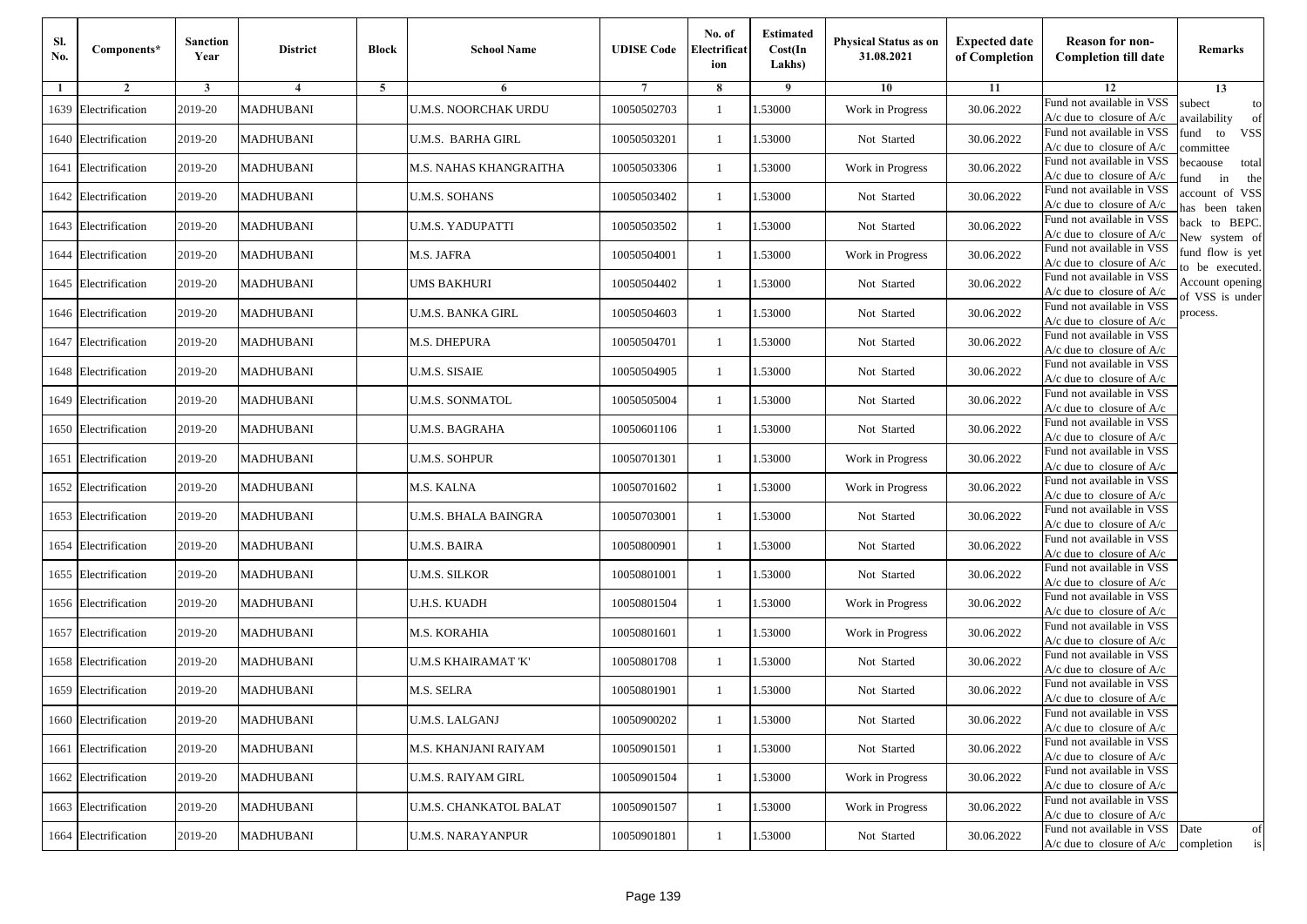| Sl.<br>No. | Components*          | <b>Sanction</b><br>Year | <b>District</b>  | <b>Block</b> | <b>School Name</b>           | <b>UDISE Code</b> | No. of<br>Electrificat<br>ion | <b>Estimated</b><br>Cost(In<br>Lakhs) | <b>Physical Status as on</b><br>31.08.2021 | <b>Expected date</b><br>of Completion | <b>Reason for non-</b><br><b>Completion till date</b>                 | Remarks                               |
|------------|----------------------|-------------------------|------------------|--------------|------------------------------|-------------------|-------------------------------|---------------------------------------|--------------------------------------------|---------------------------------------|-----------------------------------------------------------------------|---------------------------------------|
| -1         | $\overline{2}$       | 3                       | 4                | 5            | 6                            |                   | 8                             | 9                                     | 10                                         | 11                                    | 12                                                                    | 13                                    |
|            | 1665 Electrification | 2019-20                 | <b>MADHUBANI</b> |              | <b>U.M.S. OLIPUR</b>         | 10050902901       | $\mathbf{1}$                  | .53000                                | Work in Progress                           | 30.06.2022                            | Fund not available in VSS<br>$A/c$ due to closure of $A/c$            | subect<br>to<br>availability<br>of    |
|            | 1666 Electrification | 2019-20                 | <b>MADHUBANI</b> |              | M.S. MEHATH                  | 10050903401       | 1                             | 1.53000                               | Work in Progress                           | 30.06.2022                            | Fund not available in VSS<br>$A/c$ due to closure of $A/c$            | fund<br><b>VSS</b><br>to<br>committee |
|            | 1667 Electrification | 2019-20                 | <b>MADHUBANI</b> |              | M.S. BISTOL                  | 10050905701       | 1                             | 1.53000                               | Work in Progress                           | 30.06.2022                            | Fund not available in VSS<br>$A/c$ due to closure of $A/c$            | becaouse<br>total<br>in<br>und<br>the |
|            | 1668 Electrification | 2019-20                 | <b>MADHUBANI</b> |              | U.M.S. PARSA DOMTOL          | 10050906202       | $\mathbf{1}$                  | .53000                                | Work in Progress                           | 30.06.2022                            | Fund not available in VSS<br>A/c due to closure of A/c                | account of VSS<br>as been taken       |
|            | 1669 Electrification | 2019-20                 | <b>MADHUBANI</b> |              | U.M.S. JHANJHARPUR BLOCK CAM | 10050906807       | $\mathbf{1}$                  | .53000                                | Work in Progress                           | 30.06.2022                            | Fund not available in VSS<br>A/c due to closure of $A/c$              | back to BEPC.<br>New system of        |
|            | 1670 Electrification | 2019-20                 | <b>MADHUBANI</b> |              | U.M.S. KEWTA                 | 10051000601       | 1                             | 1.53000                               | Not Started                                | 30.06.2022                            | Fund not available in VSS<br>A/c due to closure of $A/c$              | fund flow is yet<br>o be executed.    |
|            | 1671 Electrification | 2019-20                 | <b>MADHUBANI</b> |              | <b>U.M.S. MADHEPUR</b>       | 10051001101       | $\mathbf{1}$                  | 1.53000                               | Not Started                                | 30.06.2022                            | Fund not available in VSS<br>$A/c$ due to closure of $A/c$            | Account opening<br>of VSS is under    |
|            | 1672 Electrification | 2019-20                 | <b>MADHUBANI</b> |              | <b>U.M.S. KHAJAULI</b>       | 10051101201       | $\mathbf{1}$                  | .53000                                | Work in Progress                           | 30.06.2022                            | Fund not available in VSS<br>$A/c$ due to closure of $A/c$            | process.                              |
|            | 1673 Electrification | 2019-20                 | <b>MADHUBANI</b> |              | <b>U.M.S. TULSIYAHI</b>      | 10051101502       | 1                             | .53000                                | Work in Progress                           | 30.06.2022                            | Fund not available in VSS<br>$A/c$ due to closure of $A/c$            |                                       |
|            | 1674 Electrification | 2019-20                 | <b>MADHUBANI</b> |              | <b>U.H.S.KASMA MARAR</b>     | 10051101605       | $\mathbf{1}$                  | 1.53000                               | Work in Progress                           | 30.06.2022                            | Fund not available in VSS<br>$A/c$ due to closure of $A/c$            |                                       |
|            | 1675 Electrification | 2019-20                 | <b>MADHUBANI</b> |              | U.M.S. DADHA HARIJAN SOUTH   | 10051102002       | 1                             | 1.53000                               | Work in Progress                           | 30.06.2022                            | Fund not available in VSS<br>A/c due to closure of $A/c$              |                                       |
|            | 1676 Electrification | 2019-20                 | <b>MADHUBANI</b> |              | U.M.S. GORMOHNA URDU         | 10051200103       | 1                             | .53000                                | Not Started                                | 30.06.2022                            | Fund not available in VSS<br>$A/c$ due to closure of $A/c$            |                                       |
|            | 1677 Electrification | 2019-20                 | <b>MADHUBANI</b> |              | U.M.S. MEHASHE               | 10051200513       | $\mathbf{1}$                  | .53000                                | Work in Progress                           | 30.06.2022                            | Fund not available in VSS<br>$A/c$ due to closure of $A/c$            |                                       |
|            | 1678 Electrification | 2019-20                 | <b>MADHUBANI</b> |              | U.M.S. KHUTAUNA GIRL         | 10051200601       | $\mathbf{1}$                  | 1.53000                               | Work in Progress                           | 30.06.2022                            | Fund not available in VSS<br>$A/c$ due to closure of $A/c$            |                                       |
|            | 1679 Electrification | 2019-20                 | <b>MADHUBANI</b> |              | U.M.S. BHAJNAHA              | 10051201301       | 1                             | 1.53000                               | Not Started                                | 30.06.2022                            | Fund not available in VSS<br>$A/c$ due to closure of $A/c$            |                                       |
|            | 1680 Electrification | 2019-20                 | <b>MADHUBANI</b> |              | <b>U.M.S. LAXMIPUR</b>       | 10051201401       | $\mathbf{1}$                  | .53000                                | Not Started                                | 30.06.2022                            | Fund not available in VSS<br>$A/c$ due to closure of $A/c$            |                                       |
|            | 1681 Electrification | 2019-20                 | <b>MADHUBANI</b> |              | U.M.S. EKAMMA                | 10051202001       | 1                             | .53000                                | Not Started                                | 30.06.2022                            | Fund not available in VSS<br>$A/c$ due to closure of $A/c$            |                                       |
|            | 1682 Electrification | 2019-20                 | <b>MADHUBANI</b> |              | U.M.S. CHHOTA UDHWA DONWAR   | 10051202501       | $\mathbf{1}$                  | 1.53000                               | Not Started                                | 30.06.2022                            | Fund not available in VSS<br>$A/c$ due to closure of $A/c$            |                                       |
|            | 1683 Electrification | 2019-20                 | <b>MADHUBANI</b> |              | M.S. KALRIPATTI              | 10051203202       | 1                             | 1.53000                               | Not Started                                | 30.06.2022                            | Fund not available in VSS<br>$A/c$ due to closure of $A/c$            |                                       |
|            | 1684 Electrification | 2019-20                 | <b>MADHUBANI</b> |              | U.M.S. JHANJHPATTI ASHA      | 10051203501       | 1                             | .53000                                | Not Started                                | 30.06.2022                            | Fund not available in VSS<br>$A/c$ due to closure of $A/c$            |                                       |
|            | 1685 Electrification | 2019-20                 | <b>MADHUBANI</b> |              | U.M.S. KHUSHIYAL PATTI       | 10051203603       | 1                             | .53000                                | Not Started                                | 30.06.2022                            | Fund not available in VSS<br>A/c due to closure of A/c                |                                       |
|            | 1686 Electrification | 2019-20                 | <b>MADHUBANI</b> |              | <b>U.H.S.ANDHARVAN</b>       | 10051203702       | $\mathbf{1}$                  | 1.53000                               | Not Started                                | 30.06.2022                            | Fund not available in VSS<br>A/c due to closure of A/c                |                                       |
|            | 1687 Electrification | 2019-20                 | <b>MADHUBANI</b> |              | <b>U.M.S. MURAR PATTI</b>    | 10051204202       | $\mathbf{1}$                  | 1.53000                               | Not Started                                | 30.06.2022                            | Fund not available in VSS<br>$A/c$ due to closure of $A/c$            |                                       |
|            | 1688 Electrification | 2019-20                 | <b>MADHUBANI</b> |              | M.S. BAURAHA                 | 10051204301       | 1                             | 1.53000                               | Not Started                                | 30.06.2022                            | Fund not available in VSS<br>$A/c$ due to closure of $A/c$            |                                       |
|            | 1689 Electrification | 2019-20                 | <b>MADHUBANI</b> |              | <b>M.S. DALOKHAR</b>         | 10051300103       | $\mathbf{1}$                  | 1.53000                               | Work in Progress                           | 30.06.2022                            | Fund not available in VSS<br>$A/c$ due to closure of $A/c$            |                                       |
|            | 1690 Electrification | 2019-20                 | <b>MADHUBANI</b> |              | U.M.S.KABILASA               | 10051300401       | $\mathbf{1}$                  | 1.53000                               | Not Started                                | 30.06.2022                            | Fund not available in VSS<br>$A/c$ due to closure of $A/c$ completion | Date<br>of<br>is                      |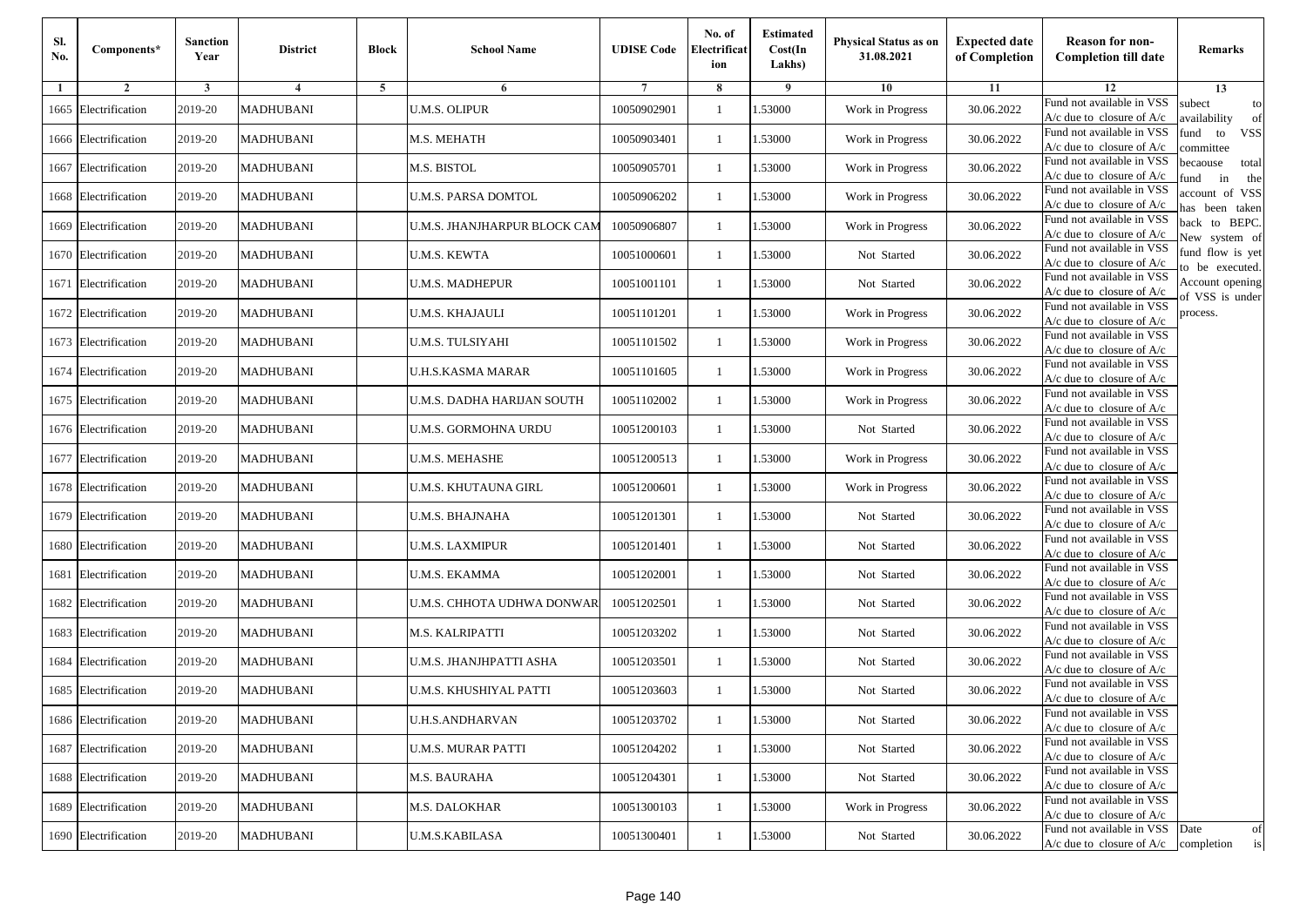| Sl.<br>No. | Components*          | <b>Sanction</b><br>Year | <b>District</b>  | <b>Block</b> | <b>School Name</b>          | <b>UDISE Code</b> | No. of<br>Electrificat<br>ion | <b>Estimated</b><br>Cost(In<br>Lakhs) | <b>Physical Status as on</b><br>31.08.2021 | <b>Expected date</b><br>of Completion | <b>Reason for non-</b><br><b>Completion till date</b>                 | Remarks                               |
|------------|----------------------|-------------------------|------------------|--------------|-----------------------------|-------------------|-------------------------------|---------------------------------------|--------------------------------------------|---------------------------------------|-----------------------------------------------------------------------|---------------------------------------|
| -1         | $\overline{2}$       | 3                       | 4                | 5            | 6                           |                   | 8                             | 9                                     | 10                                         | 11                                    | 12                                                                    | 13                                    |
|            | 1691 Electrification | 2019-20                 | <b>MADHUBANI</b> |              | <b>U.M.S. NONDARHI</b>      | 10051300701       | $\mathbf{1}$                  | .53000                                | Work in Progress                           | 30.06.2022                            | Fund not available in VSS<br>$A/c$ due to closure of $A/c$            | subect<br>to<br>availability<br>of    |
|            | 1692 Electrification | 2019-20                 | <b>MADHUBANI</b> |              | U.M.S. BISHNUPUR            | 10051301501       | 1                             | 1.53000                               | Work in Progress                           | 30.06.2022                            | Fund not available in VSS<br>$A/c$ due to closure of $A/c$            | fund<br>to<br><b>VSS</b><br>committee |
|            | 1693 Electrification | 2019-20                 | <b>MADHUBANI</b> |              | <b>U.M.S. LAXMINIYA</b>     | 10051301701       | 1                             | 1.53000                               | Not Started                                | 30.06.2022                            | Fund not available in VSS<br>$A/c$ due to closure of $A/c$            | becaouse<br>total<br>und<br>in<br>the |
|            | 1694 Electrification | 2019-20                 | <b>MADHUBANI</b> |              | <b>U.H.S. BHAGWATIPUR</b>   | 10051301702       | $\mathbf{1}$                  | .53000                                | Work in Progress                           | 30.06.2022                            | Fund not available in VSS<br>A/c due to closure of A/c                | account of VSS<br>as been taken       |
|            | 1695 Electrification | 2019-20                 | <b>MADHUBANI</b> |              | U.M.S. JHALAUN              | 10051301801       | $\mathbf{1}$                  | 1.53000                               | Not Started                                | 30.06.2022                            | Fund not available in VSS<br>A/c due to closure of $A/c$              | back to BEPC.<br>New system of        |
|            | 1696 Electrification | 2019-20                 | <b>MADHUBANI</b> |              | U.M.S. THAHDI               | 10051302304       | $\mathbf{1}$                  | 1.53000                               | Not Started                                | 30.06.2022                            | Fund not available in VSS<br>A/c due to closure of $A/c$              | fund flow is yet<br>o be executed.    |
|            | 1697 Electrification | 2019-20                 | <b>MADHUBANI</b> |              | U.M.S. DHANJAIYA            | 10051302306       | $\mathbf{1}$                  | 1.53000                               | Not Started                                | 30.06.2022                            | Fund not available in VSS<br>$A/c$ due to closure of $A/c$            | Account opening<br>of VSS is under    |
|            | 1698 Electrification | 2019-20                 | <b>MADHUBANI</b> |              | U.H.S.SIDHAP-PARSAHI        | 10051302310       | $\mathbf{1}$                  | .53000                                | Work in Progress                           | 30.06.2022                            | Fund not available in VSS<br>$A/c$ due to closure of $A/c$            | process.                              |
|            | 1699 Electrification | 2019-20                 | <b>MADHUBANI</b> |              | <b>U.M.S. RAMNAGAR</b>      | 10051302505       | $\mathbf{1}$                  | .53000                                | Work in Progress                           | 30.06.2022                            | Fund not available in VSS<br>$A/c$ due to closure of $A/c$            |                                       |
|            | 1700 Electrification | 2019-20                 | <b>MADHUBANI</b> |              | <b>U.M.S. KAMEPATTI</b>     | 10051302603       | $\mathbf{1}$                  | 1.53000                               | Work in Progress                           | 30.06.2022                            | Fund not available in VSS<br>$A/c$ due to closure of $A/c$            |                                       |
|            | 1701 Electrification | 2019-20                 | <b>MADHUBANI</b> |              | U.M.S. BIHARPUR             | 10051400501       | 1                             | 1.53000                               | Not Started                                | 30.06.2022                            | Fund not available in VSS<br>$A/c$ due to closure of $A/c$            |                                       |
|            | 1702 Electrification | 2019-20                 | <b>MADHUBANI</b> |              | <b>U.M.S. SONRE</b>         | 10051400901       | $\mathbf{1}$                  | .53000                                | Work in Progress                           | 30.06.2022                            | Fund not available in VSS<br>$A/c$ due to closure of $A/c$            |                                       |
|            | 1703 Electrification | 2019-20                 | <b>MADHUBANI</b> |              | U.M.S. BATHNAHA             | 10051401103       | $\mathbf{1}$                  | .53000                                | Not Started                                | 30.06.2022                            | Fund not available in VSS<br>$A/c$ due to closure of $A/c$            |                                       |
|            | 1704 Electrification | 2019-20                 | <b>MADHUBANI</b> |              | <b>U.H.S.BELAUNCHA</b>      | 10051401701       | $\mathbf{1}$                  | 1.53000                               | Work in Progress                           | 30.06.2022                            | Fund not available in VSS<br>$A/c$ due to closure of $A/c$            |                                       |
|            | 1705 Electrification | 2019-20                 | <b>MADHUBANI</b> |              | <b>U.H.S DEEP</b>           | 10051401901       | 1                             | 1.53000                               | Work in Progress                           | 30.06.2022                            | Fund not available in VSS<br>$A/c$ due to closure of $A/c$            |                                       |
|            | 1706 Electrification | 2019-20                 | <b>MADHUBANI</b> |              | M.S. DEVHI DEEP             | 10051401902       | $\mathbf{1}$                  | .53000                                | Not Started                                | 30.06.2022                            | Fund not available in VSS<br>$A/c$ due to closure of $A/c$            |                                       |
|            | 1707 Electrification | 2019-20                 | <b>MADHUBANI</b> |              | <b>U.M.S. KATMA KHOIER</b>  | 10051401906       | 1                             | .53000                                | Not Started                                | 30.06.2022                            | Fund not available in VSS<br>A/c due to closure of A/c                |                                       |
|            | 1708 Electrification | 2019-20                 | <b>MADHUBANI</b> |              | M.S. JHANJHARPUR(R.S.) GIRL | 10051402003       | $\mathbf{1}$                  | 1.53000                               | Not Started                                | 30.06.2022                            | Fund not available in VSS<br>$A/c$ due to closure of $A/c$            |                                       |
|            | 1709 Electrification | 2019-20                 | <b>MADHUBANI</b> |              | M.S. SOHRAY                 | 10051402401       | 1                             | 1.53000                               | Not Started                                | 30.06.2022                            | Fund not available in VSS<br>$A/c$ due to closure of $A/c$            |                                       |
|            | 1710 Electrification | 2019-20                 | <b>MADHUBANI</b> |              | U.M.S. DAIYAKHARWAR         | 10051402501       | 1                             | .53000                                | Work in Progress                           | 30.06.2022                            | Fund not available in VSS<br>$A/c$ due to closure of $A/c$            |                                       |
|            | 1711 Electrification | 2019-20                 | <b>MADHUBANI</b> |              | M.S. GANGAPUR               | 10051402601       | 1                             | .53000                                | Not Started                                | 30.06.2022                            | Fund not available in VSS<br>A/c due to closure of A/c                |                                       |
|            | 1712 Electrification | 2019-20                 | <b>MADHUBANI</b> |              | M.S. NIRMALA                | 10051403003       | $\mathbf{1}$                  | 1.53000                               | Not Started                                | 30.06.2022                            | Fund not available in VSS<br>A/c due to closure of A/c                |                                       |
|            | 1713 Electrification | 2019-20                 | <b>MADHUBANI</b> |              | M.S. AURHA                  | 10051501302       | $\mathbf{1}$                  | 1.53000                               | Not Started                                | 30.06.2022                            | Fund not available in VSS<br>$A/c$ due to closure of $A/c$            |                                       |
|            | 1714 Electrification | 2019-20                 | <b>MADHUBANI</b> |              | <b>U.M.S. KHARAGPUR</b>     | 10051501601       | $\mathbf{1}$                  | 1.53000                               | Not Started                                | 30.06.2022                            | Fund not available in VSS<br>$A/c$ due to closure of $A/c$            |                                       |
|            | 1715 Electrification | 2019-20                 | <b>MADHUBANI</b> |              | <b>U.M.S. JARAULI</b>       | 10051502601       | 1                             | 1.53000                               | Not Started                                | 30.06.2022                            | Fund not available in VSS<br>A/c due to closure of A/c                |                                       |
|            | 1716 Electrification | 2019-20                 | <b>MADHUBANI</b> |              | M.S. MATAHI                 | 10051503001       | $\mathbf{1}$                  | 1.53000                               | Not Started                                | 30.06.2022                            | Fund not available in VSS<br>$A/c$ due to closure of $A/c$ completion | Date<br>of<br>is                      |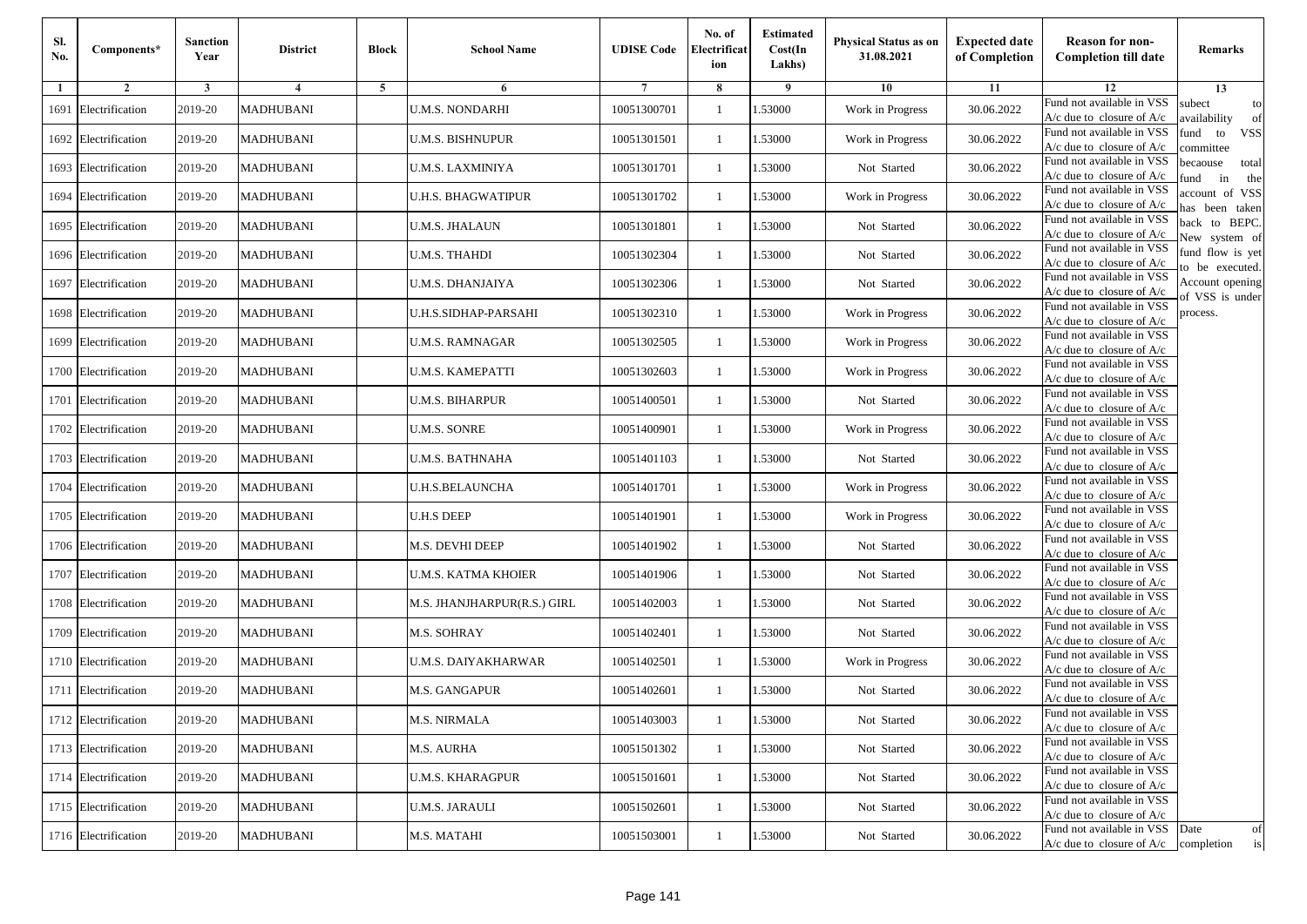| Sl.<br>No. | Components*          | <b>Sanction</b><br>Year | <b>District</b>  | <b>Block</b> | <b>School Name</b>        | <b>UDISE Code</b> | No. of<br>Electrificat<br>ion | <b>Estimated</b><br>Cost(In<br>Lakhs) | <b>Physical Status as on</b><br>31.08.2021 | <b>Expected date</b><br>of Completion | <b>Reason for non-</b><br><b>Completion till date</b>                 | Remarks                               |
|------------|----------------------|-------------------------|------------------|--------------|---------------------------|-------------------|-------------------------------|---------------------------------------|--------------------------------------------|---------------------------------------|-----------------------------------------------------------------------|---------------------------------------|
| -1         | $\overline{2}$       | 3                       | 4                | 5            | 6                         |                   | 8                             | 9                                     | 10                                         | 11                                    | 12                                                                    | 13                                    |
|            | 1717 Electrification | 2019-20                 | <b>MADHUBANI</b> |              | <b>U.M.S. BOLHAR URDU</b> | 10051503401       | $\mathbf{1}$                  | .53000                                | Not Started                                | 30.06.2022                            | Fund not available in VSS<br>$A/c$ due to closure of $A/c$            | subect<br>to<br>wailability<br>of     |
|            | 1718 Electrification | 2019-20                 | <b>MADHUBANI</b> |              | URDU M.S. BOLHAR DAKHI    | 10051503402       | 1                             | 1.53000                               | Not Started                                | 30.06.2022                            | Fund not available in VSS<br>$A/c$ due to closure of $A/c$            | fund<br><b>VSS</b><br>to<br>committee |
|            | 1719 Electrification | 2019-20                 | <b>MADHUBANI</b> |              | M.S. DUDHAILA             | 10051503701       | $\mathbf{1}$                  | 1.53000                               | Not Started                                | 30.06.2022                            | Fund not available in VSS<br>$A/c$ due to closure of $A/c$            | becaouse<br>total<br>in<br>und<br>the |
|            | 1720 Electrification | 2019-20                 | <b>MADHUBANI</b> |              | <b>U.M.S. BALUA</b>       | 10051504001       | $\mathbf{1}$                  | 1.53000                               | Not Started                                | 30.06.2022                            | Fund not available in VSS<br>A/c due to closure of A/c                | account of VSS<br>as been taken       |
|            | 1721 Electrification | 2019-20                 | <b>MADHUBANI</b> |              | M.S. BANGAMA GIRL         | 10051504901       | $\mathbf{1}$                  | 1.53000                               | Not Started                                | 30.06.2022                            | Fund not available in VSS<br>A/c due to closure of $A/c$              | back to BEPC.<br>New system of        |
|            | 1722 Electrification | 2019-20                 | <b>MADHUBANI</b> |              | U.M.S. JHITKI             | 10051504903       | $\mathbf{1}$                  | 1.53000                               | Work in Progress                           | 30.06.2022                            | Fund not available in VSS<br>A/c due to closure of $A/c$              | fund flow is yet<br>o be executed.    |
|            | 1723 Electrification | 2019-20                 | <b>MADHUBANI</b> |              | M.S. KAKARDOBH DANGRAHA   | 10051504905       | $\mathbf{1}$                  | 1.53000                               | Not Started                                | 30.06.2022                            | Fund not available in VSS<br>$A/c$ due to closure of $A/c$            | Account opening<br>of VSS is under    |
|            | 1724 Electrification | 2019-20                 | <b>MADHUBANI</b> |              | <b>U.M.S. NEMUA</b>       | 10051505401       | $\mathbf{1}$                  | .53000                                | Not Started                                | 30.06.2022                            | Fund not available in VSS<br>$A/c$ due to closure of $A/c$            | process.                              |
|            | 1725 Electrification | 2019-20                 | <b>MADHUBANI</b> |              | U.M.S. LAUKHI DHANCHHIHA  | 10051505403       | $\mathbf{1}$                  | .53000                                | Not Started                                | 30.06.2022                            | Fund not available in VSS<br>$A/c$ due to closure of $A/c$            |                                       |
|            | 1726 Electrification | 2019-20                 | <b>MADHUBANI</b> |              | U.M.S. PIPRAHI BALUAHA    | 10051505502       | $\mathbf{1}$                  | 1.53000                               | Not Started                                | 30.06.2022                            | Fund not available in VSS<br>$A/c$ due to closure of $A/c$            |                                       |
|            | 1727 Electrification | 2019-20                 | <b>MADHUBANI</b> |              | M.S. SOHAPUR GIRLS        | 10051505601       | 1                             | 1.53000                               | Not Started                                | 30.06.2022                            | Fund not available in VSS<br>A/c due to closure of $A/c$              |                                       |
|            | 1728 Electrification | 2019-20                 | <b>MADHUBANI</b> |              | M.S. JIROGA               | 10051505801       | $\mathbf{1}$                  | 1.53000                               | Not Started                                | 30.06.2022                            | Fund not available in VSS<br>$A/c$ due to closure of $A/c$            |                                       |
|            | 1729 Electrification | 2019-20                 | <b>MADHUBANI</b> |              | U.H.S. NARENDRAPUR        | 10051506601       | $\mathbf{1}$                  | .53000                                | Not Started                                | 30.06.2022                            | Fund not available in VSS<br>$A/c$ due to closure of $A/c$            |                                       |
|            | 1730 Electrification | 2019-20                 | <b>MADHUBANI</b> |              | U.M.S. RAUAHI             | 10051506604       | $\mathbf{1}$                  | 1.53000                               | Not Started                                | 30.06.2022                            | Fund not available in VSS<br>$A/c$ due to closure of $A/c$            |                                       |
|            | 1731 Electrification | 2019-20                 | <b>MADHUBANI</b> |              | <b>M.S. MATRAS</b>        | 10051600201       | 1                             | 1.53000                               | Not Started                                | 30.06.2022                            | Fund not available in VSS<br>$A/c$ due to closure of $A/c$            |                                       |
|            | 1732 Electrification | 2019-20                 | <b>MADHUBANI</b> |              | <b>U.M.S.PAUNI</b>        | 10051600401       | $\mathbf{1}$                  | .53000                                | Not Started                                | 30.06.2022                            | Fund not available in VSS<br>$A/c$ due to closure of $A/c$            |                                       |
|            | 1733 Electrification | 2019-20                 | <b>MADHUBANI</b> |              | U.M.S. BOCHAHI BHAWARA    | 10051601002       | 1                             | .53000                                | Not Started                                | 30.06.2022                            | Fund not available in VSS<br>$A/c$ due to closure of $A/c$            |                                       |
|            | 1734 Electrification | 2019-20                 | <b>MADHUBANI</b> |              | U.M.S. PACHAHI SOUTH      | 10051601603       | $\mathbf{1}$                  | 1.53000                               | Not Started                                | 30.06.2022                            | Fund not available in VSS<br>$A/c$ due to closure of $A/c$            |                                       |
|            | 1735 Electrification | 2019-20                 | <b>MADHUBANI</b> |              | U.M.S. RUPAULI            | 10051602601       | 1                             | 1.53000                               | Work in Progress                           | 30.06.2022                            | Fund not available in VSS<br>$A/c$ due to closure of $A/c$            |                                       |
|            | 1736 Electrification | 2019-20                 | <b>MADHUBANI</b> |              | <b>U.M.S. CHANDRADEEP</b> | 10051603201       | $\mathbf{1}$                  | .53000                                | Work in Progress                           | 30.06.2022                            | Fund not available in VSS<br>$A/c$ due to closure of $A/c$            |                                       |
|            | 1737 Electrification | 2019-20                 | <b>MADHUBANI</b> |              | UMS BIRPUR                | 10051603701       | 1                             | .53000                                | Not Started                                | 30.06.2022                            | Fund not available in VSS<br>A/c due to closure of A/c                |                                       |
|            | 1738 Electrification | 2019-20                 | <b>MADHUBANI</b> |              | M.S. BHITH BHAGVANPUR     | 10051603801       |                               | 1.53000                               | Work in Progress                           | 30.06.2022                            | Fund not available in VSS<br>A/c due to closure of A/c                |                                       |
|            | 1739 Electrification | 2019-20                 | <b>MADHUBANI</b> |              | <b>U.M.S. BABUJIVAN</b>   | 10051603805       | $\mathbf{1}$                  | 1.53000                               | Not Started                                | 30.06.2022                            | Fund not available in VSS<br>$A/c$ due to closure of $A/c$            |                                       |
|            | 1740 Electrification | 2019-20                 | <b>MADHUBANI</b> |              | U.M.S. BIDESHWAR MUSHARI  | 10051603806       | $\mathbf{1}$                  | 1.53000                               | Work in Progress                           | 30.06.2022                            | Fund not available in VSS<br>$A/c$ due to closure of $A/c$            |                                       |
|            | 1741 Electrification | 2019-20                 | <b>MADHUBANI</b> |              | <b>U.M.S. RAJAUR</b>      | 10051603808       | $\mathbf{1}$                  | 1.53000                               | Not Started                                | 30.06.2022                            | Fund not available in VSS<br>A/c due to closure of A/c                |                                       |
|            | 1742 Electrification | 2019-20                 | <b>MADHUBANI</b> |              | <b>U.M.S DARJIYA</b>      | 10051604101       | $\mathbf{1}$                  | 1.53000                               | Work in Progress                           | 30.06.2022                            | Fund not available in VSS<br>$A/c$ due to closure of $A/c$ completion | Date<br>of<br>is                      |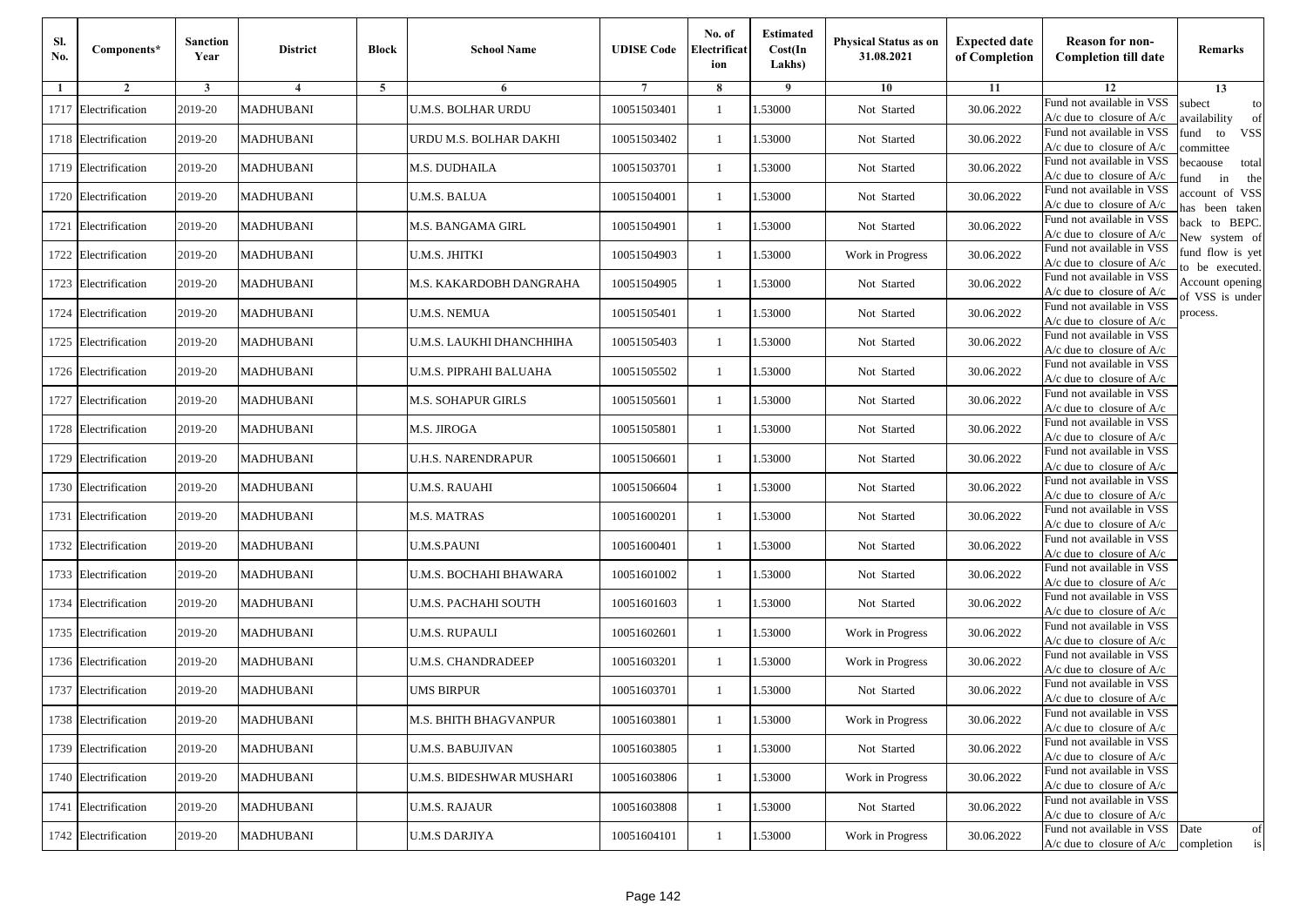| Sl.<br>No. | Components*          | <b>Sanction</b><br>Year | <b>District</b>  | <b>Block</b> | <b>School Name</b>           | <b>UDISE Code</b> | No. of<br>Electrificat<br>ion | <b>Estimated</b><br>Cost(In<br>Lakhs) | <b>Physical Status as on</b><br>31.08.2021 | <b>Expected date</b><br>of Completion | <b>Reason for non-</b><br><b>Completion till date</b>                 | <b>Remarks</b>                        |
|------------|----------------------|-------------------------|------------------|--------------|------------------------------|-------------------|-------------------------------|---------------------------------------|--------------------------------------------|---------------------------------------|-----------------------------------------------------------------------|---------------------------------------|
| -1         | $\overline{2}$       | 3                       | 4                | 5            | 6                            |                   | 8                             | 9                                     | 10                                         | 11                                    | 12                                                                    | 13                                    |
|            | 1743 Electrification | 2019-20                 | <b>MADHUBANI</b> |              | U.M.S. DARJIYA EAST          | 10051604102       | $\mathbf{1}$                  | .53000                                | Not Started                                | 30.06.2022                            | Fund not available in VSS<br>$A/c$ due to closure of $A/c$            | subect<br>to<br>availability<br>of    |
|            | 1744 Electrification | 2019-20                 | <b>MADHUBANI</b> |              | U.M.S. KHOR MADANPUR         | 10051604301       | 1                             | 1.53000                               | Not Started                                | 30.06.2022                            | Fund not available in VSS<br>$A/c$ due to closure of $A/c$            | fund<br><b>VSS</b><br>to<br>committee |
|            | 1745 Electrification | 2019-20                 | <b>MADHUBANI</b> |              | <b>U.H.S.DWALAKH</b>         | 10051605101       | 1                             | 1.53000                               | Not Started                                | 30.06.2022                            | Fund not available in VSS<br>$A/c$ due to closure of $A/c$            | becaouse<br>total<br>in<br>und<br>the |
|            | 1746 Electrification | 2019-20                 | <b>MADHUBANI</b> |              | U.M.S. KHARIK                | 10051605201       | $\mathbf{1}$                  | .53000                                | Work in Progress                           | 30.06.2022                            | Fund not available in VSS<br>A/c due to closure of A/c                | account of VSS<br>as been taken       |
|            | 1747 Electrification | 2019-20                 | <b>MADHUBANI</b> |              | M.S. BRSAM                   | 10051605601       | $\mathbf{1}$                  | .53000                                | Work in Progress                           | 30.06.2022                            | Fund not available in VSS<br>A/c due to closure of $A/c$              | back to BEPC.<br>New system of        |
|            | 1748 Electrification | 2019-20                 | <b>MADHUBANI</b> |              | U.M.S. SUNDRI                | 10051606204       | 1                             | 1.53000                               | Not Started                                | 30.06.2022                            | Fund not available in VSS<br>A/c due to closure of $A/c$              | fund flow is yet<br>o be executed.    |
|            | 1749 Electrification | 2019-20                 | <b>MADHUBANI</b> |              | M.S. BHARGAMA                | 10051606302       | $\mathbf{1}$                  | 1.53000                               | Not Started                                | 30.06.2022                            | Fund not available in VSS<br>$A/c$ due to closure of $A/c$            | Account opening<br>of VSS is under    |
|            | 1750 Electrification | 2019-20                 | <b>MADHUBANI</b> |              | <b>U.H.S.TENGRAHA</b>        | 10051606401       | $\mathbf{1}$                  | .53000                                | Not Started                                | 30.06.2022                            | Fund not available in VSS<br>$A/c$ due to closure of $A/c$            | process.                              |
|            | 1751 Electrification | 2019-20                 | <b>MADHUBANI</b> |              | U.M.S. MAHPATIYA             | 10051606803       | 1                             | .53000                                | Work in Progress                           | 30.06.2022                            | Fund not available in VSS<br>$A/c$ due to closure of $A/c$            |                                       |
|            | 1752 Electrification | 2019-20                 | <b>MADHUBANI</b> |              | <b>U.M.S. BALUAHA</b>        | 10051606901       | $\mathbf{1}$                  | 1.53000                               | Not Started                                | 30.06.2022                            | Fund not available in VSS<br>$A/c$ due to closure of $A/c$            |                                       |
|            | 1753 Electrification | 2019-20                 | <b>MADHUBANI</b> |              | U.M.S. BARIYARBA             | 10051606902       | 1                             | 1.53000                               | Not Started                                | 30.06.2022                            | Fund not available in VSS<br>$A/c$ due to closure of $A/c$            |                                       |
|            | 1754 Electrification | 2019-20                 | <b>MADHUBANI</b> |              | <b>M.S. BHAVANIPUR</b>       | 10051607101       | $\mathbf{1}$                  | 1.53000                               | Not Started                                | 30.06.2022                            | Fund not available in VSS<br>$A/c$ due to closure of $A/c$            |                                       |
|            | 1755 Electrification | 2019-20                 | <b>MADHUBANI</b> |              | U.M.S. BAGEWA                | 10051607201       | $\mathbf{1}$                  | .53000                                | Not Started                                | 30.06.2022                            | Fund not available in VSS<br>$A/c$ due to closure of $A/c$            |                                       |
|            | 1756 Electrification | 2019-20                 | <b>MADHUBANI</b> |              | M.S. GADHGAUN                | 10051607901       | $\mathbf{1}$                  | 1.53000                               | Not Started                                | 30.06.2022                            | Fund not available in VSS<br>$A/c$ due to closure of $A/c$            |                                       |
|            | 1757 Electrification | 2019-20                 | <b>MADHUBANI</b> |              | U.H.S. BASIPATTI             | 10051608001       | 1                             | 1.53000                               | Not Started                                | 30.06.2022                            | Fund not available in VSS<br>$A/c$ due to closure of $A/c$            |                                       |
|            | 1758 Electrification | 2019-20                 | <b>MADHUBANI</b> |              | <b>U.M.S. BHAGTA</b>         | 10051608201       | $\mathbf{1}$                  | .53000                                | Not Started                                | 30.06.2022                            | Fund not available in VSS<br>$A/c$ due to closure of $A/c$            |                                       |
|            | 1759 Electrification | 2019-20                 | <b>MADHUBANI</b> |              | U.M.S. DARAH URDU            | 10051608301       | 1                             | .53000                                | Not Started                                | 30.06.2022                            | Fund not available in VSS<br>$A/c$ due to closure of $A/c$            |                                       |
|            | 1760 Electrification | 2019-20                 | <b>MADHUBANI</b> |              | U.M.S. DARAH CHATANMA        | 10051608302       | $\mathbf{1}$                  | 1.53000                               | Not Started                                | 30.06.2022                            | Fund not available in VSS<br>$A/c$ due to closure of $A/c$            |                                       |
|            | 1761 Electrification | 2019-20                 | <b>MADHUBANI</b> |              | M.S. RAMPURBRIT              | 10051700201       | 1                             | 1.53000                               | Not Started                                | 30.06.2022                            | Fund not available in VSS<br>$A/c$ due to closure of $A/c$            |                                       |
|            | 1762 Electrification | 2019-20                 | <b>MADHUBANI</b> |              | M.S. MADHAWAPUR BOYS         | 10051700301       | 1                             | .53000                                | Work in Progress                           | 30.06.2022                            | Fund not available in VSS<br>$A/c$ due to closure of $A/c$            |                                       |
|            | 1763 Electrification | 2019-20                 | <b>MADHUBANI</b> |              | M.S. MADHAWAPUR GIRLS        | 10051700302       | 1                             | .53000                                | Not Started                                | 30.06.2022                            | Fund not available in VSS<br>A/c due to closure of A/c                |                                       |
|            | 1764 Electrification | 2019-20                 | <b>MADHUBANI</b> |              | <b>U.M.S. BIHARI</b>         | 10051700701       | $\mathbf{1}$                  | 1.53000                               | Work in Progress                           | 30.06.2022                            | Fund not available in VSS<br>A/c due to closure of A/c                |                                       |
|            | 1765 Electrification | 2019-20                 | <b>MADHUBANI</b> |              | <b>U.H.S BASUKI</b>          | 10051700706       | $\mathbf{1}$                  | 1.53000                               | Not Started                                | 30.06.2022                            | Fund not available in VSS<br>$A/c$ due to closure of $A/c$            |                                       |
|            | 1766 Electrification | 2019-20                 | <b>MADHUBANI</b> |              | <b>U.M.S BOKHA WEST</b>      | 10051702303       | 1                             | 1.53000                               | Not Started                                | 30.06.2022                            | Fund not available in VSS<br>$A/c$ due to closure of $A/c$            |                                       |
|            | 1767 Electrification | 2019-20                 | <b>MADHUBANI</b> |              | <b>M.S BISHANPUR</b>         | 10051703701       | 1                             | 1.53000                               | Work in Progress                           | 30.06.2022                            | Fund not available in VSS<br>A/c due to closure of A/c                |                                       |
|            | 1768 Electrification | 2019-20                 | <b>MADHUBANI</b> |              | U.M.S. MOHANPUR KASHIRAUT TO | 10051800101       | $\mathbf{1}$                  | 1.53000                               | Not Started                                | 30.06.2022                            | Fund not available in VSS<br>$A/c$ due to closure of $A/c$ completion | Date<br>of<br>is                      |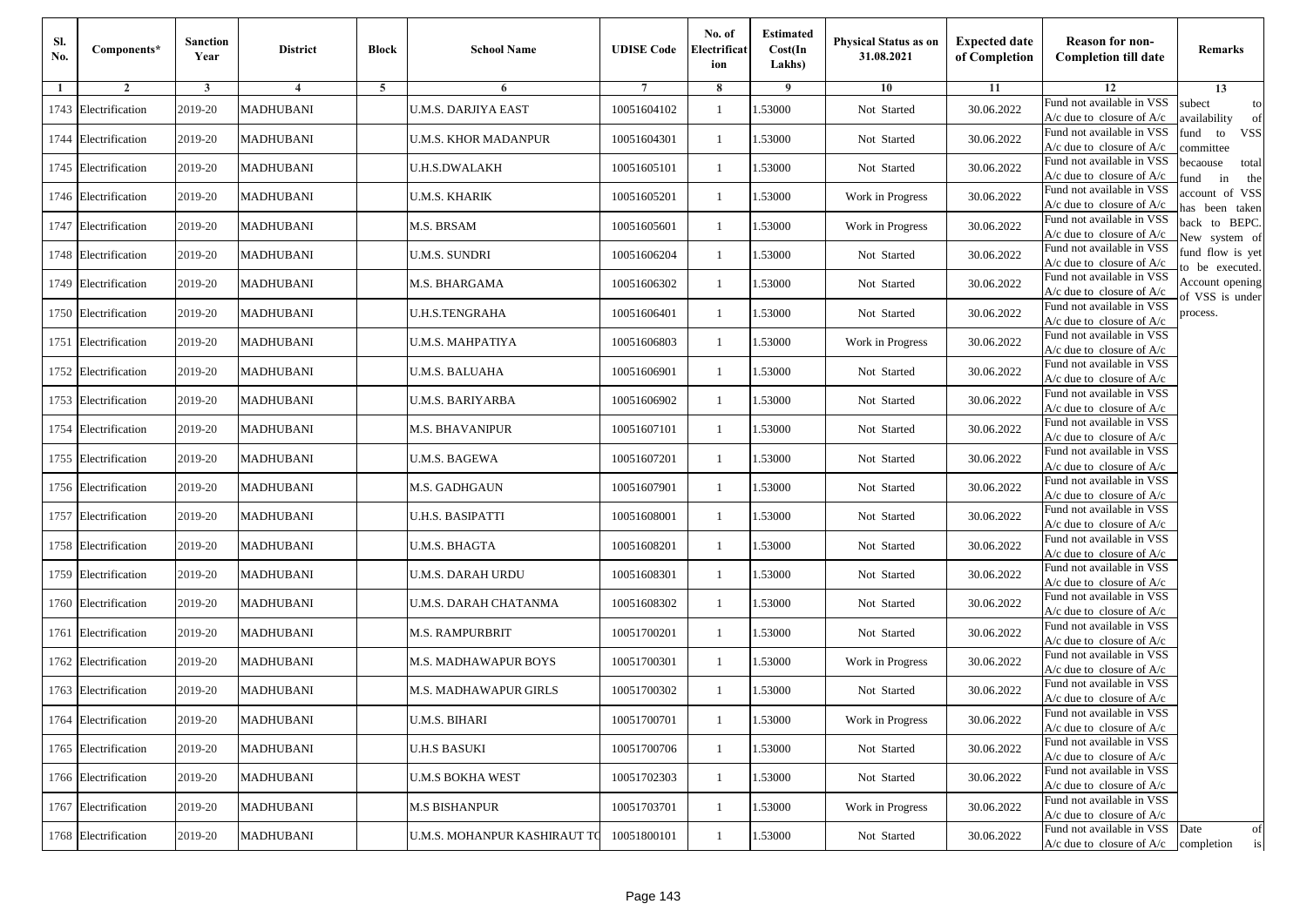| Sl.<br>No. | Components*          | <b>Sanction</b><br>Year | <b>District</b>  | <b>Block</b> | <b>School Name</b>          | <b>UDISE Code</b> | No. of<br>Electrificat<br>ion | <b>Estimated</b><br>Cost(In<br>Lakhs) | <b>Physical Status as on</b><br>31.08.2021 | <b>Expected date</b><br>of Completion | <b>Reason for non-</b><br><b>Completion till date</b>                 | Remarks                               |
|------------|----------------------|-------------------------|------------------|--------------|-----------------------------|-------------------|-------------------------------|---------------------------------------|--------------------------------------------|---------------------------------------|-----------------------------------------------------------------------|---------------------------------------|
| -1         | $\overline{2}$       | 3                       | 4                | 5            | 6                           |                   | 8                             | 9                                     | 10                                         | 11                                    | 12                                                                    | 13                                    |
|            | 1769 Electrification | 2019-20                 | <b>MADHUBANI</b> |              | <b>B.S. SAGARPUR</b>        | 10051800301       | $\mathbf{1}$                  | .53000                                | Not Started                                | 30.06.2022                            | Fund not available in VSS<br>$A/c$ due to closure of $A/c$            | subect<br>to<br>availability<br>of    |
|            | 1770 Electrification | 2019-20                 | <b>MADHUBANI</b> |              | U.M.S. MOKARAMPUR URDU      | 10051800503       | 1                             | 1.53000                               | Not Started                                | 30.06.2022                            | Fund not available in VSS<br>$A/c$ due to closure of $A/c$            | fund<br><b>VSS</b><br>to<br>committee |
|            | 1771 Electrification | 2019-20                 | <b>MADHUBANI</b> |              | <b>B.S. MOKRAMPUR</b>       | 10051800504       | $\mathbf{1}$                  | 1.53000                               | Not Started                                | 30.06.2022                            | Fund not available in VSS<br>$A/c$ due to closure of $A/c$            | becaouse<br>total<br>in<br>und<br>the |
|            | 1772 Electrification | 2019-20                 | <b>MADHUBANI</b> |              | M.S. BALIYA BIKRAMPUR       | 10051801004       | $\mathbf{1}$                  | 1.53000                               | Not Started                                | 30.06.2022                            | Fund not available in VSS<br>A/c due to closure of A/c                | account of VSS<br>as been taken       |
|            | 1773 Electrification | 2019-20                 | <b>MADHUBANI</b> |              | U.M.S. DHAUS SISWA          | 10051801515       | $\mathbf{1}$                  | 1.53000                               | Not Started                                | 30.06.2022                            | Fund not available in VSS<br>A/c due to closure of $A/c$              | back to BEPC.<br>New system of        |
|            | 1774 Electrification | 2019-20                 | <b>MADHUBANI</b> |              | <b>U.M.S. BATURI</b>        | 10051801601       | $\mathbf{1}$                  | 1.53000                               | Not Started                                | 30.06.2022                            | Fund not available in VSS<br>A/c due to closure of $A/c$              | fund flow is yet<br>o be executed.    |
|            | 1775 Electrification | 2019-20                 | <b>MADHUBANI</b> |              | U.M.S. HARIPUR              | 10051802101       | $\mathbf{1}$                  | 1.53000                               | Not Started                                | 30.06.2022                            | Fund not available in VSS<br>$A/c$ due to closure of $A/c$            | Account opening<br>of VSS is under    |
|            | 1776 Electrification | 2019-20                 | <b>MADHUBANI</b> |              | M.S. MEGHAUL                | 10051802201       | $\mathbf{1}$                  | .53000                                | Not Started                                | 30.06.2022                            | Fund not available in VSS<br>$A/c$ due to closure of $A/c$            | process.                              |
|            | 1777 Electrification | 2019-20                 | <b>MADHUBANI</b> |              | <b>U.H.S.BHOUR</b>          | 10051802401       | 1                             | .53000                                | Work in Progress                           | 30.06.2022                            | Fund not available in VSS<br>$A/c$ due to closure of $A/c$            |                                       |
|            | 1778 Electrification | 2019-20                 | <b>MADHUBANI</b> |              | M.S. BELAHI                 | 10051802501       | $\mathbf{1}$                  | 1.53000                               | Not Started                                | 30.06.2022                            | Fund not available in VSS<br>$A/c$ due to closure of $A/c$            |                                       |
|            | 1779 Electrification | 2019-20                 | <b>MADHUBANI</b> |              | M.S. BARAGAON               | 10051802909       | 1                             | 1.53000                               | Not Started                                | 30.06.2022                            | Fund not available in VSS<br>A/c due to closure of $A/c$              |                                       |
|            | 1780 Electrification | 2019-20                 | <b>MADHUBANI</b> |              | <b>U.M.S. POKHARSHAM</b>    | 10051803001       | 1                             | 1.53000                               | Not Started                                | 30.06.2022                            | Fund not available in VSS<br>$A/c$ due to closure of $A/c$            |                                       |
|            | 1781 Electrification | 2019-20                 | <b>MADHUBANI</b> |              | <b>U.H.S.NAVHATH</b>        | 10051803403       | $\mathbf{1}$                  | .53000                                | Not Started                                | 30.06.2022                            | Fund not available in VSS<br>$A/c$ due to closure of $A/c$            |                                       |
|            | 1782 Electrification | 2019-20                 | <b>MADHUBANI</b> |              | M.S. KHANGAUN               | 10051803505       | $\mathbf{1}$                  | 1.53000                               | Work in Progress                           | 30.06.2022                            | Fund not available in VSS<br>$A/c$ due to closure of $A/c$            |                                       |
|            | 1783 Electrification | 2019-20                 | <b>MADHUBANI</b> |              | U.M.S. RUCHAUL              | 10051803601       | 1                             | 1.53000                               | Not Started                                | 30.06.2022                            | Fund not available in VSS<br>$A/c$ due to closure of $A/c$            |                                       |
|            | 1784 Electrification | 2019-20                 | <b>MADHUBANI</b> |              | U.M.S. BITHUAR SURITOLA     | 10051803902       | $\mathbf{1}$                  | .53000                                | Not Started                                | 30.06.2022                            | Fund not available in VSS<br>$A/c$ due to closure of $A/c$            |                                       |
|            | 1785 Electrification | 2019-20                 | <b>MADHUBANI</b> |              | M.S. GADHIYA                | 10051803904       | 1                             | .53000                                | Not Started                                | 30.06.2022                            | Fund not available in VSS<br>$A/c$ due to closure of $A/c$            |                                       |
|            | 1786 Electrification | 2019-20                 | <b>MADHUBANI</b> |              | M.S. BIHNAGAR               | 10051804203       | $\mathbf{1}$                  | 1.53000                               | Work in Progress                           | 30.06.2022                            | Fund not available in VSS<br>$A/c$ due to closure of $A/c$            |                                       |
|            | 1787 Electrification | 2019-20                 | <b>MADHUBANI</b> |              | U.M.S. SARISAB GIRL         | 10051805101       | 1                             | 1.53000                               | Work in Progress                           | 30.06.2022                            | Fund not available in VSS<br>$A/c$ due to closure of $A/c$            |                                       |
|            | 1788 Electrification | 2019-20                 | <b>MADHUBANI</b> |              | U.M.S. NAHAR BALUAHA        | 10051805402       | $\mathbf{1}$                  | 1.53000                               | Not Started                                | 30.06.2022                            | Fund not available in VSS<br>$A/c$ due to closure of $A/c$            |                                       |
|            | 1789 Electrification | 2019-20                 | <b>MADHUBANI</b> |              | <b>M.S. BHAGWATIPUR</b>     | 10051805501       | 1                             | .53000                                | Not Started                                | 30.06.2022                            | Fund not available in VSS<br>A/c due to closure of A/c                |                                       |
|            | 1790 Electrification | 2019-20                 | <b>MADHUBANI</b> |              | <b>U.M.S. BHATABARI</b>     | 10051900204       | $\mathbf{1}$                  | 1.53000                               | Not Started                                | 30.06.2022                            | Fund not available in VSS<br>A/c due to closure of A/c                |                                       |
|            | 1791 Electrification | 2019-20                 | <b>MADHUBANI</b> |              | U.M.S. GATTIPATTI BALUA     | 10051900501       | $\mathbf{1}$                  | 1.53000                               | Not Started                                | 30.06.2022                            | Fund not available in VSS<br>$A/c$ due to closure of $A/c$            |                                       |
|            | 1792 Electrification | 2019-20                 | <b>MADHUBANI</b> |              | <b>U.M.S. HARIYARI</b>      | 10051900901       | 1                             | 1.53000                               | Not Started                                | 30.06.2022                            | Fund not available in VSS<br>$A/c$ due to closure of $A/c$            |                                       |
|            | 1793 Electrification | 2019-20                 | <b>MADHUBANI</b> |              | U.M.S. INDARMANDALTOL SUGAP | 10051901004       | 1                             | 1.53000                               | Not Started                                | 30.06.2022                            | Fund not available in VSS<br>A/c due to closure of A/c                |                                       |
|            | 1794 Electrification | 2019-20                 | <b>MADHUBANI</b> |              | M.S. BAIRIYAHI              | 10051903004       | $\mathbf{1}$                  | 1.53000                               | Work in Progress                           | 30.06.2022                            | Fund not available in VSS<br>$A/c$ due to closure of $A/c$ completion | Date<br>of<br>is                      |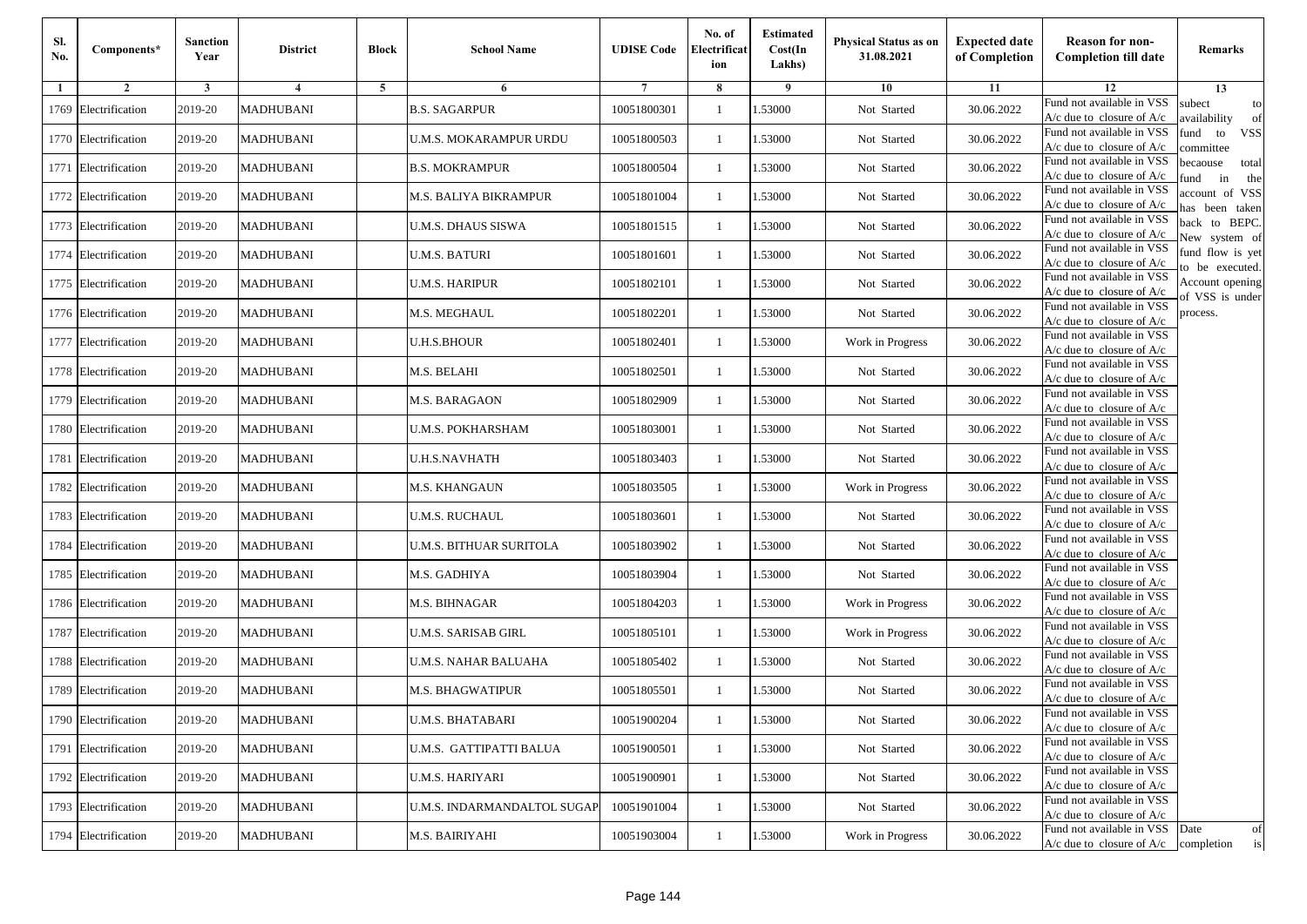| Sl.<br>No. | Components*          | <b>Sanction</b><br>Year | <b>District</b>         | <b>Block</b>   | <b>School Name</b>              | <b>UDISE Code</b> | No. of<br>Electrificat<br>ion | <b>Estimated</b><br>Cost(In<br>Lakhs) | <b>Physical Status as on</b><br>31.08.2021 | <b>Expected date</b><br>of Completion | <b>Reason for non-</b><br><b>Completion till date</b>                 | Remarks                               |
|------------|----------------------|-------------------------|-------------------------|----------------|---------------------------------|-------------------|-------------------------------|---------------------------------------|--------------------------------------------|---------------------------------------|-----------------------------------------------------------------------|---------------------------------------|
| -1         | $\overline{2}$       | 3                       | $\overline{\mathbf{4}}$ | $\overline{5}$ | 6                               |                   | 8                             | -9                                    | 10                                         | 11                                    | 12                                                                    | 13                                    |
|            | 1795 Electrification | 2019-20                 | <b>MADHUBANI</b>        |                | <b>U.M.S. RAMNAGAR</b>          | 10051903201       | 1                             | .53000                                | Not Started                                | 30.06.2022                            | Fund not available in VSS<br>A/c due to closure of A/c                | subect<br>to<br>wailability<br>of     |
|            | 1796 Electrification | 2019-20                 | <b>MADHUBANI</b>        |                | <b>U.M.S. NANPATTI</b>          | 10051903202       | $\mathbf{1}$                  | 1.53000                               | Not Started                                | 30.06.2022                            | Fund not available in VSS<br>$A/c$ due to closure of $A/c$            | fund<br><b>VSS</b><br>to<br>ommittee  |
|            | 1797 Electrification | 2019-20                 | <b>MADHUBANI</b>        |                | <b>M.S. SURIYAHI</b>            | 10051903205       | 1                             | 1.53000                               | Work in Progress                           | 30.06.2022                            | Fund not available in VSS<br>$A/c$ due to closure of $A/c$            | becaouse<br>total<br>in<br>und<br>the |
|            | 1798 Electrification | 2019-20                 | <b>MADHUBANI</b>        |                | M.S. GORGAMA                    | 10051903302       | $\mathbf{1}$                  | .53000                                | Not Started                                | 30.06.2022                            | Fund not available in VSS<br>$A/c$ due to closure of $A/c$            | account of VSS<br>as been taken       |
|            | 1799 Electrification | 2019-20                 | MADHUBANI               |                | <b>U.M.S. DANRATOL</b>          | 10051903404       | $\mathbf{1}$                  | .53000                                | Not Started                                | 30.06.2022                            | Fund not available in VSS<br>A/c due to closure of A/c                | back to BEPC.<br>New system of        |
| 1800       | Electrification      | 2019-20                 | <b>MADHUBANI</b>        |                | <b>U.M.S. MURLI</b>             | 10051903501       | $\mathbf{1}$                  | 1.53000                               | Not Started                                | 30.06.2022                            | Fund not available in VSS<br>A/c due to closure of $A/c$              | fund flow is yet<br>o be executed.    |
|            | 1801 Electrification | 2019-20                 | <b>MADHUBANI</b>        |                | M.S.FULKAHI                     | 10051903601       | 1                             | 1.53000                               | Not Started                                | 30.06.2022                            | Fund not available in VSS<br>A/c due to closure of A/c                | Account opening                       |
|            | 1802 Electrification | 2019-20                 | <b>MADHUBANI</b>        |                | <b>U.M.S. HANUMAN NAGAR</b>     | 10051903604       | 1                             | 1.53000                               | Not Started                                | 30.06.2022                            | Fund not available in VSS<br>$A/c$ due to closure of $A/c$            | f VSS is under<br>process.            |
|            | 1803 Electrification | 2019-20                 | <b>MADHUBANI</b>        |                | <b>U.M.S. DHAUSAHI</b>          | 10051903606       | $\mathbf{1}$                  | .53000                                | Not Started                                | 30.06.2022                            | Fund not available in VSS<br>A/c due to closure of A/c                |                                       |
|            | 1804 Electrification | 2019-20                 | <b>MADHUBANI</b>        |                | <b>U.M.S.POKHRAUNI KORIYANI</b> | 10052001502       | $\mathbf{1}$                  | 1.53000                               | Not Started                                | 30.06.2022                            | Fund not available in VSS<br>$A/c$ due to closure of $A/c$            |                                       |
|            | 1805 Electrification | 2019-20                 | <b>MADHUBANI</b>        |                | <b>M.S. SHAMBHUAR</b>           | 10052003301       | 1                             | 1.53000                               | Work in Progress                           | 30.06.2022                            | Fund not available in VSS<br>$A/c$ due to closure of $A/c$            |                                       |
|            | 1806 Electrification | 2019-20                 | <b>MADHUBANI</b>        |                | M.S. BIDHYABHARTI               | 10052004702       | 1                             | 1.53000                               | Not Started                                | 30.06.2022                            | Fund not available in VSS<br>$A/c$ due to closure of $A/c$            |                                       |
|            | 1807 Electrification | 2019-20                 | <b>MADHUBANI</b>        |                | M.S. MADHUBANI MENAN GIRL       | 10052005301       | 1                             | .53000                                | Not Started                                | 30.06.2022                            | Fund not available in VSS<br>$A/c$ due to closure of $A/c$            |                                       |
|            | 1808 Electrification | 2019-20                 | <b>MADHUBANI</b>        |                | M.S. GANDHI BAZAR MADHUBANI     | 10052005501       | $\mathbf{1}$                  | 1.53000                               | Not Started                                | 30.06.2022                            | Fund not available in VSS<br>$A/c$ due to closure of $A/c$            |                                       |
|            | 1809 Electrification | 2019-20                 | <b>MADHUBANI</b>        |                | <b>U.M.S.CHAINPUR URDU</b>      | 10052007406       | 1                             | 1.53000                               | Not Started                                | 30.06.2022                            | Fund not available in VSS<br>$A/c$ due to closure of $A/c$            |                                       |
|            | 1810 Electrification | 2019-20                 | <b>MADHUBANI</b>        |                | U.M.S.MADHUBANI TOL             | 10052100601       | $\mathbf{1}$                  | 1.53000                               | Not Started                                | 30.06.2022                            | Fund not available in VSS<br>$A/c$ due to closure of $A/c$            |                                       |
|            | 1811 Electrification | 2019-20                 | <b>MADHUBANI</b>        |                | <b>U.M.S.KHOIR SOUTH</b>        | 10052101303       | 1                             | .53000                                | Work in Progress                           | 30.06.2022                            | Fund not available in VSS<br>$A/c$ due to closure of $A/c$            |                                       |
|            | 1812 Electrification | 2019-20                 | <b>MADHUBANI</b>        |                | <b>M.S.PILAKHWAR</b>            | 10052101603       | $\mathbf{1}$                  | 1.53000                               | Work in Progress                           | 30.06.2022                            | Fund not available in VSS<br>$A/c$ due to closure of $A/c$            |                                       |
|            | 1813 Electrification | 2019-20                 | <b>MADHUBANI</b>        |                | <b>M.S.RANTI</b>                | 10052101703       | $\mathbf{1}$                  | 1.53000                               | Work in Progress                           | 30.06.2022                            | Fund not available in VSS<br>$A/c$ due to closure of $A/c$            |                                       |
|            | 1814 Electrification | 2019-20                 | <b>MADHUBANI</b>        |                | U.M.S.KOILAKH KANYA             | 10052101802       | 1                             | 1.53000                               | Not Started                                | 30.06.2022                            | Fund not available in VSS<br>$A/c$ due to closure of $A/c$            |                                       |
|            | 1815 Electrification | 2019-20                 | MADHUBANI               |                | U.M.S.BARHARA RAMPATTI          | 10052102201       | 1                             | .53000                                | Not Started                                | 30.06.2022                            | Fund not available in VSS<br>A/c due to closure of A/c                |                                       |
|            | 1816 Electrification | 2019-20                 | <b>MADHUBANI</b>        |                | U.M.S. GAUSNAGAR HINDI          | 10052102203       |                               | 1.53000                               | Not Started                                | 30.06.2022                            | Fund not available in VSS<br>A/c due to closure of A/c                |                                       |
|            | 1817 Electrification | 2019-20                 | <b>MADHUBANI</b>        |                | <b>U.M.S.KAITHAHI</b>           | 10052102301       | $\mathbf{1}$                  | 1.53000                               | Not Started                                | 30.06.2022                            | Fund not available in VSS<br>A/c due to closure of A/c                |                                       |
|            | 1818 Electrification | 2019-20                 | <b>MADHUBANI</b>        |                | <b>U.M.S.MAHINATHPUR</b>        | 10052102501       | 1                             | 1.53000                               | Work in Progress                           | 30.06.2022                            | Fund not available in VSS<br>$A/c$ due to closure of $A/c$            |                                       |
|            | 1819 Electrification | 2019-20                 | <b>MADHUBANI</b>        |                | <b>U.H.S.RAGHOPUR</b>           | 10052102602       | $\mathbf{1}$                  | 1.53000                               | Work in Progress                           | 30.06.2022                            | Fund not available in VSS<br>A/c due to closure of A/c                |                                       |
|            | 1820 Electrification | 2019-20                 | <b>MADHUBANI</b>        |                | <b>M.S.BISHANPUR</b>            | 10052102702       | 1                             | 1.53000                               | Not Started                                | 30.06.2022                            | Fund not available in VSS<br>$A/c$ due to closure of $A/c$ completion | Date<br>of<br>$\operatorname{is}$     |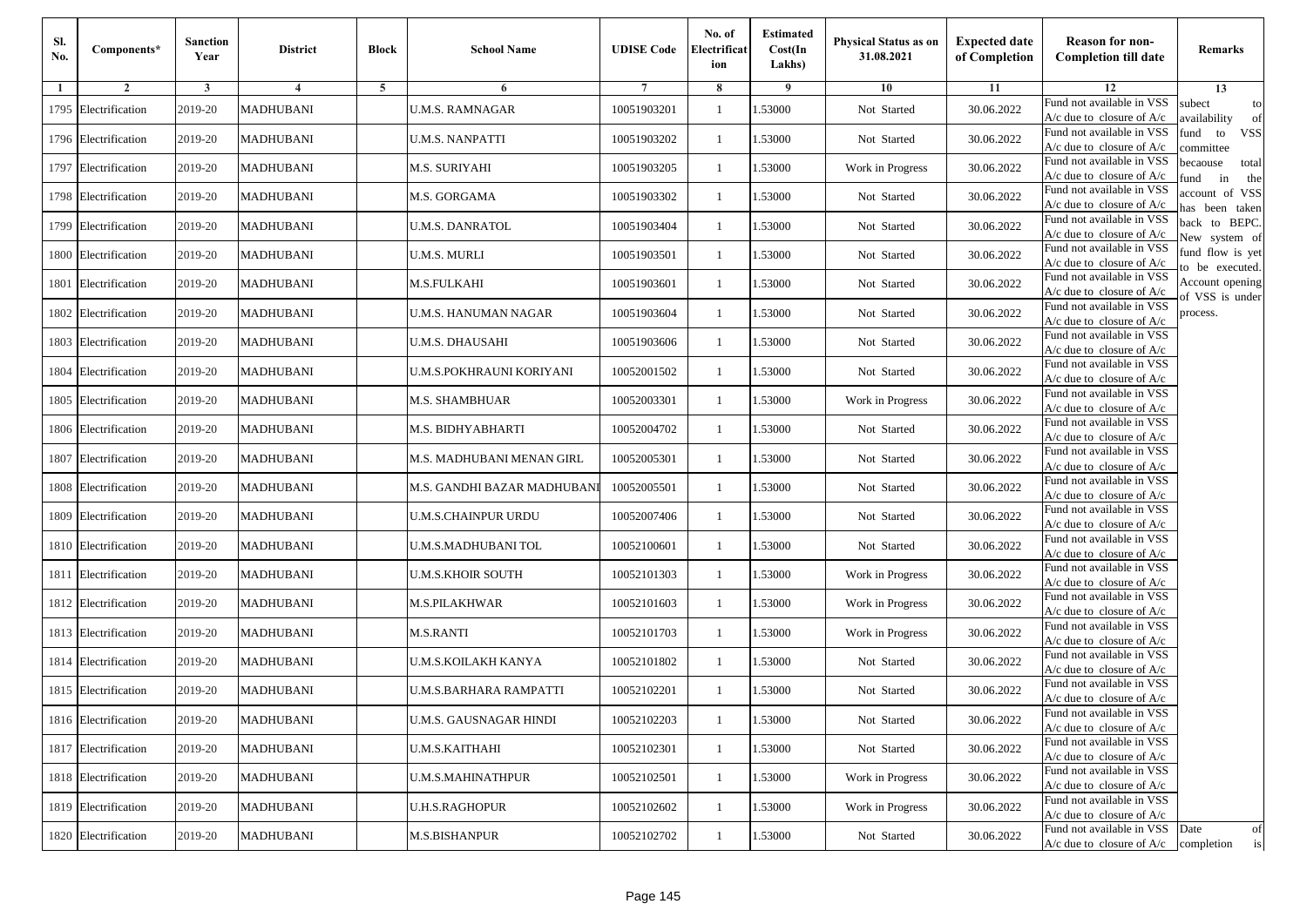| Sl.<br>No. | Components*          | <b>Sanction</b><br>Year | <b>District</b>  | <b>Block</b> | <b>School Name</b>       | <b>UDISE Code</b> | No. of<br>Electrificat<br>ion | <b>Estimated</b><br>Cost(In<br>Lakhs) | <b>Physical Status as on</b><br>31.08.2021 | <b>Expected date</b><br>of Completion | <b>Reason for non-</b><br><b>Completion till date</b>      | Remarks                               |
|------------|----------------------|-------------------------|------------------|--------------|--------------------------|-------------------|-------------------------------|---------------------------------------|--------------------------------------------|---------------------------------------|------------------------------------------------------------|---------------------------------------|
| -1         | $\overline{2}$       | 3                       | 4                | 5            | 6                        |                   | 8                             | 9                                     | 10                                         | 11                                    | 12                                                         | 13                                    |
|            | 1821 Electrification | 2019-20                 | <b>MADHUBANI</b> |              | D.G.G.M.S. RAJNAGAR GIRL | 10052103305       | $\mathbf{1}$                  | .53000                                | Not Started                                | 30.06.2022                            | Fund not available in VSS<br>$A/c$ due to closure of $A/c$ | subect<br>to<br>availability<br>of    |
|            | 1822 Electrification | 2019-20                 | <b>MADHUBANI</b> |              | M.S. SINGIYON            | 10052103703       | 1                             | 1.53000                               | Not Started                                | 30.06.2022                            | Fund not available in VSS<br>$A/c$ due to closure of $A/c$ | fund<br>to<br><b>VSS</b><br>ommittee  |
|            | 1823 Electrification | 2019-20                 | <b>MADHUBANI</b> |              | <b>U.M.S.BASUANI</b>     | 10052104502       | 1                             | 1.53000                               | Not Started                                | 30.06.2022                            | Fund not available in VSS<br>$A/c$ due to closure of $A/c$ | becaouse<br>total<br>in<br>und<br>the |
|            | 1824 Electrification | 2019-20                 | <b>MADHUBANI</b> |              | U.M.S LADGANV            | 10052104601       | $\mathbf{1}$                  | .53000                                | Not Started                                | 30.06.2022                            | Fund not available in VSS<br>A/c due to closure of A/c     | account of VSS<br>as been taken       |
|            | 1825 Electrification | 2019-20                 | <b>MADHUBANI</b> |              | U.H.S.BARHARA            | 10052104702       | $\mathbf{1}$                  | .53000                                | Work in Progress                           | 30.06.2022                            | Fund not available in VSS<br>A/c due to closure of $A/c$   | back to BEPC.<br>New system of        |
|            | 1826 Electrification | 2019-20                 | <b>MADHUBANI</b> |              | <b>U.M.S.HIRAPATTI</b>   | 10052105509       | $\mathbf{1}$                  | 1.53000                               | Not Started                                | 30.06.2022                            | Fund not available in VSS<br>A/c due to closure of $A/c$   | fund flow is yet<br>o be executed.    |
|            | 1827 Electrification | 2019-20                 | <b>MADHUBANI</b> |              | U.H.S.SUGAUNA S.C.       | 10052105803       | $\mathbf{1}$                  | 1.53000                               | Work in Progress                           | 30.06.2022                            | Fund not available in VSS<br>$A/c$ due to closure of $A/c$ | Account opening<br>of VSS is under    |
|            | 1828 Electrification | 2019-20                 | <b>MADHUBANI</b> |              | U.H.S.JAHARMOHRA         | 10052105807       | $\mathbf{1}$                  | .53000                                | Work in Progress                           | 30.06.2022                            | Fund not available in VSS<br>$A/c$ due to closure of $A/c$ | process.                              |
|            | 1829 Electrification | 2019-20                 | <b>MADHUBANI</b> |              | <b>M.S.CHAKDAH</b>       | 10052106402       | 1                             | .53000                                | Not Started                                | 30.06.2022                            | Fund not available in VSS<br>$A/c$ due to closure of $A/c$ |                                       |
|            | 1830 Electrification | 2019-20                 | <b>MADHUBANI</b> |              | U.M.S.BHARIYA MALAHNAMA  | 10052107001       | $\mathbf{1}$                  | 1.53000                               | Not Started                                | 30.06.2022                            | Fund not available in VSS<br>$A/c$ due to closure of $A/c$ |                                       |
|            | 1831 Electrification | 2019-20                 | <b>MADHUBANI</b> |              | <b>U.M.S.BHATSIMAR</b>   | 10052107002       | 1                             | 1.53000                               | Not Started                                | 30.06.2022                            | Fund not available in VSS<br>$A/c$ due to closure of $A/c$ |                                       |
|            | 1832 Electrification | 2019-20                 | <b>MUNGER</b>    |              | M.S.MAMAI                | 10240901001       | 1                             | .53000                                | Work in Progress                           | 30.06.2022                            | Fund not available in VSS<br>$A/c$ due to closure of $A/c$ |                                       |
|            | 1833 Electrification | 2019-20                 | MUNGER           |              | M.S.AMIYA                | 10240902901       | $\mathbf{1}$                  | .53000                                | Work in Progress                           | 30.06.2022                            | Fund not available in VSS<br>$A/c$ due to closure of $A/c$ |                                       |
|            | 1834 Electrification | 2019-20                 | <b>MUNGER</b>    |              | M.S. RAJDHAN             | 10240700106       | $\mathbf{1}$                  | .53000                                | Work in Progress                           | 30.06.2022                            | Fund not available in VSS<br>$A/c$ due to closure of $A/c$ |                                       |
|            | 1835 Electrification | 2019-20                 | <b>MUNGER</b>    |              | S.J.M.S. GHORGHAT        | 10240703301       | 1                             | 1.53000                               | Work in Progress                           | 30.06.2022                            | Fund not available in VSS<br>$A/c$ due to closure of $A/c$ |                                       |
|            | 1836 Electrification | 2019-20                 | <b>MUNGER</b>    |              | <b>M.S NIMIYATANR</b>    | 10240800702       | $\mathbf{1}$                  | .53000                                | Work in Progress                           | 30.06.2022                            | Fund not available in VSS<br>$A/c$ due to closure of $A/c$ |                                       |
|            | 1837 Electrification | 2019-20                 | <b>MUNGER</b>    |              | M.S. MATADIH             | 10240801001       | 1                             | .53000                                | Work in Progress                           | 30.06.2022                            | Fund not available in VSS<br>$A/c$ due to closure of $A/c$ |                                       |
|            | 1838 Electrification | 2019-20                 | <b>MUNGER</b>    |              | K.M.S. MAHGAMA           | 10240803401       | $\mathbf{1}$                  | 1.53000                               | Work in Progress                           | 30.06.2022                            | Fund not available in VSS<br>$A/c$ due to closure of $A/c$ |                                       |
|            | 1839 Electrification | 2019-20                 | <b>MUNGER</b>    |              | <b>M S SARADHI</b>       | 10240803702       | 1                             | 1.53000                               | Work in Progress                           | 30.06.2022                            | Fund not available in VSS<br>$A/c$ due to closure of $A/c$ |                                       |
|            | 1840 Electrification | 2019-20                 | <b>MUNGER</b>    |              | M.S. JATKUTIA            | 10240804201       | 1                             | .53000                                | Work in Progress                           | 30.06.2022                            | Fund not available in VSS<br>$A/c$ due to closure of $A/c$ |                                       |
|            | 1841 Electrification | 2019-20                 | MUNGER           |              | M.S. GOBINDPUR           | 10240805201       | 1                             | .53000                                | Work in Progress                           | 30.06.2022                            | Fund not available in VSS<br>A/c due to closure of A/c     |                                       |
|            | 1842 Electrification | 2019-20                 | <b>MUNGER</b>    |              | M.S. DHARHARA            | 10240805302       |                               | 1.53000                               | Work in Progress                           | 30.06.2022                            | Fund not available in VSS<br>A/c due to closure of A/c     |                                       |
|            | 1843 Electrification | 2019-20                 | <b>MUNGER</b>    |              | <b>M.S. RAGHUNATHPUR</b> | 10240805602       | $\mathbf{1}$                  | 1.53000                               | Work in Progress                           | 30.06.2022                            | Fund not available in VSS<br>$A/c$ due to closure of $A/c$ |                                       |
|            | 1844 Electrification | 2019-20                 | <b>MUNGER</b>    |              | M.S. JHIKUTIA            | 10240807804       | $\mathbf{1}$                  | 1.53000                               | Work in Progress                           | 30.06.2022                            | Fund not available in VSS<br>$A/c$ due to closure of $A/c$ |                                       |
|            | 1845 Electrification | 2019-20                 | <b>MUNGER</b>    |              | M.S. KHARANT             | 10240808301       | 1                             | 1.53000                               | Work in Progress                           | 30.06.2022                            | Fund not available in VSS<br>A/c due to closure of $A/c$   |                                       |
|            | 1846 Electrification | 2019-20                 | <b>MUNGER</b>    |              | K.M.S. DHARHARA          | 10240810405       | $\mathbf{1}$                  | 1.53000                               | Work in Progress                           | 30.06.2022                            | Fund not available in VSS<br>$A/c$ due to closure of $A/c$ | Date<br>of<br>completion<br>is        |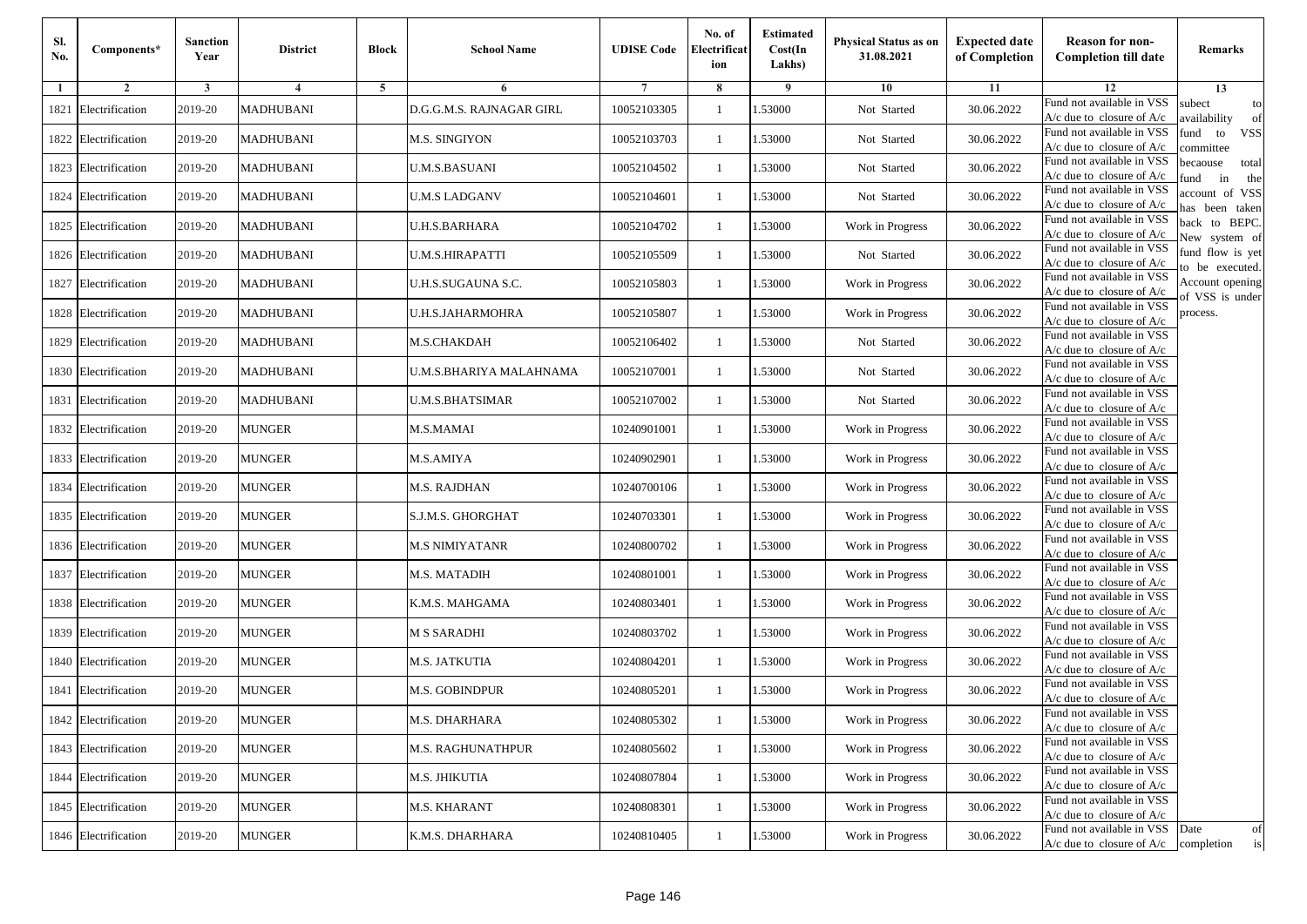| Sl.<br>No. | Components*          | <b>Sanction</b><br>Year | <b>District</b> | <b>Block</b> | <b>School Name</b>          | <b>UDISE Code</b> | No. of<br>Electrificat<br>ion | <b>Estimated</b><br>Cost(In<br>Lakhs) | <b>Physical Status as on</b><br>31.08.2021 | <b>Expected date</b><br>of Completion | <b>Reason for non-</b><br><b>Completion till date</b>                      | Remarks                               |
|------------|----------------------|-------------------------|-----------------|--------------|-----------------------------|-------------------|-------------------------------|---------------------------------------|--------------------------------------------|---------------------------------------|----------------------------------------------------------------------------|---------------------------------------|
| -1         | $\overline{2}$       | 3                       | $\overline{4}$  | 5            | 6                           |                   | 8                             | 9                                     | 10                                         | 11                                    | 12                                                                         | 13                                    |
| 1847       | Electrification      | 2019-20                 | <b>MUNGER</b>   |              | <b>M.S.LAXMIPUR</b>         | 10240503901       | $\mathbf{1}$                  | .53000                                | Work in Progress                           | 30.06.2022                            | Fund not available in VSS<br>$A/c$ due to closure of $A/c$                 | subect<br>to<br>availability<br>of    |
|            | 1848 Electrification | 2019-20                 | <b>MUNGER</b>   |              | M.S. KULHADIYA              | 10240505801       | 1                             | 1.53000                               | Work in Progress                           | 30.06.2022                            | Fund not available in VSS<br>A/c due to closure of $A/c$                   | fund<br>to<br><b>VSS</b><br>ommittee  |
|            | 1849 Electrification | 2019-20                 | <b>MUNGER</b>   |              | UTKRAMIT HIGH SCHOOL KANDA  | 10240506401       | 1                             | .53000                                | Work in Progress                           | 30.06.2022                            | Fund not available in VSS<br>$A/c$ due to closure of $A/c$                 | pecaouse<br>total<br>in<br>und<br>the |
|            | 1850 Electrification | 2019-20                 | <b>MUNGER</b>   |              | M.S. HARPUR                 | 10240200301       | 1                             | .53000                                | Work in Progress                           | 30.06.2022                            | Fund not available in VSS<br>$A/c$ due to closure of $A/c$                 | account of VSS<br>nas been taken      |
| 1851       | Electrification      | 2019-20                 | <b>MUNGER</b>   |              | M.S. GULALPUR               | 10240200401       | $\mathbf{1}$                  | .53000                                | Work in Progress                           | 30.06.2022                            | Fund not available in VSS<br>$A/c$ due to closure of $A/c$                 | back to BEPC.<br>New system of        |
|            | 1852 Electrification | 2019-20                 | <b>MUNGER</b>   |              | M.S BANK                    | 10240200501       | 1                             | .53000                                | Work in Progress                           | 30.06.2022                            | Fund not available in VSS<br>$A/c$ due to closure of $A/c$                 | fund flow is yet<br>o be executed.    |
|            | 1853 Electrification | 2019-20                 | <b>MUNGER</b>   |              | M.S. SAFIABAD               | 10240200901       | $\mathbf{1}$                  | .53000                                | Work in Progress                           | 30.06.2022                            | Fund not available in VSS<br>$A/c$ due to closure of $A/c$                 | Account opening<br>of VSS is under    |
| 1854       | Electrification      | 2019-20                 | <b>MUNGER</b>   |              | M S MUSAHEV MAHTO TOLA SING | 10240201709       | 1                             | .53000                                | Work in Progress                           | 30.06.2022                            | Fund not available in VSS<br>$A/c$ due to closure of $A/c$                 | process.                              |
| 1855       | Electrification      | 2019-20                 | <b>MUNGER</b>   |              | K.M.S. ADAMPUR              | 10240201801       | 1                             | .53000                                | Work in Progress                           | 30.06.2022                            | Fund not available in VSS<br>$A/c$ due to closure of $A/c$                 |                                       |
|            | 1856 Electrification | 2019-20                 | <b>MUNGER</b>   |              | M.S. MUNGRAUDA I            | 10240202413       | 1                             | .53000                                | Work in Progress                           | 30.06.2022                            | Fund not available in VSS<br>$A/c$ due to closure of $A/c$                 |                                       |
|            | 1857 Electrification | 2019-20                 | <b>MUNGER</b>   |              | M.S. NAY GAON (G)           | 10240202805       | 1                             | 1.53000                               | Work in Progress                           | 30.06.2022                            | Fund not available in VSS<br>$A/c$ due to closure of $A/c$                 |                                       |
|            | 1858 Electrification | 2019-20                 | <b>MUNGER</b>   |              | KANYA M.S. JAGDISHPUR       | 10240204101       | 1                             | .53000                                | Work in Progress                           | 30.06.2022                            | Fund not available in VSS<br>$A/c$ due to closure of $A/c$                 |                                       |
| 1859       | Electrification      | 2019-20                 | <b>MUNGER</b>   |              | ARAYA KANYA M.S.            | 10240204401       | 1                             | .53000                                | Work in Progress                           | 30.06.2022                            | Fund not available in VSS<br>$A/c$ due to closure of $A/c$                 |                                       |
| 1860       | Electrification      | 2019-20                 | <b>MUNGER</b>   |              | U.H.S BOCHAHI               | 10240205402       | $\mathbf{1}$                  | .53000                                | Work in Progress                           | 30.06.2022                            | Fund not available in VSS<br>$A/c$ due to closure of $A/c$                 |                                       |
| 1861       | Electrification      | 2019-20                 | <b>MUNGER</b>   |              | M.S. MAHESHPUR              | 10240104001       | 1                             | 1.53000                               | Work in Progress                           | 30.06.2022                            | Fund not available in VSS<br>$A/c$ due to closure of $A/c$                 |                                       |
| 1862       | Electrification      | 2019-20                 | <b>MUNGER</b>   |              | M.S. DIWANI TOLA            | 10240104003       | 1                             | .53000                                | Work in Progress                           | 30.06.2022                            | Fund not available in VSS<br>$A/c$ due to closure of $A/c$                 |                                       |
| 1863       | Electrification      | 2019-20                 | <b>MUNGER</b>   |              | M.S. BHELWA                 | 10240104201       | 1                             | .53000                                | Work in Progress                           | 30.06.2022                            | Fund not available in VSS<br>$A/c$ due to closure of $A/c$                 |                                       |
| 1864       | Electrification      | 2019-20                 | <b>MUNGER</b>   |              | M.S. JANAKI NAGAR           | 10240107701       | 1                             | 1.53000                               | Work in Progress                           | 30.06.2022                            | Fund not available in VSS<br>A/c due to closure of A/c                     |                                       |
| 1865       | Electrification      | 2019-20                 | <b>MUNGER</b>   |              | M.S. MANIA                  | 10240400301       | 1                             | 1.53000                               | Work in Progress                           | 30.06.2022                            | Fund not available in VSS<br>A/c due to closure of A/c                     |                                       |
|            | 1866 Electrification | 2019-20                 | <b>MUNGER</b>   |              | M.S. JAMUA                  | 10240402301       | 1                             | .53000                                | Work in Progress                           | 30.06.2022                            | Fund not available in VSS<br>$A/c$ due to closure of $A/c$                 |                                       |
| 1867       | Electrification      | 2019-20                 | MUNGER          |              | M.S. MAKANPUR (G)           | 10240403901       | 1                             | .53000                                | Work in Progress                           | 30.06.2022                            | Fund not available in VSS<br>A/c due to closure of A/c                     |                                       |
|            | 1868 Electrification | 2019-20                 | <b>MUNGER</b>   |              | M.S. SUPOR                  | 10240405801       |                               | 1.53000                               | Work in Progress                           | 30.06.2022                            | Fund not available in VSS<br>A/c due to closure of A/c                     |                                       |
|            | 1869 Electrification | 2019-20                 | <b>MUNGER</b>   |              | M.S. SARAUNA                | 10240407201       | $\mathbf{1}$                  | 1.53000                               | Work in Progress                           | 30.06.2022                            | Fund not available in VSS<br>$A/c$ due to closure of $A/c$                 |                                       |
|            | 1870 Electrification | 2019-20                 | <b>MUNGER</b>   |              | M.S. MUSHKIPUR              | 10240304201       | 1                             | 1.53000                               | Work in Progress                           | 30.06.2022                            | Fund not available in VSS<br>$A/c$ due to closure of $A/c$                 |                                       |
|            | 1871 Electrification | 2019-20                 | <b>MUNGER</b>   |              | M.S. KALYANPUR              | 10240308201       | 1                             | 1.53000                               | Work in Progress                           | 30.06.2022                            | Fund not available in VSS<br>A/c due to closure of A/c                     |                                       |
|            | 1872 Electrification | 2019-20                 | <b>MUNGER</b>   |              | M.S. THARHA                 | 10240600402       | $\mathbf{1}$                  | 1.53000                               | Work in Progress                           | 30.06.2022                            | Fund not available in VSS Date<br>$A/c$ due to closure of $A/c$ completion | of<br>is                              |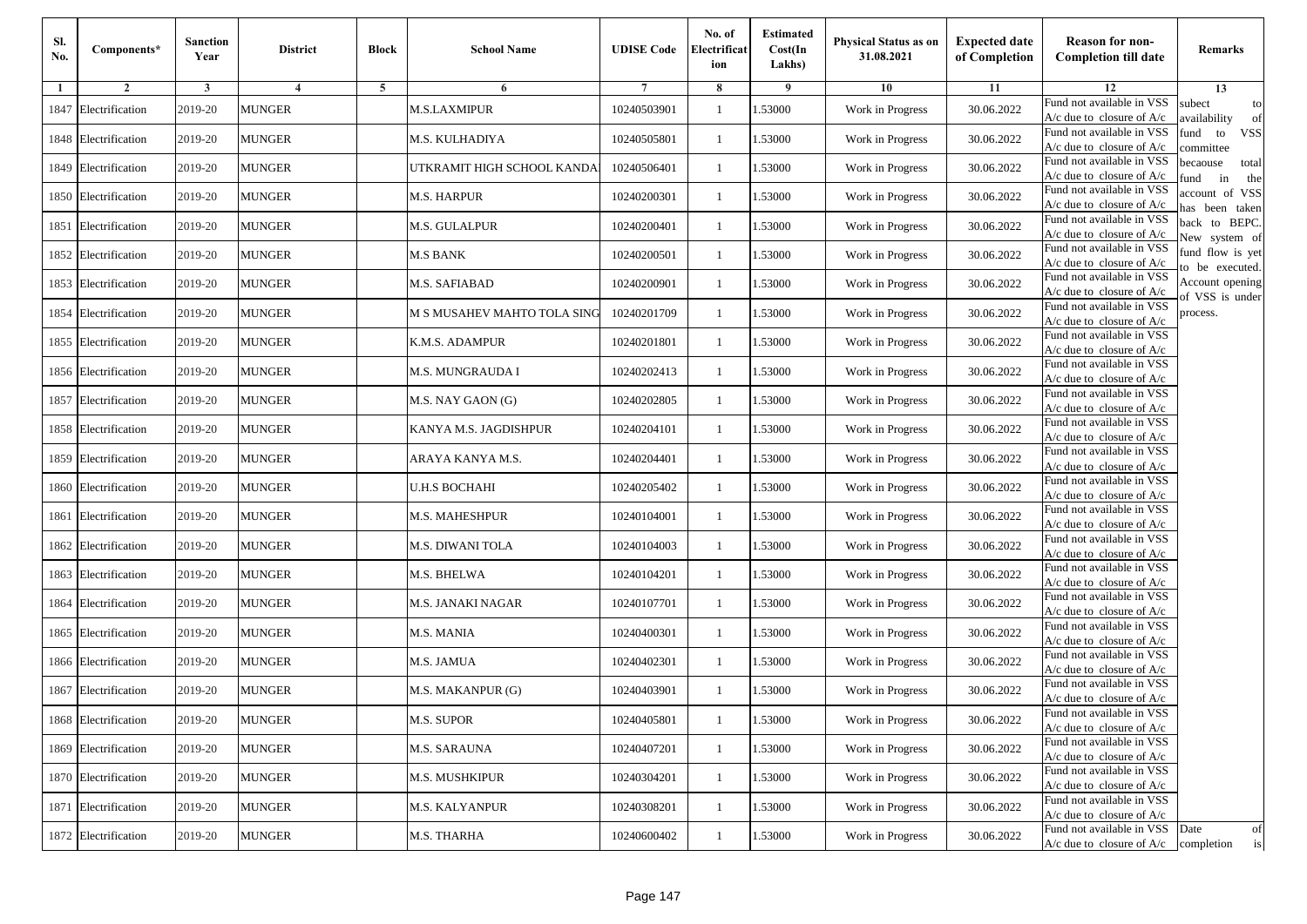| Sl.<br>No. | Components*          | <b>Sanction</b><br>Year | <b>District</b>         | <b>Block</b>   | <b>School Name</b>           | <b>UDISE Code</b> | No. of<br>Electrificat<br>ion | <b>Estimated</b><br>Cost(In<br>Lakhs) | <b>Physical Status as on</b><br>31.08.2021 | <b>Expected date</b><br>of Completion | <b>Reason for non-</b><br><b>Completion till date</b>                 | Remarks                               |
|------------|----------------------|-------------------------|-------------------------|----------------|------------------------------|-------------------|-------------------------------|---------------------------------------|--------------------------------------------|---------------------------------------|-----------------------------------------------------------------------|---------------------------------------|
| -1         | $\overline{2}$       | 3                       | $\overline{\mathbf{4}}$ | $\overline{5}$ | 6                            |                   | 8                             | -9                                    | 10                                         | 11                                    | 12                                                                    | 13                                    |
|            | 1873 Electrification | 2019-20                 | <b>MUNGER</b>           |                | <b>U.H.S DHAURI</b>          | 10240601201       | 1                             | 1.53000                               | Work in Progress                           | 30.06.2022                            | Fund not available in VSS<br>A/c due to closure of A/c                | subect<br>to<br>availability<br>of    |
|            | 1874 Electrification | 2019-20                 | <b>MUZAFFARPUR</b>      |                | <b>U.M.S.DAKRAMA GIRL</b>    | 10141002302       | $\mathbf{1}$                  | 1.53000                               | Work in Progress                           | 30.06.2022                            | Fund not available in VSS<br>$A/c$ due to closure of $A/c$            | <b>VSS</b><br>fund<br>to<br>ommittee  |
|            | 1875 Electrification | 2019-20                 | MUZAFFARPUR             |                | U.M.S. RAMPUR AZRAKBE        | 10141008602       | 1                             | 1.53000                               | Work in Progress                           | 30.06.2022                            | Fund not available in VSS<br>$A/c$ due to closure of $A/c$            | becaouse<br>total<br>in<br>und<br>the |
|            | 1876 Electrification | 2019-20                 | <b>MUZAFFARPUR</b>      |                | U.M.S. DHARAM PUR            | 10141009701       | $\mathbf{1}$                  | .53000                                | Work in Progress                           | 30.06.2022                            | Fund not available in VSS<br>$A/c$ due to closure of $A/c$            | account of VSS<br>as been taken       |
|            | 1877 Electrification | 2019-20                 | <b>MUZAFFARPUR</b>      |                | U.M.S. DHARAMPUR             | 10140906401       | $\mathbf{1}$                  | .53000                                | Work in Progress                           | 30.06.2022                            | Fund not available in VSS<br>A/c due to closure of $A/c$              | back to BEPC.<br>New system of        |
|            | 1878 Electrification | 2019-20                 | <b>MUZAFFARPUR</b>      |                | <b>M.S KANHARA</b>           | 10140906801       | $\mathbf{1}$                  | .53000                                | Work in Progress                           | 30.06.2022                            | Fund not available in VSS<br>$A/c$ due to closure of $A/c$            | fund flow is yet<br>o be executed.    |
|            | 1879 Electrification | 2019-20                 | <b>MUZAFFARPUR</b>      |                | U.M.S.SHAHBAZ PUR            | 10140907501       | 1                             | 1.53000                               | Work in Progress                           | 30.06.2022                            | Fund not available in VSS<br>$A/c$ due to closure of $A/c$            | Account opening<br>f VSS is under     |
|            | 1880 Electrification | 2019-20                 | <b>MUZAFFARPUR</b>      |                | UPG. M.S. DEOGAN             | 10140909502       | 1                             | 1.53000                               | Work in Progress                           | 30.06.2022                            | Fund not available in VSS<br>$A/c$ due to closure of $A/c$            | process.                              |
|            | 1881 Electrification | 2019-20                 | <b>MUZAFFARPUR</b>      |                | UPGRADED M.S. PARATI URDU    | 10140909701       | $\mathbf{1}$                  | .53000                                | Work in Progress                           | 30.06.2022                            | Fund not available in VSS<br>A/c due to closure of A/c                |                                       |
|            | 1882 Electrification | 2019-20                 | <b>MUZAFFARPUR</b>      |                | <b>M.S. DURGA NAGAR</b>      | 10141200504       | $\mathbf{1}$                  | .53000                                | Work in Progress                           | 30.06.2022                            | Fund not available in VSS<br>$A/c$ due to closure of $A/c$            |                                       |
|            | 1883 Electrification | 2019-20                 | <b>MUZAFFARPUR</b>      |                | UPG. M.S. RONA MUSAHAR       | 10141201202       | 1                             | 1.53000                               | Not Started                                | 30.06.2022                            | Fund not available in VSS<br>$A/c$ due to closure of $A/c$            |                                       |
|            | 1884 Electrification | 2019-20                 | <b>MUZAFFARPUR</b>      |                | <b>M.S PURA WEST</b>         | 10141201304       | 1                             | 1.53000                               | Not Started                                | 30.06.2022                            | Fund not available in VSS<br>$A/c$ due to closure of $A/c$            |                                       |
|            | 1885 Electrification | 2019-20                 | MUZAFFARPUR             |                | U.M.S. MAITHI DAKSHIN TOLA   | 10141201405       | 1                             | .53000                                | Work in Progress                           | 30.06.2022                            | Fund not available in VSS<br>$A/c$ due to closure of $A/c$            |                                       |
|            | 1886 Electrification | 2019-20                 | <b>MUZAFFARPUR</b>      |                | U.M.S. BAKHARI KESHO         | 10141201801       | $\mathbf{1}$                  | .53000                                | Work in Progress                           | 30.06.2022                            | Fund not available in VSS<br>$A/c$ due to closure of $A/c$            |                                       |
|            | 1887 Electrification | 2019-20                 | <b>MUZAFFARPUR</b>      |                | M.S. BAKHRI BICHLA TOLA      | 10141201802       | 1                             | 1.53000                               | Work in Progress                           | 30.06.2022                            | Fund not available in VSS<br>$A/c$ due to closure of $A/c$            |                                       |
|            | 1888 Electrification | 2019-20                 | <b>MUZAFFARPUR</b>      |                | UMS. JARANG TEKUNA           | 10141202810       | $\mathbf{1}$                  | .53000                                | Work in Progress                           | 30.06.2022                            | Fund not available in VSS<br>$A/c$ due to closure of $A/c$            |                                       |
|            | 1889 Electrification | 2019-20                 | <b>MUZAFFARPUR</b>      |                | U.M.S. JARANG SARNARTHI TOLA | 10141202812       | 1                             | .53000                                | Work in Progress                           | 30.06.2022                            | Fund not available in VSS<br>$A/c$ due to closure of $A/c$            |                                       |
|            | 1890 Electrification | 2019-20                 | <b>MUZAFFARPUR</b>      |                | UPG. M.S. SHIWDAHA TIRSATH   | 10141204301       | $\mathbf{1}$                  | .53000                                | Not Started                                | 30.06.2022                            | Fund not available in VSS<br>$A/c$ due to closure of $A/c$            |                                       |
|            | 1891 Electrification | 2019-20                 | MUZAFFARPUR             |                | U.M.S. BANIBAD URDU KANYA    | 10141205512       | $\mathbf{1}$                  | 1.53000                               | Work in Progress                           | 30.06.2022                            | Fund not available in VSS<br>$A/c$ due to closure of $A/c$            |                                       |
|            | 1892 Electrification | 2019-20                 | <b>MUZAFFARPUR</b>      |                | <b>MS JANTA DIH</b>          | 10141206701       | 1                             | 1.53000                               | Work in Progress                           | 30.06.2022                            | Fund not available in VSS<br>$A/c$ due to closure of $A/c$            |                                       |
|            | 1893 Electrification | 2019-20                 | MUZAFFARPUR             |                | U.M.S. GAGRAHA               | 10141206706       | 1                             | .53000                                | Work in Progress                           | 30.06.2022                            | Fund not available in VSS<br>A/c due to closure of A/c                |                                       |
|            | 1894 Electrification | 2019-20                 | MUZAFFARPUR             |                | UPG. M.S. CHAKKI             | 10141206707       |                               | 1.53000                               | Work in Progress                           | 30.06.2022                            | Fund not available in VSS<br>A/c due to closure of A/c                |                                       |
|            | 1895 Electrification | 2019-20                 | <b>MUZAFFARPUR</b>      |                | <b>U.M.S. PAGA DIH</b>       | 10141206901       | $\mathbf{1}$                  | 1.53000                               | Work in Progress                           | 30.06.2022                            | Fund not available in VSS<br>A/c due to closure of A/c                |                                       |
|            | 1896 Electrification | 2019-20                 | <b>MUZAFFARPUR</b>      |                | <b>U.M.S. MADHURPATTI</b>    | 10141207002       | 1                             | 1.53000                               | Work in Progress                           | 30.06.2022                            | Fund not available in VSS<br>$A/c$ due to closure of $A/c$            |                                       |
|            | 1897 Electrification | 2019-20                 | <b>MUZAFFARPUR</b>      |                | UPG. M.S. RANKA TOL          | 10141207803       | $\mathbf{1}$                  | 1.53000                               | Not Started                                | 30.06.2022                            | Fund not available in VSS<br>A/c due to closure of A/c                |                                       |
|            | 1898 Electrification | 2019-20                 | <b>MUZAFFARPUR</b>      |                | U.M.S. VISHUNPUR MAHANAD SC. | 10140602903       | 1                             | 1.53000                               | Work in Progress                           | 30.06.2022                            | Fund not available in VSS<br>$A/c$ due to closure of $A/c$ completion | Date<br>of<br>$\mathrm{is}$           |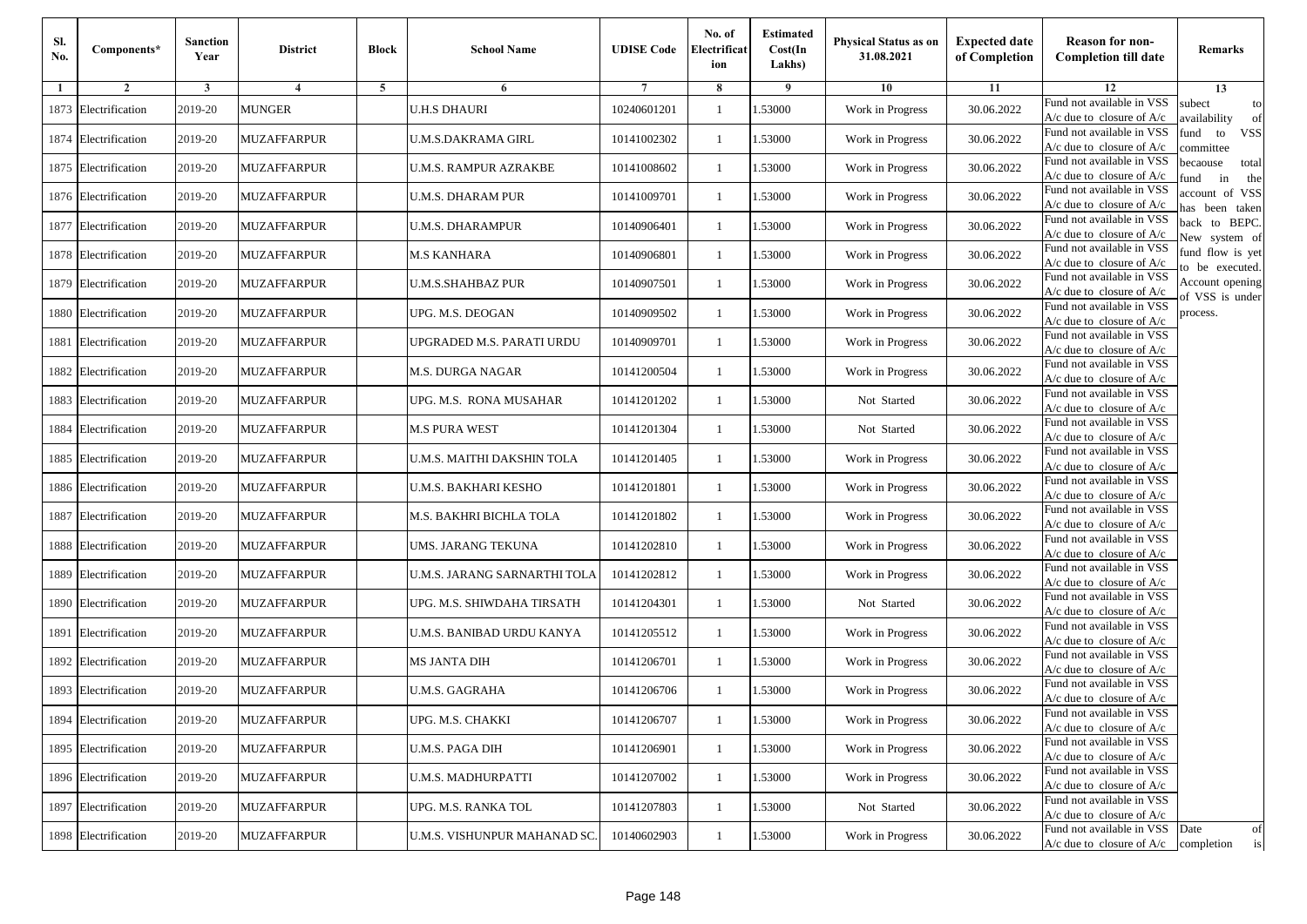| Sl.<br>No. | Components*          | <b>Sanction</b><br>Year | <b>District</b>         | <b>Block</b> | <b>School Name</b>            | <b>UDISE Code</b> | No. of<br>Electrificat<br>ion | <b>Estimated</b><br>Cost(In<br>Lakhs) | <b>Physical Status as on</b><br>31.08.2021 | <b>Expected date</b><br>of Completion | <b>Reason for non-</b><br><b>Completion till date</b>                 | Remarks                               |
|------------|----------------------|-------------------------|-------------------------|--------------|-------------------------------|-------------------|-------------------------------|---------------------------------------|--------------------------------------------|---------------------------------------|-----------------------------------------------------------------------|---------------------------------------|
| -1         | $\overline{2}$       | 3                       | $\overline{\mathbf{4}}$ | 5            | 6                             |                   | 8                             | 9                                     | 10                                         | 11                                    | 12                                                                    | 13                                    |
|            | 1899 Electrification | 2019-20                 | <b>MUZAFFARPUR</b>      |              | UPGRADED M.S.AS NAGAR HINDI   | 10140604401       | $\mathbf{1}$                  | .53000                                | Not Started                                | 30.06.2022                            | Fund not available in VSS<br>$A/c$ due to closure of $A/c$            | subect<br>to<br>availability<br>of    |
|            | 1900 Electrification | 2019-20                 | <b>MUZAFFARPUR</b>      |              | M.S.CHAKWARKURBA              | 10140613201       | 1                             | 1.53000                               | Not Started                                | 30.06.2022                            | Fund not available in VSS<br>$A/c$ due to closure of $A/c$            | fund<br>to<br><b>VSS</b><br>committee |
|            | 1901 Electrification | 2019-20                 | <b>MUZAFFARPUR</b>      |              | <b>U.M.S. GOSAINPUR</b>       | 10140617001       | 1                             | 1.53000                               | Not Started                                | 30.06.2022                            | Fund not available in VSS<br>$A/c$ due to closure of $A/c$            | becaouse<br>total<br>in<br>und<br>the |
|            | 1902 Electrification | 2019-20                 | <b>MUZAFFARPUR</b>      |              | U.M.S BERAIN NORTH TOLA       | 10141100903       | $\mathbf{1}$                  | .53000                                | Work in Progress                           | 30.06.2022                            | Fund not available in VSS<br>A/c due to closure of A/c                | account of VSS<br>as been taken       |
|            | 1903 Electrification | 2019-20                 | <b>MUZAFFARPUR</b>      |              | U.M.S. BERAI TEKUNA TOLA NORT | 10141100906       | $\mathbf{1}$                  | .53000                                | Not Started                                | 30.06.2022                            | Fund not available in VSS<br>A/c due to closure of $A/c$              | back to BEPC.<br>New system of        |
|            | 1904 Electrification | 2019-20                 | <b>MUZAFFARPUR</b>      |              | MS SHIVDAS PUR                | 10141101801       | $\mathbf{1}$                  | 1.53000                               | Work in Progress                           | 30.06.2022                            | Fund not available in VSS<br>A/c due to closure of $A/c$              | fund flow is yet<br>o be executed.    |
|            | 1905 Electrification | 2019-20                 | <b>MUZAFFARPUR</b>      |              | U.M.S. BISAUTHA               | 10141102001       | $\mathbf{1}$                  | 1.53000                               | Work in Progress                           | 30.06.2022                            | Fund not available in VSS<br>$A/c$ due to closure of $A/c$            | Account opening<br>of VSS is under    |
|            | 1906 Electrification | 2019-20                 | <b>MUZAFFARPUR</b>      |              | UPG. M.S. KOPI                | 10141102101       | $\mathbf{1}$                  | .53000                                | Work in Progress                           | 30.06.2022                            | Fund not available in VSS<br>$A/c$ due to closure of $A/c$            | process.                              |
|            | 1907 Electrification | 2019-20                 | <b>MUZAFFARPUR</b>      |              | MS DHANAUR KANYA              | 10141102802       | 1                             | .53000                                | Work in Progress                           | 30.06.2022                            | Fund not available in VSS<br>$A/c$ due to closure of $A/c$            |                                       |
|            | 1908 Electrification | 2019-20                 | <b>MUZAFFARPUR</b>      |              | UPG. M.S. DHANAUR DIH         | 10141102803       | $\mathbf{1}$                  | 1.53000                               | Not Started                                | 30.06.2022                            | Fund not available in VSS<br>$A/c$ due to closure of $A/c$            |                                       |
|            | 1909 Electrification | 2019-20                 | <b>MUZAFFARPUR</b>      |              | <b>MS VISHUN PUR</b>          | 10141104001       | 1                             | 1.53000                               | Work in Progress                           | 30.06.2022                            | Fund not available in VSS<br>A/c due to closure of $A/c$              |                                       |
|            | 1910 Electrification | 2019-20                 | MUZAFFARPUR             |              | <b>U.MS NEUDI URDU</b>        | 10141104401       | 1                             | .53000                                | Not Started                                | 30.06.2022                            | Fund not available in VSS<br>$A/c$ due to closure of $A/c$            |                                       |
|            | 1911 Electrification | 2019-20                 | <b>MUZAFFARPUR</b>      |              | U.M.S KATAI URDU              | 10141104502       | $\mathbf{1}$                  | .53000                                | Work in Progress                           | 30.06.2022                            | Fund not available in VSS<br>$A/c$ due to closure of $A/c$            |                                       |
|            | 1912 Electrification | 2019-20                 | <b>MUZAFFARPUR</b>      |              | U.M.S ANNAYAPUR JAJUARA       | 10141104608       | $\mathbf{1}$                  | .53000                                | Work in Progress                           | 30.06.2022                            | Fund not available in VSS<br>$A/c$ due to closure of $A/c$            |                                       |
|            | 1913 Electrification | 2019-20                 | <b>MUZAFFARPUR</b>      |              | UPGRADED M.S. SHIV NAGAR      | 10141104609       | 1                             | 1.53000                               | Work in Progress                           | 30.06.2022                            | Fund not available in VSS<br>$A/c$ due to closure of $A/c$            |                                       |
|            | 1914 Electrification | 2019-20                 | <b>MUZAFFARPUR</b>      |              | U.H.S. LAKHAN PUR GIRL        | 10141105202       | $\mathbf{1}$                  | .53000                                | Not Started                                | 30.06.2022                            | Fund not available in VSS<br>$A/c$ due to closure of $A/c$            |                                       |
|            | 1915 Electrification | 2019-20                 | <b>MUZAFFARPUR</b>      |              | U.M.S. SINGWARI TOLE RAJGHAT  | 10141105503       | 1                             | .53000                                | Not Started                                | 30.06.2022                            | Fund not available in VSS<br>$A/c$ due to closure of $A/c$            |                                       |
|            | 1916 Electrification | 2019-20                 | <b>MUZAFFARPUR</b>      |              | UPG. M.S. CHICHRI             | 10141107001       | $\mathbf{1}$                  | 1.53000                               | Work in Progress                           | 30.06.2022                            | Fund not available in VSS<br>$A/c$ due to closure of $A/c$            |                                       |
|            | 1917 Electrification | 2019-20                 | <b>MUZAFFARPUR</b>      |              | MS GANGIA GIRL                | 10141108001       | 1                             | 1.53000                               | Work in Progress                           | 30.06.2022                            | Fund not available in VSS<br>$A/c$ due to closure of $A/c$            |                                       |
|            | 1918 Electrification | 2019-20                 | <b>MUZAFFARPUR</b>      |              | UPGRADED M.S.CHAK MAKHAN      | 10140506401       | 1                             | .53000                                | Work in Progress                           | 30.06.2022                            | Fund not available in VSS<br>$A/c$ due to closure of $A/c$            |                                       |
|            | 1919 Electrification | 2019-20                 | MUZAFFARPUR             |              | U.M.S. SHUBHANKARPUR MANDIR   | 10141704302       | 1                             | .53000                                | Work in Progress                           | 30.06.2022                            | Fund not available in VSS<br>A/c due to closure of A/c                |                                       |
|            | 1920 Electrification | 2019-20                 | <b>MUZAFFARPUR</b>      |              | UPG. M.S.KOILI                | 10140705201       |                               | 1.53000                               | Work in Progress                           | 30.06.2022                            | Fund not available in VSS<br>A/c due to closure of A/c                |                                       |
|            | 1921 Electrification | 2019-20                 | <b>MUZAFFARPUR</b>      |              | UPG. M.S.CHAK JAMAL HINDI     | 10140709001       | $\mathbf{1}$                  | 1.53000                               | Work in Progress                           | 30.06.2022                            | Fund not available in VSS<br>$A/c$ due to closure of $A/c$            |                                       |
|            | 1922 Electrification | 2019-20                 | <b>MUZAFFARPUR</b>      |              | UPG. M.S.BASDEO CHAPRA SOUTH  | 10140709502       | $\mathbf{1}$                  | 1.53000                               | Work in Progress                           | 30.06.2022                            | Fund not available in VSS<br>$A/c$ due to closure of $A/c$            |                                       |
|            | 1923 Electrification | 2019-20                 | <b>MUZAFFARPUR</b>      |              | UPG. M.S.PURAINA NORTH        | 10140709602       | $\mathbf{1}$                  | 1.53000                               | Work in Progress                           | 30.06.2022                            | Fund not available in VSS<br>A/c due to closure of A/c                |                                       |
|            | 1924 Electrification | 2019-20                 | <b>MUZAFFARPUR</b>      |              | UPG. M.S.BELAHI LACHCHHI      | 10140711501       | $\mathbf{1}$                  | 1.53000                               | Work in Progress                           | 30.06.2022                            | Fund not available in VSS<br>$A/c$ due to closure of $A/c$ completion | Date<br>of<br>is                      |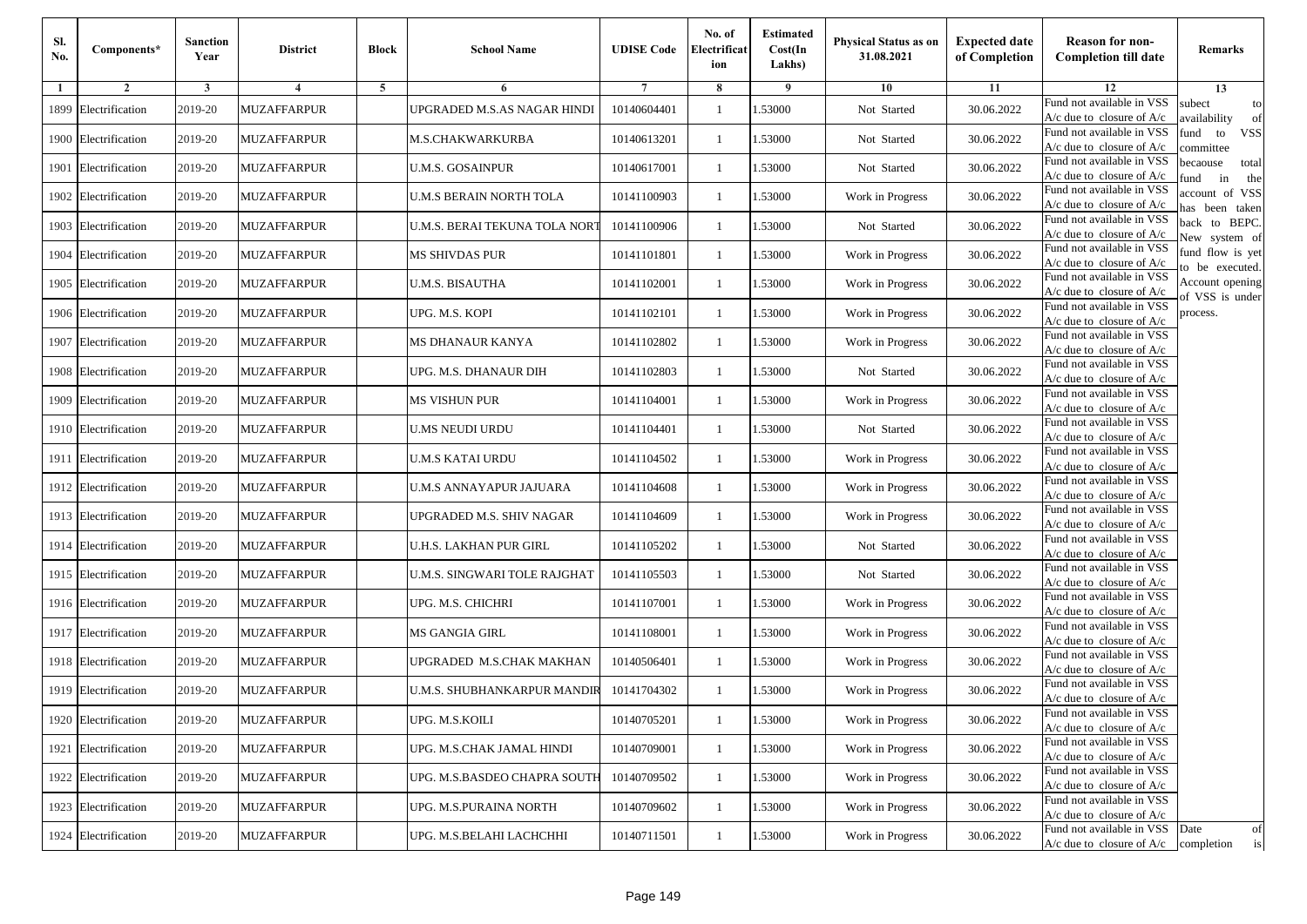| Sl.<br>No. | Components*          | <b>Sanction</b><br>Year | <b>District</b>         | <b>Block</b> | <b>School Name</b>             | <b>UDISE Code</b> | No. of<br>Electrificat<br>ion | <b>Estimated</b><br>Cost(In<br>Lakhs) | <b>Physical Status as on</b><br>31.08.2021 | <b>Expected date</b><br>of Completion | <b>Reason for non-</b><br><b>Completion till date</b>      | Remarks                               |
|------------|----------------------|-------------------------|-------------------------|--------------|--------------------------------|-------------------|-------------------------------|---------------------------------------|--------------------------------------------|---------------------------------------|------------------------------------------------------------|---------------------------------------|
| -1         | $\overline{2}$       | 3                       | $\overline{\mathbf{4}}$ | 5            | 6                              |                   | 8                             | 9                                     | 10                                         | 11                                    | 12                                                         | 13                                    |
|            | 1925 Electrification | 2019-20                 | <b>MUZAFFARPUR</b>      |              | <b>M.S.TURKI BAZAR</b>         | 10140711601       | $\mathbf{1}$                  | .53000                                | Work in Progress                           | 30.06.2022                            | Fund not available in VSS<br>$A/c$ due to closure of $A/c$ | subect<br>to<br>availability<br>of    |
|            | 1926 Electrification | 2019-20                 | <b>MUZAFFARPUR</b>      |              | UPG. M.S.MALLAH TOLI           | 10140713202       | 1                             | 1.53000                               | Work in Progress                           | 30.06.2022                            | Fund not available in VSS<br>$A/c$ due to closure of $A/c$ | fund<br>to<br><b>VSS</b><br>committee |
|            | 1927 Electrification | 2019-20                 | <b>MUZAFFARPUR</b>      |              | UPG. M.S.TEHAI MADARIPUR URD'  | 10140714502       | 1                             | 1.53000                               | Work in Progress                           | 30.06.2022                            | Fund not available in VSS<br>$A/c$ due to closure of $A/c$ | becaouse<br>total<br>in<br>und<br>the |
|            | 1928 Electrification | 2019-20                 | <b>MUZAFFARPUR</b>      |              | <b>MS MIRA PUR</b>             | 10141302401       | $\mathbf{1}$                  | .53000                                | Work in Progress                           | 30.06.2022                            | Fund not available in VSS<br>$A/c$ due to closure of $A/c$ | account of VSS<br>as been taken       |
|            | 1929 Electrification | 2019-20                 | <b>MUZAFFARPUR</b>      |              | U.H.S. LAUTAN MUSHAR           | 10141307602       | $\mathbf{1}$                  | .53000                                | Work in Progress                           | 30.06.2022                            | Fund not available in VSS<br>$A/c$ due to closure of $A/c$ | back to BEPC.<br>New system of        |
|            | 1930 Electrification | 2019-20                 | <b>MUZAFFARPUR</b>      |              | U.M.S.JATAULIYA HARIJAN        | 10140200102       | $\mathbf{1}$                  | .53000                                | Work in Progress                           | 30.06.2022                            | Fund not available in VSS<br>A/c due to closure of $A/c$   | fund flow is yet<br>o be executed.    |
|            | 1931 Electrification | 2019-20                 | <b>MUZAFFARPUR</b>      |              | <b>U.M.S.HATHILWA</b>          | 10140201201       | $\mathbf{1}$                  | 1.53000                               | Work in Progress                           | 30.06.2022                            | Fund not available in VSS<br>$A/c$ due to closure of $A/c$ | Account opening<br>of VSS is under    |
|            | 1932 Electrification | 2019-20                 | <b>MUZAFFARPUR</b>      |              | UPG. M.S.RASULPUR              | 10140207801       | $\mathbf{1}$                  | .53000                                | Work in Progress                           | 30.06.2022                            | Fund not available in VSS<br>$A/c$ due to closure of $A/c$ | process.                              |
|            | 1933 Electrification | 2019-20                 | <b>MUZAFFARPUR</b>      |              | M.S.JASAULI                    | 10140211801       | 1                             | .53000                                | Work in Progress                           | 30.06.2022                            | Fund not available in VSS<br>$A/c$ due to closure of $A/c$ |                                       |
|            | 1934 Electrification | 2019-20                 | <b>MUZAFFARPUR</b>      |              | UPG.M.S. MANSAHI NAWADA        | 10140804902       | $\mathbf{1}$                  | .53000                                | Work in Progress                           | 30.06.2022                            | Fund not available in VSS<br>$A/c$ due to closure of $A/c$ |                                       |
|            | 1935 Electrification | 2019-20                 | <b>MUZAFFARPUR</b>      |              | M.S. MARIPUR URDU              | 10140812901       | 1                             | 1.53000                               | Work in Progress                           | 30.06.2022                            | Fund not available in VSS<br>A/c due to closure of $A/c$   |                                       |
|            | 1936 Electrification | 2019-20                 | MUZAFFARPUR             |              | M.S. GOLA PANCHAYAT J.P. COLO! | 10140813402       | 1                             | .53000                                | Not Started                                | 30.06.2022                            | Fund not available in VSS<br>$A/c$ due to closure of $A/c$ |                                       |
|            | 1937 Electrification | 2019-20                 | <b>MUZAFFARPUR</b>      |              | M.S.GOKULA                     | 10140304001       | $\mathbf{1}$                  | .53000                                | Work in Progress                           | 30.06.2022                            | Fund not available in VSS<br>$A/c$ due to closure of $A/c$ |                                       |
|            | 1938 Electrification | 2019-20                 | <b>MUZAFFARPUR</b>      |              | UPG. M.S.CHAKKI SOHAGPUR       | 10140306001       | $\mathbf{1}$                  | .53000                                | Work in Progress                           | 30.06.2022                            | Fund not available in VSS<br>$A/c$ due to closure of $A/c$ |                                       |
|            | 1939 Electrification | 2019-20                 | <b>MUZAFFARPUR</b>      |              | UPG. M.S.MUKUNDPUR             | 10140310503       | 1                             | 1.53000                               | Work in Progress                           | 30.06.2022                            | Fund not available in VSS<br>$A/c$ due to closure of $A/c$ |                                       |
|            | 1940 Electrification | 2019-20                 | <b>MUZAFFARPUR</b>      |              | UPG. M.S.NEEMPATTI PASCHIM     | 10140314902       | $\mathbf{1}$                  | .53000                                | Work in Progress                           | 30.06.2022                            | Fund not available in VSS<br>$A/c$ due to closure of $A/c$ |                                       |
|            | 1941 Electrification | 2019-20                 | <b>MUZAFFARPUR</b>      |              | UPG. M.S.KARNAUL CHATURBHU.    | 10140102901       | 1                             | .53000                                | Work in Progress                           | 30.06.2022                            | Fund not available in VSS<br>$A/c$ due to closure of $A/c$ |                                       |
|            | 1942 Electrification | 2019-20                 | <b>MUZAFFARPUR</b>      |              | M.S.RAMPUR BHIKHANPURA-1       | 10140104601       | $\mathbf{1}$                  | 1.53000                               | Not Started                                | 30.06.2022                            | Fund not available in VSS<br>$A/c$ due to closure of $A/c$ |                                       |
|            | 1943 Electrification | 2019-20                 | <b>MUZAFFARPUR</b>      |              | UPG. M.S. SITUAHI              | 10140105101       | 1                             | 1.53000                               | Work in Progress                           | 30.06.2022                            | Fund not available in VSS<br>$A/c$ due to closure of $A/c$ |                                       |
|            | 1944 Electrification | 2019-20                 | <b>MUZAFFARPUR</b>      |              | UPG. M.S.PARASA SADAN          | 10140106401       | 1                             | .53000                                | Work in Progress                           | 30.06.2022                            | Fund not available in VSS<br>$A/c$ due to closure of $A/c$ |                                       |
|            | 1945 Electrification | 2019-20                 | MUZAFFARPUR             |              | M.S.BHAGWANPUR                 | 10140109501       | 1                             | .53000                                | Work in Progress                           | 30.06.2022                            | Fund not available in VSS<br>A/c due to closure of A/c     |                                       |
|            | 1946 Electrification | 2019-20                 | <b>MUZAFFARPUR</b>      |              | MS .BANGARA BARAR              | 10140110901       |                               | 1.53000                               | Work in Progress                           | 30.06.2022                            | Fund not available in VSS<br>A/c due to closure of A/c     |                                       |
|            | 1947 Electrification | 2019-20                 | <b>MUZAFFARPUR</b>      |              | UPG. M.S.KHEMKARNA BAZAR       | 10140112203       | $\mathbf{1}$                  | 1.53000                               | Work in Progress                           | 30.06.2022                            | Fund not available in VSS<br>$A/c$ due to closure of $A/c$ |                                       |
|            | 1948 Electrification | 2019-20                 | <b>MUZAFFARPUR</b>      |              | M.S.JAGDISHPUR                 | 10140112301       | $\mathbf{1}$                  | 1.53000                               | Work in Progress                           | 30.06.2022                            | Fund not available in VSS<br>$A/c$ due to closure of $A/c$ |                                       |
|            | 1949 Electrification | 2019-20                 | <b>MUZAFFARPUR</b>      |              | MS SANGOPATTI                  | 10141402701       | 1                             | 1.53000                               | Work in Progress                           | 30.06.2022                            | Fund not available in VSS<br>A/c due to closure of $A/c$   |                                       |
|            | 1950 Electrification | 2019-20                 | <b>MUZAFFARPUR</b>      |              | UPG. M.S.KHAIRA DAKHIN TOLA    | 10140401502       | $\mathbf{1}$                  | 1.53000                               | Work in Progress                           | 30.06.2022                            | Fund not available in VSS<br>$A/c$ due to closure of $A/c$ | Date<br>of<br>is<br>completion        |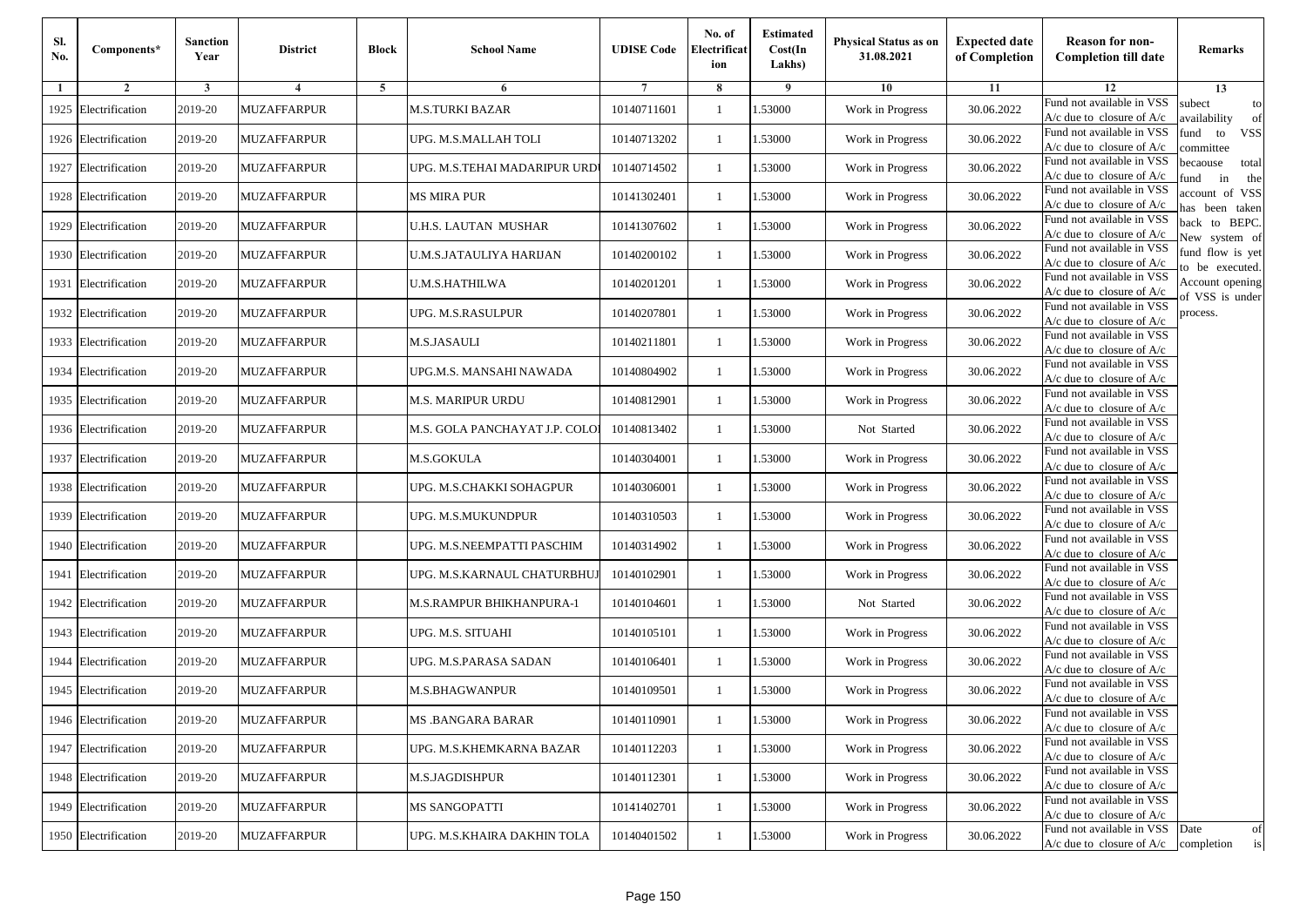| Sl.<br>No. | Components*          | <b>Sanction</b><br>Year | <b>District</b>    | <b>Block</b> | <b>School Name</b>            | <b>UDISE Code</b> | No. of<br>Electrificat<br>ion | <b>Estimated</b><br>Cost(In<br>Lakhs) | <b>Physical Status as on</b><br>31.08.2021 | <b>Expected date</b><br>of Completion | <b>Reason for non-</b><br><b>Completion till date</b>      | Remarks                               |
|------------|----------------------|-------------------------|--------------------|--------------|-------------------------------|-------------------|-------------------------------|---------------------------------------|--------------------------------------------|---------------------------------------|------------------------------------------------------------|---------------------------------------|
| -1         | $\overline{2}$       | 3                       | $\overline{4}$     | 5            | 6                             |                   | 8                             | 9                                     | 10                                         | 11                                    | 12                                                         | 13                                    |
|            | 1951 Electrification | 2019-20                 | <b>MUZAFFARPUR</b> |              | UPG.M.S.BASADHA BAZAR         | 10140401702       | $\mathbf{1}$                  | .53000                                | Not Started                                | 30.06.2022                            | Fund not available in VSS<br>$A/c$ due to closure of $A/c$ | subect<br>to<br>availability<br>of    |
|            | 1952 Electrification | 2019-20                 | <b>MUZAFFARPUR</b> |              | UPG. M.S.RAMPUR BISHWANATH    | 10140402801       | 1                             | 1.53000                               | Work in Progress                           | 30.06.2022                            | Fund not available in VSS<br>$A/c$ due to closure of $A/c$ | fund<br><b>VSS</b><br>to<br>committee |
|            | 1953 Electrification | 2019-20                 | <b>MUZAFFARPUR</b> |              | UPG. M.S.REWA DIH             | 10140405702       | $\mathbf{1}$                  | 1.53000                               | Work in Progress                           | 30.06.2022                            | Fund not available in VSS<br>$A/c$ due to closure of $A/c$ | becaouse<br>total<br>in<br>und<br>the |
|            | 1954 Electrification | 2019-20                 | <b>MUZAFFARPUR</b> |              | U.M.S.POKHRAIRA PURBI TOLA    | 10140413304       | $\mathbf{1}$                  | .53000                                | Not Started                                | 30.06.2022                            | Fund not available in VSS<br>$A/c$ due to closure of $A/c$ | account of VSS<br>as been taken       |
|            | 1955 Electrification | 2019-20                 | <b>MUZAFFARPUR</b> |              | UPG. M.S.NEKNAMA              | 10140702801       | $\mathbf{1}$                  | 1.53000                               | Not Started                                | 30.06.2022                            | Fund not available in VSS<br>A/c due to closure of $A/c$   | back to BEPC.<br>New system of        |
|            | 1956 Electrification | 2021-22                 | <b>NALANDA</b>     |              | NPS KHARPAR                   | 10271904602       | $\mathbf{1}$                  | 1.53000                               | Not Started                                | 30.06.2022                            | Fund not available in VSS<br>A/c due to closure of $A/c$   | fund flow is yet<br>o be executed.    |
|            | 1957 Electrification | 2021-22                 | <b>NALANDA</b>     |              | NPS RAMANAND NAGAR            | 10271900205       | $\mathbf{1}$                  | 1.53000                               | Not Started                                | 30.06.2022                            | Fund not available in VSS<br>$A/c$ due to closure of $A/c$ | Account opening<br>of VSS is under    |
|            | 1958 Electrification | 2021-22                 | <b>NALANDA</b>     |              | NPS LAXMIPUR                  | 10271904807       | $\mathbf{1}$                  | .53000                                | Not Started                                | 30.06.2022                            | Fund not available in VSS<br>$A/c$ due to closure of $A/c$ | process.                              |
|            | 1959 Electrification | 2021-22                 | <b>NALANDA</b>     |              | NPS BHUPASH GUPT NAGAR        | 10271904302       | $\mathbf{1}$                  | .53000                                | Not Started                                | 30.06.2022                            | Fund not available in VSS<br>$A/c$ due to closure of $A/c$ |                                       |
|            | 1960 Electrification | 2021-22                 | <b>NALANDA</b>     |              | <b>NPS JINDA BIGHA</b>        | 10271901702       | $\mathbf{1}$                  | 1.53000                               | Not Started                                | 30.06.2022                            | Fund not available in VSS<br>$A/c$ due to closure of $A/c$ |                                       |
|            | 1961 Electrification | 2021-22                 | <b>NALANDA</b>     |              | N.P.S. BELDARI PAR            | 10271707301       | 1                             | 1.53000                               | Not Started                                | 30.06.2022                            | Fund not available in VSS<br>A/c due to closure of $A/c$   |                                       |
|            | 1962 Electrification | 2021-22                 | <b>NALANDA</b>     |              | NPS SONAR BIGHA               | 10271904503       | $\mathbf{1}$                  | 1.53000                               | Not Started                                | 30.06.2022                            | Fund not available in VSS<br>$A/c$ due to closure of $A/c$ |                                       |
|            | 1963 Electrification | 2021-22                 | <b>NALANDA</b>     |              | NPS JATANPUR                  | 10271900804       | $\mathbf{1}$                  | .53000                                | Not Started                                | 30.06.2022                            | Fund not available in VSS<br>$A/c$ due to closure of $A/c$ |                                       |
|            | 1964 Electrification | 2021-22                 | <b>NALANDA</b>     |              | N.P.S RAVIDAS MANJHI TOLA BAF | 10271800102       | $\mathbf{1}$                  | 1.53000                               | Not Started                                | 30.06.2022                            | Fund not available in VSS<br>$A/c$ due to closure of $A/c$ |                                       |
|            | 1965 Electrification | 2021-22                 | <b>NALANDA</b>     |              | NPS AERUAPAR CHOUHAN TOLA I   | 10271802617       | 1                             | 1.53000                               | Not Started                                | 30.06.2022                            | Fund not available in VSS<br>$A/c$ due to closure of $A/c$ |                                       |
|            | 1966 Electrification | 2021-22                 | <b>NALANDA</b>     |              | NPS GOSAIMATH                 | 10270400411       | $\mathbf{1}$                  | .53000                                | Not Started                                | 30.06.2022                            | Fund not available in VSS<br>$A/c$ due to closure of $A/c$ |                                       |
|            | 1967 Electrification | 2021-22                 | <b>NALANDA</b>     |              | NPS NAVRATANPUR               | 10272001803       | 1                             | .53000                                | Not Started                                | 30.06.2022                            | Fund not available in VSS<br>$A/c$ due to closure of $A/c$ |                                       |
|            | 1968 Electrification | 2019-20                 | <b>NAWADA</b>      |              | <b>U.H.S FULMA</b>            | 10360106801       | $\mathbf{1}$                  | 1.53000                               | Work in Progress                           | 30.06.2022                            | Fund not available in VSS<br>$A/c$ due to closure of $A/c$ |                                       |
|            | 1969 Electrification | 2019-20                 | <b>NAWADA</b>      |              | <b>U.M.S. LAKHMOHNA</b>       | 10360107901       | 1                             | 1.53000                               | Work in Progress                           | 30.06.2022                            | Fund not available in VSS<br>$A/c$ due to closure of $A/c$ |                                       |
|            | 1970 Electrification | 2019-20                 | <b>NAWADA</b>      |              | <b>U.M.S. KUTRUCHAK</b>       | 10360201001       | $\mathbf{1}$                  | .53000                                | Work in Progress                           | 30.06.2022                            | Fund not available in VSS<br>$A/c$ due to closure of $A/c$ |                                       |
|            | 1971 Electrification | 2019-20                 | NAWADA             |              | U.M.S. KOLJA                  | 10360202901       | 1                             | .53000                                | Not Started                                | 30.06.2022                            | Fund not available in VSS<br>A/c due to closure of A/c     |                                       |
|            | 1972 Electrification | 2019-20                 | <b>NAWADA</b>      |              | UPGRADED HIGH SCHOOL BADHA    | 10360304201       |                               | 1.53000                               | Work in Progress                           | 30.06.2022                            | Fund not available in VSS<br>A/c due to closure of A/c     |                                       |
|            | 1973 Electrification | 2019-20                 | <b>NAWADA</b>      |              | <b>M.S ORRO</b>               | 10360801401       | $\mathbf{1}$                  | 1.53000                               | Work in Progress                           | 30.06.2022                            | Fund not available in VSS<br>$A/c$ due to closure of $A/c$ |                                       |
|            | 1974 Electrification | 2019-20                 | <b>NAWADA</b>      |              | <b>U.M.S BASHTI BIGHA</b>     | 10360801402       | $\mathbf{1}$                  | 1.53000                               | Work in Progress                           | 30.06.2022                            | Fund not available in VSS<br>$A/c$ due to closure of $A/c$ |                                       |
|            | 1975 Electrification | 2019-20                 | <b>NAWADA</b>      |              | <b>U.M.S PUNTHER</b>          | 10360704301       | 1                             | 1.53000                               | Work in Progress                           | 30.06.2022                            | Fund not available in VSS<br>A/c due to closure of A/c     |                                       |
|            | 1976 Electrification | 2019-20                 | <b>NAWADA</b>      |              | <b>U.M.S BADULPUR</b>         | 10360706001       | $\mathbf{1}$                  | 1.53000                               | Work in Progress                           | 30.06.2022                            | Fund not available in VSS<br>$A/c$ due to closure of $A/c$ | Date<br>of<br>completion<br>is        |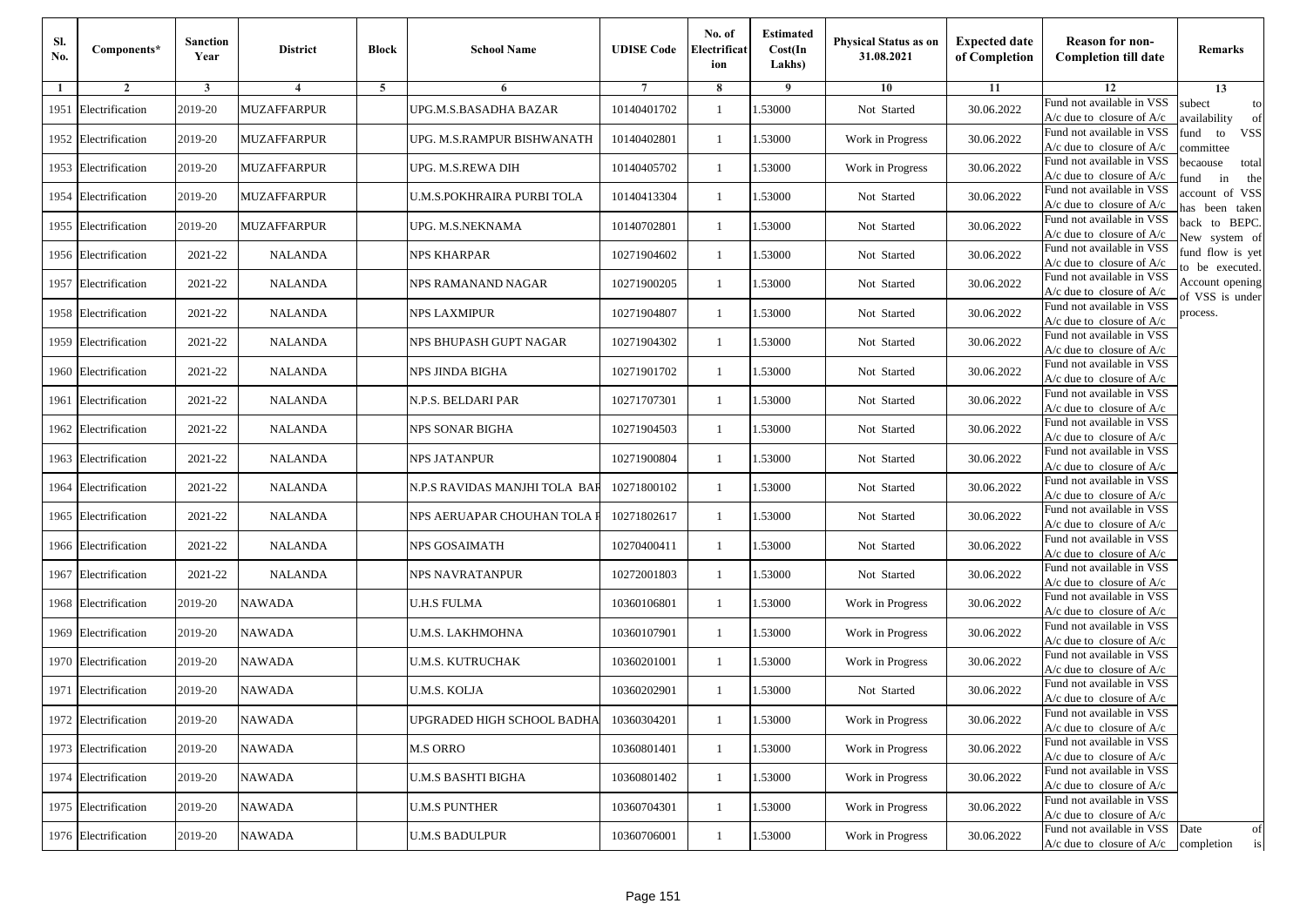| Sl.<br>No. | Components*          | <b>Sanction</b><br>Year | <b>District</b>    | <b>Block</b> | <b>School Name</b>             | <b>UDISE Code</b> | No. of<br>Electrificat<br>ion | <b>Estimated</b><br>Cost(In<br>Lakhs) | Physical Status as on<br>31.08.2021 | <b>Expected date</b><br>of Completion | <b>Reason for non-</b><br><b>Completion till date</b>                 | Remarks                               |
|------------|----------------------|-------------------------|--------------------|--------------|--------------------------------|-------------------|-------------------------------|---------------------------------------|-------------------------------------|---------------------------------------|-----------------------------------------------------------------------|---------------------------------------|
| 1          | $\overline{2}$       | 3                       | $\overline{4}$     | 5            | 6                              |                   | 8                             | 9                                     | 10                                  | 11                                    | 12                                                                    | 13                                    |
| 1977       | Electrification      | 2019-20                 | <b>NAWADA</b>      |              | U.M.S BHIKHAMPURA              | 10360706401       | -1                            | 1.53000                               | Work in Progress                    | 30.06.2022                            | Fund not available in VSS<br>$A/c$ due to closure of $A/c$            | subect<br>to<br>wailability<br>of     |
| 1978       | Electrification      | 2019-20                 | <b>NAWADA</b>      |              | M.S. SIKANDARPUR               | 10360901901       | $\mathbf{1}$                  | 1.53000                               | Not Started                         | 30.06.2022                            | Fund not available in VSS<br>$A/c$ due to closure of $A/c$            | fund<br>to<br><b>VSS</b><br>ommittee  |
|            | 1979 Electrification | 2019-20                 | <b>NAWADA</b>      |              | U.H.S PACHHIYADIH              | 10360904601       | $\mathbf{1}$                  | 1.53000                               | Work in Progress                    | 30.06.2022                            | Fund not available in VSS<br>$A/c$ due to closure of $A/c$            | pecaouse<br>total<br>und<br>in<br>the |
| 1980       | Electrification      | 2019-20                 | <b>NAWADA</b>      |              | U.M.S. MANJHANPURA             | 10360905902       | -1                            | 1.53000                               | Work in Progress                    | 30.06.2022                            | Fund not available in VSS<br>A/c due to closure of A/c                | ccount of VSS<br>as been taken        |
| 1981       | Electrification      | 2019-20                 | <b>NAWADA</b>      |              | U.M.S.KAMALPURA                | 10360906402       | $\mathbf{1}$                  | 1.53000                               | Work in Progress                    | 30.06.2022                            | Fund not available in VSS<br>A/c due to closure of $A/c$              | back to BEPC.<br>New system of        |
| 1982       | Electrification      | 2019-20                 | <b>NAWADA</b>      |              | JTKRMIT ANUSUCHIT MIDDLE SC    | 10360907604       | -1                            | 1.53000                               | Work in Progress                    | 30.06.2022                            | Fund not available in VSS<br>A/c due to closure of $A/c$              | fund flow is yet<br>o be executed.    |
|            | 1983 Electrification | 2019-20                 | <b>NAWADA</b>      |              | M.S. PARNAWADA                 | 10360907609       | -1                            | 1.53000                               | Work in Progress                    | 30.06.2022                            | Fund not available in VSS<br>$A/c$ due to closure of $A/c$            | Account opening<br>of VSS is under    |
| 1984       | Electrification      | 2019-20                 | <b>NAWADA</b>      |              | U.M.S REWAR WEST               | 10361005001       | -1                            | 1.53000                               | Work in Progress                    | 30.06.2022                            | Fund not available in VSS<br>$A/c$ due to closure of $A/c$            | process.                              |
| 1985       | Electrification      | 2019-20                 | <b>NAWADA</b>      |              | U.M.S GORIHARI                 | 10361206401       | -1                            | 1.53000                               | Work in Progress                    | 30.06.2022                            | Fund not available in VSS<br>$A/c$ due to closure of $A/c$            |                                       |
|            | 1986 Electrification | 2019-20                 | <b>NAWADA</b>      |              | <b>U.M.S FATHUR</b>            | 10361306201       | $\mathbf{1}$                  | 1.53000                               | Not Started                         | 30.06.2022                            | Fund not available in VSS<br>$A/c$ due to closure of $A/c$            |                                       |
| 1987       | Electrification      | 2019-20                 | <b>NAWADA</b>      |              | U.M.S. BHUALCHAK               | 10361402303       | -1                            | 1.53000                               | Work in Progress                    | 30.06.2022                            | Fund not available in VSS<br>$A/c$ due to closure of $A/c$            |                                       |
| 1988       | Electrification      | 2019-20                 | <b>NAWADA</b>      |              | <b>U.M.S. MIRCHAK</b>          | 10361403902       | -1                            | 1.53000                               | Work in Progress                    | 30.06.2022                            | Fund not available in VSS<br>$A/c$ due to closure of $A/c$            |                                       |
| 1989       | Electrification      | 2019-20                 | <b>NAWADA</b>      |              | U.M.S. BAHERA                  | 10361404301       | -1                            | 1.53000                               | Not Started                         | 30.06.2022                            | Fund not available in VSS<br>$A/c$ due to closure of $A/c$            |                                       |
| 1990       | Electrification      | 2019-20                 | <b>NAWADA</b>      |              | U.M.S. BAHROICHAK              | 10361407520       | $\mathbf{1}$                  | 1.53000                               | Work in Progress                    | 30.06.2022                            | Fund not available in VSS<br>$A/c$ due to closure of $A/c$            |                                       |
| 1991       | Electrification      | 2019-20                 | PASHCHIM CHAMPARAN |              | GOVT. U.M.S. TAMKUHI (URDU)    | 10010701202       | -1                            | 1.53000                               | Not Started                         | 30.06.2022                            | Fund not available in VSS<br>$A/c$ due to closure of $A/c$            |                                       |
| 1992       | Electrification      | 2019-20                 | PASHCHIM CHAMPARAN |              | GOVT. U.M.S. NAYA TOLA BARGA   | 10010701301       | -1                            | 1.53000                               | Not Started                         | 30.06.2022                            | Fund not available in VSS<br>$A/c$ due to closure of $A/c$            |                                       |
| 1993       | Electrification      | 2019-20                 | PASHCHIM CHAMPARAN |              | U.H.S SISWA BASANTPUR          | 10010701503       | $\mathbf{1}$                  | 1.53000                               | Work in Progress                    | 30.06.2022                            | Fund not available in VSS<br>$A/c$ due to closure of $A/c$            |                                       |
| 1994       | Electrification      | 2019-20                 | PASHCHIM CHAMPARAN |              | GOVT. U.M.S. MAHIPUR           | 10010706701       | $\mathbf{1}$                  | 1.53000                               | Not Started                         | 30.06.2022                            | Fund not available in VSS<br>A/c due to closure of A/c                |                                       |
|            | 1995 Electrification | 2019-20                 | PASHCHIM CHAMPARAN |              | GOVT. U.M.S. BHAIROGANJ (HINDI | 10010707901       | -1                            | 1.53000                               | Not Started                         | 30.06.2022                            | Fund not available in VSS<br>$A/c$ due to closure of $A/c$            |                                       |
|            | 1996 Electrification | 2019-20                 | PASHCHIM CHAMPARAN |              | GOVT. U.M.S. PATKHAULI         | 10010708901       | $\mathbf{1}$                  | 1.53000                               | Work in Progress                    | 30.06.2022                            | Fund not available in VSS<br>$A/c$ due to closure of $A/c$            |                                       |
| 1997       | Electrification      | 2019-20                 | PASHCHIM CHAMPARAN |              | GOVT. U.M.S. SINGARI           | 10010710601       | -1                            | .53000                                | Not Started                         | 30.06.2022                            | Fund not available in VSS<br>A/c due to closure of A/c                |                                       |
|            | 1998 Electrification | 2019-20                 | PASHCHIM CHAMPARAN |              | GOVT. U.M.S. JHANKAUL          | 10010807101       | $\mathbf{1}$                  | 1.53000                               | Not Started                         | 30.06.2022                            | Fund not available in VSS<br>A/c due to closure of A/c                |                                       |
|            | 1999 Electrification | 2019-20                 | PASHCHIM CHAMPARAN |              | GOVT. U.M.S. DHUMWA TAND       | 10010807804       | -1                            | 1.53000                               | Not Started                         | 30.06.2022                            | Fund not available in VSS<br>$A/c$ due to closure of $A/c$            |                                       |
|            | 2000 Electrification | 2019-20                 | PASHCHIM CHAMPARAN |              | <b>GOVT. UHS MAHUAR</b>        | 10010809501       | -1                            | 1.53000                               | Not Started                         | 30.06.2022                            | Fund not available in VSS<br>$A/c$ due to closure of $A/c$            |                                       |
|            | 2001 Electrification | 2019-20                 | PASHCHIM CHAMPARAN |              | <b>GOVT. UHS RATANPURWA</b>    | 10010813301       | -1                            | 1.53000                               | Not Started                         | 30.06.2022                            | Fund not available in VSS<br>A/c due to closure of A/c                |                                       |
|            | 2002 Electrification | 2019-20                 | PASHCHIM CHAMPARAN |              | GOVT. U.M.S. IMALI TOLA POKHAI | 10010501504       | -1                            | 1.53000                               | Work in Progress                    | 30.06.2022                            | Fund not available in VSS<br>$A/c$ due to closure of $A/c$ completion | Date<br>of<br>is                      |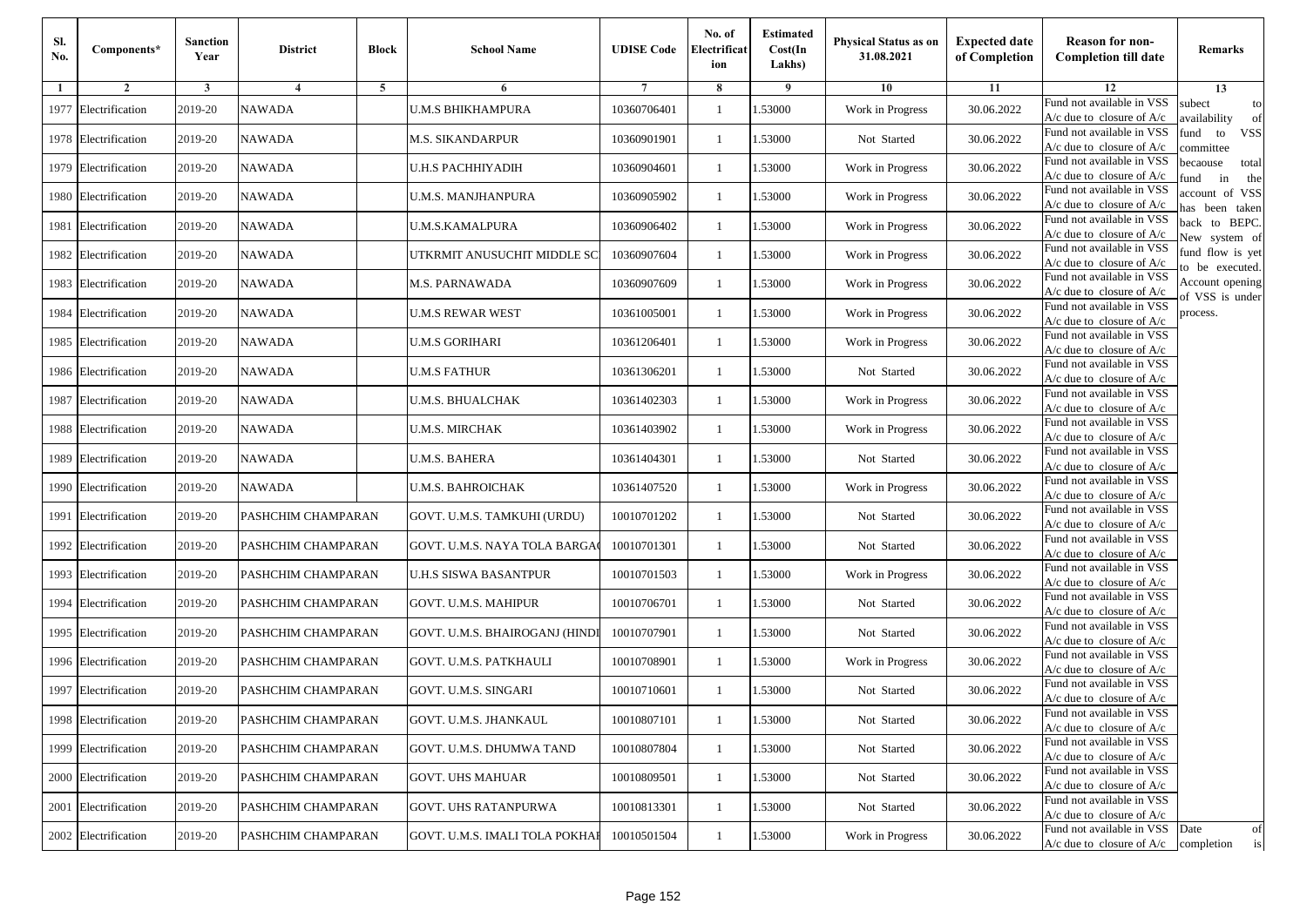| SI.<br>No. | Components*          | <b>Sanction</b><br>Year | <b>District</b>           | <b>Block</b>   | <b>School Name</b>             | <b>UDISE Code</b> | No. of<br>Electrificat<br>ion | <b>Estimated</b><br>Cost(In<br>Lakhs) | <b>Physical Status as on</b><br>31.08.2021 | <b>Expected date</b><br>of Completion | <b>Reason for non-</b><br><b>Completion till date</b>           | Remarks                               |
|------------|----------------------|-------------------------|---------------------------|----------------|--------------------------------|-------------------|-------------------------------|---------------------------------------|--------------------------------------------|---------------------------------------|-----------------------------------------------------------------|---------------------------------------|
| -1         | $\overline{2}$       | 3                       | $\overline{4}$            | $\overline{5}$ | 6                              | 7                 | 8                             | 9                                     | 10                                         | 11                                    | 12                                                              | 13                                    |
| 2003       | Electrification      | 2019-20                 | PASHCHIM CHAMPARAN        |                | GOVT. U.M.S. PUJAHA GADIYANI   | 10010503506       | $\mathbf{1}$                  | 1.53000                               | Work in Progress                           | 30.06.2022                            | Fund not available in VSS<br>$A/c$ due to closure of $A/c$      | subect<br>to<br>availability<br>of    |
|            | 2004 Electrification | 2019-20                 | PASHCHIM CHAMPARAN        |                | <b>BASIC SCHOOL BETTIAH</b>    | 10010102901       | 1                             | 1.53000                               | Work in Progress                           | 30.06.2022                            | Fund not available in VSS<br>$A/c$ due to closure of $A/c$      | iund<br>to<br><b>VSS</b><br>committee |
|            | 2005 Electrification | 2019-20                 | PASHCHIM CHAMPARAN        |                | GOVT. M.S. ISLAMIA URDU GANJ I | 10010103505       | $\mathbf{1}$                  | 1.53000                               | Not Started                                | 30.06.2022                            | Fund not available in VSS<br>$A/c$ due to closure of $A/c$      | becaouse<br>total<br>in<br>und<br>the |
|            | 2006 Electrification | 2019-20                 | PASHCHIM CHAMPARAN        |                | GOVT. M.S. HINDU ANATHALAYA    | 10010104204       | $\mathbf{1}$                  | .53000                                | Not Started                                | 30.06.2022                            | Fund not available in VSS<br>$A/c$ due to closure of $A/c$      | account of VSS<br>as been taken       |
| 2007       | Electrification      | 2019-20                 | <b>PASHCHIM CHAMPARAN</b> |                | GOVT. U.M.S. BHITAHA (KANYA)   | 10011701101       | $\mathbf{1}$                  | .53000                                | Work in Progress                           | 30.06.2022                            | Fund not available in VSS<br>$A/c$ due to closure of $A/c$      | back to BEPC.<br>New system of        |
|            | 2008 Electrification | 2019-20                 | PASHCHIM CHAMPARAN        |                | GOVT. M.S. BHITAHA             | 10011701103       | 1                             | 1.53000                               | Work in Progress                           | 30.06.2022                            | Fund not available in VSS<br>A/c due to closure of A/c          | fund flow is yet<br>o be executed.    |
| 2009       | Electrification      | 2019-20                 | PASHCHIM CHAMPARAN        |                | <b>BASIC SCHOOL BAKULAHAR</b>  | 10010300205       | 1                             | .53000                                | Work in Progress                           | 30.06.2022                            | Fund not available in VSS<br>$A/c$ due to closure of $A/c$      | Account opening                       |
|            | 2010 Electrification | 2019-20                 | PASHCHIM CHAMPARAN        |                | GOVT. U.M.S. BANI PATTI        | 10010300401       | 1                             | .53000                                | Not Started                                | 30.06.2022                            | Fund not available in VSS<br>$A/c$ due to closure of $A/c$      | of VSS is under<br>process.           |
| 2011       | Electrification      | 2019-20                 | PASHCHIM CHAMPARAN        |                | GOVT. U.M.S. LACHHU CHHAPAR    | 10010303601       | $\mathbf{1}$                  | 1.53000                               | Not Started                                | 30.06.2022                            | Fund not available in VSS<br>$A/c$ due to closure of $A/c$      |                                       |
|            | 2012 Electrification | 2019-20                 | PASHCHIM CHAMPARAN        |                | GOVT. U.M.S.MOHACHHI NAIN      | 10010304501       | $\mathbf{1}$                  | 1.53000                               | Not Started                                | 30.06.2022                            | Fund not available in VSS<br>A/c due to closure of A/c          |                                       |
|            | 2013 Electrification | 2019-20                 | PASHCHIM CHAMPARAN        |                | GOVT. U.M.S. PATARAKHA         | 10010305301       | 1                             | 1.53000                               | Not Started                                | 30.06.2022                            | Fund not available in VSS<br>$A/c$ due to closure of $A/c$      |                                       |
|            | 2014 Electrification | 2019-20                 | PASHCHIM CHAMPARAN        |                | BASIC SCHOOL SHEMBHUAPUR       | 10010306201       | 1                             | 1.53000                               | Not Started                                | 30.06.2022                            | Fund not available in VSS<br>$A/c$ due to closure of $A/c$      |                                       |
|            | 2015 Electrification | 2019-20                 | PASHCHIM CHAMPARAN        |                | GOVT. U.M.S. BHIKHNA THORI     | 10011402801       | $\mathbf{1}$                  | 1.53000                               | Not Started                                | 30.06.2022                            | Fund not available in VSS<br>$A/c$ due to closure of $A/c$      |                                       |
|            | 2016 Electrification | 2019-20                 | PASHCHIM CHAMPARAN        |                | GOVT. U.M.S. MADHOPUR (URDU)   | 10011407901       | 1                             | 1.53000                               | Work in Progress                           | 30.06.2022                            | Fund not available in VSS<br>$A/c$ due to closure of $A/c$      |                                       |
|            | 2017 Electrification | 2019-20                 | PASHCHIM CHAMPARAN        |                | GOVT. U.M.S. BAHUARWA          | 10010400401       | $\mathbf{1}$                  | 1.53000                               | Not Started                                | 30.06.2022                            | Fund not available in VSS<br>$A/c$ due to closure of $A/c$      |                                       |
|            | 2018 Electrification | 2019-20                 | PASHCHIM CHAMPARAN        |                | GOVT. U.M.S. KATHAR            | 10011100301       | $\mathbf{1}$                  | .53000                                | Work in Progress                           | 30.06.2022                            | Fund not available in VSS<br>$A/c$ due to closure of $A/c$      |                                       |
|            | 2019 Electrification | 2019-20                 | PASHCHIM CHAMPARAN        |                | GOVT. U.M.S. GADIYANI TOLA     | 10011100403       | $\mathbf{1}$                  | 1.53000                               | Work in Progress                           | 30.06.2022                            | Fund not available in VSS<br>$A/c$ due to closure of $A/c$      |                                       |
|            | 2020 Electrification | 2019-20                 | PASHCHIM CHAMPARAN        |                | GOVT. M.S. DAHAWA              | 10011100709       | 1                             | 1.53000                               | Work in Progress                           | 30.06.2022                            | Fund not available in VSS<br>$A/c$ due to closure of $A/c$      |                                       |
| 2021       | Electrification      | 2019-20                 | PASHCHIM CHAMPARAN        |                | GOVT. U.M.S. MOKARI            | 10011100904       | 1                             | 1.53000                               | Work in Progress                           | 30.06.2022                            | Fund not available in VSS<br>$A/c$ due to closure of $A/c$      |                                       |
| 2022       | Electrification      | 2019-20                 | PASHCHIM CHAMPARAN        |                | GOVT. UHS DHANAHA              | 10011100907       | 1                             | .53000                                | Work in Progress                           | 30.06.2022                            | Fund not available in VSS<br>A/c due to closure of A/c          |                                       |
|            | 2023 Electrification | 2019-20                 | PASHCHIM CHAMPARAN        |                | <b>GOVT M.S GHAGHWA</b>        | 10011101101       | $\mathbf{1}$                  | .53000                                | Work in Progress                           | 30.06.2022                            | Fund not available in VSS<br>$A/c$ due to closure of $A/c$      |                                       |
|            | 2024 Electrification | 2019-20                 | PASHCHIM CHAMPARAN        |                | <b>U,H.S SOHAGI BARWA</b>      | 10011101301       | -1                            | 1.53000                               | Work in Progress                           | 30.06.2022                            | Fund not available in VSS<br>$A/c$ due to closure of $A/c$      |                                       |
|            | 2025 Electrification | 2019-20                 | PASHCHIM CHAMPARAN        |                | GOVT. U.M.S.BASANTPUR HARIJAI  | 10011601001       | 1                             | 1.53000                               | Work in Progress                           | 30.06.2022                            | Fund not available in VSS<br>A/c due to closure of A/c          |                                       |
|            | 2026 Electrification | 2019-20                 | PASHCHIM CHAMPARAN        |                | GOVT. U.M.S. BHALUAHIYA        | 10011601601       | 1                             | 1.53000                               | Work in Progress                           | 30.06.2022                            | Fund not available in VSS<br>$A/c$ due to closure of $A/c$      |                                       |
|            | 2027 Electrification | 2019-20                 | PASHCHIM CHAMPARAN        |                | GOVT. U.M.S. BHANGAHA          | 10011601702       | 1                             | 1.53000                               | Work in Progress                           | 30.06.2022                            | Fund not available in VSS<br>A/c due to closure of A/c          |                                       |
|            | 2028 Electrification | 2019-20                 | PASHCHIM CHAMPARAN        |                | GOVT. U.M.S. BHARBHARWA        | 10011601801       | 1                             | 1.53000                               | Work in Progress                           | 30.06.2022                            | Fund not available in VSS Date<br>$A/c$ due to closure of $A/c$ | of<br>completion<br>is                |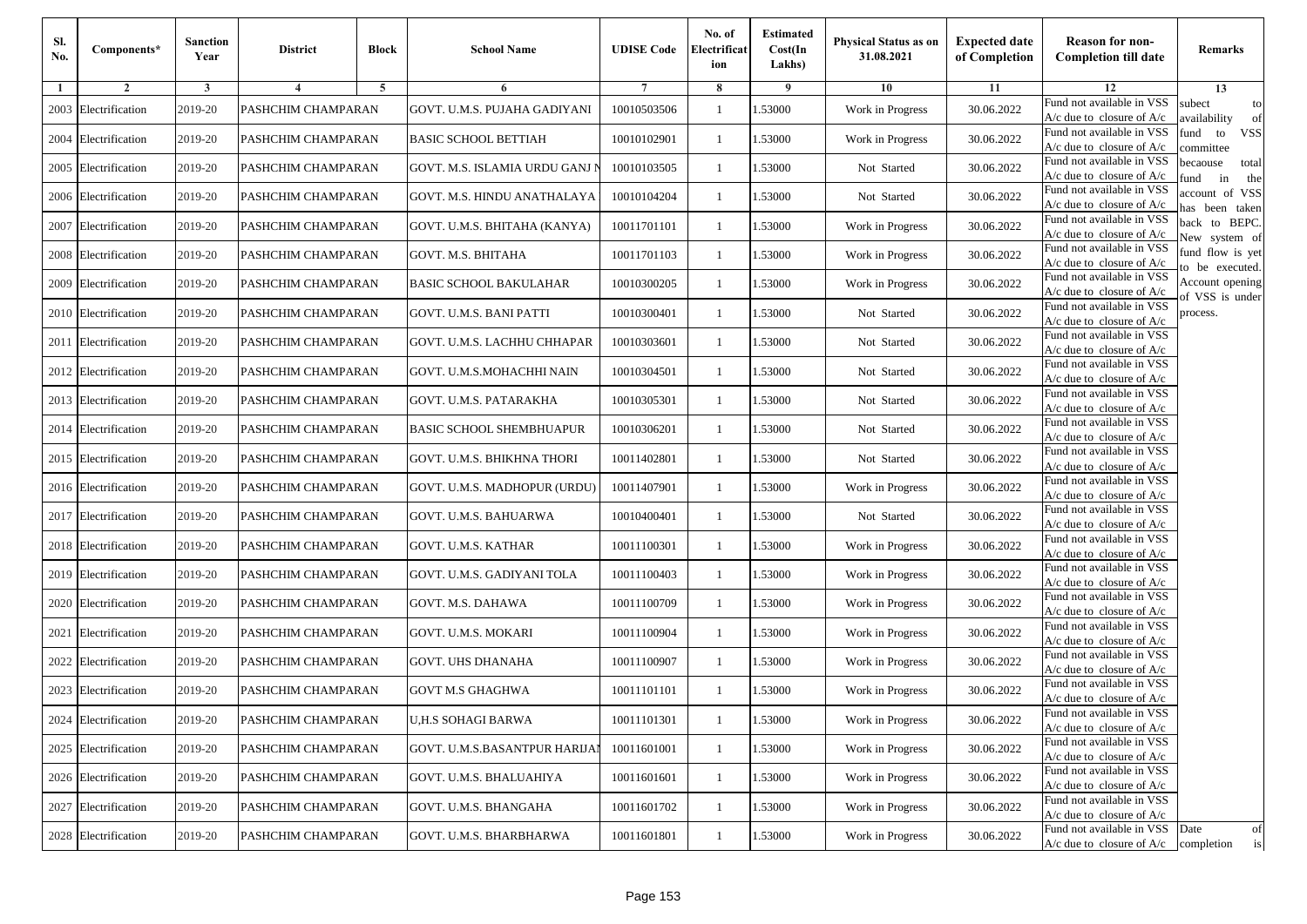| Sl.<br>No. | Components*          | <b>Sanction</b><br>Year | <b>District</b>    | <b>Block</b> | <b>School Name</b>            | <b>UDISE Code</b> | No. of<br>Electrificat<br>ion | <b>Estimated</b><br>Cost(In<br>Lakhs) | Physical Status as on<br>31.08.2021 | <b>Expected date</b><br>of Completion | <b>Reason for non-</b><br><b>Completion till date</b>                 | Remarks                               |
|------------|----------------------|-------------------------|--------------------|--------------|-------------------------------|-------------------|-------------------------------|---------------------------------------|-------------------------------------|---------------------------------------|-----------------------------------------------------------------------|---------------------------------------|
| 1          | $\overline{2}$       | 3                       | 4                  | 5            | 6                             |                   | 8                             | 9                                     | 10                                  | 11                                    | 12                                                                    | 13                                    |
| 2029       | Electrification      | 2019-20                 | PASHCHIM CHAMPARAN |              | GOVT. U.M.S. BHATUHAWA        | 10011602101       | -1                            | 1.53000                               | Not Started                         | 30.06.2022                            | Fund not available in VSS<br>$A/c$ due to closure of $A/c$            | subect<br>to<br>availability<br>of    |
| 2030       | Electrification      | 2019-20                 | PASHCHIM CHAMPARAN |              | GOVT. U.M.S. BIRANCHI NO.-3   | 10011602502       | $\mathbf{1}$                  | 1.53000                               | Work in Progress                    | 30.06.2022                            | Fund not available in VSS<br>$A/c$ due to closure of $A/c$            | fund<br><b>VSS</b><br>to<br>ommittee  |
|            | 2031 Electrification | 2019-20                 | PASHCHIM CHAMPARAN |              | UHS, GHORPARKI HINDI          | 10011603901       | $\mathbf{1}$                  | 1.53000                               | Not Started                         | 30.06.2022                            | Fund not available in VSS<br>$A/c$ due to closure of $A/c$            | pecaouse<br>total<br>in<br>und<br>the |
| 2032       | Electrification      | 2019-20                 | PASHCHIM CHAMPARAN |              | GOVT. U.M.S. HAJMA TOLA       | 10011609801       | -1                            | 1.53000                               | Work in Progress                    | 30.06.2022                            | Fund not available in VSS<br>A/c due to closure of A/c                | ccount of VSS<br>as been taken        |
|            | 2033 Electrification | 2019-20                 | PASHCHIM CHAMPARAN |              | GOVT. U.M.S. CHAURAHAN        | 10010600104       | 1                             | 1.53000                               | Work in Progress                    | 30.06.2022                            | Fund not available in VSS<br>A/c due to closure of $A/c$              | back to BEPC.<br>New system of        |
| 2034       | Electrification      | 2019-20                 | PASHCHIM CHAMPARAN |              | GOVT. U.M.S. BAKHARIA (KANYA) | 10010600901       | -1                            | 1.53000                               | Work in Progress                    | 30.06.2022                            | Fund not available in VSS<br>A/c due to closure of $A/c$              | fund flow is yet<br>o be executed.    |
|            | 2035 Electrification | 2019-20                 | PASHCHIM CHAMPARAN |              | GOVT. U.M.S. KURMI TOLA BAKHA | 10010600902       | -1                            | 1.53000                               | Work in Progress                    | 30.06.2022                            | Fund not available in VSS<br>$A/c$ due to closure of $A/c$            | Account opening<br>f VSS is under     |
|            | 2036 Electrification | 2019-20                 | PASHCHIM CHAMPARAN |              | GOVT. U.M.S. BHARWALIA KARMA  | 10010601501       | -1                            | 1.53000                               | Work in Progress                    | 30.06.2022                            | Fund not available in VSS<br>$A/c$ due to closure of $A/c$            | process.                              |
| 2037       | Electrification      | 2019-20                 | PASHCHIM CHAMPARAN |              | U.H.S GUDARA                  | 10010602401       | -1                            | 1.53000                               | Work in Progress                    | 30.06.2022                            | Fund not available in VSS<br>$A/c$ due to closure of $A/c$            |                                       |
|            | 2038 Electrification | 2019-20                 | PASHCHIM CHAMPARAN |              | GOVT. U.M.S. HARPUR           | 10010602604       | $\mathbf{1}$                  | 1.53000                               | Work in Progress                    | 30.06.2022                            | Fund not available in VSS<br>$A/c$ due to closure of $A/c$            |                                       |
|            | 2039 Electrification | 2019-20                 | PASHCHIM CHAMPARAN |              | <b>GOVT. UHS BIRWA</b>        | 10010602605       | -1                            | 1.53000                               | Work in Progress                    | 30.06.2022                            | Fund not available in VSS<br>$A/c$ due to closure of $A/c$            |                                       |
| 2040       | Electrification      | 2019-20                 | PASHCHIM CHAMPARAN |              | GOVT. U.M.S. JAWAKATIA HINDI  | 10010602801       | $\mathbf{1}$                  | 1.53000                               | Work in Progress                    | 30.06.2022                            | Fund not available in VSS<br>$A/c$ due to closure of $A/c$            |                                       |
| 2041       | Electrification      | 2019-20                 | PASHCHIM CHAMPARAN |              | GOVT. M.S. GORA SEMRA         | 10010603001       | -1                            | 1.53000                               | Work in Progress                    | 30.06.2022                            | Fund not available in VSS<br>$A/c$ due to closure of $A/c$            |                                       |
|            | 2042 Electrification | 2019-20                 | PASHCHIM CHAMPARAN |              | GOVT. U.M.S.KURIA             | 10010603301       | $\mathbf{1}$                  | 1.53000                               | Not Started                         | 30.06.2022                            | Fund not available in VSS<br>$A/c$ due to closure of $A/c$            |                                       |
|            | 2043 Electrification | 2019-20                 | PASHCHIM CHAMPARAN |              | GOVT. U.M.S. MALAHI TOLA MADI | 10010603601       | -1                            | 1.53000                               | Not Started                         | 30.06.2022                            | Fund not available in VSS<br>$A/c$ due to closure of $A/c$            |                                       |
| 2044       | Electrification      | 2019-20                 | PASHCHIM CHAMPARAN |              | GOVT. U.M.S. MAJHARIA SHEKH   | 10010603901       | -1                            | 1.53000                               | Not Started                         | 30.06.2022                            | Fund not available in VSS<br>$A/c$ due to closure of $A/c$            |                                       |
| 2045       | Electrification      | 2019-20                 | PASHCHIM CHAMPARAN |              | GOVT. U.M.S. PARSA DUMARIA    | 10010605204       | -1                            | 1.53000                               | Not Started                         | 30.06.2022                            | Fund not available in VSS<br>$A/c$ due to closure of $A/c$            |                                       |
|            | 2046 Electrification | 2019-20                 | PASHCHIM CHAMPARAN |              | GOVT. U.M.S. DUMRI            | 10010605401       | $\mathbf{1}$                  | 1.53000                               | Work in Progress                    | 30.06.2022                            | Fund not available in VSS<br>$A/c$ due to closure of $A/c$            |                                       |
| 2047       | Electrification      | 2019-20                 | PASHCHIM CHAMPARAN |              | GOVT. U.M.S. RAGHUNATHPUR     | 10010605801       | -1                            | 1.53000                               | Not Started                         | 30.06.2022                            | Fund not available in VSS<br>$A/c$ due to closure of $A/c$            |                                       |
|            | 2048 Electrification | 2019-20                 | PASHCHIM CHAMPARAN |              | U.H.S RAJABHAR                | 10010605901       | -1                            | 1.53000                               | Not Started                         | 30.06.2022                            | Fund not available in VSS<br>$A/c$ due to closure of $A/c$            |                                       |
| 2049       | Electrification      | 2019-20                 | PASHCHIM CHAMPARAN |              | GOVT. U.M.S. NANOSATI         | 10010606002       | -1                            | .53000                                | Work in Progress                    | 30.06.2022                            | Fund not available in VSS<br>A/c due to closure of A/c                |                                       |
|            | 2050 Electrification | 2019-20                 | PASHCHIM CHAMPARAN |              | GOVT. U.M.S. RAMPUR BAIRAGI   | 10010606101       | $\mathbf{1}$                  | 1.53000                               | Work in Progress                    | 30.06.2022                            | Fund not available in VSS<br>A/c due to closure of A/c                |                                       |
|            | 2051 Electrification | 2019-20                 | PASHCHIM CHAMPARAN |              | GOVT. M.S. DUMRI MAHANWA      | 10010606204       | -1                            | 1.53000                               | Not Started                         | 30.06.2022                            | Fund not available in VSS<br>A/c due to closure of $A/c$              |                                       |
|            | 2052 Electrification | 2019-20                 | PASHCHIM CHAMPARAN |              | GOVT. U.M.S. CHAURAHIA        | 10010606305       | -1                            | 1.53000                               | Not Started                         | 30.06.2022                            | Fund not available in VSS<br>$A/c$ due to closure of $A/c$            |                                       |
|            | 2053 Electrification | 2019-20                 | PASHCHIM CHAMPARAN |              | GOVT. U.M.S. KHORWA RATANMA   | 10010606308       | -1                            | 1.53000                               | Not Started                         | 30.06.2022                            | Fund not available in VSS<br>A/c due to closure of A/c                |                                       |
|            | 2054 Electrification | 2019-20                 | PASHCHIM CHAMPARAN |              | GOVT. U.M.S. RULHI KANYA      | 10010606402       | -1                            | 1.53000                               | Not Started                         | 30.06.2022                            | Fund not available in VSS<br>$A/c$ due to closure of $A/c$ completion | Date<br>of<br>is                      |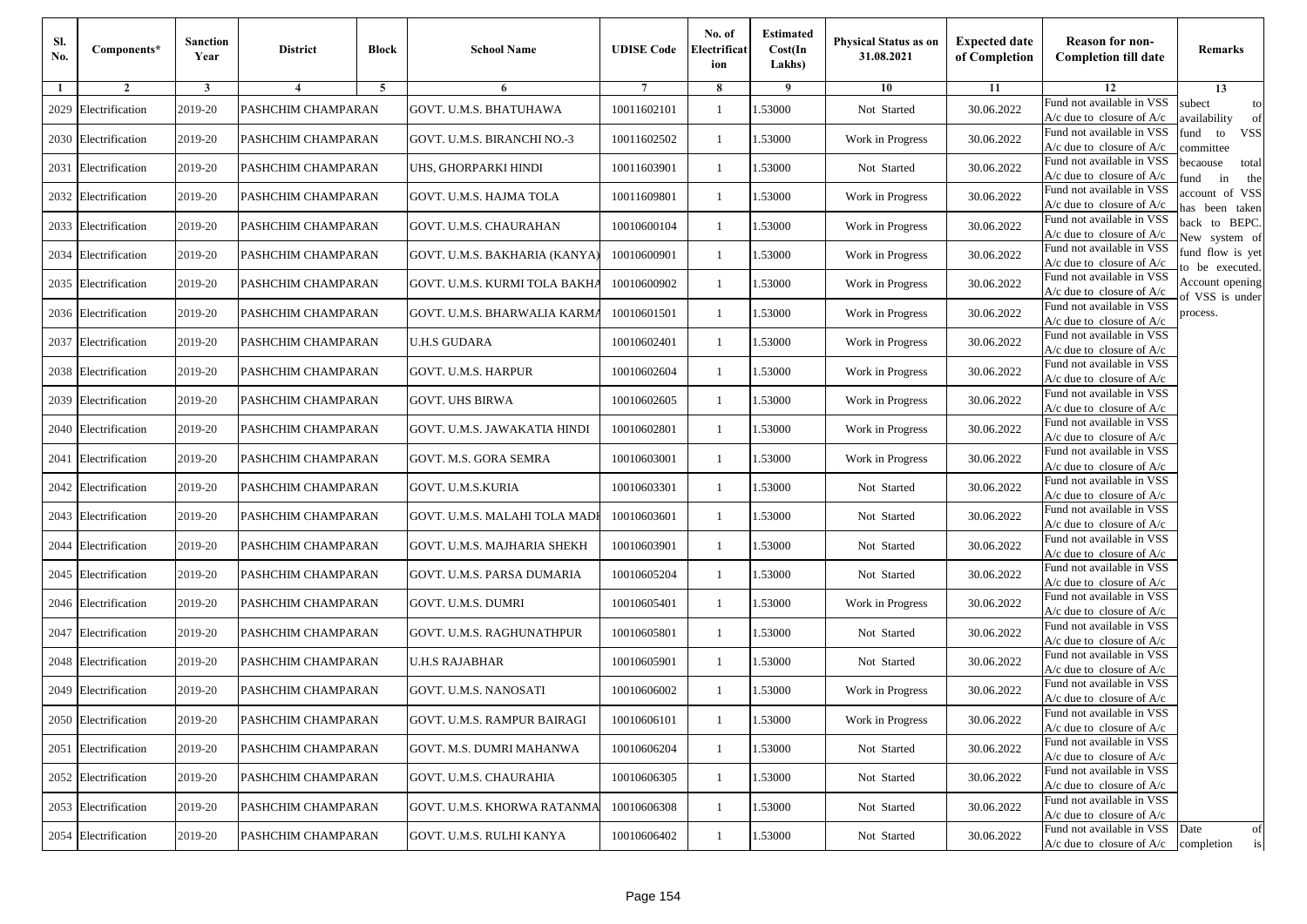| SI.<br>No. | Components*          | <b>Sanction</b><br>Year | <b>District</b>    | <b>Block</b>   | <b>School Name</b>             | <b>UDISE Code</b> | No. of<br>Electrificat<br>ion | <b>Estimated</b><br>Cost(In<br>Lakhs) | <b>Physical Status as on</b><br>31.08.2021 | <b>Expected date</b><br>of Completion | <b>Reason for non-</b><br><b>Completion till date</b>      | Remarks                               |
|------------|----------------------|-------------------------|--------------------|----------------|--------------------------------|-------------------|-------------------------------|---------------------------------------|--------------------------------------------|---------------------------------------|------------------------------------------------------------|---------------------------------------|
| -1         | $\overline{2}$       | 3                       | $\overline{4}$     | $\overline{5}$ | 6                              |                   | 8                             | 9                                     | 10                                         | 11                                    | 12                                                         | 13                                    |
| 2055       | Electrification      | 2019-20                 | PASHCHIM CHAMPARAN |                | GOVT. U.M.S. SENUWARIA         | 10010606803       | $\mathbf{1}$                  | 1.53000                               | Work in Progress                           | 30.06.2022                            | Fund not available in VSS<br>$A/c$ due to closure of $A/c$ | subect<br>to<br>wailability<br>of     |
|            | 2056 Electrification | 2019-20                 | PASHCHIM CHAMPARAN |                | GOVT. U.M.S. SENUARIA BAIRAGI  | 10010606804       | 1                             | 1.53000                               | Not Started                                | 30.06.2022                            | Fund not available in VSS<br>$A/c$ due to closure of $A/c$ | fund to<br><b>VSS</b><br>committee    |
|            | 2057 Electrification | 2019-20                 | PASHCHIM CHAMPARAN |                | GOVT. U.M.S. BARWA BARAULI     | 10011501401       | 1                             | 1.53000                               | Work in Progress                           | 30.06.2022                            | Fund not available in VSS<br>$A/c$ due to closure of $A/c$ | becaouse<br>total<br>in<br>ınd<br>the |
|            | 2058 Electrification | 2019-20                 | PASHCHIM CHAMPARAN |                | GOVT. U.M.S. BELWANIA          | 10011501701       | 1                             | 1.53000                               | Work in Progress                           | 30.06.2022                            | Fund not available in VSS<br>A/c due to closure of A/c     | ccount of VSS<br>as been taken        |
|            | 2059 Electrification | 2019-20                 | PASHCHIM CHAMPARAN |                | <b>GOVT. U.M.S. BINWALIA</b>   | 10011502401       | 1                             | 1.53000                               | Work in Progress                           | 30.06.2022                            | Fund not available in VSS<br>A/c due to closure of $A/c$   | back to BEPC.<br>New system of        |
|            | 2060 Electrification | 2019-20                 | PASHCHIM CHAMPARAN |                | GOVT. U.M.S. HARPUR LEDIHARW   | 10011504601       | -1                            | 1.53000                               | Work in Progress                           | 30.06.2022                            | Fund not available in VSS<br>$A/c$ due to closure of $A/c$ | fund flow is yet<br>o be executed.    |
| 2061       | Electrification      | 2019-20                 | PASHCHIM CHAMPARAN |                | GOVT. U.M.S. KATGHARWA         | 10011505401       | -1                            | 1.53000                               | Not Started                                | 30.06.2022                            | Fund not available in VSS<br>$A/c$ due to closure of $A/c$ | Account opening<br>of VSS is under    |
| 2062       | Electrification      | 2019-20                 | PASHCHIM CHAMPARAN |                | GOVT. U.M.S. KESHARI-MAJHARIA  | 10011507201       | 1                             | 1.53000                               | Work in Progress                           | 30.06.2022                            | Fund not available in VSS<br>$A/c$ due to closure of $A/c$ | process.                              |
| 2063       | Electrification      | 2019-20                 | PASHCHIM CHAMPARAN |                | GOVT. U.M.S. MALDA-MALDI       | 10011507301       | 1                             | 1.53000                               | Work in Progress                           | 30.06.2022                            | Fund not available in VSS<br>$A/c$ due to closure of $A/c$ |                                       |
| 2064       | Electrification      | 2019-20                 | PASHCHIM CHAMPARAN |                | GOVT. U.M.S.MAUJE PAKRI        | 10011509501       | $\mathbf{1}$                  | 1.53000                               | Not Started                                | 30.06.2022                            | Fund not available in VSS<br>$A/c$ due to closure of $A/c$ |                                       |
|            | 2065 Electrification | 2019-20                 | PASHCHIM CHAMPARAN |                | GOVT. U.M.S. RAKHAHI PURBI     | 10011510402       | -1                            | 1.53000                               | Not Started                                | 30.06.2022                            | Fund not available in VSS<br>A/c due to closure of $A/c$   |                                       |
|            | 2066 Electrification | 2019-20                 | PASHCHIM CHAMPARAN |                | GOVT. U.M.S. RAMPUR SAKARAUI   | 10011510603       | $\mathbf{1}$                  | 1.53000                               | Work in Progress                           | 30.06.2022                            | Fund not available in VSS<br>A/c due to closure of A/c     |                                       |
| 2067       | Electrification      | 2019-20                 | PASHCHIM CHAMPARAN |                | GOVT. U.M.S. SISAI             | 10011512201       | 1                             | 1.53000                               | Work in Progress                           | 30.06.2022                            | Fund not available in VSS<br>$A/c$ due to closure of $A/c$ |                                       |
|            | 2068 Electrification | 2019-20                 | PASHCHIM CHAMPARAN |                | GOVT. M.S. BAIKUNTHWA          | 10010200205       | 1                             | 1.53000                               | Work in Progress                           | 30.06.2022                            | Fund not available in VSS<br>$A/c$ due to closure of $A/c$ |                                       |
|            | 2069 Electrification | 2019-20                 | PASHCHIM CHAMPARAN |                | GOVT. U.M.S. BARIARPUR KHAS    | 10010200501       | 1                             | 1.53000                               | Work in Progress                           | 30.06.2022                            | Fund not available in VSS<br>$A/c$ due to closure of $A/c$ |                                       |
|            | 2070 Electrification | 2019-20                 | PASHCHIM CHAMPARAN |                | GOVT. U.M.S. BHAGWAN PANDITW   | 10010200602       | 1                             | 1.53000                               | Work in Progress                           | 30.06.2022                            | Fund not available in VSS<br>$A/c$ due to closure of $A/c$ |                                       |
| 2071       | Electrification      | 2019-20                 | PASHCHIM CHAMPARAN |                | GOVT. U.M.S. SOFWA TOLA        | 10010201302       | $\mathbf{1}$                  | 1.53000                               | Not Started                                | 30.06.2022                            | Fund not available in VSS<br>$A/c$ due to closure of $A/c$ |                                       |
|            | 2072 Electrification | 2019-20                 | PASHCHIM CHAMPARAN |                | GOVT. U.M.S. JAMUNIA NAWAKA    | 10010201602       | $\mathbf{1}$                  | 1.53000                               | Not Started                                | 30.06.2022                            | Fund not available in VSS<br>$A/c$ due to closure of $A/c$ |                                       |
|            | 2073 Electrification | 2019-20                 | PASHCHIM CHAMPARAN |                | GOVT. U.M.S. BANKATWA          | 10010202001       | -1                            | 1.53000                               | Work in Progress                           | 30.06.2022                            | Fund not available in VSS<br>$A/c$ due to closure of $A/c$ |                                       |
|            | 2074 Electrification | 2019-20                 | PASHCHIM CHAMPARAN |                | GOVT. UHS MARUAHA              | 10010202202       | -1                            | 1.53000                               | Work in Progress                           | 30.06.2022                            | Fund not available in VSS<br>A/c due to closure of A/c     |                                       |
|            | 2075 Electrification | 2019-20                 | PASHCHIM CHAMPARAN |                | GOVT. U.M.S. PHULIA KHANR      | 10010202901       | $\mathbf{1}$                  | 1.53000                               | Work in Progress                           | 30.06.2022                            | Fund not available in VSS<br>$A/c$ due to closure of $A/c$ |                                       |
|            | 2076 Electrification | 2019-20                 | PASHCHIM CHAMPARAN |                | GOVT. U.M.S. KOTRAHA           | 10010203401       | -1                            | 1.53000                               | Work in Progress                           | 30.06.2022                            | Fund not available in VSS<br>A/c due to closure of A/c     |                                       |
|            | 2077 Electrification | 2019-20                 | PASHCHIM CHAMPARAN |                | U.M.S. SHIVPUJAN BAITHA KE TOI | 10010203505       | -1                            | 1.53000                               | Not Started                                | 30.06.2022                            | Fund not available in VSS<br>$A/c$ due to closure of $A/c$ |                                       |
|            | 2078 Electrification | 2019-20                 | PASHCHIM CHAMPARAN |                | <b>BASIC SCHOOL TELUA</b>      | 10010203605       | -1                            | 1.53000                               | Work in Progress                           | 30.06.2022                            | Fund not available in VSS<br>$A/c$ due to closure of $A/c$ |                                       |
|            | 2079 Electrification | 2019-20                 | PASHCHIM CHAMPARAN |                | GOVT. U.M.S. GAHIRI MUSHAR TO  | 10010203703       | -1                            | 1.53000                               | Work in Progress                           | 30.06.2022                            | Fund not available in VSS<br>A/c due to closure of A/c     |                                       |
|            | 2080 Electrification | 2019-20                 | PASHCHIM CHAMPARAN |                | GOVT. U.M.S. NAINAHA           | 10011800406       | $\mathbf{1}$                  | 1.53000                               | Not Started                                | 30.06.2022                            | Fund not available in VSS<br>$A/c$ due to closure of $A/c$ | Date<br>of<br>completion<br>is        |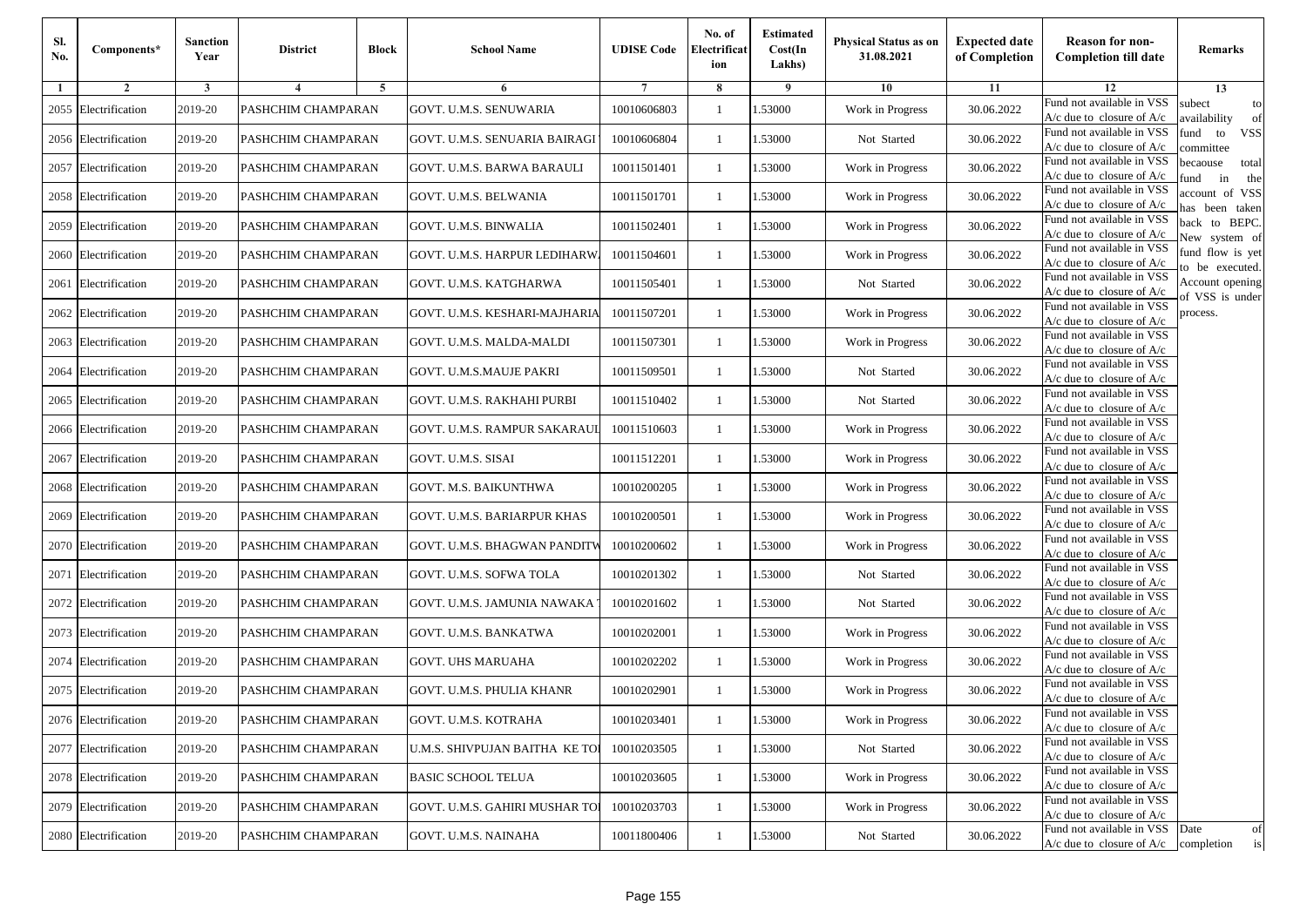| Sl.<br>No. | Components*          | <b>Sanction</b><br>Year | <b>District</b>    | <b>Block</b>   | <b>School Name</b>            | <b>UDISE Code</b> | No. of<br>Electrificat<br>ion | <b>Estimated</b><br>Cost(In<br>Lakhs) | <b>Physical Status as on</b><br>31.08.2021 | <b>Expected date</b><br>of Completion | <b>Reason for non-</b><br><b>Completion till date</b>      | Remarks                               |
|------------|----------------------|-------------------------|--------------------|----------------|-------------------------------|-------------------|-------------------------------|---------------------------------------|--------------------------------------------|---------------------------------------|------------------------------------------------------------|---------------------------------------|
| 1          | $\overline{2}$       | 3                       | $\overline{4}$     | $\overline{5}$ | 6                             | -7                | 8                             | 9                                     | 10                                         | 11                                    | 12                                                         | 13                                    |
| 2081       | Electrification      | 2019-20                 | PASHCHIM CHAMPARAN |                | GOVT. U.M.S. BHAISAHIYA RETA  | 10011800408       | $\mathbf{1}$                  | 1.53000                               | Not Started                                | 30.06.2022                            | Fund not available in VSS<br>$A/c$ due to closure of $A/c$ | subect<br>to<br>wailability<br>of     |
|            | 2082 Electrification | 2019-20                 | PASHCHIM CHAMPARAN |                | GOVT. U.M.S. BAGAHI SAKHUANI  | 10011200401       | -1                            | 1.53000                               | Not Started                                | 30.06.2022                            | Fund not available in VSS<br>$A/c$ due to closure of $A/c$ | fund to<br><b>VSS</b><br>ommittee     |
|            | 2083 Electrification | 2019-20                 | PASHCHIM CHAMPARAN |                | GOVT. U.M.S. BELAURA          | 10011201201       | -1                            | 1.53000                               | Not Started                                | 30.06.2022                            | Fund not available in VSS<br>$A/c$ due to closure of $A/c$ | becaouse<br>total<br>in<br>und<br>the |
| 2084       | Electrification      | 2019-20                 | PASHCHIM CHAMPARAN |                | GOVT. U.M.S. GARDI DONE       | 10011205301       | -1                            | 1.53000                               | Not Started                                | 30.06.2022                            | Fund not available in VSS<br>A/c due to closure of A/c     | ccount of VSS<br>as been taken        |
| 2085       | Electrification      | 2019-20                 | PASHCHIM CHAMPARAN |                | U.H.S JOGIA (URDU BALAK)      | 10011207302       | 1                             | 1.53000                               | Not Started                                | 30.06.2022                            | Fund not available in VSS<br>A/c due to closure of $A/c$   | back to BEPC.<br>New system of        |
|            | 2086 Electrification | 2019-20                 | PASHCHIM CHAMPARAN |                | GOVT. UHS SERHAWA DONE        | 10011214801       | -1                            | 1.53000                               | Not Started                                | 30.06.2022                            | Fund not available in VSS<br>$A/c$ due to closure of $A/c$ | iund flow is yet<br>o be executed.    |
| 2087       | Electrification      | 2019-20                 | PASHCHIM CHAMPARAN |                | GOVT. U.M.S. BEHRA DAKSHIN TO | 10011300701       | -1                            | 1.53000                               | Not Started                                | 30.06.2022                            | Fund not available in VSS<br>$A/c$ due to closure of $A/c$ | Account opening<br>of VSS is under    |
| 2088       | Electrification      | 2019-20                 | PASHCHIM CHAMPARAN |                | U.H.S MUJAUNA                 | 10011001201       | -1                            | 1.53000                               | Work in Progress                           | 30.06.2022                            | Fund not available in VSS<br>$A/c$ due to closure of $A/c$ | process.                              |
| 2089       | Electrification      | 2019-20                 | PASHCHIM CHAMPARAN |                | GOVT. M.S. THAKARAHAN         | 10011001614       | -1                            | 1.53000                               | Work in Progress                           | 30.06.2022                            | Fund not available in VSS<br>$A/c$ due to closure of $A/c$ |                                       |
| 2090       | Electrification      | 2019-20                 | PASHCHIM CHAMPARAN |                | U.M.S.NAUTAN GURWALIA MISHR   | 10011001901       | $\mathbf{1}$                  | 1.53000                               | Not Started                                | 30.06.2022                            | Fund not available in VSS<br>$A/c$ due to closure of $A/c$ |                                       |
| 2091       | Electrification      | 2019-20                 | PASHCHIM CHAMPARAN |                | GOVT. U.M.S. BALUA            | 10011800502       | -1                            | 1.53000                               | Not Started                                | 30.06.2022                            | Fund not available in VSS<br>$A/c$ due to closure of $A/c$ |                                       |
| 2092       | Electrification      | 2019-20                 | PASHCHIM CHAMPARAN |                | GOVT. U.M.S. SIRINAGAR-I      | 10011001701       | -1                            | 1.53000                               | Not Started                                | 30.06.2022                            | Fund not available in VSS<br>A/c due to closure of A/c     |                                       |
|            | 2093 Electrification | 2019-20                 | <b>PATNA</b>       |                | U M S. RAMNAGAR DIYARA 17 BIC | 10282000104       | $\mathbf{1}$                  | 1.53000                               | Work in Progress                           | 30.06.2022                            | Fund not available in VSS<br>$A/c$ due to closure of $A/c$ |                                       |
| 2094       | Electrification      | 2019-20                 | <b>PATNA</b>       |                | M.S. KALYANPUR                | 10282000501       | -1                            | 1.53000                               | Not Started                                | 30.06.2022                            | Fund not available in VSS<br>$A/c$ due to closure of $A/c$ |                                       |
|            | 2095 Electrification | 2019-20                 | <b>PATNA</b>       |                | M.S. KALA DIYARA              | 10281700401       | -1                            | 1.53000                               | Work in Progress                           | 30.06.2022                            | Fund not available in VSS<br>$A/c$ due to closure of $A/c$ |                                       |
|            | 2096 Electrification | 2019-20                 | <b>PATNA</b>       |                | M.S. CHAK DAULAT              | 10281700701       | -1                            | 1.53000                               | Work in Progress                           | 30.06.2022                            | Fund not available in VSS<br>$A/c$ due to closure of $A/c$ |                                       |
| 2097       | Electrification      | 2019-20                 | <b>PATNA</b>       |                | U.M.S.RAMNAGAR DOMA GANJ      | 10281700902       | $\mathbf{1}$                  | 1.53000                               | Not Started                                | 30.06.2022                            | Fund not available in VSS<br>$A/c$ due to closure of $A/c$ |                                       |
| 2098       | Electrification      | 2019-20                 | <b>PATNA</b>       |                | M.S. KARNAUTI                 | 10281701401       | $\mathbf{1}$                  | 1.53000                               | Not Started                                | 30.06.2022                            | Fund not available in VSS<br>$A/c$ due to closure of $A/c$ |                                       |
| 2099       | Electrification      | 2019-20                 | <b>PATNA</b>       |                | M.S. RUPAS MAHAJI             | 10281701701       | $\mathbf{1}$                  | 1.53000                               | Work in Progress                           | 30.06.2022                            | Fund not available in VSS<br>$A/c$ due to closure of $A/c$ |                                       |
| 2100       | Electrification      | 2019-20                 | <b>PATNA</b>       |                | U.M.S.GOVIND SINGH KE TOLA    | 10281701702       | -1                            | 1.53000                               | Work in Progress                           | 30.06.2022                            | Fund not available in VSS<br>$A/c$ due to closure of $A/c$ |                                       |
| 2101       | Electrification      | 2019-20                 | <b>PATNA</b>       |                | U.M.S.BENIPUR                 | 10281702301       | $\mathbf{1}$                  | 1.53000                               | Work in Progress                           | 30.06.2022                            | Fund not available in VSS<br>$A/c$ due to closure of $A/c$ |                                       |
|            | 2102 Electrification | 2019-20                 | <b>PATNA</b>       |                | <b>U.M.S.KALA DIYARA</b>      | 10281702401       | -1                            | 1.53000                               | Not Started                                | 30.06.2022                            | Fund not available in VSS<br>A/c due to closure of A/c     |                                       |
|            | 2103 Electrification | 2019-20                 | <b>PATNA</b>       |                | U.M.S. 17 BIGHA               | 10281704801       | -1                            | 1.53000                               | Not Started                                | 30.06.2022                            | Fund not available in VSS<br>$A/c$ due to closure of $A/c$ |                                       |
|            | 2104 Electrification | 2019-20                 | <b>PATNA</b>       |                | <b>U.M.S.MISI</b>             | 10281704901       | -1                            | 1.53000                               | Work in Progress                           | 30.06.2022                            | Fund not available in VSS<br>A/c due to closure of $A/c$   |                                       |
|            | 2105 Electrification | 2019-20                 | <b>PATNA</b>       |                | U.H.S.SHAHPUR GERUYARI        | 10281705101       | -1                            | 1.53000                               | Work in Progress                           | 30.06.2022                            | Fund not available in VSS<br>A/c due to closure of A/c     |                                       |
|            | 2106 Electrification | 2019-20                 | <b>PATNA</b>       |                | M.S. RUPAS MRUAHI             | 10281705501       | $\mathbf{1}$                  | 1.53000                               | Work in Progress                           | 30.06.2022                            | Fund not available in VSS<br>$A/c$ due to closure of $A/c$ | Date<br>of<br>is<br>completion        |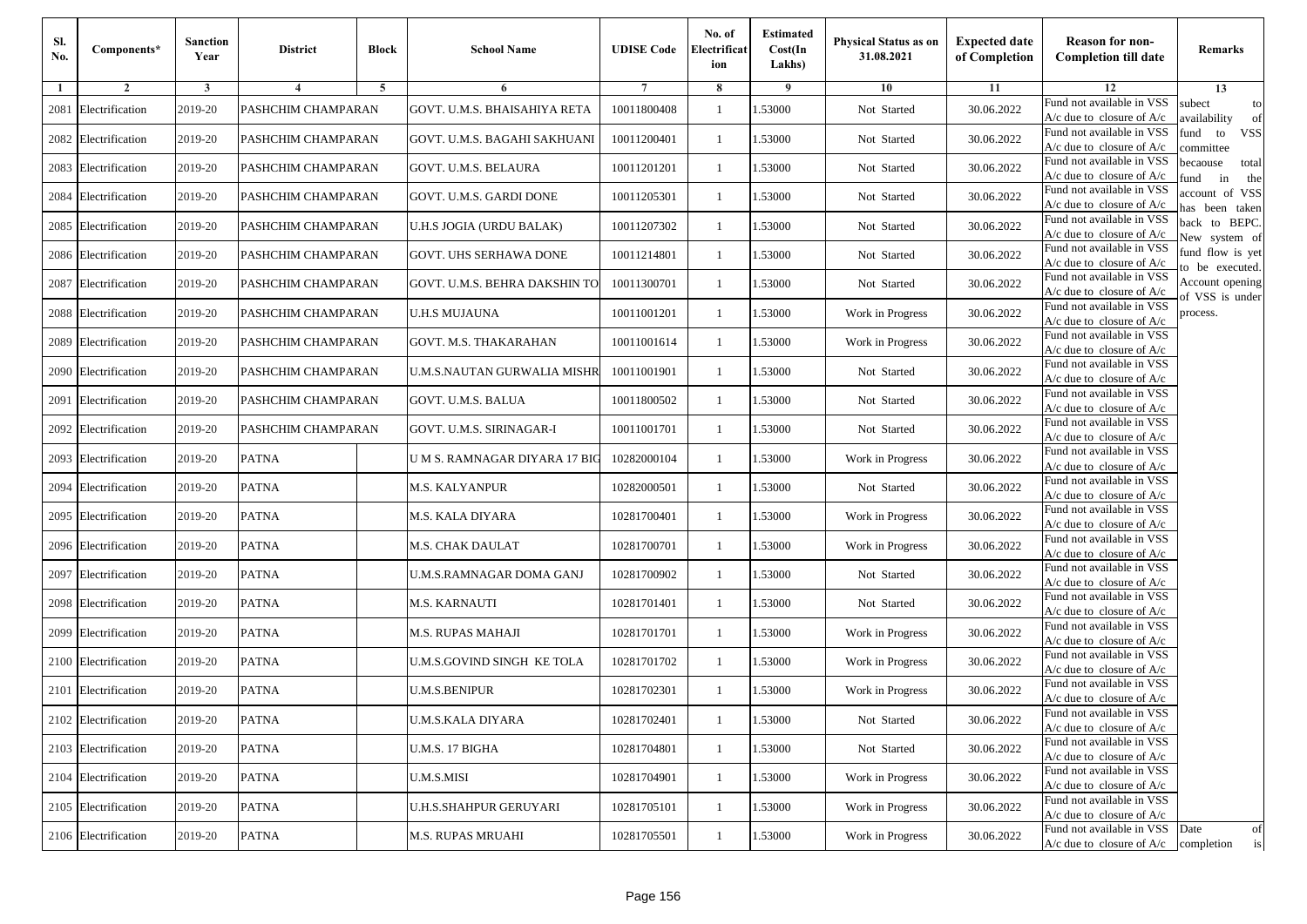| Sl.<br>No. | Components*          | <b>Sanction</b><br>Year | <b>District</b>         | <b>Block</b> | <b>School Name</b>            | <b>UDISE Code</b> | No. of<br>Electrificat<br>ion | <b>Estimated</b><br>Cost(In<br>Lakhs) | Physical Status as on<br>31.08.2021 | <b>Expected date</b><br>of Completion | <b>Reason for non-</b><br><b>Completion till date</b>                 | Remarks                               |
|------------|----------------------|-------------------------|-------------------------|--------------|-------------------------------|-------------------|-------------------------------|---------------------------------------|-------------------------------------|---------------------------------------|-----------------------------------------------------------------------|---------------------------------------|
| 1          | $\overline{2}$       | 3                       | $\overline{\mathbf{4}}$ | 5            | 6                             | 7                 | 8                             | 9                                     | 10                                  | 11                                    | 12                                                                    | 13                                    |
| 2107       | Electrification      | 2019-20                 | <b>PATNA</b>            |              | M.S. BEDHANA                  | 10281801401       | $\mathbf{1}$                  | 1.53000                               | Work in Progress                    | 30.06.2022                            | Fund not available in VSS<br>$A/c$ due to closure of $A/c$            | subect<br>to<br>wailability<br>of     |
| 2108       | Electrification      | 2019-20                 | <b>PATNA</b>            |              | M.S. SIKANDARA                | 10282100101       | $\mathbf{1}$                  | 1.53000                               | Work in Progress                    | 30.06.2022                            | Fund not available in VSS<br>$A/c$ due to closure of $A/c$            | <b>VSS</b><br>fund<br>to<br>ommittee  |
|            | 2109 Electrification | 2019-20                 | <b>PATNA</b>            |              | U.M.S. BHAWAN CHAK            | 10282100508       | -1                            | 1.53000                               | Work in Progress                    | 30.06.2022                            | Fund not available in VSS<br>$A/c$ due to closure of $A/c$            | pecaouse<br>total<br>in<br>und<br>the |
|            | 2110 Electrification | 2019-20                 | <b>PATNA</b>            |              | <b>U.M.S TILHAR</b>           | 10282100511       | -1                            | 1.53000                               | Work in Progress                    | 30.06.2022                            | Fund not available in VSS<br>$A/c$ due to closure of $A/c$            | account of VSS<br>as been taken       |
| 2111       | Electrification      | 2019-20                 | <b>PATNA</b>            |              | U.M.S. MANKAURA HARIJAN       | 10282100902       | -1                            | 1.53000                               | Work in Progress                    | 30.06.2022                            | Fund not available in VSS<br>A/c due to closure of A/c                | back to BEPC.<br>New system of        |
|            | 2112 Electrification | 2019-20                 | <b>PATNA</b>            |              | U.M.S.UDHAWA PAR              | 10282101201       | $\mathbf{1}$                  | 1.53000                               | Work in Progress                    | 30.06.2022                            | Fund not available in VSS<br>$A/c$ due to closure of $A/c$            | fund flow is yet<br>o be executed.    |
|            | 2113 Electrification | 2019-20                 | <b>PATNA</b>            |              | U.M.S.KISHUNPUR               | 10282101401       | -1                            | 1.53000                               | Work in Progress                    | 30.06.2022                            | Fund not available in VSS<br>$A/c$ due to closure of $A/c$            | Account opening<br>of VSS is under    |
|            | 2114 Electrification | 2019-20                 | <b>PATNA</b>            |              | U.M.S. BANDI CHAK             | 10282102103       | -1                            | 1.53000                               | Work in Progress                    | 30.06.2022                            | Fund not available in VSS<br>$A/c$ due to closure of $A/c$            | process.                              |
| 2115       | Electrification      | 2019-20                 | <b>PATNA</b>            |              | M.S. RAMBAG                   | 10280500501       | -1                            | 1.53000                               | Work in Progress                    | 30.06.2022                            | Fund not available in VSS<br>$A/c$ due to closure of $A/c$            |                                       |
|            | 2116 Electrification | 2019-20                 | <b>PATNA</b>            |              | <b>M.S. PURAINIYA</b>         | 10280501201       | $\mathbf{1}$                  | 1.53000                               | Work in Progress                    | 30.06.2022                            | Fund not available in VSS<br>$A/c$ due to closure of $A/c$            |                                       |
|            | 2117 Electrification | 2019-20                 | <b>PATNA</b>            |              | M.S DARIYAPUR                 | 10280501801       | $\mathbf{1}$                  | 1.53000                               | Work in Progress                    | 30.06.2022                            | Fund not available in VSS<br>$A/c$ due to closure of $A/c$            |                                       |
|            | 2118 Electrification | 2019-20                 | <b>PATNA</b>            |              | M.S. PAINAL                   | 10280501901       | -1                            | 1.53000                               | Not Started                         | 30.06.2022                            | Fund not available in VSS<br>$A/c$ due to closure of $A/c$            |                                       |
| 2119       | Electrification      | 2019-20                 | <b>PATNA</b>            |              | M.S. KAURIYA                  | 10280503101       | -1                            | 1.53000                               | Work in Progress                    | 30.06.2022                            | Fund not available in VSS<br>A/c due to closure of A/c                |                                       |
|            | 2120 Electrification | 2019-20                 | <b>PATNA</b>            |              | U.M.S. MAUDAHI                | 10280504001       | 1                             | 1.53000                               | Work in Progress                    | 30.06.2022                            | Fund not available in VSS<br>$A/c$ due to closure of $A/c$            |                                       |
|            | 2121 Electrification | 2019-20                 | <b>PATNA</b>            |              | U.M.S. PARARI                 | 10280504101       | -1                            | 1.53000                               | Work in Progress                    | 30.06.2022                            | Fund not available in VSS<br>$A/c$ due to closure of $A/c$            |                                       |
|            | 2122 Electrification | 2019-20                 | <b>PATNA</b>            |              | U.M.S. CHOURAGO PALPUR        | 10280504801       | -1                            | 1.53000                               | Work in Progress                    | 30.06.2022                            | Fund not available in VSS<br>$A/c$ due to closure of $A/c$            |                                       |
| 2123       | Electrification      | 2019-20                 | <b>PATNA</b>            |              | U.M.S. KELHANPUR              | 10280506101       | -1                            | 1.53000                               | Work in Progress                    | 30.06.2022                            | Fund not available in VSS<br>$A/c$ due to closure of $A/c$            |                                       |
| 2124       | Electrification      | 2019-20                 | <b>PATNA</b>            |              | <b>U.M.S. PHARPUR</b>         | 10280507002       | $\mathbf{1}$                  | 1.53000                               | Work in Progress                    | 30.06.2022                            | Fund not available in VSS<br>$A/c$ due to closure of $A/c$            |                                       |
|            | 2125 Electrification | 2019-20                 | <b>PATNA</b>            |              | U.M.S. BAKPUR                 | 10280507702       | $\mathbf{1}$                  | 1.53000                               | Work in Progress                    | 30.06.2022                            | Fund not available in VSS<br>$A/c$ due to closure of $A/c$            |                                       |
|            | 2126 Electrification | 2019-20                 | <b>PATNA</b>            |              | U.M.S. SRICHANDPUR            | 10280508401       | -1                            | 1.53000                               | Work in Progress                    | 30.06.2022                            | Fund not available in VSS<br>A/c due to closure of A/c                |                                       |
| 2127       | Electrification      | 2019-20                 | <b>PATNA</b>            |              | U M.S.BAGHAKOL                | 10280400303       | -1                            | .53000                                | Work in Progress                    | 30.06.2022                            | Fund not available in VSS<br>A/c due to closure of A/c                |                                       |
|            | 2128 Electrification | 2019-20                 | PATNA                   |              | M.S. GORAKHARI                | 10280400602       | $\mathbf{1}$                  | 1.53000                               | Work in Progress                    | 30.06.2022                            | Fund not available in VSS<br>A/c due to closure of A/c                |                                       |
|            | 2129 Electrification | 2019-20                 | <b>PATNA</b>            |              | UMS MILKI NARANPUR            | 10280400701       | $\mathbf{1}$                  | 1.53000                               | Work in Progress                    | 30.06.2022                            | Fund not available in VSS<br>$A/c$ due to closure of $A/c$            |                                       |
|            | 2130 Electrification | 2019-20                 | <b>PATNA</b>            |              | RAJKIYA BUNIYADI VID. KHORAIT | 10280400903       | -1                            | 1.53000                               | Work in Progress                    | 30.06.2022                            | Fund not available in VSS<br>$A/c$ due to closure of $A/c$            |                                       |
|            | 2131 Electrification | 2019-20                 | <b>PATNA</b>            |              | <b>M.S. MANER TELPA</b>       | 10280401102       | 1                             | 1.53000                               | Work in Progress                    | 30.06.2022                            | Fund not available in VSS<br>$A/c$ due to closure of $A/c$            |                                       |
|            | 2132 Electrification | 2019-20                 | <b>PATNA</b>            |              | RAJKIYA BUNIYADI VID. SHEOGAI | 10280401504       | -1                            | 1.53000                               | Work in Progress                    | 30.06.2022                            | Fund not available in VSS<br>$A/c$ due to closure of $A/c$ completion | Date<br>of<br>is                      |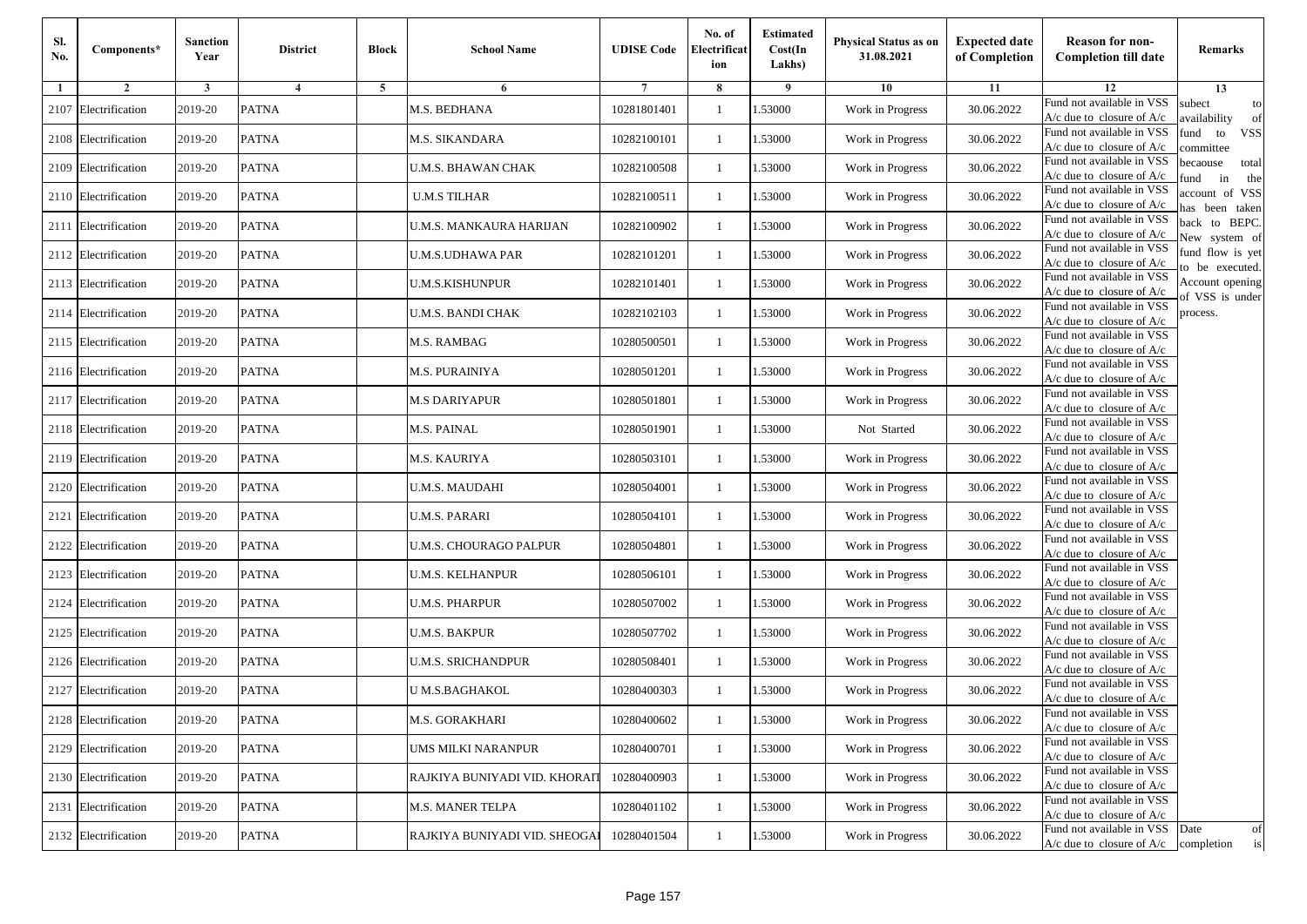| Sl.<br>No. | Components*          | <b>Sanction</b><br>Year | <b>District</b> | <b>Block</b> | <b>School Name</b>           | <b>UDISE Code</b> | No. of<br>Electrificat<br>ion | <b>Estimated</b><br>Cost(In<br>Lakhs) | Physical Status as on<br>31.08.2021 | <b>Expected date</b><br>of Completion | <b>Reason for non-</b><br><b>Completion till date</b>                 | Remarks                               |
|------------|----------------------|-------------------------|-----------------|--------------|------------------------------|-------------------|-------------------------------|---------------------------------------|-------------------------------------|---------------------------------------|-----------------------------------------------------------------------|---------------------------------------|
| 1          | $\overline{2}$       | 3                       | $\overline{4}$  | 5            | 6                            |                   | 8                             | 9                                     | 10                                  | 11                                    | 12                                                                    | 13                                    |
| 2133       | Electrification      | 2019-20                 | <b>PATNA</b>    |              | M.S. GANGA CHAK              | 10280403104       | -1                            | 1.53000                               | Work in Progress                    | 30.06.2022                            | Fund not available in VSS<br>$A/c$ due to closure of $A/c$            | subect<br>to<br>availability<br>of    |
| 2134       | Electrification      | 2019-20                 | <b>PATNA</b>    |              | RAJKIYA BUNIYADI VID. KATARI | 10280403801       | $\mathbf{1}$                  | 1.53000                               | Work in Progress                    | 30.06.2022                            | Fund not available in VSS<br>$A/c$ due to closure of $A/c$            | fund<br>to<br><b>VSS</b><br>ommittee  |
|            | 2135 Electrification | 2019-20                 | <b>PATNA</b>    |              | U.M.S. NARAYANPUR            | 10280407801       | $\mathbf{1}$                  | 1.53000                               | Not Started                         | 30.06.2022                            | Fund not available in VSS<br>$A/c$ due to closure of $A/c$            | pecaouse<br>total<br>und<br>in<br>the |
|            | 2136 Electrification | 2019-20                 | <b>PATNA</b>    |              | M.S. SARWAN BHADSARA KANYA   | 10280408101       | -1                            | 1.53000                               | Work in Progress                    | 30.06.2022                            | Fund not available in VSS<br>$A/c$ due to closure of $A/c$            | ccount of VSS<br>as been taken        |
| 2137       | Electrification      | 2019-20                 | <b>PATNA</b>    |              | MS. PAINAPUR BAGWA           | 10280408201       | $\mathbf{1}$                  | 1.53000                               | Work in Progress                    | 30.06.2022                            | Fund not available in VSS<br>A/c due to closure of $A/c$              | back to BEPC.<br>New system of        |
|            | 2138 Electrification | 2019-20                 | <b>PATNA</b>    |              | U.M.S. JAFARPUR              | 10280802201       | -1                            | 1.53000                               | Work in Progress                    | 30.06.2022                            | Fund not available in VSS<br>A/c due to closure of $A/c$              | fund flow is yet<br>o be executed.    |
|            | 2139 Electrification | 2019-20                 | <b>PATNA</b>    |              | U.MS.BISHUNPUR               | 10280802301       | -1                            | 1.53000                               | Work in Progress                    | 30.06.2022                            | Fund not available in VSS<br>$A/c$ due to closure of $A/c$            | Account opening<br>of VSS is under    |
|            | 2140 Electrification | 2019-20                 | <b>PATNA</b>    |              | U.M.S.DUDHIYA                | 10280802901       | -1                            | 1.53000                               | Work in Progress                    | 30.06.2022                            | Fund not available in VSS<br>$A/c$ due to closure of $A/c$            | process.                              |
| 2141       | Electrification      | 2019-20                 | <b>PATNA</b>    |              | <b>U.M.S.KANYA MANAS</b>     | 10280803201       | -1                            | 1.53000                               | Work in Progress                    | 30.06.2022                            | Fund not available in VSS<br>$A/c$ due to closure of $A/c$            |                                       |
|            | 2142 Electrification | 2019-20                 | <b>PATNA</b>    |              | <b>M.S.PANAPUR</b>           | 10280803405       | $\mathbf{1}$                  | 1.53000                               | Work in Progress                    | 30.06.2022                            | Fund not available in VSS<br>$A/c$ due to closure of $A/c$            |                                       |
|            | 2143 Electrification | 2019-20                 | <b>PATNA</b>    |              | U.M.S. MAKSOODPUR            | 10280805101       | -1                            | 1.53000                               | Work in Progress                    | 30.06.2022                            | Fund not available in VSS<br>$A/c$ due to closure of $A/c$            |                                       |
| 2144       | Electrification      | 2019-20                 | <b>PATNA</b>    |              | U.M.S.CHOTA KASIM CHAK       | 10280807201       | $\mathbf{1}$                  | 1.53000                               | Work in Progress                    | 30.06.2022                            | Fund not available in VSS<br>$A/c$ due to closure of $A/c$            |                                       |
| 2145       | Electrification      | 2019-20                 | <b>PATNA</b>    |              | M.S.ALAKH WARG CANTT.        | 10280807604       | -1                            | 1.53000                               | Work in Progress                    | 30.06.2022                            | Fund not available in VSS<br>$A/c$ due to closure of $A/c$            |                                       |
|            | 2146 Electrification | 2019-20                 | <b>PATNA</b>    |              | M.S. HAWASPUR                | 10280809101       | $\mathbf{1}$                  | 1.53000                               | Work in Progress                    | 30.06.2022                            | Fund not available in VSS<br>$A/c$ due to closure of $A/c$            |                                       |
|            | 2147 Electrification | 2019-20                 | <b>PATNA</b>    |              | U M.S. DOST MUHAMMADPUR      | 10281502501       | -1                            | 1.53000                               | Work in Progress                    | 30.06.2022                            | Fund not available in VSS<br>$A/c$ due to closure of $A/c$            |                                       |
|            | 2148 Electrification | 2019-20                 | <b>PATNA</b>    |              | U.M.S. RAGHUNATHPUR          | 10281300103       | -1                            | 1.53000                               | Not Started                         | 30.06.2022                            | Fund not available in VSS<br>$A/c$ due to closure of $A/c$            |                                       |
| 2149       | Electrification      | 2019-20                 | <b>PATNA</b>    |              | U.M.S.MADHUBAN               | 10281300403       | $\mathbf{1}$                  | 1.53000                               | Not Started                         | 30.06.2022                            | Fund not available in VSS<br>$A/c$ due to closure of $A/c$            |                                       |
|            | 2150 Electrification | 2019-20                 | <b>PATNA</b>    |              | M.S. BAURAHI                 | 10281300701       | $\mathbf{1}$                  | 1.53000                               | Work in Progress                    | 30.06.2022                            | Fund not available in VSS<br>A/c due to closure of A/c                |                                       |
|            | 2151 Electrification | 2019-20                 | <b>PATNA</b>    |              | U.M.S.KEWALI                 | 10281302201       | -1                            | 1.53000                               | Not Started                         | 30.06.2022                            | Fund not available in VSS<br>$A/c$ due to closure of $A/c$            |                                       |
|            | 2152 Electrification | 2019-20                 | <b>PATNA</b>    |              | <b>U.M.S.CHANDACHAK</b>      | 10281302602       | -1                            | 1.53000                               | Not Started                         | 30.06.2022                            | Fund not available in VSS<br>$A/c$ due to closure of $A/c$            |                                       |
| 2153       | Electrification      | 2019-20                 | <b>PATNA</b>    |              | M.S.BIR                      | 10281303501       | -1                            | .53000                                | Work in Progress                    | 30.06.2022                            | Fund not available in VSS<br>A/c due to closure of A/c                |                                       |
|            | 2154 Electrification | 2019-20                 | <b>PATNA</b>    |              | U.M.S. ASHARAFGANJ           | 10281304206       | $\mathbf{1}$                  | 1.53000                               | Not Started                         | 30.06.2022                            | Fund not available in VSS<br>A/c due to closure of A/c                |                                       |
|            | 2155 Electrification | 2019-20                 | <b>PATNA</b>    |              | M.S. PANDITGANJ              | 10281308501       | $\mathbf{1}$                  | 1.53000                               | Work in Progress                    | 30.06.2022                            | Fund not available in VSS<br>$A/c$ due to closure of $A/c$            |                                       |
|            | 2156 Electrification | 2019-20                 | <b>PATNA</b>    |              | U.M.S. RASULPUR              | 10281309904       | -1                            | 1.53000                               | Not Started                         | 30.06.2022                            | Fund not available in VSS<br>A/c due to closure of A/c                |                                       |
|            | 2157 Electrification | 2019-20                 | <b>PATNA</b>    |              | M.S. HARIRAMPUR              | 10280300201       | -1                            | 1.53000                               | Work in Progress                    | 30.06.2022                            | Fund not available in VSS<br>A/c due to closure of A/c                |                                       |
|            | 2158 Electrification | 2019-20                 | <b>PATNA</b>    |              | M.S. LALA BHADSARA           | 10280300601       | $\mathbf{1}$                  | 1.53000                               | Work in Progress                    | 30.06.2022                            | Fund not available in VSS<br>$A/c$ due to closure of $A/c$ completion | Date<br>of<br>is                      |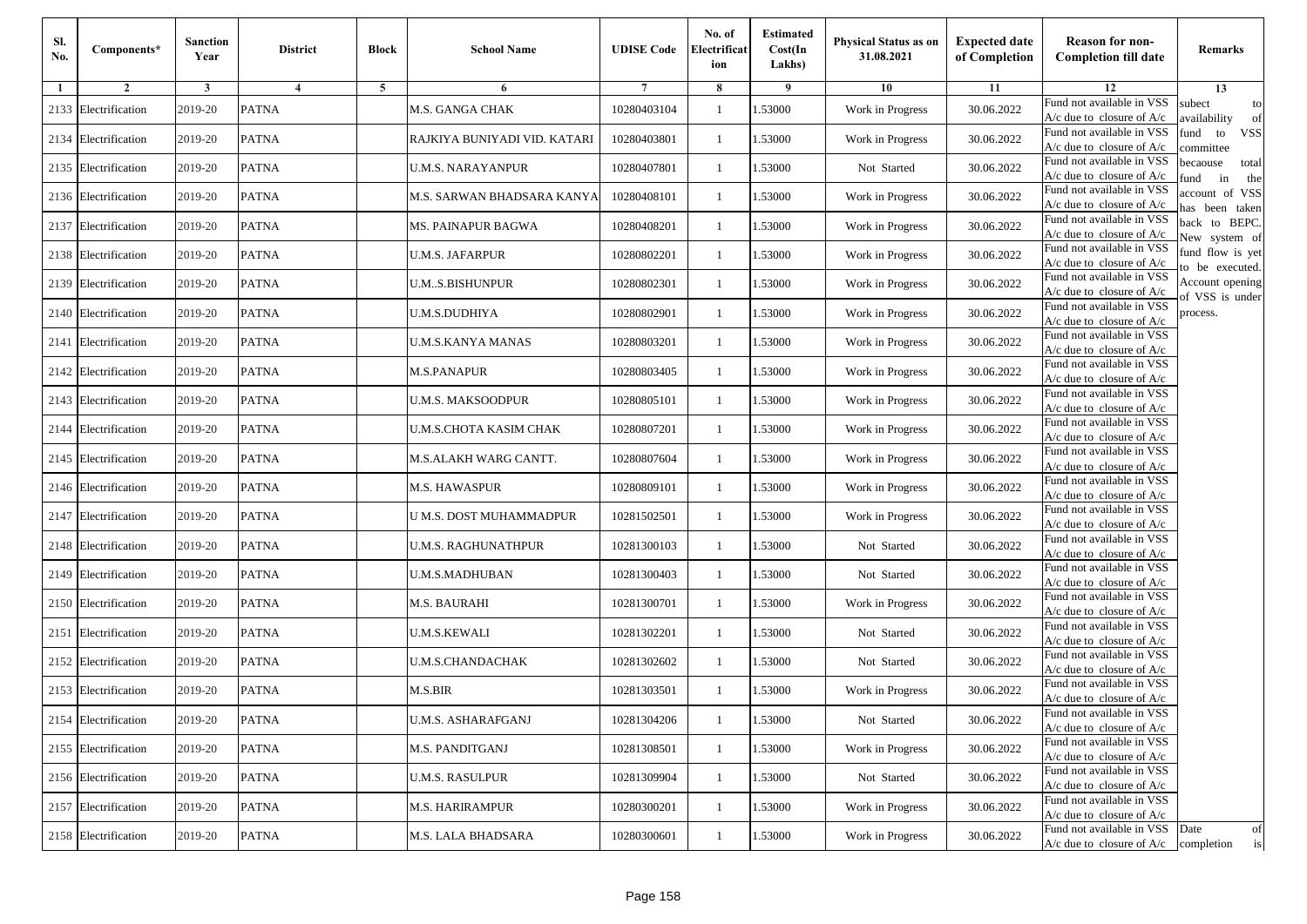| Sl.<br>No. | Components*          | <b>Sanction</b><br>Year | <b>District</b> | <b>Block</b> | <b>School Name</b>       | <b>UDISE Code</b> | No. of<br>Electrificat<br>ion | <b>Estimated</b><br>Cost(In<br>Lakhs) | Physical Status as on<br>31.08.2021 | <b>Expected date</b><br>of Completion | <b>Reason for non-</b><br><b>Completion till date</b>                 | Remarks                               |
|------------|----------------------|-------------------------|-----------------|--------------|--------------------------|-------------------|-------------------------------|---------------------------------------|-------------------------------------|---------------------------------------|-----------------------------------------------------------------------|---------------------------------------|
| 1          | $\overline{2}$       | 3                       | $\overline{4}$  | 5            | 6                        |                   | 8                             | 9                                     | 10                                  | 11                                    | 12                                                                    | 13                                    |
| 2159       | Electrification      | 2019-20                 | <b>PATNA</b>    |              | <b>U.M.S. SARAIYAN</b>   | 10280301403       | -1                            | 1.53000                               | Work in Progress                    | 30.06.2022                            | Fund not available in VSS<br>$A/c$ due to closure of $A/c$            | subect<br>to<br>availability<br>of    |
| 2160       | Electrification      | 2019-20                 | <b>PATNA</b>    |              | U.M.S. DORWAN MATHIYA    | 10280302201       | $\mathbf{1}$                  | 1.53000                               | Work in Progress                    | 30.06.2022                            | Fund not available in VSS<br>$A/c$ due to closure of $A/c$            | fund<br>to<br><b>VSS</b><br>ommittee  |
| 2161       | Electrification      | 2019-20                 | <b>PATNA</b>    |              | U.M.S. SARKUNA           | 10280304801       | $\mathbf{1}$                  | 1.53000                               | Work in Progress                    | 30.06.2022                            | Fund not available in VSS<br>$A/c$ due to closure of $A/c$            | pecaouse<br>total<br>und<br>in<br>the |
| 2162       | Electrification      | 2019-20                 | <b>PATNA</b>    |              | M.S.KURMI CHAK           | 10282200501       | -1                            | 1.53000                               | Work in Progress                    | 30.06.2022                            | Fund not available in VSS<br>A/c due to closure of A/c                | ccount of VSS<br>as been taken        |
|            | 2163 Electrification | 2019-20                 | <b>PATNA</b>    |              | M.S TARTAR               | 10282200601       | $\mathbf{1}$                  | 1.53000                               | Work in Progress                    | 30.06.2022                            | Fund not available in VSS<br>A/c due to closure of $A/c$              | back to BEPC.<br>New system of        |
| 2164       | Electrification      | 2019-20                 | <b>PATNA</b>    |              | U.M.S. CHADURAIN CHAK    | 10282200603       | -1                            | 1.53000                               | Work in Progress                    | 30.06.2022                            | Fund not available in VSS<br>A/c due to closure of $A/c$              | fund flow is yet<br>o be executed.    |
|            | 2165 Electrification | 2019-20                 | <b>PATNA</b>    |              | M.S.SHAHARI              | 10282200801       | -1                            | 1.53000                               | Work in Progress                    | 30.06.2022                            | Fund not available in VSS<br>$A/c$ due to closure of $A/c$            | Account opening<br>of VSS is under    |
|            | 2166 Electrification | 2019-20                 | <b>PATNA</b>    |              | M.S. KARKAIN             | 10282200901       | -1                            | 1.53000                               | Work in Progress                    | 30.06.2022                            | Fund not available in VSS<br>$A/c$ due to closure of $A/c$            | process.                              |
| 2167       | Electrification      | 2019-20                 | <b>PATNA</b>    |              | U.M.S.TRIMUHAN           | 10282201401       | -1                            | 1.53000                               | Work in Progress                    | 30.06.2022                            | Fund not available in VSS<br>$A/c$ due to closure of $A/c$            |                                       |
| 2168       | Electrification      | 2019-20                 | <b>PATNA</b>    |              | <b>U.M.S.HEMJAPUR</b>    | 10281601201       | $\mathbf{1}$                  | 1.53000                               | Not Started                         | 30.06.2022                            | Fund not available in VSS<br>$A/c$ due to closure of $A/c$            |                                       |
|            | 2169 Electrification | 2019-20                 | <b>PATNA</b>    |              | U.M.S.ALAWALPUR          | 10281601901       | -1                            | 1.53000                               | Not Started                         | 30.06.2022                            | Fund not available in VSS<br>$A/c$ due to closure of $A/c$            |                                       |
|            | 2170 Electrification | 2019-20                 | <b>PATNA</b>    |              | U.M.S.CHAKDHARI          | 10281601902       | -1                            | 1.53000                               | Not Started                         | 30.06.2022                            | Fund not available in VSS<br>$A/c$ due to closure of $A/c$            |                                       |
| 2171       | Electrification      | 2019-20                 | <b>PATNA</b>    |              | U.M.S.LODIPUR URDU       | 10281602502       | -1                            | 1.53000                               | Not Started                         | 30.06.2022                            | Fund not available in VSS<br>$A/c$ due to closure of $A/c$            |                                       |
|            | 2172 Electrification | 2019-20                 | <b>PATNA</b>    |              | U.M.S. CHAINPUR          | 10281602605       | $\mathbf{1}$                  | 1.53000                               | Work in Progress                    | 30.06.2022                            | Fund not available in VSS<br>$A/c$ due to closure of $A/c$            |                                       |
|            | 2173 Electrification | 2019-20                 | <b>PATNA</b>    |              | M.S.RAMBAD               | 10280700202       | -1                            | 1.53000                               | Work in Progress                    | 30.06.2022                            | Fund not available in VSS<br>$A/c$ due to closure of $A/c$            |                                       |
|            | 2174 Electrification | 2019-20                 | <b>PATNA</b>    |              | U.M.S.HATHI TOLA         | 10280700601       | -1                            | 1.53000                               | Work in Progress                    | 30.06.2022                            | Fund not available in VSS<br>$A/c$ due to closure of $A/c$            |                                       |
|            | 2175 Electrification | 2019-20                 | <b>PATNA</b>    |              | UMS BHAWANI TOLA         | 10280700603       | $\mathbf{1}$                  | 1.53000                               | Work in Progress                    | 30.06.2022                            | Fund not available in VSS<br>$A/c$ due to closure of $A/c$            |                                       |
|            | 2176 Electrification | 2019-20                 | <b>PATNA</b>    |              | U.MS DHAKANPOS           | 10280702801       | $\mathbf{1}$                  | 1.53000                               | Work in Progress                    | 30.06.2022                            | Fund not available in VSS<br>$A/c$ due to closure of $A/c$            |                                       |
|            | 2177 Electrification | 2019-20                 | <b>PATNA</b>    |              | UMS AHIYAPUR JH.JH.      | 10280703301       | -1                            | 1.53000                               | Work in Progress                    | 30.06.2022                            | Fund not available in VSS<br>$A/c$ due to closure of $A/c$            |                                       |
|            | 2178 Electrification | 2019-20                 | <b>PATNA</b>    |              | UMS SAHALI CHAK          | 10280703303       | -1                            | 1.53000                               | Work in Progress                    | 30.06.2022                            | Fund not available in VSS<br>$A/c$ due to closure of $A/c$            |                                       |
| 2179       | Electrification      | 2019-20                 | <b>PATNA</b>    |              | U.M.S. NAYAK TOLA MANER  | 10280703401       | -1                            | .53000                                | Work in Progress                    | 30.06.2022                            | Fund not available in VSS<br>A/c due to closure of A/c                |                                       |
|            | 2180 Electrification | 2019-20                 | <b>PATNA</b>    |              | U.M.S. SARFABAD BALIYARI | 10281200603       | $\mathbf{1}$                  | 1.53000                               | Not Started                         | 30.06.2022                            | Fund not available in VSS<br>A/c due to closure of A/c                |                                       |
|            | 2181 Electrification | 2019-20                 | <b>PATNA</b>    |              | M.S. LAHSOONA            | 10281200701       | $\mathbf{1}$                  | 1.53000                               | Work in Progress                    | 30.06.2022                            | Fund not available in VSS<br>$A/c$ due to closure of $A/c$            |                                       |
|            | 2182 Electrification | 2019-20                 | <b>PATNA</b>    |              | U M.S. SIKANDARPUR       | 10281200702       | -1                            | 1.53000                               | Work in Progress                    | 30.06.2022                            | Fund not available in VSS<br>A/c due to closure of A/c                |                                       |
|            | 2183 Electrification | 2019-20                 | <b>PATNA</b>    |              | M.S.USMANCHAK            | 10281201401       | -1                            | 1.53000                               | Work in Progress                    | 30.06.2022                            | Fund not available in VSS<br>A/c due to closure of A/c                |                                       |
|            | 2184 Electrification | 2019-20                 | <b>PATNA</b>    |              | U.M.S. NISHIYAWAN        | 10281201402       | $\mathbf{1}$                  | 1.53000                               | Work in Progress                    | 30.06.2022                            | Fund not available in VSS<br>$A/c$ due to closure of $A/c$ completion | Date<br>of<br>is                      |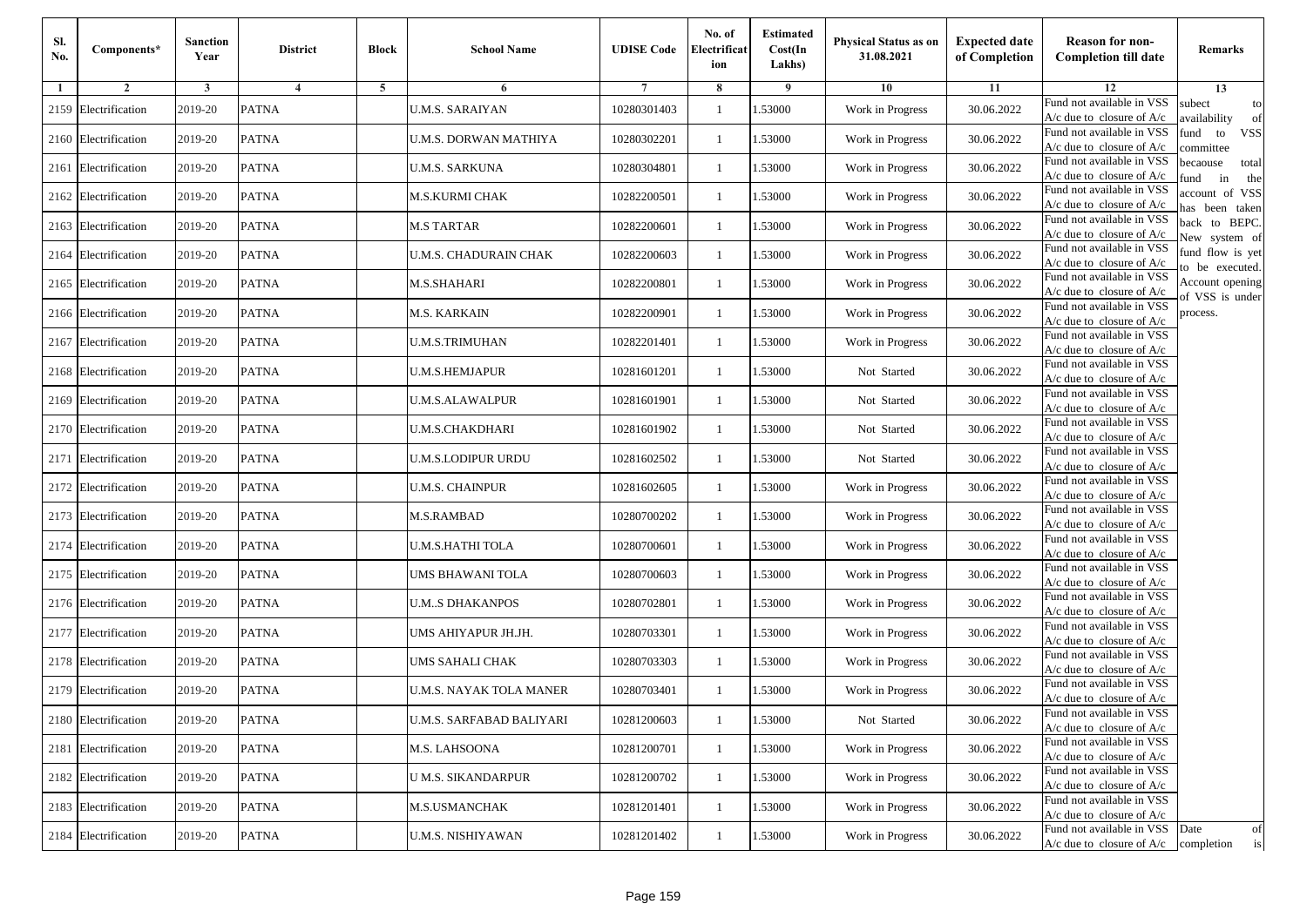| Sl.<br>No. | Components*          | <b>Sanction</b><br>Year | <b>District</b> | <b>Block</b> | <b>School Name</b>        | <b>UDISE Code</b> | No. of<br>Electrificat<br>ion | <b>Estimated</b><br>Cost(In<br>Lakhs) | Physical Status as on<br>31.08.2021 | <b>Expected date</b><br>of Completion | <b>Reason for non-</b><br><b>Completion till date</b>                 | Remarks                               |
|------------|----------------------|-------------------------|-----------------|--------------|---------------------------|-------------------|-------------------------------|---------------------------------------|-------------------------------------|---------------------------------------|-----------------------------------------------------------------------|---------------------------------------|
| 1          | $\overline{2}$       | 3                       | $\overline{4}$  | 5            | 6                         |                   | 8                             | 9                                     | 10                                  | 11                                    | 12                                                                    | 13                                    |
| 2185       | Electrification      | 2019-20                 | <b>PATNA</b>    |              | <b>U.M.S. BADROI</b>      | 10281203503       | -1                            | 1.53000                               | Not Started                         | 30.06.2022                            | Fund not available in VSS<br>$A/c$ due to closure of $A/c$            | subect<br>to<br>wailability<br>of     |
| 2186       | Electrification      | 2019-20                 | <b>PATNA</b>    |              | U.M.S.NIYAMATPUR          | 10281204201       | $\mathbf{1}$                  | 1.53000                               | Work in Progress                    | 30.06.2022                            | Fund not available in VSS<br>$A/c$ due to closure of $A/c$            | fund<br>to<br><b>VSS</b><br>ommittee  |
|            | 2187 Electrification | 2019-20                 | <b>PATNA</b>    |              | U.M.S.BHOJAUR             | 10281205201       | $\mathbf{1}$                  | 1.53000                               | Not Started                         | 30.06.2022                            | Fund not available in VSS<br>$A/c$ due to closure of $A/c$            | pecaouse<br>total<br>und<br>in<br>the |
| 2188       | Electrification      | 2019-20                 | <b>PATNA</b>    |              | U.M.S.BARKI BAG           | 10281205701       | -1                            | 1.53000                               | Not Started                         | 30.06.2022                            | Fund not available in VSS<br>A/c due to closure of A/c                | ccount of VSS<br>as been taken        |
| 2189       | Electrification      | 2019-20                 | <b>PATNA</b>    |              | U.M.S.DIGHAWAN            | 10281206101       | $\mathbf{1}$                  | 1.53000                               | Not Started                         | 30.06.2022                            | Fund not available in VSS<br>A/c due to closure of $A/c$              | back to BEPC.<br>New system of        |
| 2190       | Electrification      | 2019-20                 | <b>PATNA</b>    |              | U.M.S. CHITHAUL CHAK      | 10281206502       | -1                            | 1.53000                               | Not Started                         | 30.06.2022                            | Fund not available in VSS<br>A/c due to closure of $A/c$              | fund flow is yet<br>o be executed.    |
|            | 2191 Electrification | 2019-20                 | <b>PATNA</b>    |              | U.M.S.KHAINIYA CHAK       | 10281206801       | -1                            | 1.53000                               | Not Started                         | 30.06.2022                            | Fund not available in VSS<br>$A/c$ due to closure of $A/c$            | Account opening<br>of VSS is under    |
|            | 2192 Electrification | 2019-20                 | <b>PATNA</b>    |              | M.S. AAUNTA               | 10281901301       | -1                            | 1.53000                               | Not Started                         | 30.06.2022                            | Fund not available in VSS<br>$A/c$ due to closure of $A/c$            | process.                              |
| 2193       | Electrification      | 2019-20                 | <b>PATNA</b>    |              | M.S. SHEKHPURA            | 10280601401       | $\mathbf{1}$                  | 1.53000                               | Work in Progress                    | 30.06.2022                            | Fund not available in VSS<br>$A/c$ due to closure of $A/c$            |                                       |
| 2194       | Electrification      | 2019-20                 | <b>PATNA</b>    |              | M.S.KAYAPUR FATEHPUR      | 10280601701       | $\mathbf{1}$                  | 1.53000                               | Work in Progress                    | 30.06.2022                            | Fund not available in VSS<br>$A/c$ due to closure of $A/c$            |                                       |
|            | 2195 Electrification | 2019-20                 | <b>PATNA</b>    |              | U.M.S.BARI TANGRELA BALAK | 10280604101       | -1                            | 1.53000                               | Work in Progress                    | 30.06.2022                            | Fund not available in VSS<br>$A/c$ due to closure of $A/c$            |                                       |
|            | 2196 Electrification | 2019-20                 | <b>PATNA</b>    |              | U.M.S. MIRJAPUR           | 10280605001       | -1                            | 1.53000                               | Work in Progress                    | 30.06.2022                            | Fund not available in VSS<br>$A/c$ due to closure of $A/c$            |                                       |
| 2197       | Electrification      | 2019-20                 | <b>PATNA</b>    |              | U.M.S. AAROPUR KANYA      | 10280605701       | -1                            | 1.53000                               | Work in Progress                    | 30.06.2022                            | Fund not available in VSS<br>$A/c$ due to closure of $A/c$            |                                       |
| 2198       | Electrification      | 2019-20                 | <b>PATNA</b>    |              | <b>M.S. ADALA</b>         | 10280606801       | $\mathbf{1}$                  | 1.53000                               | Work in Progress                    | 30.06.2022                            | Fund not available in VSS<br>$A/c$ due to closure of $A/c$            |                                       |
| 2199       | Electrification      | 2019-20                 | <b>PATNA</b>    |              | <b>M.S.VICHHEDI</b>       | 10280607001       | -1                            | 1.53000                               | Work in Progress                    | 30.06.2022                            | Fund not available in VSS<br>$A/c$ due to closure of $A/c$            |                                       |
| 2200       | Electrification      | 2019-20                 | <b>PATNA</b>    |              | <b>M.S. KORAWAN</b>       | 10280607301       | -1                            | 1.53000                               | Work in Progress                    | 30.06.2022                            | Fund not available in VSS<br>$A/c$ due to closure of $A/c$            |                                       |
| 2201       | Electrification      | 2019-20                 | <b>PATNA</b>    |              | <b>U.M.S.BIRPUR</b>       | 10280609501       | $\mathbf{1}$                  | 1.53000                               | Work in Progress                    | 30.06.2022                            | Fund not available in VSS<br>$A/c$ due to closure of $A/c$            |                                       |
| 2202       | Electrification      | 2019-20                 | <b>PATNA</b>    |              | U.M.S. GAURA JAGDISHPUR   | 10280610001       | $\mathbf{1}$                  | 1.53000                               | Work in Progress                    | 30.06.2022                            | Fund not available in VSS<br>$A/c$ due to closure of $A/c$            |                                       |
|            | 2203 Electrification | 2019-20                 | <b>PATNA</b>    |              | U.M.S.JAMALPURA           | 10280610501       | -1                            | 1.53000                               | Work in Progress                    | 30.06.2022                            | Fund not available in VSS<br>$A/c$ due to closure of $A/c$            |                                       |
| 2204       | Electrification      | 2019-20                 | <b>PATNA</b>    |              | <b>U.M.S.PIPARADANHA</b>  | 10280200901       | $\mathbf{1}$                  | 1.53000                               | Not Started                         | 30.06.2022                            | Fund not available in VSS<br>$A/c$ due to closure of $A/c$            |                                       |
| 2205       | Electrification      | 2019-20                 | <b>PATNA</b>    |              | M.S KHUSHHALCHAK          | 10282300701       | -1                            | .53000                                | Work in Progress                    | 30.06.2022                            | Fund not available in VSS<br>A/c due to closure of A/c                |                                       |
|            | 2206 Electrification | 2019-20                 | <b>PATNA</b>    |              | <b>M.S BAKAWAN</b>        | 10282300901       | $\mathbf{1}$                  | 1.53000                               | Work in Progress                    | 30.06.2022                            | Fund not available in VSS<br>A/c due to closure of A/c                |                                       |
|            | 2207 Electrification | 2019-20                 | <b>PATNA</b>    |              | M.S GOWASA SHEKHPURA      | 10282301001       | $\mathbf{1}$                  | 1.53000                               | Work in Progress                    | 30.06.2022                            | Fund not available in VSS<br>$A/c$ due to closure of $A/c$            |                                       |
|            | 2208 Electrification | 2019-20                 | <b>PATNA</b>    |              | M.S. KHAJURAR             | 10282301601       | -1                            | 1.53000                               | Work in Progress                    | 30.06.2022                            | Fund not available in VSS<br>A/c due to closure of A/c                |                                       |
|            | 2209 Electrification | 2019-20                 | <b>PATNA</b>    |              | <b>U.M.S.KONDI</b>        | 10282302402       | -1                            | 1.53000                               | Work in Progress                    | 30.06.2022                            | Fund not available in VSS<br>$A/c$ due to closure of $A/c$            |                                       |
|            | 2210 Electrification | 2019-20                 | <b>PATNA</b>    |              | M.S.NAKTA DIYARA          | 10282400901       | $\mathbf{1}$                  | 1.53000                               | Work in Progress                    | 30.06.2022                            | Fund not available in VSS<br>$A/c$ due to closure of $A/c$ completion | Date<br>of<br>is                      |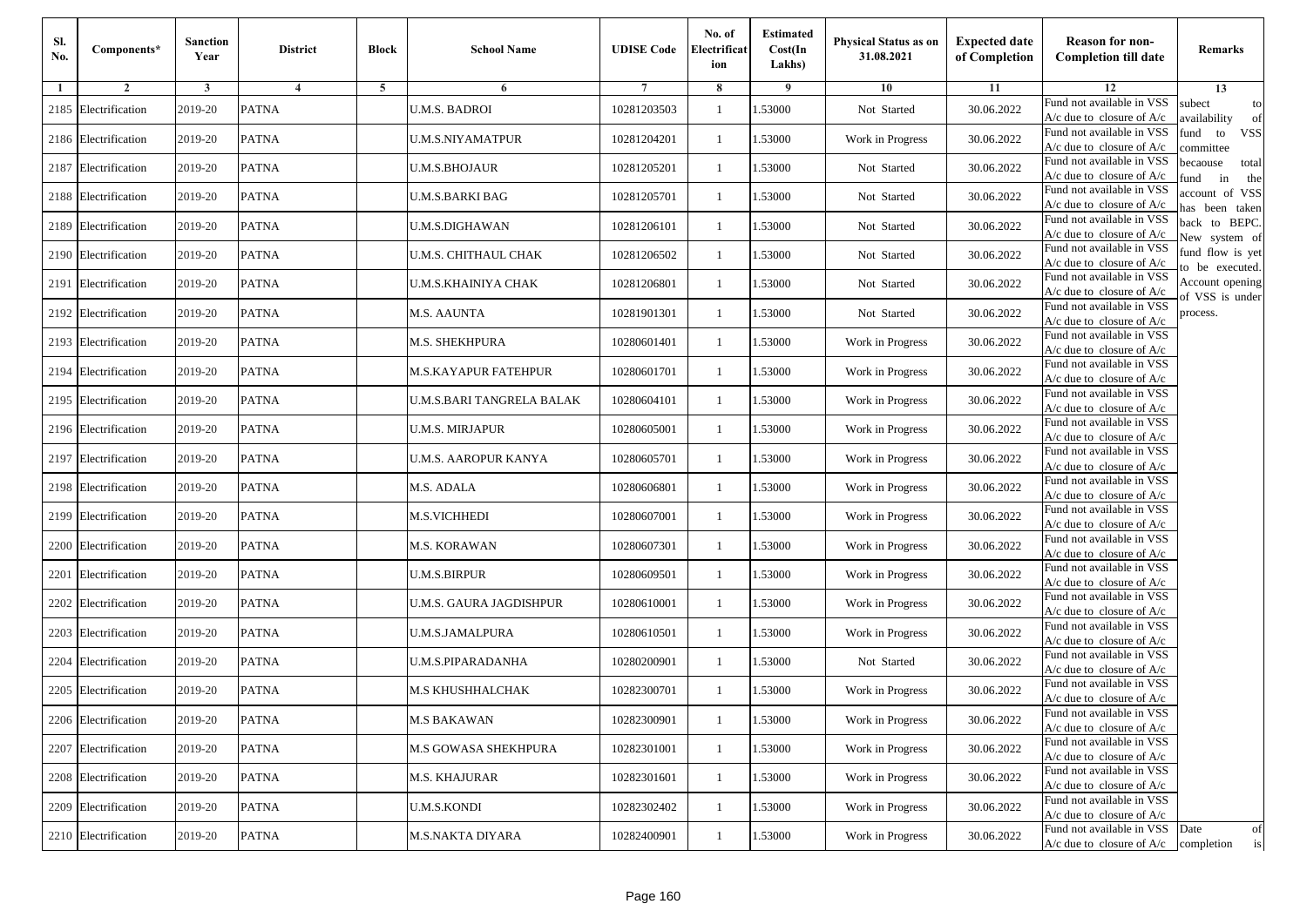| Sl.<br>No. | Components*          | <b>Sanction</b><br>Year | <b>District</b> | <b>Block</b> | <b>School Name</b>         | <b>UDISE Code</b> | No. of<br>Electrificat<br>ion | <b>Estimated</b><br>Cost(In<br>Lakhs) | <b>Physical Status as on</b><br>31.08.2021 | <b>Expected date</b><br>of Completion | <b>Reason for non-</b><br><b>Completion till date</b>                 | Remarks                               |
|------------|----------------------|-------------------------|-----------------|--------------|----------------------------|-------------------|-------------------------------|---------------------------------------|--------------------------------------------|---------------------------------------|-----------------------------------------------------------------------|---------------------------------------|
| -1         | $\overline{2}$       | 3                       | $\overline{4}$  | 5            | 6                          |                   | 8                             | 9                                     | 10                                         | 11                                    | 12                                                                    | 13                                    |
| 2211       | Electrification      | 2019-20                 | <b>PATNA</b>    |              | KANYA M.S. KARBIGAHIYA     | 10280103708       | 1                             | 1.53000                               | Not Started                                | 30.06.2022                            | Fund not available in VSS<br>$A/c$ due to closure of $A/c$            | subect<br>to<br>availability<br>of    |
|            | 2212 Electrification | 2019-20                 | <b>PATNA</b>    |              | KANYA M.S.GARDANI BAG      | 10280108605       | $\mathbf{1}$                  | 1.53000                               | Work in Progress                           | 30.06.2022                            | Fund not available in VSS<br>$A/c$ due to closure of $A/c$            | fund<br><b>VSS</b><br>to<br>ommittee  |
|            | 2213 Electrification | 2019-20                 | <b>PATNA</b>    |              | ALKAPURI M.S.GARDANI BAG   | 10280108606       | -1                            | 1.53000                               | Work in Progress                           | 30.06.2022                            | Fund not available in VSS<br>$A/c$ due to closure of $A/c$            | becaouse<br>total<br>in<br>und<br>the |
| 2214       | Electrification      | 2019-20                 | <b>PATNA</b>    |              | M.S. NAVIN ARAKCHI KENDRA  | 10280108801       | -1                            | 1.53000                               | Not Started                                | 30.06.2022                            | Fund not available in VSS<br>A/c due to closure of A/c                | ccount of VSS<br>as been taken        |
|            | 2215 Electrification | 2019-20                 | <b>PATNA</b>    |              | U.M.S. ADHIN TOLA          | 10280803402       | 1                             | 1.53000                               | Not Started                                | 30.06.2022                            | Fund not available in VSS<br>A/c due to closure of $A/c$              | back to BEPC.<br>New system of        |
|            | 2216 Electrification | 2019-20                 | PURBA CHAMPARAN |              | <b>JHS POKHARIYA</b>       | 10020100101       | 1                             | 1.53000                               | Not Started                                | 30.06.2022                            | Fund not available in VSS<br>A/c due to closure of $A/c$              | fund flow is yet<br>o be executed.    |
|            | 2217 Electrification | 2019-20                 | PURBA CHAMPARAN |              | UMS HARKATAWA URDU         | 10020100106       | $\mathbf{1}$                  | 1.53000                               | Not Started                                | 30.06.2022                            | Fund not available in VSS<br>$A/c$ due to closure of $A/c$            | Account opening<br>of VSS is under    |
|            | 2218 Electrification | 2019-20                 | PURBA CHAMPARAN |              | UMS BHAWANIPUR URDU        | 10020100301       | 1                             | 1.53000                               | Work in Progress                           | 30.06.2022                            | Fund not available in VSS<br>$A/c$ due to closure of $A/c$            | process.                              |
| 2219       | Electrification      | 2019-20                 | PURBA CHAMPARAN |              | UMS HARPUR                 | 10020100801       | -1                            | 1.53000                               | Work in Progress                           | 30.06.2022                            | Fund not available in VSS<br>$A/c$ due to closure of $A/c$            |                                       |
|            | 2220 Electrification | 2019-20                 | PURBA CHAMPARAN |              | <b>GMS NAYAK TOLA</b>      | 10020100901       | $\mathbf{1}$                  | 1.53000                               | Work in Progress                           | 30.06.2022                            | Fund not available in VSS<br>$A/c$ due to closure of $A/c$            |                                       |
| 2221       | Electrification      | 2019-20                 | PURBA CHAMPARAN |              | UMS AURAIA URDU BOYS       | 10020101601       | 1                             | 1.53000                               | Work in Progress                           | 30.06.2022                            | Fund not available in VSS<br>$A/c$ due to closure of $A/c$            |                                       |
| 2222       | Electrification      | 2019-20                 | PURBA CHAMPARAN |              | <b>JMS CHHOTA AURAIA</b>   | 10020101602       | 1                             | 1.53000                               | Work in Progress                           | 30.06.2022                            | Fund not available in VSS<br>$A/c$ due to closure of $A/c$            |                                       |
| 2223       | Electrification      | 2019-20                 | PURBA CHAMPARAN |              | UMS BAIRIYA                | 10020102901       | -1                            | 1.53000                               | Work in Progress                           | 30.06.2022                            | Fund not available in VSS<br>$A/c$ due to closure of $A/c$            |                                       |
| 2224       | Electrification      | 2019-20                 | PURBA CHAMPARAN |              | GMS MAJHARIYA URDU         | 10020103701       | $\mathbf{1}$                  | 1.53000                               | Not Started                                | 30.06.2022                            | Fund not available in VSS<br>$A/c$ due to closure of $A/c$            |                                       |
| 2225       | Electrification      | 2019-20                 | PURBA CHAMPARAN |              | BAS BASIC SCHOOL BHAWANARI | 10020104102       | -1                            | 1.53000                               | Not Started                                | 30.06.2022                            | Fund not available in VSS<br>$A/c$ due to closure of $A/c$            |                                       |
| 2226       | Electrification      | 2019-20                 | PURBA CHAMPARAN |              | UMS PACHPOKHARIYA KURMINIY | 10020104601       | -1                            | 1.53000                               | Work in Progress                           | 30.06.2022                            | Fund not available in VSS<br>$A/c$ due to closure of $A/c$            |                                       |
| 2227       | Electrification      | 2019-20                 | PURBA CHAMPARAN |              | <b>JHS KORAIYA</b>         | 10020104602       | -1                            | 1.53000                               | Not Started                                | 30.06.2022                            | Fund not available in VSS<br>$A/c$ due to closure of $A/c$            |                                       |
|            | 2228 Electrification | 2019-20                 | PURBA CHAMPARAN |              | <b>GMS DUBAHA</b>          | 10020105401       | $\mathbf{1}$                  | 1.53000                               | Not Started                                | 30.06.2022                            | Fund not available in VSS<br>$A/c$ due to closure of $A/c$            |                                       |
|            | 2229 Electrification | 2019-20                 | PURBA CHAMPARAN |              | UMS CHATIA DIYARA          | 10020200107       | 1                             | 1.53000                               | Work in Progress                           | 30.06.2022                            | Fund not available in VSS<br>$A/c$ due to closure of $A/c$            |                                       |
|            | 2230 Electrification | 2019-20                 | PURBA CHAMPARAN |              | UMS MAMARKHA BOY           | 10020200301       | -1                            | 1.53000                               | Not Started                                | 30.06.2022                            | Fund not available in VSS<br>$A/c$ due to closure of $A/c$            |                                       |
| 2231       | Electrification      | 2019-20                 | PURBA CHAMPARAN |              | UMS MAMRAKHA GIRL          | 10020200302       | -1                            | .53000                                | Not Started                                | 30.06.2022                            | Fund not available in VSS<br>A/c due to closure of A/c                |                                       |
|            | 2232 Electrification | 2019-20                 | PURBA CHAMPARAN |              | <b>GMS BARHARWA</b>        | 10020200304       | $\mathbf{1}$                  | 1.53000                               | Work in Progress                           | 30.06.2022                            | Fund not available in VSS<br>A/c due to closure of A/c                |                                       |
|            | 2233 Electrification | 2019-20                 | PURBA CHAMPARAN |              | <b>GMS MALAHI GIRL</b>     | 10020200305       | $\mathbf{1}$                  | 1.53000                               | Work in Progress                           | 30.06.2022                            | Fund not available in VSS<br>$A/c$ due to closure of $A/c$            |                                       |
|            | 2234 Electrification | 2019-20                 | PURBA CHAMPARAN |              | <b>GMS MALAHI BOY</b>      | 10020200402       | -1                            | 1.53000                               | Not Started                                | 30.06.2022                            | Fund not available in VSS<br>$A/c$ due to closure of $A/c$            |                                       |
|            | 2235 Electrification | 2019-20                 | PURBA CHAMPARAN |              | <b>GMS PURANDARPUR</b>     | 10020201001       | -1                            | 1.53000                               | Work in Progress                           | 30.06.2022                            | Fund not available in VSS<br>A/c due to closure of A/c                |                                       |
|            | 2236 Electrification | 2019-20                 | PURBA CHAMPARAN |              | <b>GMS SIRNI</b>           | 10020201102       | $\mathbf{1}$                  | 1.53000                               | Work in Progress                           | 30.06.2022                            | Fund not available in VSS<br>$A/c$ due to closure of $A/c$ completion | Date<br>of<br>is                      |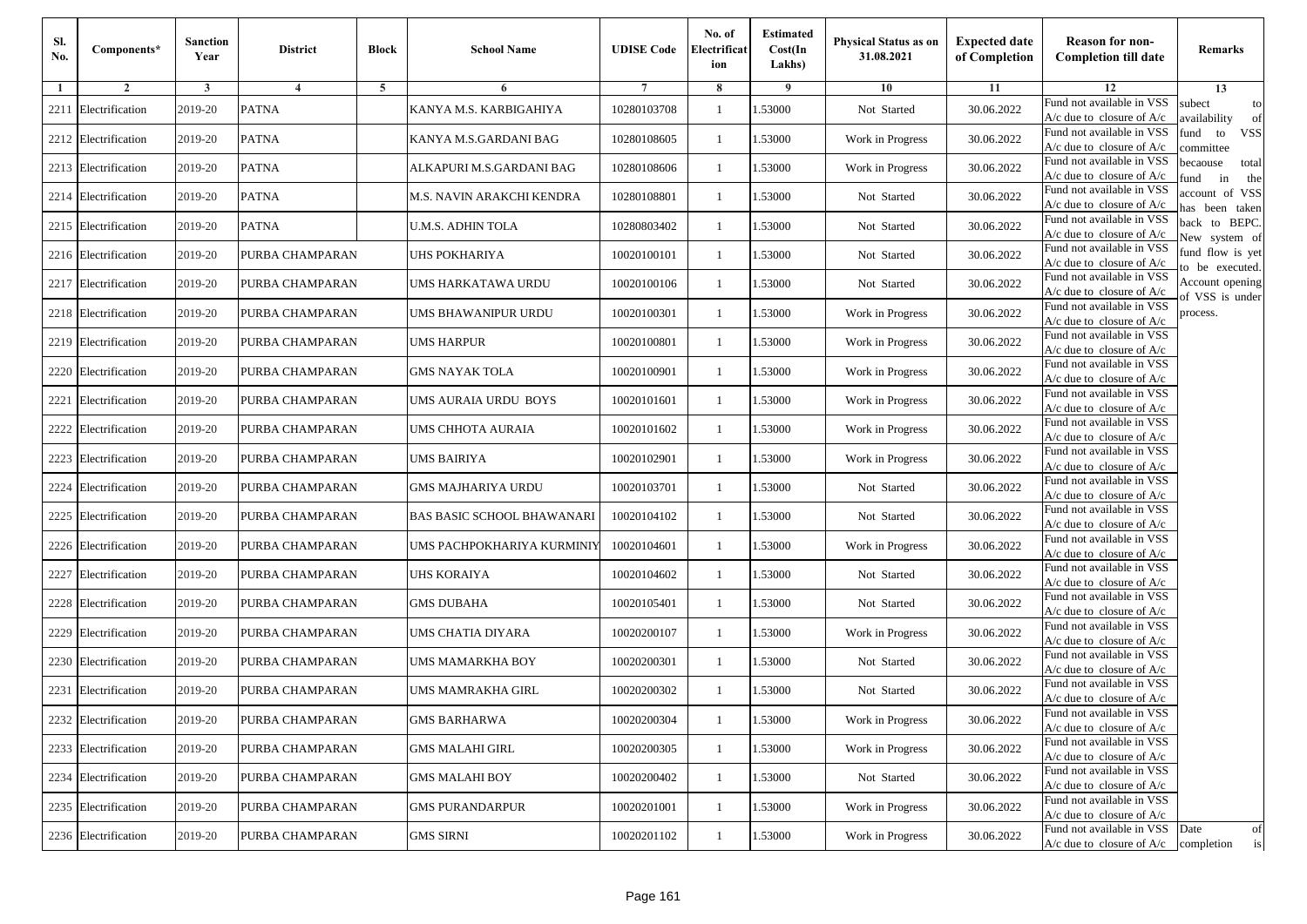| SI.<br>No. | Components*          | <b>Sanction</b><br>Year | <b>District</b> | <b>Block</b>   | <b>School Name</b>                | <b>UDISE Code</b> | No. of<br>Electrificat<br>ion | <b>Estimated</b><br>Cost(In<br>Lakhs) | Physical Status as on<br>31.08.2021 | <b>Expected date</b><br>of Completion | <b>Reason for non-</b><br><b>Completion till date</b>                 | <b>Remarks</b>                        |
|------------|----------------------|-------------------------|-----------------|----------------|-----------------------------------|-------------------|-------------------------------|---------------------------------------|-------------------------------------|---------------------------------------|-----------------------------------------------------------------------|---------------------------------------|
| -1         | $\overline{2}$       | 3                       | $\overline{4}$  | $\overline{5}$ | 6                                 |                   | 8                             | 9                                     | 10                                  | 11                                    | 12                                                                    | 13                                    |
| 2237       | Electrification      | 2019-20                 | PURBA CHAMPARAN |                | <b>UMS LOKNATHPUR</b>             | 10020201601       | 1                             | 1.53000                               | Not Started                         | 30.06.2022                            | Fund not available in VSS<br>$A/c$ due to closure of $A/c$            | subect<br>to<br>availability<br>of    |
|            | 2238 Electrification | 2019-20                 | PURBA CHAMPARAN |                | UMS MAHRAJGANJ                    | 10020201901       | $\mathbf{1}$                  | 1.53000                               | Not Started                         | 30.06.2022                            | Fund not available in VSS<br>$A/c$ due to closure of $A/c$            | fund<br><b>VSS</b><br>to<br>ommittee  |
|            | 2239 Electrification | 2019-20                 | PURBA CHAMPARAN |                | UMS RAMPUR CHHAPKAHIYA            | 10020202501       | -1                            | 1.53000                               | Work in Progress                    | 30.06.2022                            | Fund not available in VSS<br>$A/c$ due to closure of $A/c$            | becaouse<br>total<br>in<br>und<br>the |
|            | 2240 Electrification | 2019-20                 | PURBA CHAMPARAN |                | UMS RAY TOLA                      | 10020202805       | 1                             | 1.53000                               | Not Started                         | 30.06.2022                            | Fund not available in VSS<br>A/c due to closure of A/c                | ccount of VSS<br>as been taken        |
| 2241       | Electrification      | 2019-20                 | PURBA CHAMPARAN |                | GMS LOURIYA                       | 10020203201       | 1                             | 1.53000                               | Not Started                         | 30.06.2022                            | Fund not available in VSS<br>A/c due to closure of $A/c$              | back to BEPC.<br>New system of        |
|            | 2242 Electrification | 2019-20                 | PURBA CHAMPARAN |                | <b>GMS NAWADA</b>                 | 10020204102       | 1                             | 1.53000                               | Not Started                         | 30.06.2022                            | Fund not available in VSS<br>A/c due to closure of $A/c$              | fund flow is yet<br>o be executed.    |
|            | 2243 Electrification | 2019-20                 | PURBA CHAMPARAN |                | UMS GOVINDGANJ GIRL               | 10020204105       | $\mathbf{1}$                  | 1.53000                               | Not Started                         | 30.06.2022                            | Fund not available in VSS<br>$A/c$ due to closure of $A/c$            | Account opening<br>f VSS is under     |
| 2244       | Electrification      | 2019-20                 | PURBA CHAMPARAN |                | <b>GMS BAHADURPUR</b>             | 10020204401       | 1                             | 1.53000                               | Not Started                         | 30.06.2022                            | Fund not available in VSS<br>$A/c$ due to closure of $A/c$            | process.                              |
|            | 2245 Electrification | 2019-20                 | PURBA CHAMPARAN |                | UMS BARAI TOLA EAST               | 10020204404       | -1                            | 1.53000                               | Work in Progress                    | 30.06.2022                            | Fund not available in VSS<br>$A/c$ due to closure of $A/c$            |                                       |
|            | 2246 Electrification | 2019-20                 | PURBA CHAMPARAN |                | UMS BARWA TIWARI TOLA             | 10020204702       | $\mathbf{1}$                  | 1.53000                               | Not Started                         | 30.06.2022                            | Fund not available in VSS<br>A/c due to closure of A/c                |                                       |
|            | 2247 Electrification | 2019-20                 | PURBA CHAMPARAN |                | UMS ARERAJ HARIJAN                | 10020204703       | 1                             | 1.53000                               | Not Started                         | 30.06.2022                            | Fund not available in VSS<br>$A/c$ due to closure of $A/c$            |                                       |
|            | 2248 Electrification | 2019-20                 | PURBA CHAMPARAN |                | UMS KHAJURIYA                     | 10020204803       | 1                             | 1.53000                               | Not Started                         | 30.06.2022                            | Fund not available in VSS<br>$A/c$ due to closure of $A/c$            |                                       |
| 2249       | Electrification      | 2019-20                 | PURBA CHAMPARAN |                | GMS ARERAJ GIRL                   | 10020205201       | -1                            | 1.53000                               | Not Started                         | 30.06.2022                            | Fund not available in VSS<br>$A/c$ due to closure of $A/c$            |                                       |
|            | 2250 Electrification | 2019-20                 | PURBA CHAMPARAN |                | <b>JHS GAURIA</b>                 | 10020300103       | $\mathbf{1}$                  | 1.53000                               | Not Started                         | 30.06.2022                            | Fund not available in VSS<br>$A/c$ due to closure of $A/c$            |                                       |
| 2251       | Electrification      | 2019-20                 | PURBA CHAMPARAN |                | UMS BRAHAMPURA                    | 10020300104       | -1                            | 1.53000                               | Not Started                         | 30.06.2022                            | Fund not available in VSS<br>$A/c$ due to closure of $A/c$            |                                       |
| 2252       | Electrification      | 2019-20                 | PURBA CHAMPARAN |                | UMS BAKULAHARA                    | 10020300105       | -1                            | 1.53000                               | Not Started                         | 30.06.2022                            | Fund not available in VSS<br>$A/c$ due to closure of $A/c$            |                                       |
| 2253       | Electrification      | 2019-20                 | PURBA CHAMPARAN |                | UMS GAMHARIA                      | 10020300106       | -1                            | 1.53000                               | Not Started                         | 30.06.2022                            | Fund not available in VSS<br>$A/c$ due to closure of $A/c$            |                                       |
| 2254       | Electrification      | 2019-20                 | PURBA CHAMPARAN |                | UMS NAGDAHA                       | 10020300107       | $\mathbf{1}$                  | 1.53000                               | Not Started                         | 30.06.2022                            | Fund not available in VSS<br>$A/c$ due to closure of $A/c$            |                                       |
|            | 2255 Electrification | 2019-20                 | PURBA CHAMPARAN |                | UHS PHULWAR                       | 10020300108       | -1                            | 1.53000                               | Not Started                         | 30.06.2022                            | Fund not available in VSS<br>$A/c$ due to closure of $A/c$            |                                       |
|            | 2256 Electrification | 2019-20                 | PURBA CHAMPARAN |                | UMS CHITHA                        | 10020300302       | 1                             | 1.53000                               | Not Started                         | 30.06.2022                            | Fund not available in VSS<br>A/c due to closure of $A/c$              |                                       |
| 2257       | Electrification      | 2019-20                 | PURBA CHAMPARAN |                | UMS SEMRAHIA                      | 10020300402       | -1                            | 1.53000                               | Not Started                         | 30.06.2022                            | Fund not available in VSS<br>A/c due to closure of A/c                |                                       |
|            | 2258 Electrification | 2019-20                 | PURBA CHAMPARAN |                | <b>UMS ROHINIYA</b>               | 10020300501       | $\mathbf{1}$                  | 1.53000                               | Not Started                         | 30.06.2022                            | Fund not available in VSS<br>$A/c$ due to closure of $A/c$            |                                       |
|            | 2259 Electrification | 2019-20                 | PURBA CHAMPARAN |                | <b>JHS KUKURJARI</b>              | 10020300601       | $\mathbf{1}$                  | 1.53000                               | Not Started                         | 30.06.2022                            | Fund not available in VSS<br>$A/c$ due to closure of $A/c$            |                                       |
|            | 2260 Electrification | 2019-20                 | PURBA CHAMPARAN |                | UMS CHICHURAHIA                   | 10020300801       | -1                            | 1.53000                               | Not Started                         | 30.06.2022                            | Fund not available in VSS<br>$A/c$ due to closure of $A/c$            |                                       |
|            | 2261 Electrification | 2019-20                 | PURBA CHAMPARAN |                | <b>GMS JATWA URDU(GANI MOHAMI</b> | 10020301001       | -1                            | 1.53000                               | Not Started                         | 30.06.2022                            | Fund not available in VSS<br>$A/c$ due to closure of $A/c$            |                                       |
|            | 2262 Electrification | 2019-20                 | PURBA CHAMPARAN |                | UMS JANERWA HINDI                 | 10020301103       | -1                            | 1.53000                               | Not Started                         | 30.06.2022                            | Fund not available in VSS<br>$A/c$ due to closure of $A/c$ completion | Date<br>of<br>is                      |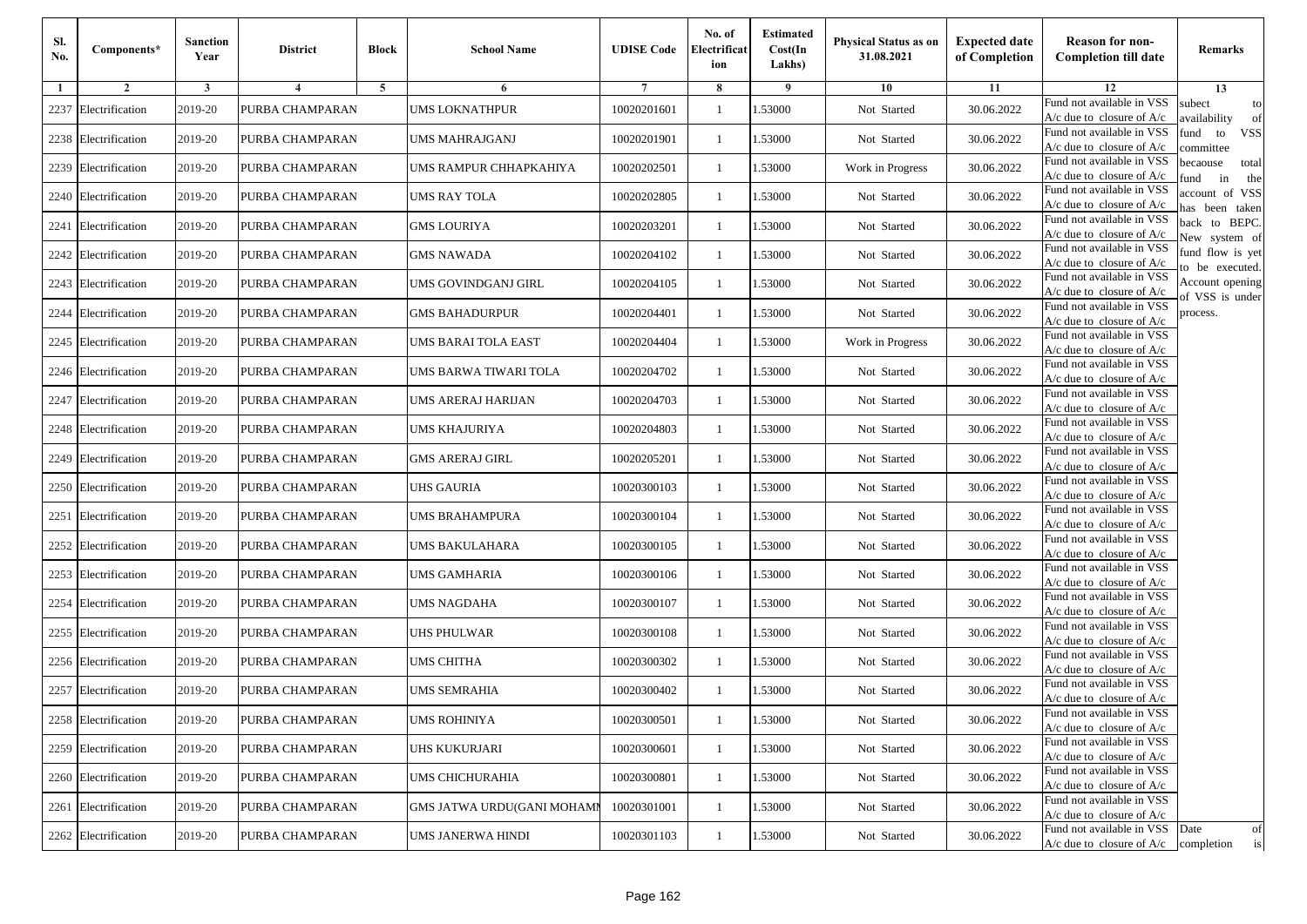| Sl.<br>No. | Components*          | <b>Sanction</b><br>Year | <b>District</b> | <b>Block</b>   | <b>School Name</b>       | <b>UDISE Code</b> | No. of<br>Electrificat<br>ion | <b>Estimated</b><br>Cost(In<br>Lakhs) | Physical Status as on<br>31.08.2021 | <b>Expected date</b><br>of Completion | <b>Reason for non-</b><br><b>Completion till date</b>                 | <b>Remarks</b>                        |
|------------|----------------------|-------------------------|-----------------|----------------|--------------------------|-------------------|-------------------------------|---------------------------------------|-------------------------------------|---------------------------------------|-----------------------------------------------------------------------|---------------------------------------|
| -1         | $\overline{2}$       | 3                       | $\overline{4}$  | $\overline{5}$ | 6                        |                   | 8                             | 9                                     | 10                                  | 11                                    | 12                                                                    | 13                                    |
| 2263       | Electrification      | 2019-20                 | PURBA CHAMPARAN |                | GMS KHAIRI URDU          | 10020301201       | -1                            | 1.53000                               | Not Started                         | 30.06.2022                            | Fund not available in VSS<br>$A/c$ due to closure of $A/c$            | subect<br>to<br>availability<br>of    |
| 2264       | Electrification      | 2019-20                 | PURBA CHAMPARAN |                | GMS MOKHLISHPUR          | 10020301203       | $\mathbf{1}$                  | 1.53000                               | Not Started                         | 30.06.2022                            | Fund not available in VSS<br>$A/c$ due to closure of $A/c$            | iund<br><b>VSS</b><br>to<br>committee |
|            | 2265 Electrification | 2019-20                 | PURBA CHAMPARAN |                | JMS SUNDARPUR URDU       | 10020301209       | -1                            | 1.53000                               | Not Started                         | 30.06.2022                            | Fund not available in VSS<br>$A/c$ due to closure of $A/c$            | pecaouse<br>total<br>und<br>in<br>the |
|            | 2266 Electrification | 2019-20                 | PURBA CHAMPARAN |                | JMS MOHAMMADPUR          | 10020301213       | -1                            | 1.53000                               | Work in Progress                    | 30.06.2022                            | Fund not available in VSS<br>A/c due to closure of A/c                | account of VSS<br>as been taken       |
| 2267       | Electrification      | 2019-20                 | PURBA CHAMPARAN |                | JMS BHELA CHHAPRA        | 10020301901       | $\mathbf{1}$                  | 1.53000                               | Not Started                         | 30.06.2022                            | Fund not available in VSS<br>$A/c$ due to closure of $A/c$            | back to BEPC.<br>Vew system of        |
|            | 2268 Electrification | 2019-20                 | PURBA CHAMPARAN |                | UMS CHAILAHA TAL         | 10020302402       | -1                            | 1.53000                               | Work in Progress                    | 30.06.2022                            | Fund not available in VSS<br>$A/c$ due to closure of $A/c$            | fund flow is yet<br>to be executed.   |
| 2269       | Electrification      | 2019-20                 | PURBA CHAMPARAN |                | JMS CHAILAHA GOSALA      | 10020302403       | -1                            | 1.53000                               | Not Started                         | 30.06.2022                            | Fund not available in VSS<br>$A/c$ due to closure of $A/c$            | Account opening<br>of VSS is under    |
|            | 2270 Electrification | 2019-20                 | PURBA CHAMPARAN |                | JMS SISWANIA URDU        | 10020302406       | $\mathbf{1}$                  | 1.53000                               | Not Started                         | 30.06.2022                            | Fund not available in VSS<br>$A/c$ due to closure of $A/c$            | process.                              |
| 2271       | Electrification      | 2019-20                 | PURBA CHAMPARAN |                | UMS BANKAT               | 10020303102       | -1                            | 1.53000                               | Work in Progress                    | 30.06.2022                            | Fund not available in VSS<br>$A/c$ due to closure of $A/c$            |                                       |
|            | 2272 Electrification | 2019-20                 | PURBA CHAMPARAN |                | JMS SISWA URDU GIRL      | 10020303103       | $\mathbf{1}$                  | 1.53000                               | Work in Progress                    | 30.06.2022                            | Fund not available in VSS<br>$A/c$ due to closure of $A/c$            |                                       |
|            | 2273 Electrification | 2019-20                 | PURBA CHAMPARAN |                | UMS BATHNA               | 10020303105       | -1                            | 1.53000                               | Work in Progress                    | 30.06.2022                            | Fund not available in VSS<br>$A/c$ due to closure of $A/c$            |                                       |
|            | 2274 Electrification | 2019-20                 | PURBA CHAMPARAN |                | UMS AMWA                 | 10020303107       | $\mathbf{1}$                  | 1.53000                               | Work in Progress                    | 30.06.2022                            | Fund not available in VSS<br>$A/c$ due to closure of $A/c$            |                                       |
| 2275       | Electrification      | 2019-20                 | PURBA CHAMPARAN |                | JMS BINTOLI SISWA        | 10020304501       | -1                            | 1.53000                               | Work in Progress                    | 30.06.2022                            | Fund not available in VSS<br>$A/c$ due to closure of $A/c$            |                                       |
|            | 2276 Electrification | 2019-20                 | PURBA CHAMPARAN |                | JMS BANKATWA GIRLS       | 10020400301       | -1                            | 1.53000                               | Work in Progress                    | 30.06.2022                            | Fund not available in VSS<br>$A/c$ due to closure of $A/c$            |                                       |
|            | 2277 Electrification | 2019-20                 | PURBA CHAMPARAN |                | UMS JITPUR               | 10020401001       | -1                            | 1.53000                               | Work in Progress                    | 30.06.2022                            | Fund not available in VSS<br>$A/c$ due to closure of $A/c$            |                                       |
|            | 2278 Electrification | 2019-20                 | PURBA CHAMPARAN |                | UMS KUDARKAT             | 10020401501       | -1                            | 1.53000                               | Work in Progress                    | 30.06.2022                            | Fund not available in VSS<br>$A/c$ due to closure of $A/c$            |                                       |
| 2279       | Electrification      | 2019-20                 | PURBA CHAMPARAN |                | UMS BAGAHA               | 10020401703       | -1                            | 1.53000                               | Work in Progress                    | 30.06.2022                            | Fund not available in VSS<br>$A/c$ due to closure of $A/c$            |                                       |
|            | 2280 Electrification | 2019-20                 | PURBA CHAMPARAN |                | JMS SHEKHAUNA URDU GIRL  | 10020401708       | $\mathbf{1}$                  | 1.53000                               | Not Started                         | 30.06.2022                            | Fund not available in VSS<br>$A/c$ due to closure of $A/c$            |                                       |
| 2281       | Electrification      | 2019-20                 | PURBA CHAMPARAN |                | GMS DHUM NAGAR           | 10020401709       | -1                            | 1.53000                               | Not Started                         | 30.06.2022                            | Fund not available in VSS<br>$A/c$ due to closure of $A/c$            |                                       |
|            | 2282 Electrification | 2019-20                 | PURBA CHAMPARAN |                | JMS INARWA               | 10020402002       | -1                            | 1.53000                               | Work in Progress                    | 30.06.2022                            | Fund not available in VSS<br>$A/c$ due to closure of $A/c$            |                                       |
| 2283       | Electrification      | 2019-20                 | PURBA CHAMPARAN |                | JMS LAHARI TOLA          | 10020402003       | -1                            | .53000                                | Work in Progress                    | 30.06.2022                            | Fund not available in VSS<br>A/c due to closure of A/c                |                                       |
|            | 2284 Electrification | 2019-20                 | PURBA CHAMPARAN |                | <b>GMS MATHIA BHOPAT</b> | 10020402101       | $\mathbf{1}$                  | 1.53000                               | Not Started                         | 30.06.2022                            | Fund not available in VSS<br>A/c due to closure of $A/c$              |                                       |
|            | 2285 Electrification | 2019-20                 | PURBA CHAMPARAN |                | UMS MATHIA               | 10020402104       | -1                            | 1.53000                               | Work in Progress                    | 30.06.2022                            | Fund not available in VSS<br>$A/c$ due to closure of $A/c$            |                                       |
|            | 2286 Electrification | 2019-20                 | PURBA CHAMPARAN |                | UMS MATHIA BHOPAT        | 10020402601       | -1                            | 1.53000                               | Not Started                         | 30.06.2022                            | Fund not available in VSS<br>$A/c$ due to closure of $A/c$            |                                       |
|            | 2287 Electrification | 2019-20                 | PURBA CHAMPARAN |                | UMS IMALIYA              | 10020503402       | -1                            | 1.53000                               | Work in Progress                    | 30.06.2022                            | Fund not available in VSS<br>$A/c$ due to closure of $A/c$            |                                       |
|            | 2288 Electrification | 2019-20                 | PURBA CHAMPARAN |                | <b>GMS BISHUNPURA</b>    | 10020504901       | $\mathbf{1}$                  | 1.53000                               | Not Started                         | 30.06.2022                            | Fund not available in VSS<br>$A/c$ due to closure of $A/c$ completion | Date<br>of<br>is                      |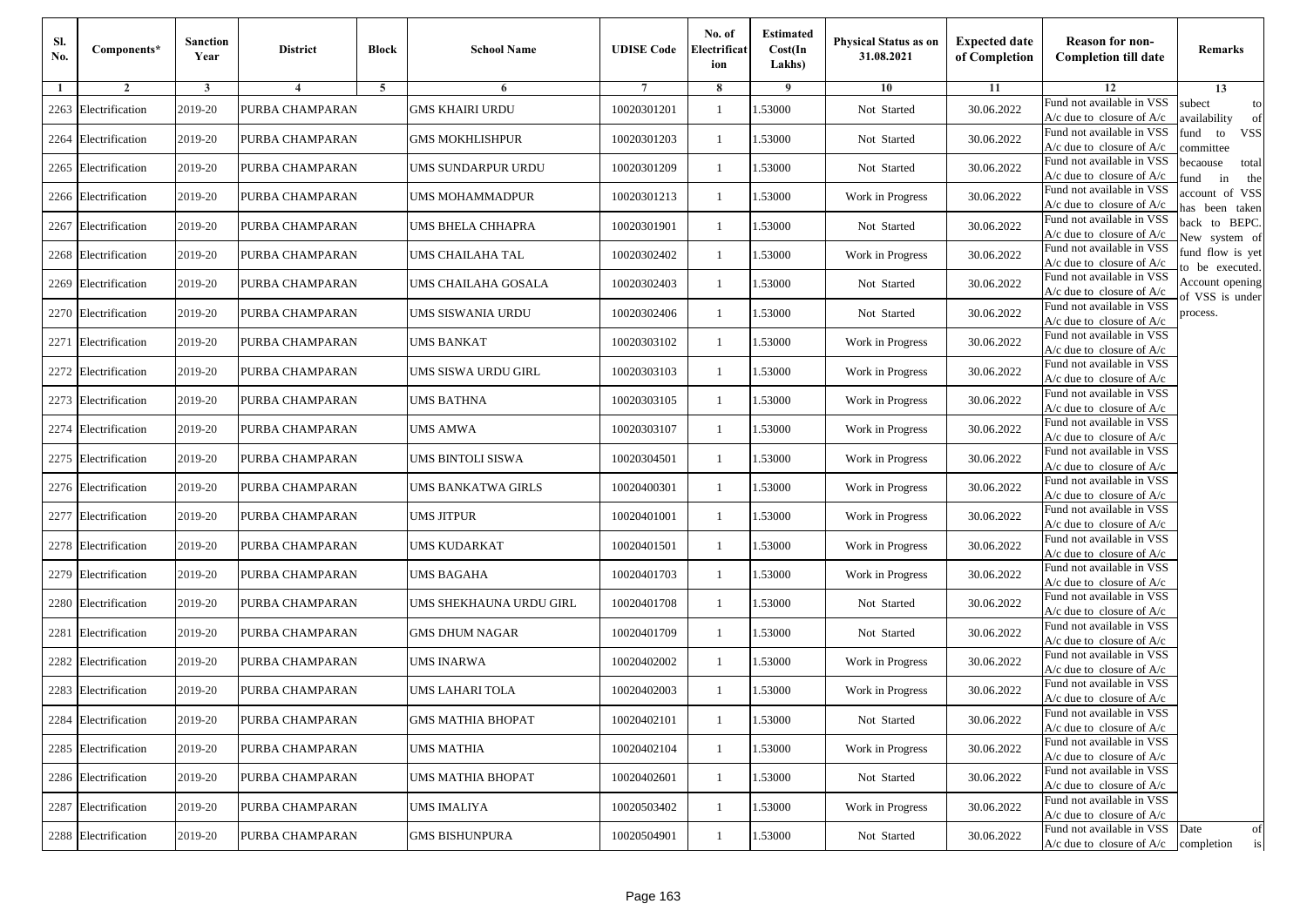| Sl.<br>No. | Components*          | <b>Sanction</b><br>Year | <b>District</b> | <b>Block</b>   | <b>School Name</b>         | <b>UDISE Code</b> | No. of<br>Electrificat<br>ion | <b>Estimated</b><br>Cost(In<br>Lakhs) | <b>Physical Status as on</b><br>31.08.2021 | <b>Expected date</b><br>of Completion | <b>Reason for non-</b><br><b>Completion till date</b>                 | Remarks                               |
|------------|----------------------|-------------------------|-----------------|----------------|----------------------------|-------------------|-------------------------------|---------------------------------------|--------------------------------------------|---------------------------------------|-----------------------------------------------------------------------|---------------------------------------|
| -1         | $\overline{2}$       | 3                       | $\overline{4}$  | $\overline{5}$ | 6                          |                   | 8                             | 9                                     | 10                                         | 11                                    | 12                                                                    | 13                                    |
| 2289       | Electrification      | 2019-20                 | PURBA CHAMPARAN |                | UMS TAJWA KOIRGAWAN        | 10020505201       | 1                             | 1.53000                               | Not Started                                | 30.06.2022                            | Fund not available in VSS<br>$A/c$ due to closure of $A/c$            | subect<br>to<br>availability<br>of    |
|            | 2290 Electrification | 2019-20                 | PURBA CHAMPARAN |                | <b>GMS PARSAUNI KHEM</b>   | 10020506601       | $\mathbf{1}$                  | 1.53000                               | Work in Progress                           | 30.06.2022                            | Fund not available in VSS<br>$A/c$ due to closure of $A/c$            | fund<br><b>VSS</b><br>to<br>ommittee  |
| 2291       | Electrification      | 2019-20                 | PURBA CHAMPARAN |                | UMS BARMADIA               | 10020506801       | -1                            | 1.53000                               | Work in Progress                           | 30.06.2022                            | Fund not available in VSS<br>$A/c$ due to closure of $A/c$            | becaouse<br>total<br>in<br>und<br>the |
| 2292       | Electrification      | 2019-20                 | PURBA CHAMPARAN |                | UMS BARA GOBIND            | 10020507101       | -1                            | 1.53000                               | Not Started                                | 30.06.2022                            | Fund not available in VSS<br>A/c due to closure of A/c                | ccount of VSS<br>as been taken        |
| 2293       | Electrification      | 2019-20                 | PURBA CHAMPARAN |                | UMS TARNIYA                | 10020507301       | $\mathbf{1}$                  | 1.53000                               | Not Started                                | 30.06.2022                            | Fund not available in VSS<br>A/c due to closure of $A/c$              | back to BEPC.<br>New system of        |
| 2294       | Electrification      | 2019-20                 | PURBA CHAMPARAN |                | UMS PHULWARIA, GHANGHTI    | 10020507901       | 1                             | 1.53000                               | Work in Progress                           | 30.06.2022                            | Fund not available in VSS<br>A/c due to closure of $A/c$              | fund flow is yet<br>o be executed.    |
|            | 2295 Electrification | 2019-20                 | PURBA CHAMPARAN |                | <b>GMS CHAKIA GIRL</b>     | 10020508301       | -1                            | 1.53000                               | Not Started                                | 30.06.2022                            | Fund not available in VSS<br>$A/c$ due to closure of $A/c$            | Account opening<br>of VSS is under    |
|            | 2296 Electrification | 2019-20                 | PURBA CHAMPARAN |                | UMS RICHADASAN, GIRL       | 10020508401       | -1                            | 1.53000                               | Not Started                                | 30.06.2022                            | Fund not available in VSS<br>$A/c$ due to closure of $A/c$            | process.                              |
| 2297       | Electrification      | 2019-20                 | PURBA CHAMPARAN |                | UMS CHINTAMANPUR BABU TOLA | 10020509202       | -1                            | 1.53000                               | Not Started                                | 30.06.2022                            | Fund not available in VSS<br>$A/c$ due to closure of $A/c$            |                                       |
|            | 2298 Electrification | 2019-20                 | PURBA CHAMPARAN |                | UMS SEMRA MAUJE            | 10020509601       | $\mathbf{1}$                  | 1.53000                               | Work in Progress                           | 30.06.2022                            | Fund not available in VSS<br>$A/c$ due to closure of $A/c$            |                                       |
|            | 2299 Electrification | 2019-20                 | PURBA CHAMPARAN |                | UMS SISWANIA               | 10020600301       | 1                             | 1.53000                               | Not Started                                | 30.06.2022                            | Fund not available in VSS<br>$A/c$ due to closure of $A/c$            |                                       |
|            | 2300 Electrification | 2019-20                 | PURBA CHAMPARAN |                | UMS BANJARI                | 10020600701       | 1                             | 1.53000                               | Not Started                                | 30.06.2022                            | Fund not available in VSS<br>$A/c$ due to closure of $A/c$            |                                       |
| 2301       | Electrification      | 2019-20                 | PURBA CHAMPARAN |                | UMS PURUSHOTAMPUR URDU     | 10020600902       | -1                            | 1.53000                               | Work in Progress                           | 30.06.2022                            | Fund not available in VSS<br>$A/c$ due to closure of $A/c$            |                                       |
|            | 2302 Electrification | 2019-20                 | PURBA CHAMPARAN |                | UMS HARDIYA URDU           | 10020601101       | $\mathbf{1}$                  | 1.53000                               | Work in Progress                           | 30.06.2022                            | Fund not available in VSS<br>$A/c$ due to closure of $A/c$            |                                       |
| 2303       | Electrification      | 2019-20                 | PURBA CHAMPARAN |                | UMS PURAINIA               | 10020601501       | -1                            | 1.53000                               | Not Started                                | 30.06.2022                            | Fund not available in VSS<br>$A/c$ due to closure of $A/c$            |                                       |
| 2304       | Electrification      | 2019-20                 | PURBA CHAMPARAN |                | UMS BAISAKHAWA             | 10020601502       | -1                            | 1.53000                               | Work in Progress                           | 30.06.2022                            | Fund not available in VSS<br>$A/c$ due to closure of $A/c$            |                                       |
| 2305       | Electrification      | 2019-20                 | PURBA CHAMPARAN |                | <b>GMS CHAURADANO GIRL</b> | 10020601901       | -1                            | 1.53000                               | Work in Progress                           | 30.06.2022                            | Fund not available in VSS<br>$A/c$ due to closure of $A/c$            |                                       |
|            | 2306 Electrification | 2019-20                 | PURBA CHAMPARAN |                | UMS RAMPUR KHURD           | 10020602101       | $\mathbf{1}$                  | 1.53000                               | Not Started                                | 30.06.2022                            | Fund not available in VSS<br>$A/c$ due to closure of $A/c$            |                                       |
|            | 2307 Electrification | 2019-20                 | PURBA CHAMPARAN |                | UMS MURALI                 | 10020602201       | 1                             | 1.53000                               | Work in Progress                           | 30.06.2022                            | Fund not available in VSS<br>$A/c$ due to closure of $A/c$            |                                       |
|            | 2308 Electrification | 2019-20                 | PURBA CHAMPARAN |                | UMS IMILIYA                | 10020603102       | 1                             | 1.53000                               | Work in Progress                           | 30.06.2022                            | Fund not available in VSS<br>$A/c$ due to closure of $A/c$            |                                       |
| 2309       | Electrification      | 2019-20                 | PURBA CHAMPARAN |                | UMS BINDWASNI              | 10020603201       | -1                            | .53000                                | Not Started                                | 30.06.2022                            | Fund not available in VSS<br>A/c due to closure of A/c                |                                       |
|            | 2310 Electrification | 2019-20                 | PURBA CHAMPARAN |                | <b>UMS KATHARIA</b>        | 10020605401       | $\mathbf{1}$                  | 1.53000                               | Work in Progress                           | 30.06.2022                            | Fund not available in VSS<br>A/c due to closure of A/c                |                                       |
|            | 2311 Electrification | 2019-20                 | PURBA CHAMPARAN |                | UMS DHAPAHAR               | 10020605901       | $\mathbf{1}$                  | 1.53000                               | Work in Progress                           | 30.06.2022                            | Fund not available in VSS<br>$A/c$ due to closure of $A/c$            |                                       |
|            | 2312 Electrification | 2019-20                 | PURBA CHAMPARAN |                | UMS BAGAHI UNDER LOHADIYA  | 10020606002       | -1                            | 1.53000                               | Work in Progress                           | 30.06.2022                            | Fund not available in VSS<br>$A/c$ due to closure of $A/c$            |                                       |
|            | 2313 Electrification | 2019-20                 | PURBA CHAMPARAN |                | <b>UMS BALIRAMA</b>        | 10020606401       | -1                            | 1.53000                               | Work in Progress                           | 30.06.2022                            | Fund not available in VSS<br>A/c due to closure of A/c                |                                       |
|            | 2314 Electrification | 2019-20                 | PURBA CHAMPARAN |                | <b>UMS PANSALWA</b>        | 10020700801       | $\mathbf{1}$                  | 1.53000                               | Work in Progress                           | 30.06.2022                            | Fund not available in VSS<br>$A/c$ due to closure of $A/c$ completion | Date<br>of<br>is                      |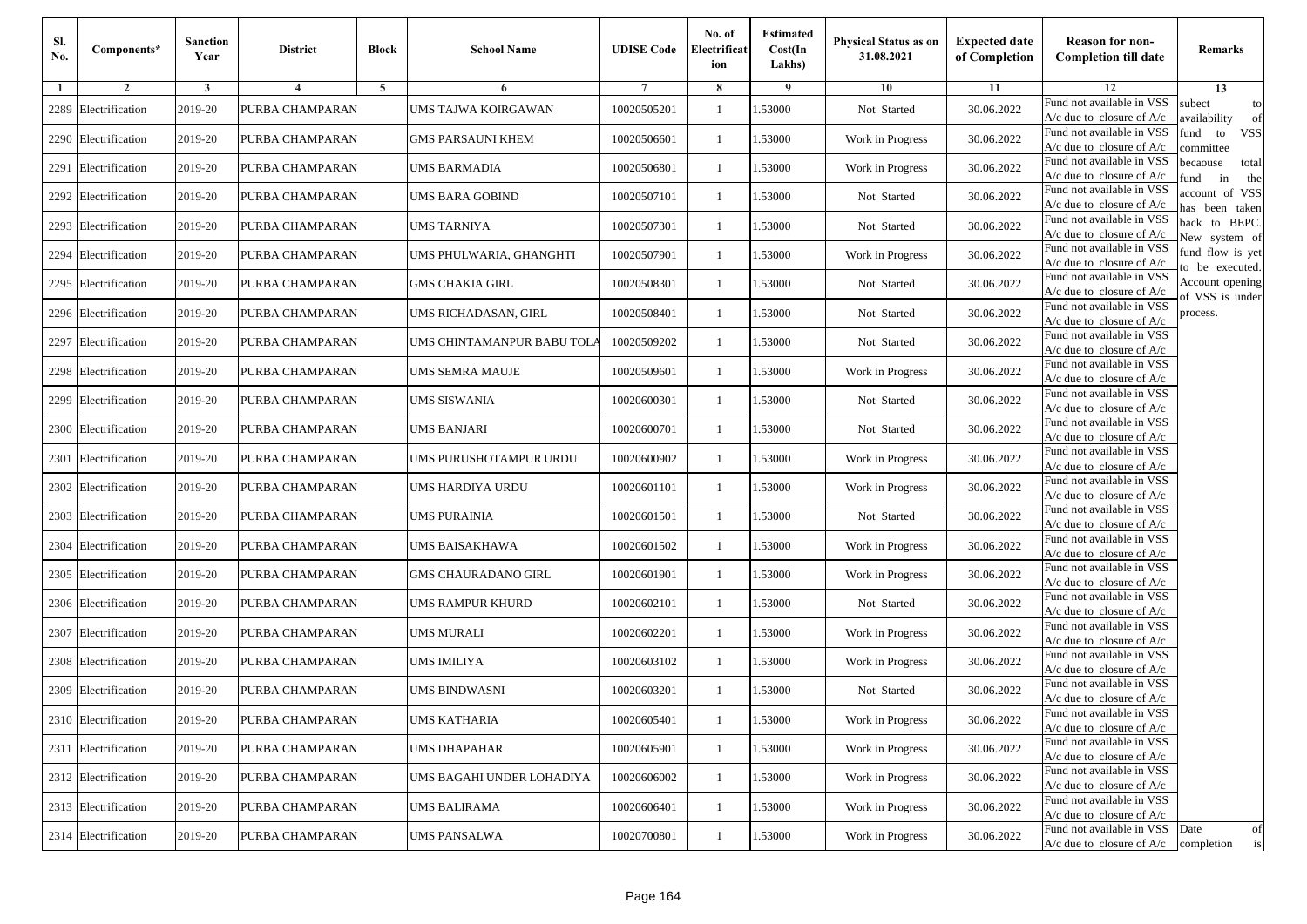| Sl.<br>No. | Components*          | <b>Sanction</b><br>Year | <b>District</b>         | <b>Block</b> | <b>School Name</b>           | <b>UDISE Code</b> | No. of<br>Electrificat<br>ion | <b>Estimated</b><br>Cost(In<br>Lakhs) | <b>Physical Status as on</b><br>31.08.2021 | <b>Expected date</b><br>of Completion | <b>Reason for non-</b><br><b>Completion till date</b>      | Remarks                               |
|------------|----------------------|-------------------------|-------------------------|--------------|------------------------------|-------------------|-------------------------------|---------------------------------------|--------------------------------------------|---------------------------------------|------------------------------------------------------------|---------------------------------------|
| -1         | $\overline{2}$       | 3                       | $\overline{\mathbf{4}}$ | 5            | 6                            |                   | 8                             | 9                                     | 10                                         | 11                                    | 12                                                         | 13                                    |
|            | 2315 Electrification | 2019-20                 | PURBA CHAMPARAN         |              | <b>UMS BHADHAR</b>           | 10020701003       | $\mathbf{1}$                  | .53000                                | Work in Progress                           | 30.06.2022                            | Fund not available in VSS<br>$A/c$ due to closure of $A/c$ | subect<br>to<br>availability<br>of    |
|            | 2316 Electrification | 2019-20                 | PURBA CHAMPARAN         |              | UHS DHARHARWA                | 10020701004       | 1                             | 1.53000                               | Work in Progress                           | 30.06.2022                            | Fund not available in VSS<br>$A/c$ due to closure of $A/c$ | fund<br>to<br><b>VSS</b><br>ommittee  |
|            | 2317 Electrification | 2019-20                 | PURBA CHAMPARAN         |              | UMS SARISWA GHAT             | 10020702502       | 1                             | 1.53000                               | Work in Progress                           | 30.06.2022                            | Fund not available in VSS<br>$A/c$ due to closure of $A/c$ | becaouse<br>total<br>in<br>und<br>the |
|            | 2318 Electrification | 2019-20                 | PURBA CHAMPARAN         |              | <b>GMS KHARTARI</b>          | 10020702704       | $\mathbf{1}$                  | .53000                                | Work in Progress                           | 30.06.2022                            | Fund not available in VSS<br>A/c due to closure of A/c     | ccount of VSS<br>as been taken        |
|            | 2319 Electrification | 2019-20                 | PURBA CHAMPARAN         |              | UMS PATJILWA GIRL            | 10020702706       | $\mathbf{1}$                  | .53000                                | Work in Progress                           | 30.06.2022                            | Fund not available in VSS<br>$A/c$ due to closure of $A/c$ | back to BEPC.<br>New system of        |
|            | 2320 Electrification | 2019-20                 | PURBA CHAMPARAN         |              | <b>UMS KOLASI</b>            | 10020702801       | 1                             | .53000                                | Work in Progress                           | 30.06.2022                            | Fund not available in VSS<br>A/c due to closure of $A/c$   | fund flow is yet<br>o be executed.    |
|            | 2321 Electrification | 2019-20                 | PURBA CHAMPARAN         |              | <b>GMS SEMRA</b>             | 10020703001       | $\mathbf{1}$                  | 1.53000                               | Work in Progress                           | 30.06.2022                            | Fund not available in VSS<br>$A/c$ due to closure of $A/c$ | Account opening<br>of VSS is under    |
|            | 2322 Electrification | 2019-20                 | PURBA CHAMPARAN         |              | UHS HARAJ GHAT               | 10020703103       | $\mathbf{1}$                  | .53000                                | Work in Progress                           | 30.06.2022                            | Fund not available in VSS<br>$A/c$ due to closure of $A/c$ | process.                              |
|            | 2323 Electrification | 2019-20                 | PURBA CHAMPARAN         |              | UMS RAMJI DUBEY TOLA         | 10020800201       | 1                             | .53000                                | Work in Progress                           | 30.06.2022                            | Fund not available in VSS<br>$A/c$ due to closure of $A/c$ |                                       |
| 2324       | Electrification      | 2019-20                 | PURBA CHAMPARAN         |              | UMS KOIRIYA TOLA (KUSHVANSH  | 10020800504       | $\mathbf{1}$                  | 1.53000                               | Not Started                                | 30.06.2022                            | Fund not available in VSS<br>$A/c$ due to closure of $A/c$ |                                       |
|            | 2325 Electrification | 2019-20                 | PURBA CHAMPARAN         |              | UMS HIRAPUR                  | 10020801602       | 1                             | 1.53000                               | Work in Progress                           | 30.06.2022                            | Fund not available in VSS<br>A/c due to closure of $A/c$   |                                       |
|            | 2326 Electrification | 2019-20                 | PURBA CHAMPARAN         |              | <b>UMS MAHANGUA</b>          | 10020801604       | 1                             | .53000                                | Work in Progress                           | 30.06.2022                            | Fund not available in VSS<br>$A/c$ due to closure of $A/c$ |                                       |
|            | 2327 Electrification | 2019-20                 | PURBA CHAMPARAN         |              | GMS GURHANWA                 | 10020802002       | $\mathbf{1}$                  | .53000                                | Work in Progress                           | 30.06.2022                            | Fund not available in VSS<br>$A/c$ due to closure of $A/c$ |                                       |
|            | 2328 Electrification | 2019-20                 | PURBA CHAMPARAN         |              | UMS SIRNI KARMAWA URDU       | 10020802802       | $\mathbf{1}$                  | .53000                                | Work in Progress                           | 30.06.2022                            | Fund not available in VSS<br>$A/c$ due to closure of $A/c$ |                                       |
|            | 2329 Electrification | 2019-20                 | PURBA CHAMPARAN         |              | UMS BAHLOLPUR URDU           | 10020803501       | 1                             | 1.53000                               | Work in Progress                           | 30.06.2022                            | Fund not available in VSS<br>$A/c$ due to closure of $A/c$ |                                       |
|            | 2330 Electrification | 2019-20                 | PURBA CHAMPARAN         |              | <b>GMS KHAIRWA URDU</b>      | 10020803603       | $\mathbf{1}$                  | .53000                                | Not Started                                | 30.06.2022                            | Fund not available in VSS<br>$A/c$ due to closure of $A/c$ |                                       |
|            | 2331 Electrification | 2019-20                 | PURBA CHAMPARAN         |              | UMS BARHARWA SIWAN           | 10020804101       | 1                             | .53000                                | Work in Progress                           | 30.06.2022                            | Fund not available in VSS<br>$A/c$ due to closure of $A/c$ |                                       |
|            | 2332 Electrification | 2019-20                 | PURBA CHAMPARAN         |              | UMS HANUMAN NAGAR            | 10020804102       | $\mathbf{1}$                  | 1.53000                               | Work in Progress                           | 30.06.2022                            | Fund not available in VSS<br>$A/c$ due to closure of $A/c$ |                                       |
|            | 2333 Electrification | 2019-20                 | PURBA CHAMPARAN         |              | UMS BARHARWA PARSA URDU      | 10020804705       | 1                             | 1.53000                               | Work in Progress                           | 30.06.2022                            | Fund not available in VSS<br>$A/c$ due to closure of $A/c$ |                                       |
|            | 2334 Electrification | 2019-20                 | PURBA CHAMPARAN         |              | UMS SAPHI SOUTH TOLA         | 10020805610       | 1                             | .53000                                | Work in Progress                           | 30.06.2022                            | Fund not available in VSS<br>$A/c$ due to closure of $A/c$ |                                       |
|            | 2335 Electrification | 2019-20                 | PURBA CHAMPARAN         |              | UMS JHITKAHI WEST URDU GIRLS | 10020805702       | 1                             | .53000                                | Work in Progress                           | 30.06.2022                            | Fund not available in VSS<br>A/c due to closure of A/c     |                                       |
|            | 2336 Electrification | 2019-20                 | PURBA CHAMPARAN         |              | <b>UMS BASAHIA</b>           | 10020805801       |                               | 1.53000                               | Work in Progress                           | 30.06.2022                            | Fund not available in VSS<br>A/c due to closure of A/c     |                                       |
|            | 2337 Electrification | 2019-20                 | PURBA CHAMPARAN         |              | UMS MURLI URDU GIRL          | 10020806003       | $\mathbf{1}$                  | 1.53000                               | Work in Progress                           | 30.06.2022                            | Fund not available in VSS<br>$A/c$ due to closure of $A/c$ |                                       |
|            | 2338 Electrification | 2019-20                 | PURBA CHAMPARAN         |              | UMS SIRNI BARHARWA URDU      | 10020807603       | $\mathbf{1}$                  | 1.53000                               | Work in Progress                           | 30.06.2022                            | Fund not available in VSS<br>$A/c$ due to closure of $A/c$ |                                       |
|            | 2339 Electrification | 2019-20                 | PURBA CHAMPARAN         |              | UMS RAJEPUR URDU             | 10020807801       | 1                             | 1.53000                               | Work in Progress                           | 30.06.2022                            | Fund not available in VSS<br>A/c due to closure of A/c     |                                       |
|            | 2340 Electrification | 2019-20                 | PURBA CHAMPARAN         |              | <b>GMS KADAMWA</b>           | 10020901401       | $\mathbf{1}$                  | 1.53000                               | Work in Progress                           | 30.06.2022                            | Fund not available in VSS<br>$A/c$ due to closure of $A/c$ | Date<br>of<br>is<br>completion        |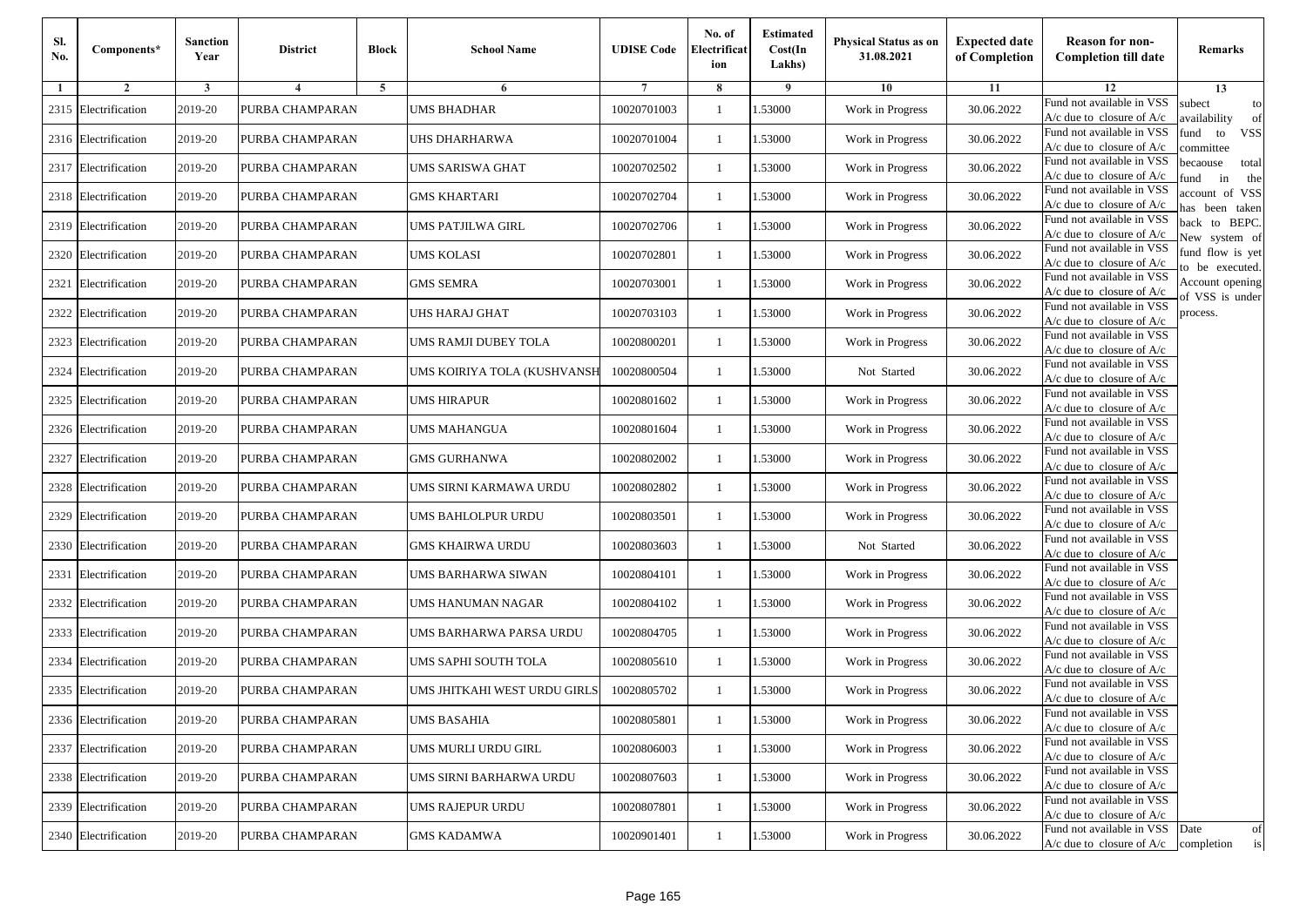| Sl.<br>No. | Components*          | <b>Sanction</b><br>Year | <b>District</b> | <b>Block</b>   | <b>School Name</b>          | <b>UDISE Code</b> | No. of<br>Electrificat<br>ion | <b>Estimated</b><br>Cost(In<br>Lakhs) | <b>Physical Status as on</b><br>31.08.2021 | <b>Expected date</b><br>of Completion | <b>Reason for non-</b><br><b>Completion till date</b>                 | Remarks                               |
|------------|----------------------|-------------------------|-----------------|----------------|-----------------------------|-------------------|-------------------------------|---------------------------------------|--------------------------------------------|---------------------------------------|-----------------------------------------------------------------------|---------------------------------------|
| -1         | $\overline{2}$       | 3                       | $\overline{4}$  | $\overline{5}$ | 6                           |                   | 8                             | 9                                     | 10                                         | 11                                    | 12                                                                    | 13                                    |
| 2341       | Electrification      | 2019-20                 | PURBA CHAMPARAN |                | UMS BARWA KALA, GIRL        | 10020901701       | 1                             | 1.53000                               | Work in Progress                           | 30.06.2022                            | Fund not available in VSS<br>$A/c$ due to closure of $A/c$            | subect<br>to<br>availability<br>of    |
|            | 2342 Electrification | 2019-20                 | PURBA CHAMPARAN |                | UMS KASWA LAUKHAN           | 10020902601       | $\mathbf{1}$                  | 1.53000                               | Work in Progress                           | 30.06.2022                            | Fund not available in VSS<br>$A/c$ due to closure of $A/c$            | fund<br>to<br><b>VSS</b><br>ommittee  |
|            | 2343 Electrification | 2019-20                 | PURBA CHAMPARAN |                | BAS BUNIYADI SCHOOL GOITHAH | 10021000201       | -1                            | 1.53000                               | Work in Progress                           | 30.06.2022                            | Fund not available in VSS<br>$A/c$ due to closure of $A/c$            | becaouse<br>total<br>in<br>und<br>the |
| 2344       | Electrification      | 2019-20                 | PURBA CHAMPARAN |                | GMS BAIRIYA DIH             | 10021002501       | -1                            | 1.53000                               | Work in Progress                           | 30.06.2022                            | Fund not available in VSS<br>A/c due to closure of A/c                | ccount of VSS<br>as been taken        |
|            | 2345 Electrification | 2019-20                 | PURBA CHAMPARAN |                | UMS PAVARIA TOLA            | 10021004804       | 1                             | 1.53000                               | Work in Progress                           | 30.06.2022                            | Fund not available in VSS<br>A/c due to closure of $A/c$              | back to BEPC.<br>New system of        |
|            | 2346 Electrification | 2019-20                 | PURBA CHAMPARAN |                | UMS MALIKANA TOLA           | 10021004903       | 1                             | 1.53000                               | Work in Progress                           | 30.06.2022                            | Fund not available in VSS<br>A/c due to closure of $A/c$              | fund flow is yet<br>o be executed.    |
| 2347       | Electrification      | 2019-20                 | PURBA CHAMPARAN |                | UMS RANI CHHAPRA            | 10021005201       | -1                            | 1.53000                               | Work in Progress                           | 30.06.2022                            | Fund not available in VSS<br>$A/c$ due to closure of $A/c$            | Account opening<br>of VSS is under    |
|            | 2348 Electrification | 2019-20                 | PURBA CHAMPARAN |                | UMS DAMO BRITI              | 10021005901       | -1                            | 1.53000                               | Work in Progress                           | 30.06.2022                            | Fund not available in VSS<br>$A/c$ due to closure of $A/c$            | process.                              |
| 2349       | Electrification      | 2019-20                 | PURBA CHAMPARAN |                | GMS SISWA KHARAR            | 10021100201       | -1                            | 1.53000                               | Work in Progress                           | 30.06.2022                            | Fund not available in VSS<br>$A/c$ due to closure of $A/c$            |                                       |
|            | 2350 Electrification | 2019-20                 | PURBA CHAMPARAN |                | <b>GMS TENUA</b>            | 10021101301       | $\mathbf{1}$                  | 1.53000                               | Work in Progress                           | 30.06.2022                            | Fund not available in VSS<br>$A/c$ due to closure of $A/c$            |                                       |
|            | 2351 Electrification | 2019-20                 | PURBA CHAMPARAN |                | UMS MANI CHHAPRA HINDI      | 10021102801       | 1                             | 1.53000                               | Not Started                                | 30.06.2022                            | Fund not available in VSS<br>$A/c$ due to closure of $A/c$            |                                       |
|            | 2352 Electrification | 2019-20                 | PURBA CHAMPARAN |                | UMS PALTU BELWA             | 10021103101       | 1                             | 1.53000                               | Work in Progress                           | 30.06.2022                            | Fund not available in VSS<br>$A/c$ due to closure of $A/c$            |                                       |
| 2353       | Electrification      | 2019-20                 | PURBA CHAMPARAN |                | GMS BANSGHAT                | 10021103201       | -1                            | 1.53000                               | Work in Progress                           | 30.06.2022                            | Fund not available in VSS<br>$A/c$ due to closure of $A/c$            |                                       |
| 2354       | Electrification      | 2019-20                 | PURBA CHAMPARAN |                | UMS KONHIA URDU             | 10021103202       | $\mathbf{1}$                  | 1.53000                               | Not Started                                | 30.06.2022                            | Fund not available in VSS<br>$A/c$ due to closure of $A/c$            |                                       |
|            | 2355 Electrification | 2019-20                 | PURBA CHAMPARAN |                | UMS HASANPURWA              | 10021103206       | -1                            | 1.53000                               | Work in Progress                           | 30.06.2022                            | Fund not available in VSS<br>$A/c$ due to closure of $A/c$            |                                       |
|            | 2356 Electrification | 2019-20                 | PURBA CHAMPARAN |                | <b>GMS SIRSA PATTI</b>      | 10021103501       | -1                            | 1.53000                               | Work in Progress                           | 30.06.2022                            | Fund not available in VSS<br>$A/c$ due to closure of $A/c$            |                                       |
| 2357       | Electrification      | 2019-20                 | PURBA CHAMPARAN |                | <b>JHS SHITALPUR</b>        | 10021103502       | -1                            | 1.53000                               | Not Started                                | 30.06.2022                            | Fund not available in VSS<br>$A/c$ due to closure of $A/c$            |                                       |
|            | 2358 Electrification | 2019-20                 | PURBA CHAMPARAN |                | UMS HATA HAR PUR            | 10021103504       | $\mathbf{1}$                  | 1.53000                               | Not Started                                | 30.06.2022                            | Fund not available in VSS<br>$A/c$ due to closure of $A/c$            |                                       |
|            | 2359 Electrification | 2019-20                 | PURBA CHAMPARAN |                | UMS DEWPUR                  | 10021103701       | 1                             | 1.53000                               | Work in Progress                           | 30.06.2022                            | Fund not available in VSS<br>$A/c$ due to closure of $A/c$            |                                       |
|            | 2360 Electrification | 2019-20                 | PURBA CHAMPARAN |                | UMS MADHU CHHAPRA           | 10021103902       | -1                            | 1.53000                               | Work in Progress                           | 30.06.2022                            | Fund not available in VSS<br>$A/c$ due to closure of $A/c$            |                                       |
| 2361       | Electrification      | 2019-20                 | PURBA CHAMPARAN |                | UMS BAKHARI - II            | 10021103904       | -1                            | .53000                                | Work in Progress                           | 30.06.2022                            | Fund not available in VSS<br>A/c due to closure of A/c                |                                       |
|            | 2362 Electrification | 2019-20                 | PURBA CHAMPARAN |                | <b>UMS GAWANDRI</b>         | 10021104001       | $\mathbf{1}$                  | 1.53000                               | Work in Progress                           | 30.06.2022                            | Fund not available in VSS<br>A/c due to closure of A/c                |                                       |
|            | 2363 Electrification | 2019-20                 | PURBA CHAMPARAN |                | UMS KOILA BELWA             | 10021104902       | $\mathbf{1}$                  | 1.53000                               | Work in Progress                           | 30.06.2022                            | Fund not available in VSS<br>A/c due to closure of $A/c$              |                                       |
|            | 2364 Electrification | 2019-20                 | PURBA CHAMPARAN |                | UMS BAKHARI                 | 10021104904       | -1                            | 1.53000                               | Work in Progress                           | 30.06.2022                            | Fund not available in VSS<br>$A/c$ due to closure of $A/c$            |                                       |
|            | 2365 Electrification | 2019-20                 | PURBA CHAMPARAN |                | UMS PHULWARIA               | 10021105401       | -1                            | 1.53000                               | Not Started                                | 30.06.2022                            | Fund not available in VSS<br>A/c due to closure of A/c                |                                       |
|            | 2366 Electrification | 2019-20                 | PURBA CHAMPARAN |                | UMS BAKHRI MAHESH           | 10021105701       | $\mathbf{1}$                  | 1.53000                               | Work in Progress                           | 30.06.2022                            | Fund not available in VSS<br>$A/c$ due to closure of $A/c$ completion | Date<br>of<br>is                      |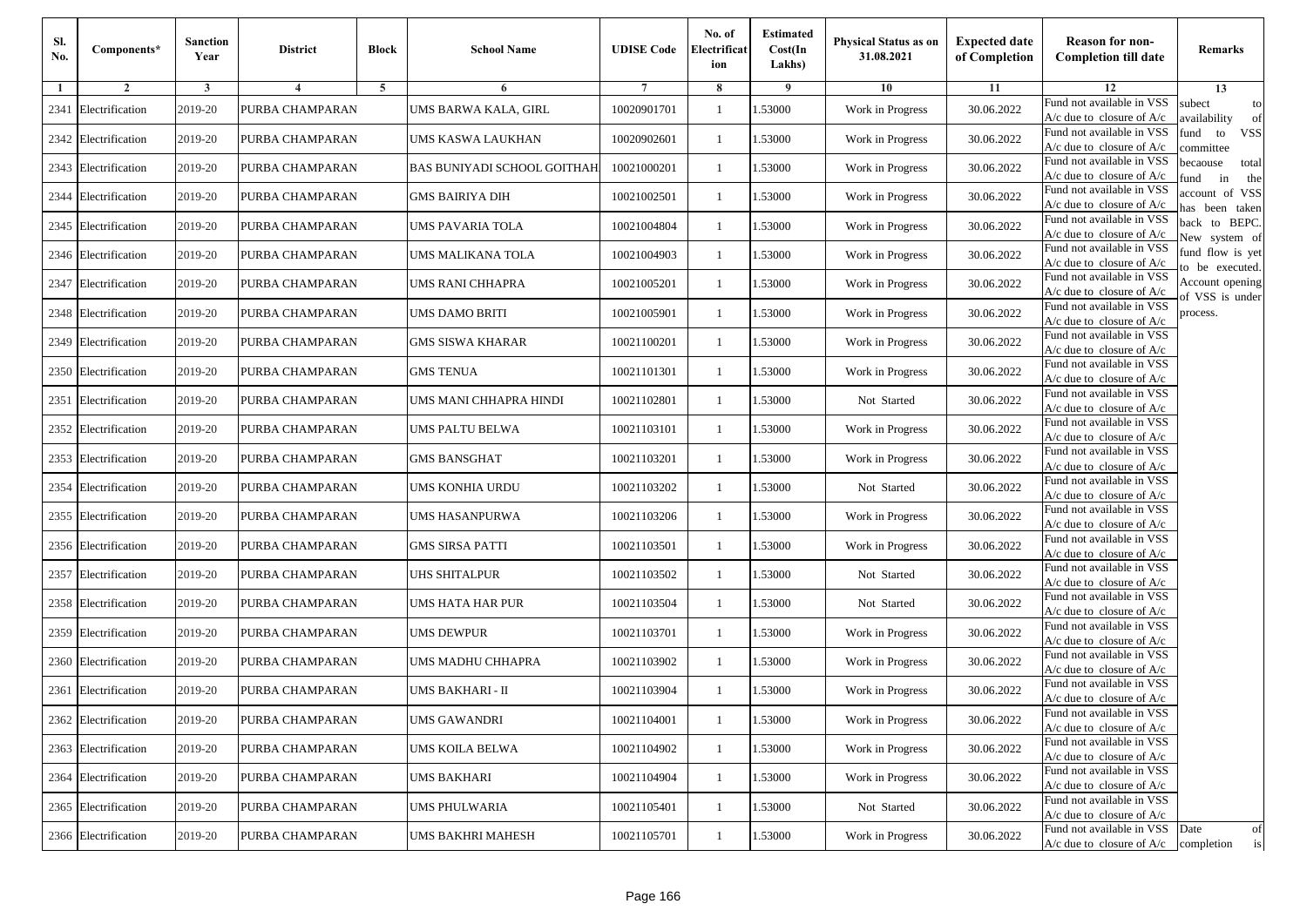| Sl.<br>No. | Components*          | <b>Sanction</b><br>Year | <b>District</b> | <b>Block</b>   | <b>School Name</b>          | <b>UDISE Code</b> | No. of<br>Electrificat<br>ion | <b>Estimated</b><br>Cost(In<br>Lakhs) | <b>Physical Status as on</b><br>31.08.2021 | <b>Expected date</b><br>of Completion | <b>Reason for non-</b><br><b>Completion till date</b>                 | Remarks                               |
|------------|----------------------|-------------------------|-----------------|----------------|-----------------------------|-------------------|-------------------------------|---------------------------------------|--------------------------------------------|---------------------------------------|-----------------------------------------------------------------------|---------------------------------------|
| -1         | $\overline{2}$       | 3                       | $\overline{4}$  | $\overline{5}$ | 6                           |                   | 8                             | 9                                     | 10                                         | 11                                    | 12                                                                    | 13                                    |
| 2367       | Electrification      | 2019-20                 | PURBA CHAMPARAN |                | <b>UMS MIRCHAIYA</b>        | 10021105901       | 1                             | 1.53000                               | Work in Progress                           | 30.06.2022                            | Fund not available in VSS<br>$A/c$ due to closure of $A/c$            | subect<br>to<br>availability<br>of    |
|            | 2368 Electrification | 2019-20                 | PURBA CHAMPARAN |                | <b>GMS PAKRI DIXIT</b>      | 10021105903       | $\mathbf{1}$                  | 1.53000                               | Work in Progress                           | 30.06.2022                            | Fund not available in VSS<br>$A/c$ due to closure of $A/c$            | fund<br><b>VSS</b><br>to<br>ommittee  |
|            | 2369 Electrification | 2019-20                 | PURBA CHAMPARAN |                | UMS BALI BELWA              | 10021106301       | -1                            | 1.53000                               | Work in Progress                           | 30.06.2022                            | Fund not available in VSS<br>$A/c$ due to closure of $A/c$            | becaouse<br>total<br>in<br>und<br>the |
|            | 2370 Electrification | 2019-20                 | PURBA CHAMPARAN |                | UMS KUWARPUR                | 10021107003       | -1                            | 1.53000                               | Work in Progress                           | 30.06.2022                            | Fund not available in VSS<br>A/c due to closure of A/c                | ccount of VSS<br>as been taken        |
| 2371       | Electrification      | 2019-20                 | PURBA CHAMPARAN |                | <b>UMS NAGARGAWAN</b>       | 10021108105       | $\mathbf{1}$                  | 1.53000                               | Work in Progress                           | 30.06.2022                            | Fund not available in VSS<br>A/c due to closure of $A/c$              | back to BEPC.<br>New system of        |
|            | 2372 Electrification | 2019-20                 | PURBA CHAMPARAN |                | UMS SISWA PATNA HARIJAN     | 10021108503       | 1                             | 1.53000                               | Not Started                                | 30.06.2022                            | Fund not available in VSS<br>A/c due to closure of $A/c$              | fund flow is yet<br>o be executed.    |
|            | 2373 Electrification | 2019-20                 | PURBA CHAMPARAN |                | UMS KATHARIA                | 10021108607       | -1                            | 1.53000                               | Work in Progress                           | 30.06.2022                            | Fund not available in VSS<br>$A/c$ due to closure of $A/c$            | Account opening<br>of VSS is under    |
| 2374       | Electrification      | 2019-20                 | PURBA CHAMPARAN |                | UMS MEDAN SIRSIYA           | 10021109101       | 1                             | 1.53000                               | Work in Progress                           | 30.06.2022                            | Fund not available in VSS<br>$A/c$ due to closure of $A/c$            | process.                              |
|            | 2375 Electrification | 2019-20                 | PURBA CHAMPARAN |                | <b>GMS MEDAN SIRISIYA</b>   | 10021109102       | -1                            | 1.53000                               | Not Started                                | 30.06.2022                            | Fund not available in VSS<br>$A/c$ due to closure of $A/c$            |                                       |
|            | 2376 Electrification | 2019-20                 | PURBA CHAMPARAN |                | <b>JHS RAGHUNATHPUR</b>     | 10021109802       | $\mathbf{1}$                  | 1.53000                               | Work in Progress                           | 30.06.2022                            | Fund not available in VSS<br>$A/c$ due to closure of $A/c$            |                                       |
|            | 2377 Electrification | 2019-20                 | PURBA CHAMPARAN |                | UMS KONHIA HINDI            | 10021109803       | 1                             | 1.53000                               | Not Started                                | 30.06.2022                            | Fund not available in VSS<br>$A/c$ due to closure of $A/c$            |                                       |
|            | 2378 Electrification | 2019-20                 | PURBA CHAMPARAN |                | GMS SOBAIYA                 | 10021109804       | 1                             | 1.53000                               | Not Started                                | 30.06.2022                            | Fund not available in VSS<br>$A/c$ due to closure of $A/c$            |                                       |
| 2379       | Electrification      | 2019-20                 | PURBA CHAMPARAN |                | GMS MADANPUR                | 10021110003       | -1                            | 1.53000                               | Work in Progress                           | 30.06.2022                            | Fund not available in VSS<br>$A/c$ due to closure of $A/c$            |                                       |
|            | 2380 Electrification | 2019-20                 | PURBA CHAMPARAN |                | UMS ALAULA URDU             | 10021110501       | $\mathbf{1}$                  | 1.53000                               | Not Started                                | 30.06.2022                            | Fund not available in VSS<br>$A/c$ due to closure of $A/c$            |                                       |
| 2381       | Electrification      | 2019-20                 | PURBA CHAMPARAN |                | <b>JHS KAITHWALIA</b>       | 10021111401       | -1                            | 1.53000                               | Not Started                                | 30.06.2022                            | Fund not available in VSS<br>$A/c$ due to closure of $A/c$            |                                       |
| 2382       | Electrification      | 2019-20                 | PURBA CHAMPARAN |                | UMS ALAKHBANI URDU          | 10021111901       | -1                            | 1.53000                               | Not Started                                | 30.06.2022                            | Fund not available in VSS<br>$A/c$ due to closure of $A/c$            |                                       |
| 2383       | Electrification      | 2019-20                 | PURBA CHAMPARAN |                | UMS BARA DIH BAIRIYA        | 10021200101       | -1                            | 1.53000                               | Not Started                                | 30.06.2022                            | Fund not available in VSS<br>$A/c$ due to closure of $A/c$            |                                       |
| 2384       | Electrification      | 2019-20                 | PURBA CHAMPARAN |                | UMS BAIRIYA URDU            | 10021200103       | $\mathbf{1}$                  | 1.53000                               | Work in Progress                           | 30.06.2022                            | Fund not available in VSS<br>$A/c$ due to closure of $A/c$            |                                       |
|            | 2385 Electrification | 2019-20                 | PURBA CHAMPARAN |                | UMS BAIRIYA HINDI           | 10021200105       | 1                             | 1.53000                               | Work in Progress                           | 30.06.2022                            | Fund not available in VSS<br>$A/c$ due to closure of $A/c$            |                                       |
|            | 2386 Electrification | 2019-20                 | PURBA CHAMPARAN |                | UMS BAISAKHWA               | 10021200201       | -1                            | 1.53000                               | Not Started                                | 30.06.2022                            | Fund not available in VSS<br>$A/c$ due to closure of $A/c$            |                                       |
| 2387       | Electrification      | 2019-20                 | PURBA CHAMPARAN |                | <b>GMS BANKAT</b>           | 10021200403       | -1                            | .53000                                | Not Started                                | 30.06.2022                            | Fund not available in VSS<br>A/c due to closure of A/c                |                                       |
|            | 2388 Electrification | 2019-20                 | PURBA CHAMPARAN |                | UMS BATHNA GACHHI TOLA URDU | 10021200702       | $\mathbf{1}$                  | 1.53000                               | Not Started                                | 30.06.2022                            | Fund not available in VSS<br>A/c due to closure of A/c                |                                       |
|            | 2389 Electrification | 2019-20                 | PURBA CHAMPARAN |                | UMS BARA TOLA BENIPUR       | 10021200801       | $\mathbf{1}$                  | 1.53000                               | Work in Progress                           | 30.06.2022                            | Fund not available in VSS<br>A/c due to closure of $A/c$              |                                       |
|            | 2390 Electrification | 2019-20                 | PURBA CHAMPARAN |                | UMS RAMAGYA TOLA BENIPUR    | 10021200802       | -1                            | 1.53000                               | Not Started                                | 30.06.2022                            | Fund not available in VSS<br>$A/c$ due to closure of $A/c$            |                                       |
|            | 2391 Electrification | 2019-20                 | PURBA CHAMPARAN |                | UMS MUJWANIA                | 10021200901       | -1                            | 1.53000                               | Not Started                                | 30.06.2022                            | Fund not available in VSS<br>A/c due to closure of A/c                |                                       |
|            | 2392 Electrification | 2019-20                 | PURBA CHAMPARAN |                | <b>GMS BHAGWATIA</b>        | 10021200902       | $\mathbf{1}$                  | 1.53000                               | Work in Progress                           | 30.06.2022                            | Fund not available in VSS<br>$A/c$ due to closure of $A/c$ completion | Date<br>of<br>is                      |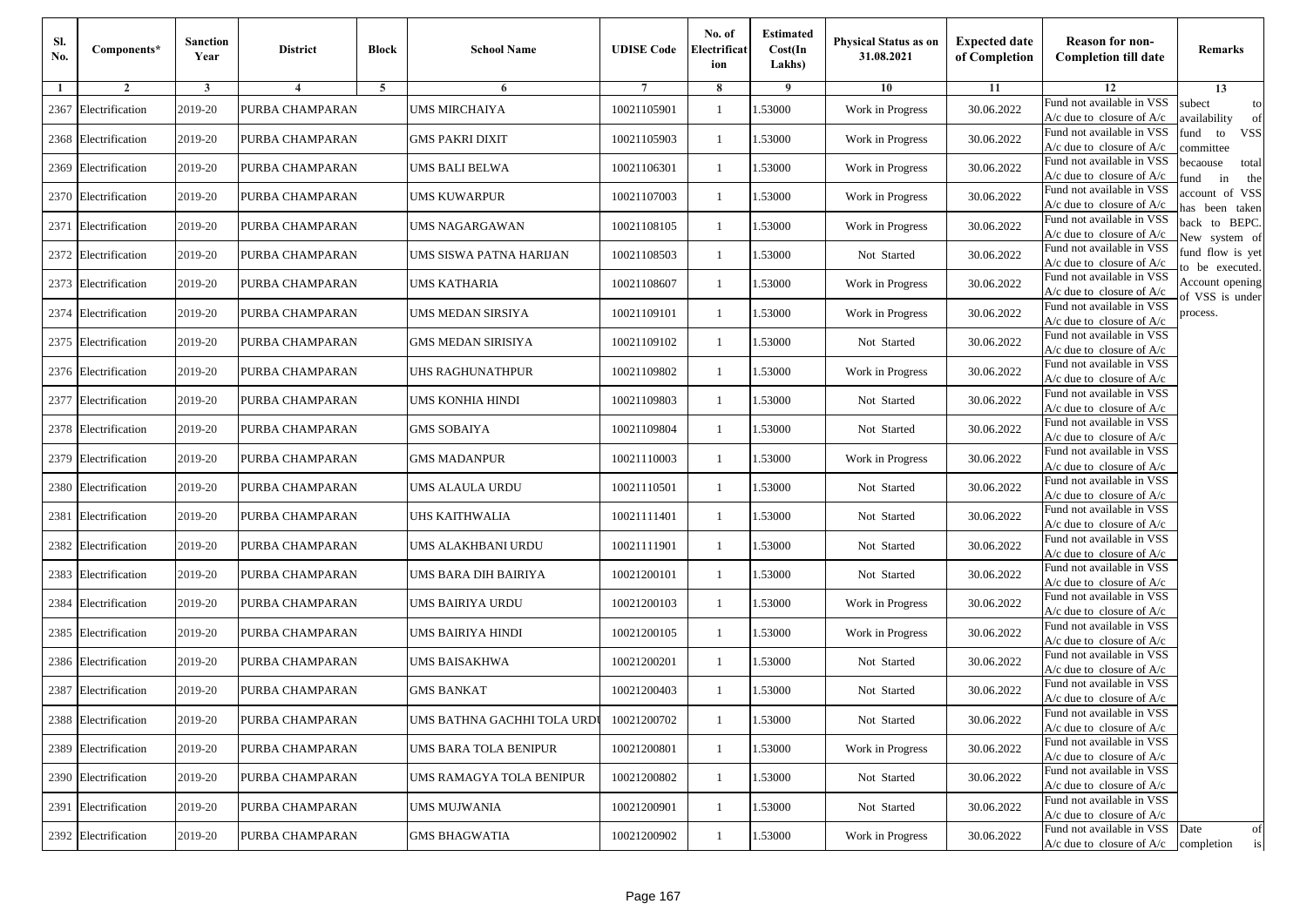| Sl.<br>No. | Components*          | <b>Sanction</b><br>Year | <b>District</b> | <b>Block</b> | <b>School Name</b>        | <b>UDISE Code</b> | No. of<br>Electrificat<br>ion | <b>Estimated</b><br>Cost(In<br>Lakhs) | <b>Physical Status as on</b><br>31.08.2021 | <b>Expected date</b><br>of Completion | <b>Reason for non-</b><br><b>Completion till date</b>      | Remarks                               |
|------------|----------------------|-------------------------|-----------------|--------------|---------------------------|-------------------|-------------------------------|---------------------------------------|--------------------------------------------|---------------------------------------|------------------------------------------------------------|---------------------------------------|
| -1         | $\overline{2}$       | 3                       | 4               | 5            | 6                         |                   | 8                             | 9                                     | 10                                         | 11                                    | 12                                                         | 13                                    |
|            | 2393 Electrification | 2019-20                 | PURBA CHAMPARAN |              | UMS BIJDHARI MAFI         | 10021201001       | $\mathbf{1}$                  | .53000                                | Work in Progress                           | 30.06.2022                            | Fund not available in VSS<br>$A/c$ due to closure of $A/c$ | subect<br>to<br>availability<br>of    |
|            | 2394 Electrification | 2019-20                 | PURBA CHAMPARAN |              | UMS CHAND PARSA DOULTA    | 10021201201       | 1                             | 1.53000                               | Work in Progress                           | 30.06.2022                            | Fund not available in VSS<br>$A/c$ due to closure of $A/c$ | fund<br><b>VSS</b><br>to<br>committee |
|            | 2395 Electrification | 2019-20                 | PURBA CHAMPARAN |              | UHS CHAND PARSA           | 10021201202       | 1                             | 1.53000                               | Work in Progress                           | 30.06.2022                            | Fund not available in VSS<br>$A/c$ due to closure of $A/c$ | becaouse<br>total<br>in<br>und<br>the |
|            | 2396 Electrification | 2019-20                 | PURBA CHAMPARAN |              | UHS DHEKAHA MATH          | 10021201401       | $\mathbf{1}$                  | .53000                                | Work in Progress                           | 30.06.2022                            | Fund not available in VSS<br>A/c due to closure of A/c     | account of VSS<br>as been taken       |
|            | 2397 Electrification | 2019-20                 | PURBA CHAMPARAN |              | <b>GMS DHEKAHA GIRL</b>   | 10021201402       | $\mathbf{1}$                  | 1.53000                               | Not Started                                | 30.06.2022                            | Fund not available in VSS<br>A/c due to closure of $A/c$   | back to BEPC.<br>New system of        |
|            | 2398 Electrification | 2019-20                 | PURBA CHAMPARAN |              | UMS KUKURBHUKA            | 10021201805       | $\mathbf{1}$                  | 1.53000                               | Not Started                                | 30.06.2022                            | Fund not available in VSS<br>A/c due to closure of $A/c$   | fund flow is yet<br>o be executed.    |
|            | 2399 Electrification | 2019-20                 | PURBA CHAMPARAN |              | UMS SISWA TOLA HUSSAINI   | 10021201809       | $\mathbf{1}$                  | 1.53000                               | Work in Progress                           | 30.06.2022                            | Fund not available in VSS<br>$A/c$ due to closure of $A/c$ | Account opening                       |
|            | 2400 Electrification | 2019-20                 | PURBA CHAMPARAN |              | <b>GMS KESARIA GIRL</b>   | 10021202101       | $\mathbf{1}$                  | .53000                                | Work in Progress                           | 30.06.2022                            | Fund not available in VSS<br>$A/c$ due to closure of $A/c$ | of VSS is under<br>process.           |
|            | 2401 Electrification | 2019-20                 | PURBA CHAMPARAN |              | <b>GMS KESHARIA BOY</b>   | 10021202102       | 1                             | .53000                                | Work in Progress                           | 30.06.2022                            | Fund not available in VSS<br>$A/c$ due to closure of $A/c$ |                                       |
|            | 2402 Electrification | 2019-20                 | PURBA CHAMPARAN |              | <b>UMS KESARIA GARH</b>   | 10021202105       | $\mathbf{1}$                  | 1.53000                               | Work in Progress                           | 30.06.2022                            | Fund not available in VSS<br>$A/c$ due to closure of $A/c$ |                                       |
|            | 2403 Electrification | 2019-20                 | PURBA CHAMPARAN |              | UMS SUNDRAPUR MOUJE       | 10021202702       | 1                             | 1.53000                               | Not Started                                | 30.06.2022                            | Fund not available in VSS<br>$A/c$ due to closure of $A/c$ |                                       |
|            | 2404 Electrification | 2019-20                 | PURBA CHAMPARAN |              | UHS SUNDRAPUR             | 10021202704       | $\mathbf{1}$                  | .53000                                | Not Started                                | 30.06.2022                            | Fund not available in VSS<br>$A/c$ due to closure of $A/c$ |                                       |
|            | 2405 Electrification | 2019-20                 | PURBA CHAMPARAN |              | UMS DIYARA TOLA SUNDRAPUR | 10021202705       | $\mathbf{1}$                  | .53000                                | Not Started                                | 30.06.2022                            | Fund not available in VSS<br>$A/c$ due to closure of $A/c$ |                                       |
|            | 2406 Electrification | 2019-20                 | PURBA CHAMPARAN |              | UMS GHUSHUKPUR            | 10021202709       | $\mathbf{1}$                  | 1.53000                               | Not Started                                | 30.06.2022                            | Fund not available in VSS<br>$A/c$ due to closure of $A/c$ |                                       |
|            | 2407 Electrification | 2019-20                 | PURBA CHAMPARAN |              | UMS NARAYANPUR            | 10021202804       | 1                             | 1.53000                               | Not Started                                | 30.06.2022                            | Fund not available in VSS<br>$A/c$ due to closure of $A/c$ |                                       |
|            | 2408 Electrification | 2019-20                 | PURBA CHAMPARAN |              | <b>UMS DHANGARHA</b>      | 10021202805       | $\mathbf{1}$                  | .53000                                | Not Started                                | 30.06.2022                            | Fund not available in VSS<br>$A/c$ due to closure of $A/c$ |                                       |
|            | 2409 Electrification | 2019-20                 | PURBA CHAMPARAN |              | UMS NAYA TOLA SAROTTAR    | 10021202806       | 1                             | .53000                                | Not Started                                | 30.06.2022                            | Fund not available in VSS<br>$A/c$ due to closure of $A/c$ |                                       |
|            | 2410 Electrification | 2019-20                 | PURBA CHAMPARAN |              | UMS RAMPUR KHAJURIA       | 10021202903       | $\mathbf{1}$                  | 1.53000                               | Not Started                                | 30.06.2022                            | Fund not available in VSS<br>$A/c$ due to closure of $A/c$ |                                       |
|            | 2411 Electrification | 2019-20                 | PURBA CHAMPARAN |              | UMS RAMPURWA              | 10021203001       | 1                             | 1.53000                               | Not Started                                | 30.06.2022                            | Fund not available in VSS<br>$A/c$ due to closure of $A/c$ |                                       |
|            | 2412 Electrification | 2019-20                 | PURBA CHAMPARAN |              | <b>GMS LOHARGANWA</b>     | 10021203201       | $\mathbf{1}$                  | .53000                                | Not Started                                | 30.06.2022                            | Fund not available in VSS<br>$A/c$ due to closure of $A/c$ |                                       |
|            | 2413 Electrification | 2019-20                 | PURBA CHAMPARAN |              | <b>GMS PHULTAKIYA</b>     | 10021203401       | 1                             | .53000                                | Not Started                                | 30.06.2022                            | Fund not available in VSS<br>A/c due to closure of A/c     |                                       |
|            | 2414 Electrification | 2019-20                 | PURBA CHAMPARAN |              | UHS KUNDWA URDU           | 10021203901       |                               | 1.53000                               | Not Started                                | 30.06.2022                            | Fund not available in VSS<br>A/c due to closure of A/c     |                                       |
|            | 2415 Electrification | 2019-20                 | PURBA CHAMPARAN |              | <b>GMS MOHAMMADPUR</b>    | 10021204001       | $\mathbf{1}$                  | 1.53000                               | Not Started                                | 30.06.2022                            | Fund not available in VSS<br>$A/c$ due to closure of $A/c$ |                                       |
|            | 2416 Electrification | 2019-20                 | PURBA CHAMPARAN |              | <b>UMS KUSHAR</b>         | 10021204101       | $\mathbf{1}$                  | 1.53000                               | Not Started                                | 30.06.2022                            | Fund not available in VSS<br>$A/c$ due to closure of $A/c$ |                                       |
|            | 2417 Electrification | 2019-20                 | PURBA CHAMPARAN |              | <b>UMS FATUHA</b>         | 10021300101       | 1                             | .53000                                | Work in Progress                           | 30.06.2022                            | Fund not available in VSS<br>A/c due to closure of A/c     |                                       |
|            | 2418 Electrification | 2019-20                 | PURBA CHAMPARAN |              | UMS MACHHARGAWAN BANKATV  | 10021300501       | $\mathbf{1}$                  | 1.53000                               | Work in Progress                           | 30.06.2022                            | Fund not available in VSS<br>$A/c$ due to closure of $A/c$ | Date<br>of<br>is<br>completion        |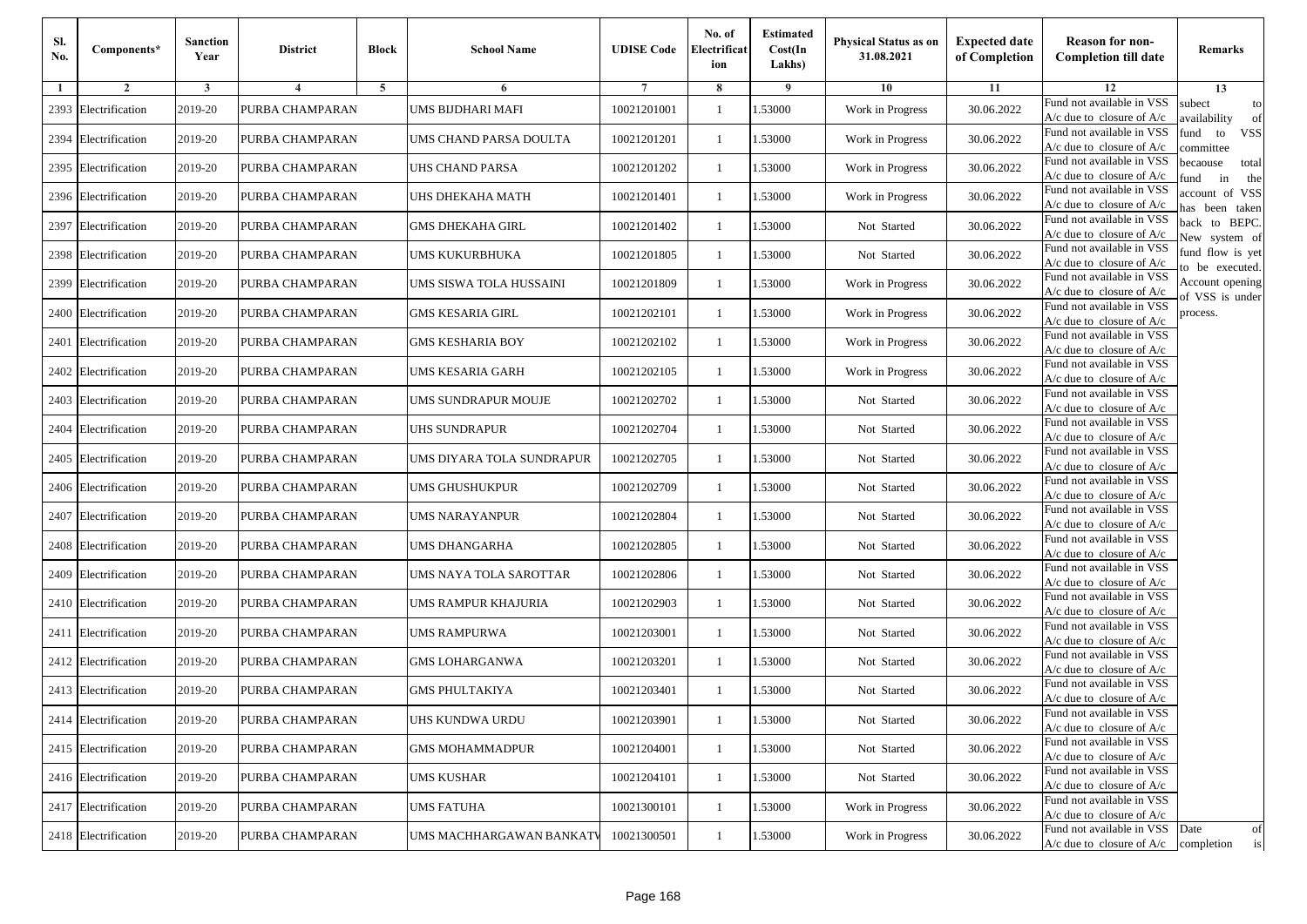| Sl.<br>No. | Components*          | <b>Sanction</b><br>Year | <b>District</b> | <b>Block</b>   | <b>School Name</b>         | <b>UDISE Code</b> | No. of<br>Electrificat<br>ion | <b>Estimated</b><br>Cost(In<br>Lakhs) | <b>Physical Status as on</b><br>31.08.2021 | <b>Expected date</b><br>of Completion | <b>Reason for non-</b><br><b>Completion till date</b>                 | Remarks                               |
|------------|----------------------|-------------------------|-----------------|----------------|----------------------------|-------------------|-------------------------------|---------------------------------------|--------------------------------------------|---------------------------------------|-----------------------------------------------------------------------|---------------------------------------|
| -1         | $\overline{2}$       | 3                       | $\overline{4}$  | $\overline{5}$ | 6                          |                   | 8                             | 9                                     | 10                                         | 11                                    | 12                                                                    | 13                                    |
| 2419       | Electrification      | 2019-20                 | PURBA CHAMPARAN |                | UMS SOBAIYA                | 10021300601       | 1                             | 1.53000                               | Work in Progress                           | 30.06.2022                            | Fund not available in VSS<br>$A/c$ due to closure of $A/c$            | subect<br>to<br>availability<br>of    |
|            | 2420 Electrification | 2019-20                 | PURBA CHAMPARAN |                | <b>GMS KONHAWA</b>         | 10021301003       | $\mathbf{1}$                  | 1.53000                               | Work in Progress                           | 30.06.2022                            | Fund not available in VSS<br>$A/c$ due to closure of $A/c$            | fund<br>to<br><b>VSS</b><br>ommittee  |
| 2421       | Electrification      | 2019-20                 | PURBA CHAMPARAN |                | UHS AHIROULIA              | 10021301403       | -1                            | 1.53000                               | Work in Progress                           | 30.06.2022                            | Fund not available in VSS<br>$A/c$ due to closure of $A/c$            | pecaouse<br>total<br>in<br>und<br>the |
| 2422       | Electrification      | 2019-20                 | PURBA CHAMPARAN |                | GMS RAJAPUR AHIROULIA      | 10021301405       | -1                            | 1.53000                               | Work in Progress                           | 30.06.2022                            | Fund not available in VSS<br>A/c due to closure of A/c                | ccount of VSS<br>as been taken        |
|            | 2423 Electrification | 2019-20                 | PURBA CHAMPARAN |                | UMS KANTH CHHAPRA URDU     | 10021302802       | $\mathbf{1}$                  | 1.53000                               | Work in Progress                           | 30.06.2022                            | Fund not available in VSS<br>$A/c$ due to closure of $A/c$            | back to BEPC.<br>New system of        |
| 2424       | Electrification      | 2019-20                 | PURBA CHAMPARAN |                | JHS BARWA PAKRI            | 10021302901       | 1                             | 1.53000                               | Work in Progress                           | 30.06.2022                            | Fund not available in VSS<br>A/c due to closure of $A/c$              | fund flow is yet<br>o be executed.    |
|            | 2425 Electrification | 2019-20                 | PURBA CHAMPARAN |                | UMS ERAZI SARIYATPUR       | 10021303101       | $\mathbf{1}$                  | 1.53000                               | Work in Progress                           | 30.06.2022                            | Fund not available in VSS<br>$A/c$ due to closure of $A/c$            | Account opening<br>f VSS is under     |
|            | 2426 Electrification | 2019-20                 | PURBA CHAMPARAN |                | UMS AHIRAULIA EAST         | 10021303301       | -1                            | 1.53000                               | Work in Progress                           | 30.06.2022                            | Fund not available in VSS<br>$A/c$ due to closure of $A/c$            | process.                              |
| 2427       | Electrification      | 2019-20                 | PURBA CHAMPARAN |                | <b>GMS BHOPATPUR</b>       | 10021303302       | -1                            | 1.53000                               | Work in Progress                           | 30.06.2022                            | Fund not available in VSS<br>$A/c$ due to closure of $A/c$            |                                       |
|            | 2428 Electrification | 2019-20                 | PURBA CHAMPARAN |                | UMS BHOPATPUR GIRL         | 10021303303       | $\mathbf{1}$                  | 1.53000                               | Work in Progress                           | 30.06.2022                            | Fund not available in VSS<br>$A/c$ due to closure of $A/c$            |                                       |
|            | 2429 Electrification | 2019-20                 | PURBA CHAMPARAN |                | JHS RAJAPUR MATHIA         | 10021303501       | 1                             | 1.53000                               | Work in Progress                           | 30.06.2022                            | Fund not available in VSS<br>$A/c$ due to closure of $A/c$            |                                       |
|            | 2430 Electrification | 2019-20                 | PURBA CHAMPARAN |                | UMS BANGRA                 | 10021303504       | 1                             | 1.53000                               | Work in Progress                           | 30.06.2022                            | Fund not available in VSS<br>$A/c$ due to closure of $A/c$            |                                       |
| 2431       | Electrification      | 2019-20                 | PURBA CHAMPARAN |                | UMS JAMUNIA JASAULI        | 10021303507       | -1                            | 1.53000                               | Work in Progress                           | 30.06.2022                            | Fund not available in VSS<br>$A/c$ due to closure of $A/c$            |                                       |
|            | 2432 Electrification | 2019-20                 | PURBA CHAMPARAN |                | <b>JHS TAKTAKAPUR</b>      | 10021303602       | $\mathbf{1}$                  | 1.53000                               | Work in Progress                           | 30.06.2022                            | Fund not available in VSS<br>$A/c$ due to closure of $A/c$            |                                       |
|            | 2433 Electrification | 2019-20                 | PURBA CHAMPARAN |                | UMS DILMAN CHHAPRA         | 10021304001       | 1                             | 1.53000                               | Work in Progress                           | 30.06.2022                            | Fund not available in VSS<br>$A/c$ due to closure of $A/c$            |                                       |
| 2434       | Electrification      | 2019-20                 | PURBA CHAMPARAN |                | UMS GOPI CHHAPRA           | 10021304002       | 1                             | 1.53000                               | Work in Progress                           | 30.06.2022                            | Fund not available in VSS<br>$A/c$ due to closure of $A/c$            |                                       |
| 2435       | Electrification      | 2019-20                 | PURBA CHAMPARAN |                | UMS JITAURA KUSHWAHA  TOLA | 10021400103       | -1                            | 1.53000                               | Work in Progress                           | 30.06.2022                            | Fund not available in VSS<br>$A/c$ due to closure of $A/c$            |                                       |
|            | 2436 Electrification | 2019-20                 | PURBA CHAMPARAN |                | <b>GMS RUPANI</b>          | 10021401401       | $\mathbf{1}$                  | 1.53000                               | Work in Progress                           | 30.06.2022                            | Fund not available in VSS<br>$A/c$ due to closure of $A/c$            |                                       |
|            | 2437 Electrification | 2019-20                 | PURBA CHAMPARAN |                | UMS NANHKAR                | 10021401801       | 1                             | 1.53000                               | Work in Progress                           | 30.06.2022                            | Fund not available in VSS<br>$A/c$ due to closure of $A/c$            |                                       |
|            | 2438 Electrification | 2019-20                 | PURBA CHAMPARAN |                | UMS MADHUBAN PANDEY TOLA   | 10021404806       | -1                            | 1.53000                               | Work in Progress                           | 30.06.2022                            | Fund not available in VSS<br>$A/c$ due to closure of $A/c$            |                                       |
| 2439       | Electrification      | 2019-20                 | PURBA CHAMPARAN |                | UMS KRISHAN NAGAR          | 10021406402       | -1                            | .53000                                | Work in Progress                           | 30.06.2022                            | Fund not available in VSS<br>A/c due to closure of A/c                |                                       |
|            | 2440 Electrification | 2019-20                 | PURBA CHAMPARAN |                | <b>GMS HARPUR NAG</b>      | 10021500701       | $\mathbf{1}$                  | 1.53000                               | Work in Progress                           | 30.06.2022                            | Fund not available in VSS<br>A/c due to closure of A/c                |                                       |
|            | 2441 Electrification | 2019-20                 | PURBA CHAMPARAN |                | UMS BISHAMBHARPUR WEST     | 10021501101       | $\mathbf{1}$                  | 1.53000                               | Work in Progress                           | 30.06.2022                            | Fund not available in VSS<br>$A/c$ due to closure of $A/c$            |                                       |
|            | 2442 Electrification | 2019-20                 | PURBA CHAMPARAN |                | <b>UMS DAGRAHA</b>         | 10021501601       | -1                            | 1.53000                               | Not Started                                | 30.06.2022                            | Fund not available in VSS<br>$A/c$ due to closure of $A/c$            |                                       |
|            | 2443 Electrification | 2019-20                 | PURBA CHAMPARAN |                | <b>GMS MIRZAPUR</b>        | 10021503001       | -1                            | 1.53000                               | Work in Progress                           | 30.06.2022                            | Fund not available in VSS<br>$A/c$ due to closure of $A/c$            |                                       |
|            | 2444 Electrification | 2019-20                 | PURBA CHAMPARAN |                | UMS MAIN MEHSI             | 10021503701       | $\mathbf{1}$                  | 1.53000                               | Not Started                                | 30.06.2022                            | Fund not available in VSS<br>$A/c$ due to closure of $A/c$ completion | Date<br>of<br>is                      |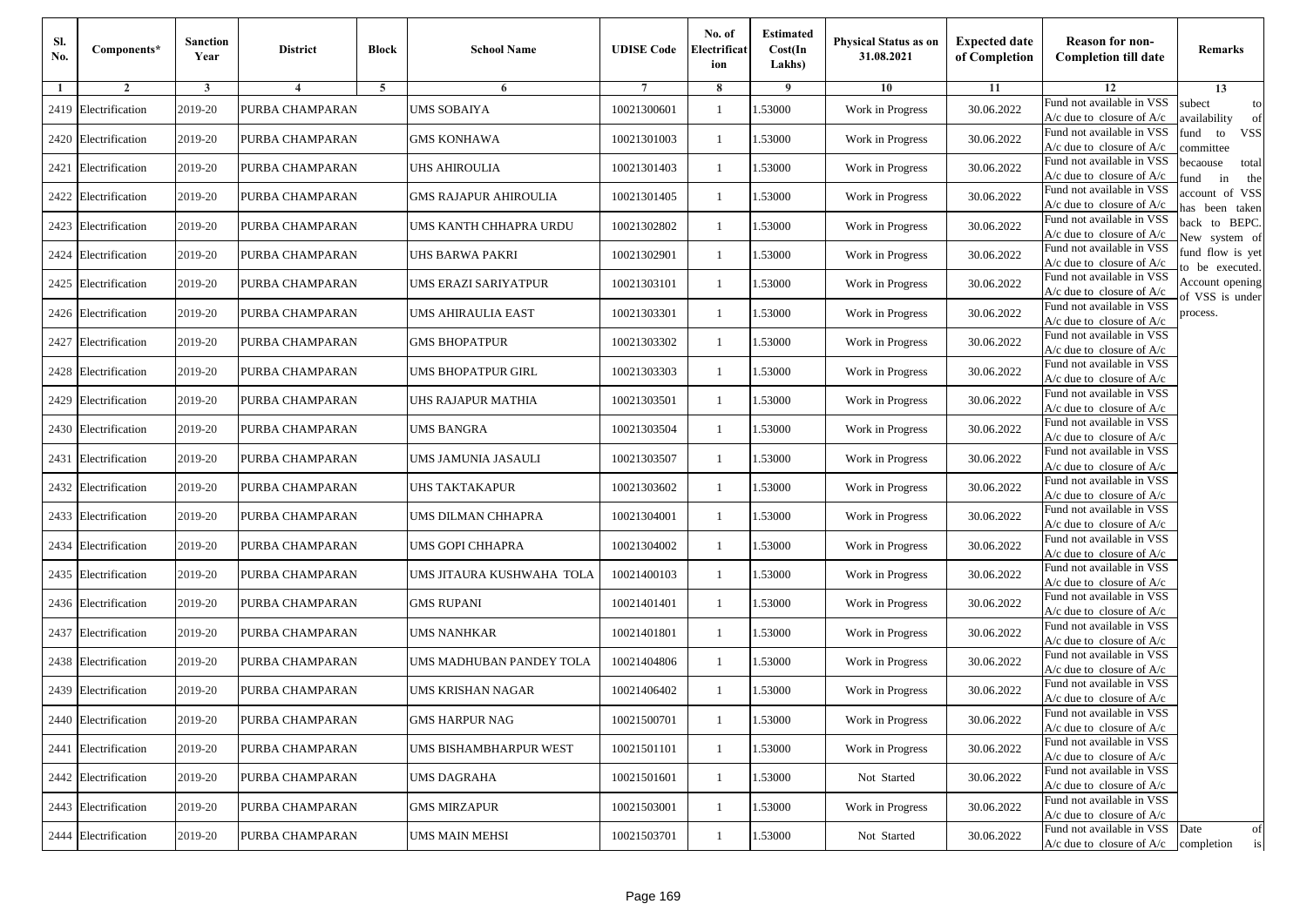| Sl.<br>No. | Components*          | <b>Sanction</b><br>Year | <b>District</b> | <b>Block</b>   | <b>School Name</b>             | <b>UDISE Code</b> | No. of<br>Electrificat<br>ion | <b>Estimated</b><br>Cost(In<br>Lakhs) | <b>Physical Status as on</b><br>31.08.2021 | <b>Expected date</b><br>of Completion | <b>Reason for non-</b><br><b>Completion till date</b>                 | Remarks                               |
|------------|----------------------|-------------------------|-----------------|----------------|--------------------------------|-------------------|-------------------------------|---------------------------------------|--------------------------------------------|---------------------------------------|-----------------------------------------------------------------------|---------------------------------------|
| -1         | $\overline{2}$       | 3                       | $\overline{4}$  | $\overline{5}$ | 6                              |                   | 8                             | 9                                     | 10                                         | 11                                    | 12                                                                    | 13                                    |
| 2445       | Electrification      | 2019-20                 | PURBA CHAMPARAN |                | <b>GMS BAHADURPUR</b>          | 10021503901       | 1                             | 1.53000                               | Not Started                                | 30.06.2022                            | Fund not available in VSS<br>$A/c$ due to closure of $A/c$            | subect<br>to<br>availability<br>of    |
|            | 2446 Electrification | 2019-20                 | PURBA CHAMPARAN |                | <b>GMS MEHSI GIRL</b>          | 10021504002       | $\mathbf{1}$                  | 1.53000                               | Not Started                                | 30.06.2022                            | Fund not available in VSS<br>$A/c$ due to closure of $A/c$            | fund<br><b>VSS</b><br>to<br>ommittee  |
|            | 2447 Electrification | 2019-20                 | PURBA CHAMPARAN |                | <b>JHS KATAHAN</b>             | 10021505901       | -1                            | 1.53000                               | Work in Progress                           | 30.06.2022                            | Fund not available in VSS<br>$A/c$ due to closure of $A/c$            | becaouse<br>total<br>in<br>und<br>the |
|            | 2448 Electrification | 2019-20                 | PURBA CHAMPARAN |                | UMS CHAKKI                     | 10021506101       | -1                            | 1.53000                               | Work in Progress                           | 30.06.2022                            | Fund not available in VSS<br>A/c due to closure of A/c                | ccount of VSS<br>as been taken        |
|            | 2449 Electrification | 2019-20                 | PURBA CHAMPARAN |                | UMS TAJPUR BARA                | 10021506501       | 1                             | 1.53000                               | Not Started                                | 30.06.2022                            | Fund not available in VSS<br>A/c due to closure of $A/c$              | back to BEPC.<br>New system of        |
|            | 2450 Electrification | 2019-20                 | PURBA CHAMPARAN |                | <b>GMS RANI PATTI</b>          | 10021507401       | 1                             | 1.53000                               | Work in Progress                           | 30.06.2022                            | Fund not available in VSS<br>A/c due to closure of $A/c$              | fund flow is yet<br>o be executed.    |
|            | 2451 Electrification | 2019-20                 | PURBA CHAMPARAN |                | UMS BHUALI DIH                 | 10021507601       | -1                            | 1.53000                               | Work in Progress                           | 30.06.2022                            | Fund not available in VSS<br>$A/c$ due to closure of $A/c$            | Account opening<br>of VSS is under    |
|            | 2452 Electrification | 2019-20                 | PURBA CHAMPARAN |                | <b>JHS KANKATI</b>             | 10021507901       | -1                            | 1.53000                               | Work in Progress                           | 30.06.2022                            | Fund not available in VSS<br>$A/c$ due to closure of $A/c$            | process.                              |
| 2453       | Electrification      | 2019-20                 | PURBA CHAMPARAN |                | UMS PUJAHI                     | 10021507904       | -1                            | 1.53000                               | Work in Progress                           | 30.06.2022                            | Fund not available in VSS<br>$A/c$ due to closure of $A/c$            |                                       |
| 2454       | Electrification      | 2019-20                 | PURBA CHAMPARAN |                | UMS MAHAMMADPUR MAJHAULL       | 10021508001       | $\mathbf{1}$                  | 1.53000                               | Work in Progress                           | 30.06.2022                            | Fund not available in VSS<br>$A/c$ due to closure of $A/c$            |                                       |
|            | 2455 Electrification | 2019-20                 | PURBA CHAMPARAN |                | UMS BARIYARA                   | 10021509001       | 1                             | 1.53000                               | Work in Progress                           | 30.06.2022                            | Fund not available in VSS<br>$A/c$ due to closure of $A/c$            |                                       |
|            | 2456 Electrification | 2019-20                 | PURBA CHAMPARAN |                | UMS AWADHIA                    | 10021509201       | 1                             | 1.53000                               | Work in Progress                           | 30.06.2022                            | Fund not available in VSS<br>$A/c$ due to closure of $A/c$            |                                       |
| 2457       | Electrification      | 2019-20                 | PURBA CHAMPARAN |                | GMS BHURKURWA                  | 10021509801       | -1                            | 1.53000                               | Work in Progress                           | 30.06.2022                            | Fund not available in VSS<br>$A/c$ due to closure of $A/c$            |                                       |
|            | 2458 Electrification | 2019-20                 | PURBA CHAMPARAN |                | UMS GALIMPUR                   | 10021509901       | $\mathbf{1}$                  | 1.53000                               | Work in Progress                           | 30.06.2022                            | Fund not available in VSS<br>$A/c$ due to closure of $A/c$            |                                       |
|            | 2459 Electrification | 2019-20                 | PURBA CHAMPARAN |                | UMS PHULWARIA                  | 10021510501       | -1                            | 1.53000                               | Work in Progress                           | 30.06.2022                            | Fund not available in VSS<br>$A/c$ due to closure of $A/c$            |                                       |
| 2460       | Electrification      | 2019-20                 | PURBA CHAMPARAN |                | UMS HARKAINA                   | 10021601901       | -1                            | 1.53000                               | Not Started                                | 30.06.2022                            | Fund not available in VSS<br>$A/c$ due to closure of $A/c$            |                                       |
| 2461       | Electrification      | 2019-20                 | PURBA CHAMPARAN |                | UMS HASUAHA                    | 10021602702       | -1                            | 1.53000                               | Not Started                                | 30.06.2022                            | Fund not available in VSS<br>$A/c$ due to closure of $A/c$            |                                       |
|            | 2462 Electrification | 2019-20                 | PURBA CHAMPARAN |                | JHS RULHI COLONY NO. -1        | 10021605801       | $\mathbf{1}$                  | 1.53000                               | Not Started                                | 30.06.2022                            | Fund not available in VSS<br>$A/c$ due to closure of $A/c$            |                                       |
|            | 2463 Electrification | 2019-20                 | PURBA CHAMPARAN |                | UMS DHARMUHA COLONY            | 10021605804       | 1                             | 1.53000                               | Not Started                                | 30.06.2022                            | Fund not available in VSS<br>$A/c$ due to closure of $A/c$            |                                       |
| 2464       | Electrification      | 2019-20                 | PURBA CHAMPARAN |                | <b>JHS TIKULIA</b>             | 10021606901       | -1                            | 1.53000                               | Not Started                                | 30.06.2022                            | Fund not available in VSS<br>$A/c$ due to closure of $A/c$            |                                       |
|            | 2465 Electrification | 2019-20                 | PURBA CHAMPARAN |                | RAJKIYA SANSKRIT HIGH SCHOOL   | 10021608606       | -1                            | .53000                                | Not Started                                | 30.06.2022                            | Fund not available in VSS<br>A/c due to closure of A/c                |                                       |
|            | 2466 Electrification | 2019-20                 | PURBA CHAMPARAN |                | <b>GMS CHHATAUNI COLONY</b>    | 10021609103       | $\mathbf{1}$                  | 1.53000                               | Work in Progress                           | 30.06.2022                            | Fund not available in VSS<br>A/c due to closure of A/c                |                                       |
|            | 2467 Electrification | 2019-20                 | PURBA CHAMPARAN |                | <b>GMS GAJADHAR MONTESSORI</b> | 10021610103       | $\mathbf{1}$                  | 1.53000                               | Not Started                                | 30.06.2022                            | Fund not available in VSS<br>$A/c$ due to closure of $A/c$            |                                       |
|            | 2468 Electrification | 2019-20                 | PURBA CHAMPARAN |                | <b>UMS SARAIA</b>              | 10021612001       | -1                            | 1.53000                               | Not Started                                | 30.06.2022                            | Fund not available in VSS<br>$A/c$ due to closure of $A/c$            |                                       |
|            | 2469 Electrification | 2019-20                 | PURBA CHAMPARAN |                | UMS DASHRATH TIWARI TOLA NO    | 10021700102       | -1                            | 1.53000                               | Not Started                                | 30.06.2022                            | Fund not available in VSS<br>A/c due to closure of A/c                |                                       |
|            | 2470 Electrification | 2019-20                 | PURBA CHAMPARAN |                | UMS MAHTO TOLA LAGUNIA         | 10021700402       | $\mathbf{1}$                  | 1.53000                               | Not Started                                | 30.06.2022                            | Fund not available in VSS<br>$A/c$ due to closure of $A/c$ completion | Date<br>of<br>is                      |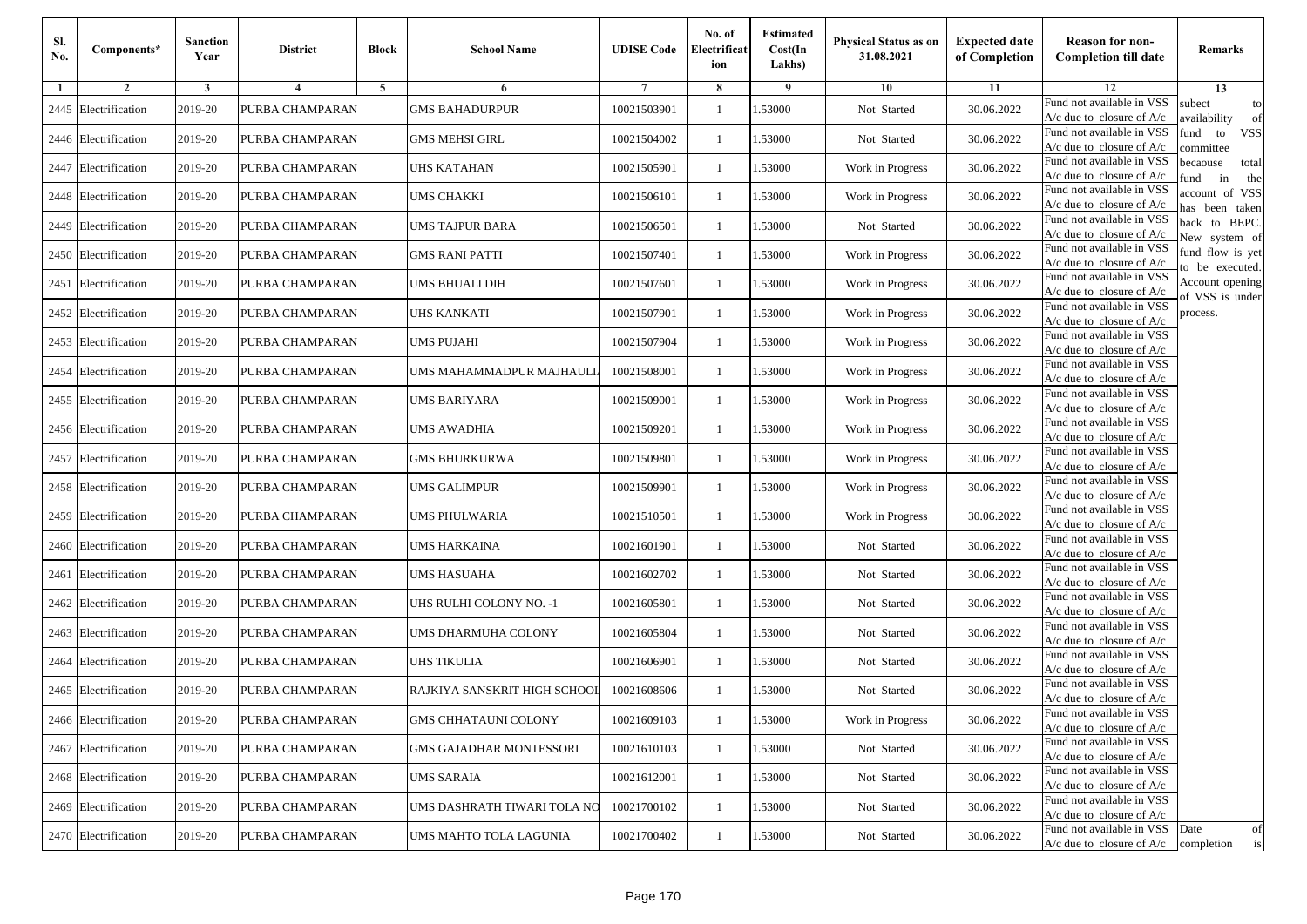| Sl.<br>No. | Components*          | <b>Sanction</b><br>Year | <b>District</b> | <b>Block</b>   | <b>School Name</b>                   | <b>UDISE Code</b> | No. of<br>Electrificat<br>ion | <b>Estimated</b><br>Cost(In<br>Lakhs) | <b>Physical Status as on</b><br>31.08.2021 | <b>Expected date</b><br>of Completion | <b>Reason for non-</b><br><b>Completion till date</b>                 | Remarks                               |
|------------|----------------------|-------------------------|-----------------|----------------|--------------------------------------|-------------------|-------------------------------|---------------------------------------|--------------------------------------------|---------------------------------------|-----------------------------------------------------------------------|---------------------------------------|
| -1         | $\overline{2}$       | 3                       | $\overline{4}$  | $\overline{5}$ | 6                                    |                   | 8                             | 9                                     | 10                                         | 11                                    | 12                                                                    | 13                                    |
| 2471       | Electrification      | 2019-20                 | PURBA CHAMPARAN |                | UMS BISHAHI                          | 10021700501       | 1                             | 1.53000                               | Work in Progress                           | 30.06.2022                            | Fund not available in VSS<br>$A/c$ due to closure of $A/c$            | subect<br>to<br>availability<br>of    |
|            | 2472 Electrification | 2019-20                 | PURBA CHAMPARAN |                | <b>GMS PAKARIA</b>                   | 10021700701       | $\mathbf{1}$                  | 1.53000                               | Work in Progress                           | 30.06.2022                            | Fund not available in VSS<br>$A/c$ due to closure of $A/c$            | fund<br><b>VSS</b><br>to<br>ommittee  |
|            | 2473 Electrification | 2019-20                 | PURBA CHAMPARAN |                | UMS NARKATIA URDU                    | 10021700801       | -1                            | 1.53000                               | Not Started                                | 30.06.2022                            | Fund not available in VSS<br>$A/c$ due to closure of $A/c$            | becaouse<br>total<br>in<br>und<br>the |
|            | 2474 Electrification | 2019-20                 | PURBA CHAMPARAN |                | UMS JAGIRI TOLA                      | 10021701102       | -1                            | 1.53000                               | Work in Progress                           | 30.06.2022                            | Fund not available in VSS<br>A/c due to closure of A/c                | ccount of VSS<br>as been taken        |
|            | 2475 Electrification | 2019-20                 | PURBA CHAMPARAN |                | <b>UMS PRATAP TOLA</b>               | 10021701103       | 1                             | 1.53000                               | Work in Progress                           | 30.06.2022                            | Fund not available in VSS<br>A/c due to closure of $A/c$              | back to BEPC.<br>New system of        |
|            | 2476 Electrification | 2019-20                 | PURBA CHAMPARAN |                | <b>GMS SAREYA BAZAR</b>              | 10021702301       | 1                             | 1.53000                               | Work in Progress                           | 30.06.2022                            | Fund not available in VSS<br>A/c due to closure of $A/c$              | fund flow is yet<br>o be executed.    |
|            | 2477 Electrification | 2019-20                 | PURBA CHAMPARAN |                | UMS MAJHARIYA                        | 10021702702       | $\mathbf{1}$                  | 1.53000                               | Not Started                                | 30.06.2022                            | Fund not available in VSS<br>$A/c$ due to closure of $A/c$            | Account opening<br>of VSS is under    |
|            | 2478 Electrification | 2019-20                 | PURBA CHAMPARAN |                | UMS TEJPURWA                         | 10021702802       | 1                             | 1.53000                               | Not Started                                | 30.06.2022                            | Fund not available in VSS<br>$A/c$ due to closure of $A/c$            | process.                              |
| 2479       | Electrification      | 2019-20                 | PURBA CHAMPARAN |                | <b>GMS PAHARPUR, GIRL</b>            | 10021703201       | -1                            | 1.53000                               | Not Started                                | 30.06.2022                            | Fund not available in VSS<br>$A/c$ due to closure of $A/c$            |                                       |
|            | 2480 Electrification | 2019-20                 | PURBA CHAMPARAN |                | UMS BHANJA CHHAPRA                   | 10021704301       | $\mathbf{1}$                  | 1.53000                               | Work in Progress                           | 30.06.2022                            | Fund not available in VSS<br>$A/c$ due to closure of $A/c$            |                                       |
| 2481       | Electrification      | 2019-20                 | PURBA CHAMPARAN |                | UMS KAMAL PIPRA                      | 10021704501       | 1                             | 1.53000                               | Not Started                                | 30.06.2022                            | Fund not available in VSS<br>$A/c$ due to closure of $A/c$            |                                       |
|            | 2482 Electrification | 2019-20                 | PURBA CHAMPARAN |                | <b>JMS GOBARDHANPUR</b>              | 10021704801       | 1                             | 1.53000                               | Not Started                                | 30.06.2022                            | Fund not available in VSS<br>$A/c$ due to closure of $A/c$            |                                       |
| 2483       | Electrification      | 2019-20                 | PURBA CHAMPARAN |                | UMS BATHUAHA                         | 10021704904       | -1                            | 1.53000                               | Not Started                                | 30.06.2022                            | Fund not available in VSS<br>$A/c$ due to closure of $A/c$            |                                       |
| 2484       | Electrification      | 2019-20                 | PURBA CHAMPARAN |                | UHS RAI KARARIA                      | 10021705201       | $\mathbf{1}$                  | 1.53000                               | Work in Progress                           | 30.06.2022                            | Fund not available in VSS<br>$A/c$ due to closure of $A/c$            |                                       |
|            | 2485 Electrification | 2019-20                 | PURBA CHAMPARAN |                | UMS IBRAHIMPUR                       | 10021705401       | -1                            | 1.53000                               | Work in Progress                           | 30.06.2022                            | Fund not available in VSS<br>$A/c$ due to closure of $A/c$            |                                       |
|            | 2486 Electrification | 2019-20                 | PURBA CHAMPARAN |                | <b>BAS BUNIADI SCHOOL W. 07 BALL</b> | 10021705501       | -1                            | 1.53000                               | Work in Progress                           | 30.06.2022                            | Fund not available in VSS<br>$A/c$ due to closure of $A/c$            |                                       |
| 2487       | Electrification      | 2019-20                 | PURBA CHAMPARAN |                | UMS SOHRAIYA                         | 10021705502       | -1                            | 1.53000                               | Not Started                                | 30.06.2022                            | Fund not available in VSS<br>$A/c$ due to closure of $A/c$            |                                       |
|            | 2488 Electrification | 2019-20                 | PURBA CHAMPARAN |                | UMS SISWA KODAR                      | 10021705703       | $\mathbf{1}$                  | 1.53000                               | Not Started                                | 30.06.2022                            | Fund not available in VSS<br>$A/c$ due to closure of $A/c$            |                                       |
|            | 2489 Electrification | 2019-20                 | PURBA CHAMPARAN |                | UMS SISWA BAZAR URDU GIRL            | 10021705704       | 1                             | 1.53000                               | Not Started                                | 30.06.2022                            | Fund not available in VSS<br>$A/c$ due to closure of $A/c$            |                                       |
|            | 2490 Electrification | 2019-20                 | PURBA CHAMPARAN |                | UMS SISWA NUNIA TOLA                 | 10021705705       | 1                             | 1.53000                               | Work in Progress                           | 30.06.2022                            | Fund not available in VSS<br>$A/c$ due to closure of $A/c$            |                                       |
| 2491       | Electrification      | 2019-20                 | PURBA CHAMPARAN |                | UMS KUANWA                           | 10021800104       | -1                            | .53000                                | Work in Progress                           | 30.06.2022                            | Fund not available in VSS<br>A/c due to closure of A/c                |                                       |
|            | 2492 Electrification | 2019-20                 | PURBA CHAMPARAN |                | UHS MAJHAR                           | 10021803001       | $\mathbf{1}$                  | 1.53000                               | Not Started                                | 30.06.2022                            | Fund not available in VSS<br>A/c due to closure of A/c                |                                       |
|            | 2493 Electrification | 2019-20                 | PURBA CHAMPARAN |                | <b>GMS THIKAHA BANKAT</b>            | 10021803101       | $\mathbf{1}$                  | 1.53000                               | Work in Progress                           | 30.06.2022                            | Fund not available in VSS<br>A/c due to closure of $A/c$              |                                       |
|            | 2494 Electrification | 2019-20                 | PURBA CHAMPARAN |                | UMS MAHAMADA MUSHAR TOLI             | 10021900202       | -1                            | 1.53000                               | Not Started                                | 30.06.2022                            | Fund not available in VSS<br>$A/c$ due to closure of $A/c$            |                                       |
|            | 2495 Electrification | 2019-20                 | PURBA CHAMPARAN |                | <b>UMS NARAYANPUR</b>                | 10021901401       | -1                            | 1.53000                               | Work in Progress                           | 30.06.2022                            | Fund not available in VSS<br>$A/c$ due to closure of $A/c$            |                                       |
|            | 2496 Electrification | 2019-20                 | PURBA CHAMPARAN |                | UMS RUPNI PANDEY TOLA                | 10021902503       | $\mathbf{1}$                  | 1.53000                               | Work in Progress                           | 30.06.2022                            | Fund not available in VSS<br>$A/c$ due to closure of $A/c$ completion | Date<br>of<br>is                      |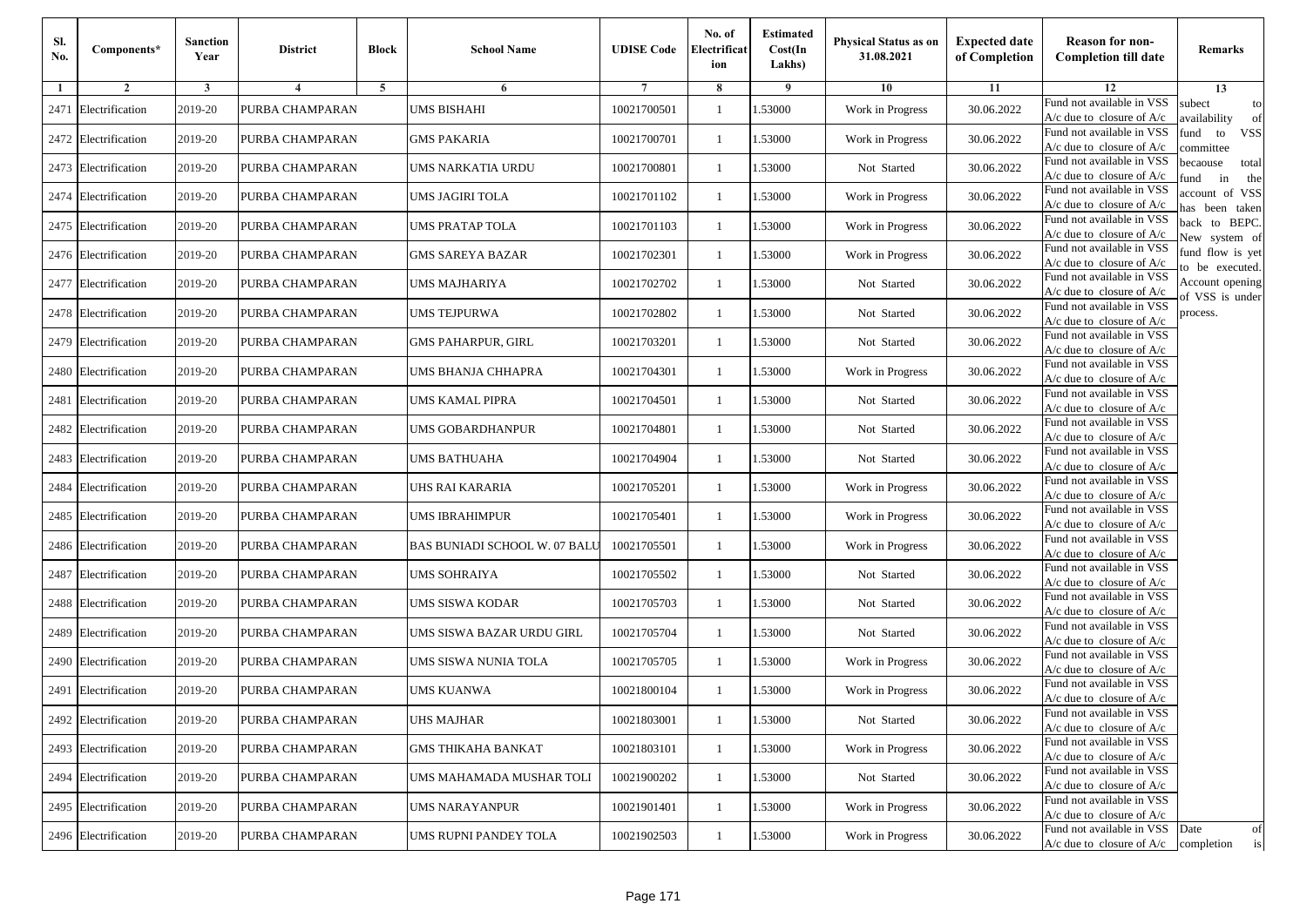| Sl.<br>No. | Components*          | <b>Sanction</b><br>Year | <b>District</b> | <b>Block</b>   | <b>School Name</b>         | <b>UDISE Code</b> | No. of<br>Electrificat<br>ion | <b>Estimated</b><br>Cost(In<br>Lakhs) | <b>Physical Status as on</b><br>31.08.2021 | <b>Expected date</b><br>of Completion | <b>Reason for non-</b><br><b>Completion till date</b>                 | Remarks                               |
|------------|----------------------|-------------------------|-----------------|----------------|----------------------------|-------------------|-------------------------------|---------------------------------------|--------------------------------------------|---------------------------------------|-----------------------------------------------------------------------|---------------------------------------|
| -1         | $\overline{2}$       | 3                       | $\overline{4}$  | $\overline{5}$ | 6                          |                   | 8                             | 9                                     | 10                                         | 11                                    | 12                                                                    | 13                                    |
| 2497       | Electrification      | 2019-20                 | PURBA CHAMPARAN |                | UMS GOBIND BARA GIRL       | 10022000802       | 1                             | 1.53000                               | Work in Progress                           | 30.06.2022                            | Fund not available in VSS<br>$A/c$ due to closure of $A/c$            | subect<br>to<br>availability<br>of    |
|            | 2498 Electrification | 2019-20                 | PURBA CHAMPARAN |                | UMS IJOR BARA URDU GIRL    | 10022000904       | $\mathbf{1}$                  | 1.53000                               | Not Started                                | 30.06.2022                            | Fund not available in VSS<br>$A/c$ due to closure of $A/c$            | fund<br>to<br><b>VSS</b><br>ommittee  |
|            | 2499 Electrification | 2019-20                 | PURBA CHAMPARAN |                | UMS KHAN PIPRA             | 10022002301       | -1                            | 1.53000                               | Not Started                                | 30.06.2022                            | Fund not available in VSS<br>$A/c$ due to closure of $A/c$            | becaouse<br>total<br>in<br>und<br>the |
|            | 2500 Electrification | 2019-20                 | PURBA CHAMPARAN |                | UMS KHAN PIPRA MALLAH TOLI | 10022002302       | -1                            | 1.53000                               | Work in Progress                           | 30.06.2022                            | Fund not available in VSS<br>A/c due to closure of A/c                | ccount of VSS<br>as been taken        |
| 2501       | Electrification      | 2019-20                 | PURBA CHAMPARAN |                | UMS MATHIA BARIYARPUR      | 10022101101       | $\mathbf{1}$                  | 1.53000                               | Work in Progress                           | 30.06.2022                            | Fund not available in VSS<br>A/c due to closure of $A/c$              | back to BEPC.<br>New system of        |
|            | 2502 Electrification | 2019-20                 | PURBA CHAMPARAN |                | UMS MAJHARIYA-1            | 10022101901       | 1                             | 1.53000                               | Work in Progress                           | 30.06.2022                            | Fund not available in VSS<br>A/c due to closure of $A/c$              | fund flow is yet<br>o be executed.    |
| 2503       | Electrification      | 2019-20                 | PURBA CHAMPARAN |                | UMS DHEKAHA BELA           | 10022102002       | $\mathbf{1}$                  | 1.53000                               | Not Started                                | 30.06.2022                            | Fund not available in VSS<br>$A/c$ due to closure of $A/c$            | Account opening<br>of VSS is under    |
| 2504       | Electrification      | 2019-20                 | PURBA CHAMPARAN |                | <b>JHS HATHIAHI</b>        | 10022102006       | -1                            | 1.53000                               | Not Started                                | 30.06.2022                            | Fund not available in VSS<br>$A/c$ due to closure of $A/c$            | process.                              |
| 2505       | Electrification      | 2019-20                 | PURBA CHAMPARAN |                | UMS POKHARIYA              | 10022200401       | -1                            | 1.53000                               | Work in Progress                           | 30.06.2022                            | Fund not available in VSS<br>$A/c$ due to closure of $A/c$            |                                       |
|            | 2506 Electrification | 2019-20                 | PURBA CHAMPARAN |                | UMS MUDA DOSTIYA           | 10022200601       | $\mathbf{1}$                  | 1.53000                               | Work in Progress                           | 30.06.2022                            | Fund not available in VSS<br>$A/c$ due to closure of $A/c$            |                                       |
|            | 2507 Electrification | 2019-20                 | PURBA CHAMPARAN |                | UMS BASTHI                 | 10022200702       | 1                             | 1.53000                               | Work in Progress                           | 30.06.2022                            | Fund not available in VSS<br>$A/c$ due to closure of $A/c$            |                                       |
|            | 2508 Electrification | 2019-20                 | PURBA CHAMPARAN |                | GMS ADHKAPARIA URDU        | 10022200803       | 1                             | 1.53000                               | Work in Progress                           | 30.06.2022                            | Fund not available in VSS<br>$A/c$ due to closure of $A/c$            |                                       |
| 2509       | Electrification      | 2019-20                 | PURBA CHAMPARAN |                | UMS SUKHI SEMRA            | 10022201102       | -1                            | 1.53000                               | Work in Progress                           | 30.06.2022                            | Fund not available in VSS<br>$A/c$ due to closure of $A/c$            |                                       |
|            | 2510 Electrification | 2019-20                 | PURBA CHAMPARAN |                | UMS DAINIYA TOLA           | 10022201301       | $\mathbf{1}$                  | 1.53000                               | Work in Progress                           | 30.06.2022                            | Fund not available in VSS<br>$A/c$ due to closure of $A/c$            |                                       |
|            | 2511 Electrification | 2019-20                 | PURBA CHAMPARAN |                | UMS CHIUTAHA               | 10022201402       | -1                            | 1.53000                               | Work in Progress                           | 30.06.2022                            | Fund not available in VSS<br>$A/c$ due to closure of $A/c$            |                                       |
|            | 2512 Electrification | 2019-20                 | PURBA CHAMPARAN |                | <b>JHS AHIRAULIA</b>       | 10022201406       | -1                            | 1.53000                               | Not Started                                | 30.06.2022                            | Fund not available in VSS<br>$A/c$ due to closure of $A/c$            |                                       |
|            | 2513 Electrification | 2019-20                 | PURBA CHAMPARAN |                | <b>GMS DUBAULIA</b>        | 10022201407       | -1                            | 1.53000                               | Not Started                                | 30.06.2022                            | Fund not available in VSS<br>$A/c$ due to closure of $A/c$            |                                       |
|            | 2514 Electrification | 2019-20                 | PURBA CHAMPARAN |                | UMS BHERIHARI              | 10022201502       | $\mathbf{1}$                  | 1.53000                               | Work in Progress                           | 30.06.2022                            | Fund not available in VSS<br>$A/c$ due to closure of $A/c$            |                                       |
|            | 2515 Electrification | 2019-20                 | PURBA CHAMPARAN |                | <b>GMS SINGASNI</b>        | 10022201601       | 1                             | 1.53000                               | Work in Progress                           | 30.06.2022                            | Fund not available in VSS<br>$A/c$ due to closure of $A/c$            |                                       |
|            | 2516 Electrification | 2019-20                 | PURBA CHAMPARAN |                | UMS BHAISDA                | 10022201701       | -1                            | 1.53000                               | Work in Progress                           | 30.06.2022                            | Fund not available in VSS<br>$A/c$ due to closure of $A/c$            |                                       |
|            | 2517 Electrification | 2019-20                 | PURBA CHAMPARAN |                | GMS SAKRAR                 | 10022202206       | -1                            | .53000                                | Work in Progress                           | 30.06.2022                            | Fund not available in VSS<br>A/c due to closure of A/c                |                                       |
|            | 2518 Electrification | 2019-20                 | PURBA CHAMPARAN |                | <b>GMS RAMGARHWA GIRL</b>  | 10022202302       | $\mathbf{1}$                  | 1.53000                               | Work in Progress                           | 30.06.2022                            | Fund not available in VSS<br>A/c due to closure of A/c                |                                       |
|            | 2519 Electrification | 2019-20                 | PURBA CHAMPARAN |                | <b>UMS BOUDHA</b>          | 10022202401       | $\mathbf{1}$                  | 1.53000                               | Work in Progress                           | 30.06.2022                            | Fund not available in VSS<br>A/c due to closure of $A/c$              |                                       |
|            | 2520 Electrification | 2019-20                 | PURBA CHAMPARAN |                | UMS GURHANWA               | 10022202403       | -1                            | 1.53000                               | Work in Progress                           | 30.06.2022                            | Fund not available in VSS<br>$A/c$ due to closure of $A/c$            |                                       |
|            | 2521 Electrification | 2019-20                 | PURBA CHAMPARAN |                | <b>UMS PACHOUDI TOLA</b>   | 10022202507       | -1                            | 1.53000                               | Not Started                                | 30.06.2022                            | Fund not available in VSS<br>$A/c$ due to closure of $A/c$            |                                       |
|            | 2522 Electrification | 2019-20                 | PURBA CHAMPARAN |                | UMS DUBEY TOLA             | 10022202603       | $\mathbf{1}$                  | 1.53000                               | Work in Progress                           | 30.06.2022                            | Fund not available in VSS<br>$A/c$ due to closure of $A/c$ completion | Date<br>of<br>is                      |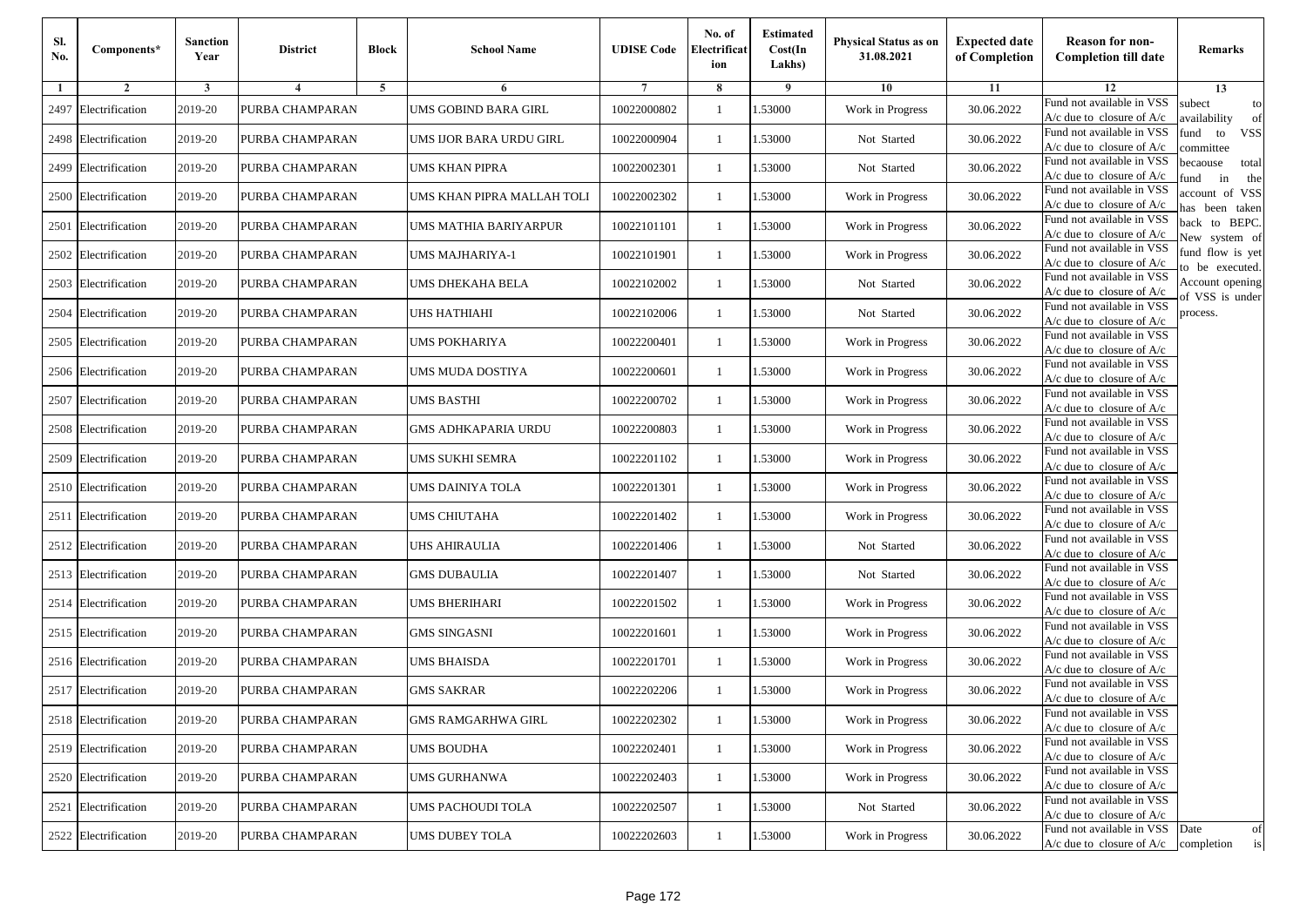| Sl.<br>No. | Components*          | <b>Sanction</b><br>Year | <b>District</b>         | <b>Block</b> | <b>School Name</b>         | <b>UDISE Code</b> | No. of<br>Electrificat<br>ion | <b>Estimated</b><br>Cost(In<br>Lakhs) | <b>Physical Status as on</b><br>31.08.2021 | <b>Expected date</b><br>of Completion | <b>Reason for non-</b><br><b>Completion till date</b>      | Remarks                               |
|------------|----------------------|-------------------------|-------------------------|--------------|----------------------------|-------------------|-------------------------------|---------------------------------------|--------------------------------------------|---------------------------------------|------------------------------------------------------------|---------------------------------------|
| -1         | $\overline{2}$       | 3                       | $\overline{\mathbf{4}}$ | 5            | 6                          |                   | 8                             | 9                                     | 10                                         | 11                                    | 12                                                         | 13                                    |
|            | 2523 Electrification | 2019-20                 | PURBA CHAMPARAN         |              | <b>UMS PANTOKA</b>         | 10022202902       | $\mathbf{1}$                  | .53000                                | Work in Progress                           | 30.06.2022                            | Fund not available in VSS<br>$A/c$ due to closure of $A/c$ | subect<br>to<br>availability<br>of    |
|            | 2524 Electrification | 2019-20                 | PURBA CHAMPARAN         |              | <b>UMS KHUGUNI</b>         | 10022203001       | 1                             | 1.53000                               | Not Started                                | 30.06.2022                            | Fund not available in VSS<br>$A/c$ due to closure of $A/c$ | fund<br>to<br><b>VSS</b><br>ommittee  |
|            | 2525 Electrification | 2019-20                 | PURBA CHAMPARAN         |              | <b>GMS MANGALPUR PATNI</b> | 10022203003       | 1                             | 1.53000                               | Work in Progress                           | 30.06.2022                            | Fund not available in VSS<br>$A/c$ due to closure of $A/c$ | becaouse<br>total<br>und<br>in<br>the |
|            | 2526 Electrification | 2019-20                 | PURBA CHAMPARAN         |              | UMS CHADWA URDU            | 10022203602       | $\mathbf{1}$                  | .53000                                | Not Started                                | 30.06.2022                            | Fund not available in VSS<br>$A/c$ due to closure of $A/c$ | ccount of VSS<br>as been taken        |
|            | 2527 Electrification | 2019-20                 | PURBA CHAMPARAN         |              | UMS MUSAHARI CHAMPAPUR     | 10022203704       | $\mathbf{1}$                  | .53000                                | Work in Progress                           | 30.06.2022                            | Fund not available in VSS<br>$A/c$ due to closure of $A/c$ | back to BEPC.<br>New system of        |
|            | 2528 Electrification | 2019-20                 | PURBA CHAMPARAN         |              | UMS MINAPUR                | 10022204201       | $\mathbf{1}$                  | 1.53000                               | Not Started                                | 30.06.2022                            | Fund not available in VSS<br>A/c due to closure of $A/c$   | fund flow is yet<br>o be executed.    |
|            | 2529 Electrification | 2019-20                 | PURBA CHAMPARAN         |              | UMS GAJARAUT KE TOLA       | 10022204302       | $\mathbf{1}$                  | 1.53000                               | Work in Progress                           | 30.06.2022                            | Fund not available in VSS<br>$A/c$ due to closure of $A/c$ | Account opening<br>of VSS is under    |
|            | 2530 Electrification | 2019-20                 | PURBA CHAMPARAN         |              | <b>GMS BAIRIA</b>          | 10022204501       | $\mathbf{1}$                  | .53000                                | Work in Progress                           | 30.06.2022                            | Fund not available in VSS<br>$A/c$ due to closure of $A/c$ | process.                              |
|            | 2531 Electrification | 2019-20                 | PURBA CHAMPARAN         |              | UHS HARAIYA                | 10022300501       | 1                             | .53000                                | Work in Progress                           | 30.06.2022                            | Fund not available in VSS<br>$A/c$ due to closure of $A/c$ |                                       |
|            | 2532 Electrification | 2019-20                 | PURBA CHAMPARAN         |              | <b>UMS CHIKNI</b>          | 10022301001       | $\mathbf{1}$                  | 1.53000                               | Not Started                                | 30.06.2022                            | Fund not available in VSS<br>$A/c$ due to closure of $A/c$ |                                       |
|            | 2533 Electrification | 2019-20                 | PURBA CHAMPARAN         |              | UMS SISWA GIRL             | 10022301202       | 1                             | 1.53000                               | Work in Progress                           | 30.06.2022                            | Fund not available in VSS<br>A/c due to closure of $A/c$   |                                       |
|            | 2534 Electrification | 2019-20                 | PURBA CHAMPARAN         |              | UMS SIHORWA                | 10022301801       | 1                             | .53000                                | Work in Progress                           | 30.06.2022                            | Fund not available in VSS<br>$A/c$ due to closure of $A/c$ |                                       |
|            | 2535 Electrification | 2019-20                 | PURBA CHAMPARAN         |              | UMS SENUWARIYA             | 10022302001       | $\mathbf{1}$                  | .53000                                | Work in Progress                           | 30.06.2022                            | Fund not available in VSS<br>$A/c$ due to closure of $A/c$ |                                       |
|            | 2536 Electrification | 2019-20                 | PURBA CHAMPARAN         |              | <b>GMS GAMHARIYA</b>       | 10022302101       | $\mathbf{1}$                  | .53000                                | Work in Progress                           | 30.06.2022                            | Fund not available in VSS<br>$A/c$ due to closure of $A/c$ |                                       |
|            | 2537 Electrification | 2019-20                 | PURBA CHAMPARAN         |              | UMS HARNAHI                | 10022302501       | 1                             | 1.53000                               | Not Started                                | 30.06.2022                            | Fund not available in VSS<br>$A/c$ due to closure of $A/c$ |                                       |
|            | 2538 Electrification | 2019-20                 | PURBA CHAMPARAN         |              | <b>UMS KANANA</b>          | 10022302503       | $\mathbf{1}$                  | .53000                                | Work in Progress                           | 30.06.2022                            | Fund not available in VSS<br>$A/c$ due to closure of $A/c$ |                                       |
|            | 2539 Electrification | 2019-20                 | PURBA CHAMPARAN         |              | <b>GMS SEMRI BHALUAHIA</b> | 10022302601       | 1                             | .53000                                | Work in Progress                           | 30.06.2022                            | Fund not available in VSS<br>$A/c$ due to closure of $A/c$ |                                       |
|            | 2540 Electrification | 2019-20                 | PURBA CHAMPARAN         |              | <b>GMS BHARWALIA</b>       | 10022302802       | $\mathbf{1}$                  | 1.53000                               | Work in Progress                           | 30.06.2022                            | Fund not available in VSS<br>A/c due to closure of A/c     |                                       |
|            | 2541 Electrification | 2019-20                 | PURBA CHAMPARAN         |              | <b>GMS PARSURAMPUR</b>     | 10022302803       | 1                             | 1.53000                               | Work in Progress                           | 30.06.2022                            | Fund not available in VSS<br>$A/c$ due to closure of $A/c$ |                                       |
|            | 2542 Electrification | 2019-20                 | PURBA CHAMPARAN         |              | <b>UMS JAGDHAR</b>         | 10022302804       | $\mathbf{1}$                  | .53000                                | Not Started                                | 30.06.2022                            | Fund not available in VSS<br>$A/c$ due to closure of $A/c$ |                                       |
|            | 2543 Electrification | 2019-20                 | PURBA CHAMPARAN         |              | UMS GANGAPUR PALANWA       | 10022302805       | 1                             | .53000                                | Work in Progress                           | 30.06.2022                            | Fund not available in VSS<br>A/c due to closure of A/c     |                                       |
|            | 2544 Electrification | 2019-20                 | PURBA CHAMPARAN         |              | UMS BAHUARWA GIRL          | 10022302807       |                               | 1.53000                               | Work in Progress                           | 30.06.2022                            | Fund not available in VSS<br>A/c due to closure of A/c     |                                       |
|            | 2545 Electrification | 2019-20                 | PURBA CHAMPARAN         |              | UMS KUKUHIYA               | 10022302902       | $\mathbf{1}$                  | 1.53000                               | Work in Progress                           | 30.06.2022                            | Fund not available in VSS<br>$A/c$ due to closure of $A/c$ |                                       |
|            | 2546 Electrification | 2019-20                 | PURBA CHAMPARAN         |              | UMS PURANDRA PANDEY TOLA   | 10022303004       | $\mathbf{1}$                  | 1.53000                               | Work in Progress                           | 30.06.2022                            | Fund not available in VSS<br>$A/c$ due to closure of $A/c$ |                                       |
|            | 2547 Electrification | 2019-20                 | PURBA CHAMPARAN         |              | <b>GMS PARSAUNA TAPSI</b>  | 10022303902       | 1                             | 1.53000                               | Work in Progress                           | 30.06.2022                            | Fund not available in VSS<br>A/c due to closure of A/c     |                                       |
|            | 2548 Electrification | 2019-20                 | PURBA CHAMPARAN         |              | <b>UMS JAYANT TOLA</b>     | 10022303903       | $\mathbf{1}$                  | 1.53000                               | Work in Progress                           | 30.06.2022                            | Fund not available in VSS<br>$A/c$ due to closure of $A/c$ | Date<br>of<br>is<br>completion        |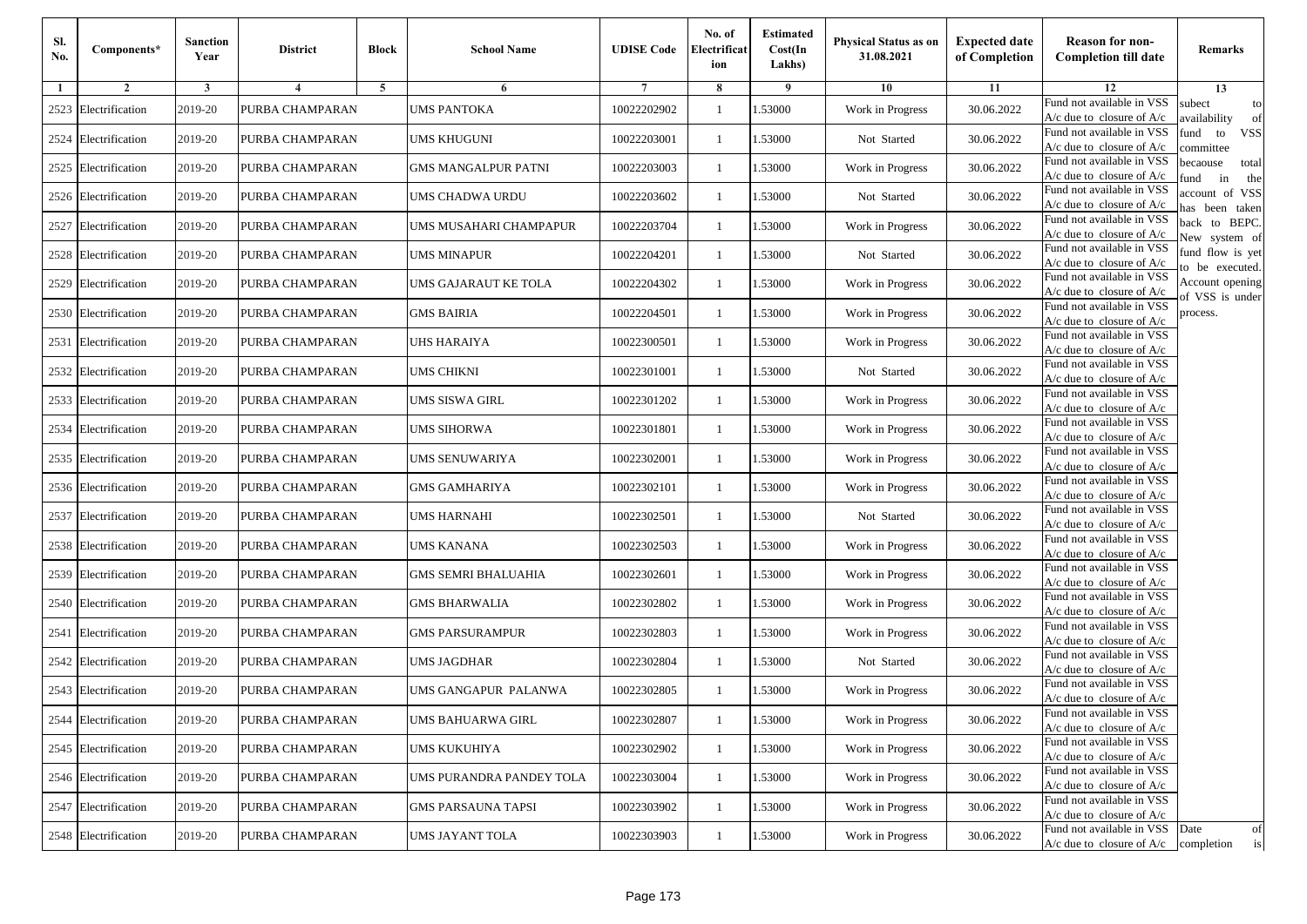| Sl.<br>No. | Components*          | <b>Sanction</b><br>Year | <b>District</b> | <b>Block</b>   | <b>School Name</b>        | <b>UDISE Code</b> | No. of<br>Electrificat<br>ion | <b>Estimated</b><br>Cost(In<br>Lakhs) | <b>Physical Status as on</b><br>31.08.2021 | <b>Expected date</b><br>of Completion | <b>Reason for non-</b><br><b>Completion till date</b>                 | Remarks                               |
|------------|----------------------|-------------------------|-----------------|----------------|---------------------------|-------------------|-------------------------------|---------------------------------------|--------------------------------------------|---------------------------------------|-----------------------------------------------------------------------|---------------------------------------|
| -1         | $\overline{2}$       | 3                       | $\overline{4}$  | $\overline{5}$ | 6                         |                   | 8                             | 9                                     | 10                                         | 11                                    | 12                                                                    | 13                                    |
| 2549       | Electrification      | 2019-20                 | PURBA CHAMPARAN |                | <b>UMS TIRMUHANI</b>      | 10022304001       | 1                             | 1.53000                               | Work in Progress                           | 30.06.2022                            | Fund not available in VSS<br>$A/c$ due to closure of $A/c$            | subect<br>to<br>availability<br>of    |
|            | 2550 Electrification | 2019-20                 | PURBA CHAMPARAN |                | UMS GAD BAHUARI URDU      | 10022304002       | $\mathbf{1}$                  | 1.53000                               | Not Started                                | 30.06.2022                            | Fund not available in VSS<br>$A/c$ due to closure of $A/c$            | fund<br>to<br><b>VSS</b><br>ommittee  |
| 2551       | Electrification      | 2019-20                 | PURBA CHAMPARAN |                | UMS PUCHHARIA             | 10022400403       | -1                            | 1.53000                               | Work in Progress                           | 30.06.2022                            | Fund not available in VSS<br>$A/c$ due to closure of $A/c$            | becaouse<br>total<br>in<br>und<br>the |
| 2552       | Electrification      | 2019-20                 | PURBA CHAMPARAN |                | JMS DARIYAPUR ABHYASIK    | 10022400603       | -1                            | 1.53000                               | Work in Progress                           | 30.06.2022                            | Fund not available in VSS<br>A/c due to closure of A/c                | ccount of VSS<br>as been taken        |
|            | 2553 Electrification | 2019-20                 | PURBA CHAMPARAN |                | UMS MURLI                 | 10022400701       | $\mathbf{1}$                  | 1.53000                               | Work in Progress                           | 30.06.2022                            | Fund not available in VSS<br>A/c due to closure of $A/c$              | back to BEPC.<br>New system of        |
| 2554       | Electrification      | 2019-20                 | PURBA CHAMPARAN |                | UMS PRATAP MATHIA         | 10022400901       | 1                             | 1.53000                               | Work in Progress                           | 30.06.2022                            | Fund not available in VSS<br>A/c due to closure of $A/c$              | fund flow is yet<br>o be executed.    |
|            | 2555 Electrification | 2019-20                 | PURBA CHAMPARAN |                | JHS INDRAGACHHI NAVIN     | 10022400908       | $\mathbf{1}$                  | 1.53000                               | Not Started                                | 30.06.2022                            | Fund not available in VSS<br>$A/c$ due to closure of $A/c$            | Account opening<br>of VSS is under    |
|            | 2556 Electrification | 2019-20                 | PURBA CHAMPARAN |                | UMS VISHRAMPUR            | 10022402104       | -1                            | 1.53000                               | Not Started                                | 30.06.2022                            | Fund not available in VSS<br>$A/c$ due to closure of $A/c$            | process.                              |
| 2557       | Electrification      | 2019-20                 | PURBA CHAMPARAN |                | UMS DEVDATWA BAHUARI      | 10022500601       | -1                            | 1.53000                               | Work in Progress                           | 30.06.2022                            | Fund not available in VSS<br>$A/c$ due to closure of $A/c$            |                                       |
|            | 2558 Electrification | 2019-20                 | PURBA CHAMPARAN |                | UMS PACHBHIRWA            | 10022501301       | $\mathbf{1}$                  | 1.53000                               | Work in Progress                           | 30.06.2022                            | Fund not available in VSS<br>$A/c$ due to closure of $A/c$            |                                       |
|            | 2559 Electrification | 2019-20                 | PURBA CHAMPARAN |                | UHS SHYAMPUR              | 10022501601       | 1                             | 1.53000                               | Not Started                                | 30.06.2022                            | Fund not available in VSS<br>$A/c$ due to closure of $A/c$            |                                       |
|            | 2560 Electrification | 2019-20                 | PURBA CHAMPARAN |                | UMS KHODA                 | 10022501701       | 1                             | 1.53000                               | Work in Progress                           | 30.06.2022                            | Fund not available in VSS<br>$A/c$ due to closure of $A/c$            |                                       |
| 2561       | Electrification      | 2019-20                 | PURBA CHAMPARAN |                | UMS UNWA BIRIT            | 10022501901       | -1                            | 1.53000                               | Work in Progress                           | 30.06.2022                            | Fund not available in VSS<br>$A/c$ due to closure of $A/c$            |                                       |
|            | 2562 Electrification | 2019-20                 | PURBA CHAMPARAN |                | UMS CHHOTA BANGRA SARHARI | 10022502304       | $\mathbf{1}$                  | 1.53000                               | Work in Progress                           | 30.06.2022                            | Fund not available in VSS<br>$A/c$ due to closure of $A/c$            |                                       |
| 2563       | Electrification      | 2019-20                 | PURBA CHAMPARAN |                | UMS KOBEYA TOLI MUSHAHAR  | 10022502315       | -1                            | 1.53000                               | Work in Progress                           | 30.06.2022                            | Fund not available in VSS<br>$A/c$ due to closure of $A/c$            |                                       |
| 2564       | Electrification      | 2019-20                 | PURBA CHAMPARAN |                | UMS GODHIGAWAN            | 10022502504       | -1                            | 1.53000                               | Work in Progress                           | 30.06.2022                            | Fund not available in VSS<br>$A/c$ due to closure of $A/c$            |                                       |
| 2565       | Electrification      | 2019-20                 | PURBA CHAMPARAN |                | UMS DHARAMPUR             | 10022503006       | -1                            | 1.53000                               | Work in Progress                           | 30.06.2022                            | Fund not available in VSS<br>$A/c$ due to closure of $A/c$            |                                       |
|            | 2566 Electrification | 2019-20                 | PURBA CHAMPARAN |                | UMS BEGIA                 | 10022503804       | $\mathbf{1}$                  | 1.53000                               | Not Started                                | 30.06.2022                            | Fund not available in VSS<br>$A/c$ due to closure of $A/c$            |                                       |
|            | 2567 Electrification | 2019-20                 | PURBA CHAMPARAN |                | <b>GMS KAUWAHAN</b>       | 10022504101       | -1                            | 1.53000                               | Not Started                                | 30.06.2022                            | Fund not available in VSS<br>$A/c$ due to closure of $A/c$            |                                       |
|            | 2568 Electrification | 2019-20                 | PURBA CHAMPARAN |                | <b>JHS KARUAINI</b>       | 10022504102       | 1                             | 1.53000                               | Not Started                                | 30.06.2022                            | Fund not available in VSS<br>$A/c$ due to closure of $A/c$            |                                       |
| 2569       | Electrification      | 2019-20                 | PURBA CHAMPARAN |                | UMS CHHAGRAHA NAYA TOLA   | 10022504202       | -1                            | .53000                                | Not Started                                | 30.06.2022                            | Fund not available in VSS<br>A/c due to closure of A/c                |                                       |
|            | 2570 Electrification | 2019-20                 | PURBA CHAMPARAN |                | UMS MEHWA GIRL            | 10022504503       | $\mathbf{1}$                  | 1.53000                               | Work in Progress                           | 30.06.2022                            | Fund not available in VSS<br>A/c due to closure of A/c                |                                       |
|            | 2571 Electrification | 2019-20                 | PURBA CHAMPARAN |                | <b>UMS MADHUMALTI</b>     | 10022504508       | $\mathbf{1}$                  | 1.53000                               | Work in Progress                           | 30.06.2022                            | Fund not available in VSS<br>$A/c$ due to closure of $A/c$            |                                       |
|            | 2572 Electrification | 2019-20                 | PURBA CHAMPARAN |                | UMS NAKARDAI URDU         | 10022504708       | -1                            | 1.53000                               | Work in Progress                           | 30.06.2022                            | Fund not available in VSS<br>$A/c$ due to closure of $A/c$            |                                       |
|            | 2573 Electrification | 2019-20                 | PURBA CHAMPARAN |                | <b>GMS SUGAULI BOYS</b>   | 10022504801       | -1                            | 1.53000                               | Work in Progress                           | 30.06.2022                            | Fund not available in VSS<br>A/c due to closure of A/c                |                                       |
|            | 2574 Electrification | 2019-20                 | PURBA CHAMPARAN |                | UMS VISHUNPURWA           | 10022505501       | $\mathbf{1}$                  | 1.53000                               | Work in Progress                           | 30.06.2022                            | Fund not available in VSS<br>$A/c$ due to closure of $A/c$ completion | Date<br>of<br>is                      |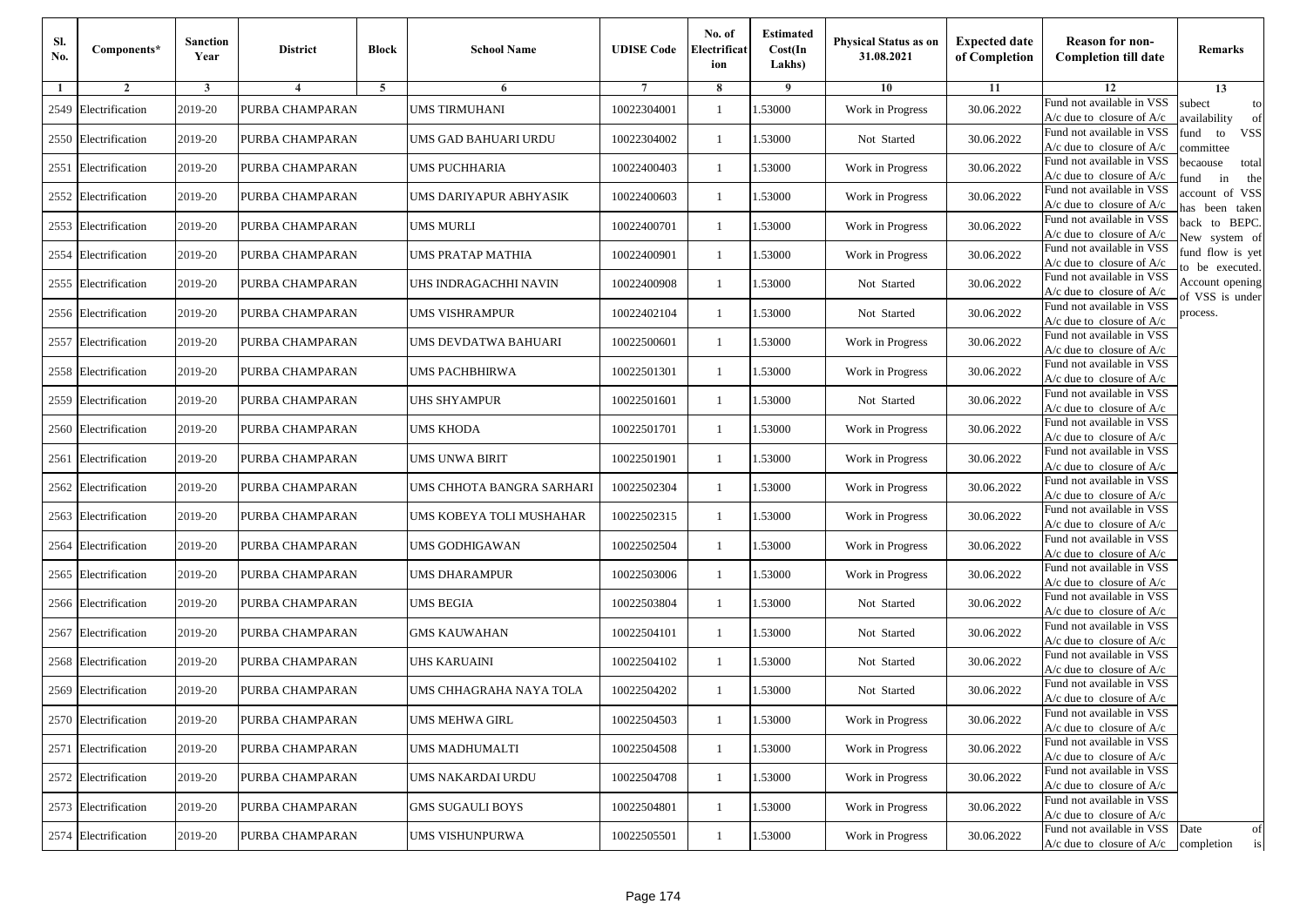| Sl.<br>No. | Components*          | <b>Sanction</b><br>Year | <b>District</b> | <b>Block</b> | <b>School Name</b>          | <b>UDISE Code</b> | No. of<br>Electrificat<br>ion | <b>Estimated</b><br>Cost(In<br>Lakhs) | <b>Physical Status as on</b><br>31.08.2021 | <b>Expected date</b><br>of Completion | <b>Reason for non-</b><br><b>Completion till date</b>                 | Remarks                               |
|------------|----------------------|-------------------------|-----------------|--------------|-----------------------------|-------------------|-------------------------------|---------------------------------------|--------------------------------------------|---------------------------------------|-----------------------------------------------------------------------|---------------------------------------|
| -1         | $\overline{2}$       | 3                       | 4               | 5            | 6                           |                   | 8                             | 9                                     | 10                                         | 11                                    | 12                                                                    | 13                                    |
|            | 2575 Electrification | 2019-20                 | PURBA CHAMPARAN |              | <b>UMS BANGRA</b>           | 10022506002       | $\mathbf{1}$                  | .53000                                | Work in Progress                           | 30.06.2022                            | Fund not available in VSS<br>$A/c$ due to closure of $A/c$            | subect<br>to<br>wailability<br>of     |
|            | 2576 Electrification | 2019-20                 | PURBA CHAMPARAN |              | <b>UMS FAZILPUR</b>         | 10022600401       | 1                             | 1.53000                               | Not Started                                | 30.06.2022                            | Fund not available in VSS<br>$A/c$ due to closure of $A/c$            | fund<br><b>VSS</b><br>to<br>committee |
|            | 2577 Electrification | 2019-20                 | PURBA CHAMPARAN |              | UMS BAHUARA GOPI SING KACHH | 10022602103       | 1                             | 1.53000                               | Work in Progress                           | 30.06.2022                            | Fund not available in VSS<br>$A/c$ due to closure of $A/c$            | becaouse<br>total<br>in<br>und<br>the |
|            | 2578 Electrification | 2019-20                 | PURBA CHAMPARAN |              | UMS KHAIRWA URDU            | 10022603201       | $\mathbf{1}$                  | .53000                                | Not Started                                | 30.06.2022                            | Fund not available in VSS<br>A/c due to closure of A/c                | account of VSS<br>as been taken       |
|            | 2579 Electrification | 2019-20                 | PURBA CHAMPARAN |              | UMS NARAYANPUR              | 10022603401       | $\mathbf{1}$                  | .53000                                | Work in Progress                           | 30.06.2022                            | Fund not available in VSS<br>A/c due to closure of $A/c$              | back to BEPC.<br>New system of        |
|            | 2580 Electrification | 2019-20                 | PURBA CHAMPARAN |              | UMS KADMA WEST              | 10022603501       | $\mathbf{1}$                  | 1.53000                               | Work in Progress                           | 30.06.2022                            | Fund not available in VSS<br>A/c due to closure of A/c                | fund flow is yet<br>o be executed.    |
|            | 2581 Electrification | 2019-20                 | PURBA CHAMPARAN |              | UMS KADMA EAST              | 10022603502       | $\mathbf{1}$                  | 1.53000                               | Work in Progress                           | 30.06.2022                            | Fund not available in VSS<br>$A/c$ due to closure of $A/c$            | Account opening<br>of VSS is under    |
|            | 2582 Electrification | 2019-20                 | PURBA CHAMPARAN |              | UMS HANUMAN NAGAR           | 10022603902       | $\mathbf{1}$                  | .53000                                | Work in Progress                           | 30.06.2022                            | Fund not available in VSS<br>$A/c$ due to closure of $A/c$            | process.                              |
|            | 2583 Electrification | 2019-20                 | PURBA CHAMPARAN |              | <b>GMS BIJULPUR</b>         | 10022700801       | $\mathbf{1}$                  | .53000                                | Not Started                                | 30.06.2022                            | Fund not available in VSS<br>$A/c$ due to closure of $A/c$            |                                       |
| 2584       | Electrification      | 2019-20                 | PURBA CHAMPARAN |              | <b>UMS CHILHRAW</b>         | 10022701201       | $\mathbf{1}$                  | 1.53000                               | Not Started                                | 30.06.2022                            | Fund not available in VSS<br>$A/c$ due to closure of $A/c$            |                                       |
|            | 2585 Electrification | 2019-20                 | PURBA CHAMPARAN |              | UMS SHARDA TOLA             | 10022701303       | 1                             | 1.53000                               | Not Started                                | 30.06.2022                            | Fund not available in VSS<br>$A/c$ due to closure of $A/c$            |                                       |
|            | 2586 Electrification | 2019-20                 | PURBA CHAMPARAN |              | UMS BELGHATI URDU           | 10022701304       | $\mathbf{1}$                  | .53000                                | Not Started                                | 30.06.2022                            | Fund not available in VSS<br>$A/c$ due to closure of $A/c$            |                                       |
|            | 2587 Electrification | 2019-20                 | PURBA CHAMPARAN |              | UMS SORAHI                  | 10022701307       | $\mathbf{1}$                  | .53000                                | Not Started                                | 30.06.2022                            | Fund not available in VSS<br>$A/c$ due to closure of $A/c$            |                                       |
|            | 2588 Electrification | 2019-20                 | PURBA CHAMPARAN |              | UMS BARHARWA                | 10022701501       | $\mathbf{1}$                  | 1.53000                               | Not Started                                | 30.06.2022                            | Fund not available in VSS<br>$A/c$ due to closure of $A/c$            |                                       |
|            | 2589 Electrification | 2019-20                 | PURBA CHAMPARAN |              | UMS MURGIA TOLA CHARGAHA    | 10022701901       | 1                             | 1.53000                               | Not Started                                | 30.06.2022                            | Fund not available in VSS<br>$A/c$ due to closure of $A/c$            |                                       |
|            | 2590 Electrification | 2019-20                 | PURBA CHAMPARAN |              | UMS MURGIA TOLA TANSARAIA U | 10022702601       | $\mathbf{1}$                  | .53000                                | Work in Progress                           | 30.06.2022                            | Fund not available in VSS<br>$A/c$ due to closure of $A/c$            |                                       |
|            | 2591 Electrification | 2019-20                 | PURBA CHAMPARAN |              | <b>GMS TURKAULIYA GIRL</b>  | 10022702702       | 1                             | .53000                                | Not Started                                | 30.06.2022                            | Fund not available in VSS<br>$A/c$ due to closure of $A/c$            |                                       |
|            | 2592 Electrification | 2019-20                 | PURBA CHAMPARAN |              | <b>UMS BALAHI</b>           | 10022702801       | $\mathbf{1}$                  | 1.53000                               | Not Started                                | 30.06.2022                            | Fund not available in VSS<br>$A/c$ due to closure of $A/c$            |                                       |
|            | 2593 Electrification | 2021-22                 | PURBA CHAMPARAN |              | NPS KCHAHARIA TOLA LAXMIPUR | 10022703303       | 1                             | 1.53000                               | Not Started                                | 30.06.2022                            | Fund not available in VSS<br>$A/c$ due to closure of $A/c$            |                                       |
|            | 2594 Electrification | 2021-22                 | PURBA CHAMPARAN |              | NPS BELWA KHAS              | 10022700302       | $\mathbf{1}$                  | .53000                                | Not Started                                | 30.06.2022                            | Fund not available in VSS<br>$A/c$ due to closure of $A/c$            |                                       |
|            | 2595 Electrification | 2021-22                 | PURBA CHAMPARAN |              | NPS YAMUNAPUR HARIJAN TOLI  | 10021100204       | 1                             | .53000                                | Not Started                                | 30.06.2022                            | Fund not available in VSS<br>A/c due to closure of A/c                |                                       |
|            | 2596 Electrification | 2019-20                 | <b>PURNIA</b>   |              | <b>M S GAURIPUR HARIJAN</b> | 10090504801       |                               | 1.53000                               | Work in Progress                           | 30.06.2022                            | Fund not available in VSS<br>A/c due to closure of A/c                |                                       |
|            | 2597 Electrification | 2019-20                 | <b>PURNIA</b>   |              | M S GOGAR                   | 10091404101       | $\mathbf{1}$                  | 1.53000                               | Work in Progress                           | 30.06.2022                            | Fund not available in VSS<br>$A/c$ due to closure of $A/c$            |                                       |
|            | 2598 Electrification | 2019-20                 | <b>ROHTAS</b>   |              | M S GANJ BHARASARA          | 10321210702       | $\mathbf{1}$                  | 1.53000                               | Work in Progress                           | 30.06.2022                            | Fund not available in VSS<br>$A/c$ due to closure of $A/c$            |                                       |
|            | 2599 Electrification | 2019-20                 | <b>ROHTAS</b>   |              | <b>M.S., NATWAR KALA</b>    | 10321211001       | 1                             | 1.53000                               | Work in Progress                           | 30.06.2022                            | Fund not available in VSS<br>A/c due to closure of A/c                |                                       |
|            | 2600 Electrification | 2019-20                 | <b>ROHTAS</b>   |              | <b>M S CHUNAHATTA</b>       | 10320207201       | $\mathbf{1}$                  | 1.53000                               | Work in Progress                           | 30.06.2022                            | Fund not available in VSS<br>$A/c$ due to closure of $A/c$ completion | Date<br>of<br>is                      |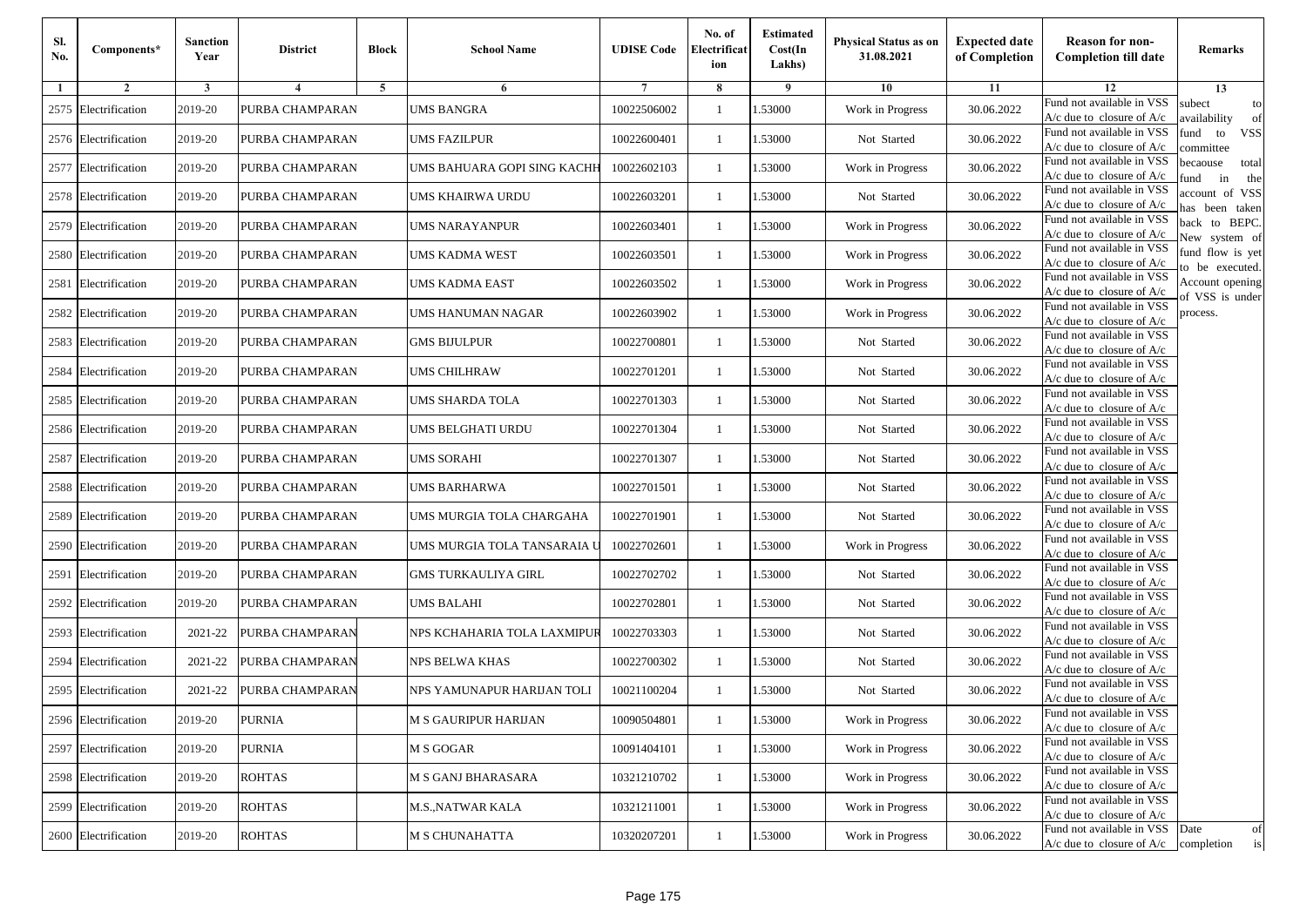| Sl.<br>No. | Components*          | <b>Sanction</b><br>Year | <b>District</b> | <b>Block</b> | <b>School Name</b>            | <b>UDISE Code</b> | No. of<br>Electrificat<br>ion | <b>Estimated</b><br>Cost(In<br>Lakhs) | <b>Physical Status as on</b><br>31.08.2021 | <b>Expected date</b><br>of Completion | <b>Reason for non-</b><br><b>Completion till date</b>      | Remarks                               |
|------------|----------------------|-------------------------|-----------------|--------------|-------------------------------|-------------------|-------------------------------|---------------------------------------|--------------------------------------------|---------------------------------------|------------------------------------------------------------|---------------------------------------|
| -1         | $\overline{2}$       | 3                       | $\overline{4}$  | 5            | 6                             |                   | 8                             | 9                                     | 10                                         | 11                                    | 12                                                         | 13                                    |
| 2601       | Electrification      | 2019-20                 | <b>ROHTAS</b>   |              | <b>M S HURKA</b>              | 10321403001       | $\mathbf{1}$                  | .53000                                | Work in Progress                           | 30.06.2022                            | Fund not available in VSS<br>$A/c$ due to closure of $A/c$ | subect<br>to<br>availability<br>of    |
|            | 2602 Electrification | 2019-20                 | <b>ROHTAS</b>   |              | <b>M S HARANACHITI</b>        | 10321404401       | 1                             | 1.53000                               | Work in Progress                           | 30.06.2022                            | Fund not available in VSS<br>$A/c$ due to closure of $A/c$ | fund<br>to<br><b>VSS</b><br>ommittee  |
|            | 2603 Electrification | 2021-22                 | <b>ROHTAS</b>   |              | NEW P S BHAVANWA (2006-07)    | 10320708301       | 1                             | 1.53000                               | Not Started                                | 30.06.2022                            | Fund not available in VSS<br>$A/c$ due to closure of $A/c$ | becaouse<br>total<br>in<br>und<br>the |
|            | 2604 Electrification | 2021-22                 | <b>ROHTAS</b>   |              | N.P.S TENDUA DUSADHI (UTTAR B | 10321108202       | $\mathbf{1}$                  | .53000                                | Not Started                                | 30.06.2022                            | Fund not available in VSS<br>A/c due to closure of A/c     | account of VSS<br>as been taken       |
|            | 2605 Electrification | 2019-20                 | <b>SAHARSA</b>  |              | UMS HARAHARI                  | 10121000201       | $\mathbf{1}$                  | .53000                                | Not Started                                | 30.06.2022                            | Fund not available in VSS<br>A/c due to closure of $A/c$   | back to BEPC.<br>New system of        |
|            | 2606 Electrification | 2019-20                 | <b>SAHARSA</b>  |              | <b>UMS PARSAHA</b>            | 10121000203       | $\mathbf{1}$                  | 1.53000                               | Not Started                                | 30.06.2022                            | Fund not available in VSS<br>A/c due to closure of $A/c$   | fund flow is yet<br>o be executed.    |
|            | 2607 Electrification | 2019-20                 | <b>SAHARSA</b>  |              | UMS BARAHPOKHARIA             | 10121000602       | $\mathbf{1}$                  | 1.53000                               | Work in Progress                           | 30.06.2022                            | Fund not available in VSS<br>$A/c$ due to closure of $A/c$ | Account opening<br>of VSS is under    |
|            | 2608 Electrification | 2019-20                 | <b>SAHARSA</b>  |              | <b>MS RASALPUR</b>            | 10121000801       | $\mathbf{1}$                  | .53000                                | Work in Progress                           | 30.06.2022                            | Fund not available in VSS<br>$A/c$ due to closure of $A/c$ | process.                              |
| 2609       | Electrification      | 2019-20                 | <b>SAHARSA</b>  |              | UMS KASIMPUR                  | 10121001601       | 1                             | .53000                                | Work in Progress                           | 30.06.2022                            | Fund not available in VSS<br>$A/c$ due to closure of $A/c$ |                                       |
|            | 2610 Electrification | 2019-20                 | <b>SAHARSA</b>  |              | <b>UMS AMBADIH</b>            | 10121001701       | $\mathbf{1}$                  | .53000                                | Work in Progress                           | 30.06.2022                            | Fund not available in VSS<br>$A/c$ due to closure of $A/c$ |                                       |
|            | 2611 Electrification | 2019-20                 | <b>SAHARSA</b>  |              | MS BHUSWARDIH                 | 10120402703       | 1                             | 1.53000                               | Work in Progress                           | 30.06.2022                            | Fund not available in VSS<br>$A/c$ due to closure of $A/c$ |                                       |
|            | 2612 Electrification | 2019-20                 | <b>SAHARSA</b>  |              | <b>MS TULSIYAHI</b>           | 10120402801       | 1                             | .53000                                | Work in Progress                           | 30.06.2022                            | Fund not available in VSS<br>$A/c$ due to closure of $A/c$ |                                       |
|            | 2613 Electrification | 2019-20                 | <b>SAHARSA</b>  |              | MS NEW COLONY                 | 10120403902       | $\mathbf{1}$                  | .53000                                | Not Started                                | 30.06.2022                            | Fund not available in VSS<br>$A/c$ due to closure of $A/c$ |                                       |
|            | 2614 Electrification | 2019-20                 | <b>SAHARSA</b>  |              | MS D.B.COLONY                 | 10120404002       | $\mathbf{1}$                  | .53000                                | Not Started                                | 30.06.2022                            | Fund not available in VSS<br>$A/c$ due to closure of $A/c$ |                                       |
|            | 2615 Electrification | 2019-20                 | <b>SAHARSA</b>  |              | MS RAILWAY COLONY EAST        | 10120404702       | 1                             | 1.53000                               | Not Started                                | 30.06.2022                            | Fund not available in VSS<br>$A/c$ due to closure of $A/c$ |                                       |
|            | 2616 Electrification | 2019-20                 | <b>SAHARSA</b>  |              | MANOHAR MS SAHARSA            | 10120404703       | $\mathbf{1}$                  | .53000                                | Work in Progress                           | 30.06.2022                            | Fund not available in VSS<br>$A/c$ due to closure of $A/c$ |                                       |
|            | 2617 Electrification | 2019-20                 | <b>SAHARSA</b>  |              | ANUSUCHIT JATI MS MAHISHI     | 10120300103       | 1                             | .53000                                | Work in Progress                           | 30.06.2022                            | Fund not available in VSS<br>A/c due to closure of A/c     |                                       |
|            | 2618 Electrification | 2019-20                 | <b>SAHARSA</b>  |              | <b>MS SIRWAR</b>              | 10120300201       | $\mathbf{1}$                  | 1.53000                               | Work in Progress                           | 30.06.2022                            | Fund not available in VSS<br>$A/c$ due to closure of $A/c$ |                                       |
|            | 2619 Electrification | 2019-20                 | <b>SAHARSA</b>  |              | MS DHANAUJ DHARMPUR           | 10120300401       | 1                             | 1.53000                               | Work in Progress                           | 30.06.2022                            | Fund not available in VSS<br>$A/c$ due to closure of $A/c$ |                                       |
|            | 2620 Electrification | 2019-20                 | <b>SAHARSA</b>  |              | MS BAGHWA                     | 10120300701       | 1                             | .53000                                | Work in Progress                           | 30.06.2022                            | Fund not available in VSS<br>$A/c$ due to closure of $A/c$ |                                       |
|            | 2621 Electrification | 2019-20                 | SAHARSA         |              | MS KUNDAH                     | 10120300801       | 1                             | .53000                                | Not Started                                | 30.06.2022                            | Fund not available in VSS<br>A/c due to closure of A/c     |                                       |
|            | 2622 Electrification | 2019-20                 | <b>SAHARSA</b>  |              | <b>MS MAINA BAGHAUR</b>       | 10120301602       |                               | 1.53000                               | Work in Progress                           | 30.06.2022                            | Fund not available in VSS<br>A/c due to closure of A/c     |                                       |
|            | 2623 Electrification | 2019-20                 | <b>SAHARSA</b>  |              | <b>UMS CHORNIYAN</b>          | 10120301903       | $\mathbf{1}$                  | 1.53000                               | Work in Progress                           | 30.06.2022                            | Fund not available in VSS<br>$A/c$ due to closure of $A/c$ |                                       |
|            | 2624 Electrification | 2019-20                 | <b>SAHARSA</b>  |              | <b>MS SAMANI</b>              | 10120302001       | $\mathbf{1}$                  | 1.53000                               | Work in Progress                           | 30.06.2022                            | Fund not available in VSS<br>$A/c$ due to closure of $A/c$ |                                       |
|            | 2625 Electrification | 2019-20                 | <b>SAHARSA</b>  |              | <b>UHS JHARA</b>              | 10120302101       | 1                             | 1.53000                               | Work in Progress                           | 30.06.2022                            | Fund not available in VSS<br>A/c due to closure of $A/c$   |                                       |
|            | 2626 Electrification | 2019-20                 | <b>SAHARSA</b>  |              | <b>MS LAHUAR</b>              | 10120302401       | $\mathbf{1}$                  | 1.53000                               | Work in Progress                           | 30.06.2022                            | Fund not available in VSS<br>$A/c$ due to closure of $A/c$ | Date<br>of<br>is<br>completion        |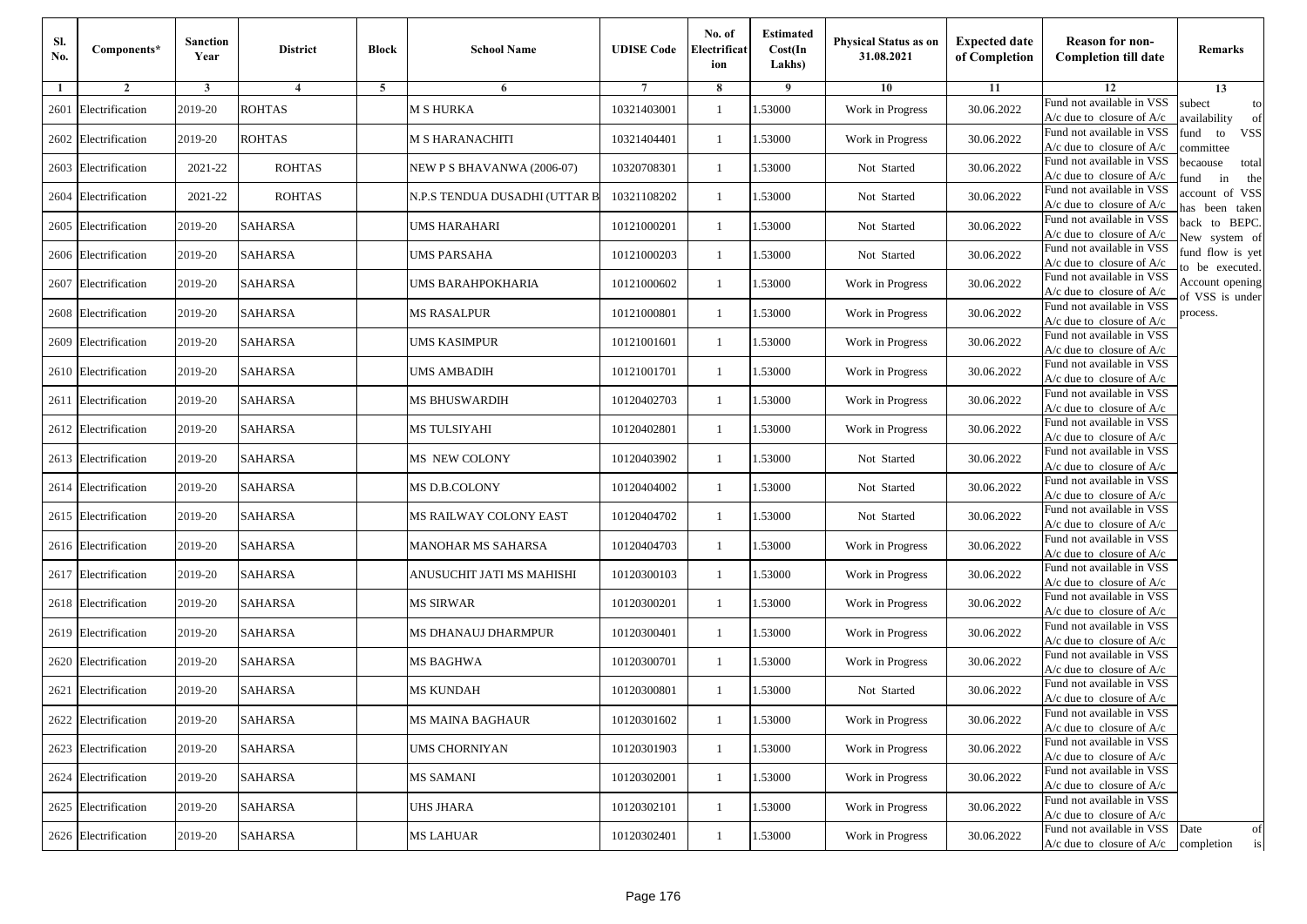| Sl.<br>No. | Components*          | <b>Sanction</b><br>Year | <b>District</b> | <b>Block</b> | <b>School Name</b>     | <b>UDISE Code</b> | No. of<br>Electrificat<br>ion | <b>Estimated</b><br>Cost(In<br>Lakhs) | <b>Physical Status as on</b><br>31.08.2021 | <b>Expected date</b><br>of Completion | <b>Reason for non-</b><br><b>Completion till date</b>      | Remarks                               |
|------------|----------------------|-------------------------|-----------------|--------------|------------------------|-------------------|-------------------------------|---------------------------------------|--------------------------------------------|---------------------------------------|------------------------------------------------------------|---------------------------------------|
| -1         | $\overline{2}$       | 3                       | $\overline{4}$  | 5            | 6                      |                   | 8                             | 9                                     | 10                                         | 11                                    | 12                                                         | 13                                    |
|            | 2627 Electrification | 2019-20                 | <b>SAHARSA</b>  |              | <b>MS TARHI</b>        | 10120302501       | $\mathbf{1}$                  | .53000                                | Work in Progress                           | 30.06.2022                            | Fund not available in VSS<br>$A/c$ due to closure of $A/c$ | subect<br>to<br>availability<br>of    |
|            | 2628 Electrification | 2019-20                 | <b>SAHARSA</b>  |              | <b>MS MANOWAR</b>      | 10120302801       | 1                             | 1.53000                               | Work in Progress                           | 30.06.2022                            | Fund not available in VSS<br>$A/c$ due to closure of $A/c$ | fund<br>to<br><b>VSS</b><br>ommittee  |
|            | 2629 Electrification | 2019-20                 | <b>SAHARSA</b>  |              | <b>MS BIRGAON</b>      | 10120302901       | 1                             | .53000                                | Work in Progress                           | 30.06.2022                            | Fund not available in VSS<br>$A/c$ due to closure of $A/c$ | becaouse<br>total<br>und<br>in<br>the |
|            | 2630 Electrification | 2019-20                 | <b>SAHARSA</b>  |              | MS BALIYA SIMAR        | 10120303101       | $\mathbf{1}$                  | .53000                                | Work in Progress                           | 30.06.2022                            | Fund not available in VSS<br>A/c due to closure of A/c     | account of VSS<br>as been taken       |
|            | 2631 Electrification | 2019-20                 | <b>SAHARSA</b>  |              | UMS KUMHARA            | 10120303201       | $\mathbf{1}$                  | .53000                                | Work in Progress                           | 30.06.2022                            | Fund not available in VSS<br>A/c due to closure of $A/c$   | back to BEPC.<br>New system of        |
|            | 2632 Electrification | 2019-20                 | <b>SAHARSA</b>  |              | MS KHAJURAHA           | 10120303301       | $\mathbf{1}$                  | .53000                                | Work in Progress                           | 30.06.2022                            | Fund not available in VSS<br>A/c due to closure of $A/c$   | fund flow is yet<br>o be executed.    |
|            | 2633 Electrification | 2019-20                 | <b>SAHARSA</b>  |              | <b>MS KARHARA</b>      | 10120303801       | $\mathbf{1}$                  | 1.53000                               | Work in Progress                           | 30.06.2022                            | Fund not available in VSS<br>$A/c$ due to closure of $A/c$ | Account opening<br>of VSS is under    |
|            | 2634 Electrification | 2019-20                 | <b>SAHARSA</b>  |              | <b>MS RAUTTI</b>       | 10120304001       | $\mathbf{1}$                  | .53000                                | Work in Progress                           | 30.06.2022                            | Fund not available in VSS<br>$A/c$ due to closure of $A/c$ | process.                              |
|            | 2635 Electrification | 2019-20                 | <b>SAHARSA</b>  |              | MS SISAUNA             | 10120304101       | 1                             | .53000                                | Work in Progress                           | 30.06.2022                            | Fund not available in VSS<br>$A/c$ due to closure of $A/c$ |                                       |
|            | 2636 Electrification | 2019-20                 | <b>SAHARSA</b>  |              | MS AINA SOHAGPUR       | 10120304601       | $\mathbf{1}$                  | .53000                                | Work in Progress                           | 30.06.2022                            | Fund not available in VSS<br>$A/c$ due to closure of $A/c$ |                                       |
|            | 2637 Electrification | 2019-20                 | <b>SAHARSA</b>  |              | MS KHORAVARTAR         | 10120304901       | 1                             | 1.53000                               | Work in Progress                           | 30.06.2022                            | Fund not available in VSS<br>$A/c$ due to closure of $A/c$ |                                       |
|            | 2638 Electrification | 2019-20                 | <b>SAHARSA</b>  |              | MS JALAI               | 10120305002       | 1                             | .53000                                | Work in Progress                           | 30.06.2022                            | Fund not available in VSS<br>$A/c$ due to closure of $A/c$ |                                       |
|            | 2639 Electrification | 2019-20                 | <b>SAHARSA</b>  |              | UMS KAUAKHON           | 10120306201       | $\mathbf{1}$                  | .53000                                | Not Started                                | 30.06.2022                            | Fund not available in VSS<br>$A/c$ due to closure of $A/c$ |                                       |
| 2640       | Electrification      | 2019-20                 | <b>SAHARSA</b>  |              | UMS NAULA              | 10120100101       | $\mathbf{1}$                  | .53000                                | Work in Progress                           | 30.06.2022                            | Fund not available in VSS<br>$A/c$ due to closure of $A/c$ |                                       |
|            | 2641 Electrification | 2019-20                 | <b>SAHARSA</b>  |              | <b>UMS SITALI</b>      | 10120100504       | 1                             | 1.53000                               | Work in Progress                           | 30.06.2022                            | Fund not available in VSS<br>$A/c$ due to closure of $A/c$ |                                       |
|            | 2642 Electrification | 2019-20                 | <b>SAHARSA</b>  |              | UMS BRAHMAN TOLI KANYA | 10120100701       | $\mathbf{1}$                  | .53000                                | Work in Progress                           | 30.06.2022                            | Fund not available in VSS<br>$A/c$ due to closure of $A/c$ |                                       |
|            | 2643 Electrification | 2019-20                 | <b>SAHARSA</b>  |              | UMS SANTHAL TOLA       | 10120101102       | 1                             | .53000                                | Not Started                                | 30.06.2022                            | Fund not available in VSS<br>A/c due to closure of A/c     |                                       |
| 2644       | Electrification      | 2019-20                 | <b>SAHARSA</b>  |              | UMS HARIJAN BARIYAHI   | 10120101401       | $\mathbf{1}$                  | 1.53000                               | Work in Progress                           | 30.06.2022                            | Fund not available in VSS<br>$A/c$ due to closure of $A/c$ |                                       |
|            | 2645 Electrification | 2019-20                 | <b>SAHARSA</b>  |              | <b>MS JHARBA</b>       | 10120102301       | 1                             | 1.53000                               | Work in Progress                           | 30.06.2022                            | Fund not available in VSS<br>$A/c$ due to closure of $A/c$ |                                       |
|            | 2646 Electrification | 2019-20                 | <b>SAHARSA</b>  |              | UMS PARASBANNA (HINDI) | 10120102702       | 1                             | .53000                                | Work in Progress                           | 30.06.2022                            | Fund not available in VSS<br>$A/c$ due to closure of $A/c$ |                                       |
|            | 2647 Electrification | 2019-20                 | SAHARSA         |              | USS PARTAHA BARHARA    | 10120102901       | 1                             | .53000                                | Not Started                                | 30.06.2022                            | Fund not available in VSS<br>A/c due to closure of A/c     |                                       |
|            | 2648 Electrification | 2019-20                 | <b>SAHARSA</b>  |              | <b>MS BAKUNIA</b>      | 10120103001       |                               | 1.53000                               | Work in Progress                           | 30.06.2022                            | Fund not available in VSS<br>A/c due to closure of A/c     |                                       |
|            | 2649 Electrification | 2019-20                 | <b>SAHARSA</b>  |              | <b>MS BHELAHI</b>      | 10120103601       | $\mathbf{1}$                  | 1.53000                               | Work in Progress                           | 30.06.2022                            | Fund not available in VSS<br>$A/c$ due to closure of $A/c$ |                                       |
|            | 2650 Electrification | 2019-20                 | <b>SAHARSA</b>  |              | <b>MS BHAKUA</b>       | 10120103701       | $\mathbf{1}$                  | 1.53000                               | Work in Progress                           | 30.06.2022                            | Fund not available in VSS<br>$A/c$ due to closure of $A/c$ |                                       |
|            | 2651 Electrification | 2019-20                 | <b>SAHARSA</b>  |              | <b>MS SATTAUR</b>      | 10120104001       | 1                             | 1.53000                               | Work in Progress                           | 30.06.2022                            | Fund not available in VSS<br>A/c due to closure of A/c     |                                       |
|            | 2652 Electrification | 2019-20                 | <b>SAHARSA</b>  |              | <b>UMS KOYALA</b>      | 10120104002       | $\mathbf{1}$                  | 1.53000                               | Work in Progress                           | 30.06.2022                            | Fund not available in VSS<br>$A/c$ due to closure of $A/c$ | Date<br>of<br>is<br>completion        |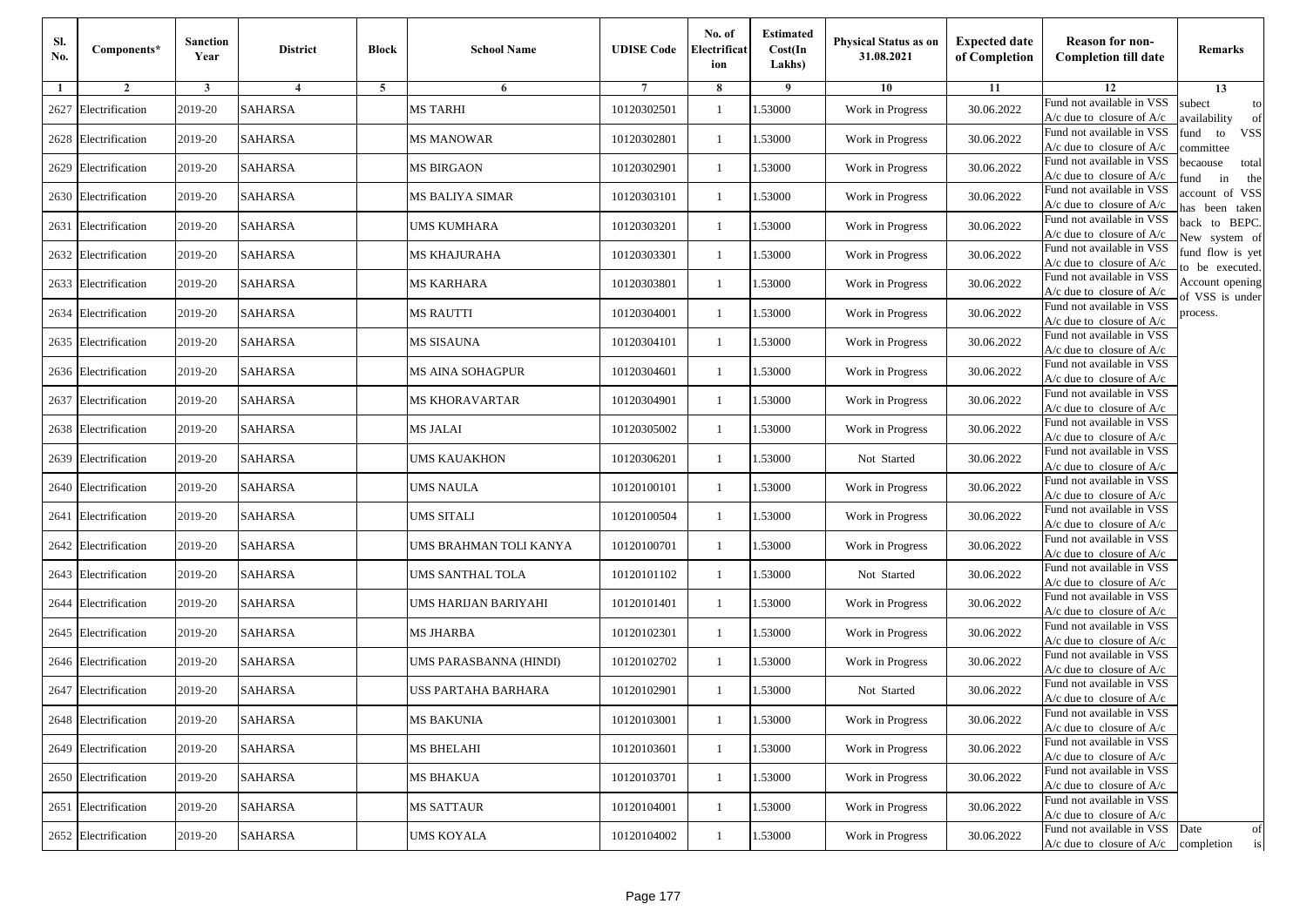| Sl.<br>No. | Components*          | <b>Sanction</b><br>Year | <b>District</b>         | <b>Block</b> | <b>School Name</b>       | <b>UDISE Code</b> | No. of<br>Electrificat<br>ion | <b>Estimated</b><br>Cost(In<br>Lakhs) | <b>Physical Status as on</b><br>31.08.2021 | <b>Expected date</b><br>of Completion | <b>Reason for non-</b><br><b>Completion till date</b>                 | Remarks                               |
|------------|----------------------|-------------------------|-------------------------|--------------|--------------------------|-------------------|-------------------------------|---------------------------------------|--------------------------------------------|---------------------------------------|-----------------------------------------------------------------------|---------------------------------------|
| -1         | $\overline{2}$       | 3                       | $\overline{\mathbf{4}}$ | 5            | 6                        |                   | 8                             | -9                                    | 10                                         | 11                                    | 12                                                                    | 13                                    |
|            | 2653 Electrification | 2019-20                 | <b>SAHARSA</b>          |              | <b>MS KATHUAR</b>        | 10120104201       | 1                             | .53000                                | Not Started                                | 30.06.2022                            | Fund not available in VSS<br>A/c due to closure of A/c                | subect<br>to<br>availability<br>of    |
|            | 2654 Electrification | 2019-20                 | <b>SAHARSA</b>          |              | <b>UMS MURLIPUR</b>      | 10120104701       | $\mathbf{1}$                  | 1.53000                               | Work in Progress                           | 30.06.2022                            | Fund not available in VSS<br>$A/c$ due to closure of $A/c$            | fund<br><b>VSS</b><br>to<br>ommittee  |
|            | 2655 Electrification | 2019-20                 | <b>SAHARSA</b>          |              | <b>MS BIRJAEIN</b>       | 10120104901       | 1                             | 1.53000                               | Not Started                                | 30.06.2022                            | Fund not available in VSS<br>$A/c$ due to closure of $A/c$            | becaouse<br>total<br>in<br>und<br>the |
|            | 2656 Electrification | 2019-20                 | <b>SAHARSA</b>          |              | UMS DHABAULI KANYA       | 10120600204       | $\mathbf{1}$                  | .53000                                | Not Started                                | 30.06.2022                            | Fund not available in VSS<br>$A/c$ due to closure of $A/c$            | account of VSS<br>as been taken       |
|            | 2657 Electrification | 2019-20                 | <b>SAHARSA</b>          |              | SANSKRIT MS DHABAULI     | 10120600211       | $\mathbf{1}$                  | .53000                                | Not Started                                | 30.06.2022                            | Fund not available in VSS<br>A/c due to closure of A/c                | back to BEPC.<br>New system of        |
|            | 2658 Electrification | 2019-20                 | <b>SAHARSA</b>          |              | MS DHABAULI              | 10120600212       | $\mathbf{1}$                  | .53000                                | Work in Progress                           | 30.06.2022                            | Fund not available in VSS<br>A/c due to closure of $A/c$              | fund flow is yet<br>o be executed.    |
|            | 2659 Electrification | 2019-20                 | <b>SAHARSA</b>          |              | U M S BAJRAHA            | 10120600703       | 1                             | 1.53000                               | Work in Progress                           | 30.06.2022                            | Fund not available in VSS<br>$A/c$ due to closure of $A/c$            | Account opening                       |
|            | 2660 Electrification | 2019-20                 | <b>SAHARSA</b>          |              | <b>MS PAHARPUR</b>       | 10120600801       | 1                             | 1.53000                               | Work in Progress                           | 30.06.2022                            | Fund not available in VSS<br>$A/c$ due to closure of $A/c$            | f VSS is under<br>process.            |
|            | 2661 Electrification | 2019-20                 | <b>SAHARSA</b>          |              | <b>UMS SAHURIA</b>       | 10120900301       | $\mathbf{1}$                  | .53000                                | Not Started                                | 30.06.2022                            | Fund not available in VSS<br>A/c due to closure of A/c                |                                       |
|            | 2662 Electrification | 2019-20                 | <b>SAHARSA</b>          |              | <b>MS RAITHI</b>         | 10120900502       | $\mathbf{1}$                  | 1.53000                               | Not Started                                | 30.06.2022                            | Fund not available in VSS<br>$A/c$ due to closure of $A/c$            |                                       |
|            | 2663 Electrification | 2019-20                 | <b>SAHARSA</b>          |              | MS KABIRA                | 10120900503       | 1                             | 1.53000                               | Not Started                                | 30.06.2022                            | Fund not available in VSS<br>$A/c$ due to closure of $A/c$            |                                       |
|            | 2664 Electrification | 2019-20                 | <b>SAHARSA</b>          |              | <b>USS SAMHAR</b>        | 10120901201       | 1                             | 1.53000                               | Work in Progress                           | 30.06.2022                            | Fund not available in VSS<br>$A/c$ due to closure of $A/c$            |                                       |
|            | 2665 Electrification | 2019-20                 | <b>SAHARSA</b>          |              | <b>MS KABIRPUR</b>       | 10120901501       | 1                             | .53000                                | Work in Progress                           | 30.06.2022                            | Fund not available in VSS<br>$A/c$ due to closure of $A/c$            |                                       |
|            | 2666 Electrification | 2019-20                 | <b>SAHARSA</b>          |              | MS KAMATHAN              | 10120901901       | $\mathbf{1}$                  | 1.53000                               | Not Started                                | 30.06.2022                            | Fund not available in VSS<br>$A/c$ due to closure of $A/c$            |                                       |
|            | 2667 Electrification | 2019-20                 | <b>SAHARSA</b>          |              | MS KORLAHA               | 10120902001       | 1                             | 1.53000                               | Work in Progress                           | 30.06.2022                            | Fund not available in VSS<br>$A/c$ due to closure of $A/c$            |                                       |
|            | 2668 Electrification | 2019-20                 | <b>SAHARSA</b>          |              | MS MATHA                 | 10120902101       | $\mathbf{1}$                  | 1.53000                               | Not Started                                | 30.06.2022                            | Fund not available in VSS<br>$A/c$ due to closure of $A/c$            |                                       |
|            | 2669 Electrification | 2019-20                 | <b>SAHARSA</b>          |              | <b>MS SITUAHA</b>        | 10120902401       | 1                             | .53000                                | Not Started                                | 30.06.2022                            | Fund not available in VSS<br>$A/c$ due to closure of $A/c$            |                                       |
|            | 2670 Electrification | 2019-20                 | <b>SAHARSA</b>          |              | URDU MS MOBARAKPUR       | 10120902603       | $\mathbf{1}$                  | .53000                                | Work in Progress                           | 30.06.2022                            | Fund not available in VSS<br>$A/c$ due to closure of $A/c$            |                                       |
|            | 2671 Electrification | 2019-20                 | <b>SAHARSA</b>          |              | MS BHIRKHI               | 10120902701       | $\mathbf{1}$                  | 1.53000                               | Work in Progress                           | 30.06.2022                            | Fund not available in VSS<br>$A/c$ due to closure of $A/c$            |                                       |
|            | 2672 Electrification | 2019-20                 | <b>SAHARSA</b>          |              | <b>MS CHAURAHI</b>       | 10120903002       | 1                             | 1.53000                               | Work in Progress                           | 30.06.2022                            | Fund not available in VSS<br>$A/c$ due to closure of $A/c$            |                                       |
|            | 2673 Electrification | 2019-20                 | SAHARSA                 |              | <b>MS BELAHI</b>         | 10120903101       | 1                             | .53000                                | Not Started                                | 30.06.2022                            | Fund not available in VSS<br>A/c due to closure of A/c                |                                       |
|            | 2674 Electrification | 2019-20                 | <b>SAHARSA</b>          |              | <b>MS CHIRAIYA</b>       | 10120903102       |                               | 1.53000                               | Not Started                                | 30.06.2022                            | Fund not available in VSS<br>A/c due to closure of A/c                |                                       |
|            | 2675 Electrification | 2019-20                 | <b>SAHARSA</b>          |              | RUKIMANI KANYA MS RAKIYA | 10120201503       | $\mathbf{1}$                  | 1.53000                               | Work in Progress                           | 30.06.2022                            | Fund not available in VSS<br>A/c due to closure of A/c                |                                       |
|            | 2676 Electrification | 2019-20                 | <b>SAHARSA</b>          |              | <b>MS RAKIYA</b>         | 10120201504       | 1                             | 1.53000                               | Not Started                                | 30.06.2022                            | Fund not available in VSS<br>$A/c$ due to closure of $A/c$            |                                       |
|            | 2677 Electrification | 2019-20                 | <b>SAHARSA</b>          |              | <b>USS BIHRA</b>         | 10120201903       | $\mathbf{1}$                  | 1.53000                               | Work in Progress                           | 30.06.2022                            | Fund not available in VSS<br>$A/c$ due to closure of $A/c$            |                                       |
|            | 2678 Electrification | 2019-20                 | <b>SAHARSA</b>          |              | MS GERUAHA               | 10120204401       | 1                             | 1.53000                               | Work in Progress                           | 30.06.2022                            | Fund not available in VSS<br>$A/c$ due to closure of $A/c$ completion | Date<br>of<br>$\mathrm{is}$           |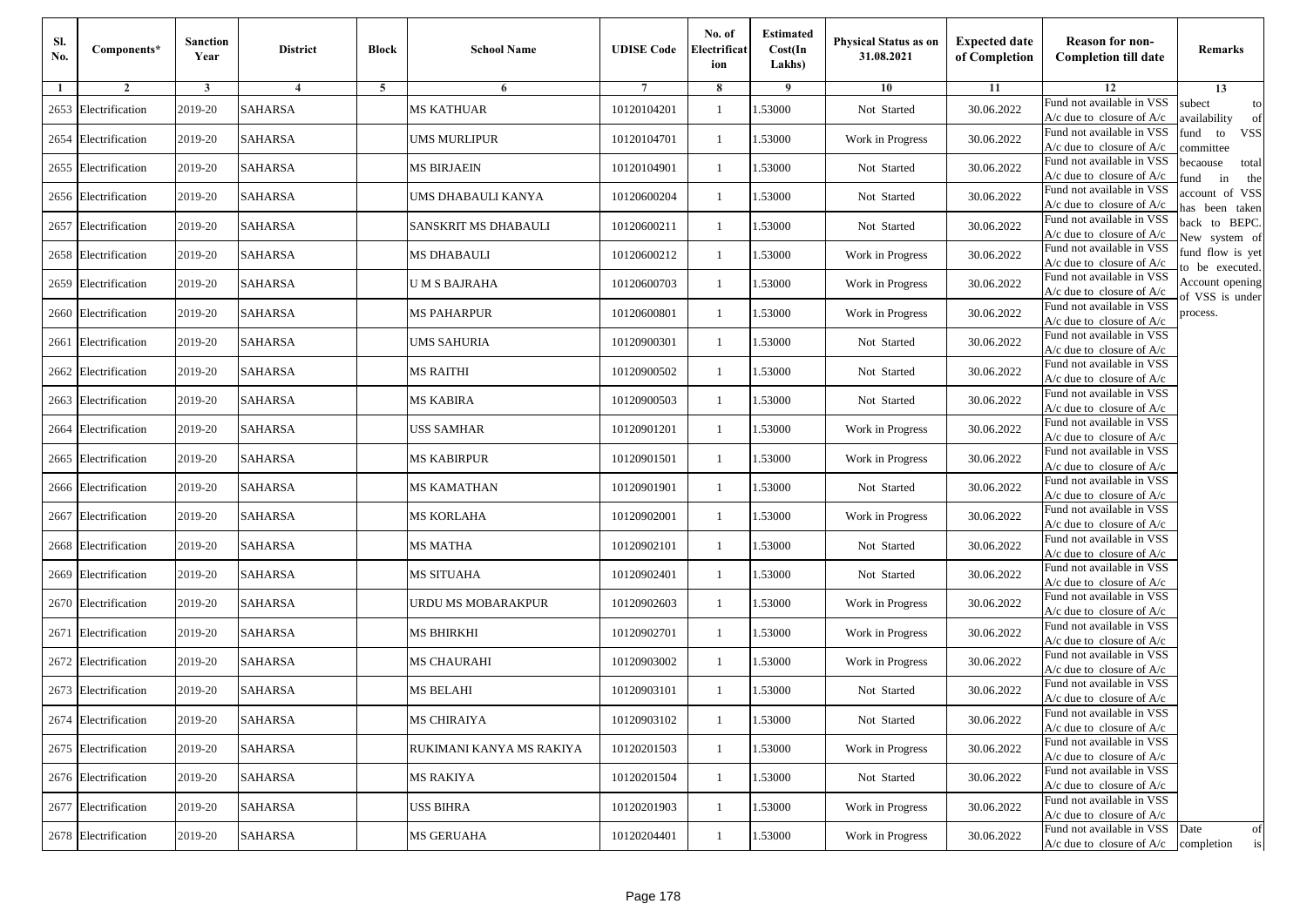| Sl.<br>No. | Components*          | <b>Sanction</b><br>Year | <b>District</b> | <b>Block</b> | <b>School Name</b>            | <b>UDISE Code</b> | No. of<br>Electrificat<br>ion | <b>Estimated</b><br>Cost(In<br>Lakhs) | <b>Physical Status as on</b><br>31.08.2021 | <b>Expected date</b><br>of Completion | <b>Reason for non-</b><br><b>Completion till date</b>                 | Remarks                               |
|------------|----------------------|-------------------------|-----------------|--------------|-------------------------------|-------------------|-------------------------------|---------------------------------------|--------------------------------------------|---------------------------------------|-----------------------------------------------------------------------|---------------------------------------|
| -1         | $\overline{2}$       | 3                       | $\overline{4}$  | 5            | 6                             |                   | 8                             | 9                                     | 10                                         | 11                                    | 12                                                                    | 13                                    |
|            | 2679 Electrification | 2019-20                 | <b>SAHARSA</b>  |              | UMS LAKSHMINIYAN KAANP        | 10120500405       | $\mathbf{1}$                  | .53000                                | Not Started                                | 30.06.2022                            | Fund not available in VSS<br>$A/c$ due to closure of $A/c$            | subect<br>to<br>wailability<br>of     |
|            | 2680 Electrification | 2019-20                 | <b>SAHARSA</b>  |              | BASANTI KANIYA U.M.S BAIJNATI | 10120501002       | $\mathbf{1}$                  | 1.53000                               | Not Started                                | 30.06.2022                            | Fund not available in VSS<br>$A/c$ due to closure of $A/c$            | fund<br>to<br><b>VSS</b><br>ommittee  |
|            | 2681 Electrification | 2019-20                 | <b>SAHARSA</b>  |              | <b>UMS BANCHOLHA</b>          | 10120502501       | 1                             | 1.53000                               | Not Started                                | 30.06.2022                            | Fund not available in VSS<br>$A/c$ due to closure of $A/c$            | becaouse<br>total<br>und<br>in<br>the |
|            | 2682 Electrification | 2019-20                 | <b>SAHARSA</b>  |              | <b>UMS BHAWANIPUR</b>         | 10120503501       | $\mathbf{1}$                  | .53000                                | Not Started                                | 30.06.2022                            | Fund not available in VSS<br>A/c due to closure of A/c                | account of VSS<br>as been taken       |
|            | 2683 Electrification | 2019-20                 | <b>SAHARSA</b>  |              | <b>UMS SAMDA</b>              | 10120505001       | $\mathbf{1}$                  | .53000                                | Not Started                                | 30.06.2022                            | Fund not available in VSS<br>A/c due to closure of $A/c$              | back to BEPC.<br>New system of        |
|            | 2684 Electrification | 2019-20                 | <b>SAHARSA</b>  |              | KANYA MS SONPURA              | 10120800303       | $\mathbf{1}$                  | .53000                                | Work in Progress                           | 30.06.2022                            | Fund not available in VSS<br>A/c due to closure of $A/c$              | fund flow is yet<br>o be executed.    |
|            | 2685 Electrification | 2019-20                 | <b>SAHARSA</b>  |              | MS SITANABAD                  | 10120800408       | $\mathbf{1}$                  | 1.53000                               | Not Started                                | 30.06.2022                            | Fund not available in VSS<br>$A/c$ due to closure of $A/c$            | Account opening<br>of VSS is under    |
|            | 2686 Electrification | 2019-20                 | <b>SAHARSA</b>  |              | <b>MS HARIO</b>               | 10120801001       | $\mathbf{1}$                  | .53000                                | Work in Progress                           | 30.06.2022                            | Fund not available in VSS<br>$A/c$ due to closure of $A/c$            | process.                              |
|            | 2687 Electrification | 2019-20                 | <b>SAHARSA</b>  |              | MS HASULIYA                   | 10120801201       | 1                             | .53000                                | Not Started                                | 30.06.2022                            | Fund not available in VSS<br>$A/c$ due to closure of $A/c$            |                                       |
|            | 2688 Electrification | 2019-20                 | <b>SAHARSA</b>  |              | MS KHAMHOUTI                  | 10120801604       | $\mathbf{1}$                  | .53000                                | Work in Progress                           | 30.06.2022                            | Fund not available in VSS<br>$A/c$ due to closure of $A/c$            |                                       |
|            | 2689 Electrification | 2019-20                 | <b>SAHARSA</b>  |              | UMS DAH                       | 10120803201       | 1                             | 1.53000                               | Not Started                                | 30.06.2022                            | Fund not available in VSS<br>$A/c$ due to closure of $A/c$            |                                       |
|            | 2690 Electrification | 2019-20                 | <b>SAHARSA</b>  |              | MS AAGAR                      | 10120803202       | $\mathbf{1}$                  | .53000                                | Work in Progress                           | 30.06.2022                            | Fund not available in VSS<br>$A/c$ due to closure of $A/c$            |                                       |
|            | 2691 Electrification | 2019-20                 | <b>SAHARSA</b>  |              | UMS SAKRAULI                  | 10120804001       | $\mathbf{1}$                  | .53000                                | Work in Progress                           | 30.06.2022                            | Fund not available in VSS<br>$A/c$ due to closure of $A/c$            |                                       |
|            | 2692 Electrification | 2019-20                 | <b>SAHARSA</b>  |              | UMS MAKHANA BAZAR             | 10120804502       | $\mathbf{1}$                  | .53000                                | Work in Progress                           | 30.06.2022                            | Fund not available in VSS<br>$A/c$ due to closure of $A/c$            |                                       |
|            | 2693 Electrification | 2019-20                 | <b>SAHARSA</b>  |              | MS CHAKBHARO                  | 10120805102       | 1                             | 1.53000                               | Not Started                                | 30.06.2022                            | Fund not available in VSS<br>$A/c$ due to closure of $A/c$            |                                       |
|            | 2694 Electrification | 2019-20                 | <b>SAHARSA</b>  |              | <b>UHS KATHDUMAR</b>          | 10120805201       | $\mathbf{1}$                  | .53000                                | Work in Progress                           | 30.06.2022                            | Fund not available in VSS<br>$A/c$ due to closure of $A/c$            |                                       |
|            | 2695 Electrification | 2019-20                 | <b>SAHARSA</b>  |              | UMS BHAVANRI                  | 10120806801       | 1                             | .53000                                | Not Started                                | 30.06.2022                            | Fund not available in VSS<br>A/c due to closure of A/c                |                                       |
|            | 2696 Electrification | 2019-20                 | <b>SAHARSA</b>  |              | <b>MS DEHAD</b>               | 10120700401       | $\mathbf{1}$                  | 1.53000                               | Work in Progress                           | 30.06.2022                            | Fund not available in VSS<br>$A/c$ due to closure of $A/c$            |                                       |
|            | 2697 Electrification | 2019-20                 | <b>SAHARSA</b>  |              | <b>MS BEHTA</b>               | 10120700601       | 1                             | 1.53000                               | Work in Progress                           | 30.06.2022                            | Fund not available in VSS<br>$A/c$ due to closure of $A/c$            |                                       |
|            | 2698 Electrification | 2019-20                 | <b>SAHARSA</b>  |              | <b>MS FATEHPUR</b>            | 10120700701       | $\mathbf{1}$                  | .53000                                | Work in Progress                           | 30.06.2022                            | Fund not available in VSS<br>$A/c$ due to closure of $A/c$            |                                       |
|            | 2699 Electrification | 2019-20                 | SAHARSA         |              | UMS DEVHAD                    | 10120701203       | 1                             | .53000                                | Not Started                                | 30.06.2022                            | Fund not available in VSS<br>A/c due to closure of A/c                |                                       |
|            | 2700 Electrification | 2019-20                 | SAHARSA         |              | ADARSH MS KASHNAGAR           | 10120701301       |                               | 1.53000                               | Work in Progress                           | 30.06.2022                            | Fund not available in VSS<br>A/c due to closure of A/c                |                                       |
|            | 2701 Electrification | 2019-20                 | <b>SAHARSA</b>  |              | M.S. SIMARIYA                 | 10120701305       | $\mathbf{1}$                  | 1.53000                               | Not Started                                | 30.06.2022                            | Fund not available in VSS<br>$A/c$ due to closure of $A/c$            |                                       |
|            | 2702 Electrification | 2019-20                 | <b>SAHARSA</b>  |              | <b>MS BHASTI</b>              | 10120701401       | $\mathbf{1}$                  | 1.53000                               | Work in Progress                           | 30.06.2022                            | Fund not available in VSS<br>$A/c$ due to closure of $A/c$            |                                       |
|            | 2703 Electrification | 2019-20                 | <b>SAHARSA</b>  |              | <b>UMS PACHADHI</b>           | 10120701403       | $\mathbf{1}$                  | 1.53000                               | Work in Progress                           | 30.06.2022                            | Fund not available in VSS<br>A/c due to closure of $A/c$              |                                       |
|            | 2704 Electrification | 2019-20                 | <b>SAHARSA</b>  |              | UMS BALAITHA PURWI            | 10120701701       | $\mathbf{1}$                  | 1.53000                               | Not Started                                | 30.06.2022                            | Fund not available in VSS<br>$A/c$ due to closure of $A/c$ completion | Date<br>of<br>is                      |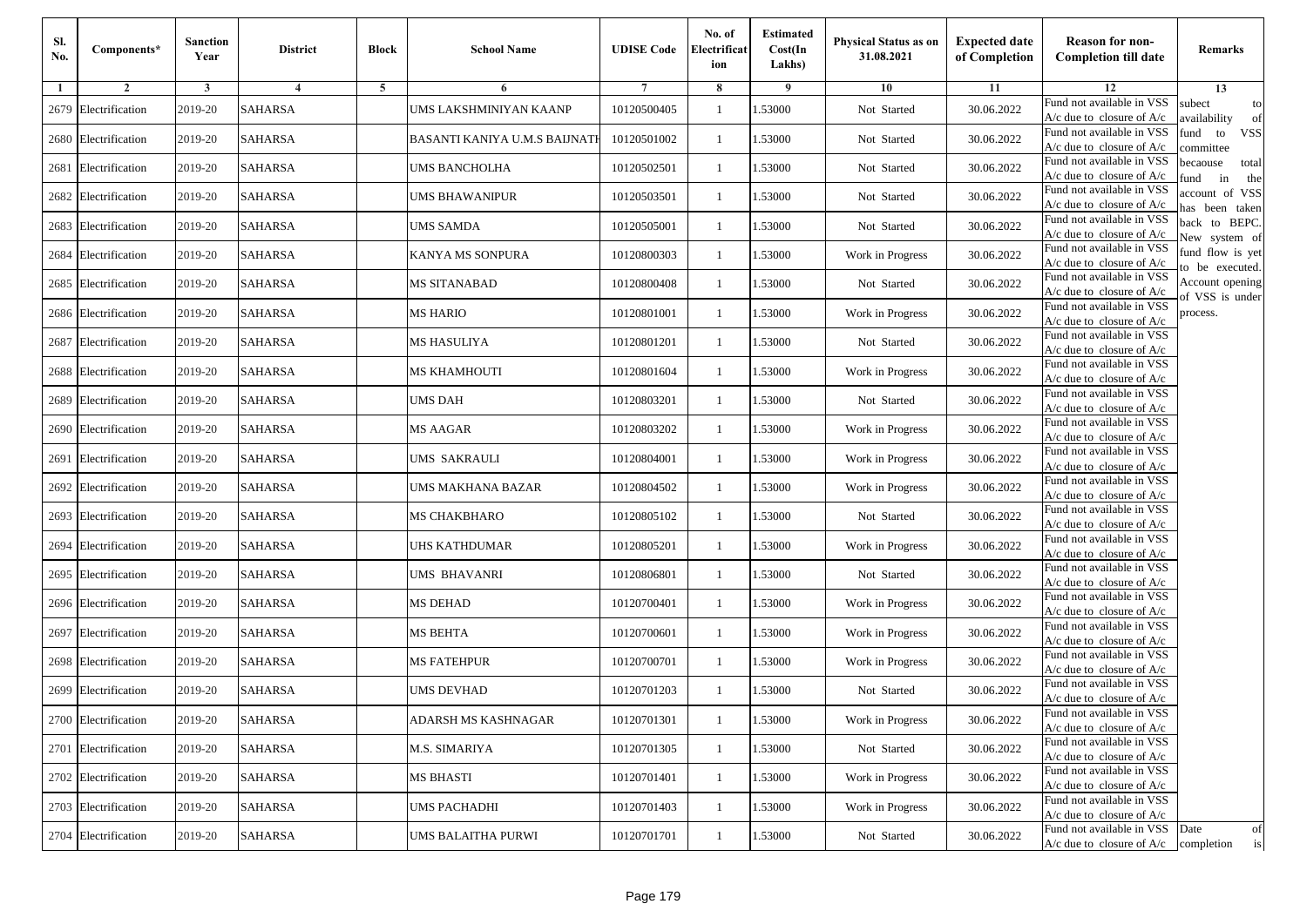| Sl.<br>No. | Components*          | <b>Sanction</b><br>Year | <b>District</b>   | <b>Block</b> | <b>School Name</b>           | <b>UDISE Code</b> | No. of<br>Electrificat<br>ion | <b>Estimated</b><br>Cost(In<br>Lakhs) | <b>Physical Status as on</b><br>31.08.2021 | <b>Expected date</b><br>of Completion | <b>Reason for non-</b><br><b>Completion till date</b>                 | Remarks                               |
|------------|----------------------|-------------------------|-------------------|--------------|------------------------------|-------------------|-------------------------------|---------------------------------------|--------------------------------------------|---------------------------------------|-----------------------------------------------------------------------|---------------------------------------|
| -1         | $\overline{2}$       | 3                       | $\overline{4}$    | 5            | 6                            |                   | 8                             | 9                                     | 10                                         | 11                                    | 12                                                                    | 13                                    |
|            | 2705 Electrification | 2019-20                 | <b>SAHARSA</b>    |              | <b>UMS PAMA URDU</b>         | 10120702601       | $\mathbf{1}$                  | .53000                                | Work in Progress                           | 30.06.2022                            | Fund not available in VSS<br>$A/c$ due to closure of $A/c$            | subect<br>to<br>availability<br>of    |
|            | 2706 Electrification | 2019-20                 | <b>SAHARSA</b>    |              | <b>MS RAKHAUTA</b>           | 10120704201       | 1                             | 1.53000                               | Work in Progress                           | 30.06.2022                            | Fund not available in VSS<br>$A/c$ due to closure of $A/c$            | fund<br>to<br><b>VSS</b><br>committee |
|            | 2707 Electrification | 2019-20                 | <b>SAHARSA</b>    |              | <b>MS PARWAHA</b>            | 10120705004       | 1                             | 1.53000                               | Not Started                                | 30.06.2022                            | Fund not available in VSS<br>$A/c$ due to closure of $A/c$            | becaouse<br>total<br>in<br>und<br>the |
|            | 2708 Electrification | 2019-20                 | <b>SAHARSA</b>    |              | UMS AMRITA BRAHMANTOLI       | 10120705403       | $\mathbf{1}$                  | .53000                                | Work in Progress                           | 30.06.2022                            | Fund not available in VSS<br>A/c due to closure of A/c                | account of VSS<br>as been taken       |
|            | 2709 Electrification | 2019-20                 | <b>SAMASTIPUR</b> |              | <b>U.M.S.KAMRAW</b>          | 10190603403       | $\mathbf{1}$                  | .53000                                | Work in Progress                           | 30.06.2022                            | Fund not available in VSS<br>$A/c$ due to closure of $A/c$            | back to BEPC.<br>New system of        |
|            | 2710 Electrification | 2019-20                 | <b>SAMASTIPUR</b> |              | UMS NAVTOLA DADHIYA          | 10190604103       | $\mathbf{1}$                  | .53000                                | Work in Progress                           | 30.06.2022                            | Fund not available in VSS<br>A/c due to closure of $A/c$              | fund flow is yet<br>o be executed.    |
|            | 2711 Electrification | 2019-20                 | <b>SAMASTIPUR</b> |              | <b>U.M.S CHAK FATEHGANJ</b>  | 10190604305       | $\mathbf{1}$                  | 1.53000                               | Work in Progress                           | 30.06.2022                            | Fund not available in VSS<br>$A/c$ due to closure of $A/c$            | Account opening<br>of VSS is under    |
|            | 2712 Electrification | 2019-20                 | <b>SAMASTIPUR</b> |              | <b>U.M.S.BAHORBA</b>         | 10191000201       | $\mathbf{1}$                  | .53000                                | Work in Progress                           | 30.06.2022                            | Fund not available in VSS<br>$A/c$ due to closure of $A/c$            | process.                              |
|            | 2713 Electrification | 2019-20                 | <b>SAMASTIPUR</b> |              | <b>U.M.S.TETRAHI</b>         | 10191005401       | 1                             | .53000                                | Work in Progress                           | 30.06.2022                            | Fund not available in VSS<br>$A/c$ due to closure of $A/c$            |                                       |
|            | 2714 Electrification | 2019-20                 | <b>SAMASTIPUR</b> |              | <b>B.S. BANGHARA</b>         | 10191500303       | $\mathbf{1}$                  | .53000                                | Work in Progress                           | 30.06.2022                            | Fund not available in VSS<br>$A/c$ due to closure of $A/c$            |                                       |
|            | 2715 Electrification | 2019-20                 | <b>SAMASTIPUR</b> |              | U.M.S BAMBAIYA DIH           | 10191500501       | 1                             | 1.53000                               | Work in Progress                           | 30.06.2022                            | Fund not available in VSS<br>$A/c$ due to closure of $A/c$            |                                       |
|            | 2716 Electrification | 2019-20                 | <b>SAMASTIPUR</b> |              | <b>U.M.S. KUSUM BRAHANDA</b> | 10191502801       | 1                             | .53000                                | Work in Progress                           | 30.06.2022                            | Fund not available in VSS<br>$A/c$ due to closure of $A/c$            |                                       |
|            | 2717 Electrification | 2019-20                 | <b>SAMASTIPUR</b> |              | M.S. RAMPUR JALALPUR         | 10191503901       | $\mathbf{1}$                  | .53000                                | Work in Progress                           | 30.06.2022                            | Fund not available in VSS<br>$A/c$ due to closure of $A/c$            |                                       |
|            | 2718 Electrification | 2019-20                 | <b>SAMASTIPUR</b> |              | U.M.S. DEORA                 | 10192003001       | $\mathbf{1}$                  | .53000                                | Work in Progress                           | 30.06.2022                            | Fund not available in VSS<br>$A/c$ due to closure of $A/c$            |                                       |
|            | 2719 Electrification | 2019-20                 | <b>SAMASTIPUR</b> |              | <b>U.M.S. AKONAMA</b>        | 10192007002       | 1                             | 1.53000                               | Work in Progress                           | 30.06.2022                            | Fund not available in VSS<br>$A/c$ due to closure of $A/c$            |                                       |
|            | 2720 Electrification | 2019-20                 | <b>SAMASTIPUR</b> |              | <b>U.M.S. DUMRA TOL</b>      | 10192007202       | $\mathbf{1}$                  | .53000                                | Work in Progress                           | 30.06.2022                            | Fund not available in VSS<br>$A/c$ due to closure of $A/c$            |                                       |
|            | 2721 Electrification | 2019-20                 | <b>SAMASTIPUR</b> |              | U.M.S. SAPRI (URDU)          | 10192008001       | 1                             | .53000                                | Work in Progress                           | 30.06.2022                            | Fund not available in VSS<br>A/c due to closure of A/c                |                                       |
|            | 2722 Electrification | 2019-20                 | <b>SAMASTIPUR</b> |              | <b>U.M.S.BOY SIRSIA</b>      | 10192008502       | $\mathbf{1}$                  | 1.53000                               | Work in Progress                           | 30.06.2022                            | Fund not available in VSS<br>$A/c$ due to closure of $A/c$            |                                       |
|            | 2723 Electrification | 2019-20                 | <b>SAMASTIPUR</b> |              | M.S. BASDEOPUR               | 10191901702       | 1                             | 1.53000                               | Work in Progress                           | 30.06.2022                            | Fund not available in VSS<br>$A/c$ due to closure of $A/c$            |                                       |
|            | 2724 Electrification | 2019-20                 | <b>SAMASTIPUR</b> |              | <b>U.M.S. BHARAW</b>         | 10191902801       | 1                             | .53000                                | Work in Progress                           | 30.06.2022                            | Fund not available in VSS<br>$A/c$ due to closure of $A/c$            |                                       |
|            | 2725 Electrification | 2019-20                 | <b>SAMASTIPUR</b> |              | U.M.S. KOILAM KAPURPATTI     | 10191908901       | 1                             | .53000                                | Work in Progress                           | 30.06.2022                            | Fund not available in VSS<br>A/c due to closure of A/c                |                                       |
|            | 2726 Electrification | 2019-20                 | <b>SAMASTIPUR</b> |              | U.M.S. MADANPUR NAVIN        | 10191909401       |                               | 1.53000                               | Work in Progress                           | 30.06.2022                            | Fund not available in VSS<br>A/c due to closure of A/c                |                                       |
|            | 2727 Electrification | 2019-20                 | <b>SAMASTIPUR</b> |              | <b>U.M.S. SAHURI</b>         | 10191913201       | $\mathbf{1}$                  | 1.53000                               | Work in Progress                           | 30.06.2022                            | Fund not available in VSS<br>$A/c$ due to closure of $A/c$            |                                       |
|            | 2728 Electrification | 2019-20                 | <b>SAMASTIPUR</b> |              | <b>U.M.S. SHIV NAGAR</b>     | 10191913902       | $\mathbf{1}$                  | 1.53000                               | Work in Progress                           | 30.06.2022                            | Fund not available in VSS<br>$A/c$ due to closure of $A/c$            |                                       |
|            | 2729 Electrification | 2019-20                 | <b>SAMASTIPUR</b> |              | <b>U.M.S MADHUTOL</b>        | 10191303601       | 1                             | 1.53000                               | Work in Progress                           | 30.06.2022                            | Fund not available in VSS<br>A/c due to closure of $A/c$              |                                       |
|            | 2730 Electrification | 2019-20                 | <b>SAMASTIPUR</b> |              | <b>U.H.S. MASINA</b>         | 10191303801       | $\mathbf{1}$                  | 1.53000                               | Work in Progress                           | 30.06.2022                            | Fund not available in VSS<br>$A/c$ due to closure of $A/c$ completion | Date<br>of<br>is                      |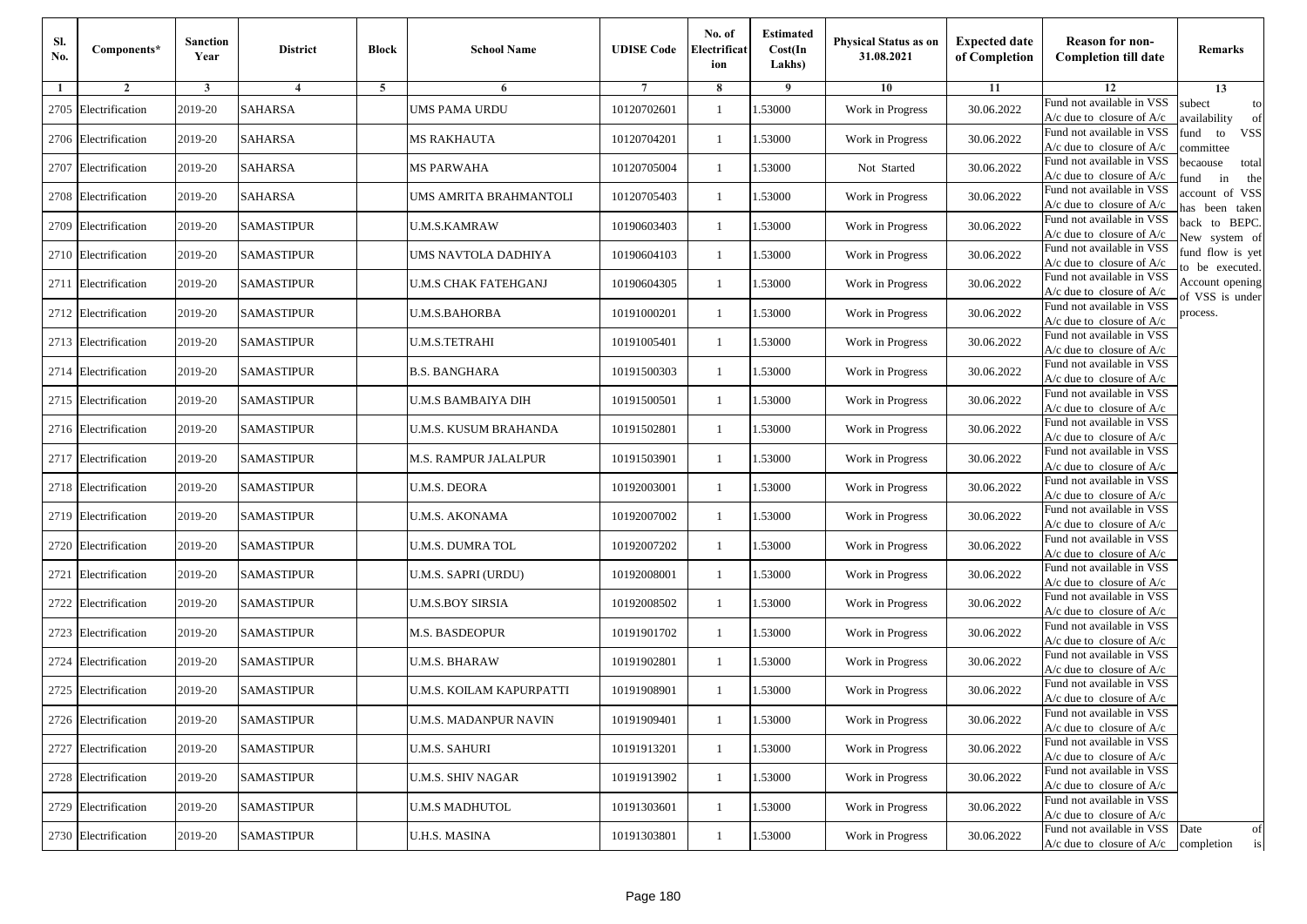| Sl.<br>No. | Components*          | <b>Sanction</b><br>Year | <b>District</b>   | <b>Block</b> | <b>School Name</b>           | <b>UDISE Code</b> | No. of<br>Electrificat<br>ion | <b>Estimated</b><br>Cost(In<br>Lakhs) | <b>Physical Status as on</b><br>31.08.2021 | <b>Expected date</b><br>of Completion | <b>Reason for non-</b><br><b>Completion till date</b>                 | Remarks                               |
|------------|----------------------|-------------------------|-------------------|--------------|------------------------------|-------------------|-------------------------------|---------------------------------------|--------------------------------------------|---------------------------------------|-----------------------------------------------------------------------|---------------------------------------|
| -1         | $\overline{2}$       | 3                       | 4                 | 5            | 6                            |                   | 8                             | 9                                     | 10                                         | 11                                    | 12                                                                    | 13                                    |
|            | 2731 Electrification | 2019-20                 | <b>SAMASTIPUR</b> |              | <b>U.M.S. SHAHPUR</b>        | 10191305301       | $\mathbf{1}$                  | .53000                                | Work in Progress                           | 30.06.2022                            | Fund not available in VSS<br>$A/c$ due to closure of $A/c$            | subect<br>to<br>availability<br>of    |
|            | 2732 Electrification | 2019-20                 | <b>SAMASTIPUR</b> |              | U.M. S. BERI NO-1            | 10191700502       | 1                             | 1.53000                               | Work in Progress                           | 30.06.2022                            | Fund not available in VSS<br>$A/c$ due to closure of $A/c$            | fund<br>to<br><b>VSS</b><br>committee |
|            | 2733 Electrification | 2019-20                 | <b>SAMASTIPUR</b> |              | U.M. S. HARIDASPUR NAVIN     | 10191701102       | 1                             | 1.53000                               | Work in Progress                           | 30.06.2022                            | Fund not available in VSS<br>$A/c$ due to closure of $A/c$            | becaouse<br>total<br>und<br>in<br>the |
|            | 2734 Electrification | 2019-20                 | <b>SAMASTIPUR</b> |              | <b>U.M.S.KUTUBPUR</b>        | 10191701701       | $\mathbf{1}$                  | .53000                                | Work in Progress                           | 30.06.2022                            | Fund not available in VSS<br>A/c due to closure of A/c                | account of VSS<br>as been taken       |
|            | 2735 Electrification | 2019-20                 | <b>SAMASTIPUR</b> |              | <b>U.M.S.MATIAUR</b>         | 10191701901       | $\mathbf{1}$                  | .53000                                | Work in Progress                           | 30.06.2022                            | Fund not available in VSS<br>A/c due to closure of $A/c$              | back to BEPC.<br>New system of        |
|            | 2736 Electrification | 2019-20                 | <b>SAMASTIPUR</b> |              | <b>U.H.S BOCHAHA</b>         | 10190901004       | $\mathbf{1}$                  | 1.53000                               | Not Started                                | 30.06.2022                            | Fund not available in VSS<br>A/c due to closure of $A/c$              | fund flow is yet<br>o be executed.    |
|            | 2737 Electrification | 2019-20                 | <b>SAMASTIPUR</b> |              | M.S. KANYA SULTANPUR WEST BI | 10190904403       | $\mathbf{1}$                  | 1.53000                               | Work in Progress                           | 30.06.2022                            | Fund not available in VSS<br>$A/c$ due to closure of $A/c$            | Account opening<br>of VSS is under    |
|            | 2738 Electrification | 2019-20                 | <b>SAMASTIPUR</b> |              | M.S BAZITPUR KARNAIL         | 10191800501       | $\mathbf{1}$                  | .53000                                | Work in Progress                           | 30.06.2022                            | Fund not available in VSS<br>$A/c$ due to closure of $A/c$            | process.                              |
|            | 2739 Electrification | 2019-20                 | <b>SAMASTIPUR</b> |              | U.M.S. INDWARA PACHMI        | 10191802901       | 1                             | .53000                                | Work in Progress                           | 30.06.2022                            | Fund not available in VSS<br>$A/c$ due to closure of $A/c$            |                                       |
| 2740       | Electrification      | 2019-20                 | <b>SAMASTIPUR</b> |              | <b>U.M.S MIRJAPUR</b>        | 10190201602       | $\mathbf{1}$                  | 1.53000                               | Work in Progress                           | 30.06.2022                            | Fund not available in VSS<br>$A/c$ due to closure of $A/c$            |                                       |
|            | 2741 Electrification | 2019-20                 | <b>SAMASTIPUR</b> |              | M.S. HETTANPUR               | 10190201702       | 1                             | 1.53000                               | Work in Progress                           | 30.06.2022                            | Fund not available in VSS<br>$A/c$ due to closure of $A/c$            |                                       |
|            | 2742 Electrification | 2019-20                 | <b>SAMASTIPUR</b> |              | <b>U.M.S INAYATPUR</b>       | 10190201711       | 1                             | .53000                                | Work in Progress                           | 30.06.2022                            | Fund not available in VSS<br>$A/c$ due to closure of $A/c$            |                                       |
|            | 2743 Electrification | 2019-20                 | <b>SAMASTIPUR</b> |              | M.S.URDU.SHEORA              | 10190204304       | $\mathbf{1}$                  | .53000                                | Not Started                                | 30.06.2022                            | Fund not available in VSS<br>$A/c$ due to closure of $A/c$            |                                       |
| 2744       | Electrification      | 2019-20                 | <b>SAMASTIPUR</b> |              | U.M.S AKHTIYARPUR CHANDAUL   | 10190700902       | $\mathbf{1}$                  | .53000                                | Work in Progress                           | 30.06.2022                            | Fund not available in VSS<br>$A/c$ due to closure of $A/c$            |                                       |
|            | 2745 Electrification | 2019-20                 | <b>SAMASTIPUR</b> |              | U.M.S KANYA CHANDAULI        | 10190700903       | 1                             | 1.53000                               | Work in Progress                           | 30.06.2022                            | Fund not available in VSS<br>$A/c$ due to closure of $A/c$            |                                       |
|            | 2746 Electrification | 2019-20                 | <b>SAMASTIPUR</b> |              | U.M.S SANSKRIT PATHSHALA MUJ | 10190700905       | $\mathbf{1}$                  | .53000                                | Work in Progress                           | 30.06.2022                            | Fund not available in VSS<br>$A/c$ due to closure of $A/c$            |                                       |
|            | 2747 Electrification | 2019-20                 | <b>SAMASTIPUR</b> |              | KASTURBA BALIKA M. S. WANI   | 10190700906       | 1                             | .53000                                | Not Started                                | 30.06.2022                            | Fund not available in VSS<br>A/c due to closure of A/c                |                                       |
|            | 2748 Electrification | 2019-20                 | <b>SAMASTIPUR</b> |              | M.S. MUZAUNA                 | 10190700907       | $\mathbf{1}$                  | 1.53000                               | Work in Progress                           | 30.06.2022                            | Fund not available in VSS<br>$A/c$ due to closure of $A/c$            |                                       |
|            | 2749 Electrification | 2019-20                 | <b>SAMASTIPUR</b> |              | U.M.S CHANDAULI DORAPAR      | 10190700908       | 1                             | 1.53000                               | Work in Progress                           | 30.06.2022                            | Fund not available in VSS<br>$A/c$ due to closure of $A/c$            |                                       |
|            | 2750 Electrification | 2019-20                 | <b>SAMASTIPUR</b> |              | <b>B.S. BATHUA</b>           | 10190701002       | $\mathbf{1}$                  | .53000                                | Work in Progress                           | 30.06.2022                            | Fund not available in VSS<br>$A/c$ due to closure of $A/c$            |                                       |
|            | 2751 Electrification | 2019-20                 | <b>SAMASTIPUR</b> |              | <b>B.S ABHYASSHALA PUSA</b>  | 10190702406       | 1                             | .53000                                | Not Started                                | 30.06.2022                            | Fund not available in VSS<br>A/c due to closure of A/c                |                                       |
|            | 2752 Electrification | 2019-20                 | <b>SAMASTIPUR</b> |              | <b>B.S. NAUACHAK</b>         | 10190703001       |                               | 1.53000                               | Not Started                                | 30.06.2022                            | Fund not available in VSS<br>A/c due to closure of A/c                |                                       |
|            | 2753 Electrification | 2019-20                 | <b>SAMASTIPUR</b> |              | M. S. AROUT                  | 10191401901       | $\mathbf{1}$                  | 1.53000                               | Work in Progress                           | 30.06.2022                            | Fund not available in VSS<br>$A/c$ due to closure of $A/c$            |                                       |
|            | 2754 Electrification | 2019-20                 | <b>SAMASTIPUR</b> |              | <b>U.M.S. AROUT KANYA</b>    | 10191401902       | $\mathbf{1}$                  | 1.53000                               | Work in Progress                           | 30.06.2022                            | Fund not available in VSS<br>$A/c$ due to closure of $A/c$            |                                       |
|            | 2755 Electrification | 2019-20                 | <b>SAMASTIPUR</b> |              | <b>U.H.S KALWARA</b>         | 10191402304       | 1                             | 1.53000                               | Work in Progress                           | 30.06.2022                            | Fund not available in VSS<br>A/c due to closure of $A/c$              |                                       |
|            | 2756 Electrification | 2019-20                 | <b>SAMASTIPUR</b> |              | <b>U.M.S. HANUMAN NAGAR</b>  | 10191404602       | $\mathbf{1}$                  | 1.53000                               | Work in Progress                           | 30.06.2022                            | Fund not available in VSS<br>$A/c$ due to closure of $A/c$ completion | Date<br>of<br>is                      |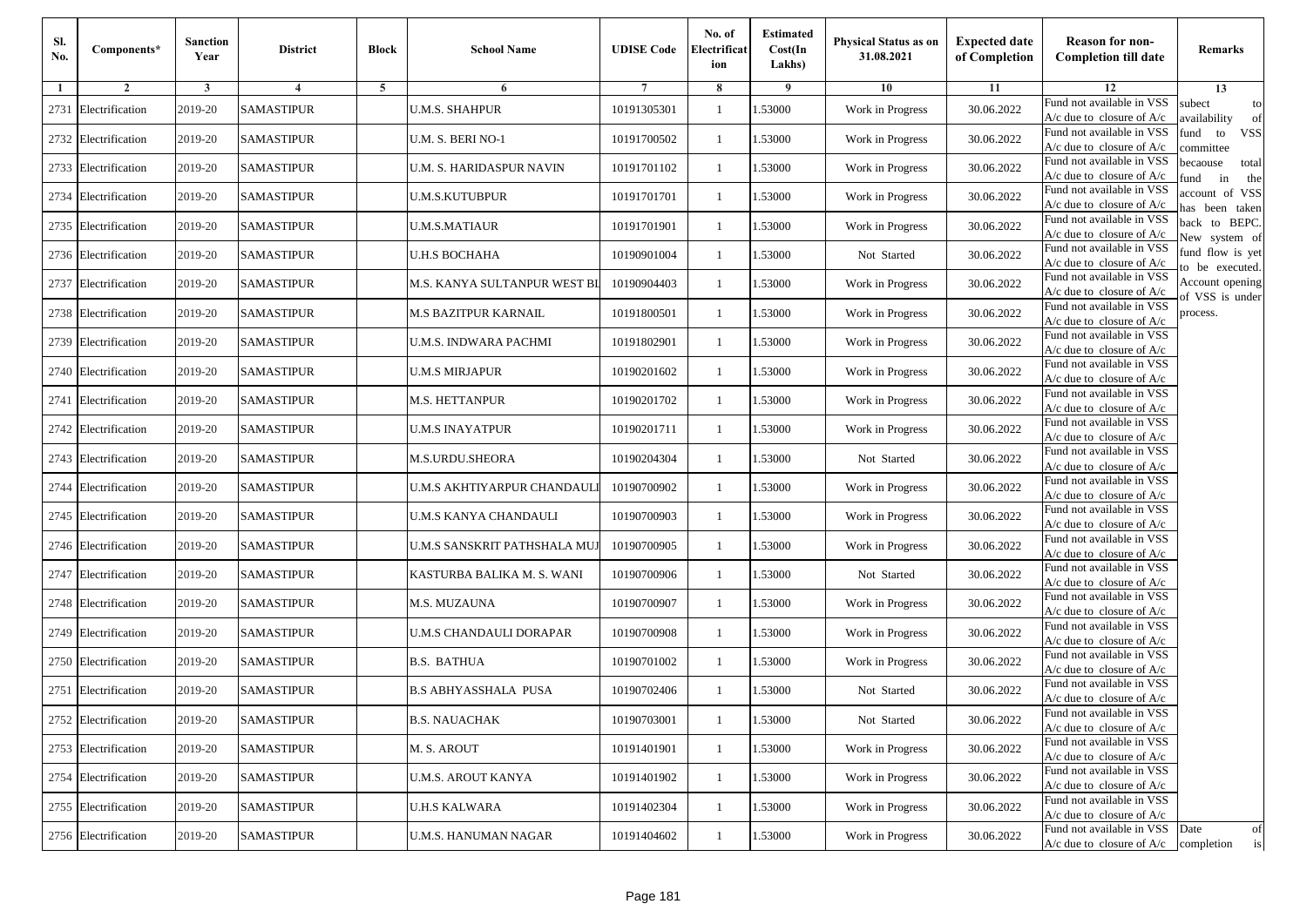| Sl.<br>No. | Components*          | <b>Sanction</b><br>Year | <b>District</b>   | <b>Block</b> | <b>School Name</b>          | <b>UDISE Code</b> | No. of<br>Electrificat<br>ion | <b>Estimated</b><br>Cost(In<br>Lakhs) | <b>Physical Status as on</b><br>31.08.2021 | <b>Expected date</b><br>of Completion | <b>Reason for non-</b><br><b>Completion till date</b>      | Remarks                               |
|------------|----------------------|-------------------------|-------------------|--------------|-----------------------------|-------------------|-------------------------------|---------------------------------------|--------------------------------------------|---------------------------------------|------------------------------------------------------------|---------------------------------------|
| -1         | $\overline{2}$       | 3                       | 4                 | 5            | 6                           |                   | 8                             | 9                                     | 10                                         | 11                                    | 12                                                         | 13                                    |
|            | 2757 Electrification | 2019-20                 | <b>SAMASTIPUR</b> |              | <b>M.S. BISHANPUR</b>       | 10190101502       | $\mathbf{1}$                  | .53000                                | Work in Progress                           | 30.06.2022                            | Fund not available in VSS<br>$A/c$ due to closure of $A/c$ | subect<br>to<br>availability<br>of    |
|            | 2758 Electrification | 2019-20                 | <b>SAMASTIPUR</b> |              | M. S. DUDHPURA              | 10190103701       | 1                             | 1.53000                               | Work in Progress                           | 30.06.2022                            | Fund not available in VSS<br>$A/c$ due to closure of $A/c$ | fund<br>to<br><b>VSS</b><br>committee |
|            | 2759 Electrification | 2019-20                 | <b>SAMASTIPUR</b> |              | <b>U.H.S. HARPUR AILOTH</b> | 10190104101       | 1                             | 1.53000                               | Not Started                                | 30.06.2022                            | Fund not available in VSS<br>$A/c$ due to closure of $A/c$ | becaouse<br>total<br>in<br>und<br>the |
|            | 2760 Electrification | 2019-20                 | <b>SAMASTIPUR</b> |              | M.S. JITWARPUR RLY. COLLNEY | 10190105205       | $\mathbf{1}$                  | .53000                                | Work in Progress                           | 30.06.2022                            | Fund not available in VSS<br>A/c due to closure of A/c     | account of VSS<br>as been taken       |
|            | 2761 Electrification | 2019-20                 | <b>SAMASTIPUR</b> |              | U.M.S. BHIRI TOL            | 10190105903       | $\mathbf{1}$                  | .53000                                | Work in Progress                           | 30.06.2022                            | Fund not available in VSS<br>A/c due to closure of $A/c$   | back to BEPC.<br>New system of        |
|            | 2762 Electrification | 2019-20                 | <b>SAMASTIPUR</b> |              | K.U.M.S. MORDIWA            | 10190106701       | $\mathbf{1}$                  | 1.53000                               | Work in Progress                           | 30.06.2022                            | Fund not available in VSS<br>A/c due to closure of $A/c$   | fund flow is yet<br>o be executed.    |
|            | 2763 Electrification | 2019-20                 | <b>SAMASTIPUR</b> |              | M. S. KARPURI GRAM          | 10190107402       | $\mathbf{1}$                  | 1.53000                               | Work in Progress                           | 30.06.2022                            | Fund not available in VSS<br>$A/c$ due to closure of $A/c$ | Account opening<br>of VSS is under    |
|            | 2764 Electrification | 2019-20                 | <b>SAMASTIPUR</b> |              | K.U.M.S RASALPUR PATITHAN   | 10190108602       | $\mathbf{1}$                  | .53000                                | Work in Progress                           | 30.06.2022                            | Fund not available in VSS<br>$A/c$ due to closure of $A/c$ | process.                              |
|            | 2765 Electrification | 2019-20                 | <b>SAMASTIPUR</b> |              | <b>U.M.S. UDAPATTI</b>      | 10191101006       | $\mathbf{1}$                  | .53000                                | Work in Progress                           | 30.06.2022                            | Fund not available in VSS<br>$A/c$ due to closure of $A/c$ |                                       |
|            | 2766 Electrification | 2019-20                 | <b>SAMASTIPUR</b> |              | <b>U.M.S MAKTAB MEYARI</b>  | 10191101107       | $\mathbf{1}$                  | 1.53000                               | Work in Progress                           | 30.06.2022                            | Fund not available in VSS<br>$A/c$ due to closure of $A/c$ |                                       |
|            | 2767 Electrification | 2019-20                 | <b>SAMASTIPUR</b> |              | U.M. MAKTAB BHAGWATPUR      | 10191101202       | 1                             | 1.53000                               | Work in Progress                           | 30.06.2022                            | Fund not available in VSS<br>$A/c$ due to closure of $A/c$ |                                       |
|            | 2768 Electrification | 2019-20                 | <b>SAMASTIPUR</b> |              | M.S GANGSARAI               | 10191102701       | 1                             | .53000                                | Work in Progress                           | 30.06.2022                            | Fund not available in VSS<br>$A/c$ due to closure of $A/c$ |                                       |
|            | 2769 Electrification | 2019-20                 | <b>SAMASTIPUR</b> |              | U.M.S. BADHETA              | 10191103102       | $\mathbf{1}$                  | .53000                                | Work in Progress                           | 30.06.2022                            | Fund not available in VSS<br>$A/c$ due to closure of $A/c$ |                                       |
|            | 2770 Electrification | 2019-20                 | <b>SAMASTIPUR</b> |              | <b>U.M.S. MANIKPUR</b>      | 10191104403       | $\mathbf{1}$                  | .53000                                | Work in Progress                           | 30.06.2022                            | Fund not available in VSS<br>$A/c$ due to closure of $A/c$ |                                       |
|            | 2771 Electrification | 2019-20                 | <b>SAMASTIPUR</b> |              | U.M.S. RAJUR GANGARAHI      | 10191605501       | 1                             | 1.53000                               | Work in Progress                           | 30.06.2022                            | Fund not available in VSS<br>$A/c$ due to closure of $A/c$ |                                       |
|            | 2772 Electrification | 2019-20                 | <b>SAMASTIPUR</b> |              | <b>U.M.S. WARI GIRLS</b>    | 10191200602       | $\mathbf{1}$                  | .53000                                | Work in Progress                           | 30.06.2022                            | Fund not available in VSS<br>$A/c$ due to closure of $A/c$ |                                       |
|            | 2773 Electrification | 2019-20                 | <b>SAMASTIPUR</b> |              | <b>U.M.S. RAMPURA</b>       | 10191201002       | 1                             | .53000                                | Work in Progress                           | 30.06.2022                            | Fund not available in VSS<br>A/c due to closure of A/c     |                                       |
|            | 2774 Electrification | 2019-20                 | <b>SAMASTIPUR</b> |              | <b>U.M.S.KEOTAHAR</b>       | 10191201401       | $\mathbf{1}$                  | 1.53000                               | Work in Progress                           | 30.06.2022                            | Fund not available in VSS<br>$A/c$ due to closure of $A/c$ |                                       |
|            | 2775 Electrification | 2019-20                 | <b>SAMASTIPUR</b> |              | <b>U.M.S.HARDIA</b>         | 10191201901       | 1                             | 1.53000                               | Work in Progress                           | 30.06.2022                            | Fund not available in VSS<br>$A/c$ due to closure of $A/c$ |                                       |
|            | 2776 Electrification | 2019-20                 | <b>SAMASTIPUR</b> |              | <b>U.M.S.HARIPUR</b>        | 10191202001       | 1                             | .53000                                | Work in Progress                           | 30.06.2022                            | Fund not available in VSS<br>$A/c$ due to closure of $A/c$ |                                       |
|            | 2777 Electrification | 2019-20                 | <b>SAMASTIPUR</b> |              | U.M.S. KAWILASI             | 10191202201       | 1                             | .53000                                | Work in Progress                           | 30.06.2022                            | Fund not available in VSS<br>A/c due to closure of A/c     |                                       |
|            | 2778 Electrification | 2019-20                 | <b>SAMASTIPUR</b> |              | <b>U.M.S DODIHA</b>         | 10191202302       |                               | 1.53000                               | Work in Progress                           | 30.06.2022                            | Fund not available in VSS<br>A/c due to closure of A/c     |                                       |
|            | 2779 Electrification | 2019-20                 | <b>SAMASTIPUR</b> |              | <b>U.H.S. BASUA</b>         | 10191202706       | $\mathbf{1}$                  | 1.53000                               | Work in Progress                           | 30.06.2022                            | Fund not available in VSS<br>$A/c$ due to closure of $A/c$ |                                       |
|            | 2780 Electrification | 2019-20                 | <b>SAMASTIPUR</b> |              | <b>U.M.S.NIMI</b>           | 10191202707       | $\mathbf{1}$                  | 1.53000                               | Work in Progress                           | 30.06.2022                            | Fund not available in VSS<br>$A/c$ due to closure of $A/c$ |                                       |
|            | 2781 Electrification | 2019-20                 | <b>SAMASTIPUR</b> |              | M.S. LAGAMA (NORTH)         | 10191202902       | 1                             | 1.53000                               | Work in Progress                           | 30.06.2022                            | Fund not available in VSS<br>A/c due to closure of $A/c$   |                                       |
|            | 2782 Electrification | 2019-20                 | <b>SAMASTIPUR</b> |              | <b>M.S MAHE</b>             | 10191203101       | $\mathbf{1}$                  | 1.53000                               | Work in Progress                           | 30.06.2022                            | Fund not available in VSS<br>$A/c$ due to closure of $A/c$ | Date<br>of<br>is<br>completion        |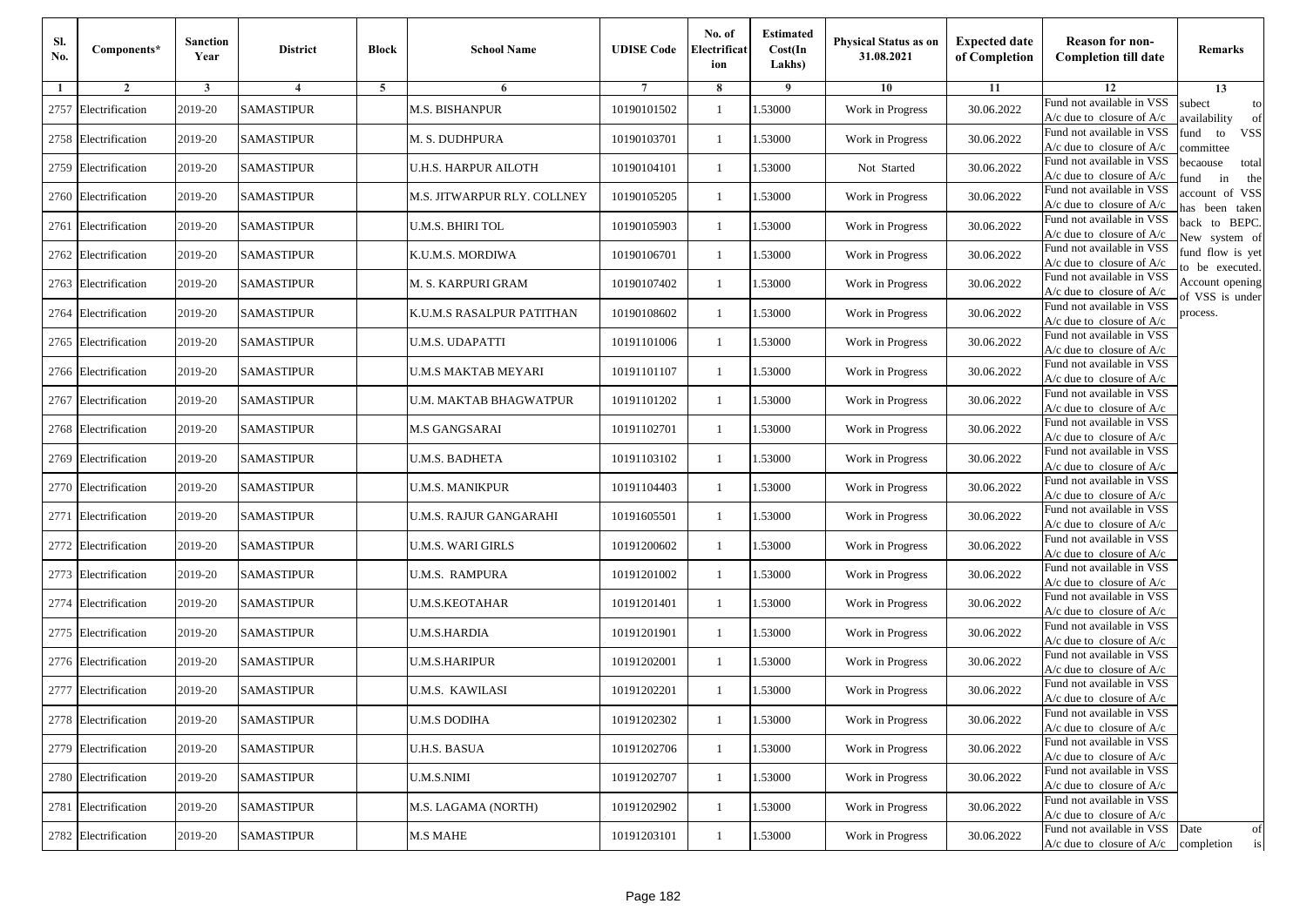| Sl.<br>No. | Components*          | <b>Sanction</b><br>Year | <b>District</b>   | <b>Block</b> | <b>School Name</b>                | <b>UDISE Code</b> | No. of<br>Electrificat<br>ion | <b>Estimated</b><br>Cost(In<br>Lakhs) | <b>Physical Status as on</b><br>31.08.2021 | <b>Expected date</b><br>of Completion | <b>Reason for non-</b><br><b>Completion till date</b>                 | Remarks                               |
|------------|----------------------|-------------------------|-------------------|--------------|-----------------------------------|-------------------|-------------------------------|---------------------------------------|--------------------------------------------|---------------------------------------|-----------------------------------------------------------------------|---------------------------------------|
| -1         | $\overline{2}$       | 3                       | 4                 | 5            | 6                                 |                   | 8                             | 9                                     | 10                                         | 11                                    | 12                                                                    | 13                                    |
|            | 2783 Electrification | 2019-20                 | <b>SAMASTIPUR</b> |              | <b>U.M.S. SRIPUR MAUAN</b>        | 10191203401       | $\mathbf{1}$                  | .53000                                | Work in Progress                           | 30.06.2022                            | Fund not available in VSS<br>$A/c$ due to closure of $A/c$            | subect<br>to<br>availability<br>of    |
|            | 2784 Electrification | 2019-20                 | <b>SAMASTIPUR</b> |              | <b>U.M.S MOHADDIPUR</b>           | 10191203501       | 1                             | 1.53000                               | Work in Progress                           | 30.06.2022                            | Fund not available in VSS<br>$A/c$ due to closure of $A/c$            | fund<br>to<br><b>VSS</b><br>committee |
|            | 2785 Electrification | 2019-20                 | <b>SAMASTIPUR</b> |              | <b>U.M.S.MORAWARA</b>             | 10191203601       | 1                             | 1.53000                               | Work in Progress                           | 30.06.2022                            | Fund not available in VSS<br>$A/c$ due to closure of $A/c$            | becaouse<br>total<br>in<br>und<br>the |
|            | 2786 Electrification | 2019-20                 | <b>SAMASTIPUR</b> |              | U.M.S. BELAHI                     | 10191204001       | $\mathbf{1}$                  | .53000                                | Work in Progress                           | 30.06.2022                            | Fund not available in VSS<br>A/c due to closure of A/c                | account of VSS<br>as been taken       |
|            | 2787 Electrification | 2019-20                 | <b>SAMASTIPUR</b> |              | <b>U.M.S PABRA</b>                | 10191204104       | $\mathbf{1}$                  | .53000                                | Work in Progress                           | 30.06.2022                            | Fund not available in VSS<br>A/c due to closure of $A/c$              | back to BEPC.<br>New system of        |
|            | 2788 Electrification | 2019-20                 | <b>SAMASTIPUR</b> |              | <b>U.M.S.TARA</b>                 | 10191204402       | $\mathbf{1}$                  | 1.53000                               | Work in Progress                           | 30.06.2022                            | Fund not available in VSS<br>A/c due to closure of $A/c$              | fund flow is yet<br>o be executed.    |
|            | 2789 Electrification | 2019-20                 | <b>SAMASTIPUR</b> |              | U.M.S DADRI DHANRAJ               | 10190403201       | $\mathbf{1}$                  | 1.53000                               | Work in Progress                           | 30.06.2022                            | Fund not available in VSS<br>$A/c$ due to closure of $A/c$            | Account opening<br>of VSS is under    |
|            | 2790 Electrification | 2019-20                 | <b>SAMASTIPUR</b> |              | <b>U.M.S. DIH SARSAUNA</b>        | 10190403301       | $\mathbf{1}$                  | .53000                                | Work in Progress                           | 30.06.2022                            | Fund not available in VSS<br>$A/c$ due to closure of $A/c$            | process.                              |
|            | 2791 Electrification | 2019-20                 | <b>SAMASTIPUR</b> |              | U.M.S HASANPUR KAINJU             | 10190403801       | 1                             | .53000                                | Work in Progress                           | 30.06.2022                            | Fund not available in VSS<br>$A/c$ due to closure of $A/c$            |                                       |
|            | 2792 Electrification | 2019-20                 | <b>SAMASTIPUR</b> |              | <b>U.M.S. AHAR HINDI</b>          | 10190404008       | $\mathbf{1}$                  | .53000                                | Work in Progress                           | 30.06.2022                            | Fund not available in VSS<br>$A/c$ due to closure of $A/c$            |                                       |
|            | 2793 Electrification | 2019-20                 | <b>SAMASTIPUR</b> |              | U.M.S KOTHIA BARAI TOL            | 10190404201       | 1                             | 1.53000                               | Work in Progress                           | 30.06.2022                            | Fund not available in VSS<br>$A/c$ due to closure of $A/c$            |                                       |
|            | 2794 Electrification | 2019-20                 | <b>SAMASTIPUR</b> |              | M.S. DESUA                        | 10190501202       | 1                             | .53000                                | Work in Progress                           | 30.06.2022                            | Fund not available in VSS<br>$A/c$ due to closure of $A/c$            |                                       |
|            | 2795 Electrification | 2019-20                 | <b>SAMASTIPUR</b> |              | <b>U.M.S CHAITA GIRLS</b>         | 10190501704       | $\mathbf{1}$                  | .53000                                | Work in Progress                           | 30.06.2022                            | Fund not available in VSS<br>$A/c$ due to closure of $A/c$            |                                       |
|            | 2796 Electrification | 2019-20                 | <b>SAMASTIPUR</b> |              | <b>G.M.S.CHAND CHOUR MATHURAP</b> | 10190502502       | $\mathbf{1}$                  | .53000                                | Work in Progress                           | 30.06.2022                            | Fund not available in VSS<br>$A/c$ due to closure of $A/c$            |                                       |
|            | 2797 Electrification | 2019-20                 | <b>SAMASTIPUR</b> |              | U.M.S CHAND CHAUR MISHRA TO!      | 10190502506       | 1                             | 1.53000                               | Work in Progress                           | 30.06.2022                            | Fund not available in VSS<br>$A/c$ due to closure of $A/c$            |                                       |
|            | 2798 Electrification | 2019-20                 | <b>SAMASTIPUR</b> |              | <b>U.M.S MAHTHI</b>               | 10190503802       | $\mathbf{1}$                  | .53000                                | Work in Progress                           | 30.06.2022                            | Fund not available in VSS<br>$A/c$ due to closure of $A/c$            |                                       |
|            | 2799 Electrification | 2019-20                 | <b>SAMASTIPUR</b> |              | <b>U.M.S. MALTI</b>               | 10190504001       | 1                             | .53000                                | Work in Progress                           | 30.06.2022                            | Fund not available in VSS<br>A/c due to closure of A/c                |                                       |
| 2800       | Electrification      | 2019-20                 | <b>SAMASTIPUR</b> |              | <b>B.S. MALTI BELARI</b>          | 10190504003       | $\mathbf{1}$                  | 1.53000                               | Work in Progress                           | 30.06.2022                            | Fund not available in VSS<br>$A/c$ due to closure of $A/c$            |                                       |
|            | 2801 Electrification | 2019-20                 | <b>SAMASTIPUR</b> |              | M.S.(UTKRAMIT) MALTI - EAST       | 10190504005       | 1                             | 1.53000                               | Work in Progress                           | 30.06.2022                            | Fund not available in VSS<br>$A/c$ due to closure of $A/c$            |                                       |
|            | 2802 Electrification | 2019-20                 | <b>SAMASTIPUR</b> |              | M.S. MAHISARI                     | 10190504101       | 1                             | .53000                                | Work in Progress                           | 30.06.2022                            | Fund not available in VSS<br>$A/c$ due to closure of $A/c$            |                                       |
|            | 2803 Electrification | 2019-20                 | <b>SAMASTIPUR</b> |              | U.M.S. HAWASPUR                   | 10190505205       | 1                             | .53000                                | Work in Progress                           | 30.06.2022                            | Fund not available in VSS<br>A/c due to closure of A/c                |                                       |
|            | 2804 Electrification | 2019-20                 | <b>SAMASTIPUR</b> |              | <b>U.M.S. RAMPUR SAMTHU</b>       | 10190505601       |                               | 1.53000                               | Work in Progress                           | 30.06.2022                            | Fund not available in VSS<br>A/c due to closure of A/c                |                                       |
|            | 2805 Electrification | 2019-20                 | <b>SAMASTIPUR</b> |              | U.M.S. SATANPUR BAHDURA           | 10190505904       | $\mathbf{1}$                  | 1.53000                               | Work in Progress                           | 30.06.2022                            | Fund not available in VSS<br>$A/c$ due to closure of $A/c$            |                                       |
|            | 2806 Electrification | 2019-20                 | <b>SAMASTIPUR</b> |              | U.M.S.CHAND CHAUR RAHIM TOL       | 10190507702       | $\mathbf{1}$                  | 1.53000                               | Work in Progress                           | 30.06.2022                            | Fund not available in VSS<br>$A/c$ due to closure of $A/c$            |                                       |
|            | 2807 Electrification | 2019-20                 | <b>SAMASTIPUR</b> |              | <b>U.M.S MAHADEO ASTHAN</b>       | 10190800505       | 1                             | 1.53000                               | Work in Progress                           | 30.06.2022                            | Fund not available in VSS<br>A/c due to closure of A/c                |                                       |
|            | 2808 Electrification | 2019-20                 | <b>SAMASTIPUR</b> |              | <b>U.M.S MAKTAB MOW</b>           | 10190802703       | $\mathbf{1}$                  | 1.53000                               | Work in Progress                           | 30.06.2022                            | Fund not available in VSS<br>$A/c$ due to closure of $A/c$ completion | Date<br>of<br>is                      |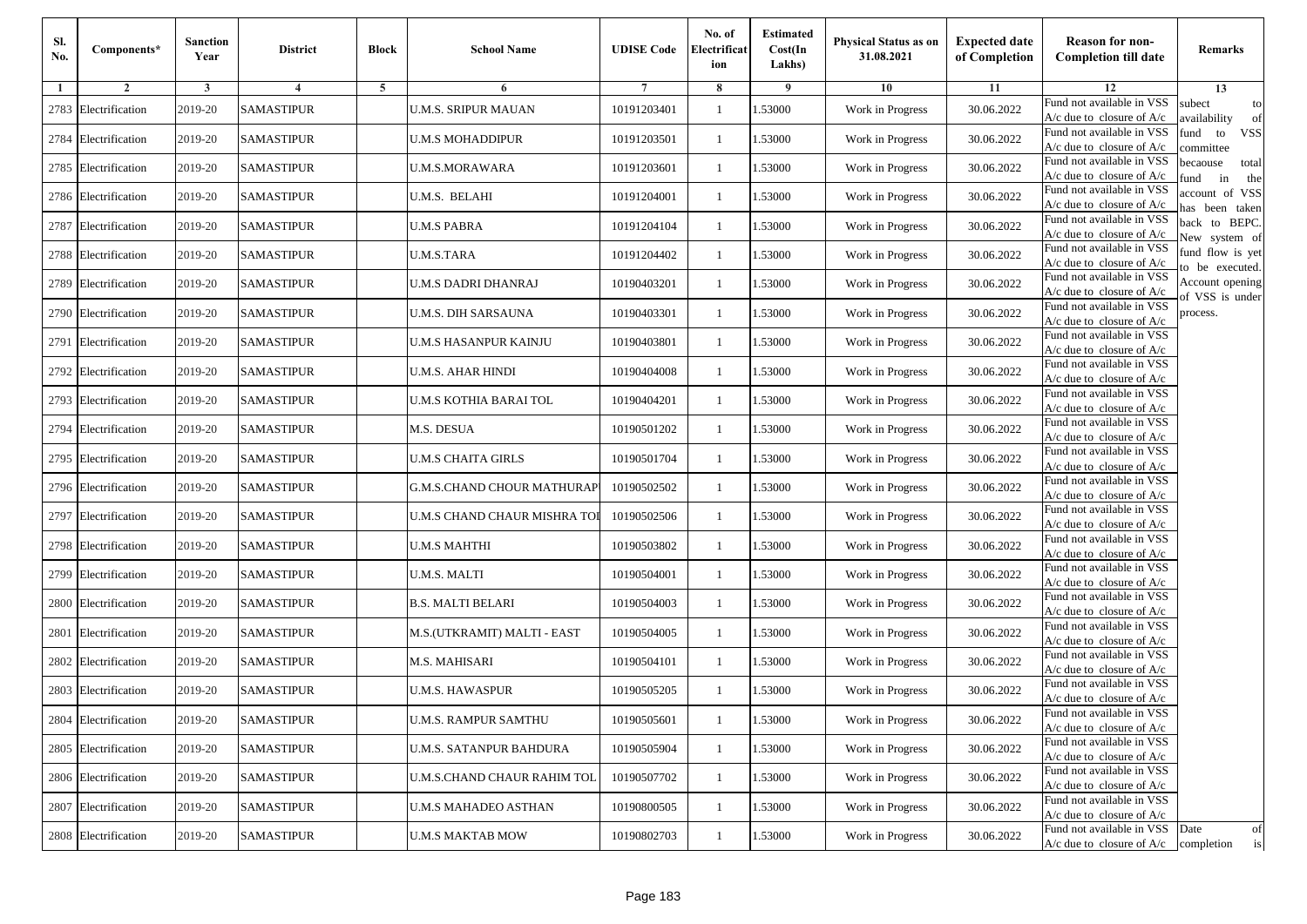| Sl.<br>No. | Components*          | <b>Sanction</b><br>Year | <b>District</b>   | <b>Block</b> | <b>School Name</b>            | <b>UDISE Code</b> | No. of<br>Electrificat<br>ion | <b>Estimated</b><br>Cost(In<br>Lakhs) | <b>Physical Status as on</b><br>31.08.2021 | <b>Expected date</b><br>of Completion | <b>Reason for non-</b><br><b>Completion till date</b>                 | Remarks                               |
|------------|----------------------|-------------------------|-------------------|--------------|-------------------------------|-------------------|-------------------------------|---------------------------------------|--------------------------------------------|---------------------------------------|-----------------------------------------------------------------------|---------------------------------------|
| -1         | $\overline{2}$       | 3                       | 4                 | 5            | 6                             |                   | 8                             | 9                                     | 10                                         | 11                                    | 12                                                                    | 13                                    |
| 2809       | Electrification      | 2019-20                 | <b>SAMASTIPUR</b> |              | <b>M.S.GIRLS MOW</b>          | 10190802705       | $\mathbf{1}$                  | .53000                                | Work in Progress                           | 30.06.2022                            | Fund not available in VSS<br>$A/c$ due to closure of $A/c$            | subect<br>to<br>availability<br>of    |
|            | 2810 Electrification | 2019-20                 | <b>SAMASTIPUR</b> |              | <b>U.M.S MOW BANDH KINARE</b> | 10190802707       | 1                             | 1.53000                               | Work in Progress                           | 30.06.2022                            | Fund not available in VSS<br>$A/c$ due to closure of $A/c$            | fund<br>to<br><b>VSS</b><br>committee |
|            | 2811 Electrification | 2019-20                 | <b>SAMASTIPUR</b> |              | <b>U.M.S MOW DIYARA</b>       | 10190802708       | 1                             | 1.53000                               | Work in Progress                           | 30.06.2022                            | Fund not available in VSS<br>$A/c$ due to closure of $A/c$            | becaouse<br>total<br>in<br>und<br>the |
|            | 2812 Electrification | 2019-20                 | <b>SAMASTIPUR</b> |              | U.M.S.DARSUR MATH             | 10190302002       | $\mathbf{1}$                  | .53000                                | Work in Progress                           | 30.06.2022                            | Fund not available in VSS<br>A/c due to closure of A/c                | account of VSS<br>as been taken       |
|            | 2813 Electrification | 2019-20                 | <b>SAMASTIPUR</b> |              | U.M.S KAMLAWAHA               | 10190306201       | $\mathbf{1}$                  | .53000                                | Work in Progress                           | 30.06.2022                            | Fund not available in VSS<br>$A/c$ due to closure of $A/c$            | back to BEPC.<br>New system of        |
|            | 2814 Electrification | 2019-20                 | <b>SAMASTIPUR</b> |              | <b>U.M.S.ROHUA</b>            | 10190306301       | $\mathbf{1}$                  | 1.53000                               | Not Started                                | 30.06.2022                            | Fund not available in VSS<br>A/c due to closure of $A/c$              | fund flow is yet<br>o be executed.    |
|            | 2815 Electrification | 2019-20                 | <b>SARAN</b>      |              | <b>MS PARSHURAMPUR</b>        | 10170100301       | $\mathbf{1}$                  | .53000                                | Work in Progress                           | 30.06.2022                            | Fund not available in VSS<br>$A/c$ due to closure of $A/c$            | Account opening<br>of VSS is under    |
|            | 2816 Electrification | 2019-20                 | <b>SARAN</b>      |              | UMS NAURANGA URDU             | 10170102001       | $\mathbf{1}$                  | .53000                                | Work in Progress                           | 30.06.2022                            | Fund not available in VSS<br>$A/c$ due to closure of $A/c$            | process.                              |
|            | 2817 Electrification | 2019-20                 | <b>SARAN</b>      |              | UMS DUNGAR PATTI              | 10170200901       | 1                             | .53000                                | Work in Progress                           | 30.06.2022                            | Fund not available in VSS<br>$A/c$ due to closure of $A/c$            |                                       |
|            | 2818 Electrification | 2019-20                 | <b>SARAN</b>      |              | UMS KAMTA POKHAR              | 10170202102       | $\mathbf{1}$                  | .53000                                | Work in Progress                           | 30.06.2022                            | Fund not available in VSS<br>$A/c$ due to closure of $A/c$            |                                       |
|            | 2819 Electrification | 2019-20                 | <b>SARAN</b>      |              | <b>UMS BANGALIPATTI</b>       | 10170202601       | 1                             | 1.53000                               | Work in Progress                           | 30.06.2022                            | Fund not available in VSS<br>$A/c$ due to closure of $A/c$            |                                       |
|            | 2820 Electrification | 2019-20                 | <b>SARAN</b>      |              | <b>UMS RAJAULI</b>            | 10170203401       | 1                             | .53000                                | Work in Progress                           | 30.06.2022                            | Fund not available in VSS<br>$A/c$ due to closure of $A/c$            |                                       |
|            | 2821 Electrification | 2019-20                 | <b>SARAN</b>      |              | UMS SURAUNDHA                 | 10170204001       | $\mathbf{1}$                  | .53000                                | Work in Progress                           | 30.06.2022                            | Fund not available in VSS<br>$A/c$ due to closure of $A/c$            |                                       |
|            | 2822 Electrification | 2019-20                 | SARAN             |              | UMS BERUI                     | 10170204101       | $\mathbf{1}$                  | .53000                                | Work in Progress                           | 30.06.2022                            | Fund not available in VSS<br>$A/c$ due to closure of $A/c$            |                                       |
|            | 2823 Electrification | 2019-20                 | <b>SARAN</b>      |              | <b>M.S PIRAUNTA</b>           | 10170204901       | 1                             | 1.53000                               | Work in Progress                           | 30.06.2022                            | Fund not available in VSS<br>$A/c$ due to closure of $A/c$            |                                       |
|            | 2824 Electrification | 2019-20                 | <b>SARAN</b>      |              | UMS URDU HARPUR SUGGI MIYA    | 10170205303       | $\mathbf{1}$                  | .53000                                | Work in Progress                           | 30.06.2022                            | Fund not available in VSS<br>$A/c$ due to closure of $A/c$            |                                       |
|            | 2825 Electrification | 2019-20                 | <b>SARAN</b>      |              | UMS BASANTPUR KANYA           | 10170205501       | 1                             | .53000                                | Work in Progress                           | 30.06.2022                            | Fund not available in VSS<br>A/c due to closure of A/c                |                                       |
|            | 2826 Electrification | 2019-20                 | <b>SARAN</b>      |              | <b>MS HARPUR</b>              | 10170205701       | $\mathbf{1}$                  | 1.53000                               | Work in Progress                           | 30.06.2022                            | Fund not available in VSS<br>$A/c$ due to closure of $A/c$            |                                       |
|            | 2827 Electrification | 2019-20                 | <b>SARAN</b>      |              | UMS KARAH URDU DAROGA JI KA   | 10170205703       | 1                             | 1.53000                               | Work in Progress                           | 30.06.2022                            | Fund not available in VSS<br>$A/c$ due to closure of $A/c$            |                                       |
|            | 2828 Electrification | 2019-20                 | <b>SARAN</b>      |              | MS BANIYAPUR BALAK.           | 10170206202       | 1                             | .53000                                | Work in Progress                           | 30.06.2022                            | Fund not available in VSS<br>$A/c$ due to closure of $A/c$            |                                       |
|            | 2829 Electrification | 2019-20                 | <b>SARAN</b>      |              | UMS BARAITHA                  | 10170206303       | 1                             | .53000                                | Work in Progress                           | 30.06.2022                            | Fund not available in VSS<br>A/c due to closure of A/c                |                                       |
|            | 2830 Electrification | 2019-20                 | <b>SARAN</b>      |              | MS CHETAN CHAPRA              | 10170206304       |                               | 1.53000                               | Work in Progress                           | 30.06.2022                            | Fund not available in VSS<br>A/c due to closure of A/c                |                                       |
|            | 2831 Electrification | 2019-20                 | <b>SARAN</b>      |              | <b>MS HARAKHPURA</b>          | 10170206401       | $\mathbf{1}$                  | 1.53000                               | Work in Progress                           | 30.06.2022                            | Fund not available in VSS<br>$A/c$ due to closure of $A/c$            |                                       |
|            | 2832 Electrification | 2019-20                 | <b>SARAN</b>      |              | UMS HURHARA KHURD             | 10170206501       | $\mathbf{1}$                  | 1.53000                               | Work in Progress                           | 30.06.2022                            | Fund not available in VSS<br>$A/c$ due to closure of $A/c$            |                                       |
|            | 2833 Electrification | 2019-20                 | <b>SARAN</b>      |              | <b>UMS HARIHARPUR</b>         | 10170206601       | 1                             | 1.53000                               | Work in Progress                           | 30.06.2022                            | Fund not available in VSS<br>A/c due to closure of $A/c$              |                                       |
|            | 2834 Electrification | 2019-20                 | SARAN             |              | MS SAREYA                     | 10170207401       | $\mathbf{1}$                  | 1.53000                               | Work in Progress                           | 30.06.2022                            | Fund not available in VSS<br>$A/c$ due to closure of $A/c$ completion | Date<br>of<br>is                      |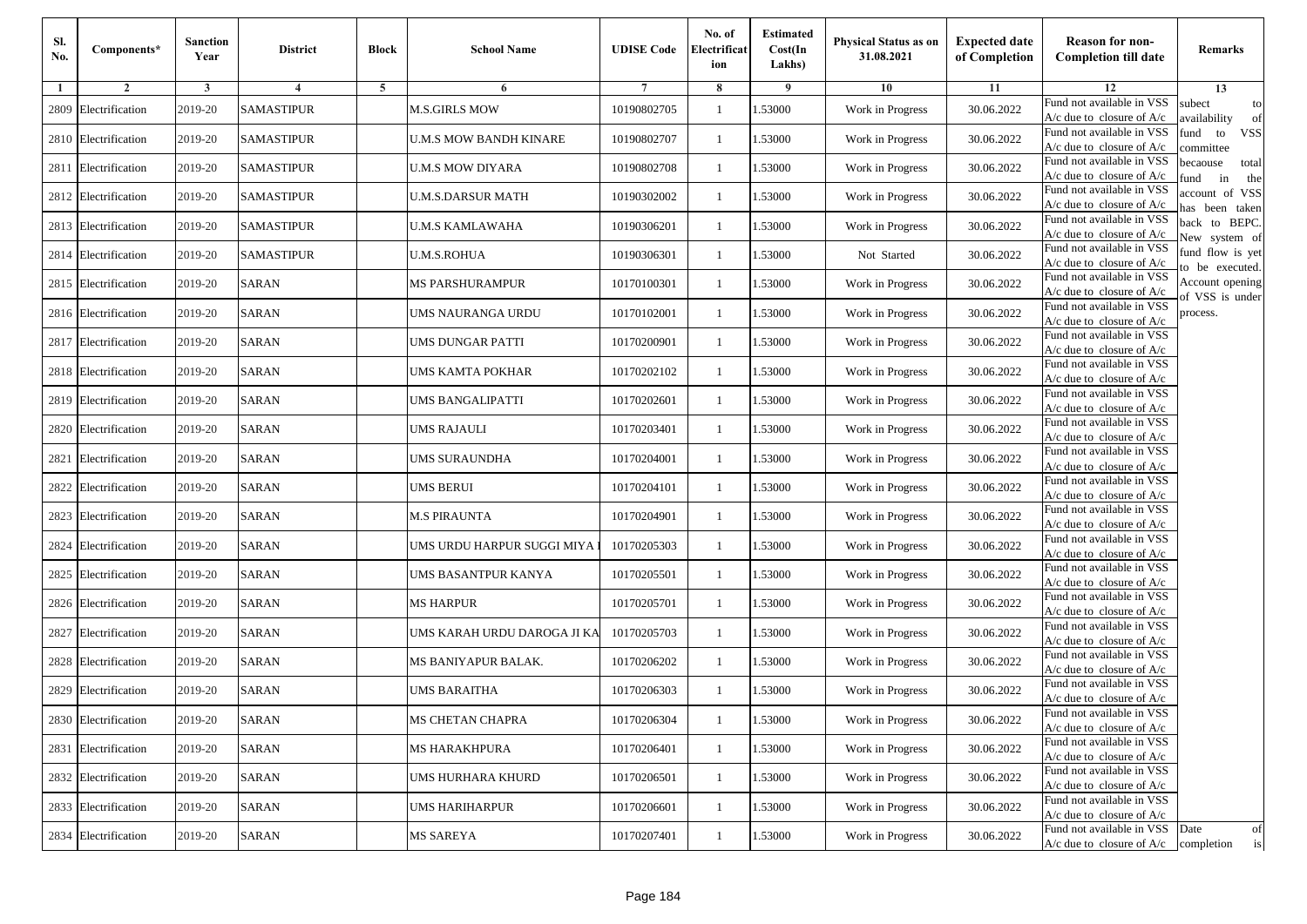| Sl.<br>No. | Components*          | <b>Sanction</b><br>Year | <b>District</b> | <b>Block</b>   | <b>School Name</b>             | <b>UDISE Code</b> | No. of<br>Electrificat<br>ion | <b>Estimated</b><br>Cost(In<br>Lakhs) | <b>Physical Status as on</b><br>31.08.2021 | <b>Expected date</b><br>of Completion | <b>Reason for non-</b><br><b>Completion till date</b>                 | Remarks                               |
|------------|----------------------|-------------------------|-----------------|----------------|--------------------------------|-------------------|-------------------------------|---------------------------------------|--------------------------------------------|---------------------------------------|-----------------------------------------------------------------------|---------------------------------------|
| -1         | $\overline{2}$       | 3                       | $\overline{4}$  | $\overline{5}$ | 6                              |                   | 8                             | 9                                     | 10                                         | 11                                    | 12                                                                    | 13                                    |
| 2835       | Electrification      | 2019-20                 | <b>SARAN</b>    |                | JPGRADED HS CHOROWAN           | 10170208001       | $\mathbf{1}$                  | 1.53000                               | Work in Progress                           | 30.06.2022                            | Fund not available in VSS<br>$A/c$ due to closure of $A/c$            | subect<br>to<br>availability<br>of    |
|            | 2836 Electrification | 2019-20                 | <b>SARAN</b>    |                | <b>BS BALUAN</b>               | 10170209301       | $\mathbf{1}$                  | 1.53000                               | Work in Progress                           | 30.06.2022                            | Fund not available in VSS<br>$A/c$ due to closure of $A/c$            | fund<br>to<br><b>VSS</b><br>ommittee  |
|            | 2837 Electrification | 2019-20                 | <b>SARAN</b>    |                | MS DAV KANYA GANDAK            | 10170301901       | -1                            | 1.53000                               | Work in Progress                           | 30.06.2022                            | Fund not available in VSS<br>$A/c$ due to closure of $A/c$            | pecaouse<br>total<br>in<br>und<br>the |
|            | 2838 Electrification | 2019-20                 | <b>SARAN</b>    |                | MS RCPM ARYA SHISHU SAHEBGA    | 10170302703       | -1                            | 1.53000                               | Work in Progress                           | 30.06.2022                            | Fund not available in VSS<br>A/c due to closure of A/c                | ccount of VSS<br>as been taken        |
| 2839       | Electrification      | 2019-20                 | <b>SARAN</b>    |                | MS SEWA SADAN TELPA            | 10170303405       | $\mathbf{1}$                  | 1.53000                               | Work in Progress                           | 30.06.2022                            | Fund not available in VSS<br>A/c due to closure of $A/c$              | back to BEPC.<br>New system of        |
|            | 2840 Electrification | 2019-20                 | <b>SARAN</b>    |                | UMS BINDGAWAN                  | 10170310201       | 1                             | 1.53000                               | Work in Progress                           | 30.06.2022                            | Fund not available in VSS<br>A/c due to closure of $A/c$              | fund flow is yet<br>o be executed.    |
| 2841       | Electrification      | 2019-20                 | <b>SARAN</b>    |                | UMS PIRARI KANYA               | 10170400102       | -1                            | 1.53000                               | Work in Progress                           | 30.06.2022                            | Fund not available in VSS<br>$A/c$ due to closure of $A/c$            | Account opening<br>of VSS is under    |
| 2842       | Electrification      | 2019-20                 | <b>SARAN</b>    |                | UMS PATTI SHITAL               | 10170400401       | -1                            | 1.53000                               | Work in Progress                           | 30.06.2022                            | Fund not available in VSS<br>$A/c$ due to closure of $A/c$            | process.                              |
| 2843       | Electrification      | 2019-20                 | <b>SARAN</b>    |                | MS RAMPUR                      | 10170401701       | -1                            | 1.53000                               | Work in Progress                           | 30.06.2022                            | Fund not available in VSS<br>$A/c$ due to closure of $A/c$            |                                       |
| 2844       | Electrification      | 2019-20                 | <b>SARAN</b>    |                | UMS MAKAI PUR                  | 10170402001       | $\mathbf{1}$                  | 1.53000                               | Work in Progress                           | 30.06.2022                            | Fund not available in VSS<br>$A/c$ due to closure of $A/c$            |                                       |
|            | 2845 Electrification | 2019-20                 | <b>SARAN</b>    |                | MS DHANAUTI                    | 10170402101       | 1                             | 1.53000                               | Work in Progress                           | 30.06.2022                            | Fund not available in VSS<br>$A/c$ due to closure of $A/c$            |                                       |
|            | 2846 Electrification | 2019-20                 | <b>SARAN</b>    |                | <b>BS DARIYAPUR BHAGWANPUR</b> | 10170402201       | -1                            | 1.53000                               | Work in Progress                           | 30.06.2022                            | Fund not available in VSS<br>$A/c$ due to closure of $A/c$            |                                       |
| 2847       | Electrification      | 2019-20                 | <b>SARAN</b>    |                | MS BARUA                       | 10170402601       | -1                            | 1.53000                               | Work in Progress                           | 30.06.2022                            | Fund not available in VSS<br>$A/c$ due to closure of $A/c$            |                                       |
|            | 2848 Electrification | 2019-20                 | <b>SARAN</b>    |                | UMS SUMERPATTI                 | 10170403401       | $\mathbf{1}$                  | 1.53000                               | Work in Progress                           | 30.06.2022                            | Fund not available in VSS<br>$A/c$ due to closure of $A/c$            |                                       |
|            | 2849 Electrification | 2019-20                 | <b>SARAN</b>    |                | MS KHANPUR                     | 10170404301       | -1                            | 1.53000                               | Work in Progress                           | 30.06.2022                            | Fund not available in VSS<br>$A/c$ due to closure of $A/c$            |                                       |
| 2850       | Electrification      | 2019-20                 | <b>SARAN</b>    |                | <b>MS DERANI</b>               | 10170404801       | -1                            | 1.53000                               | Work in Progress                           | 30.06.2022                            | Fund not available in VSS<br>$A/c$ due to closure of $A/c$            |                                       |
| 2851       | Electrification      | 2019-20                 | <b>SARAN</b>    |                | UMS BHETWALIYA                 | 10170404901       | -1                            | 1.53000                               | Work in Progress                           | 30.06.2022                            | Fund not available in VSS<br>$A/c$ due to closure of $A/c$            |                                       |
|            | 2852 Electrification | 2019-20                 | <b>SARAN</b>    |                | UMS URDU SUTIHAR TOLE JUMMA    | 10170405104       | $\mathbf{1}$                  | 1.53000                               | Work in Progress                           | 30.06.2022                            | Fund not available in VSS<br>$A/c$ due to closure of $A/c$            |                                       |
|            | 2853 Electrification | 2019-20                 | <b>SARAN</b>    |                | UMS JAMINPUR TOLA              | 10170406002       | 1                             | 1.53000                               | Work in Progress                           | 30.06.2022                            | Fund not available in VSS<br>$A/c$ due to closure of $A/c$            |                                       |
| 2854       | Electrification      | 2019-20                 | SARAN           |                | <b>MS DARIYAPUR</b>            | 10170407001       | -1                            | 1.53000                               | Work in Progress                           | 30.06.2022                            | Fund not available in VSS<br>$A/c$ due to closure of $A/c$            |                                       |
| 2855       | Electrification      | 2019-20                 | <b>SARAN</b>    |                | JMS AKILPUR                    | 10170407801       | -1                            | .53000                                | Work in Progress                           | 30.06.2022                            | Fund not available in VSS<br>A/c due to closure of A/c                |                                       |
|            | 2856 Electrification | 2019-20                 | <b>SARAN</b>    |                | UMS HUKRAHA URDU               | 10170408101       | $\mathbf{1}$                  | 1.53000                               | Work in Progress                           | 30.06.2022                            | Fund not available in VSS<br>A/c due to closure of A/c                |                                       |
|            | 2857 Electrification | 2019-20                 | <b>SARAN</b>    |                | <b>UMS BANWARIPUR</b>          | 10170408401       | $\mathbf{1}$                  | 1.53000                               | Work in Progress                           | 30.06.2022                            | Fund not available in VSS<br>$A/c$ due to closure of $A/c$            |                                       |
|            | 2858 Electrification | 2019-20                 | <b>SARAN</b>    |                | UMS CHAK JALAL                 | 10170409701       | -1                            | 1.53000                               | Work in Progress                           | 30.06.2022                            | Fund not available in VSS<br>$A/c$ due to closure of $A/c$            |                                       |
|            | 2859 Electrification | 2019-20                 | <b>SARAN</b>    |                | UPGRADED HS SARAIYA            | 10170410501       | -1                            | 1.53000                               | Work in Progress                           | 30.06.2022                            | Fund not available in VSS<br>A/c due to closure of $A/c$              |                                       |
|            | 2860 Electrification | 2019-20                 | SARAN           |                | UMS MANPURA KANYA              | 10170410601       | $\mathbf{1}$                  | 1.53000                               | Work in Progress                           | 30.06.2022                            | Fund not available in VSS<br>$A/c$ due to closure of $A/c$ completion | Date<br>of<br>is                      |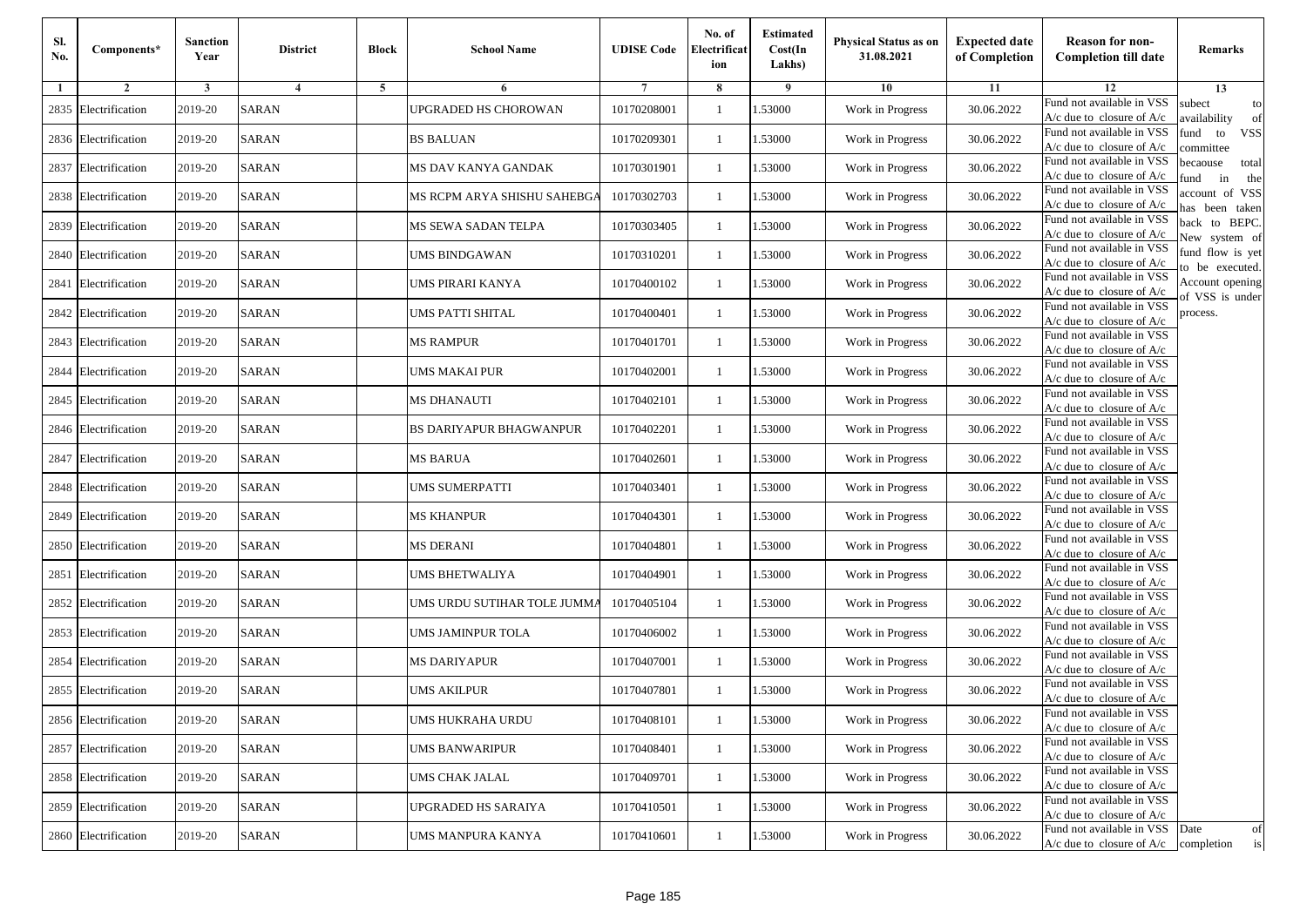| Sl.<br>No. | Components*          | <b>Sanction</b><br>Year | <b>District</b>         | <b>Block</b> | <b>School Name</b>         | <b>UDISE Code</b> | No. of<br>Electrificat<br>ion | <b>Estimated</b><br>Cost(In<br>Lakhs) | Physical Status as on<br>31.08.2021 | <b>Expected date</b><br>of Completion | <b>Reason for non-</b><br><b>Completion till date</b>                 | Remarks                               |
|------------|----------------------|-------------------------|-------------------------|--------------|----------------------------|-------------------|-------------------------------|---------------------------------------|-------------------------------------|---------------------------------------|-----------------------------------------------------------------------|---------------------------------------|
| 1          | $\overline{2}$       | 3                       | $\overline{\mathbf{4}}$ | 5            | 6                          |                   | 8                             | 9                                     | 10                                  | 11                                    | 12                                                                    | 13                                    |
| 2861       | Electrification      | 2019-20                 | <b>SARAN</b>            |              | UMS CHAUHAN PATTI AMI      | 10170500501       | -1                            | 1.53000                               | Work in Progress                    | 30.06.2022                            | Fund not available in VSS<br>$A/c$ due to closure of $A/c$            | subect<br>to<br>availability<br>of    |
| 2862       | Electrification      | 2019-20                 | <b>SARAN</b>            |              | UMS MATHURAPUR BODHA CHAP  | 10170500603       | $\mathbf{1}$                  | 1.53000                               | Work in Progress                    | 30.06.2022                            | Fund not available in VSS<br>$A/c$ due to closure of $A/c$            | fund<br>to<br><b>VSS</b><br>ommittee  |
|            | 2863 Electrification | 2019-20                 | <b>SARAN</b>            |              | UMS SALAHPUR               | 10170500902       | $\mathbf{1}$                  | 1.53000                               | Work in Progress                    | 30.06.2022                            | Fund not available in VSS<br>$A/c$ due to closure of $A/c$            | pecaouse<br>total<br>und<br>in<br>the |
| 2864       | Electrification      | 2019-20                 | <b>SARAN</b>            |              | UMS SHAH PUR HARAJI        | 10170501102       | -1                            | 1.53000                               | Work in Progress                    | 30.06.2022                            | Fund not available in VSS<br>$A/c$ due to closure of $A/c$            | ccount of VSS<br>as been taken        |
| 2865       | Electrification      | 2019-20                 | <b>SARAN</b>            |              | UMS ISHUPUR KRITPUR        | 10170501301       | $\mathbf{1}$                  | 1.53000                               | Work in Progress                    | 30.06.2022                            | Fund not available in VSS<br>A/c due to closure of $A/c$              | back to BEPC.<br>New system of        |
| 2866       | Electrification      | 2019-20                 | <b>SARAN</b>            |              | UMS KAKADHIYAN             | 10170501502       | -1                            | 1.53000                               | Work in Progress                    | 30.06.2022                            | Fund not available in VSS<br>A/c due to closure of $A/c$              | fund flow is yet<br>o be executed.    |
| 2867       | Electrification      | 2019-20                 | <b>SARAN</b>            |              | UMS BASTIJALAL             | 10170502201       | -1                            | 1.53000                               | Work in Progress                    | 30.06.2022                            | Fund not available in VSS<br>$A/c$ due to closure of $A/c$            | Account opening<br>of VSS is under    |
| 2868       | Electrification      | 2019-20                 | <b>SARAN</b>            |              | MS GORAIPUR                | 10170502801       | -1                            | 1.53000                               | Work in Progress                    | 30.06.2022                            | Fund not available in VSS<br>$A/c$ due to closure of $A/c$            | process.                              |
| 2869       | Electrification      | 2019-20                 | <b>SARAN</b>            |              | MS TRILOKCHAK              | 10170503501       | -1                            | 1.53000                               | Work in Progress                    | 30.06.2022                            | Fund not available in VSS<br>$A/c$ due to closure of $A/c$            |                                       |
|            | 2870 Electrification | 2019-20                 | <b>SARAN</b>            |              | MS ISHMELA                 | 10170503604       | $\mathbf{1}$                  | 1.53000                               | Work in Progress                    | 30.06.2022                            | Fund not available in VSS<br>$A/c$ due to closure of $A/c$            |                                       |
| 2871       | Electrification      | 2019-20                 | <b>SARAN</b>            |              | UMS DIGHWARA               | 10170504701       | -1                            | 1.53000                               | Work in Progress                    | 30.06.2022                            | Fund not available in VSS<br>$A/c$ due to closure of $A/c$            |                                       |
|            | 2872 Electrification | 2019-20                 | <b>SARAN</b>            |              | MS BALIA                   | 10170600301       | $\mathbf{1}$                  | 1.53000                               | Work in Progress                    | 30.06.2022                            | Fund not available in VSS<br>$A/c$ due to closure of $A/c$            |                                       |
| 2873       | Electrification      | 2019-20                 | <b>SARAN</b>            |              | MS ATARSAN                 | 10170600701       | -1                            | 1.53000                               | Work in Progress                    | 30.06.2022                            | Fund not available in VSS<br>$A/c$ due to closure of $A/c$            |                                       |
| 2874       | Electrification      | 2019-20                 | <b>SARAN</b>            |              | MS BENAUTA KANAYA          | 10170600902       | $\mathbf{1}$                  | 1.53000                               | Work in Progress                    | 30.06.2022                            | Fund not available in VSS<br>$A/c$ due to closure of $A/c$            |                                       |
|            | 2875 Electrification | 2019-20                 | <b>SARAN</b>            |              | UMS TELIA DIH SC           | 10170601401       | -1                            | 1.53000                               | Work in Progress                    | 30.06.2022                            | Fund not available in VSS<br>$A/c$ due to closure of $A/c$            |                                       |
|            | 2876 Electrification | 2019-20                 | <b>SARAN</b>            |              | UMS DOHAR                  | 10170601403       | -1                            | 1.53000                               | Work in Progress                    | 30.06.2022                            | Fund not available in VSS<br>$A/c$ due to closure of $A/c$            |                                       |
| 2877       | Electrification      | 2019-20                 | <b>SARAN</b>            |              | <b>MS SARAON</b>           | 10170601601       | $\mathbf{1}$                  | 1.53000                               | Work in Progress                    | 30.06.2022                            | Fund not available in VSS<br>$A/c$ due to closure of $A/c$            |                                       |
| 2878       | Electrification      | 2019-20                 | <b>SARAN</b>            |              | GOVT BASIC SCHOOL RASULPUR | 10170602101       | $\mathbf{1}$                  | 1.53000                               | Work in Progress                    | 30.06.2022                            | Fund not available in VSS<br>$A/c$ due to closure of $A/c$            |                                       |
| 2879       | Electrification      | 2019-20                 | <b>SARAN</b>            |              | U.M.S.JAMNI AMNOUR         | 10170604001       | -1                            | 1.53000                               | Work in Progress                    | 30.06.2022                            | Fund not available in VSS<br>$A/c$ due to closure of $A/c$            |                                       |
| 2880       | Electrification      | 2019-20                 | <b>SARAN</b>            |              | UMS HEKAM                  | 10170605201       | -1                            | 1.53000                               | Work in Progress                    | 30.06.2022                            | Fund not available in VSS<br>$A/c$ due to closure of $A/c$            |                                       |
| 2881       | Electrification      | 2019-20                 | <b>SARAN</b>            |              | JMS DEODHIYA               | 10170605602       | -1                            | .53000                                | Work in Progress                    | 30.06.2022                            | Fund not available in VSS<br>A/c due to closure of A/c                |                                       |
|            | 2882 Electrification | 2019-20                 | <b>SARAN</b>            |              | UMS LAGUNI                 | 10170606001       | $\mathbf{1}$                  | 1.53000                               | Work in Progress                    | 30.06.2022                            | Fund not available in VSS<br>A/c due to closure of A/c                |                                       |
|            | 2883 Electrification | 2019-20                 | <b>SARAN</b>            |              | UMS DEODIYAN PANDIT TOLA   | 10170606401       | $\mathbf{1}$                  | 1.53000                               | Work in Progress                    | 30.06.2022                            | Fund not available in VSS<br>$A/c$ due to closure of $A/c$            |                                       |
|            | 2884 Electrification | 2019-20                 | <b>SARAN</b>            |              | UMS CHHITRAWALIA           | 10170606601       | -1                            | 1.53000                               | Work in Progress                    | 30.06.2022                            | Fund not available in VSS<br>A/c due to closure of A/c                |                                       |
|            | 2885 Electrification | 2019-20                 | <b>SARAN</b>            |              | UMS VISHANPUR KALA         | 10170606802       | $\mathbf{1}$                  | 1.53000                               | Work in Progress                    | 30.06.2022                            | Fund not available in VSS<br>A/c due to closure of A/c                |                                       |
|            | 2886 Electrification | 2019-20                 | SARAN                   |              | U.K.H.S.BETWANIYA          | 10170606901       | $\mathbf{1}$                  | 1.53000                               | Work in Progress                    | 30.06.2022                            | Fund not available in VSS<br>$A/c$ due to closure of $A/c$ completion | Date<br>of<br>is                      |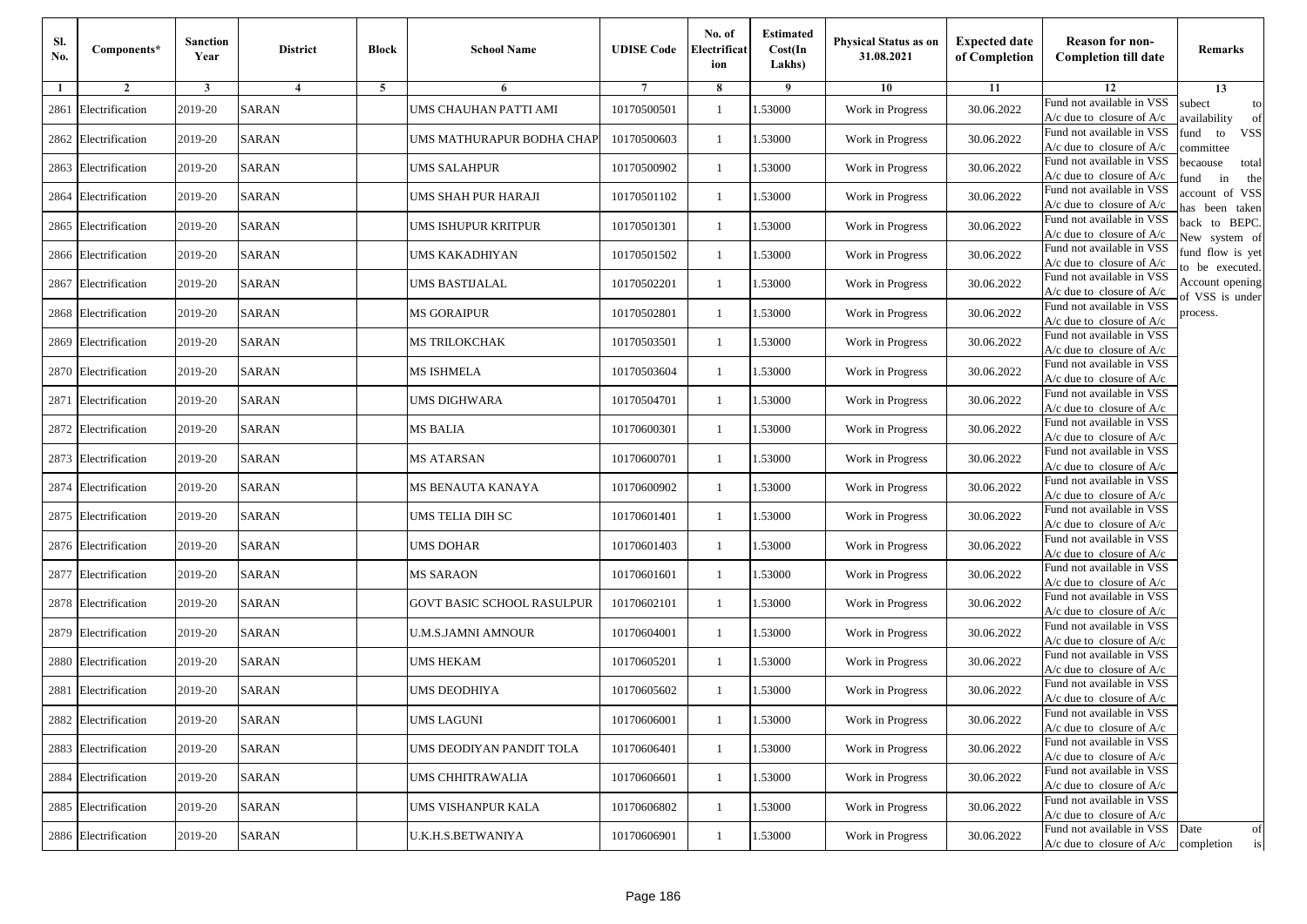| Sl.<br>No. | Components*          | <b>Sanction</b><br>Year | <b>District</b>         | <b>Block</b> | <b>School Name</b>         | <b>UDISE Code</b> | No. of<br>Electrificat<br>ion | <b>Estimated</b><br>Cost(In<br>Lakhs) | Physical Status as on<br>31.08.2021 | <b>Expected date</b><br>of Completion | <b>Reason for non-</b><br><b>Completion till date</b>                 | Remarks                               |
|------------|----------------------|-------------------------|-------------------------|--------------|----------------------------|-------------------|-------------------------------|---------------------------------------|-------------------------------------|---------------------------------------|-----------------------------------------------------------------------|---------------------------------------|
| 1          | $\overline{2}$       | 3                       | $\overline{\mathbf{4}}$ | 5            | 6                          |                   | 8                             | 9                                     | 10                                  | 11                                    | 12                                                                    | 13                                    |
| 2887       | Electrification      | 2019-20                 | <b>SARAN</b>            |              | UMS TILKAR                 | 10170607001       | -1                            | 1.53000                               | Work in Progress                    | 30.06.2022                            | Fund not available in VSS<br>$A/c$ due to closure of $A/c$            | subect<br>to<br>availability<br>of    |
| 2888       | Electrification      | 2019-20                 | <b>SARAN</b>            |              | UPGRADED +2 GAUSPUR        | 10170607601       | $\mathbf{1}$                  | 1.53000                               | Work in Progress                    | 30.06.2022                            | Fund not available in VSS<br>$A/c$ due to closure of $A/c$            | fund<br>to<br><b>VSS</b><br>ommittee  |
| 2889       | Electrification      | 2019-20                 | <b>SARAN</b>            |              | MS CHHAPIYA (BICHLA TOLA)  | 10170800101       | $\mathbf{1}$                  | 1.53000                               | Work in Progress                    | 30.06.2022                            | Fund not available in VSS<br>$A/c$ due to closure of $A/c$            | pecaouse<br>total<br>und<br>in<br>the |
| 2890       | Electrification      | 2019-20                 | <b>SARAN</b>            |              | UMS DUMARI KRIT SINGH TOLA | 10170800202       | -1                            | 1.53000                               | Work in Progress                    | 30.06.2022                            | Fund not available in VSS<br>$A/c$ due to closure of $A/c$            | ccount of VSS<br>as been taken        |
| 2891       | Electrification      | 2019-20                 | <b>SARAN</b>            |              | <b>BS DOILA</b>            | 10170800601       | $\mathbf{1}$                  | 1.53000                               | Work in Progress                    | 30.06.2022                            | Fund not available in VSS<br>A/c due to closure of $A/c$              | back to BEPC.<br>New system of        |
| 2892       | Electrification      | 2019-20                 | <b>SARAN</b>            |              | <b>MS GALIMAPUR</b>        | 10170801501       | -1                            | 1.53000                               | Work in Progress                    | 30.06.2022                            | Fund not available in VSS<br>A/c due to closure of $A/c$              | fund flow is yet<br>o be executed.    |
|            | 2893 Electrification | 2019-20                 | <b>SARAN</b>            |              | MS ISHUAPUR                | 10170802002       | -1                            | 1.53000                               | Work in Progress                    | 30.06.2022                            | Fund not available in VSS<br>$A/c$ due to closure of $A/c$            | Account opening<br>of VSS is under    |
| 2894       | Electrification      | 2019-20                 | <b>SARAN</b>            |              | UMS SATASI                 | 10170803001       | -1                            | 1.53000                               | Work in Progress                    | 30.06.2022                            | Fund not available in VSS<br>$A/c$ due to closure of $A/c$            | process.                              |
| 2895       | Electrification      | 2019-20                 | <b>SARAN</b>            |              | <b>MS AMARDAH</b>          | 10170803601       | -1                            | 1.53000                               | Work in Progress                    | 30.06.2022                            | Fund not available in VSS<br>$A/c$ due to closure of $A/c$            |                                       |
|            | 2896 Electrification | 2019-20                 | <b>SARAN</b>            |              | MS SALEMPUR (NIPANYA)      | 10170804401       | $\mathbf{1}$                  | 1.53000                               | Work in Progress                    | 30.06.2022                            | Fund not available in VSS<br>$A/c$ due to closure of $A/c$            |                                       |
| 2897       | Electrification      | 2019-20                 | <b>SARAN</b>            |              | UMS SALEMPUR               | 10170804501       | -1                            | 1.53000                               | Work in Progress                    | 30.06.2022                            | Fund not available in VSS<br>$A/c$ due to closure of $A/c$            |                                       |
| 2898       | Electrification      | 2019-20                 | <b>SARAN</b>            |              | UMS URDU MAHULI HAJI TOLA  | 10170804702       | $\mathbf{1}$                  | 1.53000                               | Work in Progress                    | 30.06.2022                            | Fund not available in VSS<br>$A/c$ due to closure of $A/c$            |                                       |
| 2899       | Electrification      | 2019-20                 | <b>SARAN</b>            |              | MS GANGOI MAHULI           | 10170804901       | -1                            | 1.53000                               | Work in Progress                    | 30.06.2022                            | Fund not available in VSS<br>$A/c$ due to closure of $A/c$            |                                       |
| 2900       | Electrification      | 2019-20                 | <b>SARAN</b>            |              | UMS NATHANPURA             | 10170900601       | $\mathbf{1}$                  | 1.53000                               | Work in Progress                    | 30.06.2022                            | Fund not available in VSS<br>$A/c$ due to closure of $A/c$            |                                       |
| 2901       | Electrification      | 2019-20                 | <b>SARAN</b>            |              | UMS KANHAULI               | 10170900901       | -1                            | 1.53000                               | Work in Progress                    | 30.06.2022                            | Fund not available in VSS<br>$A/c$ due to closure of $A/c$            |                                       |
| 2902       | Electrification      | 2019-20                 | <b>SARAN</b>            |              | MS BHATKESHRI              | 10170901001       | -1                            | 1.53000                               | Work in Progress                    | 30.06.2022                            | Fund not available in VSS<br>$A/c$ due to closure of $A/c$            |                                       |
| 2903       | Electrification      | 2019-20                 | <b>SARAN</b>            |              | MS RUSI                    | 10170901101       | $\mathbf{1}$                  | 1.53000                               | Work in Progress                    | 30.06.2022                            | Fund not available in VSS<br>$A/c$ due to closure of $A/c$            |                                       |
| 2904       | Electrification      | 2019-20                 | <b>SARAN</b>            |              | MS TARWA POJHIYA           | 10170901301       | $\mathbf{1}$                  | 1.53000                               | Work in Progress                    | 30.06.2022                            | Fund not available in VSS<br>$A/c$ due to closure of $A/c$            |                                       |
| 2905       | Electrification      | 2019-20                 | <b>SARAN</b>            |              | UMS SADHPUR BALLI          | 10170901701       | -1                            | 1.53000                               | Work in Progress                    | 30.06.2022                            | Fund not available in VSS<br>$A/c$ due to closure of $A/c$            |                                       |
|            | 2906 Electrification | 2019-20                 | <b>SARAN</b>            |              | UMS BHATWALIA              | 10170902104       | -1                            | 1.53000                               | Work in Progress                    | 30.06.2022                            | Fund not available in VSS<br>$A/c$ due to closure of $A/c$            |                                       |
| 2907       | Electrification      | 2019-20                 | <b>SARAN</b>            |              | UMS KOPA URDU              | 10170902106       | -1                            | .53000                                | Work in Progress                    | 30.06.2022                            | Fund not available in VSS<br>A/c due to closure of A/c                |                                       |
|            | 2908 Electrification | 2019-20                 | <b>SARAN</b>            |              | MS SAMHAUTA                | 10170902202       | $\mathbf{1}$                  | 1.53000                               | Work in Progress                    | 30.06.2022                            | Fund not available in VSS<br>A/c due to closure of A/c                |                                       |
|            | 2909 Electrification | 2019-20                 | <b>SARAN</b>            |              | <b>UMS KHORADIH</b>        | 10170902901       | $\mathbf{1}$                  | 1.53000                               | Work in Progress                    | 30.06.2022                            | Fund not available in VSS<br>$A/c$ due to closure of $A/c$            |                                       |
|            | 2910 Electrification | 2019-20                 | <b>SARAN</b>            |              | UMS JALALPUR KANYA         | 10170903201       | -1                            | 1.53000                               | Work in Progress                    | 30.06.2022                            | Fund not available in VSS<br>A/c due to closure of A/c                |                                       |
|            | 2911 Electrification | 2019-20                 | <b>SARAN</b>            |              | <b>MS ASHOK NAGAR</b>      | 10170903401       | $\mathbf{1}$                  | 1.53000                               | Work in Progress                    | 30.06.2022                            | Fund not available in VSS<br>A/c due to closure of A/c                |                                       |
|            | 2912 Electrification | 2019-20                 | SARAN                   |              | UMS MISHRAWALIA            | 10170904001       | $\mathbf{1}$                  | 1.53000                               | Work in Progress                    | 30.06.2022                            | Fund not available in VSS<br>$A/c$ due to closure of $A/c$ completion | Date<br>of<br>is                      |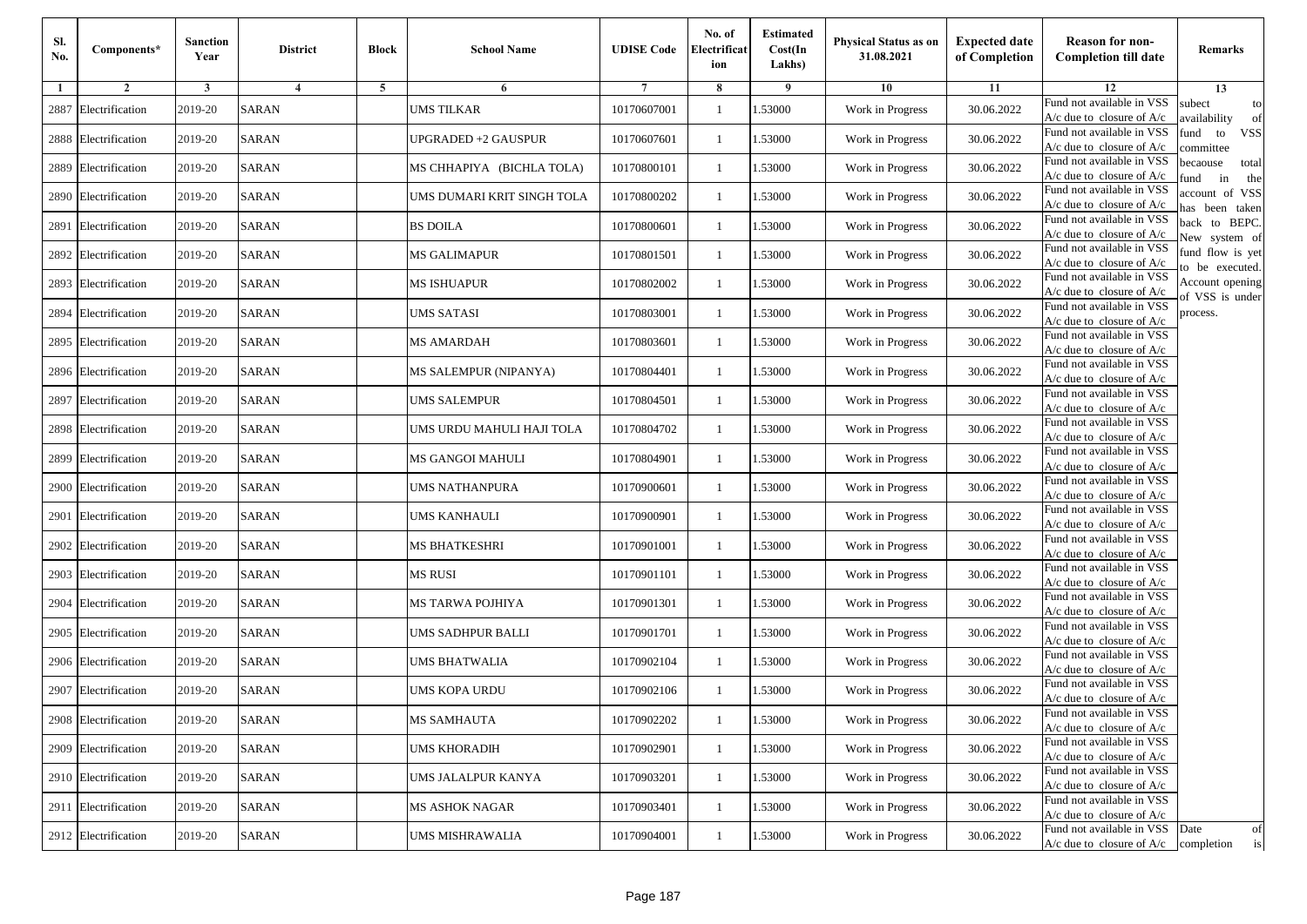| Sl.<br>No. | Components*          | <b>Sanction</b><br>Year | <b>District</b>         | <b>Block</b> | <b>School Name</b>           | <b>UDISE Code</b> | No. of<br>Electrificat<br>ion | <b>Estimated</b><br>Cost(In<br>Lakhs) | Physical Status as on<br>31.08.2021 | <b>Expected date</b><br>of Completion | <b>Reason for non-</b><br><b>Completion till date</b>                 | Remarks                               |
|------------|----------------------|-------------------------|-------------------------|--------------|------------------------------|-------------------|-------------------------------|---------------------------------------|-------------------------------------|---------------------------------------|-----------------------------------------------------------------------|---------------------------------------|
| 1          | $\overline{2}$       | 3                       | $\overline{\mathbf{4}}$ | 5            | 6                            |                   | 8                             | 9                                     | 10                                  | 11                                    | 12                                                                    | 13                                    |
| 2913       | Electrification      | 2019-20                 | <b>SARAN</b>            |              | UMS BASDILA                  | 10170904201       | -1                            | 1.53000                               | Work in Progress                    | 30.06.2022                            | Fund not available in VSS<br>$A/c$ due to closure of $A/c$            | subect<br>to<br>availability<br>of    |
| 2914       | Electrification      | 2019-20                 | <b>SARAN</b>            |              | MS BISHUNPURA                | 10170904301       | $\mathbf{1}$                  | 1.53000                               | Work in Progress                    | 30.06.2022                            | Fund not available in VSS<br>$A/c$ due to closure of $A/c$            | fund<br>to<br><b>VSS</b><br>ommittee  |
|            | 2915 Electrification | 2019-20                 | <b>SARAN</b>            |              | MS JALALPUR KANYA            | 10170904401       | $\mathbf{1}$                  | 1.53000                               | Work in Progress                    | 30.06.2022                            | Fund not available in VSS<br>$A/c$ due to closure of $A/c$            | pecaouse<br>total<br>und<br>in<br>the |
|            | 2916 Electrification | 2019-20                 | <b>SARAN</b>            |              | UMS MANGOLAPUR MATHIA        | 10170904502       | -1                            | 1.53000                               | Work in Progress                    | 30.06.2022                            | Fund not available in VSS<br>$A/c$ due to closure of $A/c$            | ccount of VSS<br>as been taken        |
| 2917       | Electrification      | 2019-20                 | <b>SARAN</b>            |              | <b>BS RAMPUR NOOR NAGAR</b>  | 10170905201       | $\mathbf{1}$                  | 1.53000                               | Work in Progress                    | 30.06.2022                            | Fund not available in VSS<br>A/c due to closure of $A/c$              | back to BEPC.<br>New system of        |
|            | 2918 Electrification | 2019-20                 | <b>SARAN</b>            |              | UMS KANHI                    | 10170905501       | -1                            | 1.53000                               | Work in Progress                    | 30.06.2022                            | Fund not available in VSS<br>A/c due to closure of $A/c$              | fund flow is yet<br>o be executed.    |
|            | 2919 Electrification | 2019-20                 | <b>SARAN</b>            |              | <b>BS BANGRA</b>             | 10170906201       | -1                            | 1.53000                               | Work in Progress                    | 30.06.2022                            | Fund not available in VSS<br>$A/c$ due to closure of $A/c$            | Account opening<br>of VSS is under    |
| 2920       | Electrification      | 2019-20                 | <b>SARAN</b>            |              | UMS SONIA                    | 10171000301       | -1                            | 1.53000                               | Work in Progress                    | 30.06.2022                            | Fund not available in VSS<br>$A/c$ due to closure of $A/c$            | process.                              |
| 2921       | Electrification      | 2019-20                 | <b>SARAN</b>            |              | UMS SARAN                    | 10171000601       | -1                            | 1.53000                               | Work in Progress                    | 30.06.2022                            | Fund not available in VSS<br>$A/c$ due to closure of $A/c$            |                                       |
|            | 2922 Electrification | 2019-20                 | <b>SARAN</b>            |              | UMS HARPUR KOTHI             | 10171000801       | $\mathbf{1}$                  | 1.53000                               | Work in Progress                    | 30.06.2022                            | Fund not available in VSS<br>$A/c$ due to closure of $A/c$            |                                       |
|            | 2923 Electrification | 2019-20                 | <b>SARAN</b>            |              | UMS DAYALPUR HINDI           | 10171001003       | -1                            | 1.53000                               | Work in Progress                    | 30.06.2022                            | Fund not available in VSS<br>$A/c$ due to closure of $A/c$            |                                       |
| 2924       | Electrification      | 2019-20                 | <b>SARAN</b>            |              | UMS JALALPUR                 | 10171001101       | $\mathbf{1}$                  | 1.53000                               | Work in Progress                    | 30.06.2022                            | Fund not available in VSS<br>$A/c$ due to closure of $A/c$            |                                       |
| 2925       | Electrification      | 2019-20                 | <b>SARAN</b>            |              | JMS TARWARA URDU             | 10171001702       | -1                            | 1.53000                               | Work in Progress                    | 30.06.2022                            | Fund not available in VSS<br>$A/c$ due to closure of $A/c$            |                                       |
|            | 2926 Electrification | 2019-20                 | <b>SARAN</b>            |              | MS BASAHI HINDI              | 10171001901       | $\mathbf{1}$                  | 1.53000                               | Work in Progress                    | 30.06.2022                            | Fund not available in VSS<br>$A/c$ due to closure of $A/c$            |                                       |
| 2927       | Electrification      | 2019-20                 | <b>SARAN</b>            |              | JPGRAGED HS MIRJAPUR MURAR   | 10171003201       | -1                            | 1.53000                               | Work in Progress                    | 30.06.2022                            | Fund not available in VSS<br>$A/c$ due to closure of $A/c$            |                                       |
| 2928       | Electrification      | 2019-20                 | <b>SARAN</b>            |              | UMS MURARPUR URDU            | 10171003501       | -1                            | 1.53000                               | Work in Progress                    | 30.06.2022                            | Fund not available in VSS<br>A/c due to closure of A/c                |                                       |
| 2929       | Electrification      | 2019-20                 | <b>SARAN</b>            |              | UMS FULWARIYA                | 10171100801       | $\mathbf{1}$                  | 1.53000                               | Work in Progress                    | 30.06.2022                            | Fund not available in VSS<br>$A/c$ due to closure of $A/c$            |                                       |
| 2930       | Electrification      | 2019-20                 | <b>SARAN</b>            |              | UMS CHAINPUR FULWARIA        | 10171100901       | $\mathbf{1}$                  | 1.53000                               | Work in Progress                    | 30.06.2022                            | Fund not available in VSS<br>A/c due to closure of A/c                |                                       |
| 2931       | Electrification      | 2019-20                 | <b>SARAN</b>            |              | UMS KESHARI TOLA             | 10171101101       | -1                            | 1.53000                               | Work in Progress                    | 30.06.2022                            | Fund not available in VSS<br>$A/c$ due to closure of $A/c$            |                                       |
|            | 2932 Electrification | 2019-20                 | <b>SARAN</b>            |              | UMS JAMALKI                  | 10171101401       | -1                            | 1.53000                               | Work in Progress                    | 30.06.2022                            | Fund not available in VSS<br>$A/c$ due to closure of $A/c$            |                                       |
| 2933       | Electrification      | 2019-20                 | <b>SARAN</b>            |              | JMS SULTANGANJ HINDI         | 10171102202       | -1                            | .53000                                | Work in Progress                    | 30.06.2022                            | Fund not available in VSS<br>A/c due to closure of A/c                |                                       |
|            | 2934 Electrification | 2019-20                 | <b>SARAN</b>            |              | <b>UMS MADHWAL</b>           | 10171102501       | $\mathbf{1}$                  | 1.53000                               | Work in Progress                    | 30.06.2022                            | Fund not available in VSS<br>A/c due to closure of A/c                |                                       |
|            | 2935 Electrification | 2019-20                 | <b>SARAN</b>            |              | <b>UMS CHANDILA</b>          | 10171102601       | $\mathbf{1}$                  | 1.53000                               | Work in Progress                    | 30.06.2022                            | Fund not available in VSS<br>$A/c$ due to closure of $A/c$            |                                       |
|            | 2936 Electrification | 2019-20                 | <b>SARAN</b>            |              | <b>BS HARANBADHA</b>         | 10171102801       | -1                            | 1.53000                               | Work in Progress                    | 30.06.2022                            | Fund not available in VSS<br>A/c due to closure of A/c                |                                       |
|            | 2937 Electrification | 2019-20                 | <b>SARAN</b>            |              | UMS DIHI MANEJAR RAI KE TOLA | 10171102902       | -1                            | 1.53000                               | Work in Progress                    | 30.06.2022                            | Fund not available in VSS<br>A/c due to closure of A/c                |                                       |
|            | 2938 Electrification | 2019-20                 | SARAN                   |              | UMS CHAND PATTI              | 10171103501       | $\mathbf{1}$                  | 1.53000                               | Work in Progress                    | 30.06.2022                            | Fund not available in VSS<br>$A/c$ due to closure of $A/c$ completion | Date<br>of<br>is                      |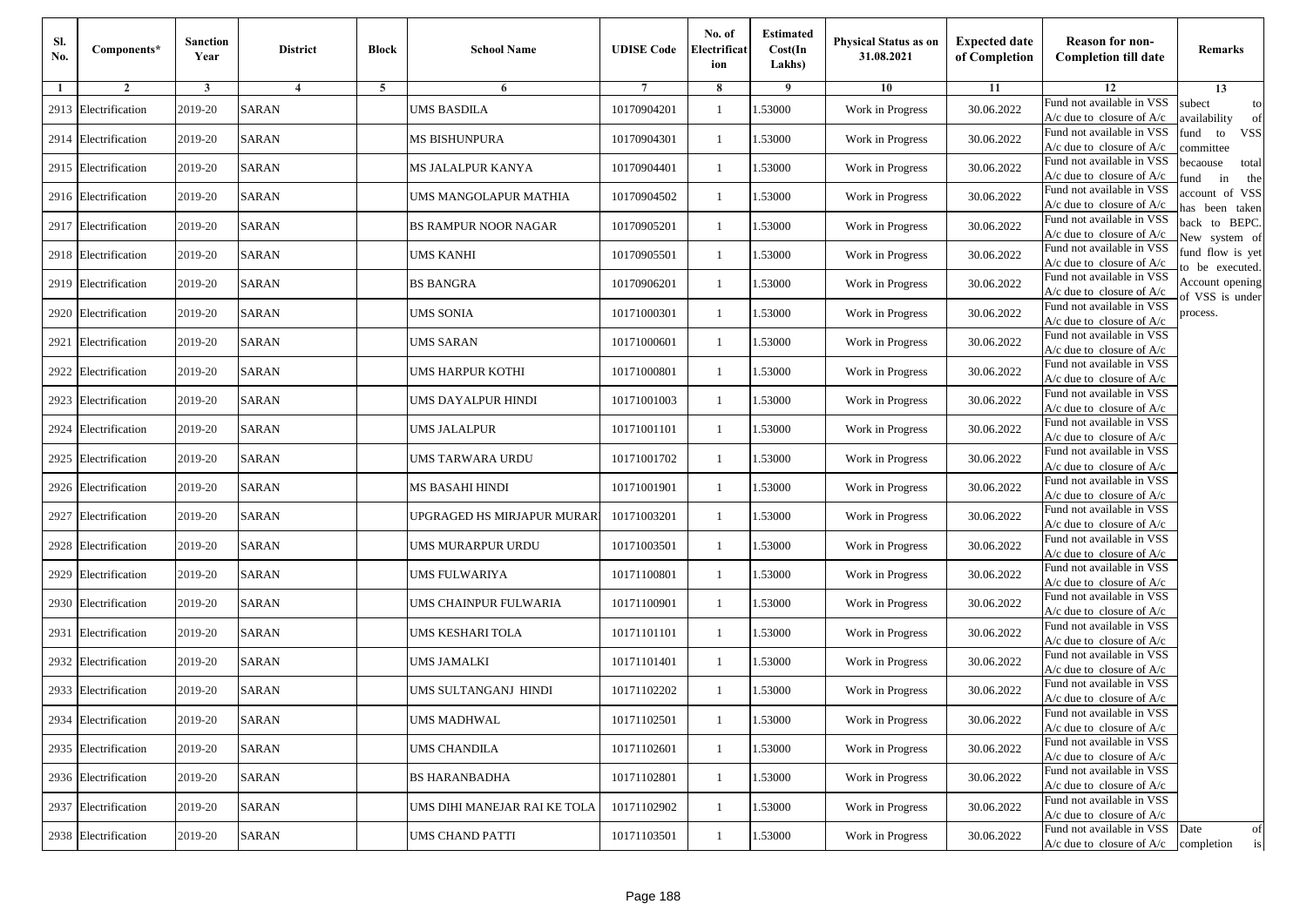| Sl.<br>No. | Components*          | <b>Sanction</b><br>Year | <b>District</b>         | <b>Block</b> | <b>School Name</b>          | <b>UDISE Code</b> | No. of<br>Electrificat<br>ion | <b>Estimated</b><br>Cost(In<br>Lakhs) | Physical Status as on<br>31.08.2021 | <b>Expected date</b><br>of Completion | <b>Reason for non-</b><br><b>Completion till date</b>                 | Remarks                               |
|------------|----------------------|-------------------------|-------------------------|--------------|-----------------------------|-------------------|-------------------------------|---------------------------------------|-------------------------------------|---------------------------------------|-----------------------------------------------------------------------|---------------------------------------|
| 1          | $\overline{2}$       | 3                       | $\overline{\mathbf{4}}$ | 5            | 6                           |                   | 8                             | 9                                     | 10                                  | 11                                    | 12                                                                    | 13                                    |
| 2939       | Electrification      | 2019-20                 | <b>SARAN</b>            |              | UMS MACHHAHI POKHRA         | 10171103604       | -1                            | 1.53000                               | Work in Progress                    | 30.06.2022                            | Fund not available in VSS<br>$A/c$ due to closure of $A/c$            | subect<br>to<br>availability<br>of    |
| 2940       | Electrification      | 2019-20                 | <b>SARAN</b>            |              | MS ANJANI                   | 10171103701       | $\mathbf{1}$                  | 1.53000                               | Work in Progress                    | 30.06.2022                            | Fund not available in VSS<br>$A/c$ due to closure of $A/c$            | fund<br>to<br><b>VSS</b><br>ommittee  |
| 2941       | Electrification      | 2019-20                 | <b>SARAN</b>            |              | MS KAITUKALACHHI SAHAYTA PF | 10171104103       | $\mathbf{1}$                  | 1.53000                               | Work in Progress                    | 30.06.2022                            | Fund not available in VSS<br>$A/c$ due to closure of $A/c$            | pecaouse<br>total<br>und<br>in<br>the |
| 2942       | Electrification      | 2019-20                 | <b>SARAN</b>            |              | UMS MATHANPURA              | 10171200201       | -1                            | 1.53000                               | Work in Progress                    | 30.06.2022                            | Fund not available in VSS<br>$A/c$ due to closure of $A/c$            | ccount of VSS<br>as been taken        |
|            | 2943 Electrification | 2019-20                 | <b>SARAN</b>            |              | <b>MS SINGAHI</b>           | 10171200301       | $\mathbf{1}$                  | 1.53000                               | Work in Progress                    | 30.06.2022                            | Fund not available in VSS<br>A/c due to closure of $A/c$              | back to BEPC.<br>New system of        |
| 2944       | Electrification      | 2019-20                 | <b>SARAN</b>            |              | UMS BHALUA BUJURG           | 10171200401       | -1                            | 1.53000                               | Work in Progress                    | 30.06.2022                            | Fund not available in VSS<br>A/c due to closure of $A/c$              | fund flow is yet<br>o be executed.    |
|            | 2945 Electrification | 2019-20                 | <b>SARAN</b>            |              | MS BHALUA KHURD             | 10171200402       | -1                            | 1.53000                               | Work in Progress                    | 30.06.2022                            | Fund not available in VSS<br>$A/c$ due to closure of $A/c$            | Account opening<br>of VSS is under    |
|            | 2946 Electrification | 2019-20                 | <b>SARAN</b>            |              | UMS TEGHARA                 | 10171200701       | -1                            | 1.53000                               | Work in Progress                    | 30.06.2022                            | Fund not available in VSS<br>$A/c$ due to closure of $A/c$            | process.                              |
| 2947       | Electrification      | 2019-20                 | <b>SARAN</b>            |              | MS KHANPUR                  | 10171200801       | -1                            | 1.53000                               | Work in Progress                    | 30.06.2022                            | Fund not available in VSS<br>$A/c$ due to closure of $A/c$            |                                       |
| 2948       | Electrification      | 2019-20                 | <b>SARAN</b>            |              | <b>MS GAIRATPUR</b>         | 10171200902       | $\mathbf{1}$                  | 1.53000                               | Work in Progress                    | 30.06.2022                            | Fund not available in VSS<br>$A/c$ due to closure of $A/c$            |                                       |
| 2949       | Electrification      | 2019-20                 | <b>SARAN</b>            |              | UMS MATIYAR                 | 10171201301       | -1                            | 1.53000                               | Work in Progress                    | 30.06.2022                            | Fund not available in VSS<br>$A/c$ due to closure of $A/c$            |                                       |
| 2950       | Electrification      | 2019-20                 | <b>SARAN</b>            |              | UMS IMADPUR URDU            | 10171202201       | $\mathbf{1}$                  | 1.53000                               | Work in Progress                    | 30.06.2022                            | Fund not available in VSS<br>$A/c$ due to closure of $A/c$            |                                       |
| 2951       | Electrification      | 2019-20                 | <b>SARAN</b>            |              | JPGRADED HS SARYUPAR GOBRA  | 10171202501       | -1                            | 1.53000                               | Work in Progress                    | 30.06.2022                            | Fund not available in VSS<br>$A/c$ due to closure of $A/c$            |                                       |
|            | 2952 Electrification | 2019-20                 | <b>SARAN</b>            |              | UMS SADHAPUR KANYA          | 10171202601       | $\mathbf{1}$                  | 1.53000                               | Work in Progress                    | 30.06.2022                            | Fund not available in VSS<br>$A/c$ due to closure of $A/c$            |                                       |
|            | 2953 Electrification | 2019-20                 | <b>SARAN</b>            |              | UMS JAMANPURA KANYA         | 10171202701       | -1                            | 1.53000                               | Work in Progress                    | 30.06.2022                            | Fund not available in VSS<br>$A/c$ due to closure of $A/c$            |                                       |
| 2954       | Electrification      | 2019-20                 | <b>SARAN</b>            |              | MS LAGUNI                   | 10171203101       | -1                            | 1.53000                               | Work in Progress                    | 30.06.2022                            | Fund not available in VSS<br>$A/c$ due to closure of $A/c$            |                                       |
| 2955       | Electrification      | 2019-20                 | <b>SARAN</b>            |              | <b>MS TAJPUR</b>            | 10171203301       | $\mathbf{1}$                  | 1.53000                               | Work in Progress                    | 30.06.2022                            | Fund not available in VSS<br>$A/c$ due to closure of $A/c$            |                                       |
|            | 2956 Electrification | 2019-20                 | <b>SARAN</b>            |              | UMS TAJPUR                  | 10171203302       | $\mathbf{1}$                  | 1.53000                               | Work in Progress                    | 30.06.2022                            | Fund not available in VSS<br>$A/c$ due to closure of $A/c$            |                                       |
| 2957       | Electrification      | 2019-20                 | <b>SARAN</b>            |              | UMS PHULWARIA KANYA         | 10171203401       | -1                            | 1.53000                               | Work in Progress                    | 30.06.2022                            | Fund not available in VSS<br>$A/c$ due to closure of $A/c$            |                                       |
|            | 2958 Electrification | 2019-20                 | <b>SARAN</b>            |              | UMS JHAKHARA                | 10171203501       | $\mathbf{1}$                  | 1.53000                               | Work in Progress                    | 30.06.2022                            | Fund not available in VSS<br>$A/c$ due to closure of $A/c$            |                                       |
| 2959       | Electrification      | 2019-20                 | <b>SARAN</b>            |              | JMS BABHANWALIA KANYA       | 10171203801       | -1                            | .53000                                | Work in Progress                    | 30.06.2022                            | Fund not available in VSS<br>A/c due to closure of A/c                |                                       |
|            | 2960 Electrification | 2019-20                 | <b>SARAN</b>            |              | UMS MADANSATH KANYA         | 10171204002       | $\mathbf{1}$                  | 1.53000                               | Work in Progress                    | 30.06.2022                            | Fund not available in VSS<br>A/c due to closure of A/c                |                                       |
|            | 2961 Electrification | 2019-20                 | <b>SARAN</b>            |              | UMS BHABHAULI               | 10171204401       | $\mathbf{1}$                  | 1.53000                               | Work in Progress                    | 30.06.2022                            | Fund not available in VSS<br>$A/c$ due to closure of $A/c$            |                                       |
|            | 2962 Electrification | 2019-20                 | <b>SARAN</b>            |              | MS BIGAHA                   | 10171205001       | -1                            | 1.53000                               | Work in Progress                    | 30.06.2022                            | Fund not available in VSS<br>A/c due to closure of A/c                |                                       |
|            | 2963 Electrification | 2019-20                 | <b>SARAN</b>            |              | UMS BHAJAUNA BALAK          | 10171205201       | -1                            | 1.53000                               | Work in Progress                    | 30.06.2022                            | Fund not available in VSS<br>A/c due to closure of A/c                |                                       |
|            | 2964 Electrification | 2019-20                 | SARAN                   |              | <b>MS NACHAP</b>            | 10171205301       | $\mathbf{1}$                  | 1.53000                               | Work in Progress                    | 30.06.2022                            | Fund not available in VSS<br>$A/c$ due to closure of $A/c$ completion | Date<br>of<br>is                      |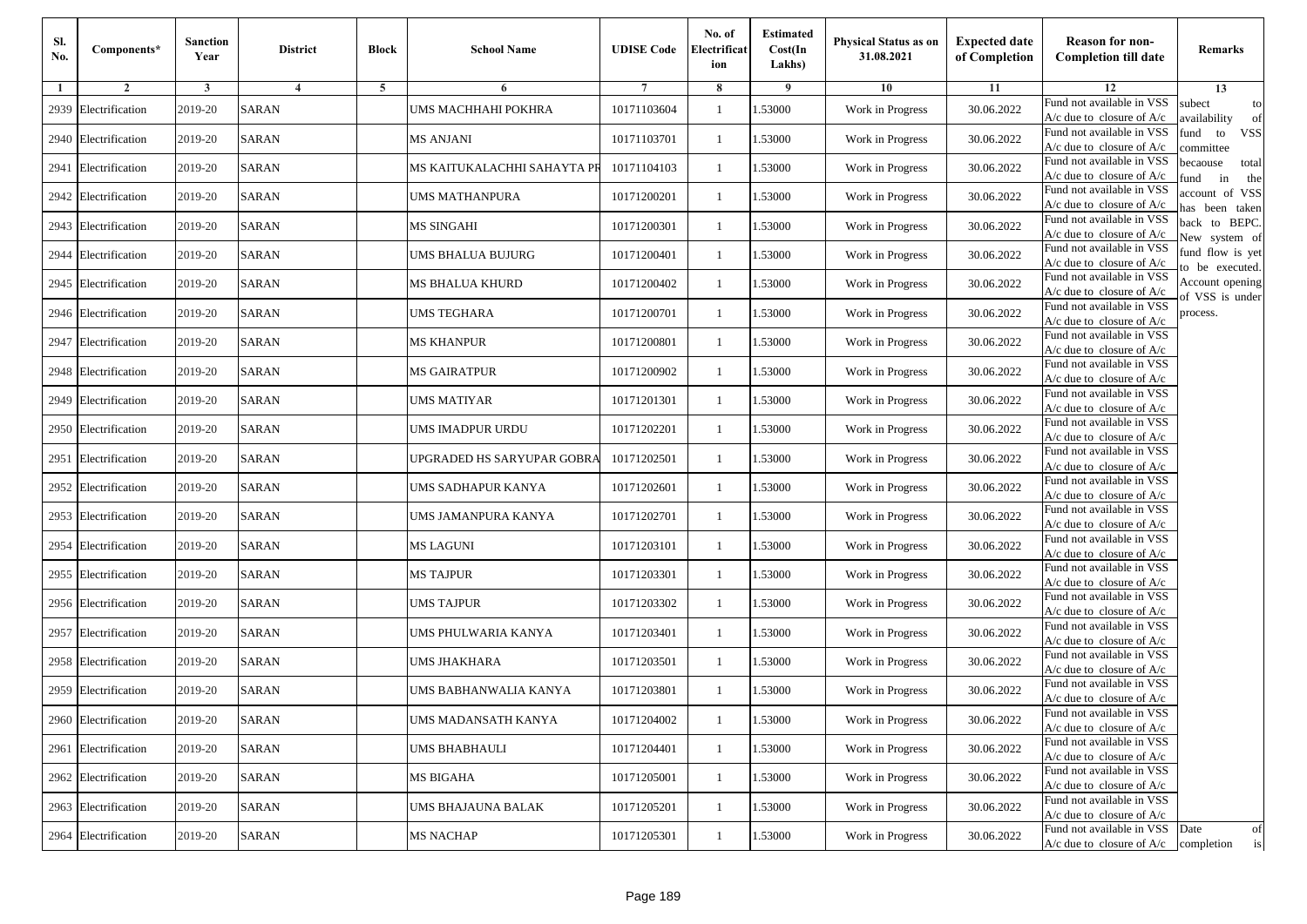| Sl.<br>No. | Components*          | <b>Sanction</b><br>Year | <b>District</b> | <b>Block</b>   | <b>School Name</b>          | <b>UDISE Code</b> | No. of<br>Electrificat<br>ion | <b>Estimated</b><br>Cost(In<br>Lakhs) | <b>Physical Status as on</b><br>31.08.2021 | <b>Expected date</b><br>of Completion | <b>Reason for non-</b><br><b>Completion till date</b>                      | Remarks                               |
|------------|----------------------|-------------------------|-----------------|----------------|-----------------------------|-------------------|-------------------------------|---------------------------------------|--------------------------------------------|---------------------------------------|----------------------------------------------------------------------------|---------------------------------------|
| -1         | $\overline{2}$       | 3                       | $\overline{4}$  | $\overline{5}$ | 6                           |                   | 8                             | 9                                     | 10                                         | 11                                    | 12                                                                         | 13                                    |
| 2965       | Electrification      | 2019-20                 | <b>SARAN</b>    |                | MS RAGHUNATH GIRI MATHIYA   | 10171206410       | $\mathbf{1}$                  | .53000                                | Work in Progress                           | 30.06.2022                            | Fund not available in VSS<br>$A/c$ due to closure of $A/c$                 | subect<br>to<br>availability<br>of    |
|            | 2966 Electrification | 2019-20                 | <b>SARAN</b>    |                | UMS KAURUDHAURU             | 10171206502       | 1                             | 1.53000                               | Work in Progress                           | 30.06.2022                            | Fund not available in VSS<br>A/c due to closure of $A/c$                   | fund<br>to<br><b>VSS</b><br>ommittee  |
| 2967       | Electrification      | 2019-20                 | <b>SARAN</b>    |                | UMS SONBARSA HINDI          | 10171207001       | 1                             | 1.53000                               | Work in Progress                           | 30.06.2022                            | Fund not available in VSS<br>$A/c$ due to closure of $A/c$                 | pecaouse<br>total<br>in<br>und<br>the |
|            | 2968 Electrification | 2019-20                 | <b>SARAN</b>    |                | UMS SONBARSA URDU           | 10171207002       | 1                             | .53000                                | Work in Progress                           | 30.06.2022                            | Fund not available in VSS<br>A/c due to closure of A/c                     | account of VSS<br>nas been taken      |
| 2969       | Electrification      | 2019-20                 | <b>SARAN</b>    |                | UMS DUDHAILA                | 10171209103       | $\mathbf{1}$                  | .53000                                | Work in Progress                           | 30.06.2022                            | Fund not available in VSS<br>$A/c$ due to closure of $A/c$                 | back to BEPC.<br>New system of        |
|            | 2970 Electrification | 2019-20                 | <b>SARAN</b>    |                | UMS BARAWAN BUGURG          | 10171209202       | 1                             | .53000                                | Work in Progress                           | 30.06.2022                            | Fund not available in VSS<br>$A/c$ due to closure of $A/c$                 | fund flow is yet<br>o be executed.    |
| 2971       | Electrification      | 2019-20                 | <b>SARAN</b>    |                | UMS BHIKHMAHI URDU          | 10171209401       | $\mathbf{1}$                  | .53000                                | Work in Progress                           | 30.06.2022                            | Fund not available in VSS<br>$A/c$ due to closure of $A/c$                 | Account opening<br>of VSS is under    |
| 2972       | Electrification      | 2019-20                 | <b>SARAN</b>    |                | <b>UMS MAIRWA</b>           | 10171209801       | 1                             | .53000                                | Work in Progress                           | 30.06.2022                            | Fund not available in VSS<br>$A/c$ due to closure of $A/c$                 | process.                              |
| 2973       | Electrification      | 2019-20                 | <b>SARAN</b>    |                | UMS SHEOGANJ CHAINPUR       | 10171302701       | 1                             | .53000                                | Work in Progress                           | 30.06.2022                            | Fund not available in VSS<br>$A/c$ due to closure of $A/c$                 |                                       |
| 2974       | Electrification      | 2019-20                 | <b>SARAN</b>    |                | UMS NARHARPUR CHAMARI       | 10171303301       | 1                             | .53000                                | Work in Progress                           | 30.06.2022                            | Fund not available in VSS<br>$A/c$ due to closure of $A/c$                 |                                       |
|            | 2975 Electrification | 2019-20                 | <b>SARAN</b>    |                | UMS ATTA BALAK              | 10171304701       | 1                             | 1.53000                               | Work in Progress                           | 30.06.2022                            | Fund not available in VSS<br>$A/c$ due to closure of $A/c$                 |                                       |
|            | 2976 Electrification | 2019-20                 | <b>SARAN</b>    |                | MS BHALUHI                  | 10171305601       | 1                             | .53000                                | Work in Progress                           | 30.06.2022                            | Fund not available in VSS<br>$A/c$ due to closure of $A/c$                 |                                       |
| 2977       | Electrification      | 2019-20                 | SARAN           |                | UMS POJHI KANYA             | 10171306001       | 1                             | .53000                                | Work in Progress                           | 30.06.2022                            | Fund not available in VSS<br>$A/c$ due to closure of $A/c$                 |                                       |
|            | 2978 Electrification | 2019-20                 | <b>SARAN</b>    |                | <b>BS AGAHARA</b>           | 10171306801       | $\mathbf{1}$                  | .53000                                | Work in Progress                           | 30.06.2022                            | Fund not available in VSS<br>$A/c$ due to closure of $A/c$                 |                                       |
| 2979       | Electrification      | 2019-20                 | <b>SARAN</b>    |                | UMS OLHANPUR HINDI          | 10171307203       | 1                             | 1.53000                               | Work in Progress                           | 30.06.2022                            | Fund not available in VSS<br>$A/c$ due to closure of $A/c$                 |                                       |
| 2980       | Electrification      | 2019-20                 | <b>SARAN</b>    |                | UMS DAMODARPUR BARADHIYA    | 10171309301       | -1                            | .53000                                | Work in Progress                           | 30.06.2022                            | Fund not available in VSS<br>$A/c$ due to closure of $A/c$                 |                                       |
| 2981       | Electrification      | 2019-20                 | <b>SARAN</b>    |                | UMS ASOIYAN PASHCHIM TOLA   | 10171309902       | 1                             | .53000                                | Work in Progress                           | 30.06.2022                            | Fund not available in VSS<br>$A/c$ due to closure of $A/c$                 |                                       |
|            | 2982 Electrification | 2019-20                 | <b>SARAN</b>    |                | UMS TAKINA KANYA            | 10171310002       | 1                             | 1.53000                               | Work in Progress                           | 30.06.2022                            | Fund not available in VSS<br>$A/c$ due to closure of $A/c$                 |                                       |
|            | 2983 Electrification | 2019-20                 | <b>SARAN</b>    |                | UMS KARNKUDARIA             | 10171400201       | 1                             | 1.53000                               | Work in Progress                           | 30.06.2022                            | Fund not available in VSS<br>A/c due to closure of A/c                     |                                       |
| 2984       | Electrification      | 2019-20                 | SARAN           |                | MS SIURI                    | 10171400301       | 1                             | .53000                                | Work in Progress                           | 30.06.2022                            | Fund not available in VSS<br>$A/c$ due to closure of $A/c$                 |                                       |
| 2985       | Electrification      | 2019-20                 | SARAN           |                | MS SISAI                    | 10171400401       | 1                             | .53000                                | Work in Progress                           | 30.06.2022                            | Fund not available in VSS<br>A/c due to closure of A/c                     |                                       |
|            | 2986 Electrification | 2019-20                 | <b>SARAN</b>    |                | UMS CHANDA KUDARIYA HARIJA] | 10171400701       |                               | 1.53000                               | Work in Progress                           | 30.06.2022                            | Fund not available in VSS<br>A/c due to closure of A/c                     |                                       |
|            | 2987 Electrification | 2019-20                 | <b>SARAN</b>    |                | <b>BS KAWALPURA</b>         | 10171401301       | $\mathbf{1}$                  | 1.53000                               | Work in Progress                           | 30.06.2022                            | Fund not available in VSS<br>$A/c$ due to closure of $A/c$                 |                                       |
|            | 2988 Electrification | 2019-20                 | <b>SARAN</b>    |                | <b>UMS BARWA GHAT</b>       | 10171402201       | 1                             | 1.53000                               | Work in Progress                           | 30.06.2022                            | Fund not available in VSS<br>$A/c$ due to closure of $A/c$                 |                                       |
|            | 2989 Electrification | 2019-20                 | <b>SARAN</b>    |                | MS CHAINPUR CHARIHARA       | 10171402402       | 1                             | 1.53000                               | Work in Progress                           | 30.06.2022                            | Fund not available in VSS<br>A/c due to closure of A/c                     |                                       |
|            | 2990 Electrification | 2019-20                 | SARAN           |                | <b>BS BANSOHI</b>           | 10171402901       | $\mathbf{1}$                  | 1.53000                               | Work in Progress                           | 30.06.2022                            | Fund not available in VSS Date<br>$A/c$ due to closure of $A/c$ completion | of<br>is                              |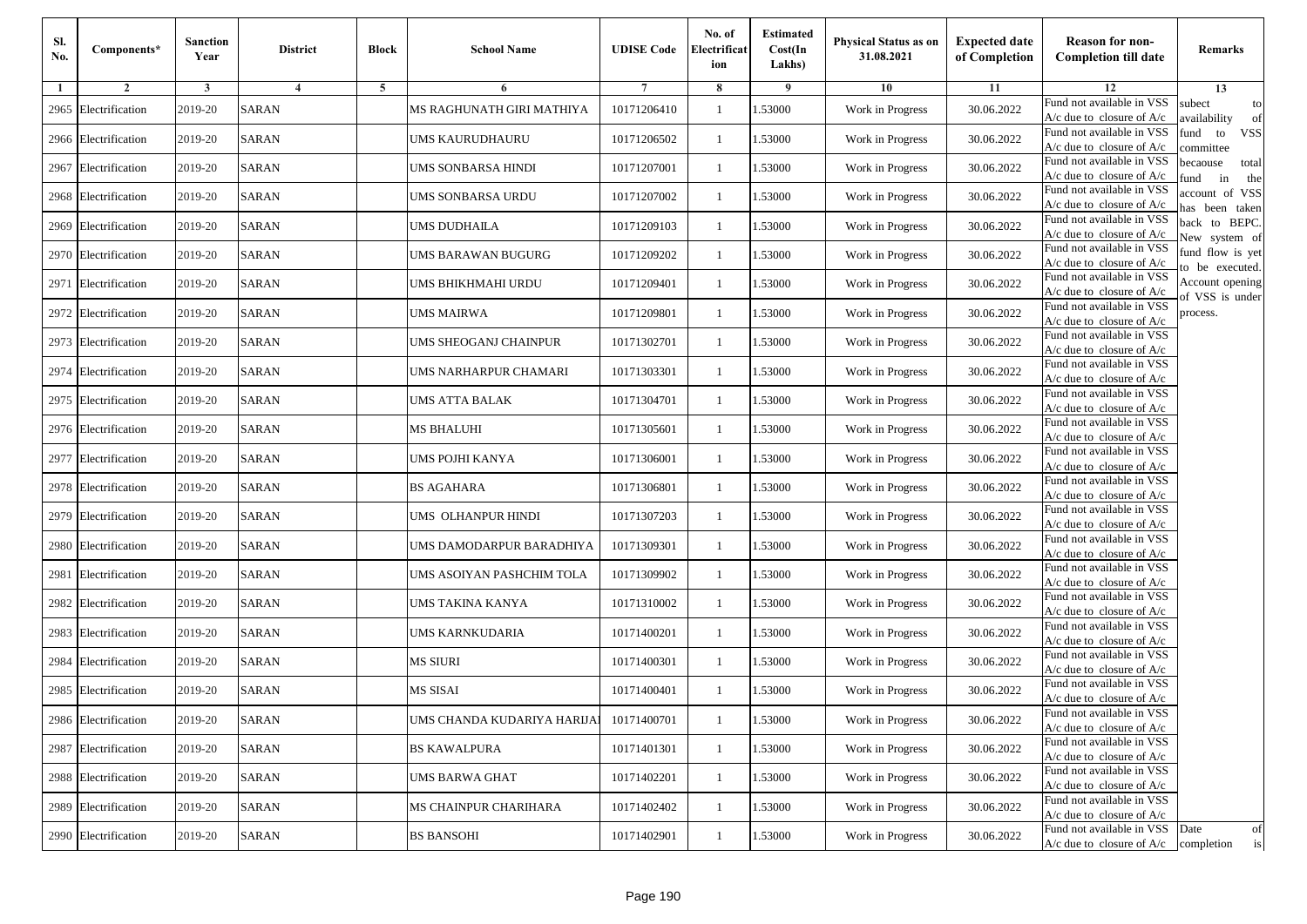| Sl.<br>No. | Components*          | <b>Sanction</b><br>Year | <b>District</b> | <b>Block</b>   | <b>School Name</b>         | <b>UDISE Code</b> | No. of<br>Electrificat<br>ion | <b>Estimated</b><br>Cost(In<br>Lakhs) | <b>Physical Status as on</b><br>31.08.2021 | <b>Expected date</b><br>of Completion | <b>Reason for non-</b><br><b>Completion till date</b>                      | Remarks                               |
|------------|----------------------|-------------------------|-----------------|----------------|----------------------------|-------------------|-------------------------------|---------------------------------------|--------------------------------------------|---------------------------------------|----------------------------------------------------------------------------|---------------------------------------|
| -1         | $\overline{2}$       | 3                       | $\overline{4}$  | $\overline{5}$ | 6                          |                   | 8                             | 9                                     | 10                                         | 11                                    | 12                                                                         | 13                                    |
| 2991       | Electrification      | 2019-20                 | <b>SARAN</b>    |                | UMS BAHRAULI               | 10171403201       | $\mathbf{1}$                  | .53000                                | Work in Progress                           | 30.06.2022                            | Fund not available in VSS<br>$A/c$ due to closure of $A/c$                 | subect<br>to<br>availability<br>of    |
|            | 2992 Electrification | 2019-20                 | <b>SARAN</b>    |                | UMS BAHRAULI KUWAR TOLA    | 10171403202       | 1                             | 1.53000                               | Work in Progress                           | 30.06.2022                            | Fund not available in VSS<br>A/c due to closure of $A/c$                   | fund<br>to<br><b>VSS</b><br>ommittee  |
|            | 2993 Electrification | 2019-20                 | <b>SARAN</b>    |                | UMS BAHRAULI PANDEY TOLA   | 10171403203       | 1                             | 1.53000                               | Work in Progress                           | 30.06.2022                            | Fund not available in VSS<br>$A/c$ due to closure of $A/c$                 | pecaouse<br>total<br>in<br>und<br>the |
| 2994       | Electrification      | 2019-20                 | <b>SARAN</b>    |                | MS RAMDEO MASHARAK         | 10171403501       | 1                             | .53000                                | Work in Progress                           | 30.06.2022                            | Fund not available in VSS<br>A/c due to closure of A/c                     | account of VSS<br>nas been taken      |
|            | 2995 Electrification | 2019-20                 | <b>SARAN</b>    |                | UMS MASHARAK AASARM        | 10171403506       | $\mathbf{1}$                  | .53000                                | Work in Progress                           | 30.06.2022                            | Fund not available in VSS<br>$A/c$ due to closure of $A/c$                 | back to BEPC.<br>New system of        |
|            | 2996 Electrification | 2019-20                 | <b>SARAN</b>    |                | UMS BAHUAARA               | 10171404701       | 1                             | .53000                                | Work in Progress                           | 30.06.2022                            | Fund not available in VSS<br>$A/c$ due to closure of $A/c$                 | fund flow is yet<br>o be executed.    |
| 2997       | Electrification      | 2019-20                 | <b>SARAN</b>    |                | <b>UMS PAKRI</b>           | 10171405001       | $\mathbf{1}$                  | .53000                                | Work in Progress                           | 30.06.2022                            | Fund not available in VSS<br>$A/c$ due to closure of $A/c$                 | Account opening<br>of VSS is under    |
|            | 2998 Electrification | 2019-20                 | <b>SARAN</b>    |                | UMS MAHESH CHAPRA BALAK    | 10171406204       | 1                             | .53000                                | Work in Progress                           | 30.06.2022                            | Fund not available in VSS<br>$A/c$ due to closure of $A/c$                 | process.                              |
| 2999       | Electrification      | 2019-20                 | <b>SARAN</b>    |                | JANTA M.S GORHANA          | 10171406501       | 1                             | .53000                                | Work in Progress                           | 30.06.2022                            | Fund not available in VSS<br>$A/c$ due to closure of $A/c$                 |                                       |
|            | 3000 Electrification | 2019-20                 | <b>SARAN</b>    |                | UMS MURAR TOLA CHHAPRA     | 10171501201       | 1                             | .53000                                | Work in Progress                           | 30.06.2022                            | Fund not available in VSS<br>$A/c$ due to closure of $A/c$                 |                                       |
|            | 3001 Electrification | 2019-20                 | <b>SARAN</b>    |                | UMS KALUPUR                | 10171503001       | 1                             | 1.53000                               | Work in Progress                           | 30.06.2022                            | Fund not available in VSS<br>$A/c$ due to closure of $A/c$                 |                                       |
| 3002       | Electrification      | 2019-20                 | <b>SARAN</b>    |                | RANA PRATAP MS RAMPUR KALA | 10171503201       | 1                             | .53000                                | Work in Progress                           | 30.06.2022                            | Fund not available in VSS<br>$A/c$ due to closure of $A/c$                 |                                       |
| 3003       | Electrification      | 2019-20                 | SARAN           |                | UMS SHAHPUR URDU           | 10171504001       | 1                             | .53000                                | Work in Progress                           | 30.06.2022                            | Fund not available in VSS<br>$A/c$ due to closure of $A/c$                 |                                       |
| 3004       | Electrification      | 2019-20                 | <b>SARAN</b>    |                | MS KAKADHIYA MATHIA        | 10171504201       | $\mathbf{1}$                  | .53000                                | Work in Progress                           | 30.06.2022                            | Fund not available in VSS<br>$A/c$ due to closure of $A/c$                 |                                       |
| 3005       | Electrification      | 2019-20                 | <b>SARAN</b>    |                | UMS SHRINAGAR              | 10171504401       | 1                             | 1.53000                               | Work in Progress                           | 30.06.2022                            | Fund not available in VSS<br>$A/c$ due to closure of $A/c$                 |                                       |
|            | 3006 Electrification | 2019-20                 | <b>SARAN</b>    |                | U.G.M.S.TAKIYAN            | 10171504701       | -1                            | .53000                                | Work in Progress                           | 30.06.2022                            | Fund not available in VSS<br>$A/c$ due to closure of $A/c$                 |                                       |
| 3007       | Electrification      | 2019-20                 | <b>SARAN</b>    |                | <b>UMS BHORAHA</b>         | 10171600501       | 1                             | .53000                                | Work in Progress                           | 30.06.2022                            | Fund not available in VSS<br>$A/c$ due to closure of $A/c$                 |                                       |
|            | 3008 Electrification | 2019-20                 | <b>SARAN</b>    |                | <b>BS MORIYA</b>           | 10171600701       | 1                             | 1.53000                               | Work in Progress                           | 30.06.2022                            | Fund not available in VSS<br>A/c due to closure of A/c                     |                                       |
|            | 3009 Electrification | 2019-20                 | <b>SARAN</b>    |                | <b>UMS KONDH</b>           | 10171600801       | 1                             | 1.53000                               | Work in Progress                           | 30.06.2022                            | Fund not available in VSS<br>A/c due to closure of A/c                     |                                       |
|            | 3010 Electrification | 2019-20                 | SARAN           |                | UMS UBHAWA                 | 10171601001       | 1                             | .53000                                | Work in Progress                           | 30.06.2022                            | Fund not available in VSS<br>$A/c$ due to closure of $A/c$                 |                                       |
| 3011       | Electrification      | 2019-20                 | SARAN           |                | MS DHENUKI                 | 10171601601       | 1                             | .53000                                | Work in Progress                           | 30.06.2022                            | Fund not available in VSS<br>A/c due to closure of A/c                     |                                       |
|            | 3012 Electrification | 2019-20                 | <b>SARAN</b>    |                | <b>UPGRADED HS BELAUR</b>  | 10171602601       |                               | 1.53000                               | Work in Progress                           | 30.06.2022                            | Fund not available in VSS<br>A/c due to closure of A/c                     |                                       |
|            | 3013 Electrification | 2019-20                 | <b>SARAN</b>    |                | UMS MARWA BASAHIYA         | 10171603701       | $\mathbf{1}$                  | 1.53000                               | Work in Progress                           | 30.06.2022                            | Fund not available in VSS<br>$A/c$ due to closure of $A/c$                 |                                       |
|            | 3014 Electrification | 2019-20                 | <b>SARAN</b>    |                | <b>UMS BASATPUR</b>        | 10171603901       | 1                             | 1.53000                               | Work in Progress                           | 30.06.2022                            | Fund not available in VSS<br>$A/c$ due to closure of $A/c$                 |                                       |
|            | 3015 Electrification | 2019-20                 | <b>SARAN</b>    |                | <b>UMS CHAKIYA</b>         | 10171604201       | 1                             | 1.53000                               | Work in Progress                           | 30.06.2022                            | Fund not available in VSS<br>$A/c$ due to closure of $A/c$                 |                                       |
|            | 3016 Electrification | 2019-20                 | SARAN           |                | UPGRADE HS BAHLOLPUR       | 10171700601       | $\mathbf{1}$                  | 1.53000                               | Work in Progress                           | 30.06.2022                            | Fund not available in VSS Date<br>$A/c$ due to closure of $A/c$ completion | of<br>is                              |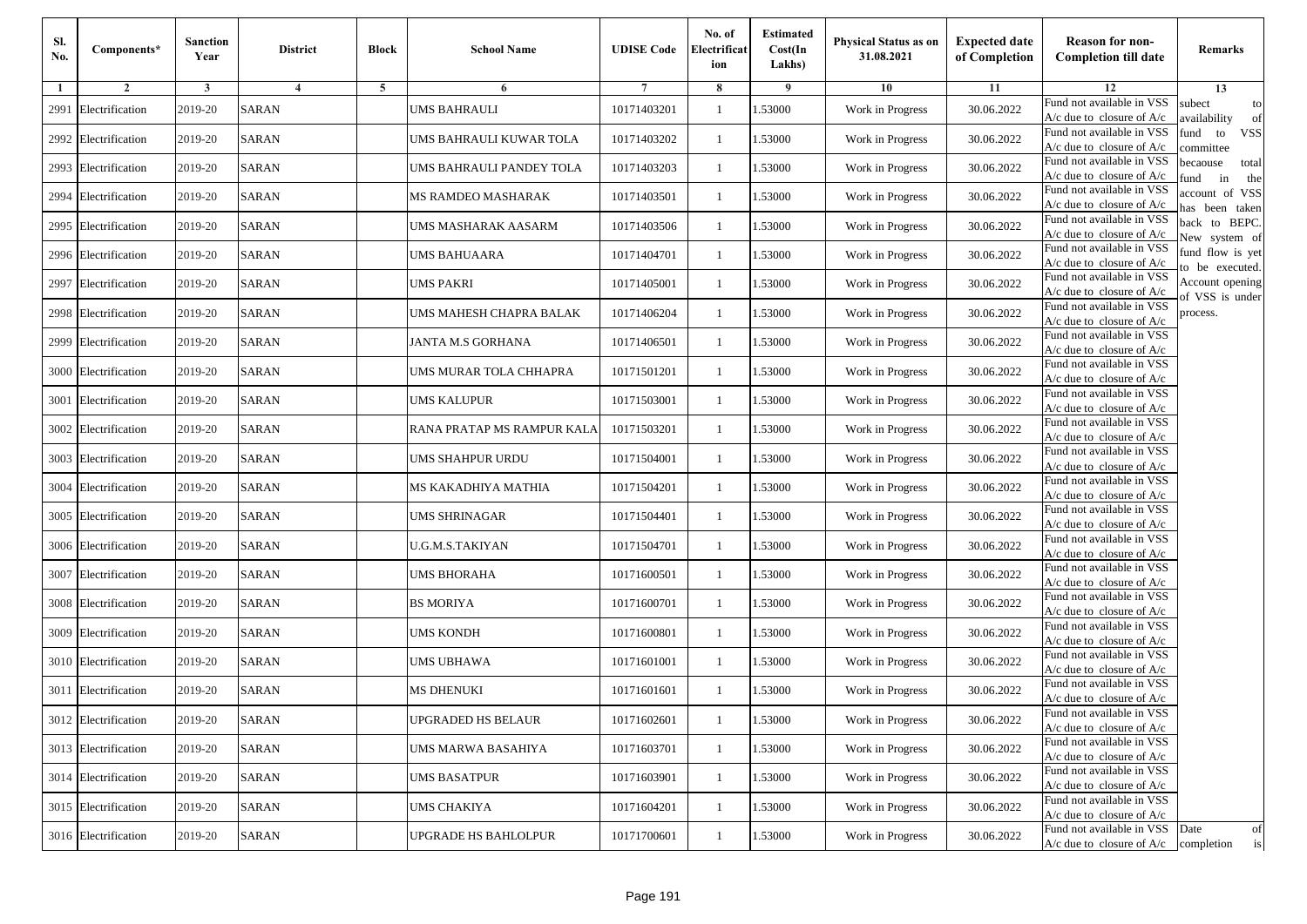| Sl.<br>No. | Components*          | <b>Sanction</b><br>Year | <b>District</b>         | <b>Block</b> | <b>School Name</b>            | <b>UDISE Code</b> | No. of<br>Electrificat<br>ion | <b>Estimated</b><br>Cost(In<br>Lakhs) | Physical Status as on<br>31.08.2021 | <b>Expected date</b><br>of Completion | <b>Reason for non-</b><br><b>Completion till date</b>                 | Remarks                               |
|------------|----------------------|-------------------------|-------------------------|--------------|-------------------------------|-------------------|-------------------------------|---------------------------------------|-------------------------------------|---------------------------------------|-----------------------------------------------------------------------|---------------------------------------|
| 1          | $\overline{2}$       | 3                       | $\overline{\mathbf{4}}$ | 5            | 6                             | 7                 | 8                             | 9                                     | 10                                  | 11                                    | 12                                                                    | 13                                    |
| 3017       | Electrification      | 2019-20                 | <b>SARAN</b>            |              | UMS PARSADI DIARA             | 10171701101       | $\mathbf{1}$                  | 1.53000                               | Work in Progress                    | 30.06.2022                            | Fund not available in VSS<br>$A/c$ due to closure of $A/c$            | subect<br>to<br>wailability<br>of     |
| 3018       | Electrification      | 2019-20                 | <b>SARAN</b>            |              | MS BAJITPUR                   | 10171701402       | $\mathbf{1}$                  | 1.53000                               | Work in Progress                    | 30.06.2022                            | Fund not available in VSS<br>$A/c$ due to closure of $A/c$            | <b>VSS</b><br>fund<br>to<br>ommittee  |
|            | 3019 Electrification | 2019-20                 | <b>SARAN</b>            |              | MS MARAR KANYA                | 10171702001       | -1                            | 1.53000                               | Work in Progress                    | 30.06.2022                            | Fund not available in VSS<br>$A/c$ due to closure of $A/c$            | pecaouse<br>total<br>in<br>und<br>the |
|            | 3020 Electrification | 2019-20                 | <b>SARAN</b>            |              | UMS KOHRA URDU                | 10171702602       | -1                            | 1.53000                               | Work in Progress                    | 30.06.2022                            | Fund not available in VSS<br>$A/c$ due to closure of $A/c$            | account of VSS<br>as been taken       |
| 3021       | Electrification      | 2019-20                 | <b>SARAN</b>            |              | MIDDLE SCHOOL BATHUI          | 10171702701       | -1                            | 1.53000                               | Work in Progress                    | 30.06.2022                            | Fund not available in VSS<br>A/c due to closure of A/c                | back to BEPC.<br>New system of        |
|            | 3022 Electrification | 2019-20                 | <b>SARAN</b>            |              | UMS BANAUTA MUKUND            | 10171703101       | $\mathbf{1}$                  | 1.53000                               | Work in Progress                    | 30.06.2022                            | Fund not available in VSS<br>$A/c$ due to closure of $A/c$            | fund flow is yet<br>o be executed.    |
| 3023       | Electrification      | 2019-20                 | <b>SARAN</b>            |              | UMS TITIRA NARAYANPUR         | 10171703701       | -1                            | 1.53000                               | Work in Progress                    | 30.06.2022                            | Fund not available in VSS<br>$A/c$ due to closure of $A/c$            | Account opening<br>of VSS is under    |
| 3024       | Electrification      | 2019-20                 | <b>SARAN</b>            |              | UMS BARIYARPUR                | 10171703901       | -1                            | 1.53000                               | Work in Progress                    | 30.06.2022                            | Fund not available in VSS<br>$A/c$ due to closure of $A/c$            | process.                              |
| 3025       | Electrification      | 2019-20                 | <b>SARAN</b>            |              | UMS BISHUNPUR                 | 10171704701       | -1                            | 1.53000                               | Work in Progress                    | 30.06.2022                            | Fund not available in VSS<br>$A/c$ due to closure of $A/c$            |                                       |
|            | 3026 Electrification | 2019-20                 | <b>SARAN</b>            |              | UMS ANYAY                     | 10171705001       | $\mathbf{1}$                  | 1.53000                               | Work in Progress                    | 30.06.2022                            | Fund not available in VSS<br>$A/c$ due to closure of $A/c$            |                                       |
| 3027       | Electrification      | 2019-20                 | <b>SARAN</b>            |              | UMS LANGARPURA                | 10171705301       | $\mathbf{1}$                  | 1.53000                               | Work in Progress                    | 30.06.2022                            | Fund not available in VSS<br>$A/c$ due to closure of $A/c$            |                                       |
|            | 3028 Electrification | 2019-20                 | <b>SARAN</b>            |              | UMS GOPALPUR                  | 10171705401       | -1                            | 1.53000                               | Work in Progress                    | 30.06.2022                            | Fund not available in VSS<br>$A/c$ due to closure of $A/c$            |                                       |
| 3029       | Electrification      | 2019-20                 | <b>SARAN</b>            |              | MS PACHRUKHI                  | 10171705502       | -1                            | 1.53000                               | Work in Progress                    | 30.06.2022                            | Fund not available in VSS<br>$A/c$ due to closure of $A/c$            |                                       |
| 3030       | Electrification      | 2019-20                 | <b>SARAN</b>            |              | UMS MURLI SIRISIYA            | 10171705801       | $\mathbf{1}$                  | 1.53000                               | Work in Progress                    | 30.06.2022                            | Fund not available in VSS<br>$A/c$ due to closure of $A/c$            |                                       |
| 3031       | Electrification      | 2019-20                 | <b>SARAN</b>            |              | <b>MS MOLNAPUR</b>            | 10171706002       | -1                            | 1.53000                               | Work in Progress                    | 30.06.2022                            | Fund not available in VSS<br>$A/c$ due to closure of $A/c$            |                                       |
| 3032       | Electrification      | 2019-20                 | <b>SARAN</b>            |              | UMS ARNA URDU                 | 10171706004       | -1                            | 1.53000                               | Work in Progress                    | 30.06.2022                            | Fund not available in VSS<br>$A/c$ due to closure of $A/c$            |                                       |
| 3033       | Electrification      | 2019-20                 | <b>SARAN</b>            |              | UMS JAGNATHPURA               | 10171706101       | -1                            | 1.53000                               | Work in Progress                    | 30.06.2022                            | Fund not available in VSS<br>$A/c$ due to closure of $A/c$            |                                       |
| 3034       | Electrification      | 2019-20                 | <b>SARAN</b>            |              | <b>BS MASTICHAK</b>           | 10171706902       | $\mathbf{1}$                  | 1.53000                               | Work in Progress                    | 30.06.2022                            | Fund not available in VSS<br>$A/c$ due to closure of $A/c$            |                                       |
| 3035       | Electrification      | 2019-20                 | <b>SARAN</b>            |              | UMS BISHAHI                   | 10171707001       | $\mathbf{1}$                  | 1.53000                               | Work in Progress                    | 30.06.2022                            | Fund not available in VSS<br>$A/c$ due to closure of $A/c$            |                                       |
|            | 3036 Electrification | 2019-20                 | <b>SARAN</b>            |              | UPGRADED GIRL HS JAI PRABHA ( | 10171802004       | -1                            | 1.53000                               | Work in Progress                    | 30.06.2022                            | Fund not available in VSS<br>A/c due to closure of A/c                |                                       |
| 3037       | Electrification      | 2019-20                 | <b>SARAN</b>            |              | UMS NEWAJI TOLA               | 10171802101       | -1                            | .53000                                | Work in Progress                    | 30.06.2022                            | Fund not available in VSS<br>A/c due to closure of A/c                |                                       |
|            | 3038 Electrification | 2019-20                 | SARAN                   |              | <b>MS SAMASTIPUR</b>          | 10171803501       | $\mathbf{1}$                  | 1.53000                               | Work in Progress                    | 30.06.2022                            | Fund not available in VSS<br>A/c due to closure of A/c                |                                       |
|            | 3039 Electrification | 2019-20                 | <b>SARAN</b>            |              | <b>MS SENGARTOLA</b>          | 10171804101       | $\mathbf{1}$                  | 1.53000                               | Work in Progress                    | 30.06.2022                            | Fund not available in VSS<br>A/c due to closure of $A/c$              |                                       |
|            | 3040 Electrification | 2019-20                 | <b>SARAN</b>            |              | UMS HARIJAN TOLI JAITIYA      | 10171900303       | -1                            | 1.53000                               | Work in Progress                    | 30.06.2022                            | Fund not available in VSS<br>$A/c$ due to closure of $A/c$            |                                       |
|            | 3041 Electrification | 2019-20                 | <b>SARAN</b>            |              | UMS BAHERWA GACHI             | 10171900702       | -1                            | 1.53000                               | Work in Progress                    | 30.06.2022                            | Fund not available in VSS<br>$A/c$ due to closure of $A/c$            |                                       |
|            | 3042 Electrification | 2019-20                 | <b>SARAN</b>            |              | UMS RAMSA PUR                 | 10171900901       | -1                            | 1.53000                               | Work in Progress                    | 30.06.2022                            | Fund not available in VSS<br>$A/c$ due to closure of $A/c$ completion | Date<br>of<br>is                      |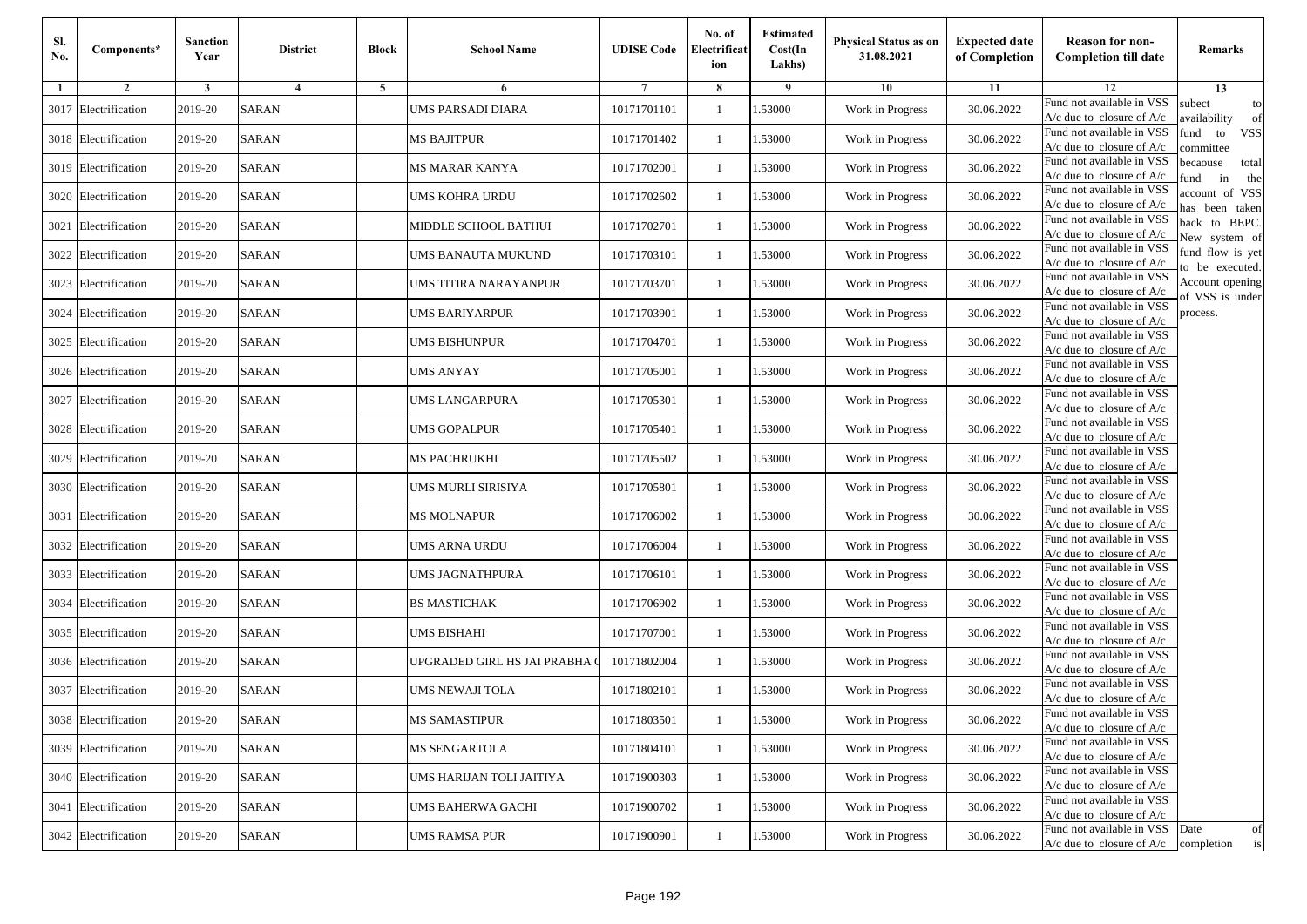| Sl.<br>No. | Components*          | <b>Sanction</b><br>Year | <b>District</b>   | <b>Block</b> | <b>School Name</b>                | <b>UDISE Code</b> | No. of<br>Electrificat<br>ion | <b>Estimated</b><br>Cost(In<br>Lakhs) | <b>Physical Status as on</b><br>31.08.2021 | <b>Expected date</b><br>of Completion | <b>Reason for non-</b><br><b>Completion till date</b>                 | Remarks                               |
|------------|----------------------|-------------------------|-------------------|--------------|-----------------------------------|-------------------|-------------------------------|---------------------------------------|--------------------------------------------|---------------------------------------|-----------------------------------------------------------------------|---------------------------------------|
| -1         | $\overline{2}$       | 3                       | 4                 | 5            | 6                                 |                   | 8                             | 9                                     | 10                                         | 11                                    | 12                                                                    | 13                                    |
|            | 3043 Electrification | 2019-20                 | <b>SARAN</b>      |              | <b>MS MAHDALI CHAK</b>            | 10171901201       | $\mathbf{1}$                  | .53000                                | Work in Progress                           | 30.06.2022                            | Fund not available in VSS<br>$A/c$ due to closure of $A/c$            | subect<br>to<br>availability<br>of    |
|            | 3044 Electrification | 2019-20                 | <b>SARAN</b>      |              | <b>MS BAJIT PUR</b>               | 10171901402       | 1                             | 1.53000                               | Work in Progress                           | 30.06.2022                            | Fund not available in VSS<br>$A/c$ due to closure of $A/c$            | fund<br>to<br><b>VSS</b><br>committee |
|            | 3045 Electrification | 2019-20                 | <b>SARAN</b>      |              | <b>UMS SITAB GANJ</b>             | 10171901602       | 1                             | 1.53000                               | Work in Progress                           | 30.06.2022                            | Fund not available in VSS<br>$A/c$ due to closure of $A/c$            | becaouse<br>total<br>in<br>und<br>the |
|            | 3046 Electrification | 2019-20                 | <b>SARAN</b>      |              | UMS SHIV PUR                      | 10171901802       | $\mathbf{1}$                  | .53000                                | Work in Progress                           | 30.06.2022                            | Fund not available in VSS<br>A/c due to closure of A/c                | account of VSS<br>as been taken       |
|            | 3047 Electrification | 2019-20                 | <b>SARAN</b>      |              | UPGRADED HS GOVIND CHAK           | 10171901901       | $\mathbf{1}$                  | .53000                                | Work in Progress                           | 30.06.2022                            | Fund not available in VSS<br>$A/c$ due to closure of $A/c$            | back to BEPC.<br>New system of        |
|            | 3048 Electrification | 2019-20                 | <b>SARAN</b>      |              | UMS CHHITARCHAK GANGAPAR          | 10171902401       | $\mathbf{1}$                  | .53000                                | Work in Progress                           | 30.06.2022                            | Fund not available in VSS<br>A/c due to closure of $A/c$              | fund flow is yet<br>o be executed.    |
|            | 3049 Electrification | 2019-20                 | <b>SARAN</b>      |              | UMS CHHITARCHAK                   | 10171903002       | $\mathbf{1}$                  | 1.53000                               | Work in Progress                           | 30.06.2022                            | Fund not available in VSS<br>$A/c$ due to closure of $A/c$            | Account opening<br>of VSS is under    |
|            | 3050 Electrification | 2019-20                 | <b>SARAN</b>      |              | <b>UMS BHARPURA</b>               | 10171903101       | $\mathbf{1}$                  | .53000                                | Work in Progress                           | 30.06.2022                            | Fund not available in VSS<br>$A/c$ due to closure of $A/c$            | process.                              |
|            | 3051 Electrification | 2019-20                 | <b>SARAN</b>      |              | MS SHAHPUR KANYA                  | 10171903701       | 1                             | .53000                                | Work in Progress                           | 30.06.2022                            | Fund not available in VSS<br>$A/c$ due to closure of $A/c$            |                                       |
|            | 3052 Electrification | 2019-20                 | <b>SARAN</b>      |              | <b>UMS BAKARPUR</b>               | 10171904001       | $\mathbf{1}$                  | .53000                                | Work in Progress                           | 30.06.2022                            | Fund not available in VSS<br>$A/c$ due to closure of $A/c$            |                                       |
|            | 3053 Electrification | 2019-20                 | <b>SARAN</b>      |              | UMS KHARIA DIH                    | 10171904203       | 1                             | 1.53000                               | Work in Progress                           | 30.06.2022                            | Fund not available in VSS<br>$A/c$ due to closure of $A/c$            |                                       |
|            | 3054 Electrification | 2019-20                 | <b>SARAN</b>      |              | <b>UMS BAIJALPUR FAKIR</b>        | 10171904204       | 1                             | .53000                                | Work in Progress                           | 30.06.2022                            | Fund not available in VSS<br>$A/c$ due to closure of $A/c$            |                                       |
|            | 3055 Electrification | 2019-20                 | <b>SARAN</b>      |              | MS PAHARICHAK KANYA               | 10171905301       | $\mathbf{1}$                  | .53000                                | Work in Progress                           | 30.06.2022                            | Fund not available in VSS<br>$A/c$ due to closure of $A/c$            |                                       |
|            | 3056 Electrification | 2019-20                 | SARAN             |              | MS SHIV DULARI CHRIYA BAZAR       | 10171905801       | $\mathbf{1}$                  | .53000                                | Work in Progress                           | 30.06.2022                            | Fund not available in VSS<br>$A/c$ due to closure of $A/c$            |                                       |
|            | 3057 Electrification | 2019-20                 | <b>SARAN</b>      |              | UMS HARAKHPURA                    | 10172001101       | 1                             | 1.53000                               | Work in Progress                           | 30.06.2022                            | Fund not available in VSS<br>$A/c$ due to closure of $A/c$            |                                       |
|            | 3058 Electrification | 2019-20                 | <b>SARAN</b>      |              | <b>UMS SAGUNI</b>                 | 10172001801       | $\mathbf{1}$                  | .53000                                | Work in Progress                           | 30.06.2022                            | Fund not available in VSS<br>$A/c$ due to closure of $A/c$            |                                       |
|            | 3059 Electrification | 2019-20                 | <b>SARAN</b>      |              | <b>UMS ARDEWA</b>                 | 10172001901       | 1                             | .53000                                | Work in Progress                           | 30.06.2022                            | Fund not available in VSS<br>A/c due to closure of A/c                |                                       |
|            | 3060 Electrification | 2019-20                 | <b>SARAN</b>      |              | <b>UPGRADED +2 HARPUR FARIDAN</b> | 10172002501       | $\mathbf{1}$                  | 1.53000                               | Work in Progress                           | 30.06.2022                            | Fund not available in VSS<br>$A/c$ due to closure of $A/c$            |                                       |
|            | 3061 Electrification | 2019-20                 | <b>SARAN</b>      |              | <b>UMS PACHROUR</b>               | 10172002601       | 1                             | 1.53000                               | Work in Progress                           | 30.06.2022                            | Fund not available in VSS<br>$A/c$ due to closure of $A/c$            |                                       |
|            | 3062 Electrification | 2019-20                 | <b>SARAN</b>      |              | UMS RASIDPUR URDU                 | 10172002701       | 1                             | .53000                                | Work in Progress                           | 30.06.2022                            | Fund not available in VSS<br>$A/c$ due to closure of $A/c$            |                                       |
|            | 3063 Electrification | 2019-20                 | <b>SARAN</b>      |              | MS GAWANDRI                       | 10172003301       | 1                             | .53000                                | Work in Progress                           | 30.06.2022                            | Fund not available in VSS<br>A/c due to closure of A/c                |                                       |
|            | 3064 Electrification | 2019-20                 | <b>SARAN</b>      |              | UMS BHAGWATPUR GOSAITLA           | 10172004801       |                               | 1.53000                               | Work in Progress                           | 30.06.2022                            | Fund not available in VSS<br>A/c due to closure of A/c                |                                       |
|            | 3065 Electrification | 2019-20                 | <b>SARAN</b>      |              | U.H.S FARIDAPUR BAZAR TOLA        | 10172005001       | $\mathbf{1}$                  | 1.53000                               | Work in Progress                           | 30.06.2022                            | Fund not available in VSS<br>$A/c$ due to closure of $A/c$            |                                       |
|            | 3066 Electrification | 2019-20                 | <b>SARAN</b>      |              | UMS FARIDAPUR KANYA               | 10172005002       | $\mathbf{1}$                  | 1.53000                               | Work in Progress                           | 30.06.2022                            | Fund not available in VSS<br>$A/c$ due to closure of $A/c$            |                                       |
|            | 3067 Electrification | 2019-20                 | <b>SHEIKHPURA</b> |              | M.S. SOHADI                       | 10262202902       | 1                             | 1.53000                               | Work in Progress                           | 30.06.2022                            | Fund not available in VSS<br>A/c due to closure of A/c                |                                       |
|            | 3068 Electrification | 2019-20                 | <b>SHEIKHPURA</b> |              | <b>U.M.S. MASAURHA</b>            | 10262205801       | $\mathbf{1}$                  | 1.53000                               | Work in Progress                           | 30.06.2022                            | Fund not available in VSS<br>$A/c$ due to closure of $A/c$ completion | Date<br>of<br>is                      |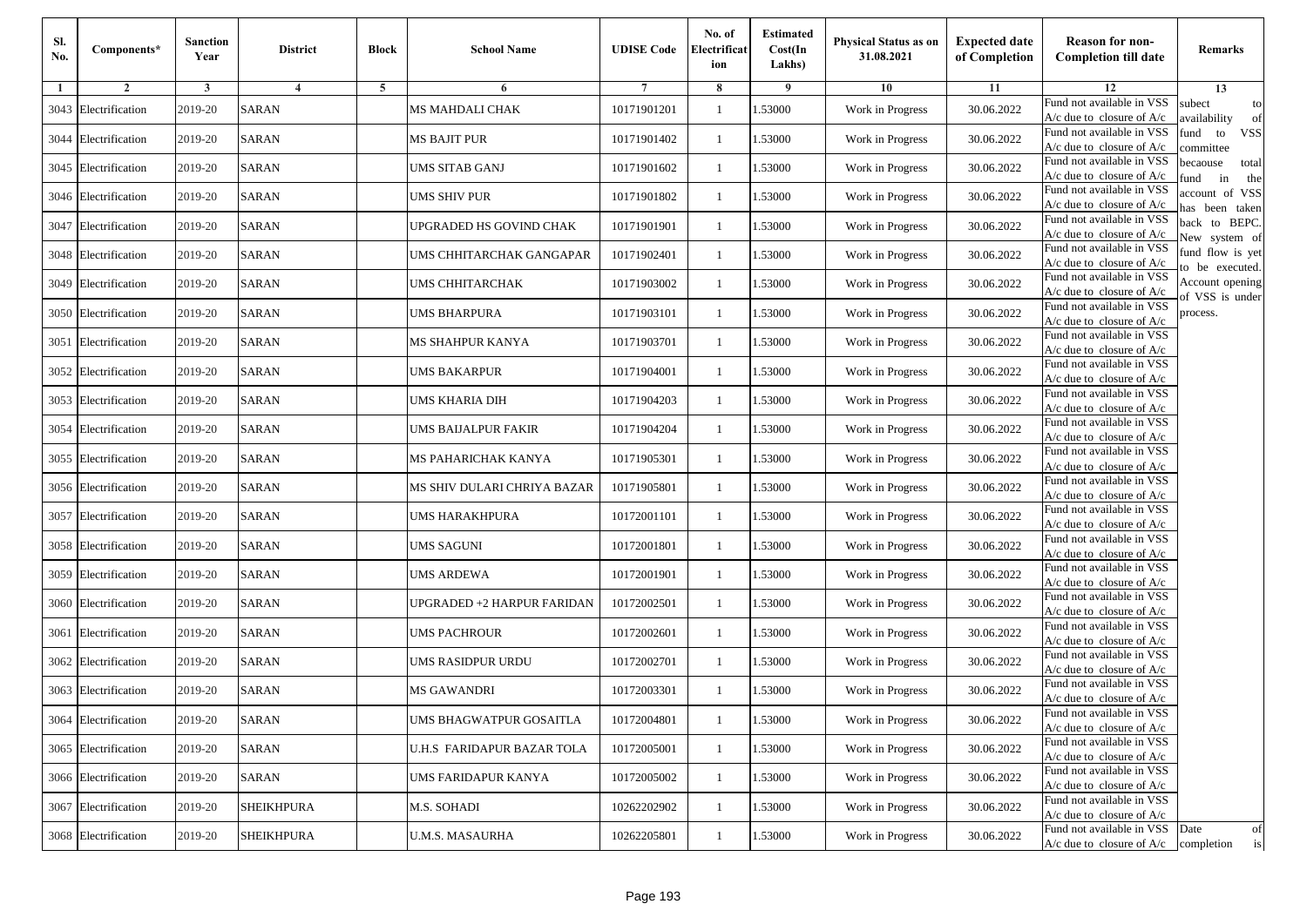| Sl.<br>No. | Components*          | <b>Sanction</b><br>Year | <b>District</b>   | <b>Block</b> | <b>School Name</b>          | <b>UDISE Code</b> | No. of<br>Electrificat<br>ion | <b>Estimated</b><br>Cost(In<br>Lakhs) | <b>Physical Status as on</b><br>31.08.2021 | <b>Expected date</b><br>of Completion | <b>Reason for non-</b><br><b>Completion till date</b>                 | Remarks                               |
|------------|----------------------|-------------------------|-------------------|--------------|-----------------------------|-------------------|-------------------------------|---------------------------------------|--------------------------------------------|---------------------------------------|-----------------------------------------------------------------------|---------------------------------------|
| -1         | $\overline{2}$       | 3                       | $\overline{4}$    | 5            | 6                           |                   | 8                             | 9                                     | 10                                         | 11                                    | 12                                                                    | 13                                    |
| 3069       | Electrification      | 2019-20                 | <b>SHEIKHPURA</b> |              | <b>U.M.S. GANGAPUR</b>      | 10262206301       | $\mathbf{1}$                  | .53000                                | Work in Progress                           | 30.06.2022                            | Fund not available in VSS<br>$A/c$ due to closure of $A/c$            | subect<br>to<br>availability<br>of    |
|            | 3070 Electrification | 2019-20                 | <b>SHEIKHPURA</b> |              | U.M.S. SARAIYA              | 10262902301       | 1                             | 1.53000                               | Work in Progress                           | 30.06.2022                            | Fund not available in VSS<br>$A/c$ due to closure of $A/c$            | fund<br>to<br><b>VSS</b><br>ommittee  |
|            | 3071 Electrification | 2019-20                 | <b>SHEIKHPURA</b> |              | <b>U.M.S. AHIYAPUR</b>      | 10262903401       | 1                             | .53000                                | Work in Progress                           | 30.06.2022                            | Fund not available in VSS<br>$A/c$ due to closure of $A/c$            | becaouse<br>total<br>in<br>und<br>the |
|            | 3072 Electrification | 2019-20                 | <b>SHEIKHPURA</b> |              | R. B. S. SERVA              | 10262904103       | $\mathbf{1}$                  | .53000                                | Work in Progress                           | 30.06.2022                            | Fund not available in VSS<br>A/c due to closure of A/c                | account of VSS<br>as been taken       |
|            | 3073 Electrification | 2019-20                 | <b>SHEIKHPURA</b> |              | M. S. EKARHA                | 10261601501       | $\mathbf{1}$                  | .53000                                | Work in Progress                           | 30.06.2022                            | Fund not available in VSS<br>$A/c$ due to closure of $A/c$            | back to BEPC.<br>New system of        |
|            | 3074 Electrification | 2019-20                 | <b>SHEIKHPURA</b> |              | U.M. S. SIYANI              | 10261601801       | $\mathbf{1}$                  | .53000                                | Work in Progress                           | 30.06.2022                            | Fund not available in VSS<br>A/c due to closure of $A/c$              | fund flow is yet<br>o be executed.    |
|            | 3075 Electrification | 2019-20                 | <b>SHEIKHPURA</b> |              | <b>U.M.S GADUA</b>          | 10261602801       | $\mathbf{1}$                  | 1.53000                               | Work in Progress                           | 30.06.2022                            | Fund not available in VSS<br>$A/c$ due to closure of $A/c$            | Account opening<br>of VSS is under    |
|            | 3076 Electrification | 2019-20                 | <b>SHEIKHPURA</b> |              | M.S. MAFO                   | 10262002001       | 1                             | .53000                                | Work in Progress                           | 30.06.2022                            | Fund not available in VSS<br>$A/c$ due to closure of $A/c$            | process.                              |
|            | 3077 Electrification | 2019-20                 | <b>SHEIKHPURA</b> |              | M.S. DEOLEY                 | 10262700401       | 1                             | .53000                                | Work in Progress                           | 30.06.2022                            | Fund not available in VSS<br>$A/c$ due to closure of $A/c$            |                                       |
|            | 3078 Electrification | 2019-20                 | <b>SHEIKHPURA</b> |              | <b>U.M.S. SARIKA</b>        | 10262705501       | $\mathbf{1}$                  | .53000                                | Work in Progress                           | 30.06.2022                            | Fund not available in VSS<br>$A/c$ due to closure of $A/c$            |                                       |
|            | 3079 Electrification | 2019-20                 | <b>SHEIKHPURA</b> |              | U.M.S. KURAONI              | 10262705801       | 1                             | 1.53000                               | Work in Progress                           | 30.06.2022                            | Fund not available in VSS<br>$A/c$ due to closure of $A/c$            |                                       |
|            | 3080 Electrification | 2019-20                 | <b>SHEIKHPURA</b> |              | <b>U.M.S. KHORAMPUR</b>     | 10262708301       | 1                             | .53000                                | Work in Progress                           | 30.06.2022                            | Fund not available in VSS<br>$A/c$ due to closure of $A/c$            |                                       |
|            | 3081 Electrification | 2019-20                 | SHEIKHPURA        |              | M.S. GAGARI                 | 10262711001       | $\mathbf{1}$                  | .53000                                | Work in Progress                           | 30.06.2022                            | Fund not available in VSS<br>$A/c$ due to closure of $A/c$            |                                       |
|            | 3082 Electrification | 2019-20                 | <b>SHEOHAR</b>    |              | M.S. GOSAIPUR MAL           | 10031701201       | $\mathbf{1}$                  | .53000                                | Work in Progress                           | 30.06.2022                            | Fund not available in VSS<br>$A/c$ due to closure of $A/c$            |                                       |
|            | 3083 Electrification | 2019-20                 | <b>SHEOHAR</b>    |              | <b>M.S MESAUDHA</b>         | 10030102601       | 1                             | 1.53000                               | Work in Progress                           | 30.06.2022                            | Fund not available in VSS<br>$A/c$ due to closure of $A/c$            |                                       |
|            | 3084 Electrification | 2019-20                 | <b>SHEOHAR</b>    |              | <b>M.S. MADHOPUR</b>        | 10030103101       | $\mathbf{1}$                  | .53000                                | Work in Progress                           | 30.06.2022                            | Fund not available in VSS<br>$A/c$ due to closure of $A/c$            |                                       |
|            | 3085 Electrification | 2019-20                 | <b>SHEOHAR</b>    |              | U.M.S. BAKHAR CHANDIHA      | 10032200401       | 1                             | .53000                                | Work in Progress                           | 30.06.2022                            | Fund not available in VSS<br>A/c due to closure of A/c                |                                       |
|            | 3086 Electrification | 2019-20                 | <b>SHEOHAR</b>    |              | M.S. SONAUL SULTAN          | 10032201801       | 1                             | 1.53000                               | Work in Progress                           | 30.06.2022                            | Fund not available in VSS<br>$A/c$ due to closure of $A/c$            |                                       |
|            | 3087 Electrification | 2019-20                 | <b>SHEOHAR</b>    |              | M.S. BHALUAHI               | 10030200601       | 1                             | 1.53000                               | Work in Progress                           | 30.06.2022                            | Fund not available in VSS<br>$A/c$ due to closure of $A/c$            |                                       |
|            | 3088 Electrification | 2019-20                 | <b>SHEOHAR</b>    |              | M.S. KHORTHA URDU           | 10030302101       | 1                             | .53000                                | Work in Progress                           | 30.06.2022                            | Fund not available in VSS<br>$A/c$ due to closure of $A/c$            |                                       |
|            | 3089 Electrification | 2019-20                 | SHEOHAR           |              | M.S. BANKUL                 | 10030302601       | 1                             | .53000                                | Work in Progress                           | 30.06.2022                            | Fund not available in VSS<br>A/c due to closure of A/c                |                                       |
|            | 3090 Electrification | 2019-20                 | <b>SHEOHAR</b>    |              | M.S. NARWARA                | 10030304401       |                               | 1.53000                               | Work in Progress                           | 30.06.2022                            | Fund not available in VSS<br>A/c due to closure of A/c                |                                       |
|            | 3091 Electrification | 2019-20                 | <b>SHEOHAR</b>    |              | M.S MALIKANA MUSHAHAR TOLA  | 10030305101       | $\mathbf{1}$                  | 1.53000                               | Work in Progress                           | 30.06.2022                            | Fund not available in VSS<br>$A/c$ due to closure of $A/c$            |                                       |
|            | 3092 Electrification | 2019-20                 | <b>SITAMARHI</b>  |              | <b>M.S ADAMBAN PUNARWAS</b> | 10040800101       | $\mathbf{1}$                  | 1.53000                               | Not Started                                | 30.06.2022                            | Fund not available in VSS<br>$A/c$ due to closure of $A/c$            |                                       |
|            | 3093 Electrification | 2019-20                 | <b>SITAMARHI</b>  |              | M.S. RASALPUR HARIZAN       | 10041400702       | 1                             | 1.53000                               | Work in Progress                           | 30.06.2022                            | Fund not available in VSS<br>A/c due to closure of A/c                |                                       |
|            | 3094 Electrification | 2019-20                 | <b>SITAMARHI</b>  |              | M.S. BACHOPATTI NARHA       | 10041401402       | $\mathbf{1}$                  | 1.53000                               | Work in Progress                           | 30.06.2022                            | Fund not available in VSS<br>$A/c$ due to closure of $A/c$ completion | Date<br>of<br>is                      |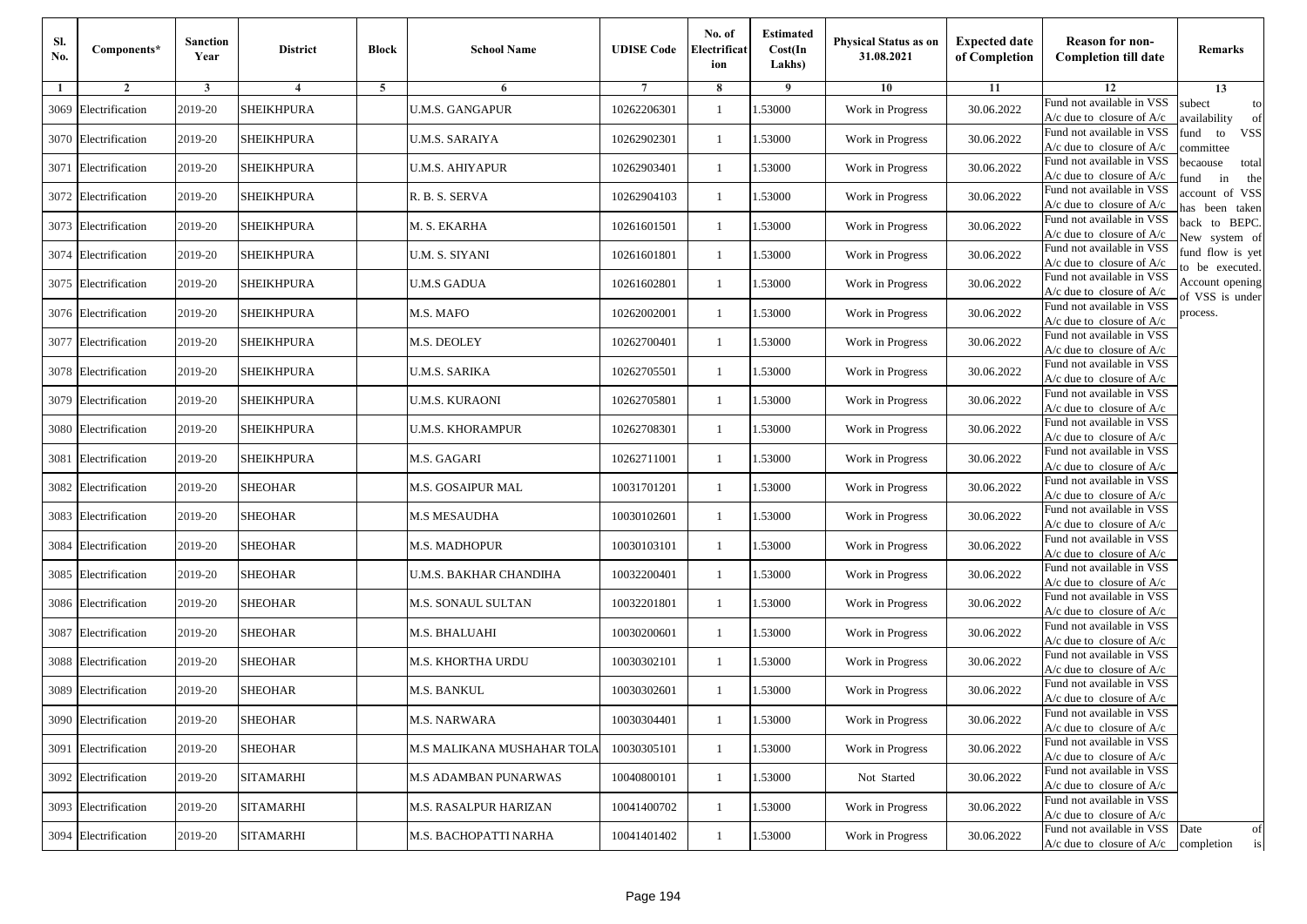| Sl.<br>No. | Components*          | <b>Sanction</b><br>Year | <b>District</b>  | <b>Block</b> | <b>School Name</b>         | <b>UDISE Code</b> | No. of<br>Electrificat<br>ion | <b>Estimated</b><br>Cost(In<br>Lakhs) | <b>Physical Status as on</b><br>31.08.2021 | <b>Expected date</b><br>of Completion | <b>Reason for non-</b><br><b>Completion till date</b>                 | Remarks                               |
|------------|----------------------|-------------------------|------------------|--------------|----------------------------|-------------------|-------------------------------|---------------------------------------|--------------------------------------------|---------------------------------------|-----------------------------------------------------------------------|---------------------------------------|
| -1         | $\overline{2}$       | 3                       | $\overline{4}$   | 5            | 6                          |                   | 8                             | 9                                     | 10                                         | 11                                    | 12                                                                    | 13                                    |
|            | 3095 Electrification | 2019-20                 | <b>SITAMARHI</b> |              | M.S.BACHOPATTI GOT NEW     | 10041401404       | $\mathbf{1}$                  | .53000                                | Work in Progress                           | 30.06.2022                            | Fund not available in VSS<br>$A/c$ due to closure of $A/c$            | subect<br>to<br>availability<br>of    |
|            | 3096 Electrification | 2019-20                 | <b>SITAMARHI</b> |              | M.S. BANGRAHA              | 10041402301       | 1                             | 1.53000                               | Work in Progress                           | 30.06.2022                            | Fund not available in VSS<br>$A/c$ due to closure of $A/c$            | fund<br>to<br><b>VSS</b><br>committee |
|            | 3097 Electrification | 2019-20                 | <b>SITAMARHI</b> |              | M.S. BAJPATTI BAKHRI       | 10041403101       | 1                             | 1.53000                               | Work in Progress                           | 30.06.2022                            | Fund not available in VSS<br>$A/c$ due to closure of $A/c$            | becaouse<br>total<br>in<br>und<br>the |
|            | 3098 Electrification | 2019-20                 | <b>SITAMARHI</b> |              | M.S. BANGAON GOT           | 10041405906       | $\mathbf{1}$                  | .53000                                | Work in Progress                           | 30.06.2022                            | Fund not available in VSS<br>A/c due to closure of A/c                | account of VSS<br>as been taken       |
|            | 3099 Electrification | 2019-20                 | <b>SITAMARHI</b> |              | M.S. DOSTPUR KHAIRWI SOUTH | 10041002102       | $\mathbf{1}$                  | .53000                                | Work in Progress                           | 30.06.2022                            | Fund not available in VSS<br>$A/c$ due to closure of $A/c$            | back to BEPC.<br>New system of        |
|            | 3100 Electrification | 2019-20                 | <b>SITAMARHI</b> |              | M.S. NARHA                 | 10041002501       | $\mathbf{1}$                  | .53000                                | Work in Progress                           | 30.06.2022                            | Fund not available in VSS<br>A/c due to closure of $A/c$              | fund flow is yet<br>o be executed.    |
|            | 3101 Electrification | 2019-20                 | <b>SITAMARHI</b> |              | U.H.S. HARPUR BHALAHA      | 10041003102       | $\mathbf{1}$                  | 1.53000                               | Work in Progress                           | 30.06.2022                            | Fund not available in VSS<br>$A/c$ due to closure of $A/c$            | Account opening<br>of VSS is under    |
|            | 3102 Electrification | 2019-20                 | <b>SITAMARHI</b> |              | M.S.CHHATWAGARH            | 10041004001       | $\mathbf{1}$                  | .53000                                | Work in Progress                           | 30.06.2022                            | Fund not available in VSS<br>$A/c$ due to closure of $A/c$            | process.                              |
|            | 3103 Electrification | 2019-20                 | <b>SITAMARHI</b> |              | M.S. RAMPUR (NEW SCH.)     | 10041004002       | 1                             | .53000                                | Work in Progress                           | 30.06.2022                            | Fund not available in VSS<br>$A/c$ due to closure of $A/c$            |                                       |
| 3104       | Electrification      | 2019-20                 | <b>SITAMARHI</b> |              | <b>M.S. MATYAR UTTARI</b>  | 10041004902       | $\mathbf{1}$                  | .53000                                | Work in Progress                           | 30.06.2022                            | Fund not available in VSS<br>$A/c$ due to closure of $A/c$            |                                       |
|            | 3105 Electrification | 2019-20                 | <b>SITAMARHI</b> |              | U.M.S. GHOGRAHA GOT        | 10041006202       | 1                             | 1.53000                               | Work in Progress                           | 30.06.2022                            | Fund not available in VSS<br>$A/c$ due to closure of $A/c$            |                                       |
|            | 3106 Electrification | 2019-20                 | <b>SITAMARHI</b> |              | M.S. LAXMIPUR              | 10041007101       | 1                             | .53000                                | Work in Progress                           | 30.06.2022                            | Fund not available in VSS<br>$A/c$ due to closure of $A/c$            |                                       |
|            | 3107 Electrification | 2019-20                 | <b>SITAMARHI</b> |              | M.S. JAFARPUR MUSHAR TOL   | 10040500202       | $\mathbf{1}$                  | .53000                                | Work in Progress                           | 30.06.2022                            | Fund not available in VSS<br>$A/c$ due to closure of $A/c$            |                                       |
|            | 3108 Electrification | 2019-20                 | <b>SITAMARHI</b> |              | M.S. SHIVNAGAR             | 10040502401       | $\mathbf{1}$                  | .53000                                | Work in Progress                           | 30.06.2022                            | Fund not available in VSS<br>$A/c$ due to closure of $A/c$            |                                       |
|            | 3109 Electrification | 2019-20                 | <b>SITAMARHI</b> |              | M.S. RUPAULI               | 10040503101       | 1                             | 1.53000                               | Work in Progress                           | 30.06.2022                            | Fund not available in VSS<br>$A/c$ due to closure of $A/c$            |                                       |
|            | 3110 Electrification | 2019-20                 | <b>SITAMARHI</b> |              | <b>M.S. OLIPUR</b>         | 10040503104       | $\mathbf{1}$                  | .53000                                | Work in Progress                           | 30.06.2022                            | Fund not available in VSS<br>$A/c$ due to closure of $A/c$            |                                       |
|            | 3111 Electrification | 2019-20                 | <b>SITAMARHI</b> |              | <b>M.S.CHANDAULI</b>       | 10040504202       | 1                             | .53000                                | Work in Progress                           | 30.06.2022                            | Fund not available in VSS<br>A/c due to closure of A/c                |                                       |
|            | 3112 Electrification | 2019-20                 | <b>SITAMARHI</b> |              | M.S. BHARWARI TOLA         | 10040504301       | 1                             | 1.53000                               | Work in Progress                           | 30.06.2022                            | Fund not available in VSS<br>$A/c$ due to closure of $A/c$            |                                       |
|            | 3113 Electrification | 2019-20                 | <b>SITAMARHI</b> |              | M.S. BASAUL                | 10040505604       | 1                             | 1.53000                               | Work in Progress                           | 30.06.2022                            | Fund not available in VSS<br>$A/c$ due to closure of $A/c$            |                                       |
|            | 3114 Electrification | 2019-20                 | <b>SITAMARHI</b> |              | M.S. BELSAND GIRL          | 10040505705       | 1                             | .53000                                | Work in Progress                           | 30.06.2022                            | Fund not available in VSS<br>$A/c$ due to closure of $A/c$            |                                       |
|            | 3115 Electrification | 2019-20                 | SITAMARHI        |              | M.S. ROHUA                 | 10042000103       | 1                             | .53000                                | Not Started                                | 30.06.2022                            | Fund not available in VSS<br>A/c due to closure of A/c                |                                       |
|            | 3116 Electrification | 2019-20                 | <b>SITAMARHI</b> |              | M.S. BANAUL KANYA          | 10042000201       |                               | 1.53000                               | Not Started                                | 30.06.2022                            | Fund not available in VSS<br>A/c due to closure of A/c                |                                       |
|            | 3117 Electrification | 2019-20                 | <b>SITAMARHI</b> |              | <b>M.S. HARI NAGAR</b>     | 10042002201       | $\mathbf{1}$                  | 1.53000                               | Not Started                                | 30.06.2022                            | Fund not available in VSS<br>$A/c$ due to closure of $A/c$            |                                       |
|            | 3118 Electrification | 2019-20                 | <b>SITAMARHI</b> |              | M.S. SAPHA                 | 10041900101       | $\mathbf{1}$                  | 1.53000                               | Work in Progress                           | 30.06.2022                            | Fund not available in VSS<br>$A/c$ due to closure of $A/c$            |                                       |
|            | 3119 Electrification | 2019-20                 | <b>SITAMARHI</b> |              | M.S. BHUTHA                | 10041900802       | 1                             | 1.53000                               | Work in Progress                           | 30.06.2022                            | Fund not available in VSS<br>A/c due to closure of A/c                |                                       |
|            | 3120 Electrification | 2019-20                 | <b>SITAMARHI</b> |              | M.S. SAKRAM                | 10041901603       | $\mathbf{1}$                  | 1.53000                               | Work in Progress                           | 30.06.2022                            | Fund not available in VSS<br>$A/c$ due to closure of $A/c$ completion | Date<br>of<br>is                      |